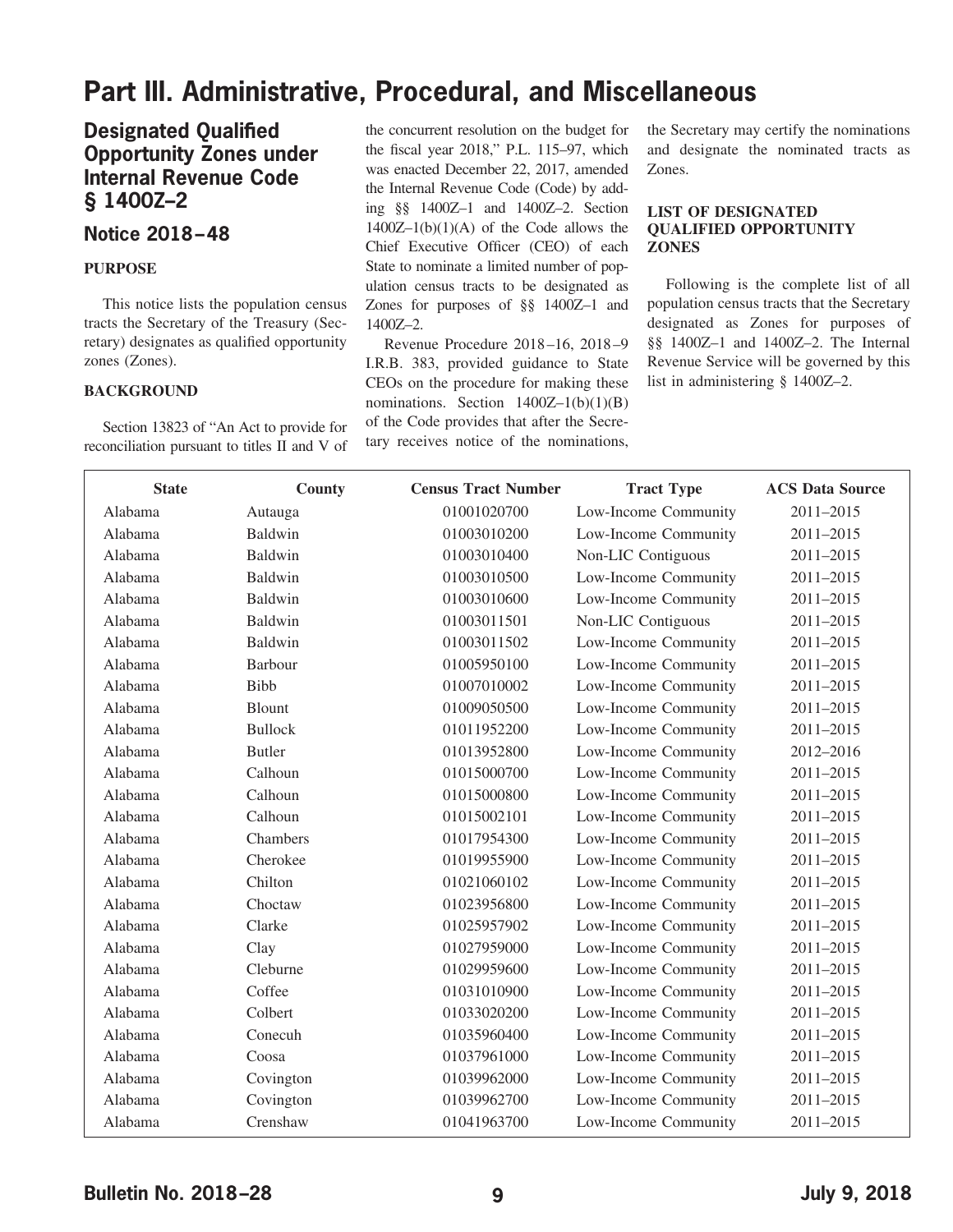| <b>State</b> | County     | <b>Census Tract Number</b> | <b>Tract Type</b>    | <b>ACS Data Source</b> |
|--------------|------------|----------------------------|----------------------|------------------------|
| Alabama      | Cullman    | 01043964800                | Low-Income Community | 2011-2015              |
| Alabama      | Cullman    | 01043965000                | Low-Income Community | 2011-2015              |
| Alabama      | Dale       | 01045020700                | Low-Income Community | 2011-2015              |
| Alabama      | Dallas     | 01047956500                | Low-Income Community | 2011-2015              |
| Alabama      | DeKalb     | 01049960900                | Low-Income Community | 2011-2015              |
| Alabama      | Elmore     | 01051031000                | Low-Income Community | 2011-2015              |
| Alabama      | Elmore     | 01051031300                | Low-Income Community | 2011-2015              |
| Alabama      | Escambia   | 01053970400                | Low-Income Community | 2011-2015              |
| Alabama      | Etowah     | 01055001200                | Low-Income Community | 2011-2015              |
| Alabama      | Fayette    | 01057020300                | Low-Income Community | 2011-2015              |
| Alabama      | Franklin   | 01059973700                | Low-Income Community | 2011-2015              |
| Alabama      | Geneva     | 01061050300                | Low-Income Community | 2011-2015              |
| Alabama      | Greene     | 01063060200                | Low-Income Community | 2011-2015              |
| Alabama      | Hale       | 01065040400                | Low-Income Community | 2011-2015              |
| Alabama      | Henry      | 01067030200                | Low-Income Community | 2011-2015              |
| Alabama      | Houston    | 01069041500                | Low-Income Community | 2011-2015              |
| Alabama      | Jackson    | 01071950600                | Low-Income Community | 2011-2015              |
| Alabama      | Jefferson  | 01073000100                | Low-Income Community | 2011-2015              |
| Alabama      | Jefferson  | 01073000300                | Low-Income Community | 2011-2015              |
| Alabama      | Jefferson  | 01073000400                | Low-Income Community | 2011-2015              |
| Alabama      | Jefferson  | 01073000500                | Low-Income Community | 2011-2015              |
| Alabama      | Jefferson  | 01073000700                | Low-Income Community | 2011-2015              |
| Alabama      | Jefferson  | 01073000800                | Low-Income Community | 2011-2015              |
| Alabama      | Jefferson  | 01073001200                | Low-Income Community | 2011-2015              |
| Alabama      | Jefferson  | 01073001400                | Low-Income Community | 2011-2015              |
| Alabama      | Jefferson  | 01073001500                | Low-Income Community | 2011-2015              |
| Alabama      | Jefferson  | 01073001600                | Low-Income Community | 2011-2015              |
| Alabama      | Jefferson  | 01073001902                | Low-Income Community | 2011-2015              |
| Alabama      | Jefferson  | 01073002200                | Low-Income Community | 2011-2015              |
| Alabama      | Jefferson  | 01073002303                | Low-Income Community | 2011-2015              |
| Alabama      | Jefferson  | 01073002400                | Low-Income Community | 2011-2015              |
| Alabama      | Jefferson  | 01073002700                | Low-Income Community | 2011-2015              |
| Alabama      | Jefferson  | 01073002900                | Low-Income Community | 2011-2015              |
| Alabama      | Jefferson  | 01073003001                | Low-Income Community | 2011-2015              |
| Alabama      | Jefferson  | 01073003002                | Low-Income Community | 2011-2015              |
| Alabama      | Jefferson  | 01073003200                | Low-Income Community | 2011-2015              |
| Alabama      | Jefferson  | 01073003900                | Low-Income Community | 2011-2015              |
| Alabama      | Jefferson  | 01073004200                | Low-Income Community | 2011-2015              |
| Alabama      | Jefferson  | 01073004500                | Low-Income Community | 2011-2015              |
| Alabama      | Jefferson  | 01073010200                | Low-Income Community | 2011-2015              |
| Alabama      | Jefferson  | 01073011209                | Low-Income Community | 2011-2015              |
| Alabama      | Jefferson  | 01073011705                | Non-LIC Contiguous   | 2011-2015              |
| Alabama      | Jefferson  | 01073012002                | Low-Income Community | 2011-2015              |
| Alabama      | Jefferson  | 01073012701                | Low-Income Community | 2011-2015              |
| Alabama      | Jefferson  | 01073013100                | Low-Income Community | 2011-2015              |
| Alabama      | Lamar      | 01075030100                | Low-Income Community | 2011-2015              |
| Alabama      | Lauderdale | 01077010100                | Low-Income Community | 2011-2015              |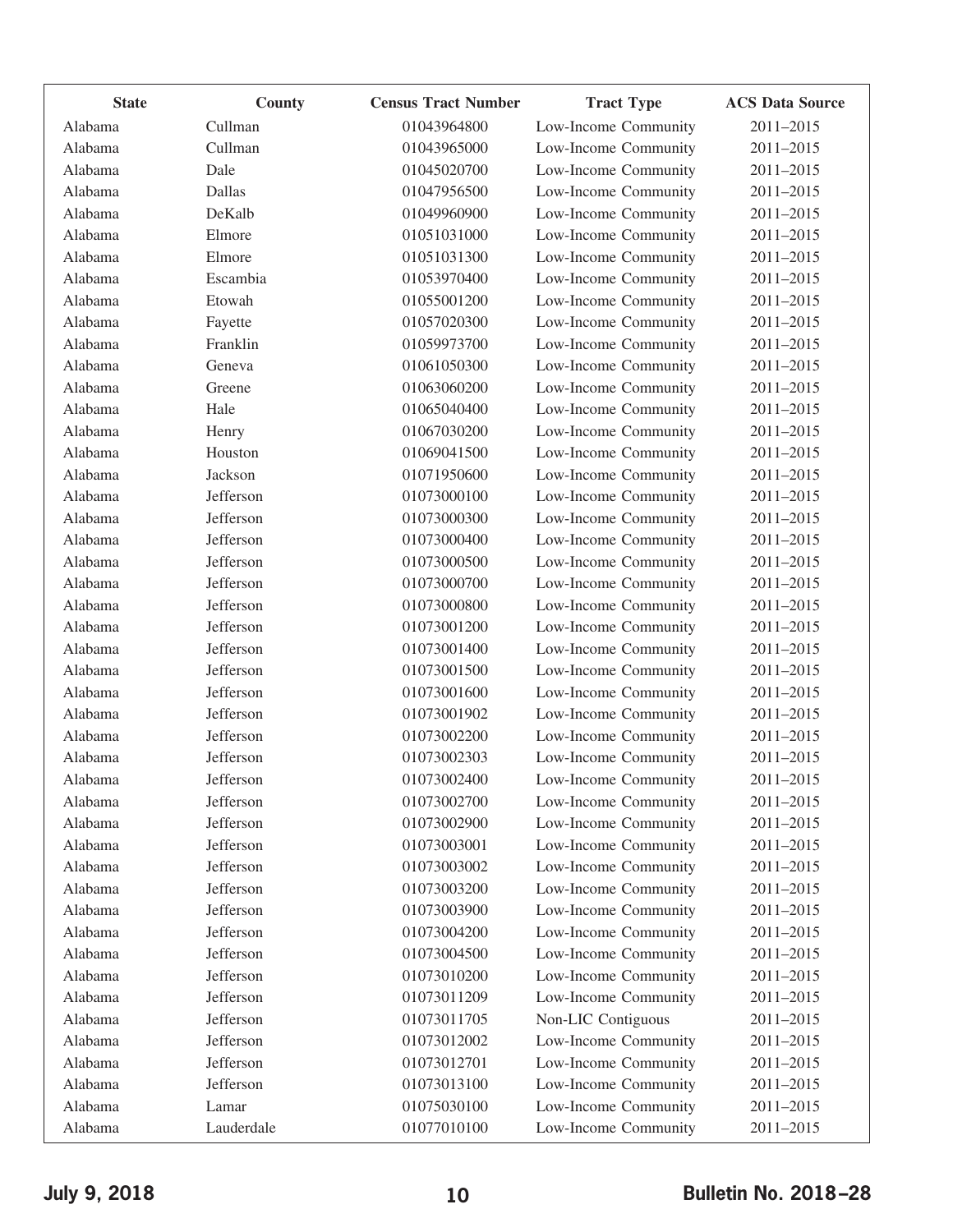| 01077010900<br>Low-Income Community<br>Lauderdale<br>Alabama<br>Alabama<br>01079979100<br>Low-Income Community<br>Lawrence<br>Alabama<br>01081040200<br>Low-Income Community<br>Lee<br>01081040300<br>Low-Income Community<br>Alabama<br>Lee<br>Alabama<br>Low-Income Community<br>01081040604<br>Lee<br>01081040700<br>Low-Income Community<br>Alabama<br>Lee<br>Alabama<br>01081040800<br>Low-Income Community<br>Lee | 2011-2015<br>2011-2015<br>2011-2015<br>2011-2015<br>2011-2015<br>2011-2015<br>2011-2015 |
|-------------------------------------------------------------------------------------------------------------------------------------------------------------------------------------------------------------------------------------------------------------------------------------------------------------------------------------------------------------------------------------------------------------------------|-----------------------------------------------------------------------------------------|
|                                                                                                                                                                                                                                                                                                                                                                                                                         |                                                                                         |
|                                                                                                                                                                                                                                                                                                                                                                                                                         |                                                                                         |
|                                                                                                                                                                                                                                                                                                                                                                                                                         |                                                                                         |
|                                                                                                                                                                                                                                                                                                                                                                                                                         |                                                                                         |
|                                                                                                                                                                                                                                                                                                                                                                                                                         |                                                                                         |
|                                                                                                                                                                                                                                                                                                                                                                                                                         |                                                                                         |
|                                                                                                                                                                                                                                                                                                                                                                                                                         |                                                                                         |
| Alabama<br>01081041100<br>Low-Income Community<br>Lee                                                                                                                                                                                                                                                                                                                                                                   | 2011-2015                                                                               |
| Alabama<br>Lee<br>01081041300<br>Low-Income Community                                                                                                                                                                                                                                                                                                                                                                   | 2011-2015                                                                               |
| Alabama<br>Limestone<br>01083020201<br>Low-Income Community                                                                                                                                                                                                                                                                                                                                                             | 2011-2015                                                                               |
| Alabama<br>Low-Income Community<br>Limestone<br>01083020600                                                                                                                                                                                                                                                                                                                                                             | 2011-2015                                                                               |
| 01083020700<br>Low-Income Community<br>Alabama<br>Limestone                                                                                                                                                                                                                                                                                                                                                             | 2011-2015                                                                               |
| Alabama<br>Lowndes<br>01085780800<br>Low-Income Community                                                                                                                                                                                                                                                                                                                                                               | 2011-2015                                                                               |
| Alabama<br>Macon<br>Low-Income Community<br>01087231500                                                                                                                                                                                                                                                                                                                                                                 | 2011-2015                                                                               |
| Alabama<br>Macon<br>01087231603<br>Low-Income Community                                                                                                                                                                                                                                                                                                                                                                 | 2011-2015                                                                               |
| Alabama<br>Macon<br>01087232200<br>Low-Income Community                                                                                                                                                                                                                                                                                                                                                                 | 2011-2015                                                                               |
| Alabama<br>Madison<br>Low-Income Community<br>01089000201                                                                                                                                                                                                                                                                                                                                                               | 2011-2015                                                                               |
| Madison<br>01089000202<br>Low-Income Community<br>Alabama                                                                                                                                                                                                                                                                                                                                                               | 2011-2015                                                                               |
| Alabama<br>Madison<br>01089001301<br>Low-Income Community                                                                                                                                                                                                                                                                                                                                                               | 2011-2015                                                                               |
| Alabama<br>Madison<br>01089001402<br>Low-Income Community                                                                                                                                                                                                                                                                                                                                                               | 2011-2015                                                                               |
| Madison<br>Alabama<br>01089001500<br>Low-Income Community                                                                                                                                                                                                                                                                                                                                                               | 2011-2015                                                                               |
| Alabama<br>Madison<br>01089002100<br>Low-Income Community                                                                                                                                                                                                                                                                                                                                                               | 2011-2015                                                                               |
| Alabama<br>Madison<br>Low-Income Community<br>01089002501                                                                                                                                                                                                                                                                                                                                                               | 2011-2015                                                                               |
| Madison<br>01089003000<br>Low-Income Community<br>Alabama                                                                                                                                                                                                                                                                                                                                                               | 2011-2015                                                                               |
| Alabama<br>Madison<br>01089003100<br>Low-Income Community                                                                                                                                                                                                                                                                                                                                                               | 2011-2015                                                                               |
| Alabama<br>Madison<br>01089010622<br>Low-Income Community                                                                                                                                                                                                                                                                                                                                                               | 2011-2015                                                                               |
| Alabama<br>01091972900<br>Low-Income Community<br>Marengo                                                                                                                                                                                                                                                                                                                                                               | 2011-2015                                                                               |
| Alabama<br>Marion<br>01093964400<br>Low-Income Community                                                                                                                                                                                                                                                                                                                                                                | 2011-2015                                                                               |
| Marion<br>Non-LIC Contiguous<br>Alabama<br>01093964500                                                                                                                                                                                                                                                                                                                                                                  | 2011-2015                                                                               |
| 01095030100<br>Low-Income Community<br>Alabama<br>Marshall                                                                                                                                                                                                                                                                                                                                                              | 2011-2015                                                                               |
| Mobile<br>01097000200<br>Low-Income Community<br>Alabama                                                                                                                                                                                                                                                                                                                                                                | 2011-2015                                                                               |
| Mobile<br>01097000401<br>Alabama<br>Low-Income Community                                                                                                                                                                                                                                                                                                                                                                | 2011-2015                                                                               |
| Mobile<br>01097000600<br>Low-Income Community<br>Alabama                                                                                                                                                                                                                                                                                                                                                                | 2011-2015                                                                               |
| Alabama<br>Mobile<br>01097001002<br>Low-Income Community                                                                                                                                                                                                                                                                                                                                                                | 2011-2015                                                                               |
| Alabama<br>01097001200<br>Low-Income Community<br>Mobile                                                                                                                                                                                                                                                                                                                                                                | 2011-2015                                                                               |
| Alabama<br>Mobile<br>01097001302<br>Low-Income Community                                                                                                                                                                                                                                                                                                                                                                | 2011-2015                                                                               |
| Low-Income Community<br>Alabama<br>Mobile<br>01097001400                                                                                                                                                                                                                                                                                                                                                                | 2011-2015                                                                               |
| Alabama<br>Mobile<br>Low-Income Community<br>01097001501                                                                                                                                                                                                                                                                                                                                                                | 2011-2015                                                                               |
| Low-Income Community<br>Mobile<br>01097001502<br>Alabama                                                                                                                                                                                                                                                                                                                                                                | 2011-2015                                                                               |
| Alabama<br>Mobile<br>01097002600<br>Low-Income Community                                                                                                                                                                                                                                                                                                                                                                | 2011-2015                                                                               |
| Alabama<br>Low-Income Community<br>Mobile<br>01097002800                                                                                                                                                                                                                                                                                                                                                                | 2011-2015                                                                               |
| Alabama<br>Mobile<br>01097003402<br>Low-Income Community                                                                                                                                                                                                                                                                                                                                                                | 2011-2015                                                                               |
| Low-Income Community<br>Alabama<br>Mobile<br>01097006403                                                                                                                                                                                                                                                                                                                                                                | 2011-2015                                                                               |
| Alabama<br>Mobile<br>Low-Income Community<br>01097007400                                                                                                                                                                                                                                                                                                                                                                | 2011-2015                                                                               |
| Low-Income Community<br>Monroe<br>01099076000<br>Alabama                                                                                                                                                                                                                                                                                                                                                                | 2011-2015                                                                               |
| Alabama<br>01101000100<br>Low-Income Community<br>Montgomery                                                                                                                                                                                                                                                                                                                                                            | 2011-2015                                                                               |
| 01101000200<br>Low-Income Community<br>Alabama<br>Montgomery                                                                                                                                                                                                                                                                                                                                                            | 2011-2015                                                                               |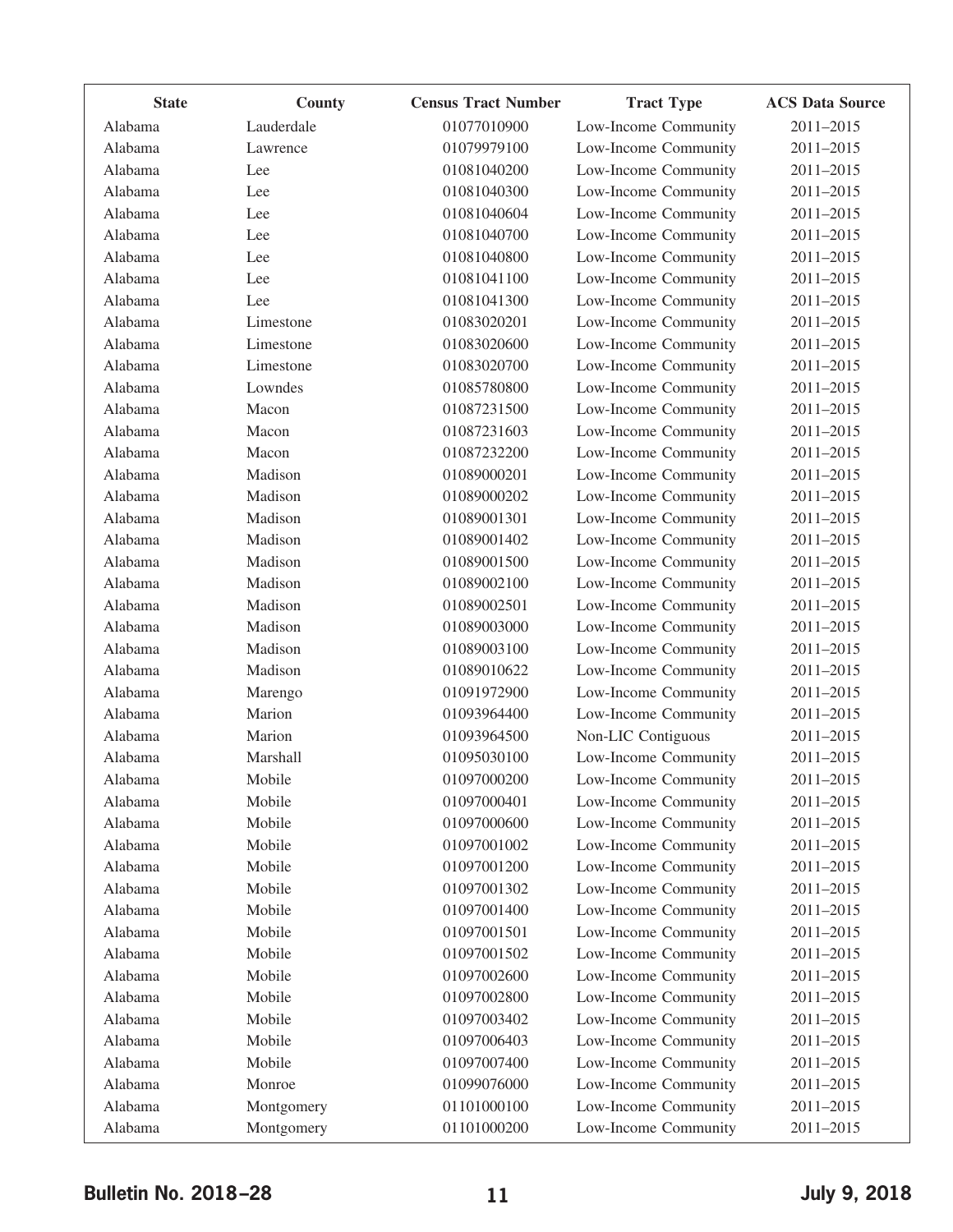| <b>State</b> | County                | <b>Census Tract Number</b> | <b>Tract Type</b>    | <b>ACS Data Source</b> |
|--------------|-----------------------|----------------------------|----------------------|------------------------|
| Alabama      | Montgomery            | 01101000300                | Low-Income Community | 2011-2015              |
| Alabama      | Montgomery            | 01101000500                | Low-Income Community | 2011-2015              |
| Alabama      | Montgomery            | 01101000600                | Low-Income Community | 2011-2015              |
| Alabama      | Montgomery            | 01101001000                | Low-Income Community | 2011-2015              |
| Alabama      | Montgomery            | 01101001100                | Low-Income Community | 2011-2015              |
| Alabama      | Montgomery            | 01101002100                | Low-Income Community | 2011-2015              |
| Alabama      | Montgomery            | 01101002900                | Low-Income Community | 2011-2015              |
| Alabama      | Montgomery            | 01101005603                | Low-Income Community | 2011-2015              |
| Alabama      | Montgomery            | 01101005902                | Low-Income Community | 2011-2015              |
| Alabama      | Montgomery            | 01101006000                | Low-Income Community | 2011-2015              |
| Alabama      | Morgan                | 01103000100                | Low-Income Community | 2011-2015              |
| Alabama      | Perry                 | 01105687000                | Low-Income Community | 2011-2015              |
| Alabama      | Pickens               | 01107050100                | Low-Income Community | 2011-2015              |
| Alabama      | Pike                  | 01109189100                | Low-Income Community | 2011-2015              |
| Alabama      | Randolph              | 01111000500                | Low-Income Community | 2011-2015              |
| Alabama      | Russell               | 01113030200                | Low-Income Community | 2011-2015              |
| Alabama      | St. Clair             | 01115040203                | Low-Income Community | 2011-2015              |
| Alabama      | Shelby                | 01117030703                | Low-Income Community | 2011-2015              |
| Alabama      | Sumter                | 01119011300                | Low-Income Community | 2011-2015              |
| Alabama      | Talladega             | 01121010900                | Low-Income Community | 2011-2015              |
| Alabama      | Tallapoosa            | 01123962300                | Low-Income Community | 2011-2015              |
| Alabama      | Tuscaloosa            | 01125010403                | Low-Income Community | 2011-2015              |
| Alabama      | Tuscaloosa            | 01125010404                | Low-Income Community | 2011-2015              |
| Alabama      | Tuscaloosa            | 01125011600                | Low-Income Community | 2011-2015              |
| Alabama      | Tuscaloosa            | 01125011701                | Low-Income Community | 2011-2015              |
| Alabama      | Tuscaloosa            | 01125011800                | Low-Income Community | 2011-2015              |
| Alabama      | Tuscaloosa            | 01125012100                | Low-Income Community | 2011-2015              |
| Alabama      | Tuscaloosa            | 01125012303                | Non-LIC Contiguous   | 2011-2015              |
| Alabama      | Tuscaloosa            | 01125012405                | Low-Income Community | 2011-2015              |
| Alabama      | Tuscaloosa            | 01125012600                | Low-Income Community | 2011-2015              |
| Alabama      | Tuscaloosa            | 01125012800                | Low-Income Community | 2011-2015              |
| Alabama      | Walker                | 01127020400                | Low-Income Community | 2011-2015              |
| Alabama      | Washington            | 01129044200                | Low-Income Community | 2011-2015              |
| Alabama      | Wilcox                | 01131035100                | Low-Income Community | 2011-2015              |
| Alabama      | Winston               | 01133965700                | Low-Income Community | 2011-2015              |
| Alaska       | <b>Aleutians East</b> | 02013000100                | Low-Income Community | 2011-2015              |
| Alaska       | Aleutians West        | 02016000100                | Low-Income Community | 2011-2015              |
| Alaska       | Anchorage             | 02020000300                | Low-Income Community | 2011-2015              |
| Alaska       | Anchorage             | 02020000600                | Low-Income Community | 2011-2015              |
| Alaska       | Anchorage             | 02020000702                | Low-Income Community | 2011-2015              |
| Alaska       | Anchorage             | 02020000703                | Low-Income Community | 2011-2015              |
| Alaska       | Anchorage             | 02020001000                | Low-Income Community | 2011-2015              |
| Alaska       | Anchorage             | 02020001900                | Low-Income Community | 2011-2015              |
| Alaska       | Anchorage             | 02020002000                | Low-Income Community | 2011-2015              |
| Alaska       | Bethel                | 02050000300                | Low-Income Community | 2011-2015              |
| Alaska       | Fairbanks North Star  | 02090000100                | Low-Income Community | 2011-2015              |
| Alaska       | Fairbanks North Star  | 02090000200                | Low-Income Community | 2011-2015              |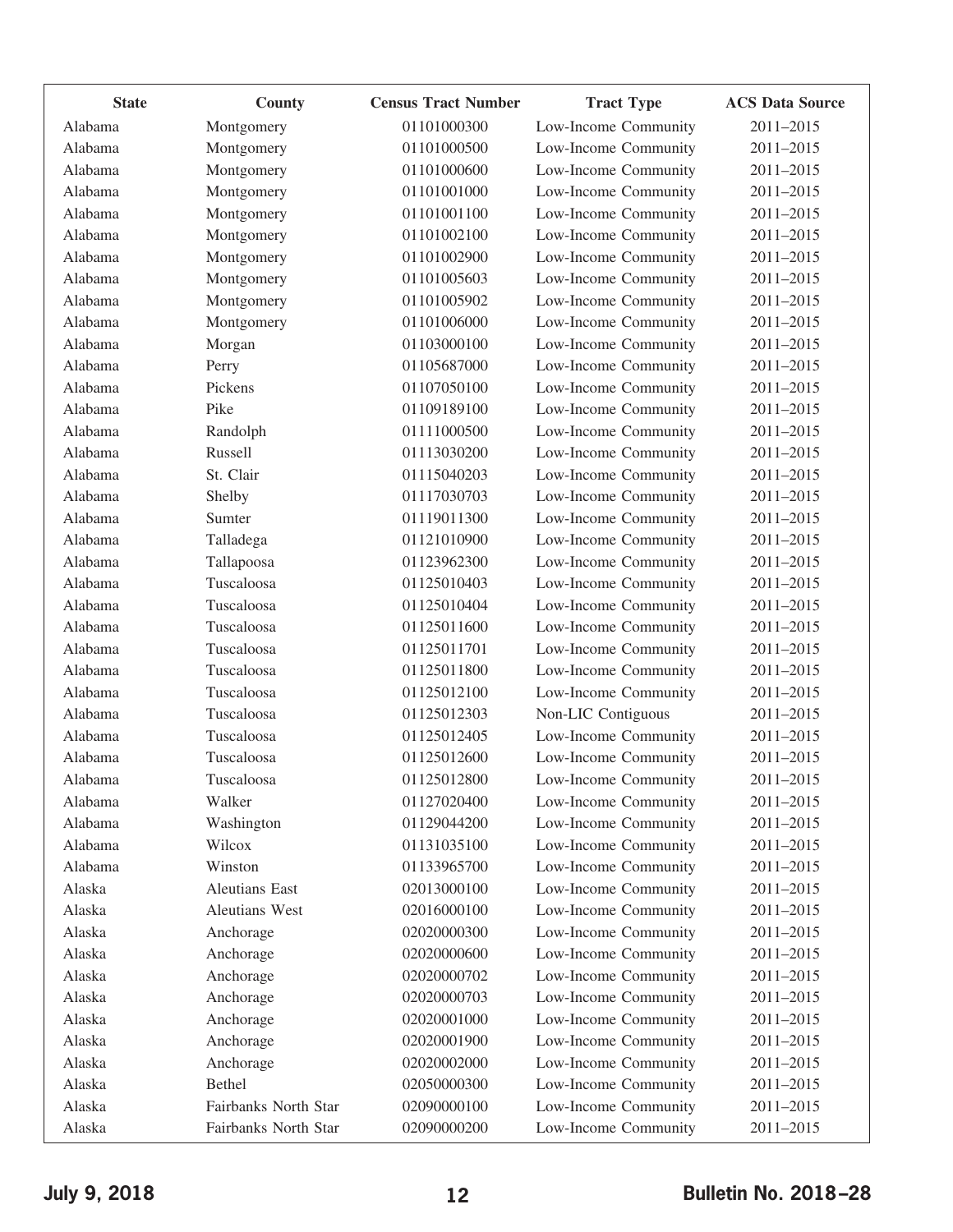| <b>State</b>   | County                | <b>Census Tract Number</b> | <b>Tract Type</b>    | <b>ACS Data Source</b> |
|----------------|-----------------------|----------------------------|----------------------|------------------------|
| Alaska         | Fairbanks North Star  | 02090001100                | Low-Income Community | 2011-2015              |
| Alaska         | Haines                | 02100000100                | Low-Income Community | 2012-2016              |
| Alaska         | Hoonah-Angoon         | 02105000300                | Low-Income Community | 2011-2015              |
| Alaska         | Kenai Peninsula       | 02122000100                | Low-Income Community | 2011-2015              |
| Alaska         | Matanuska-Susitna     | 02170000401                | Low-Income Community | 2011-2015              |
| Alaska         | Matanuska-Susitna     | 02170000701                | Low-Income Community | 2012-2016              |
| Alaska         | Nome                  | 02180000100                | Low-Income Community | 2011-2015              |
| Alaska         | North Slope           | 02185000200                | Low-Income Community | 2011-2015              |
| Alaska         | Northwest Arctic      | 02188000100                | Low-Income Community | 2011-2015              |
| Alaska         | Prince of Wales-Hyder | 02198000100                | Low-Income Community | 2011-2015              |
| Alaska         | Prince of Wales-Hyder | 02198940100                | Low-Income Community | 2011-2015              |
| Alaska         | Wrangell              | 02275000300                | Low-Income Community | 2011-2015              |
| Alaska         | Yukon-Koyukuk         | 02290000200                | Low-Income Community | 2011-2015              |
| American Samoa | Eastern               | 60010950100                | Low-Income Community | 2011-2015              |
| American Samoa | Eastern               | 60010950200                | Low-Income Community | 2011-2015              |
| American Samoa | Eastern               | 60010950300                | Low-Income Community | 2011-2015              |
| American Samoa | Eastern               | 60010950500                | Low-Income Community | 2011-2015              |
| American Samoa | Eastern               | 60010950600                | Low-Income Community | 2011-2015              |
| American Samoa | Eastern               | 60010950700                | Low-Income Community | 2011-2015              |
| American Samoa | Eastern               | 60010950900                | Low-Income Community | 2011-2015              |
| American Samoa | Manu'a                | 60020951800                | Low-Income Community | 2011-2015              |
| American Samoa | Western               | 60050951000                | Low-Income Community | 2011-2015              |
| American Samoa | Western               | 60050951100                | Low-Income Community | 2011-2015              |
| American Samoa | Western               | 60050951201                | Low-Income Community | 2011-2015              |
| American Samoa | Western               | 60050951202                | Low-Income Community | 2011-2015              |
| American Samoa | Western               | 60050951203                | Low-Income Community | 2011-2015              |
| American Samoa | Western               | 60050951300                | Low-Income Community | 2011-2015              |
| American Samoa | Western               | 60050951500                | Low-Income Community | 2011-2015              |
| American Samoa | Western               | 60050951600                | Low-Income Community | 2011-2015              |
| Arizona        | Apache                | 04001945100                | Low-Income Community | 2011-2015              |
| Arizona        | Apache                | 04001970200                | Low-Income Community | 2011-2015              |
| Arizona        | Apache                | 04001970502                | Non-LIC Contiguous   | 2011-2015              |
| Arizona        | Cochise               | 04003000301                | Low-Income Community | 2011-2015              |
| Arizona        | Cochise               | 04003000600                | Low-Income Community | 2011-2015              |
| Arizona        | Cochise               | 04003001100                | Low-Income Community | 2011-2015              |
| Arizona        | Cochise               | 04003001702                | Low-Income Community | 2011-2015              |
| Arizona        | Coconino              | 04005000900                | Low-Income Community | 2011-2015              |
| Arizona        | Coconino              | 04005002200                | Non-LIC Contiguous   | 2011-2015              |
| Arizona        | Coconino              | 04005002300                | Low-Income Community | 2011-2015              |
| Arizona        | Coconino              | 04005942202                | Low-Income Community | 2011-2015              |
| Arizona        | Coconino              | 04005945000                | Low-Income Community | 2011-2015              |
| Arizona        | Coconino              | 04005945100                | Low-Income Community | 2011-2015              |
| Arizona        | Coconino              | 04005945200                | Low-Income Community | 2011-2015              |
| Arizona        | Gila                  | 04007000900                | Low-Income Community | 2011-2015              |
| Arizona        | Gila                  | 04007001100                | Low-Income Community | 2012-2016              |
| Arizona        | Gila                  | 04007940400                | Low-Income Community | 2011-2015              |
| Arizona        | Graham                | 04009961201                | Low-Income Community | 2011-2015              |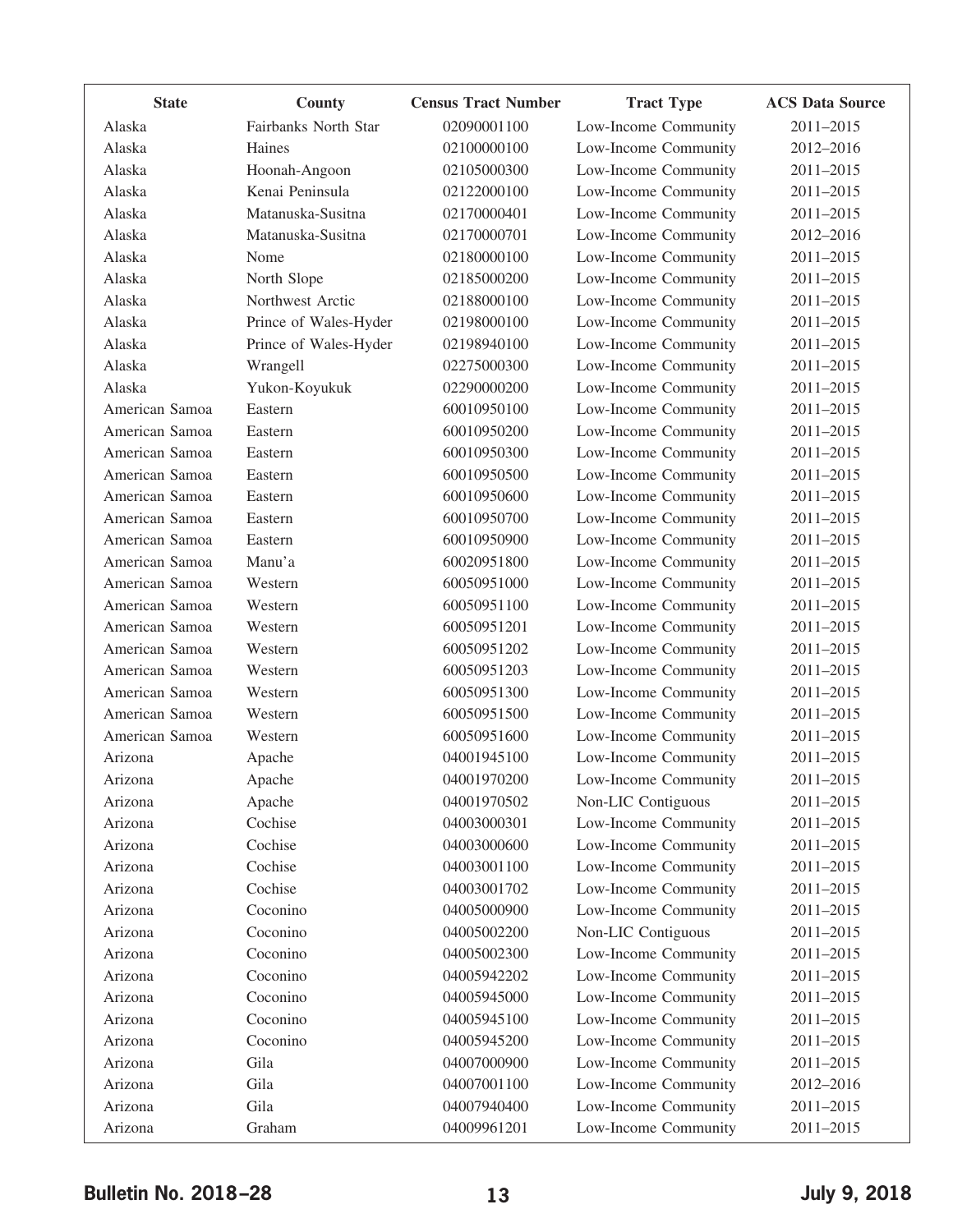| <b>State</b> | County   | <b>Census Tract Number</b> | <b>Tract Type</b>    | <b>ACS Data Source</b> |
|--------------|----------|----------------------------|----------------------|------------------------|
| Arizona      | Greenlee | 04011960100                | Non-LIC Contiguous   | 2011-2015              |
| Arizona      | Greenlee | 04011960300                | Low-Income Community | 2011-2015              |
| Arizona      | La Paz   | 04012020100                | Low-Income Community | 2011-2015              |
| Arizona      | La Paz   | 04012940300                | Low-Income Community | 2011-2015              |
| Arizona      | Maricopa | 04013040502                | Low-Income Community | 2011-2015              |
| Arizona      | Maricopa | 04013050604                | Low-Income Community | 2011-2015              |
| Arizona      | Maricopa | 04013050607                | Low-Income Community | 2011-2015              |
| Arizona      | Maricopa | 04013050609                | Low-Income Community | 2011-2015              |
| Arizona      | Maricopa | 04013060801                | Low-Income Community | 2011-2015              |
| Arizona      | Maricopa | 04013060902                | Low-Income Community | 2011-2015              |
| Arizona      | Maricopa | 04013061024                | Non-LIC Contiguous   | 2011-2015              |
| Arizona      | Maricopa | 04013061200                | Low-Income Community | 2011-2015              |
| Arizona      | Maricopa | 04013061300                | Low-Income Community | 2011-2015              |
| Arizona      | Maricopa | 04013071910                | Low-Income Community | 2011-2015              |
| Arizona      | Maricopa | 04013071913                | Low-Income Community | 2011-2015              |
| Arizona      | Maricopa | 04013082024                | Low-Income Community | 2011-2015              |
| Arizona      | Maricopa | 04013082208                | Low-Income Community | 2011-2015              |
| Arizona      | Maricopa | 04013092401                | Low-Income Community | 2011-2015              |
| Arizona      | Maricopa | 04013092500                | Low-Income Community | 2011-2015              |
| Arizona      | Maricopa | 04013092600                | Low-Income Community | 2011-2015              |
| Arizona      | Maricopa | 04013092900                | Low-Income Community | 2011-2015              |
| Arizona      | Maricopa | 04013093001                | Low-Income Community | 2011-2015              |
| Arizona      | Maricopa | 04013093104                | Low-Income Community | 2011-2015              |
| Arizona      | Maricopa | 04013103210                | Low-Income Community | 2011-2015              |
| Arizona      | Maricopa | 04013104205                | Low-Income Community | 2011-2015              |
| Arizona      | Maricopa | 04013104401                | Low-Income Community | 2011-2015              |
| Arizona      | Maricopa | 04013104402                | Low-Income Community | 2011-2015              |
| Arizona      | Maricopa | 04013105501                | Low-Income Community | 2011-2015              |
| Arizona      | Maricopa | 04013105502                | Low-Income Community | 2011-2015              |
| Arizona      | Maricopa | 04013105503                | Low-Income Community | 2011-2015              |
| Arizona      | Maricopa | 04013106003                | Low-Income Community | 2011-2015              |
| Arizona      | Maricopa | 04013106802                | Low-Income Community | 2011-2015              |
| Arizona      | Maricopa | 04013107201                | Low-Income Community | 2011-2015              |
| Arizona      | Maricopa | 04013107300                | Low-Income Community | 2011-2015              |
| Arizona      | Maricopa | 04013107400                | Low-Income Community | 2011-2015              |
| Arizona      | Maricopa | 04013108902                | Low-Income Community | 2011-2015              |
| Arizona      | Maricopa | 04013109002                | Low-Income Community | 2011-2015              |
| Arizona      | Maricopa | 04013109003                | Low-Income Community | 2011-2015              |
| Arizona      | Maricopa | 04013109200                | Low-Income Community | 2011-2015              |
| Arizona      | Maricopa | 04013109300                | Low-Income Community | 2011-2015              |
| Arizona      | Maricopa | 04013110100                | Low-Income Community | 2011-2015              |
| Arizona      | Maricopa | 04013111700                | Low-Income Community | 2011-2015              |
| Arizona      | Maricopa | 04013112100                | Low-Income Community | 2011-2015              |
| Arizona      | Maricopa | 04013112509                | Low-Income Community | 2011-2015              |
| Arizona      | Maricopa | 04013112512                | Low-Income Community | 2011-2015              |
| Arizona      | Maricopa | 04013112513                | Low-Income Community | 2011-2015              |
| Arizona      | Maricopa | 04013113100                | Low-Income Community | 2011-2015              |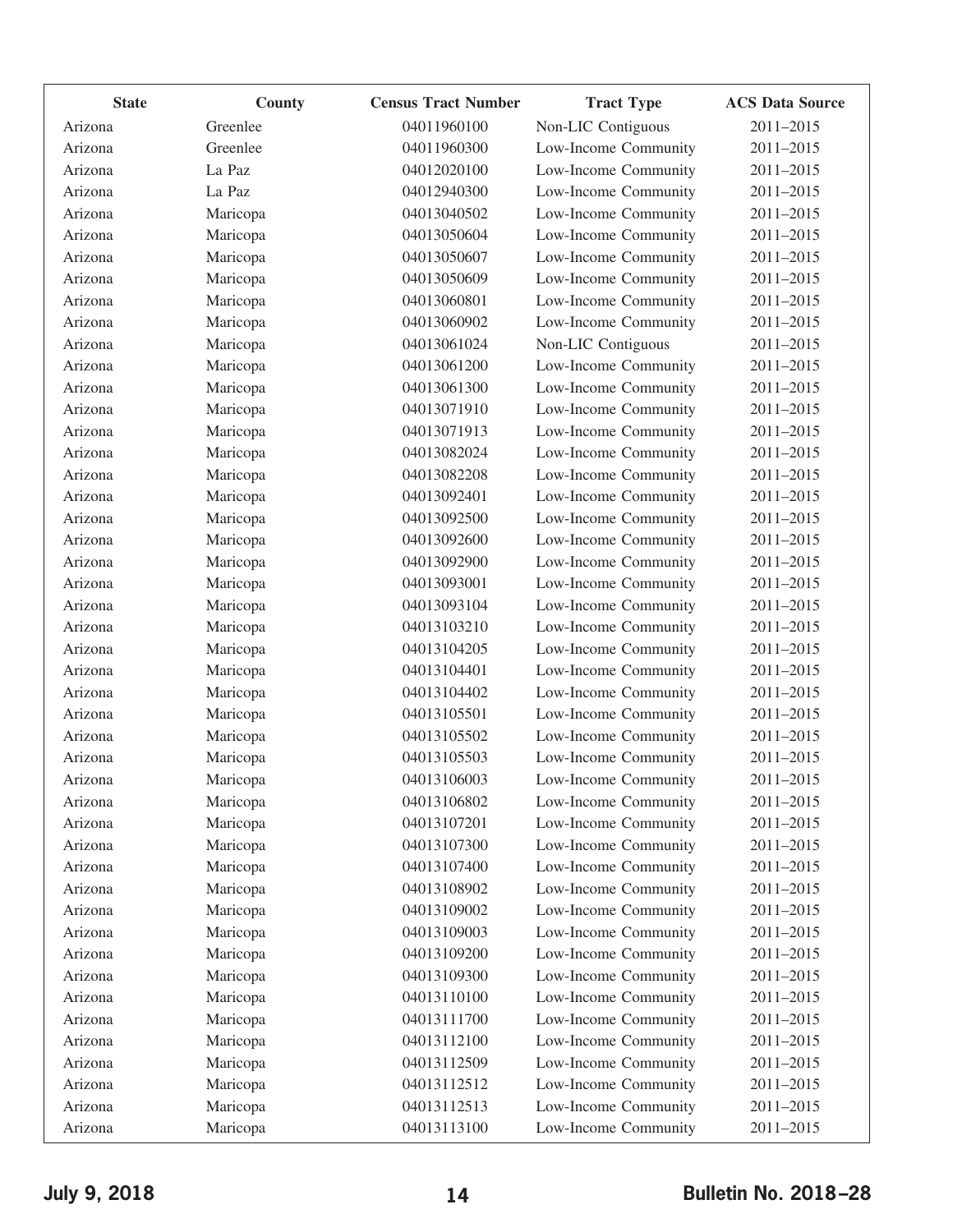| <b>State</b> | County   | <b>Census Tract Number</b> | <b>Tract Type</b>    | <b>ACS Data Source</b> |
|--------------|----------|----------------------------|----------------------|------------------------|
| Arizona      | Maricopa | 04013113203                | Low-Income Community | 2011-2015              |
| Arizona      | Maricopa | 04013113300                | Low-Income Community | 2011-2015              |
| Arizona      | Maricopa | 04013113801                | Low-Income Community | 2011-2015              |
| Arizona      | Maricopa | 04013113900                | Low-Income Community | 2011-2015              |
| Arizona      | Maricopa | 04013114000                | Low-Income Community | 2011-2015              |
| Arizona      | Maricopa | 04013114100                | Low-Income Community | 2011-2015              |
| Arizona      | Maricopa | 04013114200                | Low-Income Community | 2011-2015              |
| Arizona      | Maricopa | 04013114800                | Low-Income Community | 2011-2015              |
| Arizona      | Maricopa | 04013114900                | Low-Income Community | 2011-2015              |
| Arizona      | Maricopa | 04013115200                | Low-Income Community | 2011-2015              |
| Arizona      | Maricopa | 04013115300                | Low-Income Community | 2011-2015              |
| Arizona      | Maricopa | 04013115400                | Low-Income Community | 2011-2015              |
| Arizona      | Maricopa | 04013115801                | Low-Income Community | 2011-2015              |
| Arizona      | Maricopa | 04013116500                | Low-Income Community | 2011-2015              |
| Arizona      | Maricopa | 04013116900                | Low-Income Community | 2011-2015              |
| Arizona      | Maricopa | 04013117200                | Low-Income Community | 2011-2015              |
| Arizona      | Maricopa | 04013117300                | Low-Income Community | 2011-2015              |
| Arizona      | Maricopa | 04013217201                | Low-Income Community | 2011-2015              |
| Arizona      | Maricopa | 04013218000                | Low-Income Community | 2011-2015              |
| Arizona      | Maricopa | 04013318400                | Low-Income Community | 2011-2015              |
| Arizona      | Maricopa | 04013318800                | Low-Income Community | 2011-2015              |
| Arizona      | Maricopa | 04013319104                | Low-Income Community | 2011-2015              |
| Arizona      | Maricopa | 04013319202                | Low-Income Community | 2011-2015              |
| Arizona      | Maricopa | 04013319705                | Low-Income Community | 2011-2015              |
| Arizona      | Maricopa | 04013420206                | Low-Income Community | 2011-2015              |
| Arizona      | Maricopa | 04013421302                | Low-Income Community | 2011-2015              |
| Arizona      | Maricopa | 04013421303                | Low-Income Community | 2011-2015              |
| Arizona      | Maricopa | 04013421304                | Low-Income Community | 2011-2015              |
| Arizona      | Maricopa | 04013421400                | Low-Income Community | 2011-2015              |
| Arizona      | Maricopa | 04013421501                | Low-Income Community | 2011-2015              |
| Arizona      | Maricopa | 04013421502                | Low-Income Community | 2011-2015              |
| Arizona      | Maricopa | 04013422203                | Low-Income Community | 2011-2015              |
| Arizona      | Maricopa | 04013422401                | Low-Income Community | 2011-2015              |
| Arizona      | Maricopa | 04013422641                | Non-LIC Contiguous   | 2011-2015              |
| Arizona      | Maricopa | 04013522800                | Low-Income Community | 2011-2015              |
| Arizona      | Maricopa | 04013523102                | Low-Income Community | 2011-2015              |
| Arizona      | Maricopa | 04013523104                | Low-Income Community | 2011-2015              |
| Arizona      | Maricopa | 04013614700                | Low-Income Community | 2011-2015              |
| Arizona      | Maricopa | 04013723305                | Low-Income Community | 2011-2015              |
| Arizona      | Maricopa | 04013817600                | Low-Income Community | 2011-2015              |
| Arizona      | Maricopa | 04013941100                | Low-Income Community | 2011-2015              |
| Arizona      | Maricopa | 04013941300                | Low-Income Community | 2011-2015              |
| Arizona      | Mohave   | 04015940400                | Low-Income Community | 2011-2015              |
| Arizona      | Mohave   | 04015951602                | Low-Income Community | 2011-2015              |
| Arizona      | Mohave   | 04015951900                | Low-Income Community | 2011-2015              |
| Arizona      | Mohave   | 04015952400                | Low-Income Community | 2011-2015              |
| Arizona      | Mohave   | 04015953900                | Non-LIC Contiguous   | 2011-2015              |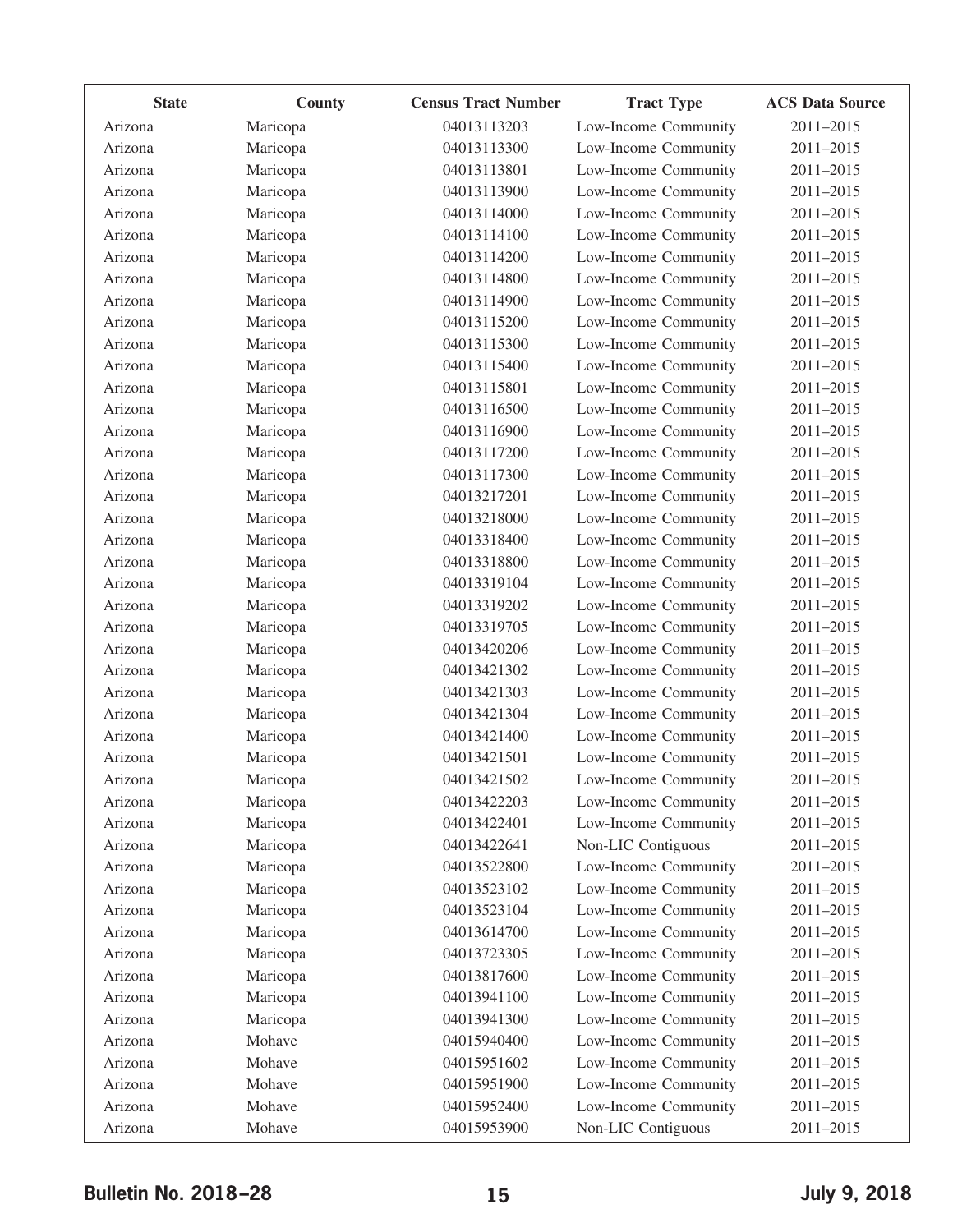| <b>State</b> | County     | <b>Census Tract Number</b> | <b>Tract Type</b>    | <b>ACS Data Source</b> |
|--------------|------------|----------------------------|----------------------|------------------------|
| Arizona      | Mohave     | 04015954800                | Low-Income Community | 2011-2015              |
| Arizona      | Mohave     | 04015955000                | Low-Income Community | 2011-2015              |
| Arizona      | Navajo     | 04017960500                | Low-Income Community | 2011-2015              |
| Arizona      | Navajo     | 04017963300                | Low-Income Community | 2011-2015              |
| Arizona      | Navajo     | 04017965300                | Low-Income Community | 2011-2015              |
| Arizona      | Pima       | 04019000100                | Low-Income Community | 2011-2015              |
| Arizona      | Pima       | 04019000200                | Low-Income Community | 2011-2015              |
| Arizona      | Pima       | 04019000300                | Low-Income Community | 2011-2015              |
| Arizona      | Pima       | 04019000400                | Low-Income Community | 2011-2015              |
| Arizona      | Pima       | 04019000800                | Low-Income Community | 2011-2015              |
| Arizona      | Pima       | 04019001200                | Low-Income Community | 2011-2015              |
| Arizona      | Pima       | 04019001302                | Low-Income Community | 2011-2015              |
| Arizona      | Pima       | 04019001303                | Low-Income Community | 2011-2015              |
| Arizona      | Pima       | 04019001801                | Low-Income Community | 2011-2015              |
| Arizona      | Pima       | 04019002201                | Low-Income Community | 2011-2015              |
| Arizona      | Pima       | 04019002202                | Low-Income Community | 2011-2015              |
| Arizona      | Pima       | 04019002300                | Low-Income Community | 2011-2015              |
| Arizona      | Pima       | 04019002501                | Low-Income Community | 2011-2015              |
| Arizona      | Pima       | 04019002901                | Low-Income Community | 2011-2015              |
| Arizona      | Pima       | 04019003501                | Low-Income Community | 2011-2015              |
| Arizona      | Pima       | 04019003802                | Low-Income Community | 2011-2015              |
| Arizona      | Pima       | 04019004011                | Low-Income Community | 2011-2015              |
| Arizona      | Pima       | 04019004067                | Low-Income Community | 2011-2015              |
| Arizona      | Pima       | 04019004112                | Low-Income Community | 2011-2015              |
| Arizona      | Pima       | 04019004115                | Low-Income Community | 2011-2015              |
| Arizona      | Pima       | 04019004116                | Low-Income Community | 2011-2015              |
| Arizona      | Pima       | 04019004117                | Low-Income Community | 2011-2015              |
| Arizona      | Pima       | 04019004122                | Low-Income Community | 2011-2015              |
| Arizona      | Pima       | 04019004504                | Low-Income Community | 2011-2015              |
| Arizona      | Pima       | 04019004613                | Low-Income Community | 2011-2015              |
| Arizona      | Pima       | 04019410502                | Non-LIC Contiguous   | 2011-2015              |
| Arizona      | Pima       | 04019940900                | Low-Income Community | 2011-2015              |
| Arizona      | Pima       | 04019941000                | Low-Income Community | $2011 - 2015$          |
| Arizona      | Pinal      | 04021000310                | Low-Income Community | 2011-2015              |
| Arizona      | Pinal      | 04021000400                | Low-Income Community | 2012-2016              |
| Arizona      | Pinal      | 04021000700                | Low-Income Community | 2011-2015              |
| Arizona      | Pinal      | 04021000901                | Low-Income Community | 2011-2015              |
| Arizona      | Pinal      | 04021001000                | Low-Income Community | 2011-2015              |
| Arizona      | Pinal      | 04021001500                | Low-Income Community | 2011-2015              |
| Arizona      | Pinal      | 04021001900                | Low-Income Community | 2011-2015              |
| Arizona      | Pinal      | 04021002103                | Low-Income Community | 2011-2015              |
| Arizona      | Pinal      | 04021002300                | Non-LIC Contiguous   | 2011-2015              |
| Arizona      | Santa Cruz | 04023966302                | Low-Income Community | 2011-2015              |
| Arizona      | Santa Cruz | 04023966402                | Low-Income Community | 2011-2015              |
| Arizona      | Yavapai    | 04025000606                | Low-Income Community | 2011-2015              |
| Arizona      | Yavapai    | 04025000900                | Low-Income Community | 2011-2015              |
| Arizona      | Yavapai    | 04025001601                | Low-Income Community | 2011-2015              |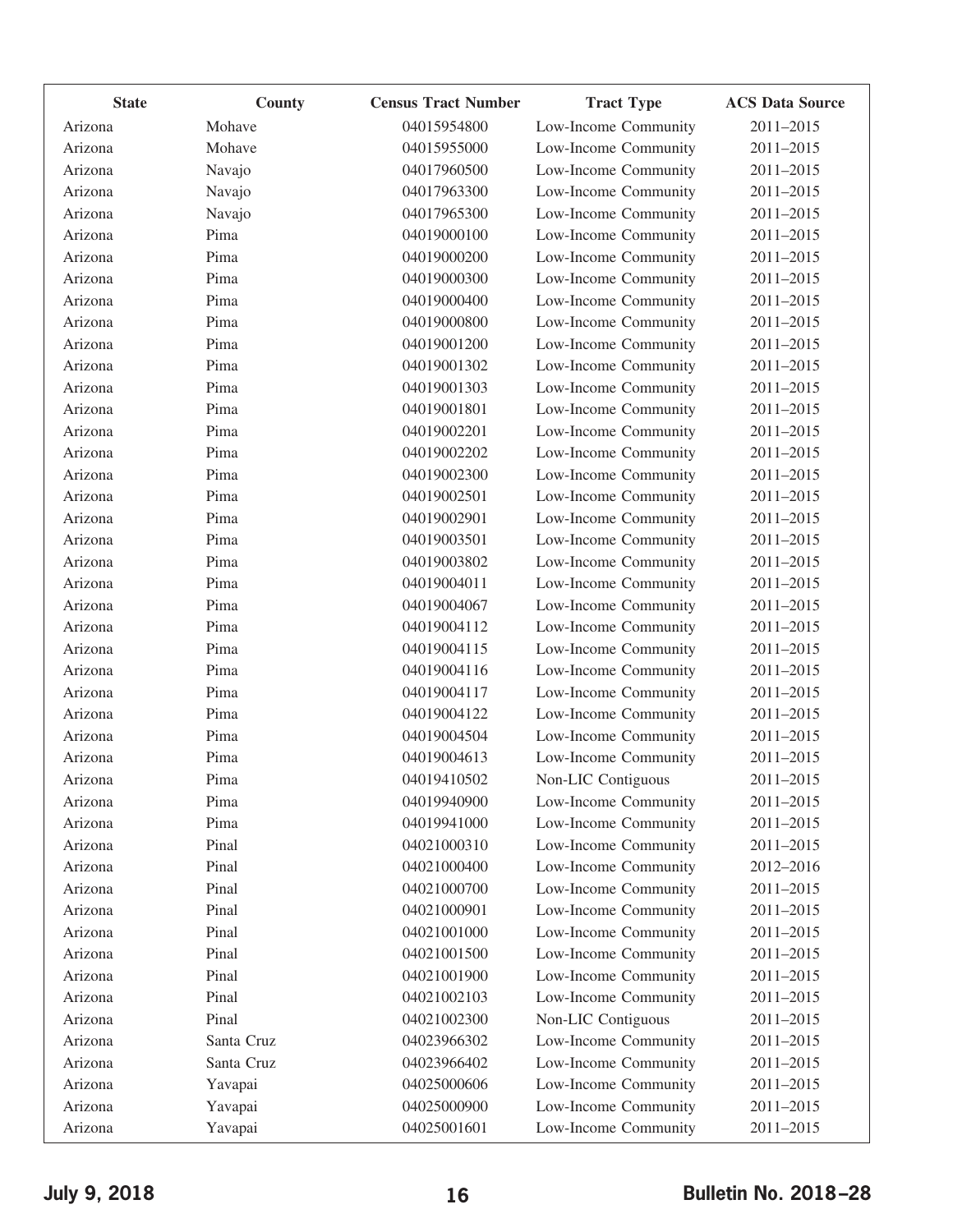| <b>State</b>    | County         | <b>Census Tract Number</b> | <b>Tract Type</b>    | <b>ACS Data Source</b> |
|-----------------|----------------|----------------------------|----------------------|------------------------|
| Arizona         | Yavapai        | 04025002100                | Low-Income Community | 2011-2015              |
| Arizona         | Yuma           | 04027000100                | Low-Income Community | 2011-2015              |
| Arizona         | Yuma           | 04027000700                | Low-Income Community | 2011-2015              |
| Arizona         | Yuma           | 04027010913                | Low-Income Community | 2011-2015              |
| Arizona         | Yuma           | 04027011202                | Low-Income Community | 2011-2015              |
| Arizona         | Yuma           | 04027011403                | Low-Income Community | 2011-2015              |
| Arizona         | Yuma           | 04027011501                | Low-Income Community | 2011-2015              |
| Arizona         | Yuma           | 04027011600                | Low-Income Community | 2011-2015              |
| Arizona         | Yuma           | 04027012100                | Low-Income Community | 2011-2015              |
| Arkansas        | Arkansas       | 05001480400                | Low-Income Community | 2011-2015              |
| Arkansas        | Ashley         | 05003960600                | Low-Income Community | 2011-2015              |
| Arkansas        | Benton         | 05007020301                | Low-Income Community | 2011-2015              |
| Arkansas        | Benton         | 05007021101                | Low-Income Community | 2011-2015              |
| Arkansas        | Boone          | 05009790501                | Low-Income Community | 2011-2015              |
| Arkansas        | <b>Bradley</b> | 05011950300                | Low-Income Community | 2011-2015              |
| Arkansas        | Carroll        | 05015950300                | Low-Income Community | 2011-2015              |
| Arkansas        | Chicot         | 05017080300                | Low-Income Community | 2011-2015              |
| Arkansas        | Clark          | 05019953900                | Low-Income Community | 2011-2015              |
| Arkansas        | Cleburne       | 05023480300                | Low-Income Community | 2011-2015              |
| Arkansas        | Columbia       | 05027950200                | Low-Income Community | 2011-2015              |
| Arkansas        | Conway         | 05029950300                | Low-Income Community | 2011-2015              |
| Arkansas        | Craighead      | 05031000101                | Low-Income Community | 2011-2015              |
| Arkansas        | Craighead      | 05031000502                | Low-Income Community | 2011-2015              |
| Arkansas        | Craighead      | 05031000602                | Low-Income Community | 2011-2015              |
| Arkansas        | Crawford       | 05033020501                | Low-Income Community | 2011-2015              |
| Arkansas        | Crittenden     | 05035030600                | Low-Income Community | 2011-2015              |
| Arkansas        | Crittenden     | 05035030703                | Low-Income Community | 2011-2015              |
| Arkansas        | Dallas         | 05039970300                | Low-Income Community | 2011-2015              |
| Arkansas        | Desha          | 05041950100                | Low-Income Community | 2011-2015              |
| Arkansas        | Desha          | 05041950200                | Low-Income Community | 2011-2015              |
| Arkansas        | Drew           | 05043490300                | Low-Income Community | 2011-2015              |
| Arkansas        | Drew           | 05043490400                | Low-Income Community | 2011-2015              |
| Arkansas        | Faulkner       | 05045030403                | Low-Income Community | 2011-2015              |
| Arkansas        | Faulkner       | 05045030702                | Low-Income Community | 2011-2015              |
| <b>Arkansas</b> | Faulkner       | 05045030900                | Low-Income Community | 2011-2015              |
| Arkansas        | Franklin       | 05047950200                | Low-Income Community | 2011-2015              |
| Arkansas        | Garland        | 05051010700                | Low-Income Community | 2011-2015              |
| Arkansas        | Garland        | 05051010800                | Low-Income Community | 2011-2015              |
| Arkansas        | Garland        | 05051011500                | Low-Income Community | 2011-2015              |
| Arkansas        | Grant          | 05053470300                | Low-Income Community | 2011-2015              |
| Arkansas        | Greene         | 05055480500                | Low-Income Community | 2011-2015              |
| Arkansas        | Greene         | 05055480700                | Low-Income Community | 2011-2015              |
| Arkansas        | Hempstead      | 05057480300                | Low-Income Community | 2011-2015              |
| Arkansas        | Hot Spring     | 05059020200                | Low-Income Community | 2011-2015              |
| Arkansas        | Howard         | 05061950300                | Low-Income Community | 2011-2015              |
| Arkansas        | Independence   | 05063490200                | Low-Income Community | 2011-2015              |
| Arkansas        | Independence   | 05063490600                | Low-Income Community | 2011-2015              |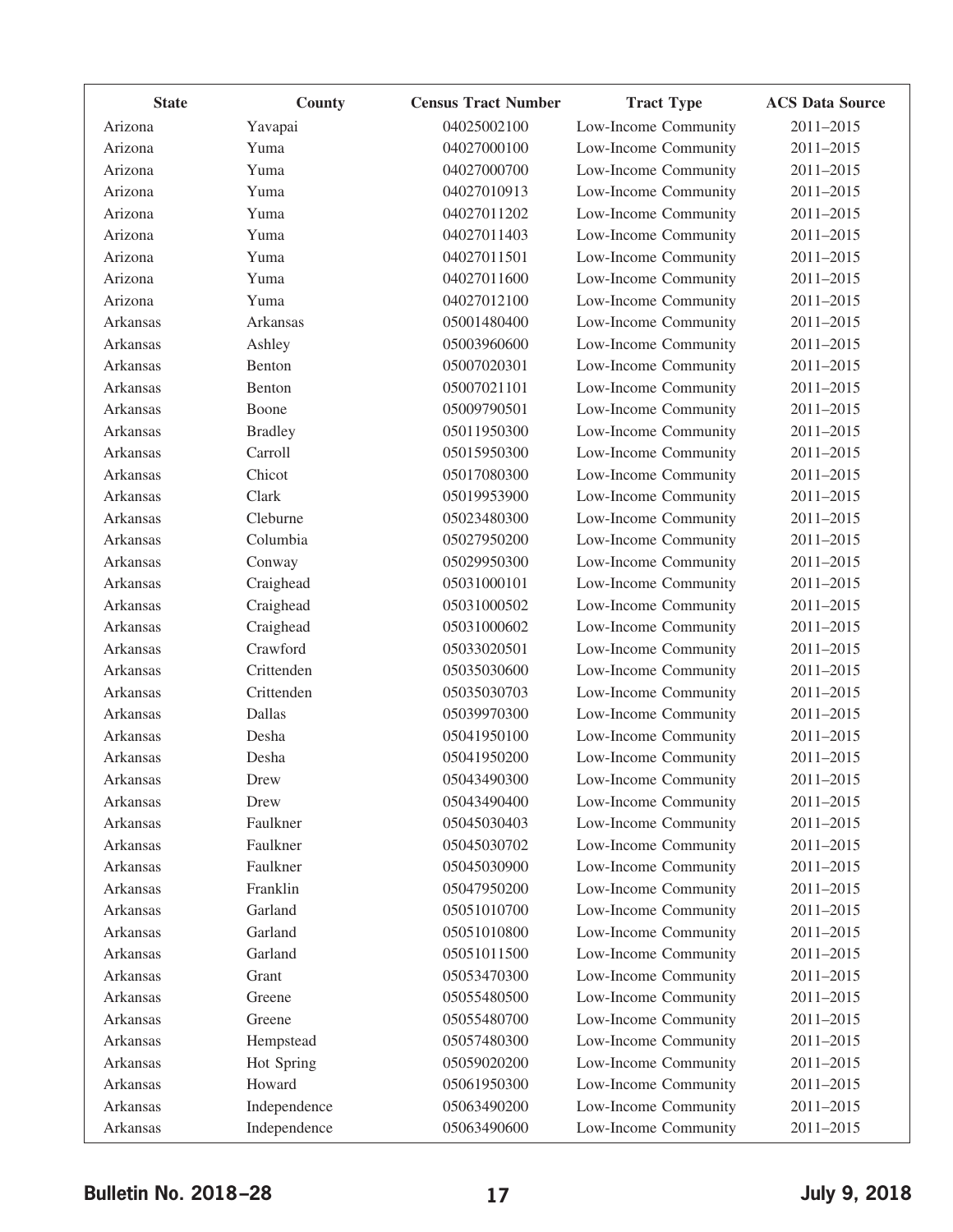| <b>State</b>    | County       | <b>Census Tract Number</b> | <b>Tract Type</b>    | <b>ACS Data Source</b> |
|-----------------|--------------|----------------------------|----------------------|------------------------|
| Arkansas        | Jackson      | 05067480400                | Low-Income Community | 2011-2015              |
| Arkansas        | Jefferson    | 05069000502                | Low-Income Community | 2011-2015              |
| Arkansas        | Jefferson    | 05069001000                | Low-Income Community | 2011-2015              |
| Arkansas        | Jefferson    | 05069002400                | Non-LIC Contiguous   | 2011-2015              |
| Arkansas        | Jefferson    | 05069002500                | Low-Income Community | 2011-2015              |
| Arkansas        | Johnson      | 05071952000                | Low-Income Community | 2011-2015              |
| Arkansas        | Lafayette    | 05073470100                | Low-Income Community | 2011-2015              |
| Arkansas        | Lawrence     | 05075470100                | Low-Income Community | 2011-2015              |
| <b>Arkansas</b> | Little River | 05081030102                | Low-Income Community | 2011-2015              |
| Arkansas        | Logan        | 05083950500                | Low-Income Community | 2011-2015              |
| Arkansas        | Marion       | 05089960202                | Low-Income Community | 2011-2015              |
| Arkansas        | Miller       | 05091020500                | Low-Income Community | 2011-2015              |
| Arkansas        | Mississippi  | 05093010700                | Non-LIC Contiguous   | 2011-2015              |
| Arkansas        | Mississippi  | 05093010800                | Low-Income Community | 2011-2015              |
| Arkansas        | Mississippi  | 05093011100                | Low-Income Community | 2011-2015              |
| Arkansas        | Nevada       | 05099090200                | Low-Income Community | 2011-2015              |
| Arkansas        | Ouachita     | 05103950200                | Low-Income Community | 2011-2015              |
| Arkansas        | Ouachita     | 05103950600                | Low-Income Community | 2011-2015              |
| Arkansas        | Phillips     | 05107480400                | Low-Income Community | 2011-2015              |
| Arkansas        | Phillips     | 05107480600                | Low-Income Community | 2011-2015              |
| Arkansas        | Polk         | 05113950400                | Low-Income Community | 2011-2015              |
| Arkansas        | Pope         | 05115951300                | Low-Income Community | 2011-2015              |
| Arkansas        | Pope         | 05115951600                | Low-Income Community | 2011-2015              |
| Arkansas        | Pulaski      | 05119000200                | Low-Income Community | 2011-2015              |
| Arkansas        | Pulaski      | 05119001800                | Low-Income Community | 2011-2015              |
| Arkansas        | Pulaski      | 05119002500                | Low-Income Community | 2011-2015              |
| Arkansas        | Pulaski      | 05119002800                | Low-Income Community | 2011-2015              |
| Arkansas        | Pulaski      | 05119003001                | Low-Income Community | 2011-2015              |
| Arkansas        | Pulaski      | 05119003605                | Low-Income Community | 2011-2015              |
| Arkansas        | Pulaski      | 05119004600                | Low-Income Community | 2011-2015              |
| Arkansas        | Pulaski      | 05119004700                | Low-Income Community | 2011-2015              |
| Arkansas        | St. Francis  | 05123960400                | Low-Income Community | 2011-2015              |
| Arkansas        | St. Francis  | 05123960600                | Low-Income Community | 2011-2015              |
| Arkansas        | Sebastian    | 05131000200                | Low-Income Community | 2011-2015              |
| Arkansas        | Sebastian    | 05131000300                | Low-Income Community | 2011-2015              |
| Arkansas        | Sebastian    | 05131000800                | Low-Income Community | 2011-2015              |
| Arkansas        | Sevier       | 05133080300                | Low-Income Community | 2011-2015              |
| Arkansas        | Union        | 05139950900                | Low-Income Community | 2011-2015              |
| Arkansas        | Union        | 05139951000                | Low-Income Community | 2011-2015              |
| Arkansas        | Van Buren    | 05141460200                | Low-Income Community | 2011-2015              |
| Arkansas        | Washington   | 05143010200                | Low-Income Community | 2011-2015              |
| Arkansas        | Washington   | 05143010301                | Low-Income Community | 2011-2015              |
| Arkansas        | Washington   | 05143010302                | Low-Income Community | 2011-2015              |
| Arkansas        | Washington   | 05143010600                | Low-Income Community | 2011-2015              |
| Arkansas        | Washington   | 05143011101                | Low-Income Community | 2011-2015              |
| Arkansas        | Washington   | 05143011200                | Low-Income Community | 2011-2015              |
| Arkansas        | White        | 05145070800                | Low-Income Community | 2011-2015              |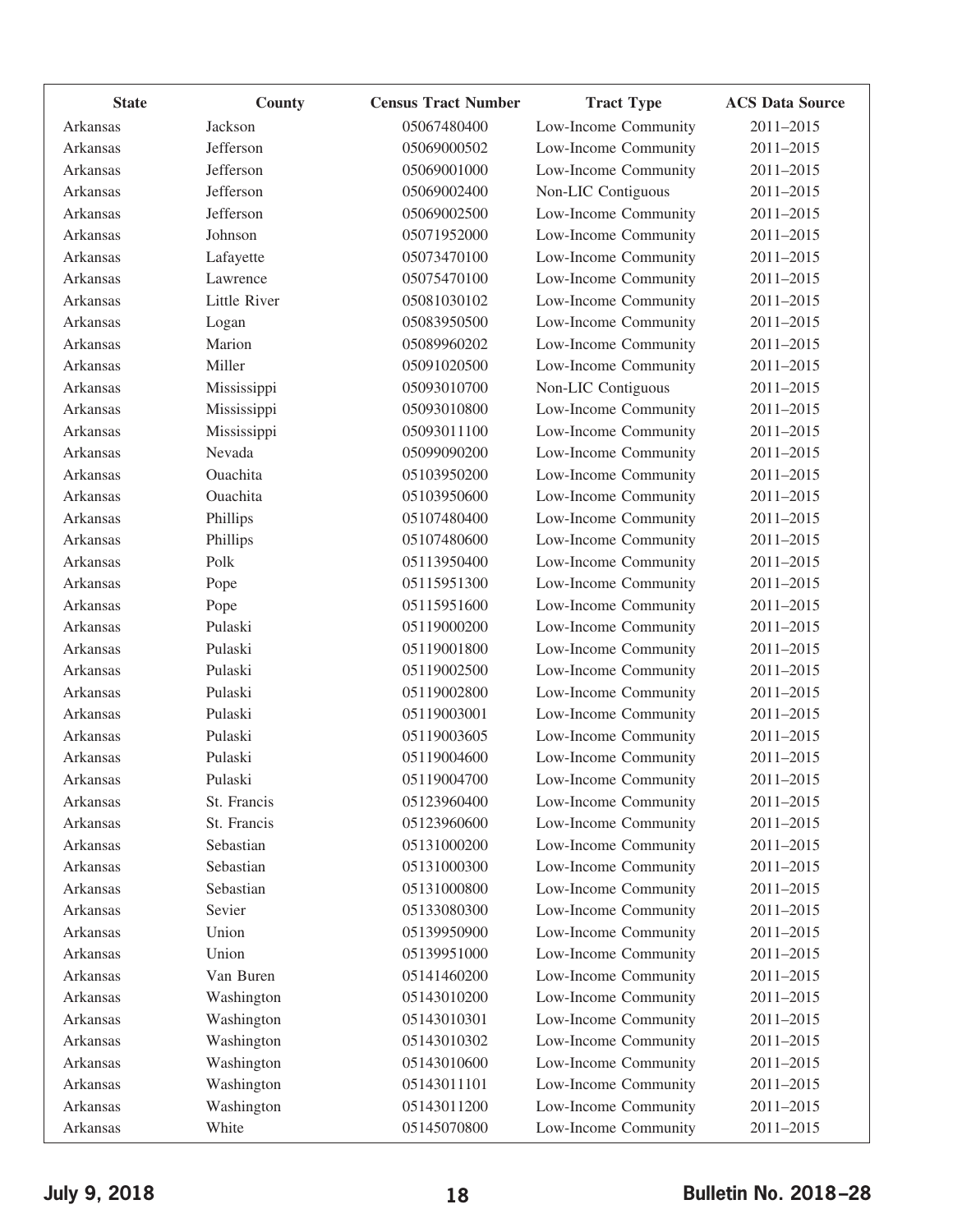| <b>State</b> | County  | <b>Census Tract Number</b> | <b>Tract Type</b>    | <b>ACS Data Source</b> |
|--------------|---------|----------------------------|----------------------|------------------------|
| California   | Alameda | 06001401000                | Low-Income Community | 2011-2015              |
| California   | Alameda | 06001401400                | Low-Income Community | 2011-2015              |
| California   | Alameda | 06001401500                | Low-Income Community | 2011-2015              |
| California   | Alameda | 06001401600                | Low-Income Community | 2011-2015              |
| California   | Alameda | 06001401700                | Low-Income Community | 2011-2015              |
| California   | Alameda | 06001402200                | Low-Income Community | 2011-2015              |
| California   | Alameda | 06001402400                | Low-Income Community | 2011-2015              |
| California   | Alameda | 06001402500                | Low-Income Community | 2011-2015              |
| California   | Alameda | 06001402600                | Low-Income Community | 2011-2015              |
| California   | Alameda | 06001402700                | Low-Income Community | 2011-2015              |
| California   | Alameda | 06001402800                | Low-Income Community | 2011-2015              |
| California   | Alameda | 06001403300                | Low-Income Community | 2011-2015              |
| California   | Alameda | 06001405901                | Low-Income Community | 2011-2015              |
| California   | Alameda | 06001405902                | Low-Income Community | 2011-2015              |
| California   | Alameda | 06001406000                | Low-Income Community | 2011-2015              |
| California   | Alameda | 06001406100                | Low-Income Community | 2011-2015              |
| California   | Alameda | 06001406201                | Low-Income Community | 2011-2015              |
| California   | Alameda | 06001406202                | Low-Income Community | 2011-2015              |
| California   | Alameda | 06001407200                | Low-Income Community | 2011-2015              |
| California   | Alameda | 06001407300                | Low-Income Community | 2011-2015              |
| California   | Alameda | 06001408400                | Low-Income Community | 2011-2015              |
| California   | Alameda | 06001408500                | Low-Income Community | 2011-2015              |
| California   | Alameda | 06001408600                | Low-Income Community | 2011-2015              |
| California   | Alameda | 06001408700                | Low-Income Community | 2011-2015              |
| California   | Alameda | 06001408800                | Low-Income Community | 2011-2015              |
| California   | Alameda | 06001408900                | Low-Income Community | 2011-2015              |
| California   | Alameda | 06001409000                | Low-Income Community | 2011-2015              |
| California   | Alameda | 06001409500                | Low-Income Community | 2011-2015              |
| California   | Alameda | 06001409700                | Low-Income Community | 2011-2015              |
| California   | Alameda | 06001410500                | Low-Income Community | 2011-2015              |
| California   | Alameda | 06001422900                | Low-Income Community | 2011-2015              |
| California   | Alameda | 06001423200                | Low-Income Community | 2011-2015              |
| California   | Alameda | 06001423500                | Low-Income Community | 2011-2015              |
| California   | Alameda | 06001423901                | Non-LIC Contiguous   | 2011-2015              |
| California   | Alameda | 06001424001                | Low-Income Community | 2011-2015              |
| California   | Alameda | 06001433102                | Low-Income Community | 2011-2015              |
| California   | Alameda | 06001433700                | Low-Income Community | 2011-2015              |
| California   | Alameda | 06001433800                | Low-Income Community | 2011-2015              |
| California   | Alameda | 06001434000                | Low-Income Community | 2011-2015              |
| California   | Alameda | 06001435400                | Low-Income Community | 2011-2015              |
| California   | Alameda | 06001435602                | Low-Income Community | 2011-2015              |
| California   | Alameda | 06001437500                | Low-Income Community | 2011-2015              |
| California   | Alameda | 06001437600                | Low-Income Community | 2011-2015              |
| California   | Alameda | 06001437701                | Low-Income Community | 2011-2015              |
| California   | Alameda | 06001438201                | Low-Income Community | 2011-2015              |
| California   | Alameda | 06001441923                | Low-Income Community | 2011-2015              |
| California   | Alameda | 06001451404                | Low-Income Community | 2011-2015              |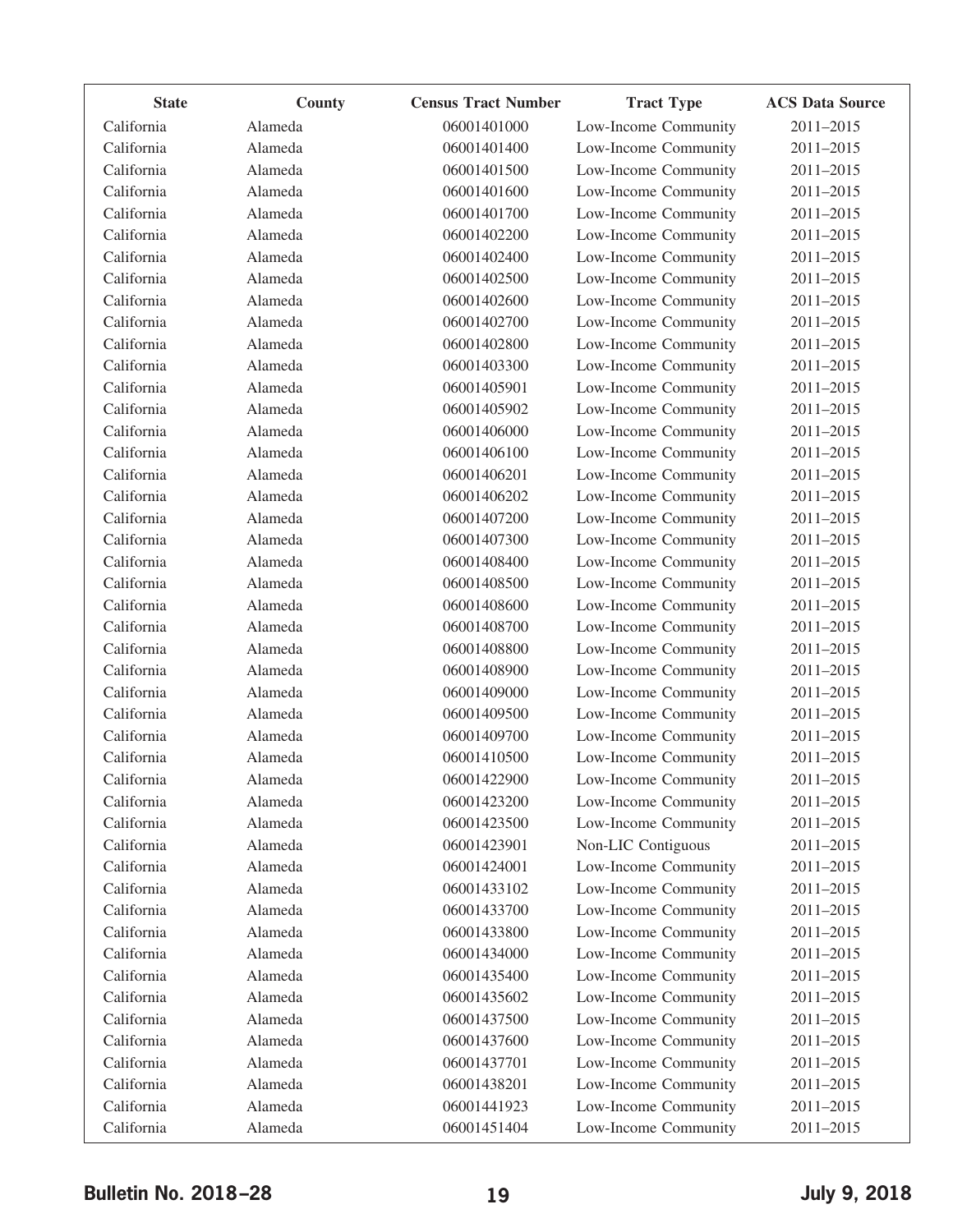| <b>State</b> | County       | <b>Census Tract Number</b> | <b>Tract Type</b>    | <b>ACS Data Source</b> |
|--------------|--------------|----------------------------|----------------------|------------------------|
| California   | Alpine       | 06003010000                | Non-LIC Contiguous   | 2011-2015              |
| California   | Amador       | 06005000102                | Low-Income Community | 2012-2016              |
| California   | <b>Butte</b> | 06007000502                | Low-Income Community | 2011-2015              |
| California   | <b>Butte</b> | 06007000604                | Low-Income Community | 2011-2015              |
| California   | <b>Butte</b> | 06007001000                | Low-Income Community | 2011-2015              |
| California   | <b>Butte</b> | 06007001100                | Low-Income Community | 2011-2015              |
| California   | <b>Butte</b> | 06007001200                | Low-Income Community | 2011-2015              |
| California   | <b>Butte</b> | 06007001300                | Low-Income Community | 2011-2015              |
| California   | <b>Butte</b> | 06007002800                | Low-Income Community | 2011-2015              |
| California   | <b>Butte</b> | 06007003001                | Low-Income Community | 2011-2015              |
| California   | <b>Butte</b> | 06007003002                | Low-Income Community | 2011-2015              |
| California   | Calaveras    | 06009000400                | Low-Income Community | 2011-2015              |
| California   | Colusa       | 06011000300                | Low-Income Community | 2011-2015              |
| California   | Colusa       | 06011000500                | Low-Income Community | 2011-2015              |
| California   | Contra Costa | 06013306002                | Low-Income Community | 2011-2015              |
| California   | Contra Costa | 06013307201                | Low-Income Community | 2011-2015              |
| California   | Contra Costa | 06013307202                | Low-Income Community | 2011-2015              |
| California   | Contra Costa | 06013307205                | Low-Income Community | 2011-2015              |
| California   | Contra Costa | 06013312000                | Low-Income Community | 2011-2015              |
| California   | Contra Costa | 06013313101                | Low-Income Community | 2011-2015              |
| California   | Contra Costa | 06013313206                | Low-Income Community | 2011-2015              |
| California   | Contra Costa | 06013314103                | Low-Income Community | 2011-2015              |
| California   | Contra Costa | 06013314104                | Low-Income Community | 2011-2015              |
| California   | Contra Costa | 06013328000                | Low-Income Community | 2011-2015              |
| California   | Contra Costa | 06013336101                | Low-Income Community | 2011-2015              |
| California   | Contra Costa | 06013336202                | Low-Income Community | 2011-2015              |
| California   | Contra Costa | 06013337200                | Low-Income Community | 2011-2015              |
| California   | Contra Costa | 06013365002                | Low-Income Community | 2011-2015              |
| California   | Contra Costa | 06013369001                | Low-Income Community | 2011-2015              |
| California   | Contra Costa | 06013376000                | Low-Income Community | 2011-2015              |
| California   | Contra Costa | 06013386000                | Low-Income Community | 2011-2015              |
| California   | Del Norte    | 06015000101                | Low-Income Community | 2011-2015              |
| California   | Del Norte    | 06015000102                | Low-Income Community | 2011-2015              |
| California   | El Dorado    | 06017030302                | Low-Income Community | 2011-2015              |
| California   | El Dorado    | 06017031600                | Low-Income Community | 2011-2015              |
| California   | El Dorado    | 06017031900                | Low-Income Community | 2011-2015              |
| California   | Fresno       | 06019000100                | Low-Income Community | 2011-2015              |
| California   | Fresno       | 06019000200                | Low-Income Community | 2011-2015              |
| California   | Fresno       | 06019000300                | Low-Income Community | 2011-2015              |
| California   | Fresno       | 06019000400                | Low-Income Community | 2011-2015              |
| California   | Fresno       | 06019000501                | Low-Income Community | 2011-2015              |
| California   | Fresno       | 06019000502                | Low-Income Community | 2011-2015              |
| California   | Fresno       | 06019000600                | Low-Income Community | 2011-2015              |
| California   | Fresno       | 06019000700                | Low-Income Community | 2011-2015              |
| California   | Fresno       | 06019000800                | Low-Income Community | 2011-2015              |
| California   | Fresno       | 06019000901                | Low-Income Community | 2011-2015              |
| California   | Fresno       | 06019000902                | Low-Income Community | 2011-2015              |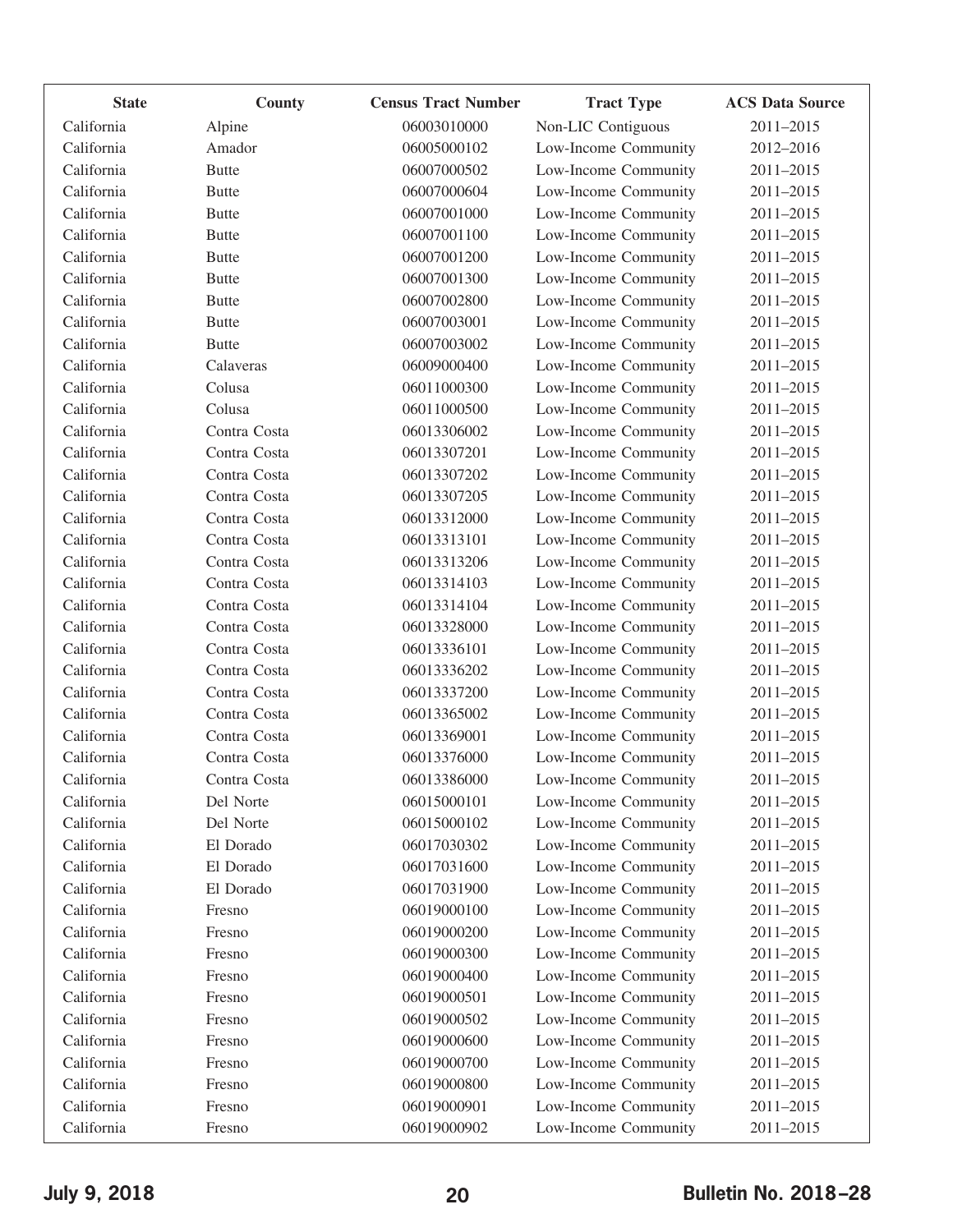| <b>State</b> | County   | <b>Census Tract Number</b> | <b>Tract Type</b>    | <b>ACS Data Source</b> |
|--------------|----------|----------------------------|----------------------|------------------------|
| California   | Fresno   | 06019001000                | Low-Income Community | 2011-2015              |
| California   | Fresno   | 06019001100                | Low-Income Community | 2011-2015              |
| California   | Fresno   | 06019001201                | Low-Income Community | 2011-2015              |
| California   | Fresno   | 06019001202                | Low-Income Community | 2011-2015              |
| California   | Fresno   | 06019001301                | Low-Income Community | 2011-2015              |
| California   | Fresno   | 06019001303                | Low-Income Community | 2011-2015              |
| California   | Fresno   | 06019001407                | Low-Income Community | 2011-2015              |
| California   | Fresno   | 06019001410                | Low-Income Community | 2011-2015              |
| California   | Fresno   | 06019001411                | Low-Income Community | 2011-2015              |
| California   | Fresno   | 06019001500                | Low-Income Community | 2011-2015              |
| California   | Fresno   | 06019001700                | Low-Income Community | 2011-2015              |
| California   | Fresno   | 06019001800                | Low-Income Community | 2011-2015              |
| California   | Fresno   | 06019001900                | Low-Income Community | 2011-2015              |
| California   | Fresno   | 06019002000                | Low-Income Community | 2011-2015              |
| California   | Fresno   | 06019002300                | Low-Income Community | 2011-2015              |
| California   | Fresno   | 06019002400                | Low-Income Community | 2011-2015              |
| California   | Fresno   | 06019002501                | Low-Income Community | 2011-2015              |
| California   | Fresno   | 06019002602                | Low-Income Community | 2011-2015              |
| California   | Fresno   | 06019002702                | Low-Income Community | 2011-2015              |
| California   | Fresno   | 06019002800                | Low-Income Community | 2011-2015              |
| California   | Fresno   | 06019002903                | Low-Income Community | 2011-2015              |
| California   | Fresno   | 06019003500                | Low-Income Community | 2011-2015              |
| California   | Fresno   | 06019004505                | Low-Income Community | 2011-2015              |
| California   | Fresno   | 06019004901                | Low-Income Community | 2011-2015              |
| California   | Fresno   | 06019005000                | Low-Income Community | 2011-2015              |
| California   | Fresno   | 06019005100                | Low-Income Community | 2011-2015              |
| California   | Fresno   | 06019005403                | Low-Income Community | 2011-2015              |
| California   | Fresno   | 06019005408                | Low-Income Community | 2011-2015              |
| California   | Fresno   | 06019006201                | Low-Income Community | 2011-2015              |
| California   | Fresno   | 06019006202                | Low-Income Community | 2011-2015              |
| California   | Fresno   | 06019006501                | Low-Income Community | 2011-2015              |
| California   | Fresno   | 06019006602                | Low-Income Community | 2011-2015              |
| California   | Fresno   | 06019007802                | Low-Income Community | 2011-2015              |
| California   | Fresno   | 06019008200                | Low-Income Community | 2011-2015              |
| California   | Fresno   | 06019008302                | Low-Income Community | 2011-2015              |
| California   | Fresno   | 06019008501                | Low-Income Community | 2011-2015              |
| California   | Glenn    | 06021010100                | Low-Income Community | 2011-2015              |
| California   | Glenn    | 06021010200                | Low-Income Community | 2011-2015              |
| California   | Humboldt | 06023000100                | Low-Income Community | 2011-2015              |
| California   | Humboldt | 06023000300                | Low-Income Community | 2011-2015              |
| California   | Humboldt | 06023000500                | Low-Income Community | 2011-2015              |
| California   | Humboldt | 06023001300                | Low-Income Community | 2011-2015              |
| California   | Humboldt | 06023010102                | Low-Income Community | 2011-2015              |
| California   | Humboldt | 06023010501                | Low-Income Community | 2011-2015              |
| California   | Humboldt | 06023940000                | Low-Income Community | 2011-2015              |
| California   | Imperial | 06025010400                | Low-Income Community | 2011-2015              |
| California   | Imperial | 06025010900                | Low-Income Community | 2011-2015              |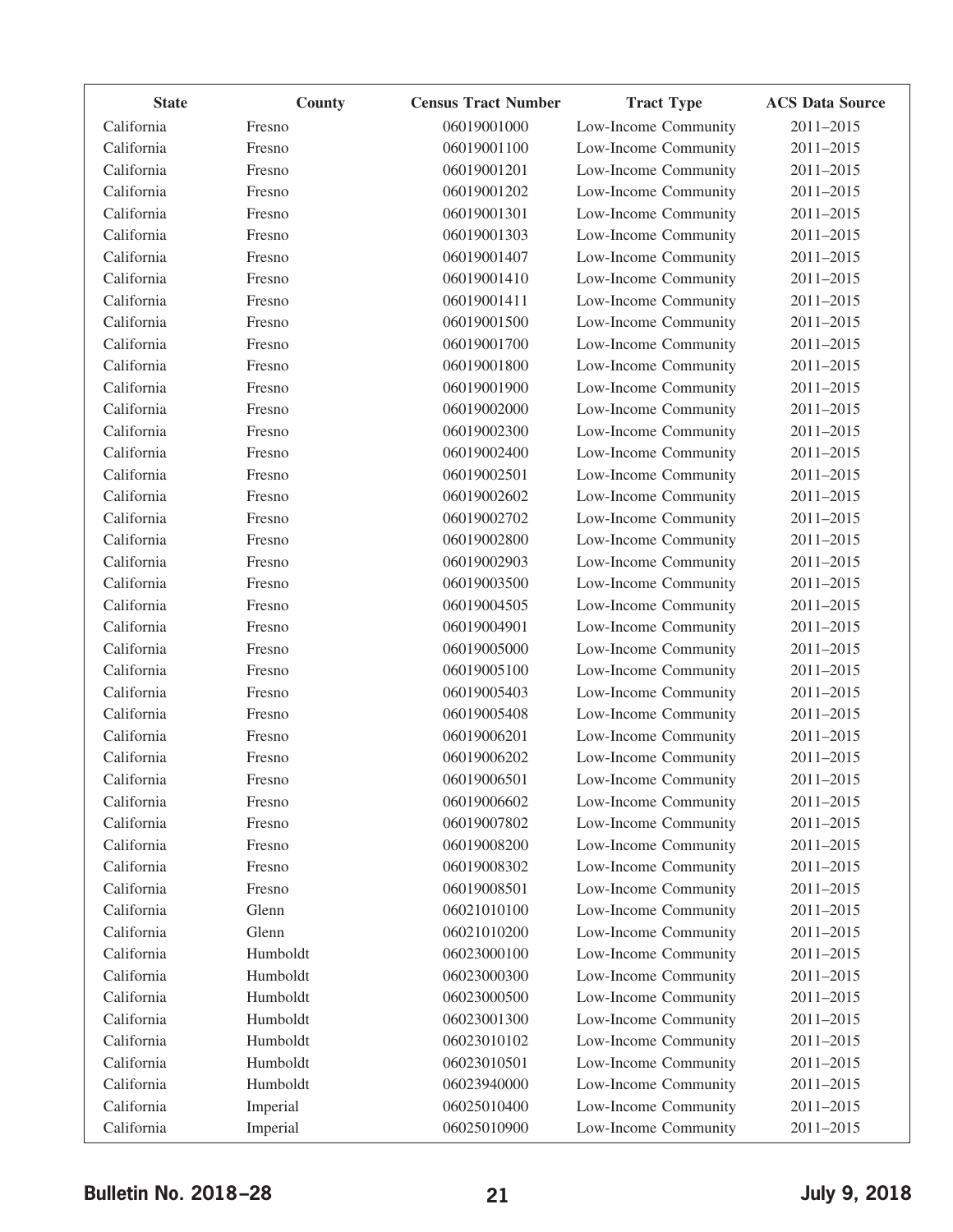| <b>State</b> | County       | <b>Census Tract Number</b> | <b>Tract Type</b>    | <b>ACS Data Source</b> |
|--------------|--------------|----------------------------|----------------------|------------------------|
| California   | Imperial     | 06025011300                | Low-Income Community | 2011-2015              |
| California   | Imperial     | 06025011400                | Low-Income Community | 2011-2015              |
| California   | Imperial     | 06025011900                | Low-Income Community | 2011-2015              |
| California   | Imperial     | 06025012100                | Low-Income Community | 2011-2015              |
| California   | Imperial     | 06025012200                | Low-Income Community | 2011-2015              |
| California   | Inyo         | 06027000400                | Low-Income Community | 2011-2015              |
| California   | Inyo         | 06027000800                | Low-Income Community | 2011-2015              |
| California   | Kern         | 06029000200                | Low-Income Community | 2011-2015              |
| California   | Kern         | 06029000300                | Low-Income Community | 2011-2015              |
| California   | Kern         | 06029000400                | Low-Income Community | 2011-2015              |
| California   | Kern         | 06029000600                | Low-Income Community | 2011-2015              |
| California   | Kern         | 06029001202                | Low-Income Community | 2011-2015              |
| California   | Kern         | 06029001400                | Low-Income Community | 2011-2015              |
| California   | Kern         | 06029001600                | Low-Income Community | 2011-2015              |
| California   | Kern         | 06029001902                | Low-Income Community | 2011-2015              |
| California   | Kern         | 06029002000                | Low-Income Community | 2011-2015              |
| California   | Kern         | 06029002100                | Low-Income Community | 2011-2015              |
| California   | Kern         | 06029002200                | Low-Income Community | 2011-2015              |
| California   | Kern         | 06029002301                | Low-Income Community | 2011-2015              |
| California   | Kern         | 06029002302                | Low-Income Community | 2011-2015              |
| California   | Kern         | 06029002400                | Low-Income Community | 2011-2015              |
| California   | Kern         | 06029002500                | Low-Income Community | 2011-2015              |
| California   | Kern         | 06029002600                | Low-Income Community | 2011-2015              |
| California   | Kern         | 06029003103                | Low-Income Community | 2011-2015              |
| California   | Kern         | 06029003121                | Low-Income Community | 2011-2015              |
| California   | Kern         | 06029003303                | Low-Income Community | 2011-2015              |
| California   | Kern         | 06029003500                | Low-Income Community | 2011-2015              |
| California   | Kern         | 06029004101                | Low-Income Community | 2011-2015              |
| California   | Kern         | 06029004401                | Low-Income Community | 2011-2015              |
| California   | Kern         | 06029004402                | Low-Income Community | 2011-2015              |
| California   | Kern         | 06029004701                | Low-Income Community | 2011-2015              |
| California   | Kern         | 06029004800                | Low-Income Community | 2011-2015              |
| California   | Kern         | 06029005003                | Low-Income Community | 2011-2015              |
| California   | Kern         | 06029005300                | Low-Income Community | 2011-2015              |
| California   | Kern         | 06029005507                | Low-Income Community | 2011-2015              |
| California   | Kern         | 06029005600                | Low-Income Community | 2011-2015              |
| California   | Kern         | 06029005802                | Low-Income Community | 2011-2015              |
| California   | Kern         | 06029005900                | Low-Income Community | 2011-2015              |
| California   | Kern         | 06029006100                | Low-Income Community | 2011-2015              |
| California   | Kern         | 06029006303                | Low-Income Community | 2011-2015              |
| California   | Kern         | 06029006304                | Low-Income Community | 2011-2015              |
| California   | Kern         | 06029006401                | Low-Income Community | 2011-2015              |
| California   | Kings        | 06031001100                | Low-Income Community | 2011-2015              |
| California   | Kings        | 06031001300                | Low-Income Community | 2011-2015              |
| California   | <b>Kings</b> | 06031001402                | Low-Income Community | 2011-2015              |
| California   | <b>Kings</b> | 06031001601                | Low-Income Community | 2011-2015              |
| California   | <b>Kings</b> | 06031001701                | Low-Income Community | 2011-2015              |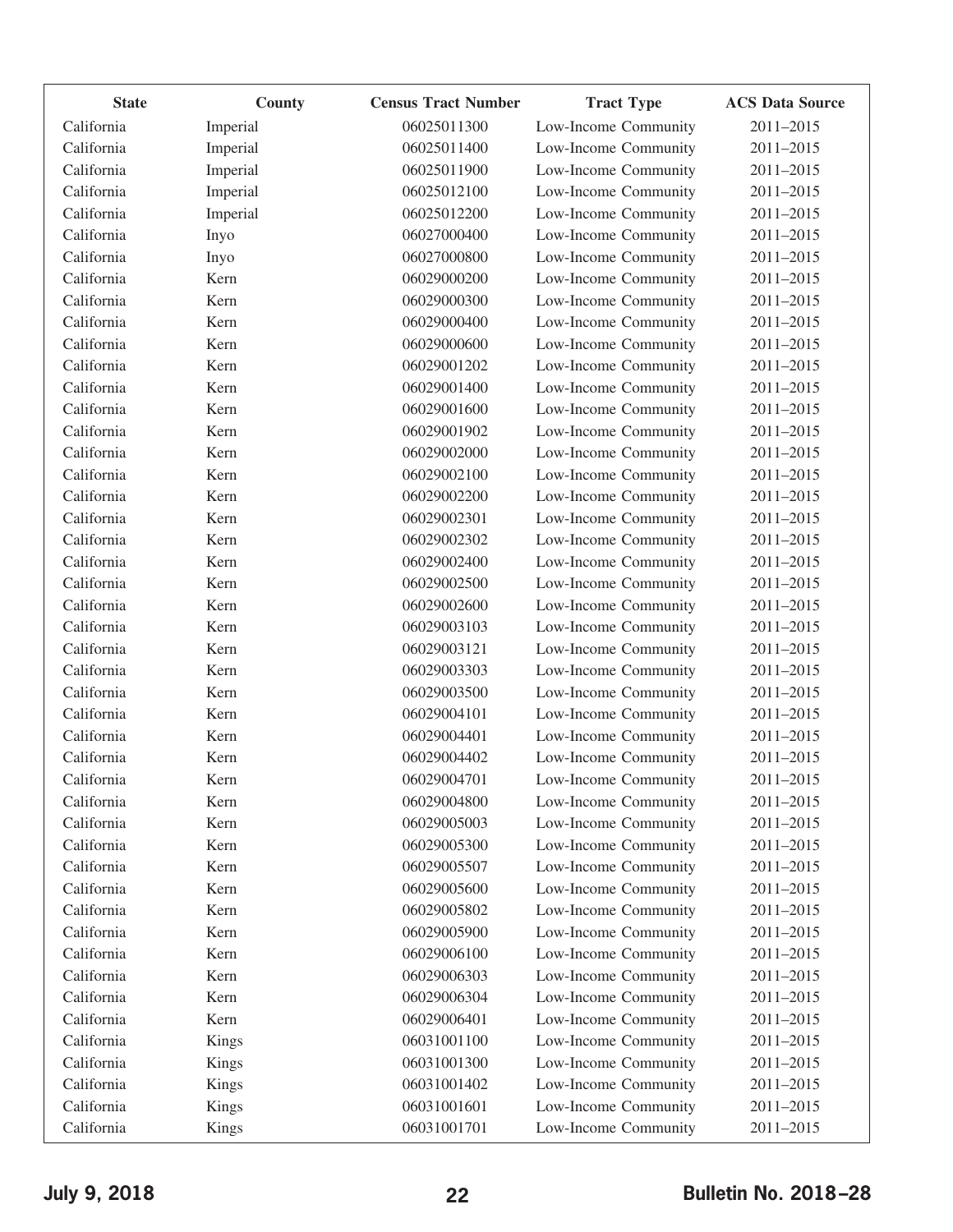| <b>State</b> | County      | <b>Census Tract Number</b> | <b>Tract Type</b>    | <b>ACS Data Source</b> |
|--------------|-------------|----------------------------|----------------------|------------------------|
| California   | Lake        | 06033000702                | Low-Income Community | 2011-2015              |
| California   | Lake        | 06033000801                | Low-Income Community | 2011-2015              |
| California   | Lake        | 06033000802                | Low-Income Community | 2011-2015              |
| California   | Lassen      | 06035040303                | Low-Income Community | 2011-2015              |
| California   | Lassen      | 06035040304                | Low-Income Community | 2011-2015              |
| California   | Los Angeles | 06037102105                | Low-Income Community | 2011-2015              |
| California   | Los Angeles | 06037104201                | Low-Income Community | 2011-2015              |
| California   | Los Angeles | 06037104203                | Low-Income Community | 2011-2015              |
| California   | Los Angeles | 06037104310                | Low-Income Community | 2011-2015              |
| California   | Los Angeles | 06037104320                | Low-Income Community | 2011-2015              |
| California   | Los Angeles | 06037104404                | Low-Income Community | 2011-2015              |
| California   | Los Angeles | 06037104701                | Low-Income Community | 2011-2015              |
| California   | Los Angeles | 06037104703                | Low-Income Community | 2011-2015              |
| California   | Los Angeles | 06037104704                | Low-Income Community | 2011-2015              |
| California   | Los Angeles | 06037106520                | Low-Income Community | 2011-2015              |
| California   | Los Angeles | 06037106604                | Low-Income Community | 2011-2015              |
| California   | Los Angeles | 06037113233                | Low-Income Community | 2011-2015              |
| California   | Los Angeles | 06037113234                | Low-Income Community | 2011-2015              |
| California   | Los Angeles | 06037113421                | Low-Income Community | 2011-2015              |
| California   | Los Angeles | 06037115103                | Low-Income Community | 2011-2015              |
| California   | Los Angeles | 06037115201                | Low-Income Community | 2011-2015              |
| California   | Los Angeles | 06037120010                | Low-Income Community | 2011-2015              |
| California   | Los Angeles | 06037120020                | Low-Income Community | 2011-2015              |
| California   | Los Angeles | 06037120030                | Low-Income Community | 2011-2015              |
| California   | Los Angeles | 06037120103                | Low-Income Community | 2011-2015              |
| California   | Los Angeles | 06037121101                | Low-Income Community | 2011-2015              |
| California   | Los Angeles | 06037121801                | Low-Income Community | 2011-2015              |
| California   | Los Angeles | 06037121900                | Low-Income Community | 2011-2015              |
| California   | Los Angeles | 06037122120                | Low-Income Community | 2011-2015              |
| California   | Los Angeles | 06037122121                | Low-Income Community | 2011-2015              |
| California   | Los Angeles | 06037122122                | Low-Income Community | 2011-2015              |
| California   | Los Angeles | 06037122200                | Non-LIC Contiguous   | 2011-2015              |
| California   | Los Angeles | 06037122410                | Low-Income Community | 2011-2015              |
| California   | Los Angeles | 06037123020                | Low-Income Community | 2011-2015              |
| California   | Los Angeles | 06037123103                | Low-Income Community | 2011-2015              |
| California   | Los Angeles | 06037123203                | Low-Income Community | 2011-2015              |
| California   | Los Angeles | 06037123205                | Low-Income Community | 2011-2015              |
| California   | Los Angeles | 06037123206                | Low-Income Community | 2011-2015              |
| California   | Los Angeles | 06037123303                | Low-Income Community | 2011-2015              |
| California   | Los Angeles | 06037123420                | Low-Income Community | 2011-2015              |
| California   | Los Angeles | 06037123901                | Low-Income Community | 2011-2015              |
| California   | Los Angeles | 06037124102                | Low-Income Community | 2011-2015              |
| California   | Los Angeles | 06037124103                | Low-Income Community | 2011-2015              |
| California   | Los Angeles | 06037124104                | Low-Income Community | 2011-2015              |
| California   | Los Angeles | 06037124105                | Low-Income Community | 2011-2015              |
| California   | Los Angeles | 06037124204                | Low-Income Community | 2011-2015              |
| California   | Los Angeles | 06037125310                | Low-Income Community | 2011-2015              |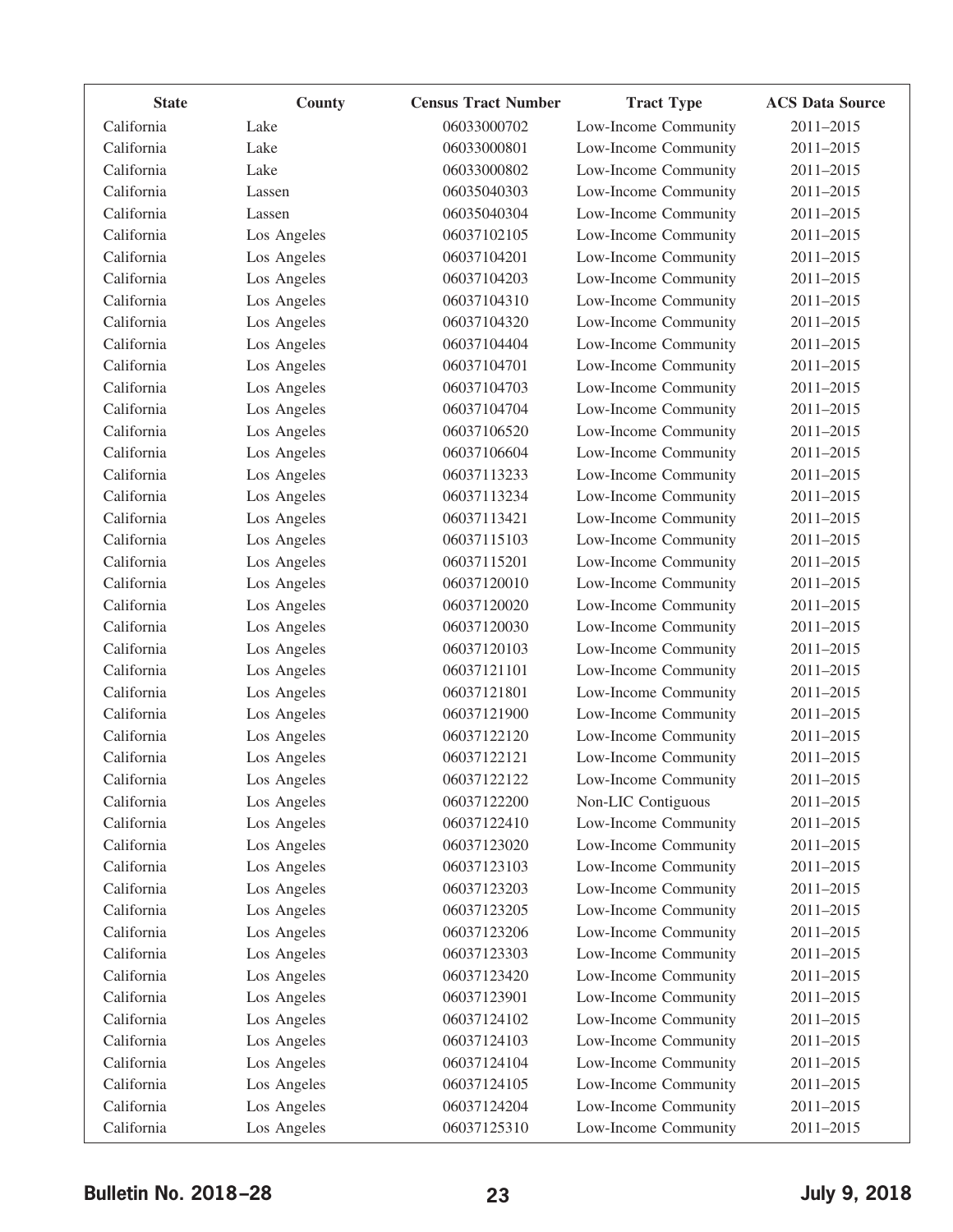| <b>State</b> | County      | <b>Census Tract Number</b> | <b>Tract Type</b>    | <b>ACS Data Source</b> |
|--------------|-------------|----------------------------|----------------------|------------------------|
| California   | Los Angeles | 06037125320                | Low-Income Community | 2011-2015              |
| California   | Los Angeles | 06037127210                | Low-Income Community | 2011-2015              |
| California   | Los Angeles | 06037127300                | Low-Income Community | 2011-2015              |
| California   | Los Angeles | 06037127400                | Low-Income Community | 2011-2015              |
| California   | Los Angeles | 06037127520                | Low-Income Community | 2011-2015              |
| California   | Los Angeles | 06037127712                | Low-Income Community | 2011-2015              |
| California   | Los Angeles | 06037127803                | Low-Income Community | 2011-2015              |
| California   | Los Angeles | 06037127804                | Low-Income Community | 2011-2015              |
| California   | Los Angeles | 06037127805                | Low-Income Community | 2011-2015              |
| California   | Los Angeles | 06037127806                | Low-Income Community | 2011-2015              |
| California   | Los Angeles | 06037127910                | Low-Income Community | 2011-2015              |
| California   | Los Angeles | 06037128210                | Low-Income Community | 2011-2015              |
| California   | Los Angeles | 06037128302                | Low-Income Community | 2011-2015              |
| California   | Los Angeles | 06037128303                | Low-Income Community | 2011-2015              |
| California   | Los Angeles | 06037132300                | Low-Income Community | 2011-2015              |
| California   | Los Angeles | 06037134305                | Low-Income Community | 2011-2015              |
| California   | Los Angeles | 06037134520                | Low-Income Community | 2011-2015              |
| California   | Los Angeles | 06037134521                | Low-Income Community | 2011-2015              |
| California   | Los Angeles | 06037134522                | Low-Income Community | 2011-2015              |
| California   | Los Angeles | 06037134903                | Low-Income Community | 2011-2015              |
| California   | Los Angeles | 06037135114                | Low-Income Community | 2012-2016              |
| California   | Los Angeles | 06037185203                | Low-Income Community | 2011-2015              |
| California   | Los Angeles | 06037185320                | Low-Income Community | 2011-2015              |
| California   | Los Angeles | 06037186401                | Low-Income Community | 2011-2015              |
| California   | Los Angeles | 06037186404                | Low-Income Community | 2011-2015              |
| California   | Los Angeles | 06037187102                | Low-Income Community | 2011-2015              |
| California   | Los Angeles | 06037187200                | Low-Income Community | 2011-2015              |
| California   | Los Angeles | 06037190100                | Low-Income Community | 2011-2015              |
| California   | Los Angeles | 06037190201                | Low-Income Community | 2011-2015              |
| California   | Los Angeles | 06037190202                | Low-Income Community | 2011-2015              |
| California   | Los Angeles | 06037190510                | Low-Income Community | 2011-2015              |
| California   | Los Angeles | 06037190700                | Low-Income Community | 2011-2015              |
| California   | Los Angeles | 06037190801                | Low-Income Community | $2011 - 2015$          |
| California   | Los Angeles | 06037190802                | Low-Income Community | 2011-2015              |
| California   | Los Angeles | 06037190901                | Low-Income Community | 2011-2015              |
| California   | Los Angeles | 06037190902                | Low-Income Community | 2011-2015              |
| California   | Los Angeles | 06037191000                | Low-Income Community | 2011-2015              |
| California   | Los Angeles | 06037191110                | Low-Income Community | 2011-2015              |
| California   | Los Angeles | 06037191120                | Low-Income Community | 2011-2015              |
| California   | Los Angeles | 06037191201                | Low-Income Community | 2011-2015              |
| California   | Los Angeles | 06037191203                | Low-Income Community | 2011-2015              |
| California   | Los Angeles | 06037191204                | Low-Income Community | 2011-2015              |
| California   | Los Angeles | 06037191410                | Low-Income Community | 2011-2015              |
| California   | Los Angeles | 06037191420                | Low-Income Community | 2011-2015              |
| California   | Los Angeles | 06037191500                | Low-Income Community | 2011-2015              |
| California   | Los Angeles | 06037191710                | Low-Income Community | 2011-2015              |
| California   |             | 06037191720                | Low-Income Community | 2011-2015              |
|              | Los Angeles |                            |                      |                        |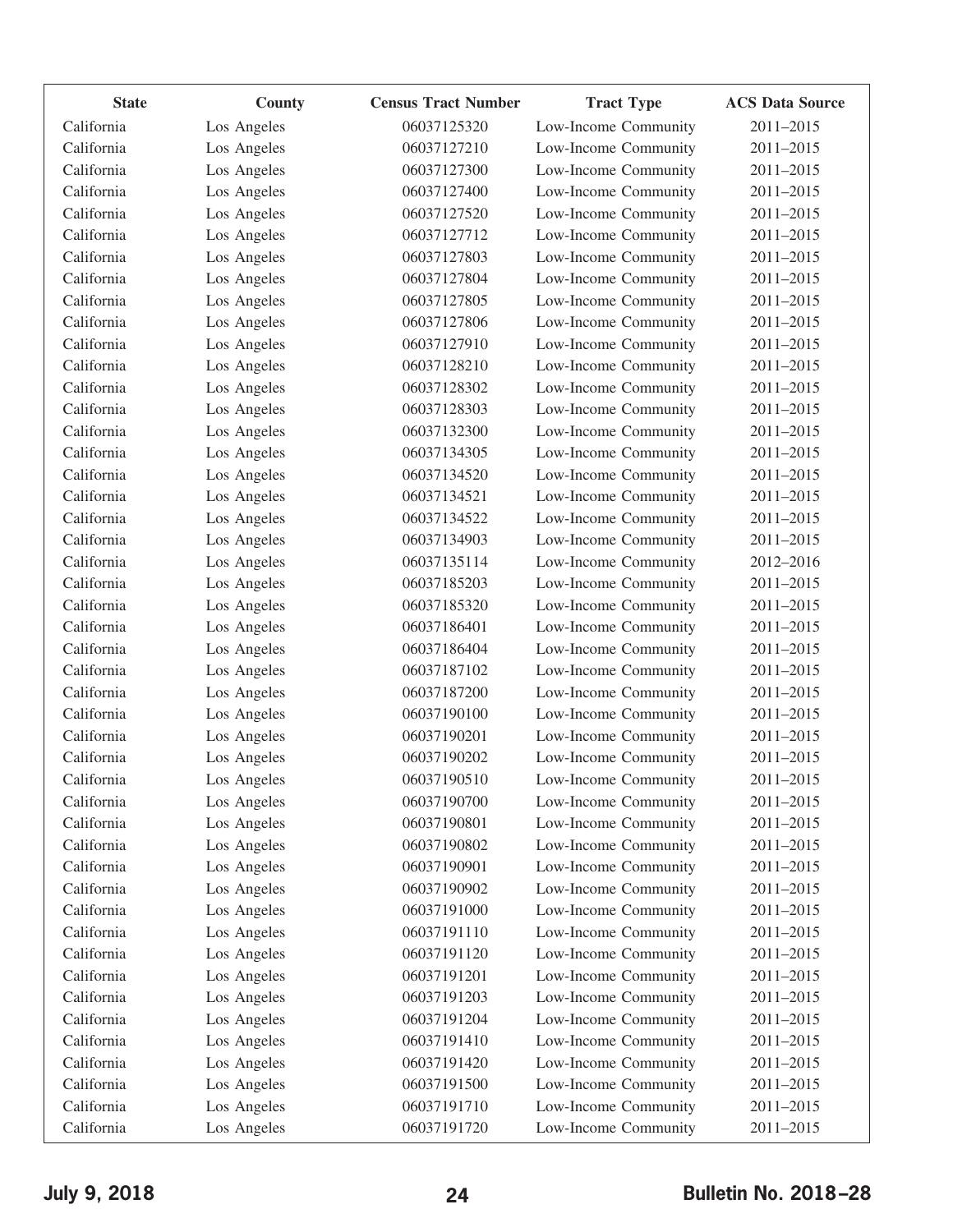| <b>State</b> | County      | <b>Census Tract Number</b> | <b>Tract Type</b>    | <b>ACS Data Source</b> |
|--------------|-------------|----------------------------|----------------------|------------------------|
| California   | Los Angeles | 06037191810                | Low-Income Community | 2011-2015              |
| California   | Los Angeles | 06037191820                | Low-Income Community | 2011-2015              |
| California   | Los Angeles | 06037192610                | Low-Income Community | 2011-2015              |
| California   | Los Angeles | 06037192620                | Low-Income Community | 2011-2015              |
| California   | Los Angeles | 06037192700                | Low-Income Community | 2011-2015              |
| California   | Los Angeles | 06037199000                | Low-Income Community | 2011-2015              |
| California   | Los Angeles | 06037199120                | Low-Income Community | 2011-2015              |
| California   | Los Angeles | 06037199201                | Low-Income Community | 2011-2015              |
| California   | Los Angeles | 06037199202                | Low-Income Community | 2011-2015              |
| California   | Los Angeles | 06037199700                | Low-Income Community | 2011-2015              |
| California   | Los Angeles | 06037199800                | Low-Income Community | 2011-2015              |
| California   | Los Angeles | 06037199900                | Low-Income Community | 2011-2015              |
| California   | Los Angeles | 06037201402                | Low-Income Community | 2011-2015              |
| California   | Los Angeles | 06037201700                | Low-Income Community | 2011-2015              |
| California   | Los Angeles | 06037203300                | Low-Income Community | 2011-2015              |
| California   | Los Angeles | 06037203500                | Low-Income Community | 2011-2015              |
| California   | Los Angeles | 06037204920                | Low-Income Community | 2011-2015              |
| California   | Los Angeles | 06037205120                | Low-Income Community | 2011-2015              |
| California   | Los Angeles | 06037206020                | Low-Income Community | 2011-2015              |
| California   | Los Angeles | 06037206031                | Non-LIC Contiguous   | 2011-2015              |
| California   | Los Angeles | 06037206032                | Low-Income Community | 2011-2015              |
| California   | Los Angeles | 06037206200                | Low-Income Community | 2011-2015              |
| California   | Los Angeles | 06037206300                | Low-Income Community | 2011-2015              |
| California   | Los Angeles | 06037208801                | Low-Income Community | 2011-2015              |
| California   | Los Angeles | 06037208902                | Low-Income Community | 2011-2015              |
| California   | Los Angeles | 06037208903                | Low-Income Community | 2011-2015              |
| California   | Los Angeles | 06037209401                | Low-Income Community | 2011-2015              |
| California   | Los Angeles | 06037211120                | Low-Income Community | 2011-2015              |
| California   | Los Angeles | 06037211122                | Low-Income Community | 2011-2015              |
| California   | Los Angeles | 06037211201                | Low-Income Community | 2011-2015              |
| California   | Los Angeles | 06037211202                | Low-Income Community | 2011-2015              |
| California   | Los Angeles | 06037211310                | Low-Income Community | 2011-2015              |
| California   | Los Angeles | 06037211320                | Low-Income Community | 2011-2015              |
| California   | Los Angeles | 06037211802                | Low-Income Community | 2011-2015              |
| California   | Los Angeles | 06037212101                | Low-Income Community | 2011-2015              |
| California   | Los Angeles | 06037212102                | Low-Income Community | 2011-2015              |
| California   | Los Angeles | 06037212203                | Low-Income Community | 2011-2015              |
| California   | Los Angeles | 06037212204                | Low-Income Community | 2011-2015              |
| California   | Los Angeles | 06037212303                | Low-Income Community | 2011-2015              |
| California   | Los Angeles | 06037212304                | Low-Income Community | 2011-2015              |
| California   | Los Angeles | 06037212410                | Low-Income Community | 2011-2015              |
| California   | Los Angeles | 06037213201                | Low-Income Community | 2011-2015              |
| California   | Los Angeles | 06037213310                | Low-Income Community | 2011-2015              |
| California   | Los Angeles | 06037213320                | Low-Income Community | 2011-2015              |
| California   | Los Angeles | 06037213402                | Low-Income Community | 2011-2015              |
| California   | Los Angeles | 06037218300                | Low-Income Community | 2011-2015              |
| California   | Los Angeles | 06037218400                | Low-Income Community | 2011-2015              |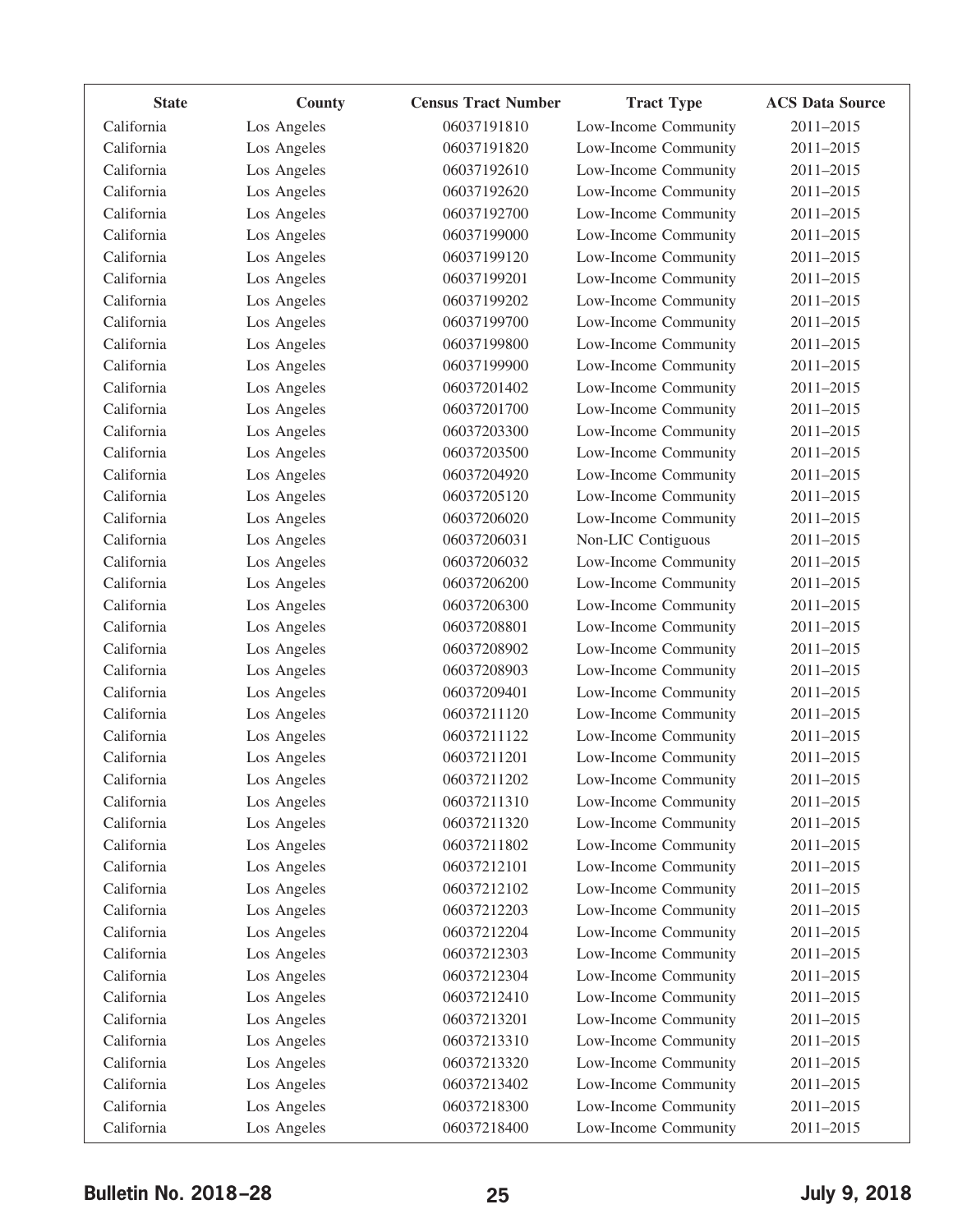| <b>State</b> | County      | <b>Census Tract Number</b> | <b>Tract Type</b>    | <b>ACS Data Source</b> |
|--------------|-------------|----------------------------|----------------------|------------------------|
| California   | Los Angeles | 06037218500                | Low-Income Community | 2011-2015              |
| California   | Los Angeles | 06037218702                | Low-Income Community | 2011-2015              |
| California   | Los Angeles | 06037219300                | Low-Income Community | 2011-2015              |
| California   | Los Angeles | 06037219800                | Low-Income Community | 2011-2015              |
| California   | Los Angeles | 06037219901                | Low-Income Community | 2011-2015              |
| California   | Los Angeles | 06037219902                | Low-Income Community | 2011-2015              |
| California   | Los Angeles | 06037220000                | Low-Income Community | 2011-2015              |
| California   | Los Angeles | 06037220100                | Low-Income Community | 2011-2015              |
| California   | Los Angeles | 06037222700                | Low-Income Community | 2011-2015              |
| California   | Los Angeles | 06037224010                | Low-Income Community | 2011-2015              |
| California   | Los Angeles | 06037224020                | Low-Income Community | 2011-2015              |
| California   | Los Angeles | 06037224200                | Low-Income Community | 2011-2015              |
| California   | Los Angeles | 06037224600                | Low-Income Community | 2011-2015              |
| California   | Los Angeles | 06037224700                | Low-Income Community | 2011-2015              |
| California   | Los Angeles | 06037226001                | Low-Income Community | 2011-2015              |
| California   | Los Angeles | 06037226002                | Low-Income Community | 2011-2015              |
| California   | Los Angeles | 06037226410                | Low-Income Community | 2011-2015              |
| California   | Los Angeles | 06037226420                | Low-Income Community | 2011-2015              |
| California   | Los Angeles | 06037227010                | Low-Income Community | 2011-2015              |
| California   | Los Angeles | 06037228600                | Low-Income Community | 2011-2015              |
| California   | Los Angeles | 06037231100                | Low-Income Community | 2011-2015              |
| California   | Los Angeles | 06037231210                | Low-Income Community | 2011-2015              |
| California   | Los Angeles | 06037231220                | Low-Income Community | 2011-2015              |
| California   | Los Angeles | 06037231300                | Low-Income Community | 2011-2015              |
| California   | Los Angeles | 06037231400                | Low-Income Community | 2011-2015              |
| California   | Los Angeles | 06037231500                | Low-Income Community | 2011-2015              |
| California   | Los Angeles | 06037231600                | Low-Income Community | 2011-2015              |
| California   | Los Angeles | 06037231800                | Low-Income Community | 2011-2015              |
| California   | Los Angeles | 06037232400                | Low-Income Community | 2011-2015              |
| California   | Los Angeles | 06037232500                | Low-Income Community | 2011-2015              |
| California   | Los Angeles | 06037234501                | Low-Income Community | 2011-2015              |
| California   | Los Angeles | 06037234502                | Low-Income Community | 2011-2015              |
| California   | Los Angeles | 06037234600                | Low-Income Community | 2011-2015              |
| California   | Los Angeles | 06037236100                | Low-Income Community | 2011-2015              |
| California   | Los Angeles | 06037237202                | Low-Income Community | 2011-2015              |
| California   | Los Angeles | 06037239202                | Low-Income Community | 2011-2015              |
| California   | Los Angeles | 06037239330                | Low-Income Community | 2011-2015              |
| California   | Los Angeles | 06037241001                | Low-Income Community | 2011-2015              |
| California   | Los Angeles | 06037242000                | Low-Income Community | 2011-2015              |
| California   | Los Angeles | 06037242100                | Low-Income Community | 2011-2015              |
| California   | Los Angeles | 06037242200                | Low-Income Community | 2011-2015              |
| California   | Los Angeles | 06037242300                | Low-Income Community | 2011-2015              |
| California   | Los Angeles | 06037242600                | Low-Income Community | 2011-2015              |
| California   | Los Angeles | 06037243000                | Low-Income Community | 2011-2015              |
| California   | Los Angeles | 06037243100                | Low-Income Community | 2011-2015              |
| California   | Los Angeles | 06037292000                | Low-Income Community | 2011-2015              |
| California   | Los Angeles | 06037293201                | Low-Income Community | 2012-2016              |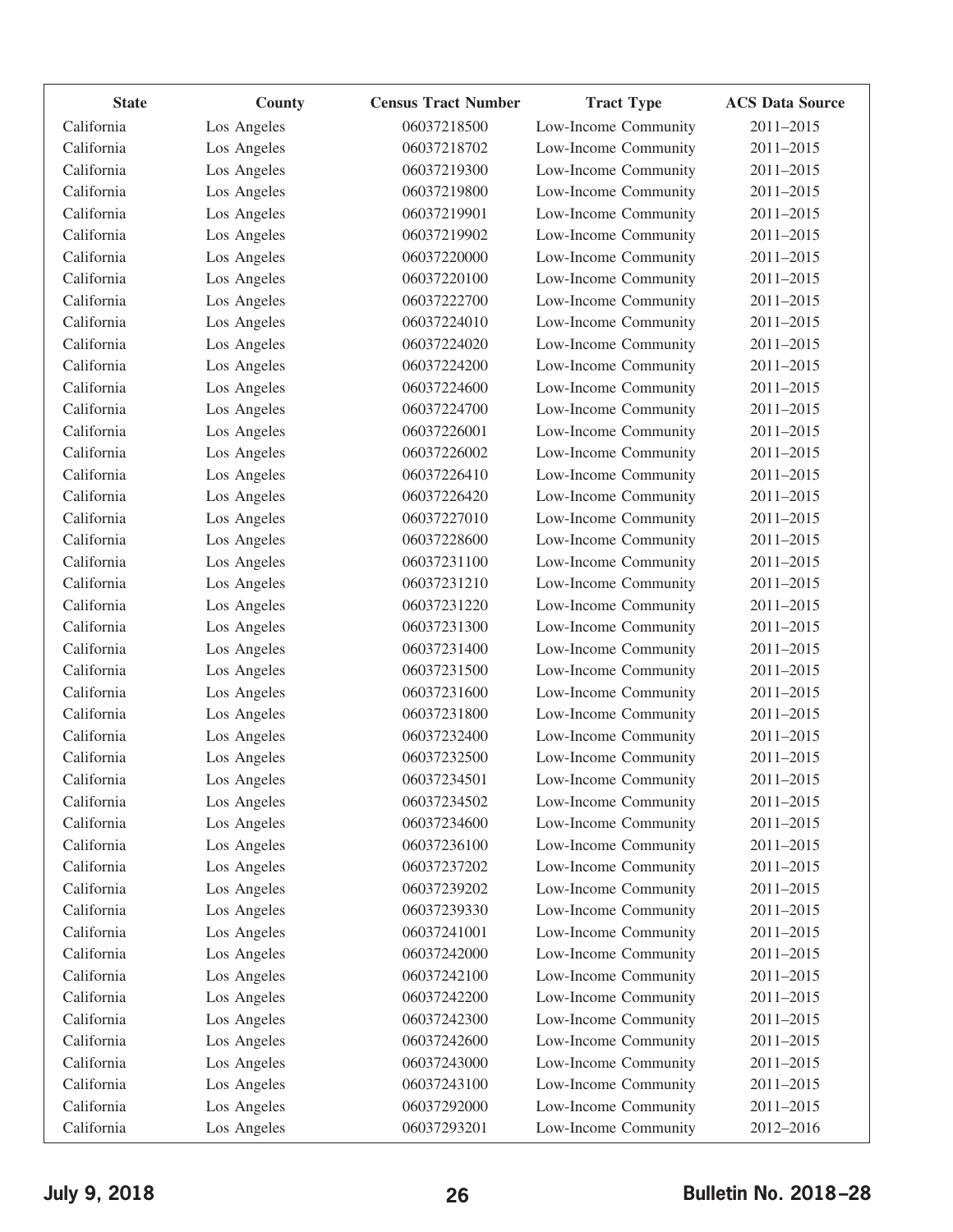| <b>State</b> | County      | <b>Census Tract Number</b> | <b>Tract Type</b>    | <b>ACS Data Source</b> |
|--------------|-------------|----------------------------|----------------------|------------------------|
| California   | Los Angeles | 06037294120                | Low-Income Community | 2011-2015              |
| California   | Los Angeles | 06037294620                | Low-Income Community | 2011-2015              |
| California   | Los Angeles | 06037294701                | Low-Income Community | 2011-2015              |
| California   | Los Angeles | 06037294820                | Low-Income Community | 2011-2015              |
| California   | Los Angeles | 06037294830                | Low-Income Community | 2011-2015              |
| California   | Los Angeles | 06037296210                | Low-Income Community | 2011-2015              |
| California   | Los Angeles | 06037296220                | Low-Income Community | 2011-2015              |
| California   | Los Angeles | 06037296500                | Low-Income Community | 2011-2015              |
| California   | Los Angeles | 06037296600                | Low-Income Community | 2011-2015              |
| California   | Los Angeles | 06037402304                | Low-Income Community | 2011-2015              |
| California   | Los Angeles | 06037402702                | Low-Income Community | 2011-2015              |
| California   | Los Angeles | 06037403200                | Low-Income Community | 2011-2015              |
| California   | Los Angeles | 06037404201                | Low-Income Community | 2011-2015              |
| California   | Los Angeles | 06037408138                | Low-Income Community | 2011-2015              |
| California   | Los Angeles | 06037408800                | Low-Income Community | 2011-2015              |
| California   | Los Angeles | 06037433302                | Low-Income Community | 2011-2015              |
| California   | Los Angeles | 06037433403                | Low-Income Community | 2011-2015              |
| California   | Los Angeles | 06037433501                | Low-Income Community | 2011-2015              |
| California   | Los Angeles | 06037433901                | Low-Income Community | 2011-2015              |
| California   | Los Angeles | 06037501803                | Low-Income Community | 2011-2015              |
| California   | Los Angeles | 06037530902                | Low-Income Community | 2011-2015              |
| California   | Los Angeles | 06037531301                | Low-Income Community | 2011-2015              |
| California   | Los Angeles | 06037532304                | Low-Income Community | 2011-2015              |
| California   | Los Angeles | 06037532606                | Low-Income Community | 2011-2015              |
| California   | Los Angeles | 06037532800                | Low-Income Community | 2011-2015              |
| California   | Los Angeles | 06037532900                | Low-Income Community | 2011-2015              |
| California   | Los Angeles | 06037533103                | Low-Income Community | 2011-2015              |
| California   | Los Angeles | 06037533104                | Low-Income Community | 2011-2015              |
| California   | Los Angeles | 06037533105                | Low-Income Community | 2011-2015              |
| California   | Los Angeles | 06037533403                | Low-Income Community | 2011-2015              |
| California   | Los Angeles | 06037533701                | Low-Income Community | 2011-2015              |
| California   | Los Angeles | 06037534202                | Low-Income Community | 2011-2015              |
| California   | Los Angeles | 06037534301                | Low-Income Community | 2011-2015              |
| California   | Los Angeles | 06037534404                | Low-Income Community | 2011-2015              |
| California   | Los Angeles | 06037535002                | Low-Income Community | 2011-2015              |
| California   | Los Angeles | 06037535101                | Low-Income Community | 2011-2015              |
| California   | Los Angeles | 06037535102                | Low-Income Community | 2011-2015              |
| California   | Los Angeles | 06037540201                | Low-Income Community | 2011-2015              |
| California   | Los Angeles | 06037540202                | Low-Income Community | 2011-2015              |
| California   | Los Angeles | 06037540400                | Low-Income Community | 2011-2015              |
| California   | Los Angeles | 06037541400                | Low-Income Community | 2011-2015              |
| California   | Los Angeles | 06037541603                | Low-Income Community | 2011-2015              |
| California   | Los Angeles | 06037541604                | Low-Income Community | 2011-2015              |
| California   | Los Angeles | 06037542105                | Low-Income Community | 2011-2015              |
| California   | Los Angeles | 06037542106                | Low-Income Community | 2011-2015              |
| California   | Los Angeles | 06037542501                | Low-Income Community | 2011-2015              |
| California   | Los Angeles | 06037542502                | Low-Income Community | 2011-2015              |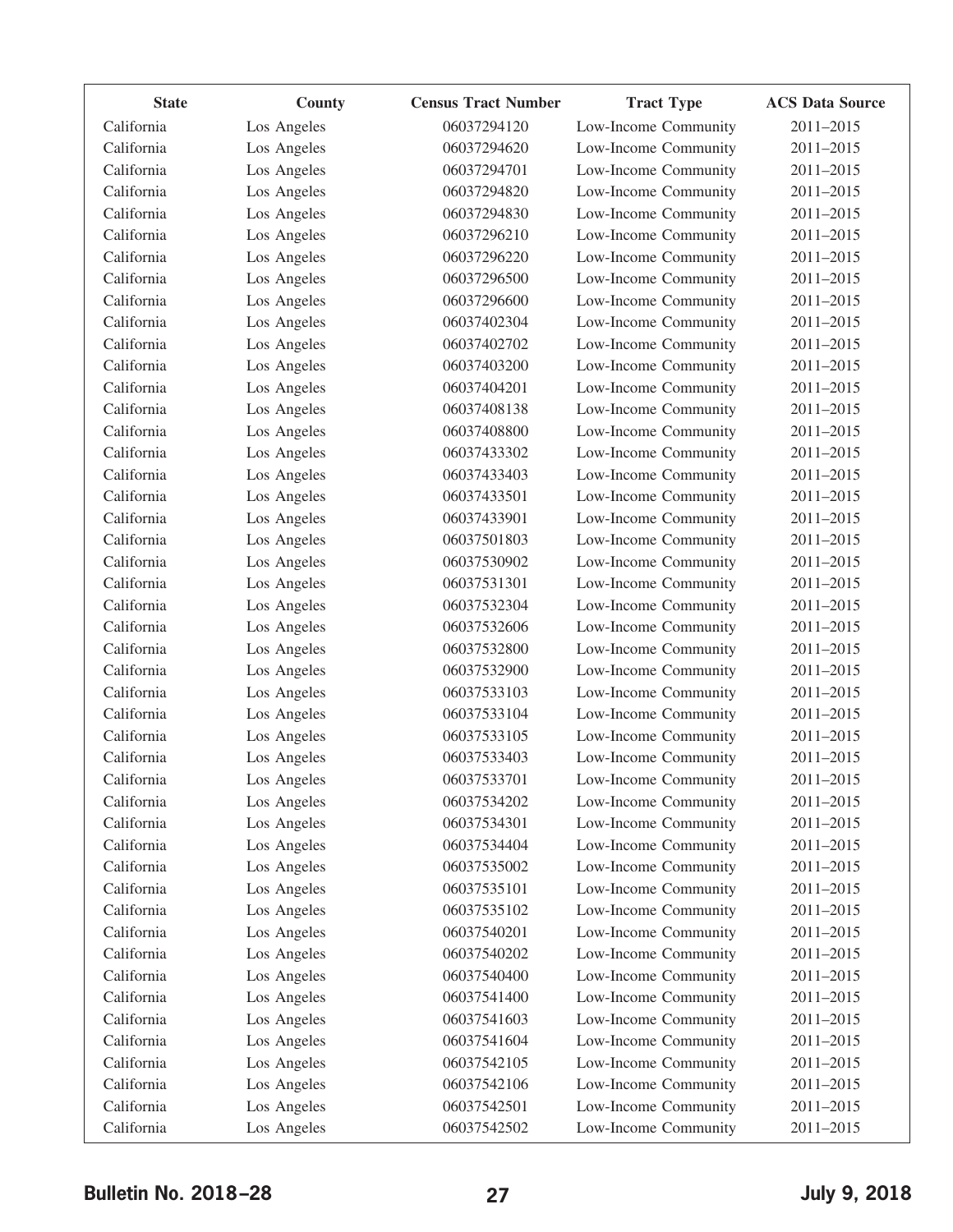| <b>State</b> | County      | <b>Census Tract Number</b> | <b>Tract Type</b>    | <b>ACS Data Source</b> |
|--------------|-------------|----------------------------|----------------------|------------------------|
| California   | Los Angeles | 06037542601                | Low-Income Community | 2011-2015              |
| California   | Los Angeles | 06037550000                | Low-Income Community | 2011-2015              |
| California   | Los Angeles | 06037570603                | Low-Income Community | 2011-2015              |
| California   | Los Angeles | 06037571600                | Low-Income Community | 2011-2015              |
| California   | Los Angeles | 06037571704                | Low-Income Community | 2011-2015              |
| California   | Los Angeles | 06037572500                | Low-Income Community | 2011-2015              |
| California   | Los Angeles | 06037572800                | Low-Income Community | 2011-2015              |
| California   | Los Angeles | 06037573002                | Low-Income Community | 2011-2015              |
| California   | Los Angeles | 06037573004                | Low-Income Community | 2011-2015              |
| California   | Los Angeles | 06037573300                | Low-Income Community | 2011-2015              |
| California   | Los Angeles | 06037575102                | Low-Income Community | 2011-2015              |
| California   | Los Angeles | 06037575202                | Low-Income Community | 2011-2015              |
| California   | Los Angeles | 06037575401                | Low-Income Community | 2011-2015              |
| California   | Los Angeles | 06037575801                | Low-Income Community | 2011-2015              |
| California   | Los Angeles | 06037575802                | Low-Income Community | 2011-2015              |
| California   | Los Angeles | 06037575803                | Low-Income Community | 2011-2015              |
| California   | Los Angeles | 06037575901                | Low-Income Community | 2011-2015              |
| California   | Los Angeles | 06037576200                | Low-Income Community | 2011-2015              |
| California   | Los Angeles | 06037576401                | Low-Income Community | 2011-2015              |
| California   | Los Angeles | 06037576403                | Low-Income Community | 2011-2015              |
| California   | Los Angeles | 06037576901                | Low-Income Community | 2011-2015              |
| California   | Los Angeles | 06037600100                | Low-Income Community | 2011-2015              |
| California   | Los Angeles | 06037600202                | Low-Income Community | 2011-2015              |
| California   | Los Angeles | 06037600303                | Low-Income Community | 2011-2015              |
| California   | Los Angeles | 06037600304                | Low-Income Community | 2011-2015              |
| California   | Los Angeles | 06037601202                | Low-Income Community | 2011-2015              |
| California   | Los Angeles | 06037601700                | Low-Income Community | 2011-2015              |
| California   | Los Angeles | 06037601801                | Low-Income Community | 2011-2015              |
| California   | Los Angeles | 06037602505                | Low-Income Community | 2011-2015              |
| California   | Los Angeles | 06037602801                | Low-Income Community | 2011-2015              |
| California   | Los Angeles | 06037604100                | Low-Income Community | 2011-2015              |
| California   | Los Angeles | 06037900501                | Low-Income Community | 2011-2015              |
| California   | Los Angeles | 06037900606                | Low-Income Community | 2011-2015              |
| California   | Los Angeles | 06037900607                | Low-Income Community | 2011-2015              |
| California   | Los Angeles | 06037900703                | Low-Income Community | 2011-2015              |
| California   | Los Angeles | 06037900704                | Low-Income Community | 2011-2015              |
| California   | Los Angeles | 06037900806                | Low-Income Community | 2011-2015              |
| California   | Los Angeles | 06037910402                | Low-Income Community | 2011-2015              |
| California   | Los Angeles | 06037910403                | Low-Income Community | 2011-2015              |
| California   | Los Angeles | 06037910501                | Low-Income Community | 2011-2015              |
| California   | Los Angeles | 06037910504                | Low-Income Community | 2011-2015              |
| California   | Los Angeles | 06037910601                | Low-Income Community | 2011-2015              |
| California   | Los Angeles | 06037910602                | Low-Income Community | 2011-2015              |
| California   | Los Angeles | 06037980014                | Low-Income Community | 2011-2015              |
| California   | Madera      | 06039000103                | Low-Income Community | 2011-2015              |
| California   | Madera      | 06039000202                | Non-LIC Contiguous   | 2011-2015              |
| California   | Madera      | 06039000503                | Non-LIC Contiguous   | 2011-2015              |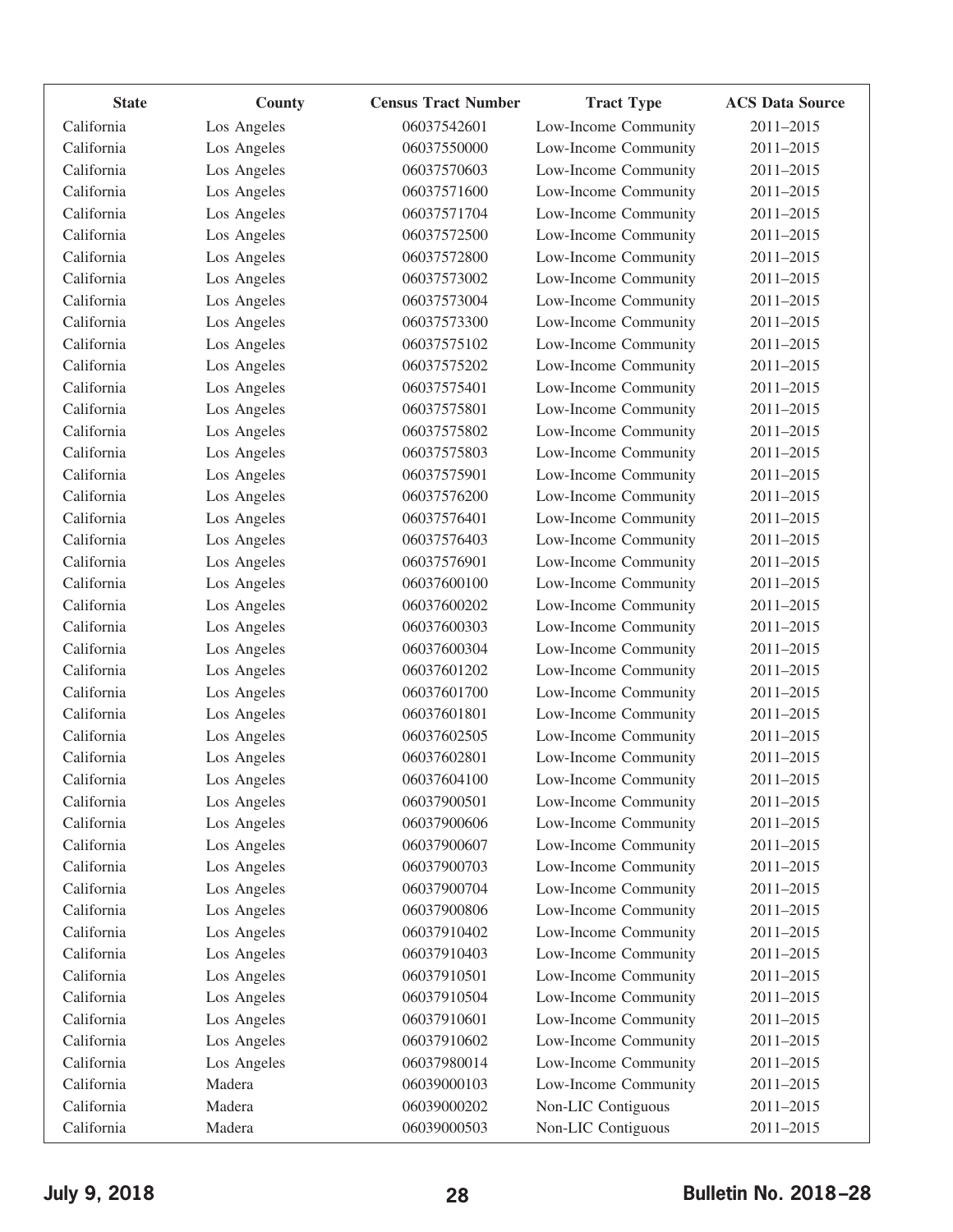| <b>State</b> | County    | <b>Census Tract Number</b> | <b>Tract Type</b>    | <b>ACS Data Source</b> |
|--------------|-----------|----------------------------|----------------------|------------------------|
| California   | Madera    | 06039000506                | Low-Income Community | 2011-2015              |
| California   | Madera    | 06039000800                | Low-Income Community | 2011-2015              |
| California   | Marin     | 06041112201                | Low-Income Community | 2011-2015              |
| California   | Mariposa  | 06043000101                | Low-Income Community | 2011-2015              |
| California   | Mariposa  | 06043000102                | Low-Income Community | 2011-2015              |
| California   | Mendocino | 06045010100                | Low-Income Community | 2011-2015              |
| California   | Mendocino | 06045011300                | Low-Income Community | 2011-2015              |
| California   | Mendocino | 06045011500                | Low-Income Community | 2011-2015              |
| California   | Merced    | 06047000503                | Low-Income Community | 2011-2015              |
| California   | Merced    | 06047000602                | Low-Income Community | 2011-2015              |
| California   | Merced    | 06047000603                | Low-Income Community | 2011-2015              |
| California   | Merced    | 06047001301                | Low-Income Community | 2011-2015              |
| California   | Merced    | 06047001302                | Low-Income Community | 2011-2015              |
| California   | Merced    | 06047001401                | Low-Income Community | 2011-2015              |
| California   | Merced    | 06047001501                | Low-Income Community | 2011-2015              |
| California   | Merced    | 06047001601                | Low-Income Community | 2011-2015              |
| California   | Merced    | 06047001602                | Low-Income Community | 2011-2015              |
| California   | Merced    | 06047001700                | Low-Income Community | 2011-2015              |
| California   | Merced    | 06047002201                | Low-Income Community | 2011-2015              |
| California   | Modoc     | 06049000100                | Low-Income Community | 2011-2015              |
| California   | Modoc     | 06049000300                | Low-Income Community | 2011-2015              |
| California   | Monterey  | 06053000400                | Low-Income Community | 2011-2015              |
| California   | Monterey  | 06053000502                | Low-Income Community | 2011-2015              |
| California   | Monterey  | 06053001300                | Low-Income Community | 2011-2015              |
| California   | Monterey  | 06053001802                | Low-Income Community | 2011-2015              |
| California   | Monterey  | 06053011302                | Low-Income Community | 2011-2015              |
| California   | Monterey  | 06053013500                | Low-Income Community | 2011-2015              |
| California   | Monterey  | 06053013700                | Low-Income Community | 2011-2015              |
| California   | Monterey  | 06053014102                | Low-Income Community | 2011-2015              |
| California   | Monterey  | 06053014500                | Low-Income Community | 2011-2015              |
| California   | Napa      | 06055200202                | Low-Income Community | 2011-2015              |
| California   | Napa      | 06055200804                | Low-Income Community | 2011-2015              |
| California   | Nevada    | 06057000600                | Low-Income Community | 2011-2015              |
| California   | Nevada    | 06057000900                | Low-Income Community | 2011-2015              |
| California   | Orange    | 06059001801                | Low-Income Community | 2011-2015              |
| California   | Orange    | 06059011601                | Low-Income Community | 2011-2015              |
| California   | Orange    | 06059011602                | Low-Income Community | 2011-2015              |
| California   | Orange    | 06059011720                | Low-Income Community | 2011-2015              |
| California   | Orange    | 06059011721                | Low-Income Community | 2011-2015              |
| California   | Orange    | 06059042107                | Low-Income Community | 2011-2015              |
| California   | Orange    | 06059042312                | Low-Income Community | 2011-2015              |
| California   | Orange    | 06059063605                | Low-Income Community | 2011-2015              |
| California   | Orange    | 06059063701                | Low-Income Community | 2011-2015              |
| California   | Orange    | 06059074403                | Low-Income Community | 2011-2015              |
| California   | Orange    | 06059074405                | Low-Income Community | 2011-2015              |
| California   | Orange    | 06059074406                | Low-Income Community | 2011-2015              |
| California   | Orange    | 06059074602                | Low-Income Community | 2011-2015              |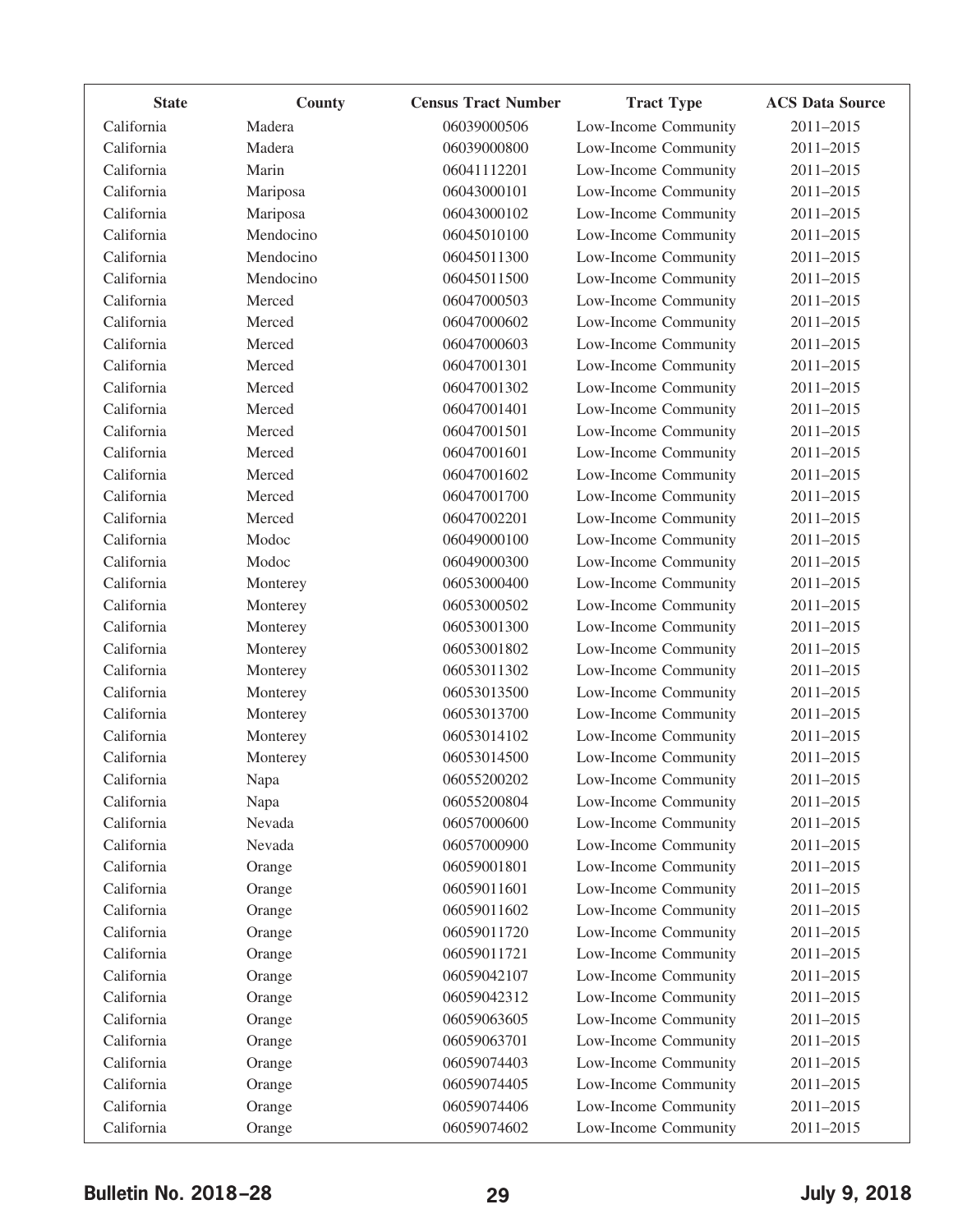| <b>State</b> | County    | <b>Census Tract Number</b> | <b>Tract Type</b>    | <b>ACS Data Source</b> |
|--------------|-----------|----------------------------|----------------------|------------------------|
| California   | Orange    | 06059074802                | Low-Income Community | 2011-2015              |
| California   | Orange    | 06059075002                | Low-Income Community | 2011-2015              |
| California   | Orange    | 06059075003                | Low-Income Community | 2011-2015              |
| California   | Orange    | 06059075100                | Low-Income Community | 2011-2015              |
| California   | Orange    | 06059075201                | Low-Income Community | 2011-2015              |
| California   | Orange    | 06059086405                | Low-Income Community | 2011-2015              |
| California   | Orange    | 06059087403                | Low-Income Community | 2011-2015              |
| California   | Orange    | 06059087405                | Low-Income Community | 2011-2015              |
| California   | Orange    | 06059087505                | Low-Income Community | 2011-2015              |
| California   | Orange    | 06059087803                | Low-Income Community | 2011-2015              |
| California   | Orange    | 06059088201                | Low-Income Community | 2011-2015              |
| California   | Orange    | 06059089104                | Low-Income Community | 2011-2015              |
| California   | Orange    | 06059089105                | Low-Income Community | 2011-2015              |
| California   | Orange    | 06059099402                | Low-Income Community | 2011-2015              |
| California   | Placer    | 06061020401                | Low-Income Community | 2011-2015              |
| California   | Placer    | 06061020901                | Low-Income Community | 2011-2015              |
| California   | Placer    | 06061021603                | Low-Income Community | 2011-2015              |
| California   | Plumas    | 06063000202                | Low-Income Community | 2011-2015              |
| California   | Plumas    | 06063000400                | Low-Income Community | 2011-2015              |
| California   | Riverside | 06065030103                | Low-Income Community | 2011-2015              |
| California   | Riverside | 06065030300                | Low-Income Community | 2011-2015              |
| California   | Riverside | 06065030400                | Low-Income Community | 2011-2015              |
| California   | Riverside | 06065030501                | Low-Income Community | 2011-2015              |
| California   | Riverside | 06065030502                | Low-Income Community | 2011-2015              |
| California   | Riverside | 06065031300                | Low-Income Community | 2011-2015              |
| California   | Riverside | 06065040203                | Low-Income Community | 2011-2015              |
| California   | Riverside | 06065041101                | Low-Income Community | 2011-2015              |
| California   | Riverside | 06065041410                | Low-Income Community | 2011-2015              |
| California   | Riverside | 06065041703                | Low-Income Community | 2011-2015              |
| California   | Riverside | 06065042010                | Low-Income Community | 2011-2015              |
| California   | Riverside | 06065042209                | Low-Income Community | 2011-2015              |
| California   | Riverside | 06065042210                | Low-Income Community | 2011-2015              |
| California   | Riverside | 06065042404                | Low-Income Community | 2011-2015              |
| California   | Riverside | 06065042505                | Low-Income Community | 2011-2015              |
| California   | Riverside | 06065042506                | Low-Income Community | 2011-2015              |
| California   | Riverside | 06065042514                | Low-Income Community | 2011-2015              |
| California   | Riverside | 06065042515                | Low-Income Community | 2011-2015              |
| California   | Riverside | 06065042723                | Low-Income Community | 2011-2015              |
| California   | Riverside | 06065042800                | Low-Income Community | 2011-2015              |
| California   | Riverside | 06065042903                | Low-Income Community | 2011-2015              |
| California   | Riverside | 06065042904                | Low-Income Community | 2011-2015              |
| California   | Riverside | 06065043307                | Low-Income Community | 2011-2015              |
| California   | Riverside | 06065043310                | Low-Income Community | 2011-2015              |
| California   | Riverside | 06065043401                | Low-Income Community | 2011-2015              |
| California   | Riverside | 06065043403                | Low-Income Community | 2011-2015              |
| California   | Riverside | 06065043405                | Low-Income Community | 2011-2015              |
| California   | Riverside | 06065043601                | Low-Income Community | 2011-2015              |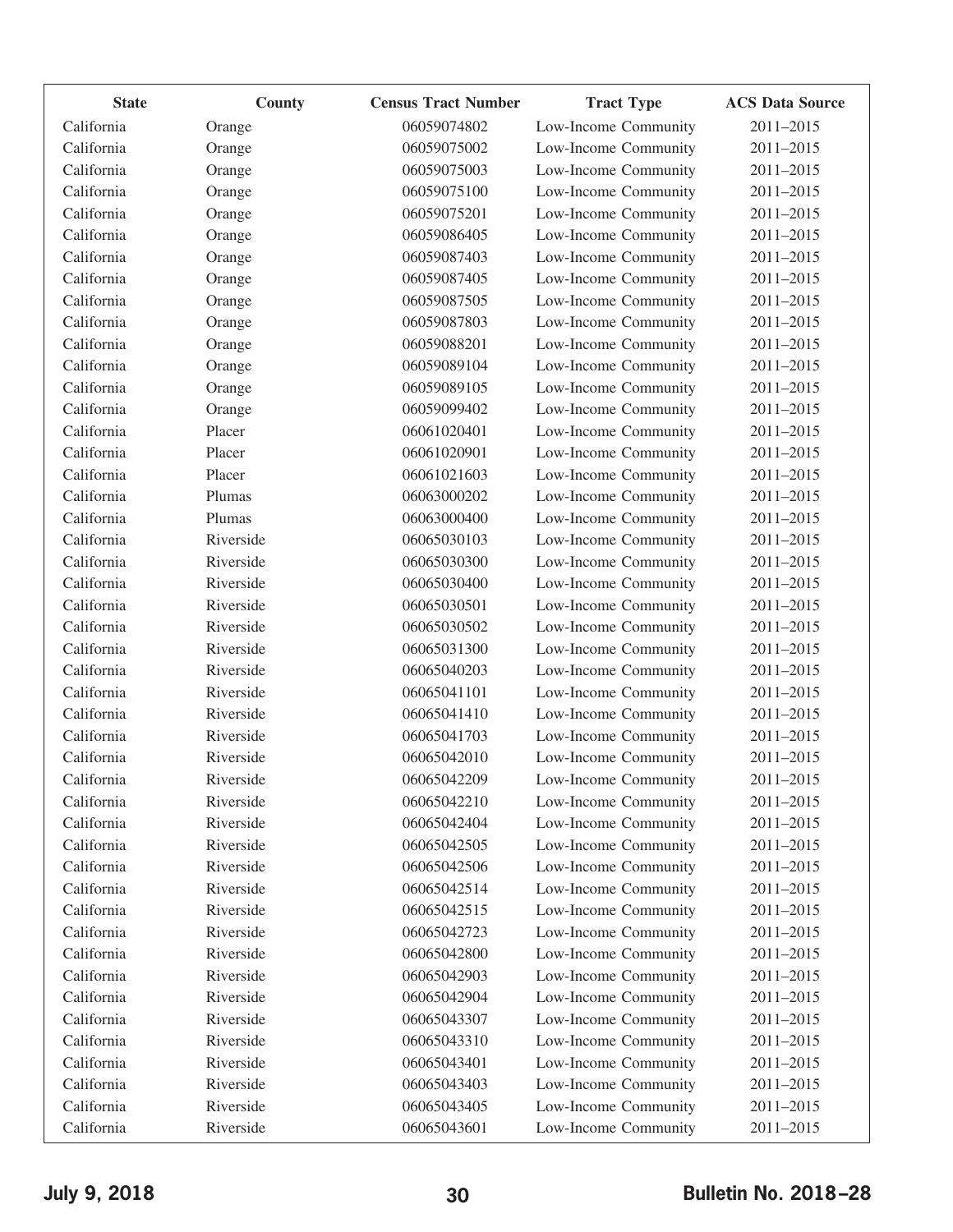| <b>State</b> | County     | <b>Census Tract Number</b> | <b>Tract Type</b>    | <b>ACS Data Source</b> |
|--------------|------------|----------------------------|----------------------|------------------------|
| California   | Riverside  | 06065043602                | Low-Income Community | 2011-2015              |
| California   | Riverside  | 06065044101                | Low-Income Community | 2011-2015              |
| California   | Riverside  | 06065044200                | Low-Income Community | 2011-2015              |
| California   | Riverside  | 06065044507                | Low-Income Community | 2011-2015              |
| California   | Riverside  | 06065044509                | Low-Income Community | 2011-2015              |
| California   | Riverside  | 06065044510                | Low-Income Community | 2011-2015              |
| California   | Riverside  | 06065044702                | Low-Income Community | 2011-2015              |
| California   | Riverside  | 06065044915                | Low-Income Community | 2011-2015              |
| California   | Riverside  | 06065045000                | Low-Income Community | 2011-2015              |
| California   | Riverside  | 06065045303                | Low-Income Community | 2011-2015              |
| California   | Riverside  | 06065045502                | Low-Income Community | 2011-2015              |
| California   | Riverside  | 06065045604                | Low-Income Community | 2011-2015              |
| California   | Riverside  | 06065045605                | Low-Income Community | 2011-2015              |
| California   | Riverside  | 06065045609                | Low-Income Community | 2011-2015              |
| California   | Riverside  | 06065045703                | Low-Income Community | 2011-2015              |
| California   | Riverside  | 06065045705                | Low-Income Community | 2011-2015              |
| California   | Riverside  | 06065045706                | Low-Income Community | 2011-2015              |
| California   | Riverside  | 06065046102                | Low-Income Community | 2011-2015              |
| California   | Riverside  | 06065046200                | Low-Income Community | 2011-2015              |
| California   | Riverside  | 06065046500                | Low-Income Community | 2011-2015              |
| California   | Riverside  | 06065051100                | Low-Income Community | 2011-2015              |
| California   | Sacramento | 06067000500                | Low-Income Community | 2011-2015              |
| California   | Sacramento | 06067000700                | Low-Income Community | 2011-2015              |
| California   | Sacramento | 06067001101                | Low-Income Community | 2011-2015              |
| California   | Sacramento | 06067002100                | Low-Income Community | 2011-2015              |
| California   | Sacramento | 06067002200                | Low-Income Community | 2011-2015              |
| California   | Sacramento | 06067002800                | Low-Income Community | 2011-2015              |
| California   | Sacramento | 06067003700                | Low-Income Community | 2011-2015              |
| California   | Sacramento | 06067004100                | Low-Income Community | 2011-2015              |
| California   | Sacramento | 06067004203                | Low-Income Community | 2011-2015              |
| California   | Sacramento | 06067004402                | Low-Income Community | 2011-2015              |
| California   | Sacramento | 06067004501                | Low-Income Community | 2011-2015              |
| California   | Sacramento | 06067004502                | Low-Income Community | 2011-2015              |
| California   | Sacramento | 06067004601                | Low-Income Community | 2011-2015              |
| California   | Sacramento | 06067004701                | Low-Income Community | 2011-2015              |
| California   | Sacramento | 06067004802                | Low-Income Community | 2011-2015              |
| California   | Sacramento | 06067004903                | Low-Income Community | 2011-2015              |
| California   | Sacramento | 06067004905                | Low-Income Community | 2011-2015              |
| California   | Sacramento | 06067005101                | Low-Income Community | 2011-2015              |
| California   | Sacramento | 06067005205                | Low-Income Community | 2011-2015              |
| California   | Sacramento | 06067005301                | Low-Income Community | 2011-2015              |
| California   | Sacramento | 06067005502                | Low-Income Community | 2011-2015              |
| California   | Sacramento | 06067005505                | Low-Income Community | 2011-2015              |
| California   | Sacramento | 06067005601                | Low-Income Community | 2011-2015              |
| California   | Sacramento | 06067005605                | Low-Income Community | 2011-2015              |
| California   | Sacramento | 06067006201                | Low-Income Community | 2011-2015              |
| California   | Sacramento | 06067006202                | Low-Income Community | 2011-2015              |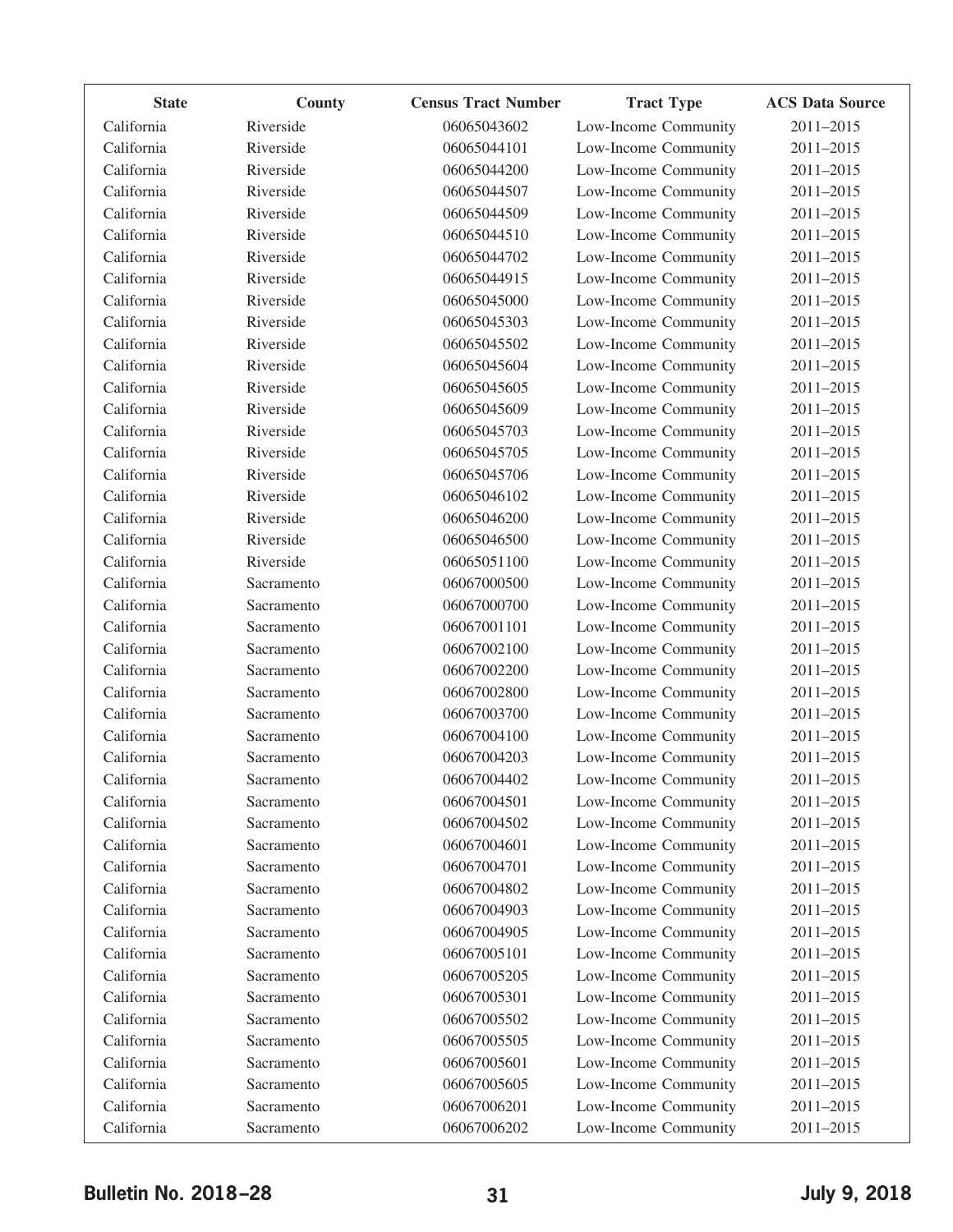| <b>State</b> | County         | <b>Census Tract Number</b> | <b>Tract Type</b>    | <b>ACS Data Source</b> |
|--------------|----------------|----------------------------|----------------------|------------------------|
| California   | Sacramento     | 06067006300                | Low-Income Community | 2011-2015              |
| California   | Sacramento     | 06067006500                | Low-Income Community | 2011-2015              |
| California   | Sacramento     | 06067006600                | Low-Income Community | 2011-2015              |
| California   | Sacramento     | 06067006702                | Low-Income Community | 2011-2015              |
| California   | Sacramento     | 06067006900                | Low-Income Community | 2011-2015              |
| California   | Sacramento     | 06067007004                | Low-Income Community | 2011-2015              |
| California   | Sacramento     | 06067007019                | Low-Income Community | 2011-2015              |
| California   | Sacramento     | 06067007204                | Low-Income Community | 2011-2015              |
| California   | Sacramento     | 06067007301                | Low-Income Community | 2011-2015              |
| California   | Sacramento     | 06067007423                | Low-Income Community | 2011-2015              |
| California   | Sacramento     | 06067008909                | Low-Income Community | 2011-2015              |
| California   | Sacramento     | 06067008910                | Low-Income Community | 2011-2015              |
| California   | Sacramento     | 06067008911                | Low-Income Community | 2011-2015              |
| California   | Sacramento     | 06067009006                | Low-Income Community | 2011-2015              |
| California   | Sacramento     | 06067009201                | Low-Income Community | 2011-2015              |
| California   | Sacramento     | 06067009634                | Low-Income Community | 2011-2015              |
| California   | Sacramento     | 06067009800                | Low-Income Community | 2011-2015              |
| California   | San Benito     | 06069000200                | Low-Income Community | 2011-2015              |
| California   | San Benito     | 06069000701                | Low-Income Community | 2011-2015              |
| California   | San Bernardino | 06071000823                | Low-Income Community | 2011-2015              |
| California   | San Bernardino | 06071001400                | Low-Income Community | 2011-2015              |
| California   | San Bernardino | 06071001503                | Low-Income Community | 2011-2015              |
| California   | San Bernardino | 06071001504                | Low-Income Community | 2011-2015              |
| California   | San Bernardino | 06071001600                | Low-Income Community | 2011-2015              |
| California   | San Bernardino | 06071002804                | Low-Income Community | 2011-2015              |
| California   | San Bernardino | 06071003000                | Low-Income Community | 2011-2015              |
| California   | San Bernardino | 06071003102                | Low-Income Community | 2011-2015              |
| California   | San Bernardino | 06071003510                | Low-Income Community | 2011-2015              |
| California   | San Bernardino | 06071003606                | Low-Income Community | 2011-2015              |
| California   | San Bernardino | 06071003609                | Low-Income Community | 2011-2015              |
| California   | San Bernardino | 06071003612                | Low-Income Community | 2011-2015              |
| California   | San Bernardino | 06071003700                | Low-Income Community | 2011-2015              |
| California   | San Bernardino | 06071004201                | Low-Income Community | 2011-2015              |
| California   | San Bernardino | 06071004202                | Low-Income Community | 2011-2015              |
| California   | San Bernardino | 06071004302                | Low-Income Community | 2011-2015              |
| California   | San Bernardino | 06071004404                | Low-Income Community | 2011-2015              |
| California   | San Bernardino | 06071004507                | Low-Income Community | 2011-2015              |
| California   | San Bernardino | 06071004604                | Low-Income Community | 2011-2015              |
| California   | San Bernardino | 06071004700                | Low-Income Community | 2011-2015              |
| California   | San Bernardino | 06071004800                | Low-Income Community | 2011-2015              |
| California   | San Bernardino | 06071004900                | Low-Income Community | 2011-2015              |
| California   | San Bernardino | 06071005400                | Low-Income Community | 2011-2015              |
| California   | San Bernardino | 06071005500                | Low-Income Community | 2011-2015              |
| California   | San Bernardino | 06071005600                | Low-Income Community | 2011-2015              |
| California   | San Bernardino | 06071005701                | Low-Income Community | 2011-2015              |
| California   | San Bernardino | 06071005800                | Low-Income Community | 2011-2015              |
| California   | San Bernardino | 06071006203                | Low-Income Community | 2011-2015              |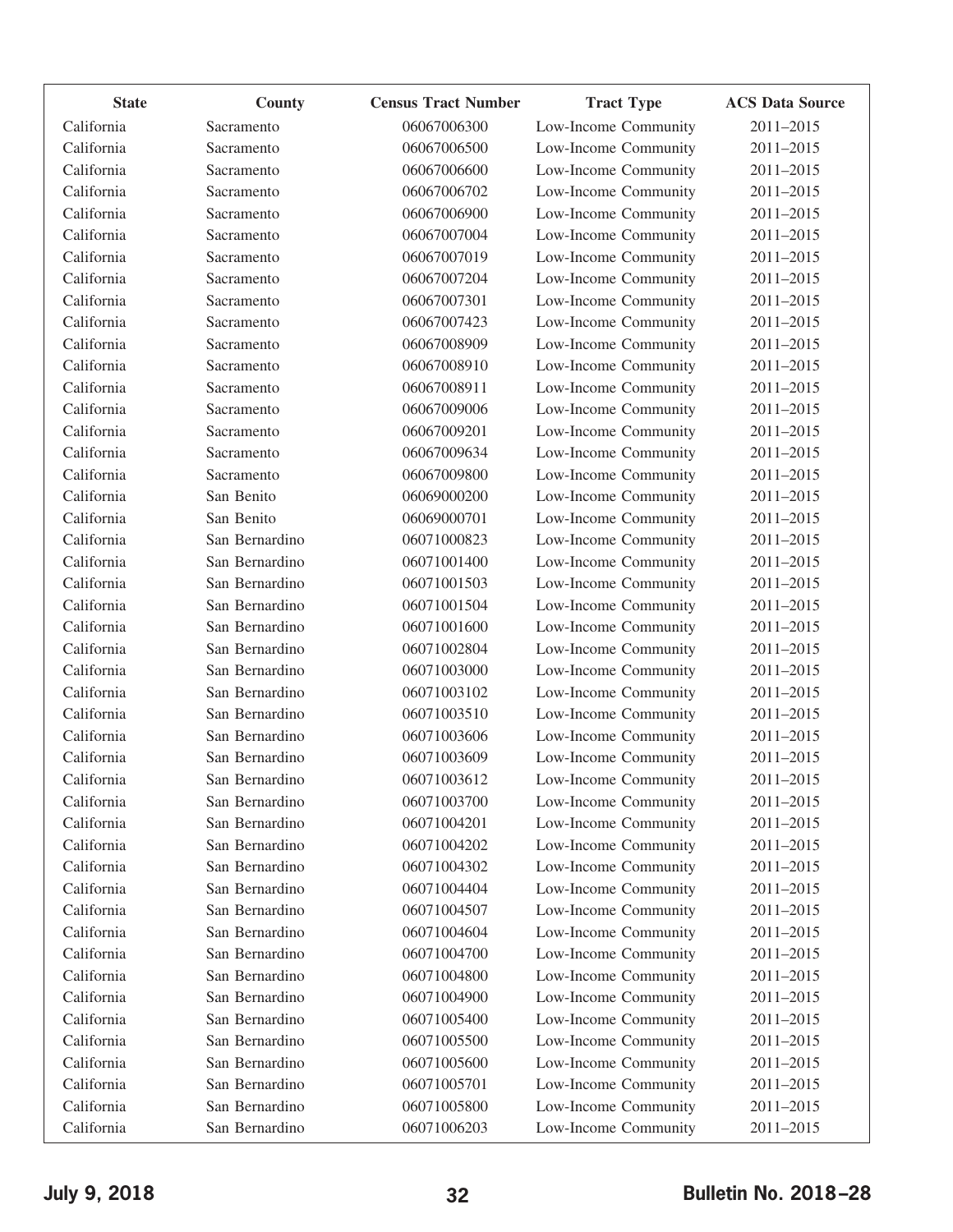| <b>State</b> | County         | <b>Census Tract Number</b> | <b>Tract Type</b>    | <b>ACS Data Source</b> |
|--------------|----------------|----------------------------|----------------------|------------------------|
| California   | San Bernardino | 06071006204                | Low-Income Community | 2011-2015              |
| California   | San Bernardino | 06071006301                | Low-Income Community | 2011-2015              |
| California   | San Bernardino | 06071006302                | Low-Income Community | 2011-2015              |
| California   | San Bernardino | 06071006401                | Low-Income Community | 2011-2015              |
| California   | San Bernardino | 06071006402                | Low-Income Community | 2011-2015              |
| California   | San Bernardino | 06071006500                | Low-Income Community | 2011-2015              |
| California   | San Bernardino | 06071007107                | Low-Income Community | 2011-2015              |
| California   | San Bernardino | 06071007200                | Low-Income Community | 2011-2015              |
| California   | San Bernardino | 06071007303                | Low-Income Community | 2011-2015              |
| California   | San Bernardino | 06071007407                | Low-Income Community | 2011-2015              |
| California   | San Bernardino | 06071007601                | Low-Income Community | 2011-2015              |
| California   | San Bernardino | 06071008002                | Low-Income Community | 2011-2015              |
| California   | San Bernardino | 06071008710                | Low-Income Community | 2011-2015              |
| California   | San Bernardino | 06071009112                | Low-Income Community | 2011-2015              |
| California   | San Bernardino | 06071009116                | Low-Income Community | 2011-2015              |
| California   | San Bernardino | 06071009117                | Low-Income Community | 2011-2015              |
| California   | San Bernardino | 06071009400                | Low-Income Community | 2011-2015              |
| California   | San Bernardino | 06071009500                | Low-Income Community | 2011-2015              |
| California   | San Bernardino | 06071009716                | Low-Income Community | 2011-2015              |
| California   | San Bernardino | 06071009800                | Low-Income Community | 2011-2015              |
| California   | San Bernardino | 06071009904                | Low-Income Community | 2011-2015              |
| California   | San Bernardino | 06071009905                | Low-Income Community | 2011-2015              |
| California   | San Bernardino | 06071009912                | Low-Income Community | 2011-2015              |
| California   | San Bernardino | 06071009913                | Low-Income Community | 2011-2015              |
| California   | San Bernardino | 06071010014                | Low-Income Community | 2011-2015              |
| California   | San Bernardino | 06071010423                | Low-Income Community | 2011-2015              |
| California   | San Bernardino | 06071010700                | Low-Income Community | 2011-2015              |
| California   | San Bernardino | 06071012400                | Low-Income Community | 2011-2015              |
| California   | San Bernardino | 06071012500                | Low-Income Community | 2011-2015              |
| California   | San Diego      | 06073000900                | Low-Income Community | 2011-2015              |
| California   | San Diego      | 06073001600                | Low-Income Community | 2011-2015              |
| California   | San Diego      | 06073002201                | Low-Income Community | 2011-2015              |
| California   | San Diego      | 06073002202                | Low-Income Community | 2011-2015              |
| California   | San Diego      | 06073002301                | Low-Income Community | 2011-2015              |
| California   | San Diego      | 06073002302                | Low-Income Community | 2011-2015              |
| California   | San Diego      | 06073002401                | Low-Income Community | 2011-2015              |
| California   | San Diego      | 06073002601                | Low-Income Community | 2011-2015              |
| California   | San Diego      | 06073002707                | Low-Income Community | 2011-2015              |
| California   | San Diego      | 06073002708                | Low-Income Community | 2011-2015              |
| California   | San Diego      | 06073002709                | Low-Income Community | 2011-2015              |
| California   | San Diego      | 06073002710                | Low-Income Community | 2011-2015              |
| California   | San Diego      | 06073003001                | Non-LIC Contiguous   | 2011-2015              |
| California   | San Diego      | 06073003004                | Low-Income Community | 2011-2015              |
| California   | San Diego      | 06073003101                | Low-Income Community | 2011-2015              |
| California   | San Diego      | 06073003111                | Low-Income Community | 2011-2015              |
| California   | San Diego      | 06073003303                | Low-Income Community | 2011-2015              |
| California   | San Diego      | 06073003304                | Low-Income Community | 2011-2015              |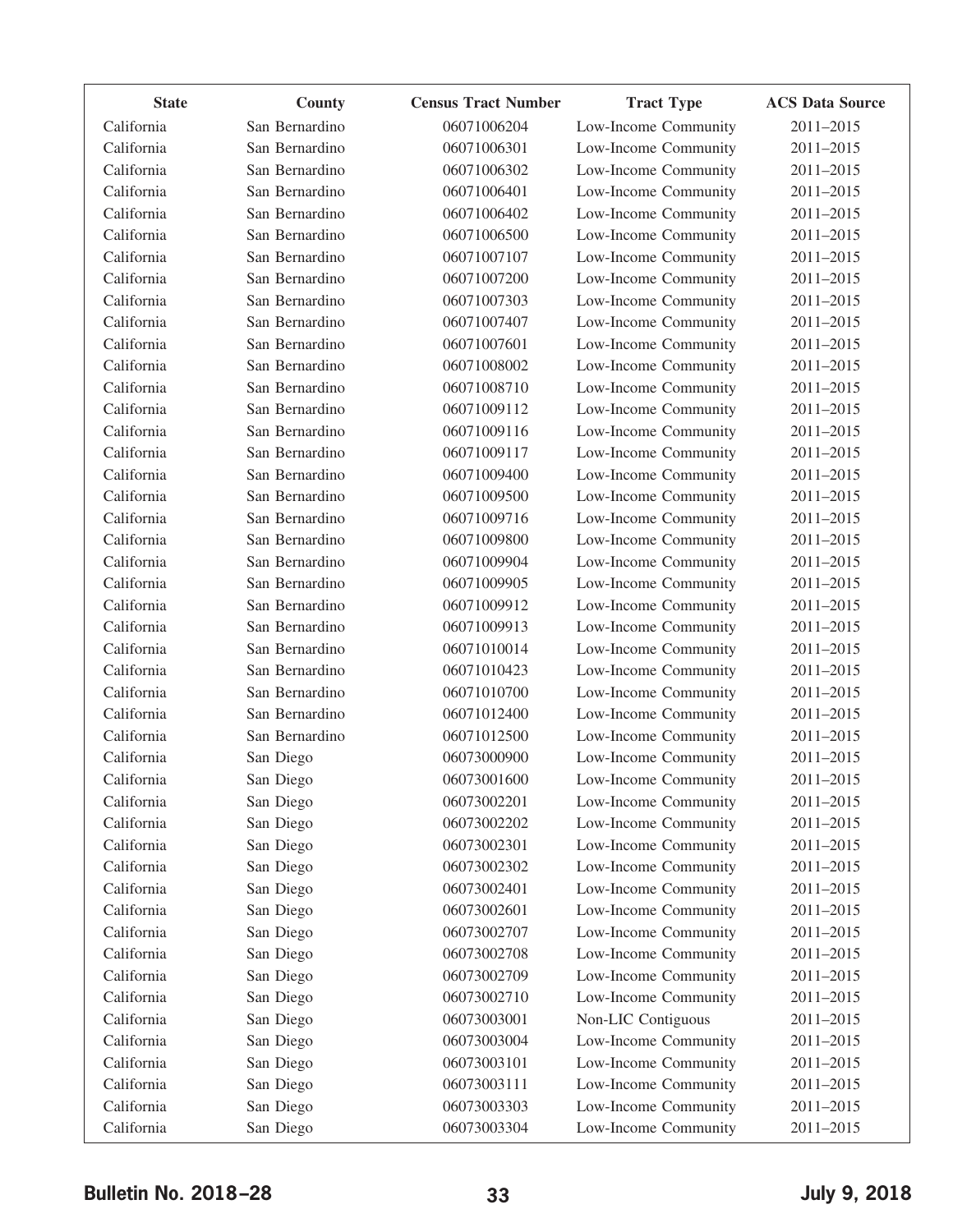| <b>State</b> | County        | <b>Census Tract Number</b> | <b>Tract Type</b>    | <b>ACS Data Source</b> |
|--------------|---------------|----------------------------|----------------------|------------------------|
| California   | San Diego     | 06073003305                | Low-Income Community | 2011-2015              |
| California   | San Diego     | 06073003401                | Low-Income Community | 2011-2015              |
| California   | San Diego     | 06073003404                | Low-Income Community | 2011-2015              |
| California   | San Diego     | 06073003501                | Low-Income Community | 2011-2015              |
| California   | San Diego     | 06073003502                | Low-Income Community | 2011-2015              |
| California   | San Diego     | 06073003601                | Low-Income Community | 2011-2015              |
| California   | San Diego     | 06073003602                | Low-Income Community | 2011-2015              |
| California   | San Diego     | 06073003901                | Low-Income Community | 2011-2015              |
| California   | San Diego     | 06073003902                | Low-Income Community | 2011-2015              |
| California   | San Diego     | 06073004000                | Low-Income Community | 2011-2015              |
| California   | San Diego     | 06073004100                | Low-Income Community | 2011-2015              |
| California   | San Diego     | 06073004700                | Low-Income Community | 2011-2015              |
| California   | San Diego     | 06073004800                | Low-Income Community | 2011-2015              |
| California   | San Diego     | 06073004900                | Low-Income Community | 2011-2015              |
| California   | San Diego     | 06073005000                | Low-Income Community | 2011-2015              |
| California   | San Diego     | 06073005100                | Low-Income Community | 2011-2015              |
| California   | San Diego     | 06073010013                | Low-Income Community | 2011-2015              |
| California   | San Diego     | 06073011700                | Low-Income Community | 2011-2015              |
| California   | San Diego     | 06073011801                | Low-Income Community | 2011-2015              |
| California   | San Diego     | 06073013104                | Low-Income Community | 2011-2015              |
| California   | San Diego     | 06073013205                | Low-Income Community | 2011-2015              |
| California   | San Diego     | 06073013206                | Low-Income Community | 2011-2015              |
| California   | San Diego     | 06073015701                | Low-Income Community | 2011-2015              |
| California   | San Diego     | 06073015703                | Low-Income Community | 2011-2015              |
| California   | San Diego     | 06073015801                | Low-Income Community | 2011-2015              |
| California   | San Diego     | 06073015802                | Low-Income Community | 2011-2015              |
| California   | San Diego     | 06073015901                | Low-Income Community | 2011-2015              |
| California   | San Diego     | 06073019503                | Low-Income Community | 2011-2015              |
| California   | San Diego     | 06073020214                | Low-Income Community | 2011-2015              |
| California   | San Francisco | 06075017902                | Low-Income Community | 2011-2015              |
| California   | San Francisco | 06075023103                | Low-Income Community | 2011-2015              |
| California   | San Francisco | 06075023400                | Low-Income Community | 2011-2015              |
| California   | San Francisco | 06075026001                | Low-Income Community | 2011-2015              |
| California   | San Francisco | 06075026004                | Low-Income Community | 2011-2015              |
| California   | San Francisco | 06075026100                | Low-Income Community | 2011-2015              |
| California   | San Francisco | 06075026301                | Low-Income Community | 2011-2015              |
| California   | San Francisco | 06075026404                | Low-Income Community | 2011-2015              |
| California   | San Francisco | 06075060502                | Low-Income Community | 2011-2015              |
| California   | San Francisco | 06075061200                | Low-Income Community | 2011-2015              |
| California   | San Francisco | 06075980600                | Low-Income Community | 2011-2015              |
| California   | San Joaquin   | 06077000100                | Low-Income Community | 2011-2015              |
| California   | San Joaquin   | 06077000300                | Low-Income Community | 2011-2015              |
| California   | San Joaquin   | 06077000402                | Low-Income Community | 2011-2015              |
| California   | San Joaquin   | 06077000500                | Low-Income Community | 2011-2015              |
| California   | San Joaquin   | 06077000600                | Low-Income Community | 2011-2015              |
| California   | San Joaquin   | 06077000700                | Low-Income Community | 2011-2015              |
| California   | San Joaquin   | 06077000801                | Low-Income Community | 2011-2015              |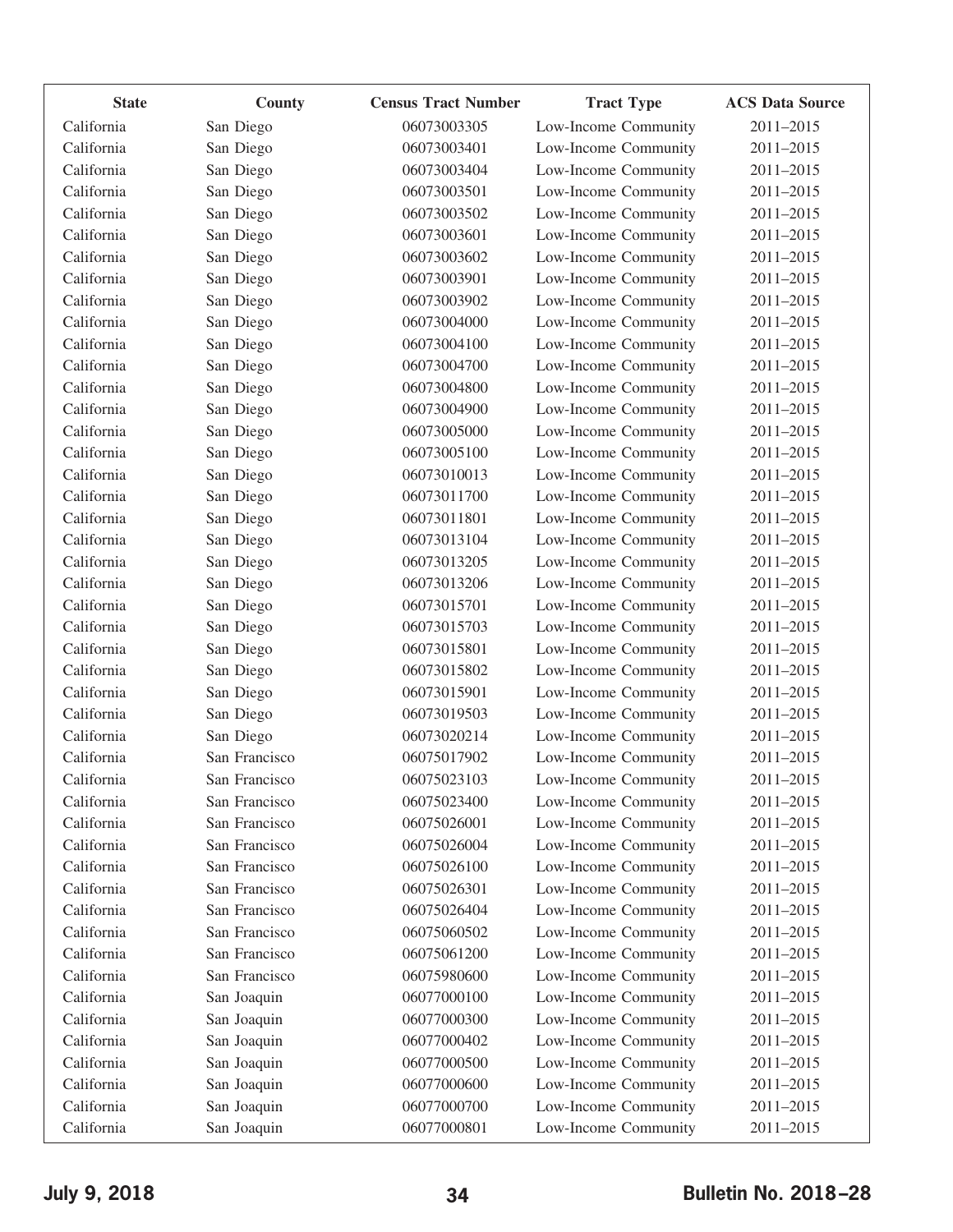| <b>State</b> | County          | <b>Census Tract Number</b> | <b>Tract Type</b>    | <b>ACS Data Source</b> |
|--------------|-----------------|----------------------------|----------------------|------------------------|
| California   | San Joaquin     | 06077000900                | Low-Income Community | 2011-2015              |
| California   | San Joaquin     | 06077001200                | Low-Income Community | 2011-2015              |
| California   | San Joaquin     | 06077001500                | Low-Income Community | 2011-2015              |
| California   | San Joaquin     | 06077001600                | Low-Income Community | 2011-2015              |
| California   | San Joaquin     | 06077001900                | Low-Income Community | 2011-2015              |
| California   | San Joaquin     | 06077002100                | Low-Income Community | 2011-2015              |
| California   | San Joaquin     | 06077002201                | Low-Income Community | 2011-2015              |
| California   | San Joaquin     | 06077002202                | Low-Income Community | 2011-2015              |
| California   | San Joaquin     | 06077002800                | Low-Income Community | 2011-2015              |
| California   | San Joaquin     | 06077003307                | Low-Income Community | 2011-2015              |
| California   | San Joaquin     | 06077003700                | Low-Income Community | 2011-2015              |
| California   | San Joaquin     | 06077003803                | Low-Income Community | 2011-2015              |
| California   | San Joaquin     | 06077004403                | Low-Income Community | 2011-2015              |
| California   | San Luis Obispo | 06079010102                | Low-Income Community | 2011-2015              |
| California   | San Luis Obispo | 06079010902                | Low-Income Community | 2011-2015              |
| California   | San Luis Obispo | 06079012200                | Low-Income Community | 2011-2015              |
| California   | San Mateo       | 06081600200                | Low-Income Community | 2011-2015              |
| California   | San Mateo       | 06081610201                | Low-Income Community | 2011-2015              |
| California   | San Mateo       | 06081610500                | Low-Income Community | 2011-2015              |
| California   | San Mateo       | 06081612100                | Low-Income Community | 2011-2015              |
| California   | Santa Barbara   | 06083002101                | Low-Income Community | 2011-2015              |
| California   | Santa Barbara   | 06083002403                | Low-Income Community | 2011-2015              |
| California   | Santa Barbara   | 06083002404                | Low-Income Community | 2011-2015              |
| California   | Santa Barbara   | 06083002502                | Low-Income Community | 2011-2015              |
| California   | Santa Barbara   | 06083002702                | Low-Income Community | 2011-2015              |
| California   | Santa Barbara   | 06083002705                | Low-Income Community | 2011-2015              |
| California   | Santa Barbara   | 06083002706                | Low-Income Community | 2011-2015              |
| California   | Santa Clara     | 06085500800                | Low-Income Community | 2011-2015              |
| California   | Santa Clara     | 06085500901                | Low-Income Community | 2011-2015              |
| California   | Santa Clara     | 06085501000                | Low-Income Community | 2011-2015              |
| California   | Santa Clara     | 06085501401                | Low-Income Community | 2011-2015              |
| California   | Santa Clara     | 06085501600                | Low-Income Community | 2011-2015              |
| California   | Santa Clara     | 06085503110                | Low-Income Community | 2011-2015              |
| California   | Santa Clara     | 06085503122                | Low-Income Community | 2011-2015              |
| California   | Santa Clara     | 06085503305                | Low-Income Community | 2011-2015              |
| California   | Santa Clara     | 06085503401                | Low-Income Community | 2011-2015              |
| California   | Santa Clara     | 06085503601                | Low-Income Community | 2011-2015              |
| California   | Santa Clara     | 06085505100                | Low-Income Community | 2011-2015              |
| California   | Santa Clara     | 06085512603                | Low-Income Community | 2011-2015              |
| California   | Santa Clara     | 06085512604                | Low-Income Community | 2011-2015              |
| California   | Santa Cruz      | 06087100800                | Low-Income Community | 2011-2015              |
| California   | Santa Cruz      | 06087101000                | Low-Income Community | 2011-2015              |
| California   | Santa Cruz      | 06087121402                | Low-Income Community | 2011-2015              |
| California   | Santa Cruz      | 06087121600                | Low-Income Community | 2011-2015              |
| California   | Shasta          | 06089010100                | Low-Income Community | 2011-2015              |
| California   | Shasta          | 06089010200                | Low-Income Community | 2011-2015              |
| California   | Shasta          | 06089010704                | Low-Income Community | 2011-2015              |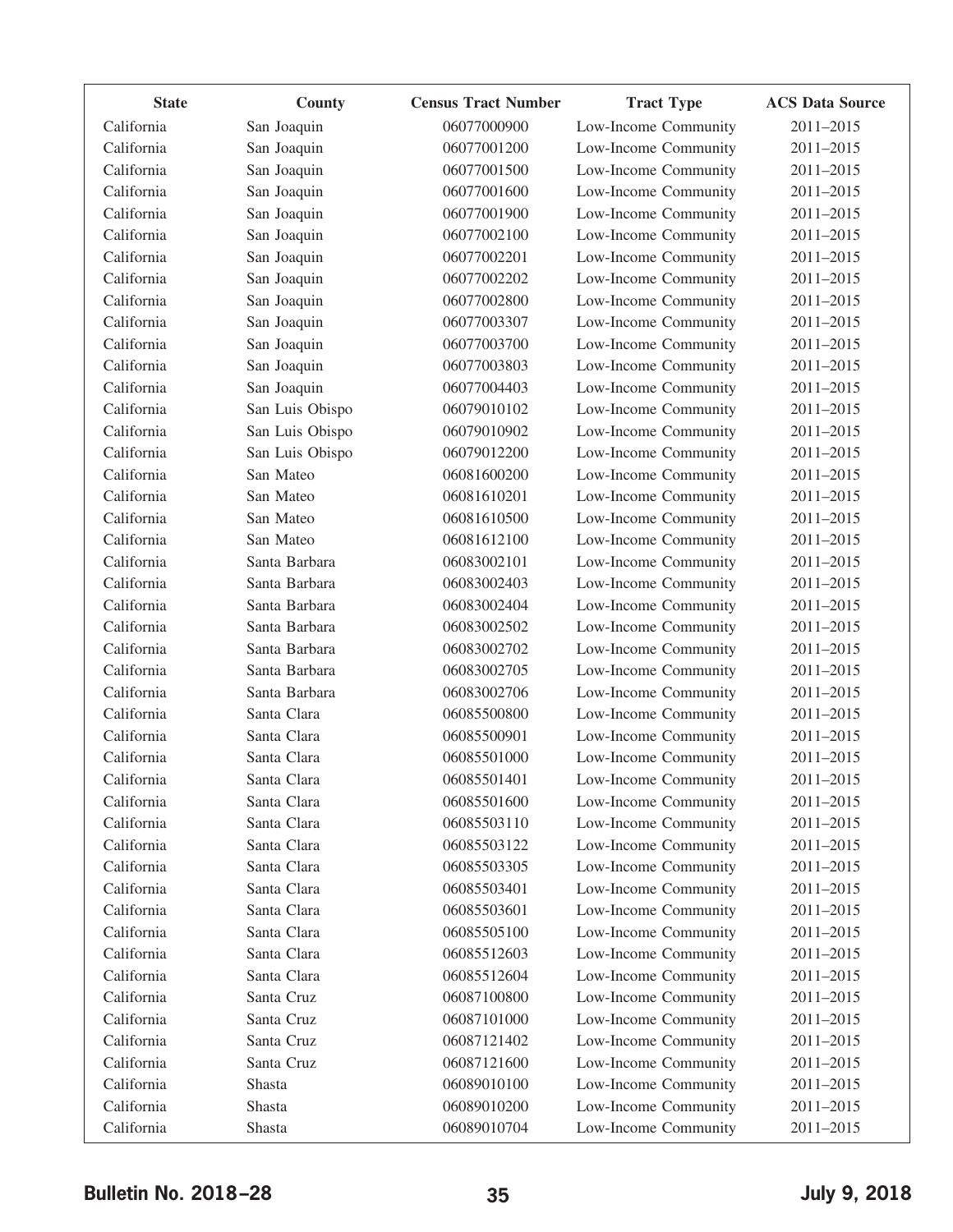| <b>State</b> | County     | <b>Census Tract Number</b> | <b>Tract Type</b>    | <b>ACS Data Source</b> |
|--------------|------------|----------------------------|----------------------|------------------------|
| California   | Shasta     | 06089011209                | Low-Income Community | 2011-2015              |
| California   | Shasta     | 06089012000                | Low-Income Community | 2011-2015              |
| California   | Shasta     | 06089012500                | Low-Income Community | 2011-2015              |
| California   | Sierra     | 06091010000                | Non-LIC Contiguous   | 2011-2015              |
| California   | Siskiyou   | 06093000500                | Low-Income Community | 2011-2015              |
| California   | Siskiyou   | 06093000702                | Low-Income Community | 2011-2015              |
| California   | Siskiyou   | 06093000703                | Low-Income Community | 2011-2015              |
| California   | Solano     | 06095250801                | Low-Income Community | 2011-2015              |
| California   | Solano     | 06095250900                | Low-Income Community | 2011-2015              |
| California   | Solano     | 06095251100                | Low-Income Community | 2011-2015              |
| California   | Solano     | 06095251500                | Low-Income Community | 2011-2015              |
| California   | Solano     | 06095251600                | Low-Income Community | 2011-2015              |
| California   | Solano     | 06095251802                | Low-Income Community | 2011-2015              |
| California   | Solano     | 06095252605                | Low-Income Community | 2011-2015              |
| California   | Solano     | 06095252606                | Low-Income Community | 2011-2015              |
| California   | Solano     | 06095252607                | Low-Income Community | 2011-2015              |
| California   | Sonoma     | 06097150305                | Low-Income Community | 2011-2015              |
| California   | Sonoma     | 06097152000                | Low-Income Community | 2011-2015              |
| California   | Sonoma     | 06097153104                | Low-Income Community | 2011-2015              |
| California   | Stanislaus | 06099001400                | Low-Income Community | 2011-2015              |
| California   | Stanislaus | 06099001603                | Low-Income Community | 2011-2015              |
| California   | Stanislaus | 06099001604                | Low-Income Community | 2011-2015              |
| California   | Stanislaus | 06099001700                | Low-Income Community | 2011-2015              |
| California   | Stanislaus | 06099001800                | Low-Income Community | 2011-2015              |
| California   | Stanislaus | 06099002002                | Low-Income Community | 2011-2015              |
| California   | Stanislaus | 06099002100                | Low-Income Community | 2011-2015              |
| California   | Stanislaus | 06099002200                | Low-Income Community | 2011-2015              |
| California   | Stanislaus | 06099002301                | Low-Income Community | 2011-2015              |
| California   | Stanislaus | 06099002402                | Low-Income Community | 2011-2015              |
| California   | Stanislaus | 06099002501                | Low-Income Community | 2011-2015              |
| California   | Stanislaus | 06099002602                | Low-Income Community | $2011 - 2015$          |
| California   | Stanislaus | 06099003002                | Low-Income Community | 2011-2015              |
| California   | Stanislaus | 06099003201                | Low-Income Community | 2011-2015              |
| California   | Stanislaus | 06099003400                | Low-Income Community | 2011-2015              |
| California   | Stanislaus | 06099003802                | Low-Income Community | 2011-2015              |
| California   | Stanislaus | 06099003803                | Low-Income Community | 2011-2015              |
| California   | Sutter     | 06101050102                | Low-Income Community | 2011-2015              |
| California   | Sutter     | 06101050201                | Low-Income Community | 2011-2015              |
| California   | Sutter     | 06101050202                | Low-Income Community | 2011-2015              |
| California   | Sutter     | 06101050302                | Low-Income Community | 2011-2015              |
| California   | Tehama     | 06103001100                | Low-Income Community | 2011-2015              |
| California   | Trinity    | 06105000101                | Low-Income Community | 2011-2015              |
| California   | Trinity    | 06105000300                | Low-Income Community | 2011-2015              |
| California   | Tulare     | 06107000201                | Low-Income Community | 2011-2015              |
| California   | Tulare     | 06107000302                | Low-Income Community | 2011-2015              |
| California   | Tulare     | 06107000502                | Low-Income Community | $2011 - 2015$          |
| California   | Tulare     | 06107000900                | Low-Income Community | 2011-2015              |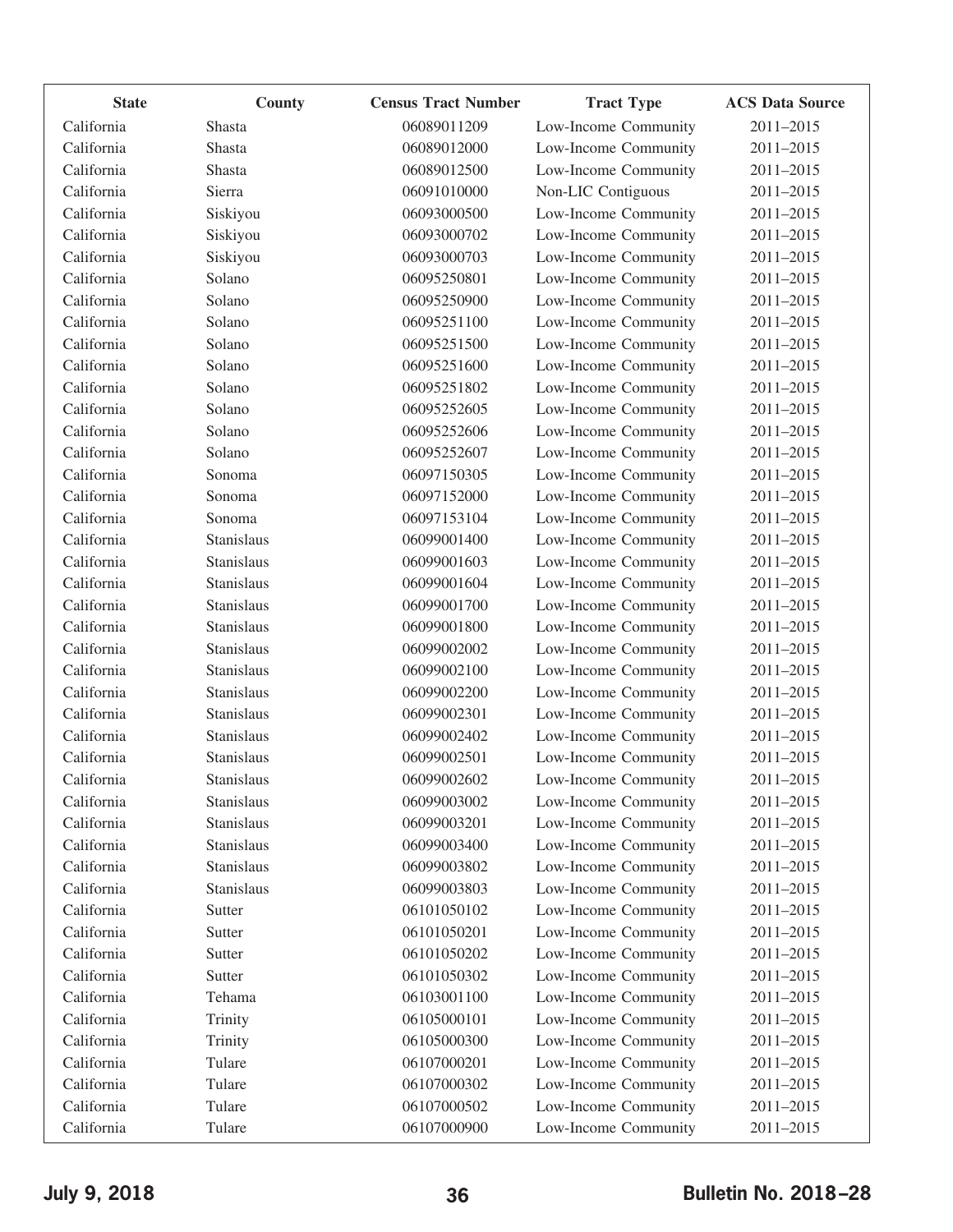| <b>State</b> | County   | <b>Census Tract Number</b> | <b>Tract Type</b>    | <b>ACS Data Source</b> |
|--------------|----------|----------------------------|----------------------|------------------------|
| California   | Tulare   | 06107001003                | Low-Income Community | 2012-2016              |
| California   | Tulare   | 06107001100                | Low-Income Community | 2011-2015              |
| California   | Tulare   | 06107001400                | Low-Income Community | 2011-2015              |
| California   | Tulare   | 06107002202                | Low-Income Community | 2011-2015              |
| California   | Tulare   | 06107002800                | Low-Income Community | 2011-2015              |
| California   | Tulare   | 06107002901                | Low-Income Community | 2011-2015              |
| California   | Tulare   | 06107003200                | Low-Income Community | 2011-2015              |
| California   | Tulare   | 06107003400                | Low-Income Community | 2011-2015              |
| California   | Tulare   | 06107003802                | Low-Income Community | 2011-2015              |
| California   | Tulare   | 06107004101                | Low-Income Community | 2011-2015              |
| California   | Tulare   | 06107004102                | Low-Income Community | 2011-2015              |
| California   | Tulare   | 06107004200                | Low-Income Community | 2011-2015              |
| California   | Tulare   | 06107004300                | Low-Income Community | 2011-2015              |
| California   | Tuolumne | 06109001200                | Low-Income Community | 2011-2015              |
| California   | Tuolumne | 06109004200                | Low-Income Community | 2011-2015              |
| California   | Ventura  | 06111000304                | Low-Income Community | 2011-2015              |
| California   | Ventura  | 06111000600                | Low-Income Community | 2011-2015              |
| California   | Ventura  | 06111001302                | Low-Income Community | 2011-2015              |
| California   | Ventura  | 06111003201                | Low-Income Community | 2011-2015              |
| California   | Ventura  | 06111004305                | Low-Income Community | 2011-2015              |
| California   | Ventura  | 06111004715                | Low-Income Community | 2011-2015              |
| California   | Ventura  | 06111004902                | Low-Income Community | 2011-2015              |
| California   | Ventura  | 06111009100                | Low-Income Community | 2011-2015              |
| California   | Yolo     | 06113010101                | Low-Income Community | 2011-2015              |
| California   | Yolo     | 06113010201                | Low-Income Community | 2011-2015              |
| California   | Yolo     | 06113010203                | Low-Income Community | 2011-2015              |
| California   | Yolo     | 06113010204                | Low-Income Community | 2011-2015              |
| California   | Yolo     | 06113010602                | Low-Income Community | 2011-2015              |
| California   | Yolo     | 06113010800                | Low-Income Community | 2011-2015              |
| California   | Yolo     | 06113011102                | Low-Income Community | 2011-2015              |
| California   | Yuba     | 06115040301                | Low-Income Community | 2011-2015              |
| California   | Yuba     | 06115040302                | Low-Income Community | 2011-2015              |
| California   | Yuba     | 06115040400                | Low-Income Community | 2011-2015              |
| Colorado     | Adams    | 08001008100                | Low-Income Community | 2011-2015              |
| Colorado     | Adams    | 08001008353                | Low-Income Community | 2011-2015              |
| Colorado     | Adams    | 08001008606                | Low-Income Community | 2011-2015              |
| Colorado     | Adams    | 08001008901                | Low-Income Community | 2011-2015              |
| Colorado     | Adams    | 08001009202                | Low-Income Community | 2011-2015              |
| Colorado     | Adams    | 08001009321                | Low-Income Community | 2011-2015              |
| Colorado     | Adams    | 08001009604                | Low-Income Community | 2011-2015              |
| Colorado     | Adams    | 08001009606                | Low-Income Community | 2011-2015              |
| Colorado     | Adams    | 08001015000                | Low-Income Community | 2011-2015              |
| Colorado     | Alamosa  | 08003960000                | Low-Income Community | 2011-2015              |
| Colorado     | Alamosa  | 08003960200                | Low-Income Community | 2011-2015              |
| Colorado     | Alamosa  | 08003960300                | Low-Income Community | 2011-2015              |
| Colorado     | Arapahoe | 08005005551                | Low-Income Community | 2011-2015              |
| Colorado     | Arapahoe | 08005005552                | Low-Income Community | 2011-2015              |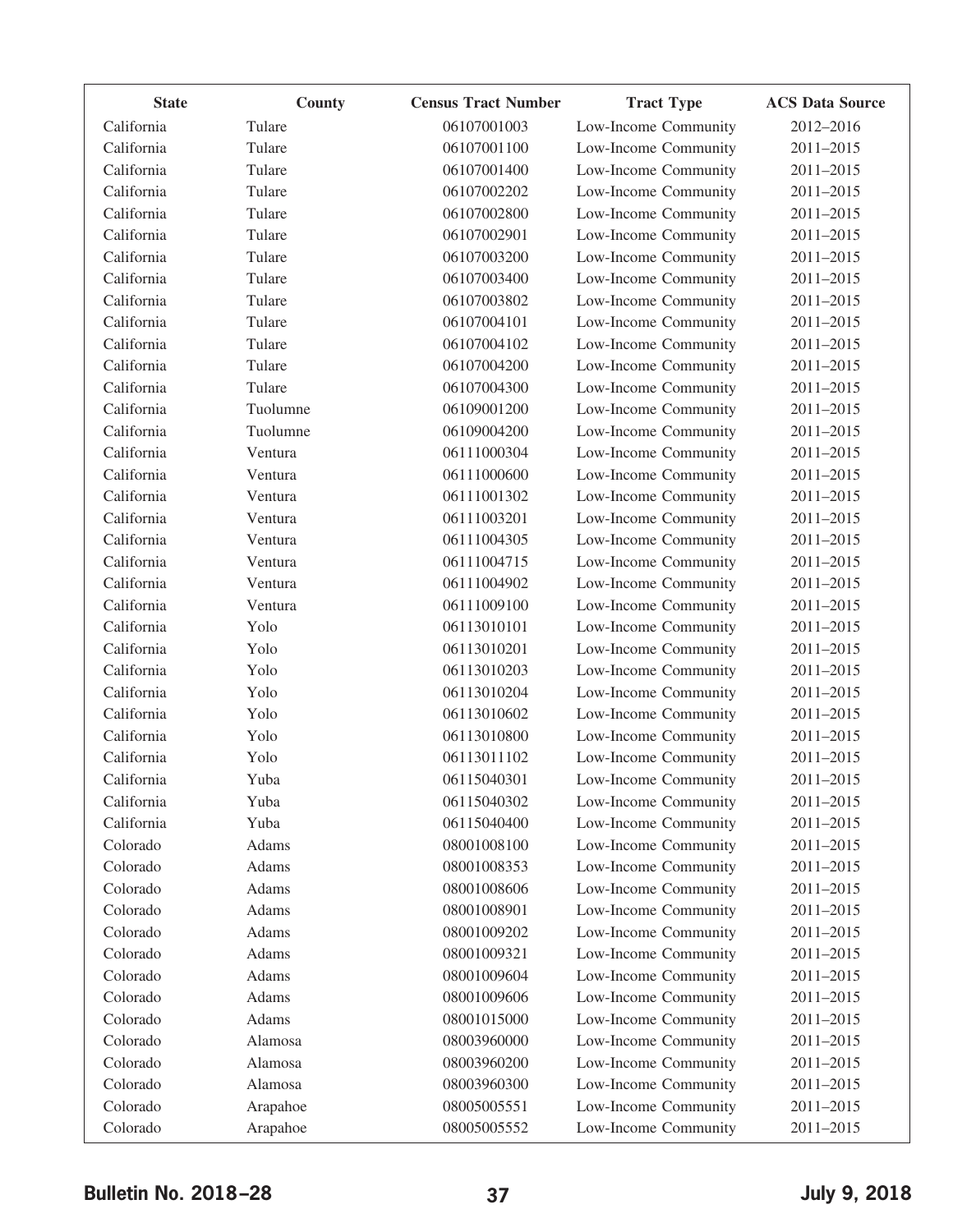| <b>State</b> | County      | <b>Census Tract Number</b> | <b>Tract Type</b>    | <b>ACS Data Source</b> |
|--------------|-------------|----------------------------|----------------------|------------------------|
| Colorado     | Arapahoe    | 08005005700                | Low-Income Community | 2011-2015              |
| Colorado     | Arapahoe    | 08005005951                | Low-Income Community | 2011-2015              |
| Colorado     | Arapahoe    | 08005006000                | Low-Income Community | 2011-2015              |
| Colorado     | Arapahoe    | 08005006200                | Low-Income Community | 2011-2015              |
| Colorado     | Arapahoe    | 08005007301                | Low-Income Community | 2011-2015              |
| Colorado     | Arapahoe    | 08005007302                | Low-Income Community | 2011-2015              |
| Colorado     | Arapahoe    | 08005081100                | Low-Income Community | 2011-2015              |
| Colorado     | Archuleta   | 08007974400                | Low-Income Community | 2011-2015              |
| Colorado     | Baca        | 08009964700                | Low-Income Community | 2011-2015              |
| Colorado     | Bent        | 08011966700                | Low-Income Community | 2011-2015              |
| Colorado     | Boulder     | 08013012203                | Low-Income Community | 2011-2015              |
| Colorado     | Boulder     | 08013013302                | Low-Income Community | 2011-2015              |
| Colorado     | Boulder     | 08013013401                | Low-Income Community | 2011-2015              |
| Colorado     | Boulder     | 08013060800                | Low-Income Community | 2011-2015              |
| Colorado     | Chaffee     | 08015000401                | Non-LIC Contiguous   | 2011-2015              |
| Colorado     | Chaffee     | 08015000402                | Low-Income Community | 2011-2015              |
| Colorado     | Cheyenne    | 08017960600                | Low-Income Community | 2011-2015              |
| Colorado     | Clear Creek | 08019014800                | Low-Income Community | 2011-2015              |
| Colorado     | Costilla    | 08023972600                | Low-Income Community | 2011-2015              |
| Colorado     | Crowley     | 08025969600                | Low-Income Community | 2011-2015              |
| Colorado     | Delta       | 08029964600                | Low-Income Community | 2011-2015              |
| Colorado     | Delta       | 08029964800                | Low-Income Community | 2012-2016              |
| Colorado     | Delta       | 08029965100                | Low-Income Community | 2011-2015              |
| Colorado     | Denver      | 08031000702                | Low-Income Community | 2011-2015              |
| Colorado     | Denver      | 08031000800                | Low-Income Community | 2011-2015              |
| Colorado     | Denver      | 08031003500                | Low-Income Community | 2011-2015              |
| Colorado     | Denver      | 08031003602                | Low-Income Community | 2011-2015              |
| Colorado     | Denver      | 08031004101                | Low-Income Community | 2011-2015              |
| Colorado     | Denver      | 08031004102                | Low-Income Community | 2011-2015              |
| Colorado     | Denver      | 08031004403                | Low-Income Community | 2011-2015              |
| Colorado     | Denver      | 08031004404                | Low-Income Community | 2011-2015              |
| Colorado     | Denver      | 08031004505                | Low-Income Community | 2011-2015              |
| Colorado     | Denver      | 08031008312                | Low-Income Community | 2011-2015              |
| Colorado     | Dolores     | 08033000100                | Low-Income Community | 2011-2015              |
| Colorado     | Eagle       | 08037000503                | Low-Income Community | 2011-2015              |
| Colorado     | El Paso     | 08041000302                | Low-Income Community | 2011-2015              |
| Colorado     | El Paso     | 08041002000                | Low-Income Community | 2011-2015              |
| Colorado     | El Paso     | 08041002200                | Low-Income Community | 2011-2015              |
| Colorado     | El Paso     | 08041002300                | Low-Income Community | 2011-2015              |
| Colorado     | El Paso     | 08041004008                | Low-Income Community | 2011-2015              |
| Colorado     | El Paso     | 08041004501                | Low-Income Community | 2011-2015              |
| Colorado     | El Paso     | 08041005000                | Low-Income Community | 2011-2015              |
| Colorado     | El Paso     | 08041006302                | Low-Income Community | 2011-2015              |
| Colorado     | Fremont     | 08043978200                | Low-Income Community | 2011-2015              |
| Colorado     | Fremont     | 08043978300                | Low-Income Community | 2011-2015              |
| Colorado     | Fremont     | 08043978800                | Low-Income Community | 2011-2015              |
| Colorado     | Garfield    | 08045951600                | Low-Income Community | 2011-2015              |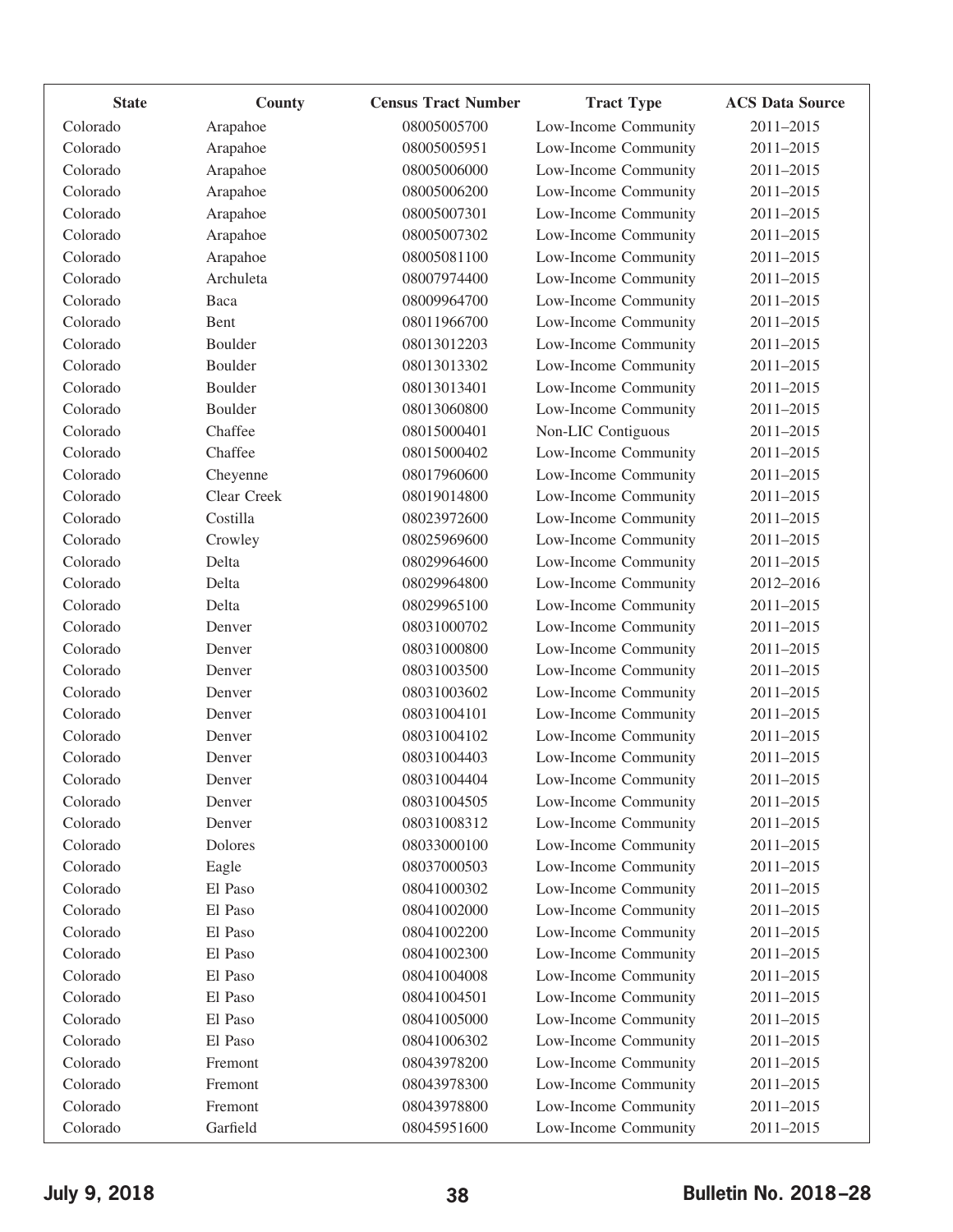| <b>State</b> | County     | <b>Census Tract Number</b> | <b>Tract Type</b>    | <b>ACS Data Source</b> |
|--------------|------------|----------------------------|----------------------|------------------------|
| Colorado     | Garfield   | 08045951702                | Low-Income Community | 2012-2016              |
| Colorado     | Garfield   | 08045951901                | Low-Income Community | 2011-2015              |
| Colorado     | Gunnison   | 08051963700                | Low-Income Community | 2011-2015              |
| Colorado     | Huerfano   | 08055960600                | Low-Income Community | 2011-2015              |
| Colorado     | Jefferson  | 08059009831                | Low-Income Community | 2011-2015              |
| Colorado     | Jefferson  | 08059010100                | Low-Income Community | 2011-2015              |
| Colorado     | Jefferson  | 08059010402                | Low-Income Community | 2011-2015              |
| Colorado     | Jefferson  | 08059010902                | Low-Income Community | 2011-2015              |
| Colorado     | Jefferson  | 08059011550                | Low-Income Community | 2011-2015              |
| Colorado     | Kit Carson | 08063962100                | Low-Income Community | 2011-2015              |
| Colorado     | Lake       | 08065961900                | Non-LIC Contiguous   | 2011-2015              |
| Colorado     | La Plata   | 08067940400                | Non-LIC Contiguous   | 2011-2015              |
| Colorado     | La Plata   | 08067971100                | Low-Income Community | 2011-2015              |
| Colorado     | Larimer    | 08069001305                | Low-Income Community | 2011-2015              |
| Colorado     | Larimer    | 08069001306                | Low-Income Community | 2011-2015              |
| Colorado     | Larimer    | 08069002007                | Low-Income Community | 2011-2015              |
| Colorado     | Larimer    | 08069002802                | Low-Income Community | 2011-2015              |
| Colorado     | Las Animas | 08071000200                | Non-LIC Contiguous   | 2011-2015              |
| Colorado     | Las Animas | 08071000500                | Low-Income Community | 2011-2015              |
| Colorado     | Las Animas | 08071000800                | Non-LIC Contiguous   | 2011-2015              |
| Colorado     | Lincoln    | 08073961700                | Low-Income Community | 2011-2015              |
| Colorado     | Logan      | 08075966100                | Low-Income Community | 2011-2015              |
| Colorado     | Logan      | 08075966300                | Low-Income Community | 2012-2016              |
| Colorado     | Logan      | 08075966400                | Low-Income Community | 2011-2015              |
| Colorado     | Mesa       | 08077000200                | Low-Income Community | 2011-2015              |
| Colorado     | Mesa       | 08077000400                | Low-Income Community | 2011-2015              |
| Colorado     | Mesa       | 08077000500                | Low-Income Community | 2011-2015              |
| Colorado     | Mesa       | 08077000700                | Low-Income Community | 2011-2015              |
| Colorado     | Mesa       | 08077000800                | Low-Income Community | 2011-2015              |
| Colorado     | Mesa       | 08077000900                | Low-Income Community | 2011-2015              |
| Colorado     | Mesa       | 08077001800                | Non-LIC Contiguous   | 2011-2015              |
| Colorado     | Moffat     | 08081000400                | Low-Income Community | 2011-2015              |
| Colorado     | Montezuma  | 08083941100                | Low-Income Community | 2011-2015              |
| Colorado     | Montrose   | 08085966100                | Low-Income Community | 2011-2015              |
| Colorado     | Montrose   | 08085966202                | Low-Income Community | 2011-2015              |
| Colorado     | Montrose   | 08085966300                | Low-Income Community | 2011-2015              |
| Colorado     | Montrose   | 08085966503                | Low-Income Community | 2011-2015              |
| Colorado     | Morgan     | 08087000500                | Low-Income Community | 2011-2015              |
| Colorado     | Morgan     | 08087000700                | Low-Income Community | 2011-2015              |
| Colorado     | Otero      | 08089968300                | Low-Income Community | 2011-2015              |
| Colorado     | Otero      | 08089968600                | Low-Income Community | 2011-2015              |
| Colorado     | Phillips   | 08095967600                | Low-Income Community | 2011-2015              |
| Colorado     | Prowers    | 08099000200                | Low-Income Community | 2011-2015              |
| Colorado     | Prowers    | 08099000300                | Low-Income Community | 2011-2015              |
| Colorado     | Prowers    | 08099000700                | Low-Income Community | 2011-2015              |
| Colorado     | Pueblo     | 08101001400                | Low-Income Community | 2011-2015              |
| Colorado     | Pueblo     | 08101001900                | Low-Income Community | 2011-2015              |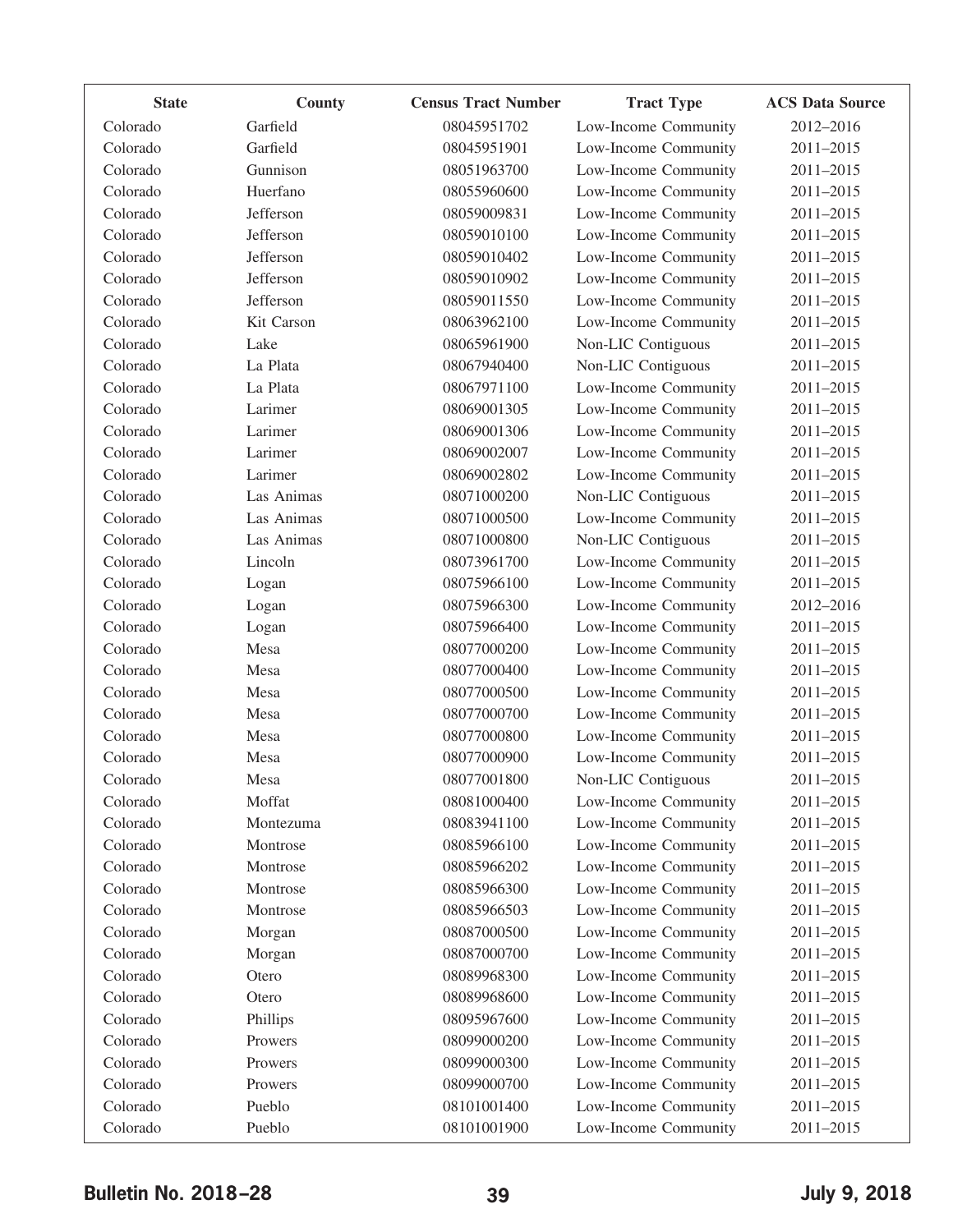| <b>State</b> | County     | <b>Census Tract Number</b> | <b>Tract Type</b>    | <b>ACS Data Source</b> |
|--------------|------------|----------------------------|----------------------|------------------------|
| Colorado     | Pueblo     | 08101002000                | Low-Income Community | 2011-2015              |
| Colorado     | Pueblo     | 08101002300                | Low-Income Community | $2011 - 2015$          |
| Colorado     | Pueblo     | 08101002600                | Low-Income Community | 2011-2015              |
| Colorado     | Pueblo     | 08101002901                | Low-Income Community | 2011-2015              |
| Colorado     | Pueblo     | 08101003103                | Low-Income Community | 2011-2015              |
| Colorado     | Pueblo     | 08101003106                | Low-Income Community | 2011-2015              |
| Colorado     | Pueblo     | 08101003500                | Low-Income Community | 2011-2015              |
| Colorado     | Rio Blanco | 08103951100                | Low-Income Community | $2011 - 2015$          |
| Colorado     | Rio Grande | 08105976700                | Low-Income Community | 2011-2015              |
| Colorado     | Saguache   | 08109977700                | Low-Income Community | 2011-2015              |
| Colorado     | San Juan   | 08111972600                | Low-Income Community | 2011-2015              |
| Colorado     | San Miguel | 08113968200                | Non-LIC Contiguous   | 2011-2015              |
| Colorado     | Washington | 08121924200                | Low-Income Community | 2011-2015              |
| Colorado     | Weld       | 08123000100                | Low-Income Community | 2011-2015              |
| Colorado     | Weld       | 08123001004                | Low-Income Community | 2011-2015              |
| Colorado     | Weld       | 08123001902                | Low-Income Community | 2011-2015              |
| Colorado     | Weld       | 08123002004                | Low-Income Community | 2011-2015              |
| Colorado     | Yuma       | 08125963100                | Low-Income Community | 2011-2015              |
| Connecticut  | Fairfield  | 09001020100                | Low-Income Community | 2011-2015              |
| Connecticut  | Fairfield  | 09001021400                | Low-Income Community | $2011 - 2015$          |
| Connecticut  | Fairfield  | 09001021802                | Low-Income Community | 2011-2015              |
| Connecticut  | Fairfield  | 09001022200                | Low-Income Community | 2011-2015              |
| Connecticut  | Fairfield  | 09001022300                | Low-Income Community | 2011-2015              |
| Connecticut  | Fairfield  | 09001043400                | Low-Income Community | 2011-2015              |
| Connecticut  | Fairfield  | 09001043700                | Low-Income Community | 2011-2015              |
| Connecticut  | Fairfield  | 09001044100                | Low-Income Community | 2011-2015              |
| Connecticut  | Fairfield  | 09001070300                | Low-Income Community | 2011-2015              |
| Connecticut  | Fairfield  | 09001070500                | Low-Income Community | 2011-2015              |
| Connecticut  | Fairfield  | 09001070600                | Low-Income Community | 2011-2015              |
| Connecticut  | Fairfield  | 09001073800                | Low-Income Community | 2011-2015              |
| Connecticut  | Fairfield  | 09001074000                | Low-Income Community | 2011-2015              |
| Connecticut  | Fairfield  | 09001074300                | Low-Income Community | 2011-2015              |
| Connecticut  | Fairfield  | 09001074400                | Low-Income Community | 2011-2015              |
| Connecticut  | Fairfield  | 09001080400                | Low-Income Community | 2011-2015              |
| Connecticut  | Fairfield  | 09001210100                | Low-Income Community | 2011-2015              |
| Connecticut  | Hartford   | 09003406100                | Low-Income Community | 2011-2015              |
| Connecticut  | Hartford   | 09003415300                | Low-Income Community | 2011-2015              |
| Connecticut  | Hartford   | 09003415900                | Low-Income Community | 2011-2015              |
| Connecticut  | Hartford   | 09003417100                | Low-Income Community | 2011-2015              |
| Connecticut  | Hartford   | 09003473800                | Low-Income Community | 2011-2015              |
| Connecticut  | Hartford   | 09003496100                | Low-Income Community | 2011-2015              |
| Connecticut  | Hartford   | 09003500300                | Low-Income Community | 2011-2015              |
| Connecticut  | Hartford   | 09003500400                | Low-Income Community | 2011-2015              |
| Connecticut  | Hartford   | 09003502500                | Low-Income Community | 2011-2015              |
| Connecticut  | Hartford   | 09003502700                | Low-Income Community | 2011-2015              |
| Connecticut  | Hartford   | 09003502800                | Low-Income Community | 2011-2015              |
| Connecticut  | Hartford   | 09003503700                | Low-Income Community | 2011-2015              |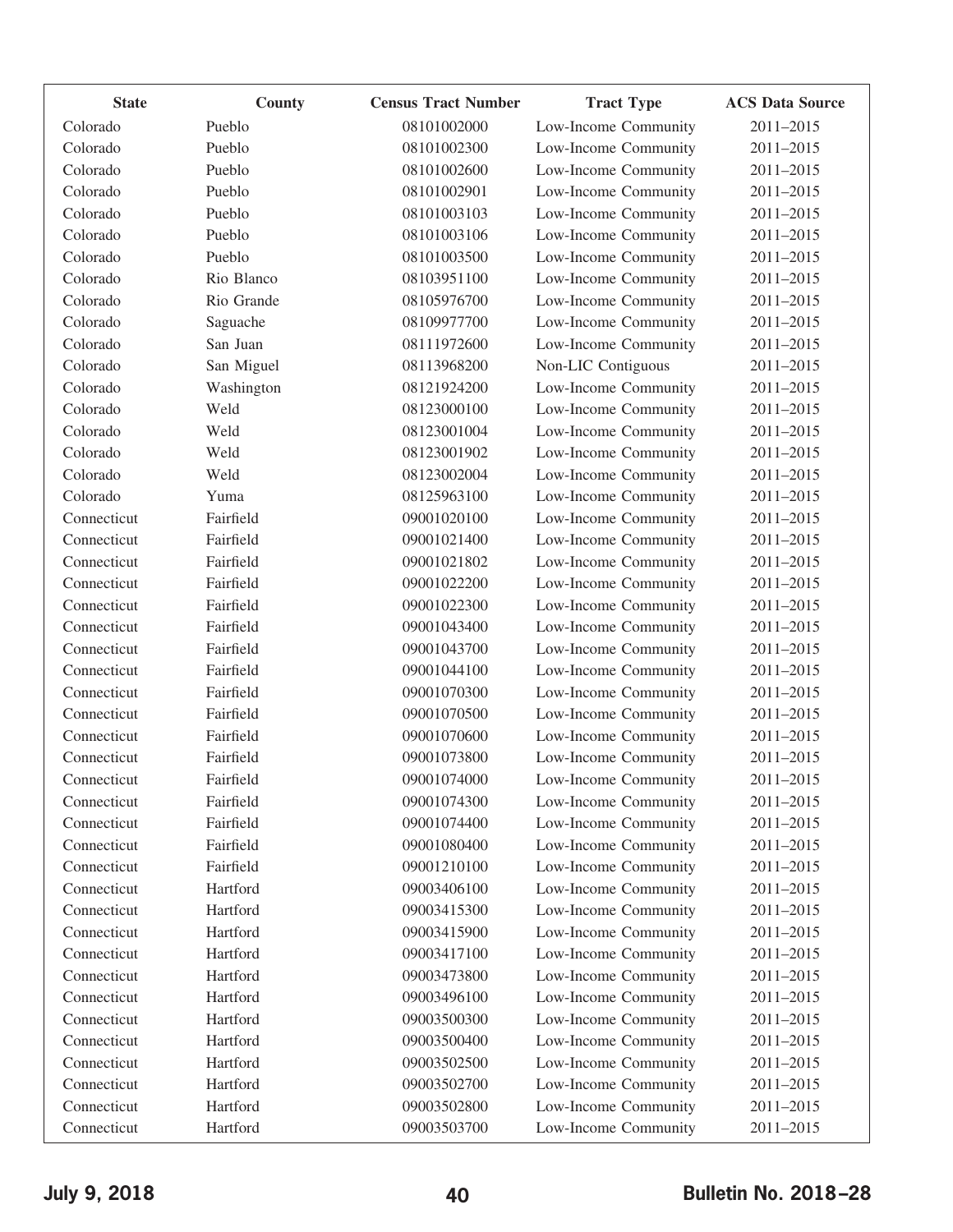| <b>State</b> | County     | <b>Census Tract Number</b> | <b>Tract Type</b>    | <b>ACS Data Source</b> |
|--------------|------------|----------------------------|----------------------|------------------------|
| Connecticut  | Hartford   | 09003503800                | Low-Income Community | 2011-2015              |
| Connecticut  | Hartford   | 09003504900                | Low-Income Community | 2011-2015              |
| Connecticut  | Hartford   | 09003510200                | Low-Income Community | 2011-2015              |
| Connecticut  | Hartford   | 09003510400                | Low-Income Community | 2011-2015              |
| Connecticut  | Hartford   | 09003510500                | Low-Income Community | 2011-2015              |
| Connecticut  | Hartford   | 09003510600                | Low-Income Community | 2011-2015              |
| Connecticut  | Hartford   | 09003510800                | Low-Income Community | 2011-2015              |
| Connecticut  | Hartford   | 09003514500                | Low-Income Community | 2011-2015              |
| Connecticut  | Hartford   | 09003514700                | Low-Income Community | 2011-2015              |
| Connecticut  | Hartford   | 09003524400                | Low-Income Community | 2011-2015              |
| Connecticut  | Hartford   | 09003524600                | Low-Income Community | 2011-2015              |
| Connecticut  | Litchfield | 09005310300                | Low-Income Community | 2011-2015              |
| Connecticut  | Middlesex  | 09007541100                | Low-Income Community | 2011-2015              |
| Connecticut  | Middlesex  | 09007541600                | Low-Income Community | 2011-2015              |
| Connecticut  | New Haven  | 09009125200                | Low-Income Community | 2011-2015              |
| Connecticut  | New Haven  | 09009140200                | Low-Income Community | 2011-2015              |
| Connecticut  | New Haven  | 09009140300                | Low-Income Community | 2011-2015              |
| Connecticut  | New Haven  | 09009141500                | Low-Income Community | 2011-2015              |
| Connecticut  | New Haven  | 09009141600                | Low-Income Community | 2011-2015              |
| Connecticut  | New Haven  | 09009142200                | Low-Income Community | 2011-2015              |
| Connecticut  | New Haven  | 09009142300                | Low-Income Community | 2011-2015              |
| Connecticut  | New Haven  | 09009142400                | Low-Income Community | 2011-2015              |
| Connecticut  | New Haven  | 09009154100                | Low-Income Community | 2011-2015              |
| Connecticut  | New Haven  | 09009154500                | Low-Income Community | 2011-2015              |
| Connecticut  | New Haven  | 09009165500                | Low-Income Community | 2011-2015              |
| Connecticut  | New Haven  | 09009170100                | Low-Income Community | 2011-2015              |
| Connecticut  | New Haven  | 09009170200                | Low-Income Community | 2011-2015              |
| Connecticut  | New Haven  | 09009170900                | Low-Income Community | 2011-2015              |
| Connecticut  | New Haven  | 09009345100                | Non-LIC Contiguous   | 2011-2015              |
| Connecticut  | New Haven  | 09009350100                | Low-Income Community | 2011-2015              |
| Connecticut  | New Haven  | 09009350500                | Low-Income Community | 2011-2015              |
| Connecticut  | New Haven  | 09009351500                | Low-Income Community | 2011-2015              |
| Connecticut  | New Haven  | 09009351700                | Low-Income Community | 2011-2015              |
| Connecticut  | New London | 09011690500                | Low-Income Community | 2011-2015              |
| Connecticut  | New London | 09011690700                | Low-Income Community | 2011-2015              |
| Connecticut  | New London | 09011696700                | Low-Income Community | 2011-2015              |
| Connecticut  | New London | 09011696800                | Low-Income Community | 2011-2015              |
| Connecticut  | New London | 09011697000                | Low-Income Community | 2011-2015              |
| Connecticut  | New London | 09011870200                | Low-Income Community | 2011-2015              |
| Connecticut  | New London | 09011870300                | Low-Income Community | 2011-2015              |
| Connecticut  | Tolland    | 09013881300                | Low-Income Community | 2011-2015              |
| Connecticut  | Windham    | 09015800600                | Low-Income Community | 2011-2015              |
| Connecticut  | Windham    | 09015903100                | Low-Income Community | 2011-2015              |
| Delaware     | Kent       | 10001040201                | Low-Income Community | 2011-2015              |
| Delaware     | Kent       | 10001041300                | Low-Income Community | 2011-2015              |
| Delaware     | Kent       | 10001041400                | Low-Income Community | 2011-2015              |
| Delaware     | Kent       | 10001042500                | Low-Income Community | 2011-2015              |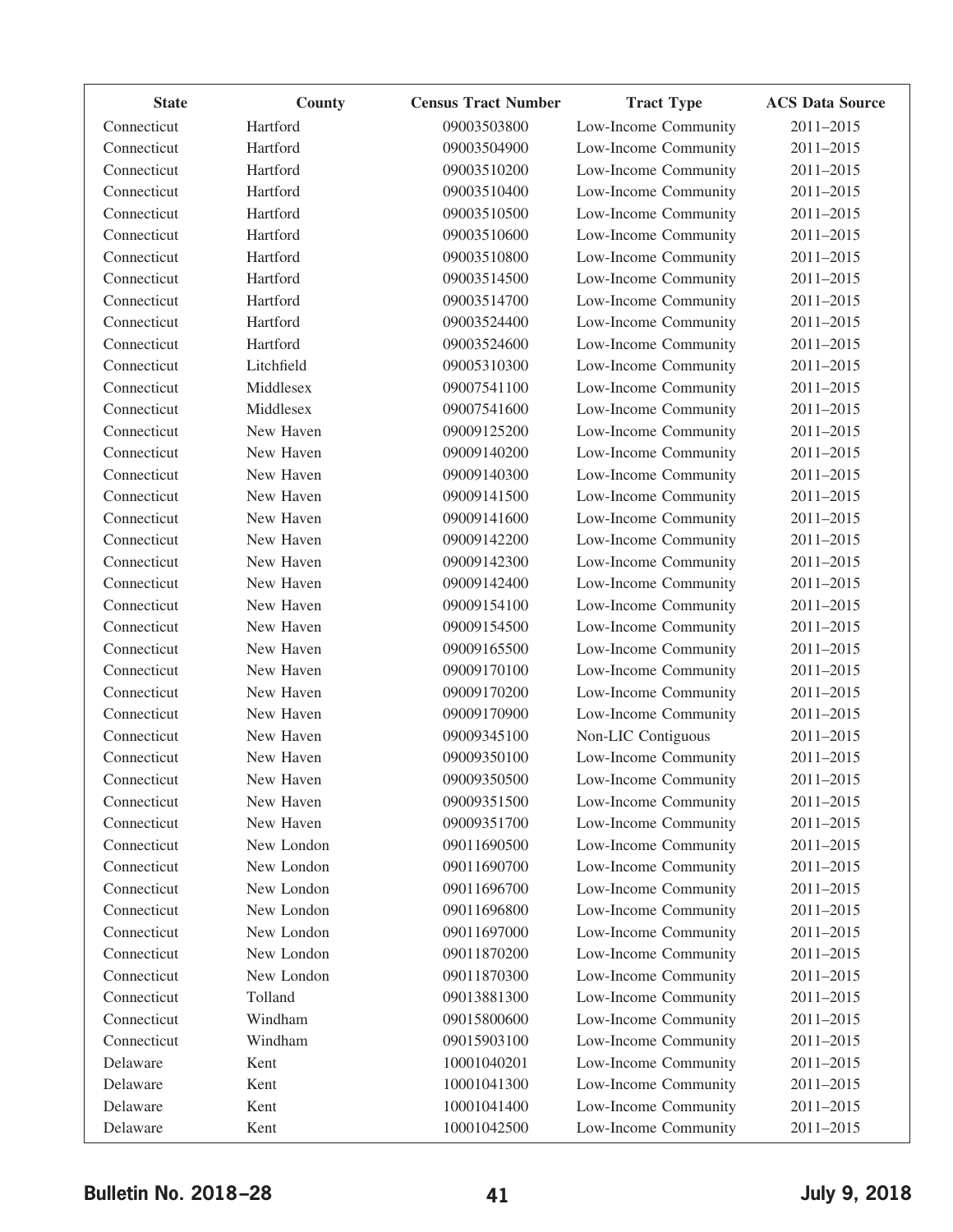| <b>State</b> | County                                    | <b>Census Tract Number</b> | <b>Tract Type</b>    | <b>ACS Data Source</b> |
|--------------|-------------------------------------------|----------------------------|----------------------|------------------------|
| Delaware     | Kent                                      | 10001043300                | Low-Income Community | 2011-2015              |
| Delaware     | New Castle                                | 10003000601                | Low-Income Community | 2011-2015              |
| Delaware     | New Castle                                | 10003000602                | Low-Income Community | 2011-2015              |
| Delaware     | New Castle                                | 10003001902                | Low-Income Community | 2011-2015              |
| Delaware     | New Castle                                | 10003002100                | Low-Income Community | 2011-2015              |
| Delaware     | New Castle                                | 10003002700                | Low-Income Community | 2011-2015              |
| Delaware     | New Castle                                | 10003002800                | Low-Income Community | 2011-2015              |
| Delaware     | New Castle                                | 10003002900                | Low-Income Community | 2011-2015              |
| Delaware     | New Castle                                | 10003003002                | Low-Income Community | 2011-2015              |
| Delaware     | New Castle                                | 10003010101                | Low-Income Community | 2011-2015              |
| Delaware     | New Castle                                | 10003010104                | Low-Income Community | 2011-2015              |
| Delaware     | New Castle                                | 10003010702                | Low-Income Community | 2011-2015              |
| Delaware     | New Castle                                | 10003012900                | Low-Income Community | 2011-2015              |
| Delaware     | New Castle                                | 10003014402                | Low-Income Community | 2011-2015              |
| Delaware     | New Castle                                | 10003015502                | Low-Income Community | 2011-2015              |
| Delaware     | New Castle                                | 10003015802                | Low-Income Community | 2011-2015              |
| Delaware     | <b>Sussex</b>                             | 10005050401                | Non-LIC Contiguous   | 2011-2015              |
| Delaware     | <b>Sussex</b>                             | 10005050405                | Low-Income Community | 2011-2015              |
| Delaware     | <b>Sussex</b>                             | 10005050406                | Low-Income Community | 2011-2015              |
| Delaware     | <b>Sussex</b>                             | 10005050503                | Low-Income Community | 2011-2015              |
| Delaware     | <b>Sussex</b>                             | 10005051802                | Low-Income Community | 2011-2015              |
|              | District of Columbia District of Columbia | 11001002101                | Low-Income Community | 2011-2015              |
|              | District of Columbia District of Columbia | 11001003400                | Low-Income Community | 2011-2015              |
|              | District of Columbia District of Columbia | 11001006400                | Low-Income Community | 2011-2015              |
|              | District of Columbia District of Columbia | 11001006804                | Low-Income Community | 2011-2015              |
|              | District of Columbia District of Columbia | 11001007304                | Low-Income Community | 2011-2015              |
|              | District of Columbia District of Columbia | 11001007401                | Low-Income Community | 2011-2015              |
|              | District of Columbia District of Columbia | 11001007407                | Low-Income Community | 2011-2015              |
|              | District of Columbia District of Columbia | 11001007503                | Low-Income Community | 2011-2015              |
|              | District of Columbia District of Columbia | 11001007601                | Low-Income Community | 2011-2015              |
|              | District of Columbia District of Columbia | 11001007603                | Low-Income Community | 2011-2015              |
|              | District of Columbia District of Columbia | 11001007604                | Low-Income Community | 2011-2015              |
|              | District of Columbia District of Columbia | 11001007709                | Low-Income Community | 2011-2015              |
|              | District of Columbia District of Columbia | 11001007803                | Low-Income Community | 2011-2015              |
|              | District of Columbia District of Columbia | 11001007804                | Low-Income Community | 2011-2015              |
|              | District of Columbia District of Columbia | 11001007806                | Low-Income Community | 2011-2015              |
|              | District of Columbia District of Columbia | 11001007808                | Low-Income Community | 2011-2015              |
|              | District of Columbia District of Columbia | 11001008904                | Low-Income Community | 2011-2015              |
|              | District of Columbia District of Columbia | 11001009102                | Low-Income Community | 2011-2015              |
|              | District of Columbia District of Columbia | 11001009204                | Low-Income Community | 2011-2015              |
|              | District of Columbia District of Columbia | 11001009601                | Low-Income Community | 2011-2015              |
|              | District of Columbia District of Columbia | 11001009602                | Low-Income Community | 2011-2015              |
|              | District of Columbia District of Columbia | 11001009603                | Low-Income Community | 2011-2015              |
|              | District of Columbia District of Columbia | 11001010300                | Low-Income Community | 2011-2015              |
|              | District of Columbia District of Columbia | 11001010400                | Low-Income Community | 2011-2015              |
|              | District of Columbia District of Columbia | 11001010900                | Low-Income Community | 2011-2015              |
| Florida      | Alachua                                   | 12001000200                | Low-Income Community | 2011-2015              |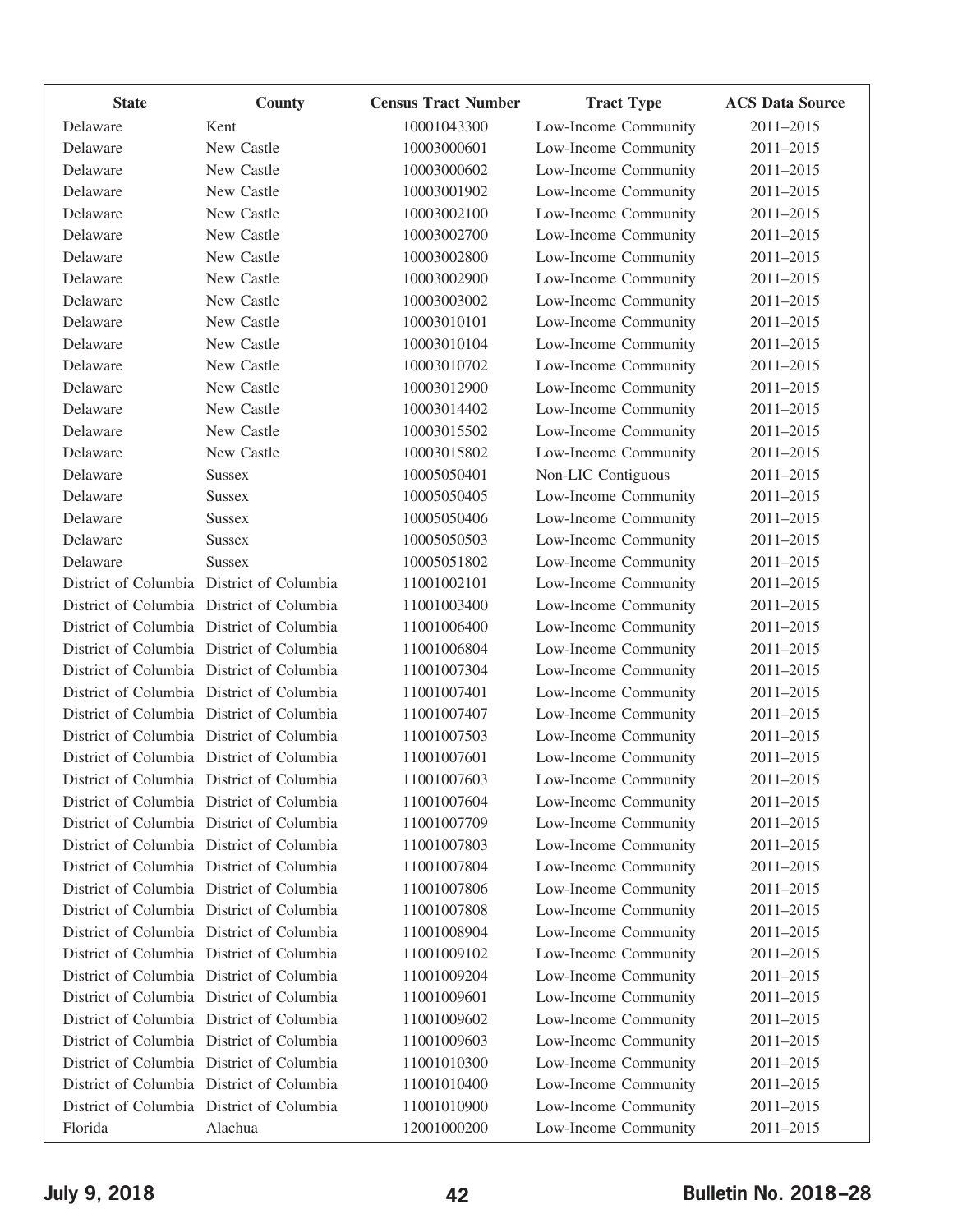| <b>State</b> | County          | <b>Census Tract Number</b> | <b>Tract Type</b>    | <b>ACS Data Source</b> |
|--------------|-----------------|----------------------------|----------------------|------------------------|
| Florida      | Alachua         | 12001000302                | Low-Income Community | 2011-2015              |
| Florida      | Alachua         | 12001000400                | Low-Income Community | 2011-2015              |
| Florida      | Alachua         | 12001000500                | Low-Income Community | 2011-2015              |
| Florida      | Alachua         | 12001000600                | Low-Income Community | 2011-2015              |
| Florida      | Alachua         | 12001000700                | Low-Income Community | 2011-2015              |
| Florida      | Alachua         | 12001001400                | Low-Income Community | 2011-2015              |
| Florida      | Alachua         | 12001002000                | Low-Income Community | 2011-2015              |
| Florida      | <b>Baker</b>    | 12003040201                | Low-Income Community | 2011-2015              |
| Florida      | <b>Bay</b>      | 12005001600                | Low-Income Community | 2011-2015              |
| Florida      | <b>Bay</b>      | 12005001800                | Low-Income Community | 2011-2015              |
| Florida      | Bay             | 12005002000                | Low-Income Community | 2011-2015              |
| Florida      | <b>Bradford</b> | 12007000400                | Low-Income Community | 2011-2015              |
| Florida      | <b>Brevard</b>  | 12009060700                | Low-Income Community | 2011-2015              |
| Florida      | <b>Brevard</b>  | 12009062106                | Low-Income Community | 2011-2015              |
| Florida      | <b>Brevard</b>  | 12009062302                | Low-Income Community | 2011-2015              |
| Florida      | <b>Brevard</b>  | 12009062400                | Low-Income Community | 2011-2015              |
| Florida      | <b>Brevard</b>  | 12009062600                | Low-Income Community | 2011-2015              |
| Florida      | <b>Brevard</b>  | 12009064700                | Low-Income Community | 2011-2015              |
| Florida      | <b>Brevard</b>  | 12009064902                | Low-Income Community | 2011-2015              |
| Florida      | <b>Brevard</b>  | 12009065124                | Low-Income Community | 2011-2015              |
| Florida      | <b>Brevard</b>  | 12009065234                | Low-Income Community | 2011-2015              |
| Florida      | <b>Broward</b>  | 12011010304                | Low-Income Community | 2011-2015              |
| Florida      | <b>Broward</b>  | 12011020412                | Low-Income Community | 2011-2015              |
| Florida      | <b>Broward</b>  | 12011030402                | Low-Income Community | 2011-2015              |
| Florida      | <b>Broward</b>  | 12011030600                | Low-Income Community | 2011-2015              |
| Florida      | <b>Broward</b>  | 12011040801                | Low-Income Community | 2011-2015              |
| Florida      | <b>Broward</b>  | 12011040901                | Low-Income Community | 2011-2015              |
| Florida      | <b>Broward</b>  | 12011041000                | Low-Income Community | 2011-2015              |
| Florida      | <b>Broward</b>  | 12011041100                | Low-Income Community | 2011-2015              |
| Florida      | <b>Broward</b>  | 12011041200                | Low-Income Community | 2011-2015              |
| Florida      | <b>Broward</b>  | 12011041300                | Low-Income Community | 2011-2015              |
| Florida      | <b>Broward</b>  | 12011041400                | Low-Income Community | 2011-2015              |
| Florida      | <b>Broward</b>  | 12011041500                | Low-Income Community | 2011-2015              |
| Florida      | <b>Broward</b>  | 12011041600                | Low-Income Community | 2011-2015              |
| Florida      | <b>Broward</b>  | 12011041700                | Low-Income Community | 2011-2015              |
| Florida      | <b>Broward</b>  | 12011050207                | Low-Income Community | 2011-2015              |
| Florida      | <b>Broward</b>  | 12011050301                | Low-Income Community | 2011-2015              |
| Florida      | <b>Broward</b>  | 12011050308                | Low-Income Community | 2011-2015              |
| Florida      | <b>Broward</b>  | 12011050310                | Low-Income Community | 2011-2015              |
| Florida      | <b>Broward</b>  | 12011050311                | Low-Income Community | 2011-2015              |
| Florida      | <b>Broward</b>  | 12011050312                | Low-Income Community | 2011-2015              |
| Florida      | <b>Broward</b>  | 12011050702                | Low-Income Community | 2011-2015              |
| Florida      | <b>Broward</b>  | 12011060303                | Low-Income Community | 2011-2015              |
| Florida      | <b>Broward</b>  | 12011080500                | Low-Income Community | 2011-2015              |
| Florida      | <b>Broward</b>  | 12011091902                | Low-Income Community | 2011-2015              |
| Florida      | <b>Broward</b>  | 12011100201                | Low-Income Community | 2011-2015              |
| Florida      | <b>Broward</b>  | 12011100300                | Low-Income Community | 2011-2015              |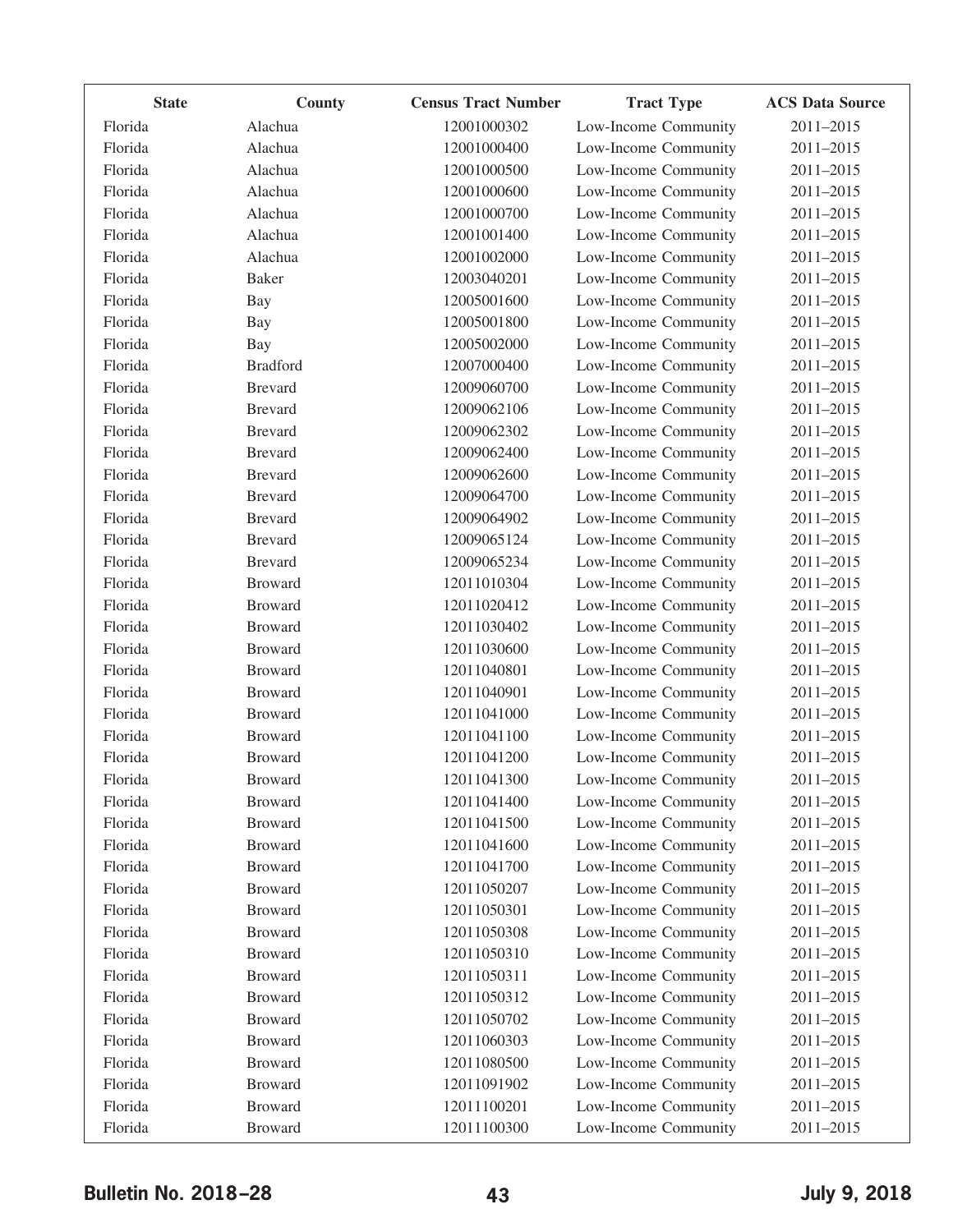| <b>State</b> | County         | <b>Census Tract Number</b> | <b>Tract Type</b>    | <b>ACS Data Source</b> |
|--------------|----------------|----------------------------|----------------------|------------------------|
| Florida      | <b>Broward</b> | 12011100502                | Low-Income Community | 2011-2015              |
| Florida      | <b>Broward</b> | 12011100700                | Low-Income Community | 2011-2015              |
| Florida      | <b>Broward</b> | 12011100801                | Low-Income Community | 2011-2015              |
| Florida      | <b>Broward</b> | 12011110501                | Low-Income Community | 2011-2015              |
| Florida      | Calhoun        | 12013010300                | Low-Income Community | 2011-2015              |
| Florida      | Charlotte      | 12015010100                | Low-Income Community | 2011-2015              |
| Florida      | Charlotte      | 12015020700                | Low-Income Community | 2011-2015              |
| Florida      | Charlotte      | 12015030401                | Low-Income Community | 2011-2015              |
| Florida      | Citrus         | 12017450202                | Low-Income Community | 2011-2015              |
| Florida      | Citrus         | 12017450800                | Low-Income Community | 2011-2015              |
| Florida      | Citrus         | 12017451502                | Low-Income Community | 2011-2015              |
| Florida      | Clay           | 12019030102                | Low-Income Community | 2011-2015              |
| Florida      | Clay           | 12019030104                | Low-Income Community | 2011-2015              |
| Florida      | Collier        | 12021010411                | Low-Income Community | 2011-2015              |
| Florida      | Collier        | 12021010802                | Low-Income Community | 2011-2015              |
| Florida      | Collier        | 12021011205                | Low-Income Community | 2011-2015              |
| Florida      | Collier        | 12021011301                | Low-Income Community | 2011-2015              |
| Florida      | Collier        | 12021011400                | Low-Income Community | 2011-2015              |
| Florida      | Columbia       | 12023110300                | Low-Income Community | 2011-2015              |
| Florida      | DeSoto         | 12027010200                | Low-Income Community | 2011-2015              |
| Florida      | DeSoto         | 12027010301                | Low-Income Community | 2011-2015              |
| Florida      | Dixie          | 12029970101                | Low-Income Community | 2011-2015              |
| Florida      | Duval          | 12031000600                | Low-Income Community | 2011-2015              |
| Florida      | Duval          | 12031001000                | Low-Income Community | 2011-2015              |
| Florida      | Duval          | 12031001300                | Low-Income Community | 2011-2015              |
| Florida      | Duval          | 12031001400                | Low-Income Community | 2011-2015              |
| Florida      | Duval          | 12031001600                | Low-Income Community | 2011-2015              |
| Florida      | Duval          | 12031002600                | Low-Income Community | 2011-2015              |
| Florida      | Duval          | 12031002901                | Low-Income Community | 2011-2015              |
| Florida      | Duval          | 12031010700                | Low-Income Community | 2011-2015              |
| Florida      | Duval          | 12031011000                | Low-Income Community | 2011-2015              |
| Florida      | Duval          | 12031011300                | Low-Income Community | 2011-2015              |
| Florida      | Duval          | 12031011500                | Low-Income Community | 2011-2015              |
| Florida      | Duval          | 12031011600                | Low-Income Community | 2011-2015              |
| Florida      | Duval          | 12031011800                | Low-Income Community | 2011-2015              |
| Florida      | Duval          | 12031012200                | Low-Income Community | 2011-2015              |
| Florida      | Duval          | 12031012400                | Low-Income Community | 2011-2015              |
| Florida      | Duval          | 12031012601                | Low-Income Community | 2011-2015              |
| Florida      | Duval          | 12031012602                | Low-Income Community | 2011-2015              |
| Florida      | Duval          | 12031013800                | Low-Income Community | 2011-2015              |
| Florida      | Duval          | 12031013901                | Low-Income Community | 2011-2015              |
| Florida      | Duval          | 12031015502                | Low-Income Community | 2011-2015              |
| Florida      | Duval          | 12031017400                | Low-Income Community | 2011-2015              |
| Florida      | Escambia       | 12033000400                | Low-Income Community | 2011-2015              |
| Florida      | Escambia       | 12033001300                | Low-Income Community | 2011-2015              |
| Florida      | Escambia       | 12033001600                | Low-Income Community | 2011-2015              |
| Florida      | Escambia       | 12033001700                | Low-Income Community | 2011-2015              |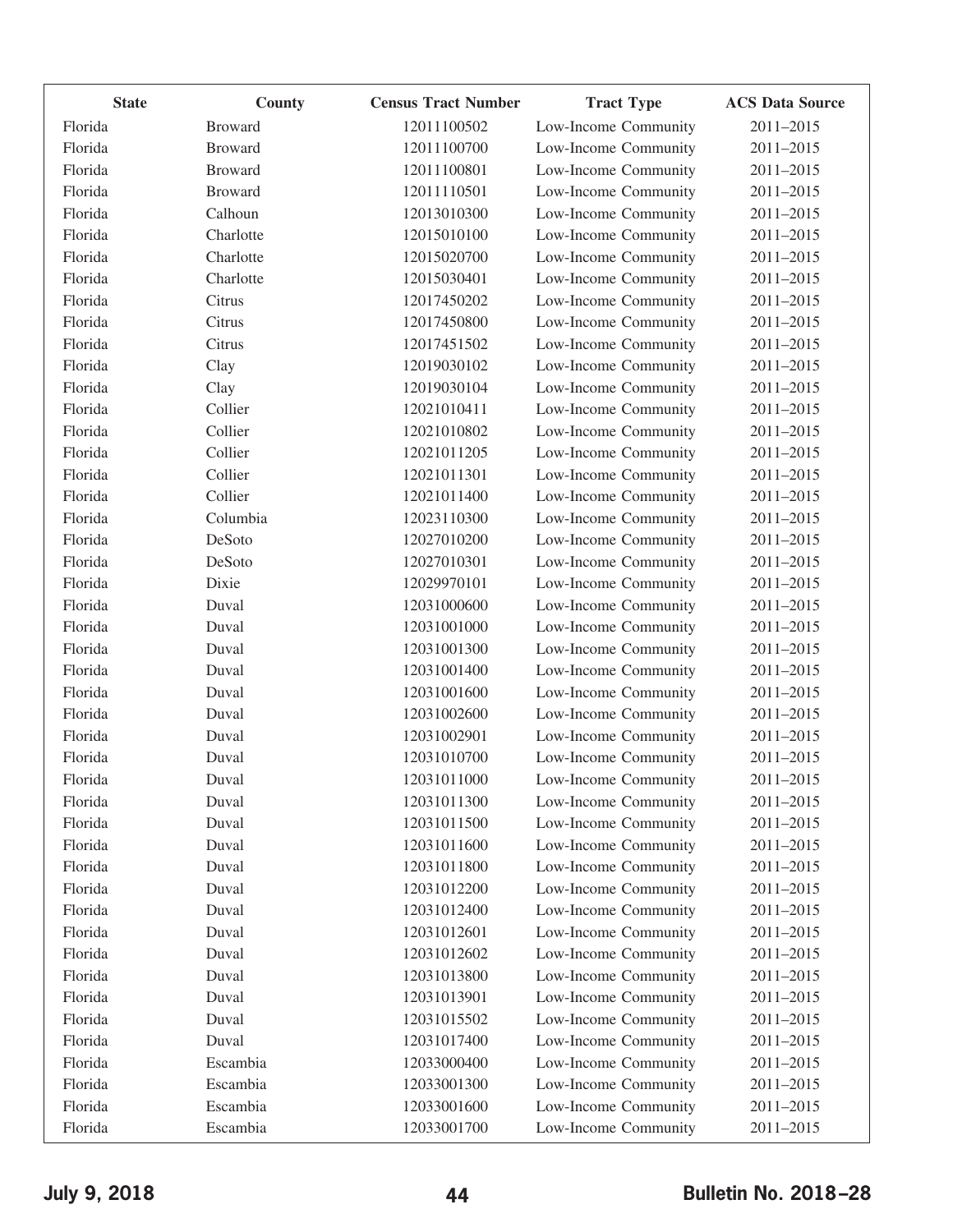| <b>State</b> | County       | <b>Census Tract Number</b> | <b>Tract Type</b>    | <b>ACS Data Source</b> |
|--------------|--------------|----------------------------|----------------------|------------------------|
| Florida      | Escambia     | 12033001900                | Low-Income Community | 2011-2015              |
| Florida      | Escambia     | 12033002803                | Low-Income Community | 2011-2015              |
| Florida      | Escambia     | 12033004000                | Low-Income Community | 2011-2015              |
| Florida      | Flagler      | 12035060213                | Low-Income Community | 2011-2015              |
| Florida      | Franklin     | 12037970200                | Low-Income Community | 2011-2015              |
| Florida      | Gadsden      | 12039020102                | Low-Income Community | 2011-2015              |
| Florida      | Gilchrist    | 12041950100                | Low-Income Community | 2011-2015              |
| Florida      | Gilchrist    | 12041950201                | Low-Income Community | 2011-2015              |
| Florida      | Glades       | 12043000200                | Low-Income Community | 2011-2015              |
| Florida      | Glades       | 12043000300                | Low-Income Community | 2011-2015              |
| Florida      | Gulf         | 12045960200                | Low-Income Community | 2011-2015              |
| Florida      | Hamilton     | 12047960100                | Low-Income Community | 2011-2015              |
| Florida      | Hamilton     | 12047960300                | Low-Income Community | 2011-2015              |
| Florida      | Hardee       | 12049970102                | Low-Income Community | 2011-2015              |
| Florida      | Hendry       | 12051000200                | Low-Income Community | 2011-2015              |
| Florida      | Hernando     | 12053040400                | Low-Income Community | 2011-2015              |
| Florida      | Hernando     | 12053040502                | Low-Income Community | 2011-2015              |
| Florida      | Hernando     | 12053041104                | Low-Income Community | 2011-2015              |
| Florida      | Hernando     | 12053041204                | Low-Income Community | 2011-2015              |
| Florida      | Hernando     | 12053041302                | Low-Income Community | 2011-2015              |
| Florida      | Highlands    | 12055960103                | Low-Income Community | 2011-2015              |
| Florida      | Highlands    | 12055960300                | Low-Income Community | 2011-2015              |
| Florida      | Highlands    | 12055961200                | Low-Income Community | 2011-2015              |
| Florida      | Highlands    | 12055961700                | Low-Income Community | 2011-2015              |
| Florida      | Hillsborough | 12057000102                | Low-Income Community | 2011-2015              |
| Florida      | Hillsborough | 12057000201                | Low-Income Community | 2011-2015              |
| Florida      | Hillsborough | 12057000202                | Low-Income Community | 2011-2015              |
| Florida      | Hillsborough | 12057000300                | Low-Income Community | 2011-2015              |
| Florida      | Hillsborough | 12057000700                | Low-Income Community | 2011-2015              |
| Florida      | Hillsborough | 12057001002                | Low-Income Community | 2011-2015              |
| Florida      | Hillsborough | 12057001800                | Low-Income Community | 2011-2015              |
| Florida      | Hillsborough | 12057002600                | Low-Income Community | 2011-2015              |
| Florida      | Hillsborough | 12057002900                | Low-Income Community | 2011-2015              |
| Florida      | Hillsborough | 12057003000                | Low-Income Community | 2011-2015              |
| Florida      | Hillsborough | 12057003100                | Low-Income Community | 2011-2015              |
| Florida      | Hillsborough | 12057003200                | Low-Income Community | 2011-2015              |
| Florida      | Hillsborough | 12057003300                | Low-Income Community | 2011-2015              |
| Florida      | Hillsborough | 12057003400                | Low-Income Community | 2011-2015              |
| Florida      | Hillsborough | 12057003500                | Low-Income Community | 2011-2015              |
| Florida      | Hillsborough | 12057003600                | Low-Income Community | 2011-2015              |
| Florida      | Hillsborough | 12057003900                | Low-Income Community | 2011-2015              |
| Florida      | Hillsborough | 12057004000                | Low-Income Community | 2011-2015              |
| Florida      | Hillsborough | 12057004200                | Low-Income Community | 2011-2015              |
| Florida      | Hillsborough | 12057004300                | Low-Income Community | 2011-2015              |
| Florida      | Hillsborough | 12057004500                | Low-Income Community | 2011-2015              |
| Florida      | Hillsborough | 12057005101                | Low-Income Community | 2011-2015              |
| Florida      | Hillsborough | 12057010203                | Low-Income Community | 2011-2015              |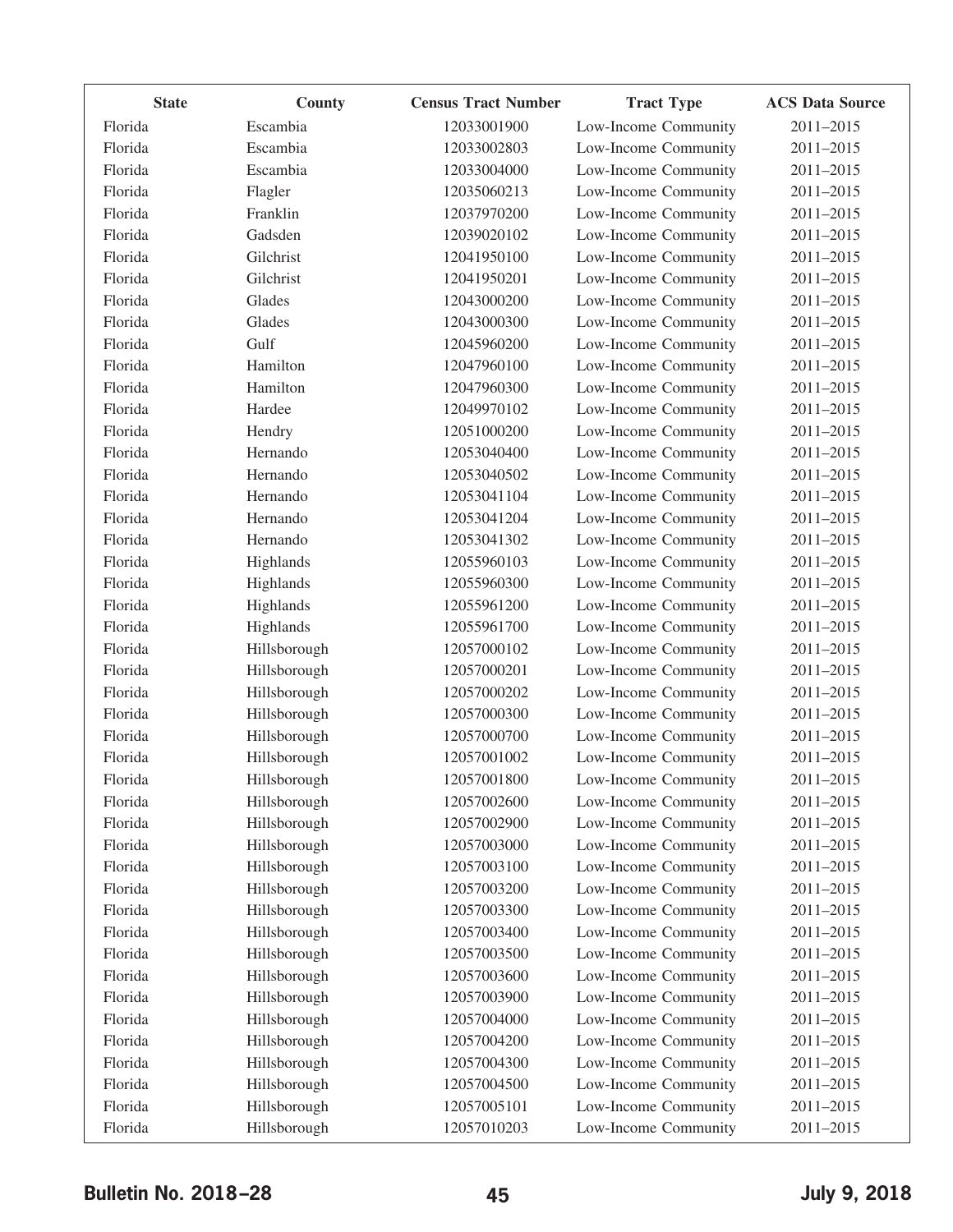| <b>State</b> | County       | <b>Census Tract Number</b> | <b>Tract Type</b>    | <b>ACS Data Source</b> |
|--------------|--------------|----------------------------|----------------------|------------------------|
| Florida      | Hillsborough | 12057010805                | Low-Income Community | 2011-2015              |
| Florida      | Hillsborough | 12057010815                | Low-Income Community | 2011-2015              |
| Florida      | Hillsborough | 12057010816                | Low-Income Community | 2011-2015              |
| Florida      | Hillsborough | 12057010818                | Low-Income Community | 2011-2015              |
| Florida      | Hillsborough | 12057012002                | Low-Income Community | 2011-2015              |
| Florida      | Hillsborough | 12057013503                | Low-Income Community | 2011-2015              |
| Florida      | Hillsborough | 12057013504                | Low-Income Community | 2011-2015              |
| Florida      | Hillsborough | 12057013505                | Low-Income Community | 2011-2015              |
| Florida      | Hillsborough | 12057013604                | Low-Income Community | 2011-2015              |
| Florida      | Holmes       | 12059960200                | Low-Income Community | 2011-2015              |
| Florida      | Indian River | 12061050904                | Low-Income Community | 2011-2015              |
| Florida      | Jackson      | 12063210200                | Low-Income Community | 2011-2015              |
| Florida      | Jackson      | 12063210500                | Low-Income Community | 2011-2015              |
| Florida      | Jefferson    | 12065250101                | Low-Income Community | 2011-2015              |
| Florida      | Lafayette    | 12067960100                | Low-Income Community | 2011-2015              |
| Florida      | Lake         | 12069030102                | Low-Income Community | 2011-2015              |
| Florida      | Lake         | 12069030107                | Low-Income Community | 2011-2015              |
| Florida      | Lake         | 12069030206                | Low-Income Community | 2011-2015              |
| Florida      | Lake         | 12069030502                | Low-Income Community | 2011-2015              |
| Florida      | Lake         | 12069030504                | Low-Income Community | $2011 - 2015$          |
| Florida      | Lake         | 12069031205                | Low-Income Community | 2011-2015              |
| Florida      | Lee          | 12071000502                | Low-Income Community | 2011-2015              |
| Florida      | Lee          | 12071000503                | Low-Income Community | 2011-2015              |
| Florida      | Lee          | 12071000600                | Low-Income Community | 2011-2015              |
| Florida      | Lee          | 12071001910                | Low-Income Community | 2011-2015              |
| Florida      | Lee          | 12071010201                | Low-Income Community | $2011 - 2015$          |
| Florida      | Lee          | 12071010302                | Low-Income Community | 2011-2015              |
| Florida      | Lee          | 12071010307                | Low-Income Community | 2011-2015              |
| Florida      | Lee          | 12071020201                | Low-Income Community | 2011-2015              |
| Florida      | Lee          | 12071020300                | Low-Income Community | 2011-2015              |
| Florida      | Lee          | 12071020502                | Low-Income Community | 2011-2015              |
| Florida      | Lee          | 12071040122                | Low-Income Community | 2011-2015              |
| Florida      | Lee          | 12071040308                | Low-Income Community | 2011-2015              |
| Florida      | Lee          | 12071040313                | Low-Income Community | 2011-2015              |
| Florida      | Lee          | 12071040314                | Low-Income Community | 2011-2015              |
| Florida      | Lee          | 12071050103                | Low-Income Community | 2011-2015              |
| Florida      | Leon         | 12073000400                | Low-Income Community | 2011-2015              |
| Florida      | Leon         | 12073000500                | Low-Income Community | 2011-2015              |
| Florida      | Leon         | 12073000600                | Low-Income Community | 2011-2015              |
| Florida      | Leon         | 12073001002                | Low-Income Community | 2011-2015              |
| Florida      | Leon         | 12073001101                | Low-Income Community | 2011-2015              |
| Florida      | Leon         | 12073001401                | Low-Income Community | 2011-2015              |
| Florida      | Leon         | 12073002003                | Low-Income Community | 2011-2015              |
| Florida      | Leon         | 12073002005                | Low-Income Community | 2011-2015              |
| Florida      | Levy         | 12075970101                | Low-Income Community | 2011-2015              |
| Florida      | Levy         | 12075970102                | Low-Income Community | 2011-2015              |
| Florida      | Liberty      | 12077950200                | Low-Income Community | 2011-2015              |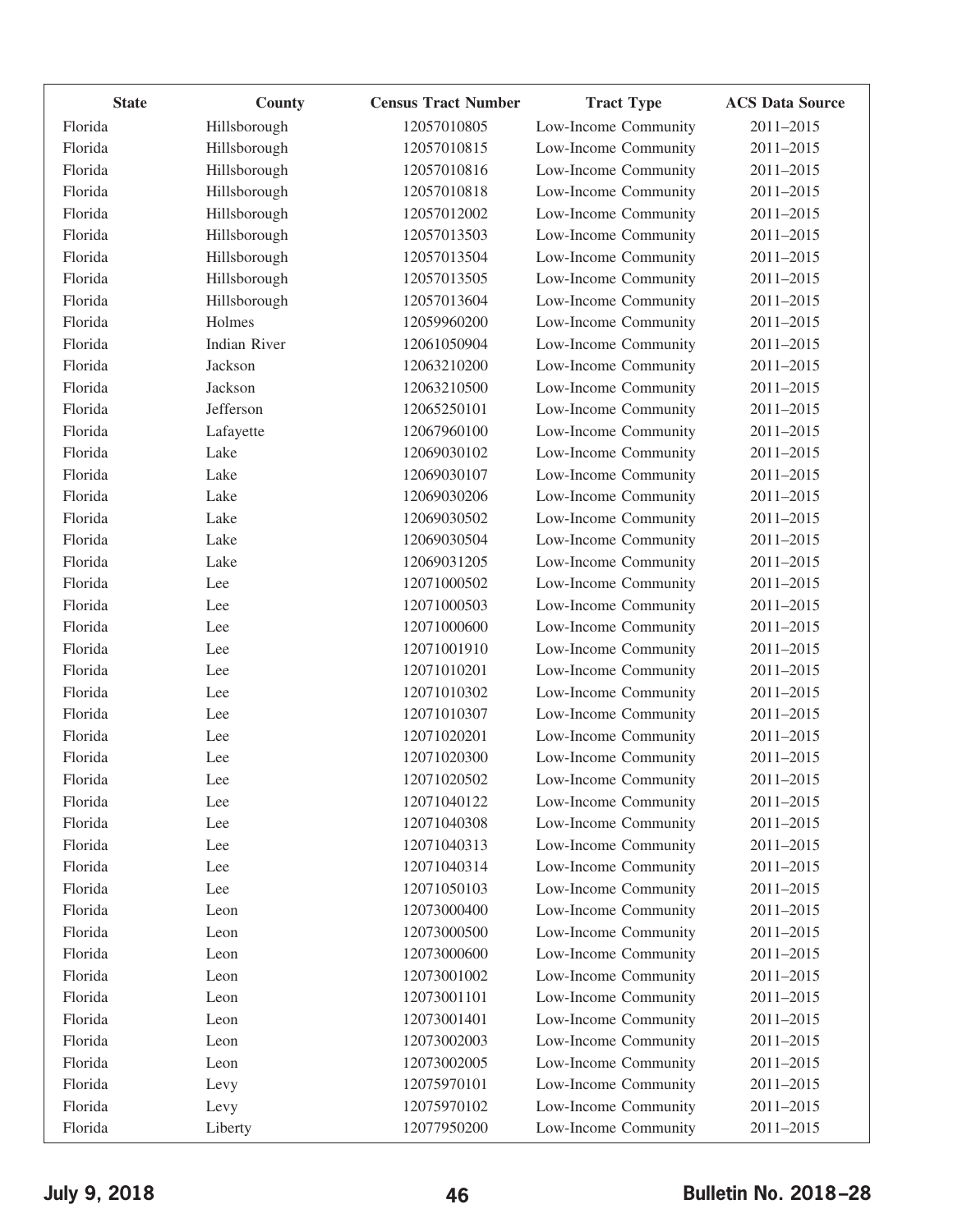| <b>State</b> | County     | <b>Census Tract Number</b> | <b>Tract Type</b>    | <b>ACS Data Source</b> |
|--------------|------------|----------------------------|----------------------|------------------------|
| Florida      | Madison    | 12079110302                | Low-Income Community | 2011-2015              |
| Florida      | Manatee    | 12081000103                | Low-Income Community | 2011-2015              |
| Florida      | Manatee    | 12081000105                | Low-Income Community | 2011-2015              |
| Florida      | Manatee    | 12081000106                | Low-Income Community | 2011-2015              |
| Florida      | Manatee    | 12081000306                | Low-Income Community | 2011-2015              |
| Florida      | Manatee    | 12081000601                | Low-Income Community | 2011-2015              |
| Florida      | Manatee    | 12081000703                | Low-Income Community | 2011-2015              |
| Florida      | Marion     | 12083000401                | Low-Income Community | 2011-2015              |
| Florida      | Marion     | 12083000601                | Low-Income Community | 2011-2015              |
| Florida      | Marion     | 12083001204                | Low-Income Community | 2011-2015              |
| Florida      | Marion     | 12083001401                | Low-Income Community | 2011-2015              |
| Florida      | Marion     | 12083001500                | Low-Income Community | 2011-2015              |
| Florida      | Marion     | 12083001800                | Low-Income Community | 2011-2015              |
| Florida      | Marion     | 12083001900                | Low-Income Community | 2011-2015              |
| Florida      | Marion     | 12083002002                | Low-Income Community | 2011-2015              |
| Florida      | Marion     | 12083002602                | Low-Income Community | 2011-2015              |
| Florida      | Martin     | 12085000501                | Low-Income Community | 2011-2015              |
| Florida      | Martin     | 12085001801                | Low-Income Community | 2011-2015              |
| Florida      | Miami-Dade | 12086000109                | Low-Income Community | 2011-2015              |
| Florida      | Miami-Dade | 12086000134                | Low-Income Community | 2011-2015              |
| Florida      | Miami-Dade | 12086000206                | Low-Income Community | 2011-2015              |
| Florida      | Miami-Dade | 12086000209                | Low-Income Community | 2011-2015              |
| Florida      | Miami-Dade | 12086000404                | Low-Income Community | 2011-2015              |
| Florida      | Miami-Dade | 12086000405                | Low-Income Community | 2011-2015              |
| Florida      | Miami-Dade | 12086000408                | Low-Income Community | 2011-2015              |
| Florida      | Miami-Dade | 12086000409                | Low-Income Community | 2011-2015              |
| Florida      | Miami-Dade | 12086000501                | Low-Income Community | 2011-2015              |
| Florida      | Miami-Dade | 12086000807                | Low-Income Community | $2011 - 2015$          |
| Florida      | Miami-Dade | 12086000903                | Low-Income Community | 2011-2015              |
| Florida      | Miami-Dade | 12086001002                | Low-Income Community | 2011-2015              |
| Florida      | Miami-Dade | 12086001004                | Low-Income Community | 2011-2015              |
| Florida      | Miami-Dade | 12086001005                | Low-Income Community | 2011-2015              |
| Florida      | Miami-Dade | 12086001006                | Low-Income Community | 2011-2015              |
| Florida      | Miami-Dade | 12086001401                | Low-Income Community | 2011-2015              |
| Florida      | Miami-Dade | 12086001402                | Low-Income Community | 2011-2015              |
| Florida      | Miami-Dade | 12086001501                | Low-Income Community | 2011-2015              |
| Florida      | Miami-Dade | 12086001502                | Low-Income Community | 2011-2015              |
| Florida      | Miami-Dade | 12086001605                | Low-Income Community | 2011-2015              |
| Florida      | Miami-Dade | 12086001606                | Low-Income Community | 2011-2015              |
| Florida      | Miami-Dade | 12086001701                | Low-Income Community | 2011-2015              |
| Florida      | Miami-Dade | 12086001702                | Low-Income Community | 2011-2015              |
| Florida      | Miami-Dade | 12086001801                | Low-Income Community | 2011-2015              |
| Florida      | Miami-Dade | 12086001802                | Low-Income Community | 2011-2015              |
| Florida      | Miami-Dade | 12086001803                | Low-Income Community | 2011-2015              |
| Florida      | Miami-Dade | 12086001901                | Low-Income Community | 2011-2015              |
| Florida      | Miami-Dade | 12086001903                | Low-Income Community | 2011-2015              |
| Florida      | Miami-Dade | 12086001904                | Low-Income Community | 2011-2015              |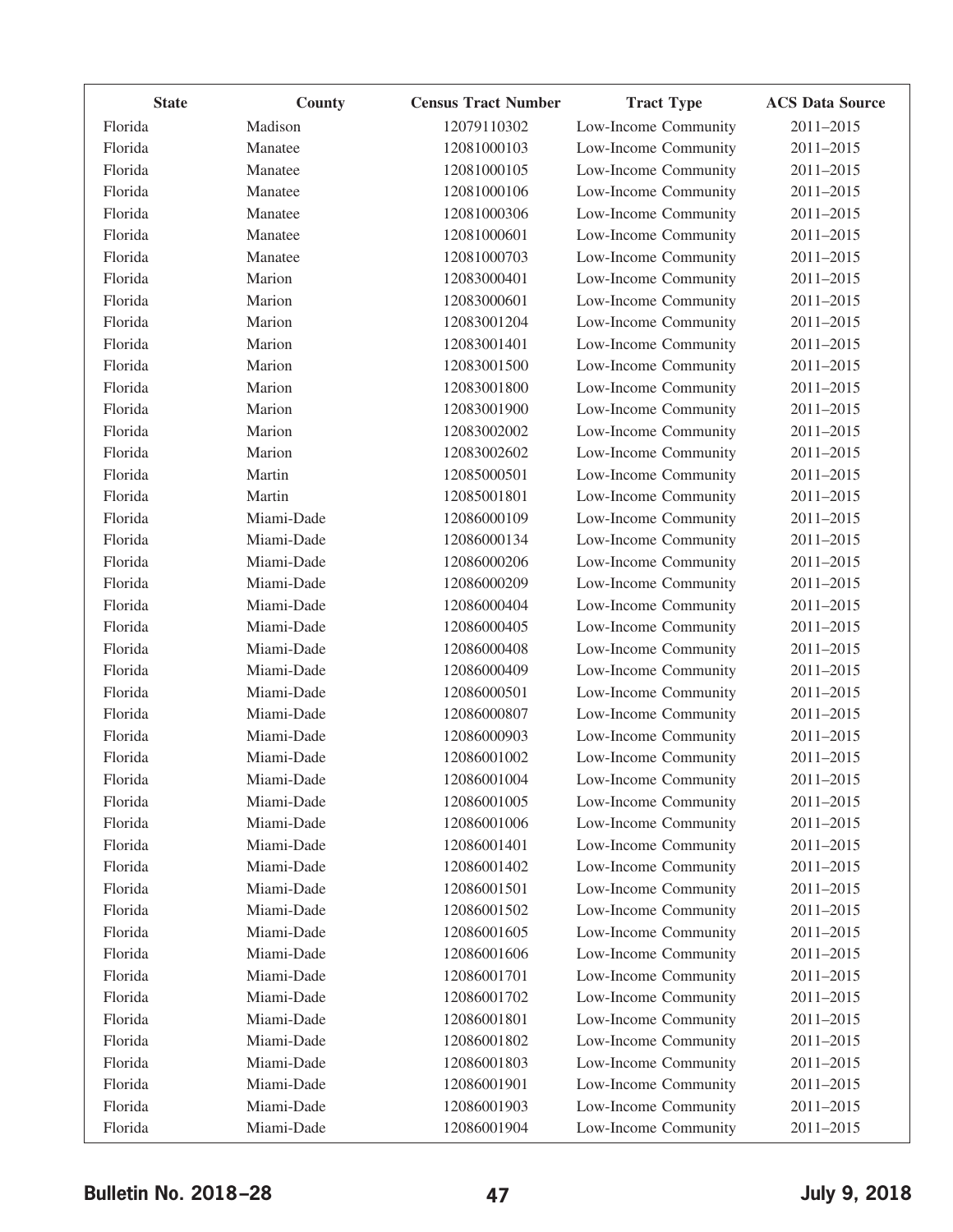| <b>State</b> | County     | <b>Census Tract Number</b> | <b>Tract Type</b>    | <b>ACS Data Source</b> |
|--------------|------------|----------------------------|----------------------|------------------------|
| Florida      | Miami-Dade | 12086002001                | Low-Income Community | 2011-2015              |
| Florida      | Miami-Dade | 12086002003                | Low-Income Community | 2011-2015              |
| Florida      | Miami-Dade | 12086002004                | Low-Income Community | 2011-2015              |
| Florida      | Miami-Dade | 12086002201                | Low-Income Community | 2011-2015              |
| Florida      | Miami-Dade | 12086002300                | Low-Income Community | 2011-2015              |
| Florida      | Miami-Dade | 12086002402                | Low-Income Community | 2011-2015              |
| Florida      | Miami-Dade | 12086002404                | Low-Income Community | 2011-2015              |
| Florida      | Miami-Dade | 12086002501                | Low-Income Community | 2011-2015              |
| Florida      | Miami-Dade | 12086002502                | Low-Income Community | 2011-2015              |
| Florida      | Miami-Dade | 12086002702                | Low-Income Community | 2011-2015              |
| Florida      | Miami-Dade | 12086003100                | Low-Income Community | 2011-2015              |
| Florida      | Miami-Dade | 12086003400                | Low-Income Community | 2011-2015              |
| Florida      | Miami-Dade | 12086003601                | Low-Income Community | 2011-2015              |
| Florida      | Miami-Dade | 12086005502                | Low-Income Community | 2011-2015              |
| Florida      | Miami-Dade | 12086005701                | Low-Income Community | 2011-2015              |
| Florida      | Miami-Dade | 12086007200                | Low-Income Community | 2011-2015              |
| Florida      | Miami-Dade | 12086007603                | Low-Income Community | 2011-2015              |
| Florida      | Miami-Dade | 12086008208                | Low-Income Community | 2011-2015              |
| Florida      | Miami-Dade | 12086008304                | Low-Income Community | 2011-2015              |
| Florida      | Miami-Dade | 12086008309                | Low-Income Community | 2011-2015              |
| Florida      | Miami-Dade | 12086009100                | Low-Income Community | 2011-2015              |
| Florida      | Miami-Dade | 12086009307                | Low-Income Community | 2011-2015              |
| Florida      | Miami-Dade | 12086009308                | Low-Income Community | 2011-2015              |
| Florida      | Miami-Dade | 12086009400                | Low-Income Community | 2011-2015              |
| Florida      | Miami-Dade | 12086009807                | Low-Income Community | 2011-2015              |
| Florida      | Miami-Dade | 12086009904                | Low-Income Community | 2011-2015              |
| Florida      | Miami-Dade | 12086010001                | Low-Income Community | 2011-2015              |
| Florida      | Miami-Dade | 12086010011                | Low-Income Community | 2011-2015              |
| Florida      | Miami-Dade | 12086010015                | Low-Income Community | 2011-2015              |
| Florida      | Miami-Dade | 12086010016                | Low-Income Community | 2011-2015              |
| Florida      | Miami-Dade | 12086010609                | Low-Income Community | 2011-2015              |
| Florida      | Miami-Dade | 12086011001                | Low-Income Community | 2011-2015              |
| Florida      | Miami-Dade | 12086011005                | Low-Income Community | 2011-2015              |
| Florida      | Miami-Dade | 12086011101                | Low-Income Community | 2011-2015              |
| Florida      | Miami-Dade | 12086011300                | Low-Income Community | 2011-2015              |
| Florida      | Miami-Dade | 12086011403                | Low-Income Community | 2011-2015              |
| Florida      | Miami-Dade | 12086013400                | Low-Income Community | 2011-2015              |
| Florida      | Miami-Dade | 12086980800                | Low-Income Community | 2011-2015              |
| Florida      | Monroe     | 12087971100                | Low-Income Community | 2011-2015              |
| Florida      | Nassau     | 12089050302                | Low-Income Community | 2011-2015              |
| Florida      | Nassau     | 12089050303                | Low-Income Community | 2011-2015              |
| Florida      | Okaloosa   | 12091021900                | Low-Income Community | 2011-2015              |
| Florida      | Okeechobee | 12093910300                | Low-Income Community | 2011-2015              |
| Florida      | Okeechobee | 12093910401                | Low-Income Community | 2011-2015              |
| Florida      | Orange     | 12095010400                | Low-Income Community | 2011-2015              |
| Florida      | Orange     | 12095010500                | Low-Income Community | 2011-2015              |
| Florida      | Orange     | 12095011701                | Low-Income Community | 2011-2015              |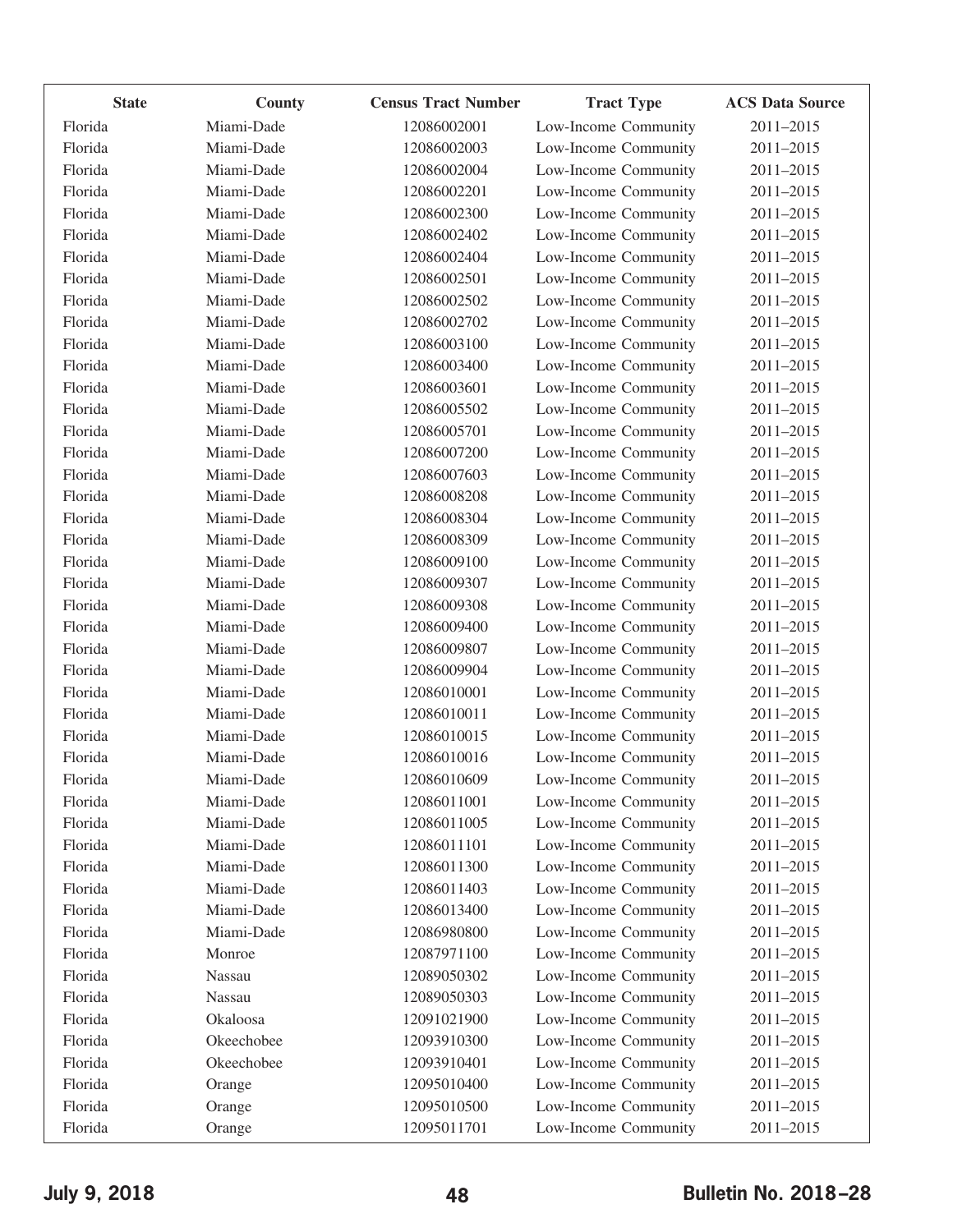| <b>State</b> | County     | <b>Census Tract Number</b> | <b>Tract Type</b>    | <b>ACS Data Source</b> |
|--------------|------------|----------------------------|----------------------|------------------------|
| Florida      | Orange     | 12095011702                | Low-Income Community | 2011-2015              |
| Florida      | Orange     | 12095012000                | Low-Income Community | 2011-2015              |
| Florida      | Orange     | 12095012100                | Low-Income Community | 2011-2015              |
| Florida      | Orange     | 12095012202                | Low-Income Community | 2011-2015              |
| Florida      | Orange     | 12095012304                | Low-Income Community | 2011-2015              |
| Florida      | Orange     | 12095012305                | Low-Income Community | 2011-2015              |
| Florida      | Orange     | 12095012307                | Low-Income Community | 2011-2015              |
| Florida      | Orange     | 12095012402                | Low-Income Community | 2011-2015              |
| Florida      | Orange     | 12095013402                | Low-Income Community | 2011-2015              |
| Florida      | Orange     | 12095013406                | Low-Income Community | 2011-2015              |
| Florida      | Orange     | 12095014605                | Low-Income Community | 2011-2015              |
| Florida      | Orange     | 12095014608                | Low-Income Community | 2011-2015              |
| Florida      | Orange     | 12095014904                | Low-Income Community | 2011-2015              |
| Florida      | Orange     | 12095015202                | Low-Income Community | 2011-2015              |
| Florida      | Orange     | 12095016724                | Low-Income Community | 2011-2015              |
| Florida      | Orange     | 12095017600                | Low-Income Community | 2011-2015              |
| Florida      | Orange     | 12095018000                | Low-Income Community | 2011-2015              |
| Florida      | Orange     | 12095018300                | Low-Income Community | 2011-2015              |
| Florida      | Orange     | 12095018400                | Low-Income Community | 2011-2015              |
| Florida      | Orange     | 12095018500                | Low-Income Community | 2011-2015              |
| Florida      | Orange     | 12095018700                | Low-Income Community | 2011-2015              |
| Florida      | Osceola    | 12097041100                | Low-Income Community | 2011-2015              |
| Florida      | Osceola    | 12097042300                | Low-Income Community | 2011-2015              |
| Florida      | Osceola    | 12097042701                | Low-Income Community | 2011-2015              |
| Florida      | Osceola    | 12097042900                | Low-Income Community | 2011-2015              |
| Florida      | Osceola    | 12097043500                | Low-Income Community | 2011-2015              |
| Florida      | Palm Beach | 12099001302                | Low-Income Community | 2011-2015              |
| Florida      | Palm Beach | 12099001402                | Low-Income Community | 2011-2015              |
| Florida      | Palm Beach | 12099001403                | Low-Income Community | 2011-2015              |
| Florida      | Palm Beach | 12099001404                | Low-Income Community | 2011-2015              |
| Florida      | Palm Beach | 12099001600                | Low-Income Community | 2011-2015              |
| Florida      | Palm Beach | 12099001700                | Low-Income Community | 2011-2015              |
| Florida      | Palm Beach | 12099001801                | Low-Income Community | 2011-2015              |
| Florida      | Palm Beach | 12099001911                | Low-Income Community | 2011-2015              |
| Florida      | Palm Beach | 12099002200                | Low-Income Community | 2011-2015              |
| Florida      | Palm Beach | 12099003102                | Low-Income Community | 2011-2015              |
| Florida      | Palm Beach | 12099004009                | Low-Income Community | 2011-2015              |
| Florida      | Palm Beach | 12099004201                | Low-Income Community | 2011-2015              |
| Florida      | Palm Beach | 12099005102                | Low-Income Community | 2011-2015              |
| Florida      | Palm Beach | 12099005701                | Low-Income Community | 2011-2015              |
| Florida      | Palm Beach | 12099006100                | Low-Income Community | 2011-2015              |
| Florida      | Palm Beach | 12099006700                | Low-Income Community | 2011-2015              |
| Florida      | Palm Beach | 12099006801                | Low-Income Community | 2011-2015              |
| Florida      | Palm Beach | 12099006802                | Low-Income Community | 2011-2015              |
| Florida      | Palm Beach | 12099007746                | Low-Income Community | 2011-2015              |
| Florida      | Palm Beach | 12099007833                | Low-Income Community | 2011-2015              |
| Florida      | Palm Beach | 12099008001                | Low-Income Community | 2011-2015              |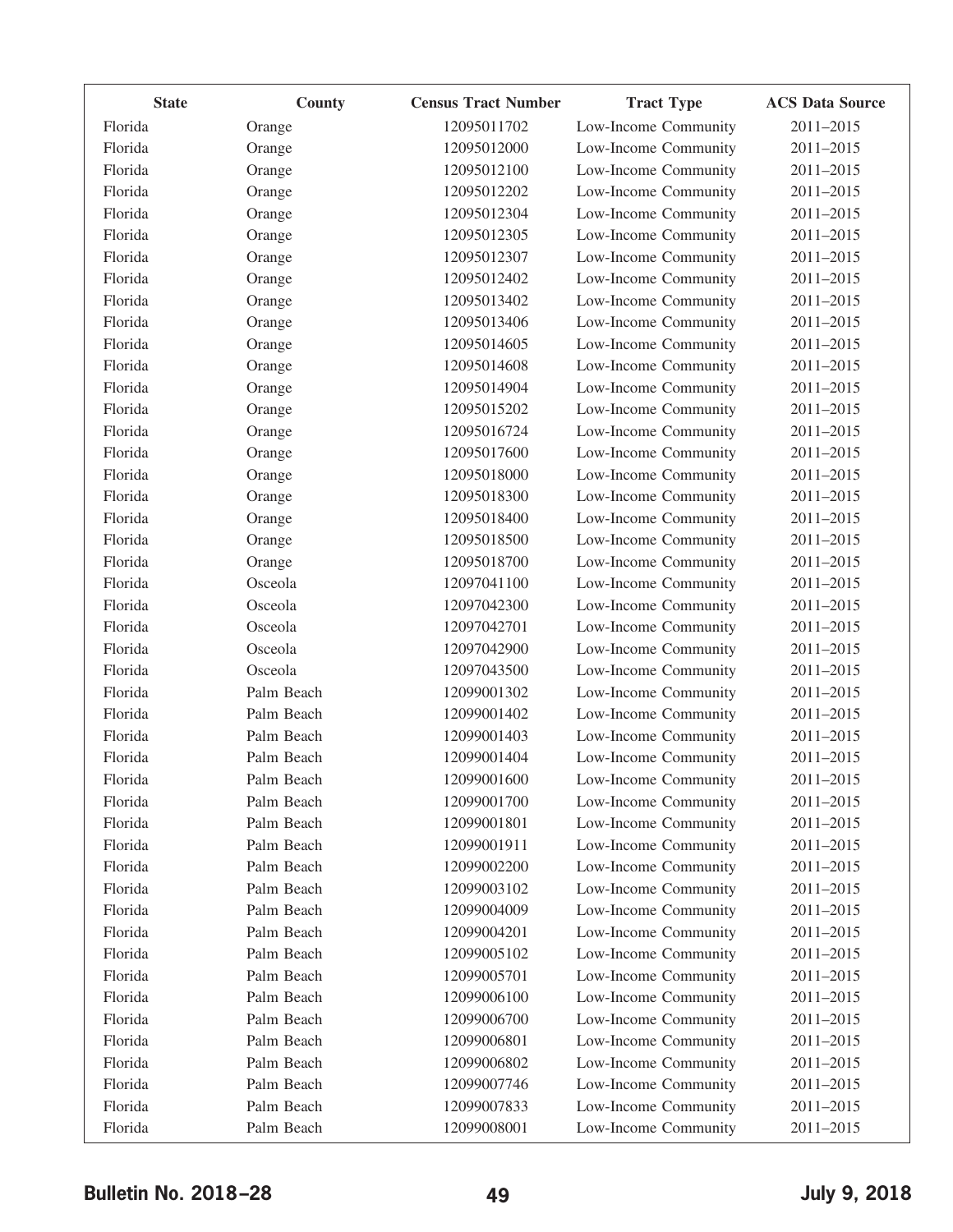| Florida<br>Palm Beach<br>12099008002<br>Low-Income Community<br>2011-2015<br>Palm Beach<br>Florida<br>12099008201<br>Low-Income Community<br>2011-2015<br>Florida<br>Palm Beach<br>12099008202<br>Low-Income Community<br>2011-2015<br>Florida<br>Palm Beach<br>12099008301<br>Low-Income Community<br>2011-2015<br>Florida<br>Palm Beach<br>Low-Income Community<br>12099008302<br>2011-2015<br>Florida<br>Pasco<br>12101030102<br>Low-Income Community<br>2011-2015<br>Florida<br>Pasco<br>12101030407<br>Low-Income Community<br>2011-2015<br>Florida<br>Low-Income Community<br>Pasco<br>12101030410<br>2011-2015<br>Florida<br>Pasco<br>12101030903<br>Low-Income Community<br>2011-2015<br>Florida<br>Pasco<br>12101031013<br>Low-Income Community<br>2011-2015<br>Florida<br>Low-Income Community<br>Pasco<br>12101031102<br>2011-2015<br>Florida<br>Pasco<br>12101031206<br>Low-Income Community<br>2011-2015<br>Florida<br>Pasco<br>12101031405<br>Low-Income Community<br>2011-2015<br>Florida<br>Low-Income Community<br>Pasco<br>12101031406<br>2011-2015<br>Florida<br>Pasco<br>12101031408<br>Low-Income Community<br>2011-2015<br>Florida<br>Pasco<br>12101031807<br>Low-Income Community<br>2011-2015<br>Florida<br>Low-Income Community<br>Pasco<br>12101031809<br>2011-2015<br>Florida<br>Pasco<br>12101032803<br>Low-Income Community<br>2011-2015<br>Florida<br>Pasco<br>12101032904<br>Low-Income Community<br>2011-2015<br>Florida<br>Low-Income Community<br>Pasco<br>12101033007<br>2011-2015<br>Florida<br>Pasco<br>12101033008<br>Low-Income Community<br>2011-2015<br>Florida<br>Pasco<br>12101033011<br>Low-Income Community<br>2011-2015<br>Florida<br>Pinellas<br>Low-Income Community<br>12103020500<br>2011-2015<br>Florida<br>Pinellas<br>12103020600<br>Low-Income Community<br>2011-2015<br>Pinellas<br>Florida<br>12103020800<br>Low-Income Community<br>2011-2015<br>Florida<br>Pinellas<br>Low-Income Community<br>12103021200<br>2011-2015<br>Pinellas<br>Florida<br>12103021600<br>Low-Income Community<br>2011-2015<br>Pinellas<br>Florida<br>12103021900<br>Low-Income Community<br>2011-2015<br>Florida<br>Pinellas<br>Low-Income Community<br>12103024510<br>2011-2015<br>Florida<br>Pinellas<br>12103024602<br>Low-Income Community<br>2011-2015<br>12103025115<br>Pinellas<br>Low-Income Community<br>2011-2015<br>Florida<br>Florida<br>Pinellas<br>12103025305<br>Low-Income Community<br>2011-2015<br>Florida<br>Pinellas<br>Low-Income Community<br>2011-2015<br>12103025417<br>Florida<br>Pinellas<br>Low-Income Community<br>2011-2015<br>12103025602<br>Pinellas<br>Low-Income Community<br>Florida<br>12103025603<br>2011-2015<br>Low-Income Community<br>Florida<br>Pinellas<br>12103025900<br>2011-2015<br>Low-Income Community<br>Florida<br>Pinellas<br>2011-2015<br>12103027402<br>Florida<br>Pinellas<br>Low-Income Community<br>12103028700<br>2011-2015<br>Florida<br>Polk<br>12105010900<br>Low-Income Community<br>2011-2015<br>Florida<br>Polk<br>12105011000<br>Low-Income Community<br>2011-2015<br>Low-Income Community<br>Florida<br>Polk<br>12105011100<br>2011-2015<br>Low-Income Community<br>Florida<br>Polk<br>12105011202<br>2011-2015<br>Low-Income Community<br>Florida<br>Polk<br>2011-2015<br>12105011204<br>Florida<br>Low-Income Community<br>Polk<br>12105011501<br>2011-2015<br>Florida<br>Polk<br>12105011721<br>Low-Income Community<br>2011-2015<br>Florida<br>Polk<br>12105012305<br>Low-Income Community<br>2011-2015 | <b>State</b> | County | <b>Census Tract Number</b> | <b>Tract Type</b>    | <b>ACS Data Source</b> |
|---------------------------------------------------------------------------------------------------------------------------------------------------------------------------------------------------------------------------------------------------------------------------------------------------------------------------------------------------------------------------------------------------------------------------------------------------------------------------------------------------------------------------------------------------------------------------------------------------------------------------------------------------------------------------------------------------------------------------------------------------------------------------------------------------------------------------------------------------------------------------------------------------------------------------------------------------------------------------------------------------------------------------------------------------------------------------------------------------------------------------------------------------------------------------------------------------------------------------------------------------------------------------------------------------------------------------------------------------------------------------------------------------------------------------------------------------------------------------------------------------------------------------------------------------------------------------------------------------------------------------------------------------------------------------------------------------------------------------------------------------------------------------------------------------------------------------------------------------------------------------------------------------------------------------------------------------------------------------------------------------------------------------------------------------------------------------------------------------------------------------------------------------------------------------------------------------------------------------------------------------------------------------------------------------------------------------------------------------------------------------------------------------------------------------------------------------------------------------------------------------------------------------------------------------------------------------------------------------------------------------------------------------------------------------------------------------------------------------------------------------------------------------------------------------------------------------------------------------------------------------------------------------------------------------------------------------------------------------------------------------------------------------------------------------------------------------------------------------------------------------------------------------------------------------------------------------------------------------------------------------------------------------------------------------------------------------------------------------------------------------------------------------------------------------------------------------------------------------------------------------------------|--------------|--------|----------------------------|----------------------|------------------------|
|                                                                                                                                                                                                                                                                                                                                                                                                                                                                                                                                                                                                                                                                                                                                                                                                                                                                                                                                                                                                                                                                                                                                                                                                                                                                                                                                                                                                                                                                                                                                                                                                                                                                                                                                                                                                                                                                                                                                                                                                                                                                                                                                                                                                                                                                                                                                                                                                                                                                                                                                                                                                                                                                                                                                                                                                                                                                                                                                                                                                                                                                                                                                                                                                                                                                                                                                                                                                                                                                                                               |              |        |                            |                      |                        |
|                                                                                                                                                                                                                                                                                                                                                                                                                                                                                                                                                                                                                                                                                                                                                                                                                                                                                                                                                                                                                                                                                                                                                                                                                                                                                                                                                                                                                                                                                                                                                                                                                                                                                                                                                                                                                                                                                                                                                                                                                                                                                                                                                                                                                                                                                                                                                                                                                                                                                                                                                                                                                                                                                                                                                                                                                                                                                                                                                                                                                                                                                                                                                                                                                                                                                                                                                                                                                                                                                                               |              |        |                            |                      |                        |
|                                                                                                                                                                                                                                                                                                                                                                                                                                                                                                                                                                                                                                                                                                                                                                                                                                                                                                                                                                                                                                                                                                                                                                                                                                                                                                                                                                                                                                                                                                                                                                                                                                                                                                                                                                                                                                                                                                                                                                                                                                                                                                                                                                                                                                                                                                                                                                                                                                                                                                                                                                                                                                                                                                                                                                                                                                                                                                                                                                                                                                                                                                                                                                                                                                                                                                                                                                                                                                                                                                               |              |        |                            |                      |                        |
|                                                                                                                                                                                                                                                                                                                                                                                                                                                                                                                                                                                                                                                                                                                                                                                                                                                                                                                                                                                                                                                                                                                                                                                                                                                                                                                                                                                                                                                                                                                                                                                                                                                                                                                                                                                                                                                                                                                                                                                                                                                                                                                                                                                                                                                                                                                                                                                                                                                                                                                                                                                                                                                                                                                                                                                                                                                                                                                                                                                                                                                                                                                                                                                                                                                                                                                                                                                                                                                                                                               |              |        |                            |                      |                        |
|                                                                                                                                                                                                                                                                                                                                                                                                                                                                                                                                                                                                                                                                                                                                                                                                                                                                                                                                                                                                                                                                                                                                                                                                                                                                                                                                                                                                                                                                                                                                                                                                                                                                                                                                                                                                                                                                                                                                                                                                                                                                                                                                                                                                                                                                                                                                                                                                                                                                                                                                                                                                                                                                                                                                                                                                                                                                                                                                                                                                                                                                                                                                                                                                                                                                                                                                                                                                                                                                                                               |              |        |                            |                      |                        |
|                                                                                                                                                                                                                                                                                                                                                                                                                                                                                                                                                                                                                                                                                                                                                                                                                                                                                                                                                                                                                                                                                                                                                                                                                                                                                                                                                                                                                                                                                                                                                                                                                                                                                                                                                                                                                                                                                                                                                                                                                                                                                                                                                                                                                                                                                                                                                                                                                                                                                                                                                                                                                                                                                                                                                                                                                                                                                                                                                                                                                                                                                                                                                                                                                                                                                                                                                                                                                                                                                                               |              |        |                            |                      |                        |
|                                                                                                                                                                                                                                                                                                                                                                                                                                                                                                                                                                                                                                                                                                                                                                                                                                                                                                                                                                                                                                                                                                                                                                                                                                                                                                                                                                                                                                                                                                                                                                                                                                                                                                                                                                                                                                                                                                                                                                                                                                                                                                                                                                                                                                                                                                                                                                                                                                                                                                                                                                                                                                                                                                                                                                                                                                                                                                                                                                                                                                                                                                                                                                                                                                                                                                                                                                                                                                                                                                               |              |        |                            |                      |                        |
|                                                                                                                                                                                                                                                                                                                                                                                                                                                                                                                                                                                                                                                                                                                                                                                                                                                                                                                                                                                                                                                                                                                                                                                                                                                                                                                                                                                                                                                                                                                                                                                                                                                                                                                                                                                                                                                                                                                                                                                                                                                                                                                                                                                                                                                                                                                                                                                                                                                                                                                                                                                                                                                                                                                                                                                                                                                                                                                                                                                                                                                                                                                                                                                                                                                                                                                                                                                                                                                                                                               |              |        |                            |                      |                        |
|                                                                                                                                                                                                                                                                                                                                                                                                                                                                                                                                                                                                                                                                                                                                                                                                                                                                                                                                                                                                                                                                                                                                                                                                                                                                                                                                                                                                                                                                                                                                                                                                                                                                                                                                                                                                                                                                                                                                                                                                                                                                                                                                                                                                                                                                                                                                                                                                                                                                                                                                                                                                                                                                                                                                                                                                                                                                                                                                                                                                                                                                                                                                                                                                                                                                                                                                                                                                                                                                                                               |              |        |                            |                      |                        |
|                                                                                                                                                                                                                                                                                                                                                                                                                                                                                                                                                                                                                                                                                                                                                                                                                                                                                                                                                                                                                                                                                                                                                                                                                                                                                                                                                                                                                                                                                                                                                                                                                                                                                                                                                                                                                                                                                                                                                                                                                                                                                                                                                                                                                                                                                                                                                                                                                                                                                                                                                                                                                                                                                                                                                                                                                                                                                                                                                                                                                                                                                                                                                                                                                                                                                                                                                                                                                                                                                                               |              |        |                            |                      |                        |
|                                                                                                                                                                                                                                                                                                                                                                                                                                                                                                                                                                                                                                                                                                                                                                                                                                                                                                                                                                                                                                                                                                                                                                                                                                                                                                                                                                                                                                                                                                                                                                                                                                                                                                                                                                                                                                                                                                                                                                                                                                                                                                                                                                                                                                                                                                                                                                                                                                                                                                                                                                                                                                                                                                                                                                                                                                                                                                                                                                                                                                                                                                                                                                                                                                                                                                                                                                                                                                                                                                               |              |        |                            |                      |                        |
|                                                                                                                                                                                                                                                                                                                                                                                                                                                                                                                                                                                                                                                                                                                                                                                                                                                                                                                                                                                                                                                                                                                                                                                                                                                                                                                                                                                                                                                                                                                                                                                                                                                                                                                                                                                                                                                                                                                                                                                                                                                                                                                                                                                                                                                                                                                                                                                                                                                                                                                                                                                                                                                                                                                                                                                                                                                                                                                                                                                                                                                                                                                                                                                                                                                                                                                                                                                                                                                                                                               |              |        |                            |                      |                        |
|                                                                                                                                                                                                                                                                                                                                                                                                                                                                                                                                                                                                                                                                                                                                                                                                                                                                                                                                                                                                                                                                                                                                                                                                                                                                                                                                                                                                                                                                                                                                                                                                                                                                                                                                                                                                                                                                                                                                                                                                                                                                                                                                                                                                                                                                                                                                                                                                                                                                                                                                                                                                                                                                                                                                                                                                                                                                                                                                                                                                                                                                                                                                                                                                                                                                                                                                                                                                                                                                                                               |              |        |                            |                      |                        |
|                                                                                                                                                                                                                                                                                                                                                                                                                                                                                                                                                                                                                                                                                                                                                                                                                                                                                                                                                                                                                                                                                                                                                                                                                                                                                                                                                                                                                                                                                                                                                                                                                                                                                                                                                                                                                                                                                                                                                                                                                                                                                                                                                                                                                                                                                                                                                                                                                                                                                                                                                                                                                                                                                                                                                                                                                                                                                                                                                                                                                                                                                                                                                                                                                                                                                                                                                                                                                                                                                                               |              |        |                            |                      |                        |
|                                                                                                                                                                                                                                                                                                                                                                                                                                                                                                                                                                                                                                                                                                                                                                                                                                                                                                                                                                                                                                                                                                                                                                                                                                                                                                                                                                                                                                                                                                                                                                                                                                                                                                                                                                                                                                                                                                                                                                                                                                                                                                                                                                                                                                                                                                                                                                                                                                                                                                                                                                                                                                                                                                                                                                                                                                                                                                                                                                                                                                                                                                                                                                                                                                                                                                                                                                                                                                                                                                               |              |        |                            |                      |                        |
|                                                                                                                                                                                                                                                                                                                                                                                                                                                                                                                                                                                                                                                                                                                                                                                                                                                                                                                                                                                                                                                                                                                                                                                                                                                                                                                                                                                                                                                                                                                                                                                                                                                                                                                                                                                                                                                                                                                                                                                                                                                                                                                                                                                                                                                                                                                                                                                                                                                                                                                                                                                                                                                                                                                                                                                                                                                                                                                                                                                                                                                                                                                                                                                                                                                                                                                                                                                                                                                                                                               |              |        |                            |                      |                        |
|                                                                                                                                                                                                                                                                                                                                                                                                                                                                                                                                                                                                                                                                                                                                                                                                                                                                                                                                                                                                                                                                                                                                                                                                                                                                                                                                                                                                                                                                                                                                                                                                                                                                                                                                                                                                                                                                                                                                                                                                                                                                                                                                                                                                                                                                                                                                                                                                                                                                                                                                                                                                                                                                                                                                                                                                                                                                                                                                                                                                                                                                                                                                                                                                                                                                                                                                                                                                                                                                                                               |              |        |                            |                      |                        |
|                                                                                                                                                                                                                                                                                                                                                                                                                                                                                                                                                                                                                                                                                                                                                                                                                                                                                                                                                                                                                                                                                                                                                                                                                                                                                                                                                                                                                                                                                                                                                                                                                                                                                                                                                                                                                                                                                                                                                                                                                                                                                                                                                                                                                                                                                                                                                                                                                                                                                                                                                                                                                                                                                                                                                                                                                                                                                                                                                                                                                                                                                                                                                                                                                                                                                                                                                                                                                                                                                                               |              |        |                            |                      |                        |
|                                                                                                                                                                                                                                                                                                                                                                                                                                                                                                                                                                                                                                                                                                                                                                                                                                                                                                                                                                                                                                                                                                                                                                                                                                                                                                                                                                                                                                                                                                                                                                                                                                                                                                                                                                                                                                                                                                                                                                                                                                                                                                                                                                                                                                                                                                                                                                                                                                                                                                                                                                                                                                                                                                                                                                                                                                                                                                                                                                                                                                                                                                                                                                                                                                                                                                                                                                                                                                                                                                               |              |        |                            |                      |                        |
|                                                                                                                                                                                                                                                                                                                                                                                                                                                                                                                                                                                                                                                                                                                                                                                                                                                                                                                                                                                                                                                                                                                                                                                                                                                                                                                                                                                                                                                                                                                                                                                                                                                                                                                                                                                                                                                                                                                                                                                                                                                                                                                                                                                                                                                                                                                                                                                                                                                                                                                                                                                                                                                                                                                                                                                                                                                                                                                                                                                                                                                                                                                                                                                                                                                                                                                                                                                                                                                                                                               |              |        |                            |                      |                        |
|                                                                                                                                                                                                                                                                                                                                                                                                                                                                                                                                                                                                                                                                                                                                                                                                                                                                                                                                                                                                                                                                                                                                                                                                                                                                                                                                                                                                                                                                                                                                                                                                                                                                                                                                                                                                                                                                                                                                                                                                                                                                                                                                                                                                                                                                                                                                                                                                                                                                                                                                                                                                                                                                                                                                                                                                                                                                                                                                                                                                                                                                                                                                                                                                                                                                                                                                                                                                                                                                                                               |              |        |                            |                      |                        |
|                                                                                                                                                                                                                                                                                                                                                                                                                                                                                                                                                                                                                                                                                                                                                                                                                                                                                                                                                                                                                                                                                                                                                                                                                                                                                                                                                                                                                                                                                                                                                                                                                                                                                                                                                                                                                                                                                                                                                                                                                                                                                                                                                                                                                                                                                                                                                                                                                                                                                                                                                                                                                                                                                                                                                                                                                                                                                                                                                                                                                                                                                                                                                                                                                                                                                                                                                                                                                                                                                                               |              |        |                            |                      |                        |
|                                                                                                                                                                                                                                                                                                                                                                                                                                                                                                                                                                                                                                                                                                                                                                                                                                                                                                                                                                                                                                                                                                                                                                                                                                                                                                                                                                                                                                                                                                                                                                                                                                                                                                                                                                                                                                                                                                                                                                                                                                                                                                                                                                                                                                                                                                                                                                                                                                                                                                                                                                                                                                                                                                                                                                                                                                                                                                                                                                                                                                                                                                                                                                                                                                                                                                                                                                                                                                                                                                               |              |        |                            |                      |                        |
|                                                                                                                                                                                                                                                                                                                                                                                                                                                                                                                                                                                                                                                                                                                                                                                                                                                                                                                                                                                                                                                                                                                                                                                                                                                                                                                                                                                                                                                                                                                                                                                                                                                                                                                                                                                                                                                                                                                                                                                                                                                                                                                                                                                                                                                                                                                                                                                                                                                                                                                                                                                                                                                                                                                                                                                                                                                                                                                                                                                                                                                                                                                                                                                                                                                                                                                                                                                                                                                                                                               |              |        |                            |                      |                        |
|                                                                                                                                                                                                                                                                                                                                                                                                                                                                                                                                                                                                                                                                                                                                                                                                                                                                                                                                                                                                                                                                                                                                                                                                                                                                                                                                                                                                                                                                                                                                                                                                                                                                                                                                                                                                                                                                                                                                                                                                                                                                                                                                                                                                                                                                                                                                                                                                                                                                                                                                                                                                                                                                                                                                                                                                                                                                                                                                                                                                                                                                                                                                                                                                                                                                                                                                                                                                                                                                                                               |              |        |                            |                      |                        |
|                                                                                                                                                                                                                                                                                                                                                                                                                                                                                                                                                                                                                                                                                                                                                                                                                                                                                                                                                                                                                                                                                                                                                                                                                                                                                                                                                                                                                                                                                                                                                                                                                                                                                                                                                                                                                                                                                                                                                                                                                                                                                                                                                                                                                                                                                                                                                                                                                                                                                                                                                                                                                                                                                                                                                                                                                                                                                                                                                                                                                                                                                                                                                                                                                                                                                                                                                                                                                                                                                                               |              |        |                            |                      |                        |
|                                                                                                                                                                                                                                                                                                                                                                                                                                                                                                                                                                                                                                                                                                                                                                                                                                                                                                                                                                                                                                                                                                                                                                                                                                                                                                                                                                                                                                                                                                                                                                                                                                                                                                                                                                                                                                                                                                                                                                                                                                                                                                                                                                                                                                                                                                                                                                                                                                                                                                                                                                                                                                                                                                                                                                                                                                                                                                                                                                                                                                                                                                                                                                                                                                                                                                                                                                                                                                                                                                               |              |        |                            |                      |                        |
|                                                                                                                                                                                                                                                                                                                                                                                                                                                                                                                                                                                                                                                                                                                                                                                                                                                                                                                                                                                                                                                                                                                                                                                                                                                                                                                                                                                                                                                                                                                                                                                                                                                                                                                                                                                                                                                                                                                                                                                                                                                                                                                                                                                                                                                                                                                                                                                                                                                                                                                                                                                                                                                                                                                                                                                                                                                                                                                                                                                                                                                                                                                                                                                                                                                                                                                                                                                                                                                                                                               |              |        |                            |                      |                        |
|                                                                                                                                                                                                                                                                                                                                                                                                                                                                                                                                                                                                                                                                                                                                                                                                                                                                                                                                                                                                                                                                                                                                                                                                                                                                                                                                                                                                                                                                                                                                                                                                                                                                                                                                                                                                                                                                                                                                                                                                                                                                                                                                                                                                                                                                                                                                                                                                                                                                                                                                                                                                                                                                                                                                                                                                                                                                                                                                                                                                                                                                                                                                                                                                                                                                                                                                                                                                                                                                                                               |              |        |                            |                      |                        |
|                                                                                                                                                                                                                                                                                                                                                                                                                                                                                                                                                                                                                                                                                                                                                                                                                                                                                                                                                                                                                                                                                                                                                                                                                                                                                                                                                                                                                                                                                                                                                                                                                                                                                                                                                                                                                                                                                                                                                                                                                                                                                                                                                                                                                                                                                                                                                                                                                                                                                                                                                                                                                                                                                                                                                                                                                                                                                                                                                                                                                                                                                                                                                                                                                                                                                                                                                                                                                                                                                                               |              |        |                            |                      |                        |
|                                                                                                                                                                                                                                                                                                                                                                                                                                                                                                                                                                                                                                                                                                                                                                                                                                                                                                                                                                                                                                                                                                                                                                                                                                                                                                                                                                                                                                                                                                                                                                                                                                                                                                                                                                                                                                                                                                                                                                                                                                                                                                                                                                                                                                                                                                                                                                                                                                                                                                                                                                                                                                                                                                                                                                                                                                                                                                                                                                                                                                                                                                                                                                                                                                                                                                                                                                                                                                                                                                               |              |        |                            |                      |                        |
|                                                                                                                                                                                                                                                                                                                                                                                                                                                                                                                                                                                                                                                                                                                                                                                                                                                                                                                                                                                                                                                                                                                                                                                                                                                                                                                                                                                                                                                                                                                                                                                                                                                                                                                                                                                                                                                                                                                                                                                                                                                                                                                                                                                                                                                                                                                                                                                                                                                                                                                                                                                                                                                                                                                                                                                                                                                                                                                                                                                                                                                                                                                                                                                                                                                                                                                                                                                                                                                                                                               |              |        |                            |                      |                        |
|                                                                                                                                                                                                                                                                                                                                                                                                                                                                                                                                                                                                                                                                                                                                                                                                                                                                                                                                                                                                                                                                                                                                                                                                                                                                                                                                                                                                                                                                                                                                                                                                                                                                                                                                                                                                                                                                                                                                                                                                                                                                                                                                                                                                                                                                                                                                                                                                                                                                                                                                                                                                                                                                                                                                                                                                                                                                                                                                                                                                                                                                                                                                                                                                                                                                                                                                                                                                                                                                                                               |              |        |                            |                      |                        |
|                                                                                                                                                                                                                                                                                                                                                                                                                                                                                                                                                                                                                                                                                                                                                                                                                                                                                                                                                                                                                                                                                                                                                                                                                                                                                                                                                                                                                                                                                                                                                                                                                                                                                                                                                                                                                                                                                                                                                                                                                                                                                                                                                                                                                                                                                                                                                                                                                                                                                                                                                                                                                                                                                                                                                                                                                                                                                                                                                                                                                                                                                                                                                                                                                                                                                                                                                                                                                                                                                                               |              |        |                            |                      |                        |
|                                                                                                                                                                                                                                                                                                                                                                                                                                                                                                                                                                                                                                                                                                                                                                                                                                                                                                                                                                                                                                                                                                                                                                                                                                                                                                                                                                                                                                                                                                                                                                                                                                                                                                                                                                                                                                                                                                                                                                                                                                                                                                                                                                                                                                                                                                                                                                                                                                                                                                                                                                                                                                                                                                                                                                                                                                                                                                                                                                                                                                                                                                                                                                                                                                                                                                                                                                                                                                                                                                               |              |        |                            |                      |                        |
|                                                                                                                                                                                                                                                                                                                                                                                                                                                                                                                                                                                                                                                                                                                                                                                                                                                                                                                                                                                                                                                                                                                                                                                                                                                                                                                                                                                                                                                                                                                                                                                                                                                                                                                                                                                                                                                                                                                                                                                                                                                                                                                                                                                                                                                                                                                                                                                                                                                                                                                                                                                                                                                                                                                                                                                                                                                                                                                                                                                                                                                                                                                                                                                                                                                                                                                                                                                                                                                                                                               |              |        |                            |                      |                        |
|                                                                                                                                                                                                                                                                                                                                                                                                                                                                                                                                                                                                                                                                                                                                                                                                                                                                                                                                                                                                                                                                                                                                                                                                                                                                                                                                                                                                                                                                                                                                                                                                                                                                                                                                                                                                                                                                                                                                                                                                                                                                                                                                                                                                                                                                                                                                                                                                                                                                                                                                                                                                                                                                                                                                                                                                                                                                                                                                                                                                                                                                                                                                                                                                                                                                                                                                                                                                                                                                                                               |              |        |                            |                      |                        |
|                                                                                                                                                                                                                                                                                                                                                                                                                                                                                                                                                                                                                                                                                                                                                                                                                                                                                                                                                                                                                                                                                                                                                                                                                                                                                                                                                                                                                                                                                                                                                                                                                                                                                                                                                                                                                                                                                                                                                                                                                                                                                                                                                                                                                                                                                                                                                                                                                                                                                                                                                                                                                                                                                                                                                                                                                                                                                                                                                                                                                                                                                                                                                                                                                                                                                                                                                                                                                                                                                                               |              |        |                            |                      |                        |
|                                                                                                                                                                                                                                                                                                                                                                                                                                                                                                                                                                                                                                                                                                                                                                                                                                                                                                                                                                                                                                                                                                                                                                                                                                                                                                                                                                                                                                                                                                                                                                                                                                                                                                                                                                                                                                                                                                                                                                                                                                                                                                                                                                                                                                                                                                                                                                                                                                                                                                                                                                                                                                                                                                                                                                                                                                                                                                                                                                                                                                                                                                                                                                                                                                                                                                                                                                                                                                                                                                               |              |        |                            |                      |                        |
|                                                                                                                                                                                                                                                                                                                                                                                                                                                                                                                                                                                                                                                                                                                                                                                                                                                                                                                                                                                                                                                                                                                                                                                                                                                                                                                                                                                                                                                                                                                                                                                                                                                                                                                                                                                                                                                                                                                                                                                                                                                                                                                                                                                                                                                                                                                                                                                                                                                                                                                                                                                                                                                                                                                                                                                                                                                                                                                                                                                                                                                                                                                                                                                                                                                                                                                                                                                                                                                                                                               |              |        |                            |                      |                        |
|                                                                                                                                                                                                                                                                                                                                                                                                                                                                                                                                                                                                                                                                                                                                                                                                                                                                                                                                                                                                                                                                                                                                                                                                                                                                                                                                                                                                                                                                                                                                                                                                                                                                                                                                                                                                                                                                                                                                                                                                                                                                                                                                                                                                                                                                                                                                                                                                                                                                                                                                                                                                                                                                                                                                                                                                                                                                                                                                                                                                                                                                                                                                                                                                                                                                                                                                                                                                                                                                                                               |              |        |                            |                      |                        |
|                                                                                                                                                                                                                                                                                                                                                                                                                                                                                                                                                                                                                                                                                                                                                                                                                                                                                                                                                                                                                                                                                                                                                                                                                                                                                                                                                                                                                                                                                                                                                                                                                                                                                                                                                                                                                                                                                                                                                                                                                                                                                                                                                                                                                                                                                                                                                                                                                                                                                                                                                                                                                                                                                                                                                                                                                                                                                                                                                                                                                                                                                                                                                                                                                                                                                                                                                                                                                                                                                                               |              |        |                            |                      |                        |
|                                                                                                                                                                                                                                                                                                                                                                                                                                                                                                                                                                                                                                                                                                                                                                                                                                                                                                                                                                                                                                                                                                                                                                                                                                                                                                                                                                                                                                                                                                                                                                                                                                                                                                                                                                                                                                                                                                                                                                                                                                                                                                                                                                                                                                                                                                                                                                                                                                                                                                                                                                                                                                                                                                                                                                                                                                                                                                                                                                                                                                                                                                                                                                                                                                                                                                                                                                                                                                                                                                               |              |        |                            |                      |                        |
|                                                                                                                                                                                                                                                                                                                                                                                                                                                                                                                                                                                                                                                                                                                                                                                                                                                                                                                                                                                                                                                                                                                                                                                                                                                                                                                                                                                                                                                                                                                                                                                                                                                                                                                                                                                                                                                                                                                                                                                                                                                                                                                                                                                                                                                                                                                                                                                                                                                                                                                                                                                                                                                                                                                                                                                                                                                                                                                                                                                                                                                                                                                                                                                                                                                                                                                                                                                                                                                                                                               |              |        |                            |                      |                        |
|                                                                                                                                                                                                                                                                                                                                                                                                                                                                                                                                                                                                                                                                                                                                                                                                                                                                                                                                                                                                                                                                                                                                                                                                                                                                                                                                                                                                                                                                                                                                                                                                                                                                                                                                                                                                                                                                                                                                                                                                                                                                                                                                                                                                                                                                                                                                                                                                                                                                                                                                                                                                                                                                                                                                                                                                                                                                                                                                                                                                                                                                                                                                                                                                                                                                                                                                                                                                                                                                                                               |              |        |                            |                      |                        |
|                                                                                                                                                                                                                                                                                                                                                                                                                                                                                                                                                                                                                                                                                                                                                                                                                                                                                                                                                                                                                                                                                                                                                                                                                                                                                                                                                                                                                                                                                                                                                                                                                                                                                                                                                                                                                                                                                                                                                                                                                                                                                                                                                                                                                                                                                                                                                                                                                                                                                                                                                                                                                                                                                                                                                                                                                                                                                                                                                                                                                                                                                                                                                                                                                                                                                                                                                                                                                                                                                                               |              |        |                            |                      |                        |
|                                                                                                                                                                                                                                                                                                                                                                                                                                                                                                                                                                                                                                                                                                                                                                                                                                                                                                                                                                                                                                                                                                                                                                                                                                                                                                                                                                                                                                                                                                                                                                                                                                                                                                                                                                                                                                                                                                                                                                                                                                                                                                                                                                                                                                                                                                                                                                                                                                                                                                                                                                                                                                                                                                                                                                                                                                                                                                                                                                                                                                                                                                                                                                                                                                                                                                                                                                                                                                                                                                               | Florida      | Polk   | 12105012804                | Low-Income Community | 2011-2015              |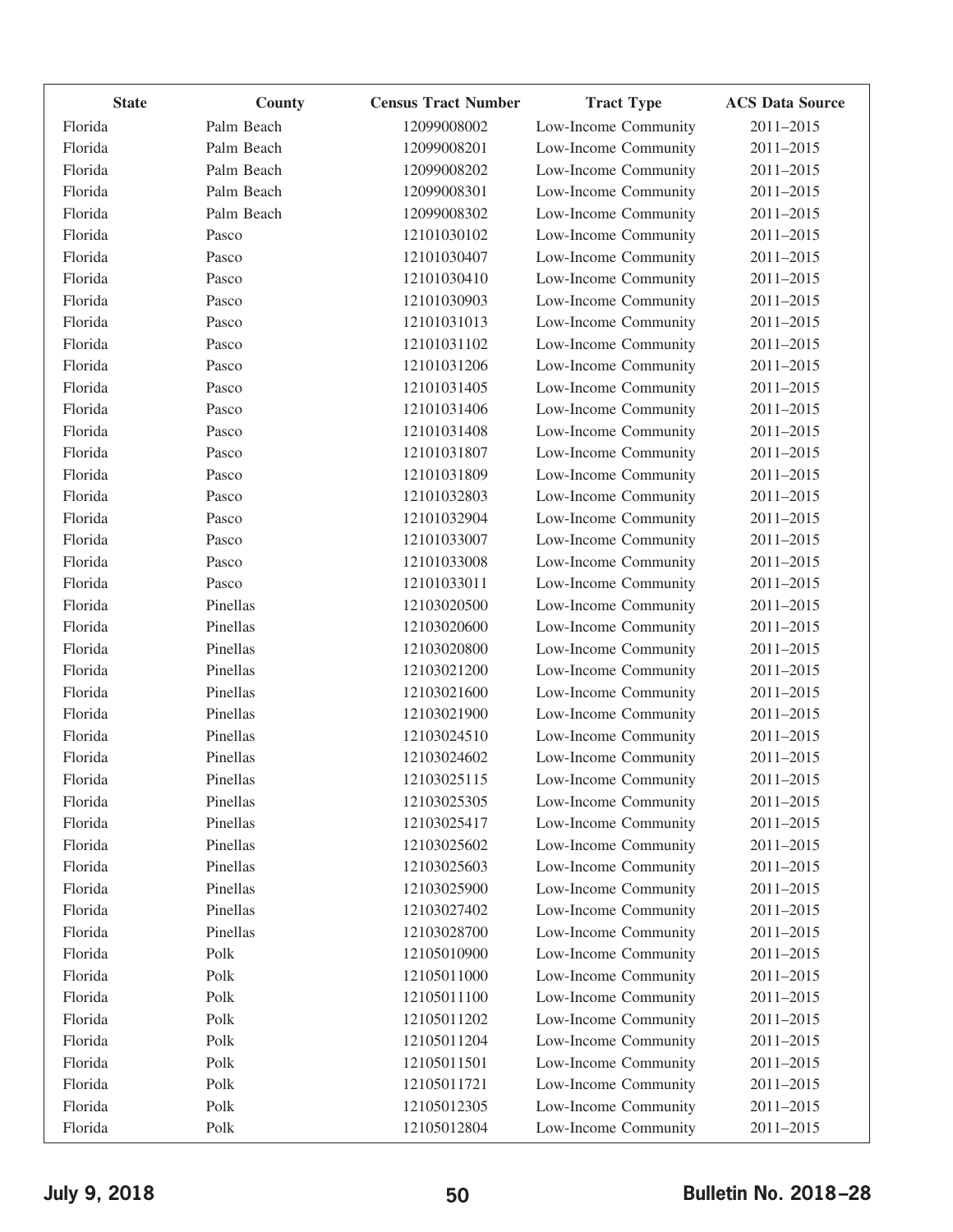| <b>State</b> | County     | <b>Census Tract Number</b> | <b>Tract Type</b>    | <b>ACS Data Source</b> |
|--------------|------------|----------------------------|----------------------|------------------------|
| Florida      | Polk       | 12105013002                | Low-Income Community | 2011-2015              |
| Florida      | Polk       | 12105013300                | Low-Income Community | 2011-2015              |
| Florida      | Polk       | 12105013500                | Low-Income Community | 2011-2015              |
| Florida      | Polk       | 12105013701                | Low-Income Community | 2011-2015              |
| Florida      | Polk       | 12105014301                | Low-Income Community | 2011-2015              |
| Florida      | Polk       | 12105014501                | Low-Income Community | 2011-2015              |
| Florida      | Polk       | 12105015702                | Low-Income Community | 2011-2015              |
| Florida      | Polk       | 12105016002                | Low-Income Community | $2011 - 2015$          |
| Florida      | Polk       | 12105016100                | Low-Income Community | 2011-2015              |
| Florida      | Polk       | 12105016400                | Low-Income Community | 2011-2015              |
| Florida      | Putnam     | 12107950800                | Low-Income Community | 2011-2015              |
| Florida      | Putnam     | 12107950900                | Low-Income Community | 2011-2015              |
| Florida      | Putnam     | 12107951401                | Low-Income Community | 2011-2015              |
| Florida      | St. Johns  | 12109020400                | Low-Income Community | $2011 - 2015$          |
| Florida      | St. Johns  | 12109021003                | Low-Income Community | 2011-2015              |
| Florida      | St. Lucie  | 12111380200                | Low-Income Community | 2011-2015              |
| Florida      | St. Lucie  | 12111380300                | Low-Income Community | 2011-2015              |
| Florida      | St. Lucie  | 12111380901                | Low-Income Community | 2011-2015              |
| Florida      | St. Lucie  | 12111382009                | Low-Income Community | 2011-2015              |
| Florida      | Santa Rosa | 12113010600                | Low-Income Community | $2011 - 2015$          |
| Florida      | Sarasota   | 12115000102                | Low-Income Community | 2011-2015              |
| Florida      | Sarasota   | 12115000200                | Low-Income Community | 2011-2015              |
| Florida      | Sarasota   | 12115000300                | Low-Income Community | 2011-2015              |
| Florida      | Sarasota   | 12115000406                | Low-Income Community | 2011-2015              |
| Florida      | Sarasota   | 12115002721                | Low-Income Community | 2011-2015              |
| Florida      | Seminole   | 12117020102                | Low-Income Community | 2011-2015              |
| Florida      | Seminole   | 12117020401                | Low-Income Community | 2011-2015              |
| Florida      | Seminole   | 12117020901                | Low-Income Community | 2011-2015              |
| Florida      | Seminole   | 12117022001                | Low-Income Community | 2011-2015              |
| Florida      | Sumter     | 12119910602                | Low-Income Community | 2011-2015              |
| Florida      | Sumter     | 12119911000                | Low-Income Community | 2011-2015              |
| Florida      | Suwannee   | 12121970301                | Low-Income Community | 2011-2015              |
| Florida      | Suwannee   | 12121970500                | Low-Income Community | 2011-2015              |
| Florida      | Taylor     | 12123950300                | Low-Income Community | 2011-2015              |
| Florida      | Union      | 12125960200                | Low-Income Community | 2011-2015              |
| Florida      | Volusia    | 12127081000                | Low-Income Community | 2011-2015              |
| Florida      | Volusia    | 12127081700                | Low-Income Community | 2011-2015              |
| Florida      | Volusia    | 12127081800                | Low-Income Community | 2011-2015              |
| Florida      | Volusia    | 12127082000                | Low-Income Community | 2011-2015              |
| Florida      | Volusia    | 12127082100                | Low-Income Community | 2011-2015              |
| Florida      | Volusia    | 12127082301                | Low-Income Community | 2011-2015              |
| Florida      | Volusia    | 12127082401                | Low-Income Community | 2011-2015              |
| Florida      | Volusia    | 12127082415                | Low-Income Community | 2011-2015              |
| Florida      | Volusia    | 12127082511                | Low-Income Community | 2011-2015              |
| Florida      | Volusia    | 12127083008                | Low-Income Community | 2011-2015              |
| Florida      | Volusia    | 12127090500                | Low-Income Community | 2011-2015              |
| Florida      | Volusia    | 12127090600                | Low-Income Community | 2011-2015              |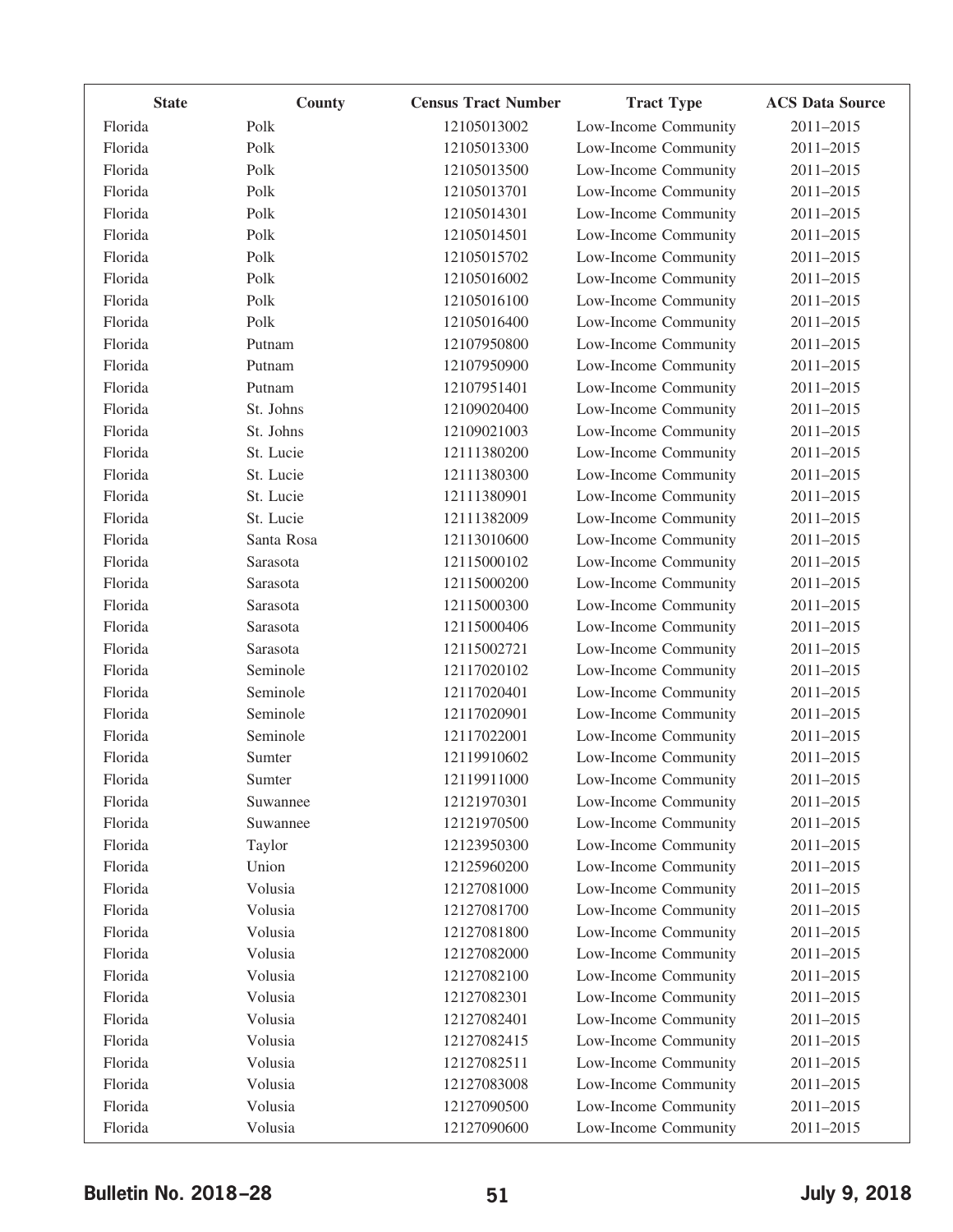| <b>State</b> | County        | <b>Census Tract Number</b> | <b>Tract Type</b>    | <b>ACS Data Source</b> |
|--------------|---------------|----------------------------|----------------------|------------------------|
| Florida      | Wakulla       | 12129010202                | Low-Income Community | 2011-2015              |
| Florida      | Walton        | 12131950301                | Low-Income Community | 2011-2015              |
| Florida      | Washington    | 12133970104                | Low-Income Community | 2011-2015              |
| Georgia      | Atkinson      | 13003960100                | Low-Income Community | 2011-2015              |
| Georgia      | Baldwin       | 13009970200                | Low-Income Community | 2011-2015              |
| Georgia      | Baldwin       | 13009970400                | Low-Income Community | 2011-2015              |
| Georgia      | Baldwin       | 13009970500                | Low-Income Community | 2011-2015              |
| Georgia      | Baldwin       | 13009970600                | Low-Income Community | 2011-2015              |
| Georgia      | Baldwin       | 13009970701                | Low-Income Community | 2011-2015              |
| Georgia      | Baldwin       | 13009970702                | Low-Income Community | 2011-2015              |
| Georgia      | Barrow        | 13013180205                | Low-Income Community | 2011-2015              |
| Georgia      | Ben Hill      | 13017960100                | Low-Income Community | 2011-2015              |
| Georgia      | Ben Hill      | 13017960300                | Low-Income Community | 2011-2015              |
| Georgia      | Ben Hill      | 13017960400                | Low-Income Community | 2011-2015              |
| Georgia      | Ben Hill      | 13017960500                | Low-Income Community | 2011-2015              |
| Georgia      | Berrien       | 13019970400                | Low-Income Community | 2011-2015              |
| Georgia      | Bibb          | 13021010100                | Low-Income Community | 2011-2015              |
| Georgia      | Bibb          | 13021010400                | Low-Income Community | 2011-2015              |
| Georgia      | <b>Bibb</b>   | 13021010500                | Low-Income Community | 2011-2015              |
| Georgia      | <b>Bibb</b>   | 13021011000                | Low-Income Community | 2011-2015              |
| Georgia      | Bibb          | 13021011100                | Low-Income Community | 2011-2015              |
| Georgia      | Bibb          | 13021011500                | Low-Income Community | 2011-2015              |
| Georgia      | Bibb          | 13021012300                | Low-Income Community | 2011-2015              |
| Georgia      | Bibb          | 13021012400                | Low-Income Community | 2011-2015              |
| Georgia      | <b>Bibb</b>   | 13021012500                | Low-Income Community | 2011-2015              |
| Georgia      | Bibb          | 13021012600                | Low-Income Community | 2011-2015              |
| Georgia      | Bibb          | 13021012700                | Low-Income Community | 2011-2015              |
| Georgia      | <b>Bibb</b>   | 13021012800                | Low-Income Community | 2011-2015              |
| Georgia      | <b>Bibb</b>   | 13021012900                | Low-Income Community | 2011-2015              |
| Georgia      | Bibb          | 13021013800                | Low-Income Community | 2011-2015              |
| Georgia      | <b>Bibb</b>   | 13021013900                | Low-Income Community | 2011-2015              |
| Georgia      | Bleckley      | 13023790200                | Low-Income Community | 2011-2015              |
| Georgia      | <b>Brooks</b> | 13027960300                | Low-Income Community | 2011-2015              |
| Georgia      | <b>Brooks</b> | 13027960400                | Low-Income Community | 2011-2015              |
| Georgia      | Bulloch       | 13031110200                | Low-Income Community | 2011-2015              |
| Georgia      | Bulloch       | 13031110401                | Low-Income Community | 2011-2015              |
| Georgia      | Bulloch       | 13031110403                | Low-Income Community | 2011-2015              |
| Georgia      | Bulloch       | 13031110404                | Low-Income Community | 2011-2015              |
| Georgia      | Bulloch       | 13031110500                | Low-Income Community | 2011-2015              |
| Georgia      | Bulloch       | 13031110602                | Low-Income Community | 2011-2015              |
| Georgia      | <b>Burke</b>  | 13033950100                | Low-Income Community | 2011-2015              |
| Georgia      | <b>Burke</b>  | 13033950200                | Low-Income Community | 2011-2015              |
| Georgia      | <b>Burke</b>  | 13033950400                | Low-Income Community | 2011-2015              |
| Georgia      | Calhoun       | 13037950100                | Low-Income Community | 2011-2015              |
| Georgia      | Calhoun       | 13037950200                | Low-Income Community | 2011-2015              |
| Georgia      | Candler       | 13043950100                | Low-Income Community | 2011-2015              |
| Georgia      | Candler       | 13043950300                | Low-Income Community | 2011-2015              |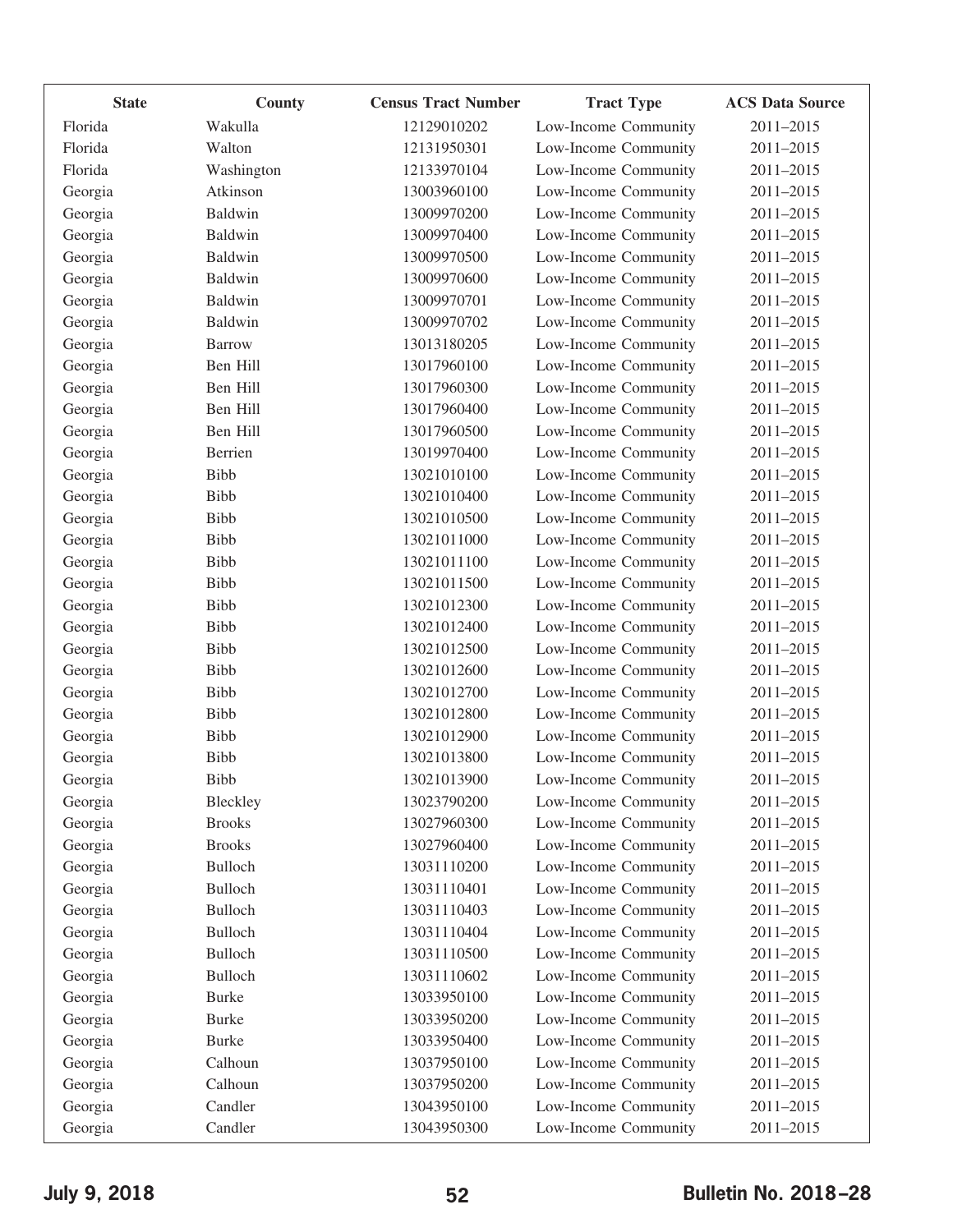| <b>State</b> | County   | <b>Census Tract Number</b> | <b>Tract Type</b>    | <b>ACS Data Source</b> |
|--------------|----------|----------------------------|----------------------|------------------------|
| Georgia      | Carroll  | 13045910501                | Low-Income Community | 2011-2015              |
| Georgia      | Carroll  | 13045910502                | Low-Income Community | 2011-2015              |
| Georgia      | Chatham  | 13051000100                | Low-Income Community | 2011-2015              |
| Georgia      | Chatham  | 13051000601                | Low-Income Community | 2011-2015              |
| Georgia      | Chatham  | 13051001100                | Low-Income Community | 2011-2015              |
| Georgia      | Chatham  | 13051001200                | Low-Income Community | 2011-2015              |
| Georgia      | Chatham  | 13051002100                | Low-Income Community | 2011-2015              |
| Georgia      | Chatham  | 13051002700                | Low-Income Community | 2011-2015              |
| Georgia      | Chatham  | 13051003301                | Low-Income Community | 2011-2015              |
| Georgia      | Chatham  | 13051010101                | Low-Income Community | 2011-2015              |
| Georgia      | Chatham  | 13051010901                | Low-Income Community | 2011-2015              |
| Georgia      | Clay     | 13061960300                | Low-Income Community | 2011-2015              |
| Georgia      | Clayton  | 13063040303                | Low-Income Community | 2011-2015              |
| Georgia      | Clayton  | 13063040306                | Low-Income Community | 2011-2015              |
| Georgia      | Clayton  | 13063040415                | Low-Income Community | 2011-2015              |
| Georgia      | Clinch   | 13065970100                | Low-Income Community | 2011-2015              |
| Georgia      | Cobb     | 13067030411                | Low-Income Community | 2011-2015              |
| Georgia      | Cobb     | 13067030412                | Low-Income Community | 2011-2015              |
| Georgia      | Cobb     | 13067030800                | Low-Income Community | 2011-2015              |
| Georgia      | Cobb     | 13067031001                | Low-Income Community | 2011-2015              |
| Georgia      | Cobb     | 13067031113                | Low-Income Community | 2011-2015              |
| Georgia      | Coffee   | 13069010500                | Low-Income Community | 2011-2015              |
| Georgia      | Coffee   | 13069010700                | Low-Income Community | 2011-2015              |
| Georgia      | Coffee   | 13069010802                | Low-Income Community | 2011-2015              |
| Georgia      | Colquitt | 13071970300                | Low-Income Community | 2011-2015              |
| Georgia      | Colquitt | 13071970400                | Low-Income Community | 2011-2015              |
| Georgia      | Colquitt | 13071970702                | Low-Income Community | 2011-2015              |
| Georgia      | Colquitt | 13071970800                | Low-Income Community | 2011-2015              |
| Georgia      | Cook     | 13075960200                | Low-Income Community | 2011-2015              |
| Georgia      | Coweta   | 13077170305                | Low-Income Community | 2011-2015              |
| Georgia      | Coweta   | 13077170601                | Low-Income Community | 2011-2015              |
| Georgia      | Crisp    | 13081010100                | Low-Income Community | 2011-2015              |
| Georgia      | Crisp    | 13081010201                | Low-Income Community | 2011-2015              |
| Georgia      | Crisp    | 13081010202                | Low-Income Community | 2011-2015              |
| Georgia      | Decatur  | 13087970400                | Low-Income Community | 2011-2015              |
| Georgia      | DeKalb   | 13089020600                | Low-Income Community | 2011-2015              |
| Georgia      | DeKalb   | 13089021204                | Low-Income Community | 2011-2015              |
| Georgia      | DeKalb   | 13089021409                | Low-Income Community | 2011-2015              |
| Georgia      | DeKalb   | 13089021908                | Low-Income Community | 2011-2015              |
| Georgia      | DeKalb   | 13089021911                | Low-Income Community | 2011-2015              |
| Georgia      | DeKalb   | 13089022007                | Low-Income Community | 2011-2015              |
| Georgia      | DeKalb   | 13089022008                | Low-Income Community | 2011-2015              |
| Georgia      | DeKalb   | 13089022010                | Low-Income Community | 2011-2015              |
| Georgia      | DeKalb   | 13089023108                | Low-Income Community | 2011-2015              |
| Georgia      | DeKalb   | 13089023112                | Low-Income Community | 2011-2015              |
| Georgia      | DeKalb   | 13089023504                | Low-Income Community | 2011-2015              |
| Georgia      | DeKalb   | 13089023700                | Low-Income Community | 2011-2015              |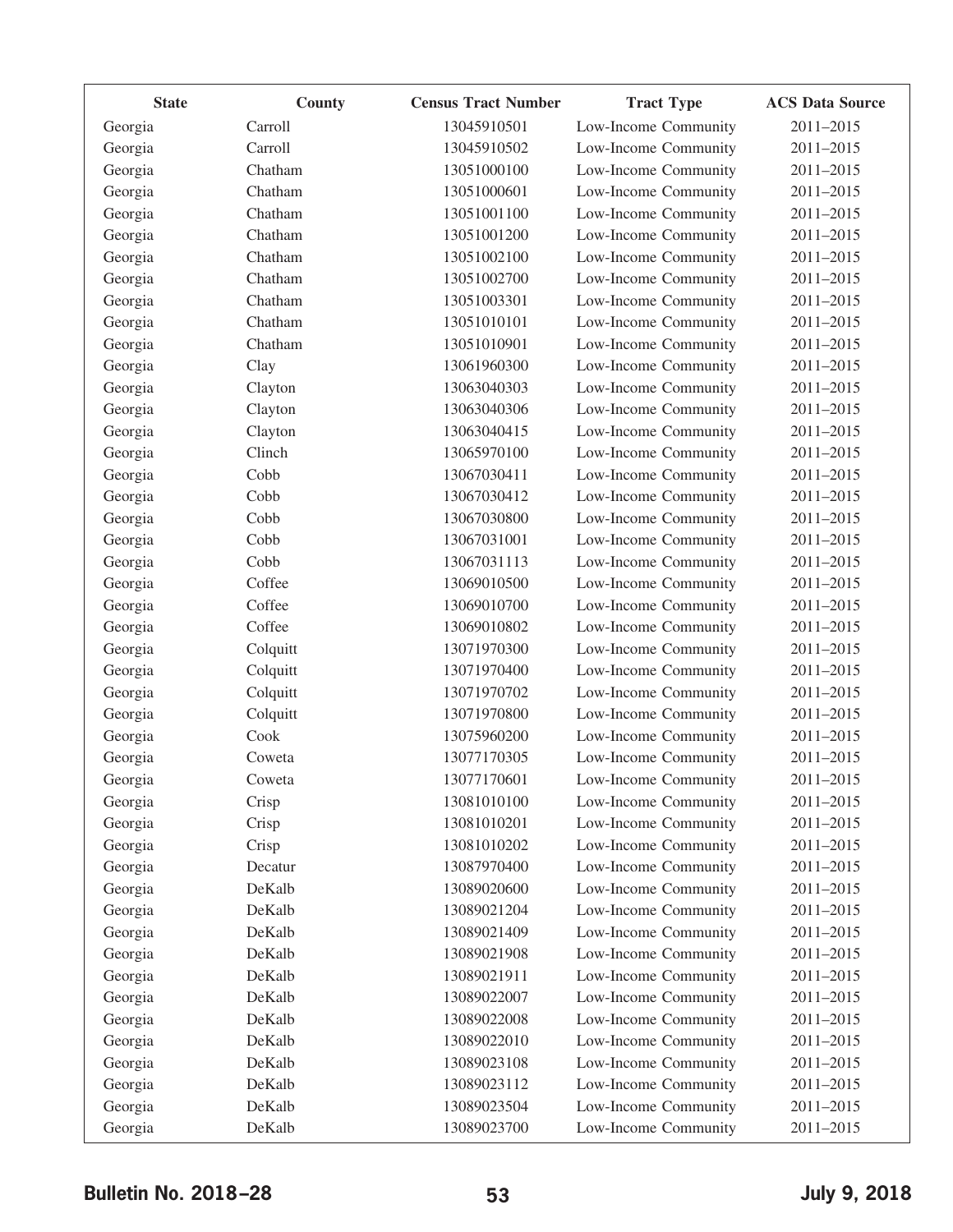| <b>State</b> | County    | <b>Census Tract Number</b> | <b>Tract Type</b>    | <b>ACS Data Source</b> |
|--------------|-----------|----------------------------|----------------------|------------------------|
| Georgia      | Dodge     | 13091960200                | Low-Income Community | 2011-2015              |
| Georgia      | Dooly     | 13093970100                | Low-Income Community | 2011-2015              |
| Georgia      | Dooly     | 13093970300                | Low-Income Community | 2011-2015              |
| Georgia      | Dougherty | 13095000200                | Low-Income Community | 2011-2015              |
| Georgia      | Dougherty | 13095000800                | Low-Income Community | 2011-2015              |
| Georgia      | Dougherty | 13095001000                | Low-Income Community | 2011-2015              |
| Georgia      | Dougherty | 13095001100                | Low-Income Community | 2011-2015              |
| Georgia      | Dougherty | 13095001403                | Low-Income Community | 2011-2015              |
| Georgia      | Dougherty | 13095001500                | Low-Income Community | 2011-2015              |
| Georgia      | Dougherty | 13095010302                | Low-Income Community | 2011-2015              |
| Georgia      | Dougherty | 13095010601                | Low-Income Community | 2011-2015              |
| Georgia      | Dougherty | 13095010700                | Low-Income Community | 2011-2015              |
| Georgia      | Dougherty | 13095011400                | Low-Income Community | 2011-2015              |
| Georgia      | Douglas   | 13097080201                | Low-Income Community | 2011-2015              |
| Georgia      | Douglas   | 13097080202                | Low-Income Community | 2011-2015              |
| Georgia      | Early     | 13099090400                | Low-Income Community | 2011-2015              |
| Georgia      | Early     | 13099090500                | Low-Income Community | 2011-2015              |
| Georgia      | Echols    | 13101880100                | Low-Income Community | 2011-2015              |
| Georgia      | Elbert    | 13105000400                | Low-Income Community | 2011-2015              |
| Georgia      | Emanuel   | 13107970100                | Low-Income Community | 2011-2015              |
| Georgia      | Emanuel   | 13107970300                | Low-Income Community | 2011-2015              |
| Georgia      | Emanuel   | 13107970400                | Low-Income Community | 2011-2015              |
| Georgia      | Emanuel   | 13107970600                | Low-Income Community | 2011-2015              |
| Georgia      | Evans     | 13109970300                | Low-Income Community | 2011-2015              |
| Georgia      | Floyd     | 13115001100                | Low-Income Community | 2011-2015              |
| Georgia      | Floyd     | 13115001600                | Low-Income Community | 2011-2015              |
| Georgia      | Fulton    | 13121002500                | Low-Income Community | 2011-2015              |
| Georgia      | Fulton    | 13121002600                | Low-Income Community | 2011-2015              |
| Georgia      | Fulton    | 13121004200                | Low-Income Community | 2011-2015              |
| Georgia      | Fulton    | 13121004300                | Low-Income Community | 2011-2015              |
| Georgia      | Fulton    | 13121005502                | Low-Income Community | 2011-2015              |
| Georgia      | Fulton    | 13121006300                | Low-Income Community | 2011-2015              |
| Georgia      | Fulton    | 13121006400                | Low-Income Community | 2011-2015              |
| Georgia      | Fulton    | 13121006601                | Low-Income Community | 2011-2015              |
| Georgia      | Fulton    | 13121007200                | Low-Income Community | 2011-2015              |
| Georgia      | Fulton    | 13121007400                | Low-Income Community | 2011-2015              |
| Georgia      | Fulton    | 13121007500                | Low-Income Community | 2011-2015              |
| Georgia      | Fulton    | 13121007602                | Low-Income Community | 2011-2015              |
| Georgia      | Fulton    | 13121007603                | Low-Income Community | 2011-2015              |
| Georgia      | Fulton    | 13121007704                | Low-Income Community | 2011-2015              |
| Georgia      | Fulton    | 13121007705                | Low-Income Community | 2011-2015              |
| Georgia      | Fulton    | 13121007807                | Low-Income Community | 2011-2015              |
| Georgia      | Fulton    | 13121008000                | Low-Income Community | 2011-2015              |
| Georgia      | Fulton    | 13121008102                | Low-Income Community | 2011-2015              |
| Georgia      | Fulton    | 13121008201                | Low-Income Community | 2011-2015              |
| Georgia      | Fulton    | 13121008400                | Low-Income Community | 2011-2015              |
| Georgia      | Fulton    | 13121008500                | Low-Income Community | 2011-2015              |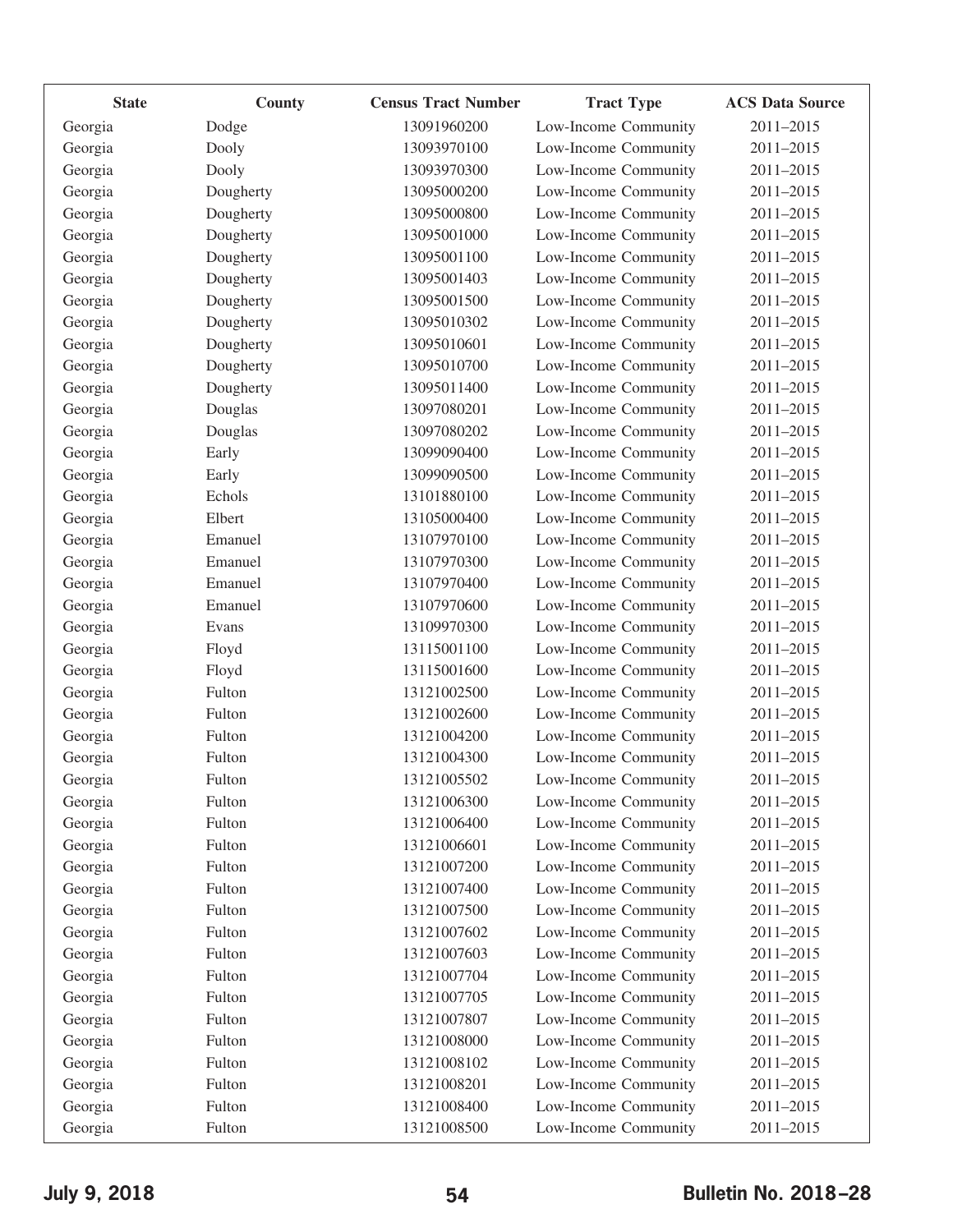| <b>State</b> | County    | <b>Census Tract Number</b> | <b>Tract Type</b>    | <b>ACS Data Source</b> |
|--------------|-----------|----------------------------|----------------------|------------------------|
| Georgia      | Fulton    | 13121008601                | Low-Income Community | 2011-2015              |
| Georgia      | Fulton    | 13121010603                | Low-Income Community | 2011-2015              |
| Georgia      | Fulton    | 13121011000                | Low-Income Community | 2011-2015              |
| Georgia      | Fulton    | 13121011800                | Low-Income Community | 2011-2015              |
| Georgia      | Fulton    | 13121011900                | Low-Income Community | 2011-2015              |
| Georgia      | Fulton    | 13121012000                | Low-Income Community | 2011-2015              |
| Georgia      | Gilmer    | 13123080300                | Low-Income Community | 2011-2015              |
| Georgia      | Glynn     | 13127000504                | Low-Income Community | 2011-2015              |
| Georgia      | Glynn     | 13127000700                | Low-Income Community | 2011-2015              |
| Georgia      | Glynn     | 13127000800                | Low-Income Community | 2011-2015              |
| Georgia      | Grady     | 13131950300                | Low-Income Community | 2011-2015              |
| Georgia      | Grady     | 13131950500                | Low-Income Community | 2011-2015              |
| Georgia      | Greene    | 13133950200                | Low-Income Community | 2011-2015              |
| Georgia      | Greene    | 13133950303                | Low-Income Community | 2011-2015              |
| Georgia      | Gwinnett  | 13135050306                | Low-Income Community | 2011-2015              |
| Georgia      | Gwinnett  | 13135050319                | Low-Income Community | 2011-2015              |
| Georgia      | Gwinnett  | 13135050320                | Low-Income Community | 2011-2015              |
| Georgia      | Hall      | 13139000800                | Low-Income Community | 2011-2015              |
| Georgia      | Hall      | 13139001003                | Low-Income Community | 2011-2015              |
| Georgia      | Hall      | 13139001101                | Low-Income Community | 2011-2015              |
| Georgia      | Hancock   | 13141480400                | Low-Income Community | 2011-2015              |
| Georgia      | Jefferson | 13163960300                | Low-Income Community | 2011-2015              |
| Georgia      | Jefferson | 13163960400                | Low-Income Community | 2011-2015              |
| Georgia      | Jenkins   | 13165960100                | Low-Income Community | 2011-2015              |
| Georgia      | Laurens   | 13175950300                | Low-Income Community | 2011-2015              |
| Georgia      | Laurens   | 13175950400                | Low-Income Community | 2011-2015              |
| Georgia      | Laurens   | 13175950800                | Low-Income Community | 2011-2015              |
| Georgia      | Laurens   | 13175950900                | Low-Income Community | 2011-2015              |
| Georgia      | Lincoln   | 13181970100                | Low-Income Community | 2011-2015              |
| Georgia      | Lowndes   | 13185010500                | Low-Income Community | 2011-2015              |
| Georgia      | Lowndes   | 13185010800                | Low-Income Community | 2011-2015              |
| Georgia      | Lowndes   | 13185010900                | Low-Income Community | 2011-2015              |
| Georgia      | Lowndes   | 13185011000                | Low-Income Community | 2011-2015              |
| Georgia      | Lowndes   | 13185011301                | Low-Income Community | 2011-2015              |
| Georgia      | Lowndes   | 13185011302                | Low-Income Community | 2011-2015              |
| Georgia      | McDuffie  | 13189950200                | Low-Income Community | 2011-2015              |
| Georgia      | McDuffie  | 13189950400                | Low-Income Community | 2011-2015              |
| Georgia      | Macon     | 13193000300                | Low-Income Community | 2011-2015              |
| Georgia      | Macon     | 13193000400                | Low-Income Community | 2011-2015              |
| Georgia      | Miller    | 13201950100                | Low-Income Community | 2011-2015              |
| Georgia      | Miller    | 13201950200                | Low-Income Community | 2011-2015              |
| Georgia      | Mitchell  | 13205090100                | Low-Income Community | 2011-2015              |
| Georgia      | Mitchell  | 13205090200                | Low-Income Community | 2011-2015              |
| Georgia      | Mitchell  | 13205090300                | Low-Income Community | 2011-2015              |
| Georgia      | Muscogee  | 13215000300                | Low-Income Community | 2011-2015              |
| Georgia      | Muscogee  | 13215001400                | Low-Income Community | 2011-2015              |
| Georgia      | Muscogee  | 13215001600                | Low-Income Community | 2011-2015              |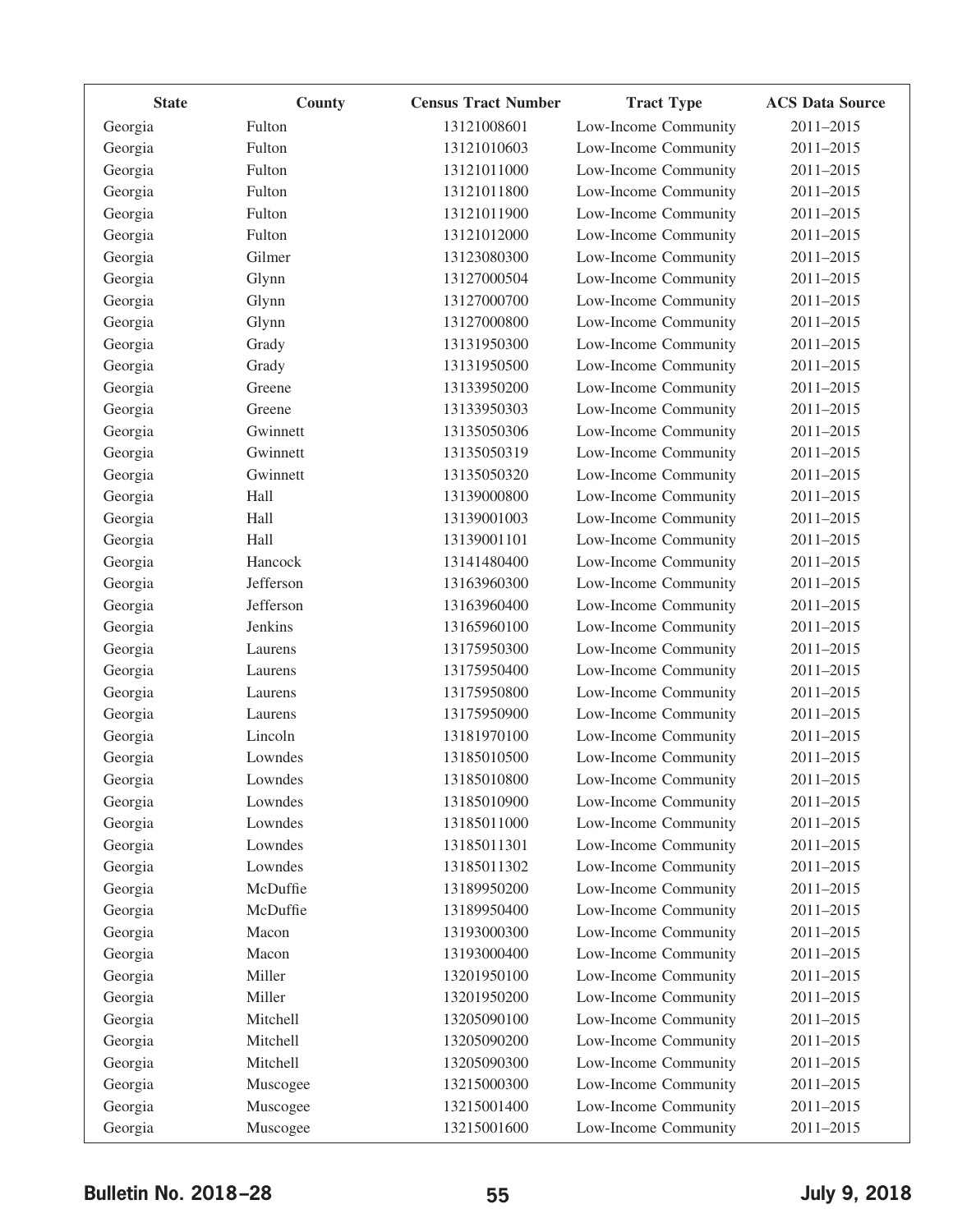| <b>State</b> | County         | <b>Census Tract Number</b> | <b>Tract Type</b>    | <b>ACS Data Source</b> |
|--------------|----------------|----------------------------|----------------------|------------------------|
| Georgia      | Muscogee       | 13215001800                | Low-Income Community | 2011-2015              |
| Georgia      | Muscogee       | 13215002200                | Low-Income Community | 2011-2015              |
| Georgia      | Muscogee       | 13215002500                | Low-Income Community | 2011-2015              |
| Georgia      | Muscogee       | 13215002700                | Low-Income Community | 2011-2015              |
| Georgia      | Muscogee       | 13215002800                | Low-Income Community | 2011-2015              |
| Georgia      | Muscogee       | 13215002902                | Low-Income Community | 2011-2015              |
| Georgia      | Muscogee       | 13215003000                | Low-Income Community | 2011-2015              |
| Georgia      | Muscogee       | 13215003200                | Low-Income Community | 2011-2015              |
| Georgia      | Muscogee       | 13215003302                | Low-Income Community | 2011-2015              |
| Georgia      | Muscogee       | 13215003400                | Low-Income Community | 2011-2015              |
| Georgia      | Muscogee       | 13215011100                | Low-Income Community | 2011-2015              |
| Georgia      | Muscogee       | 13215011200                | Low-Income Community | 2011-2015              |
| Georgia      | Muscogee       | 13215011400                | Low-Income Community | 2011-2015              |
| Georgia      | Newton         | 13217100700                | Low-Income Community | 2011-2015              |
| Georgia      | Peach          | 13225040200                | Low-Income Community | 2011-2015              |
| Georgia      | Peach          | 13225040302                | Low-Income Community | 2011-2015              |
| Georgia      | Peach          | 13225040400                | Low-Income Community | 2011-2015              |
| Georgia      | Pierce         | 13229960300                | Low-Income Community | 2011-2015              |
| Georgia      | Polk           | 13233010400                | Low-Income Community | 2011-2015              |
| Georgia      | Randolph       | 13243790200                | Low-Income Community | 2011-2015              |
| Georgia      | Richmond       | 13245000200                | Low-Income Community | 2011-2015              |
| Georgia      | Richmond       | 13245000300                | Low-Income Community | 2011-2015              |
| Georgia      | Richmond       | 13245000600                | Low-Income Community | 2011-2015              |
| Georgia      | Richmond       | 13245000700                | Low-Income Community | 2011-2015              |
| Georgia      | Richmond       | 13245000900                | Low-Income Community | 2011-2015              |
| Georgia      | Richmond       | 13245001000                | Low-Income Community | 2011-2015              |
| Georgia      | Richmond       | 13245001400                | Low-Income Community | 2011-2015              |
| Georgia      | Richmond       | 13245001500                | Low-Income Community | 2011-2015              |
| Georgia      | Richmond       | 13245010400                | Low-Income Community | 2011-2015              |
| Georgia      | Richmond       | 13245010504                | Low-Income Community | 2011-2015              |
| Georgia      | Richmond       | 13245010600                | Low-Income Community | 2011-2015              |
| Georgia      | Richmond       | 13245010710                | Low-Income Community | 2011-2015              |
| Georgia      | Richmond       | 13245011000                | Low-Income Community | 2011-2015              |
| Georgia      | Screven        | 13251970400                | Low-Income Community | 2011-2015              |
| Georgia      | Spalding       | 13255160300                | Low-Income Community | 2011-2015              |
| Georgia      | Spalding       | 13255160400                | Low-Income Community | 2011-2015              |
| Georgia      | Spalding       | 13255160700                | Low-Income Community | 2011-2015              |
| Georgia      | Spalding       | 13255160800                | Low-Income Community | 2011-2015              |
| Georgia      | Spalding       | 13255160900                | Low-Income Community | 2011-2015              |
| Georgia      | Stewart        | 13259950100                | Low-Income Community | 2011-2015              |
| Georgia      | <b>Stewart</b> | 13259950400                | Low-Income Community | 2011-2015              |
| Georgia      | Sumter         | 13261950200                | Low-Income Community | 2011-2015              |
| Georgia      | Sumter         | 13261950300                | Low-Income Community | 2011-2015              |
| Georgia      | Sumter         | 13261950600                | Low-Income Community | 2011-2015              |
| Georgia      | Sumter         | 13261950700                | Low-Income Community | 2011-2015              |
| Georgia      | Taliaferro     | 13265010200                | Low-Income Community | 2011-2015              |
| Georgia      | Tattnall       | 13267950201                | Low-Income Community | 2011-2015              |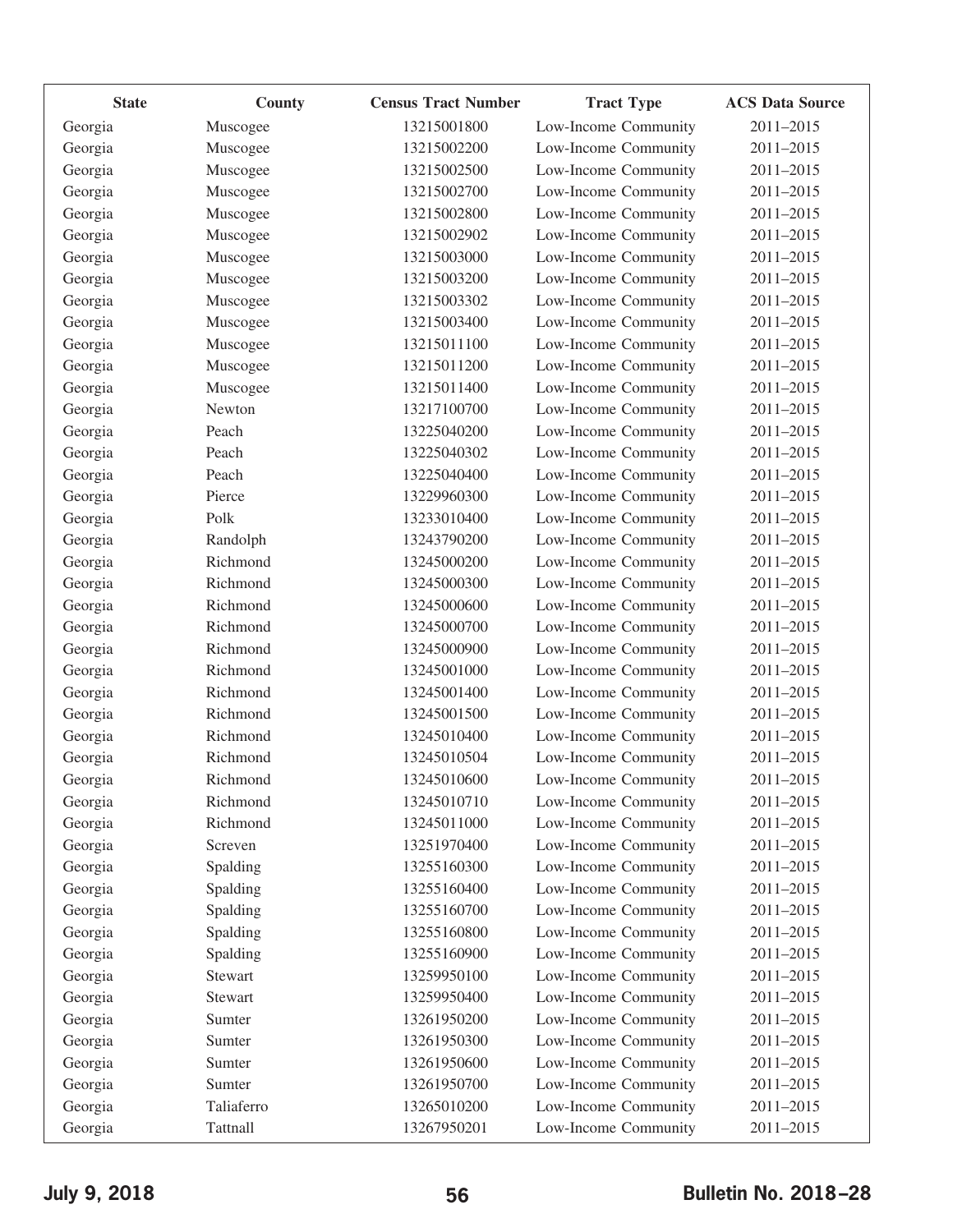| <b>State</b> | County     | <b>Census Tract Number</b> | <b>Tract Type</b>    | <b>ACS Data Source</b> |
|--------------|------------|----------------------------|----------------------|------------------------|
| Georgia      | Tattnall   | 13267950202                | Low-Income Community | 2011-2015              |
| Georgia      | Taylor     | 13269950300                | Low-Income Community | 2011-2015              |
| Georgia      | Telfair    | 13271950100                | Low-Income Community | 2011-2015              |
| Georgia      | Terrell    | 13273120300                | Low-Income Community | 2011-2015              |
| Georgia      | Terrell    | 13273120400                | Low-Income Community | 2011-2015              |
| Georgia      | Thomas     | 13275960100                | Low-Income Community | 2011-2015              |
| Georgia      | Thomas     | 13275960700                | Low-Income Community | 2011-2015              |
| Georgia      | Tift       | 13277960600                | Low-Income Community | 2011-2015              |
| Georgia      | Tift       | 13277960700                | Low-Income Community | 2011-2015              |
| Georgia      | Tift       | 13277960800                | Low-Income Community | 2011-2015              |
| Georgia      | Toombs     | 13279970100                | Low-Income Community | 2011-2015              |
| Georgia      | Troup      | 13285960501                | Low-Income Community | 2011-2015              |
| Georgia      | Troup      | 13285960600                | Low-Income Community | 2011-2015              |
| Georgia      | Troup      | 13285960800                | Low-Income Community | 2011-2015              |
| Georgia      | Troup      | 13285960901                | Low-Income Community | 2011-2015              |
| Georgia      | Upson      | 13293010201                | Low-Income Community | 2011-2015              |
| Georgia      | Upson      | 13293010500                | Low-Income Community | 2011-2015              |
| Georgia      | Walker     | 13295020200                | Low-Income Community | 2011-2015              |
| Georgia      | Walton     | 13297110400                | Low-Income Community | 2011-2015              |
| Georgia      | Ware       | 13299950400                | Low-Income Community | 2011-2015              |
| Georgia      | Ware       | 13299950500                | Low-Income Community | 2011-2015              |
| Georgia      | Ware       | 13299950700                | Low-Income Community | 2011-2015              |
| Georgia      | Ware       | 13299950800                | Low-Income Community | 2011-2015              |
| Georgia      | Ware       | 13299950900                | Low-Income Community | 2011-2015              |
| Georgia      | Warren     | 13301970400                | Low-Income Community | 2011-2015              |
| Georgia      | Washington | 13303950400                | Low-Income Community | 2011-2015              |
| Georgia      | Washington | 13303950700                | Low-Income Community | 2011-2015              |
| Georgia      | Wayne      | 13305970500                | Low-Income Community | 2011-2015              |
| Guam         | Guam       | 66010950300                | Non-LIC Contiguous   | 2011-2015              |
| Guam         | Guam       | 66010950401                | Low-Income Community | 2011-2015              |
| Guam         | Guam       | 66010950402                | Low-Income Community | 2011-2015              |
| Guam         | Guam       | 66010950501                | Low-Income Community | 2011-2015              |
| Guam         | Guam       | 66010950502                | Low-Income Community | 2011-2015              |
| Guam         | Guam       | 66010950900                | Non-LIC Contiguous   | 2011-2015              |
| Guam         | Guam       | 66010951000                | Low-Income Community | 2011-2015              |
| Guam         | Guam       | 66010951600                | Low-Income Community | 2011-2015              |
| Guam         | Guam       | 66010951800                | Low-Income Community | 2011-2015              |
| Guam         | Guam       | 66010951901                | Low-Income Community | 2011-2015              |
| Guam         | Guam       | 66010951902                | Low-Income Community | 2011-2015              |
| Guam         | Guam       | 66010952400                | Low-Income Community | 2011-2015              |
| Guam         | Guam       | 66010952800                | Low-Income Community | 2011-2015              |
| Guam         | Guam       | 66010952900                | Low-Income Community | 2011-2015              |
| Guam         | Guam       | 66010953000                | Low-Income Community | 2011-2015              |
| Guam         | Guam       | 66010953300                | Low-Income Community | 2011-2015              |
| Guam         | Guam       | 66010953400                | Low-Income Community | 2011-2015              |
| Guam         | Guam       | 66010953900                | Low-Income Community | 2011-2015              |
| Guam         | Guam       | 66010954400                | Low-Income Community | 2011-2015              |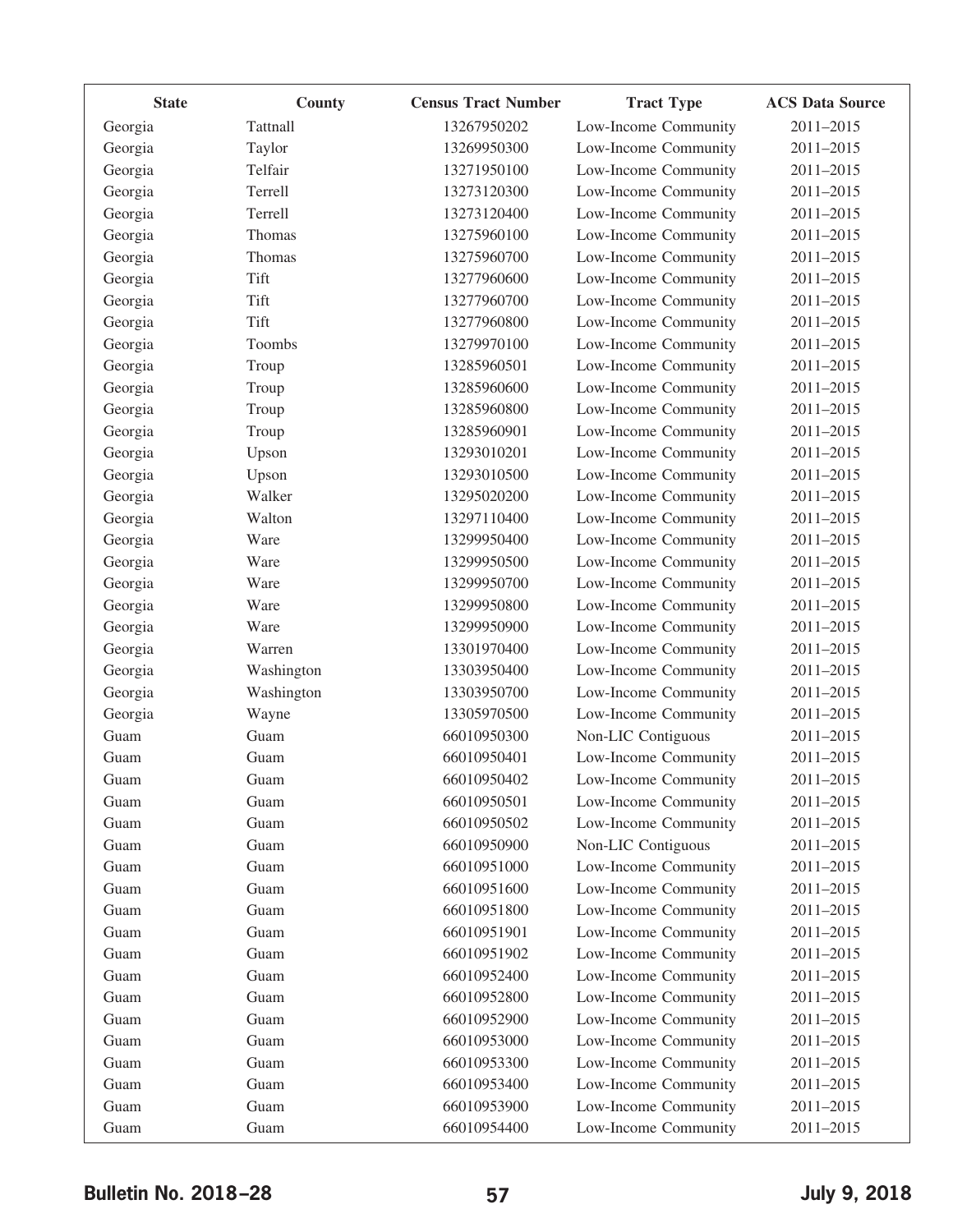| <b>State</b> | County         | <b>Census Tract Number</b> | <b>Tract Type</b>    | <b>ACS Data Source</b> |
|--------------|----------------|----------------------------|----------------------|------------------------|
| Guam         | Guam           | 66010954800                | Low-Income Community | 2011-2015              |
| Guam         | Guam           | 66010955300                | Low-Income Community | 2011-2015              |
| Guam         | Guam           | 66010955400                | Low-Income Community | 2011-2015              |
| Guam         | Guam           | 66010955600                | Low-Income Community | 2011-2015              |
| Guam         | Guam           | 66010955700                | Low-Income Community | 2011-2015              |
| Guam         | Guam           | 66010956000                | Low-Income Community | 2011-2015              |
| Hawaii       | Hawaii         | 15001020300                | Low-Income Community | 2011-2015              |
| Hawaii       | Hawaii         | 15001020400                | Low-Income Community | 2011-2015              |
| Hawaii       | Hawaii         | 15001020500                | Low-Income Community | 2011-2015              |
| Hawaii       | Hawaii         | 15001020600                | Low-Income Community | 2011-2015              |
| Hawaii       | Hawaii         | 15001021504                | Low-Income Community | 2011-2015              |
| Hawaii       | Hawaii         | 15001021601                | Non-LIC Contiguous   | 2011-2015              |
| Hawaii       | Honolulu       | 15003005200                | Low-Income Community | 2011-2015              |
| Hawaii       | Honolulu       | 15003005300                | Low-Income Community | 2011-2015              |
| Hawaii       | Honolulu       | 15003005500                | Low-Income Community | 2011-2015              |
| Hawaii       | Honolulu       | 15003005700                | Low-Income Community | 2011-2015              |
| Hawaii       | Honolulu       | 15003005800                | Low-Income Community | 2011-2015              |
| Hawaii       | Honolulu       | 15003005900                | Low-Income Community | 2011-2015              |
| Hawaii       | Honolulu       | 15003007504                | Low-Income Community | 2011-2015              |
| Hawaii       | Honolulu       | 15003008001                | Low-Income Community | 2011-2015              |
| Hawaii       | Honolulu       | 15003008003                | Low-Income Community | 2011-2015              |
| Hawaii       | Honolulu       | 15003008502                | Low-Income Community | 2011-2015              |
| Hawaii       | Honolulu       | 15003008702                | Low-Income Community | 2011-2015              |
| Hawaii       | Honolulu       | 15003008703                | Low-Income Community | 2011-2015              |
| Hawaii       | Honolulu       | 15003008914                | Low-Income Community | 2011-2015              |
| Hawaii       | Kauai          | 15007040104                | Low-Income Community | 2011-2015              |
| Hawaii       | Kauai          | 15007040604                | Low-Income Community | 2011-2015              |
| Hawaii       | Maui           | 15009030404                | Low-Income Community | 2011-2015              |
| Hawaii       | Maui           | 15009030901                | Low-Income Community | 2011-2015              |
| Hawaii       | Maui           | 15009031700                | Low-Income Community | 2011-2015              |
| Hawaii       | Maui           | 15009031900                | Non-LIC Contiguous   | 2011-2015              |
| Idaho        | Ada            | 16001002000                | Low-Income Community | 2011-2015              |
| Idaho        | Ada            | 16001010321                | Low-Income Community | 2011-2015              |
| Idaho        | Adams          | 16003950100                | Non-LIC Contiguous   | 2011-2015              |
| Idaho        | <b>Bannock</b> | 16005001601                | Low-Income Community | 2011-2015              |
| Idaho        | Benewah        | 16009950100                | Low-Income Community | 2011-2015              |
| Idaho        | Bonner         | 16017950300                | Low-Income Community | 2011-2015              |
| Idaho        | Boundary       | 16021970200                | Low-Income Community | 2011-2015              |
| Idaho        | Canyon         | 16027020200                | Low-Income Community | 2011-2015              |
| Idaho        | Canyon         | 16027022100                | Low-Income Community | 2011-2015              |
| Idaho        | Canyon         | 16027022200                | Low-Income Community | 2011-2015              |
| Idaho        | Clearwater     | 16035940000                | Non-LIC Contiguous   | 2011-2015              |
| Idaho        | Clearwater     | 16035970100                | Low-Income Community | 2011-2015              |
| Idaho        | Elmore         | 16039960300                | Low-Income Community | 2011-2015              |
| Idaho        | Gooding        | 16047960100                | Low-Income Community | 2011-2015              |
| Idaho        | Idaho          | 16049940000                | Low-Income Community | $2011 - 2015$          |
| Idaho        | Idaho          | 16049960400                | Low-Income Community | 2011-2015              |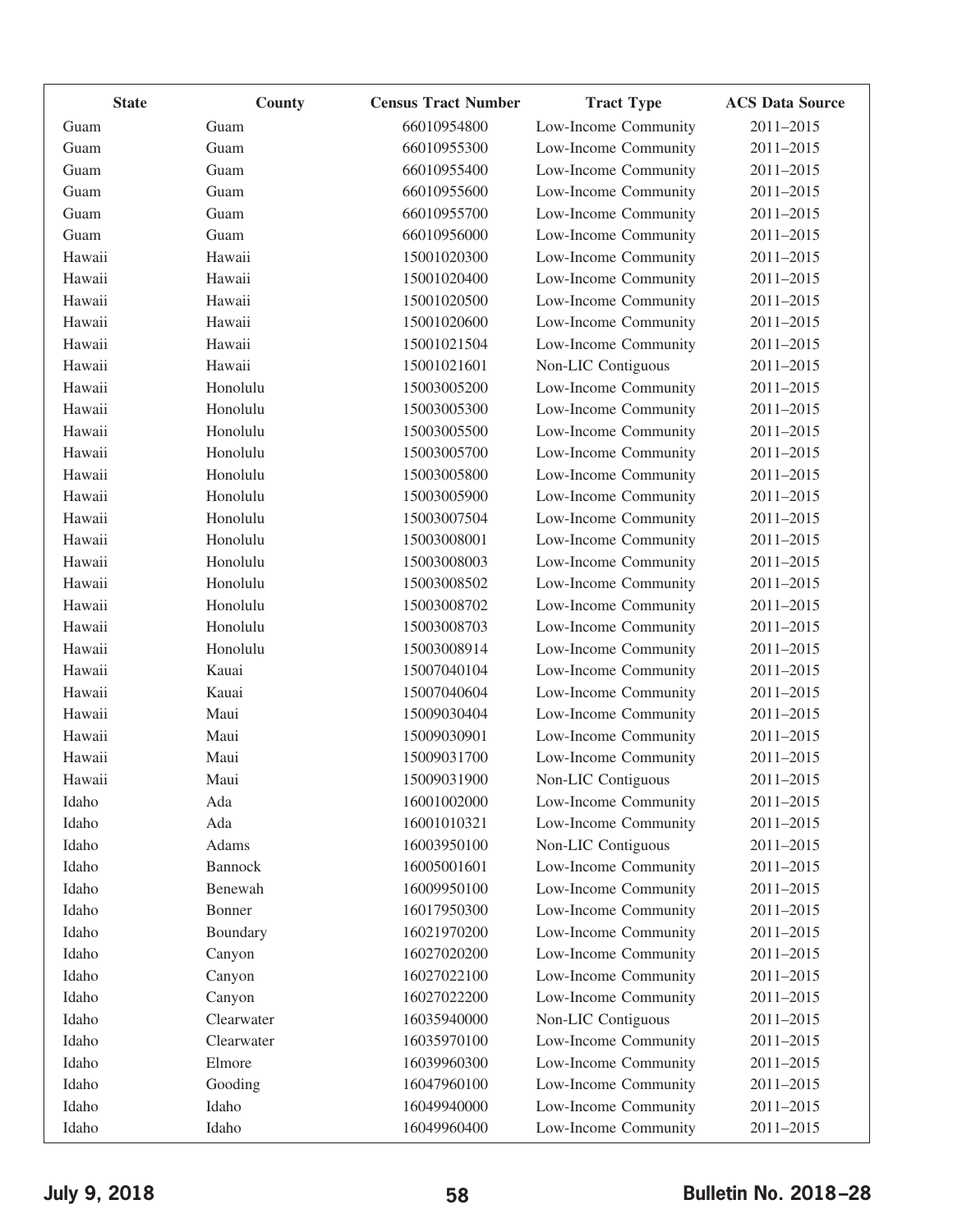| <b>State</b> | County            | <b>Census Tract Number</b> | <b>Tract Type</b>    | <b>ACS Data Source</b> |
|--------------|-------------------|----------------------------|----------------------|------------------------|
| Idaho        | Jerome            | 16053970400                | Low-Income Community | 2011-2015              |
| Idaho        | Kootenai          | 16055000602                | Low-Income Community | 2011-2015              |
| Idaho        | Latah             | 16057005100                | Low-Income Community | 2011-2015              |
| Idaho        | Latah             | 16057005400                | Low-Income Community | 2011-2015              |
| Idaho        | Lewis             | 16061940001                | Low-Income Community | 2011-2015              |
| Idaho        | Minidoka          | 16067970500                | Low-Income Community | 2011-2015              |
| Idaho        | Nez Perce         | 16069960300                | Low-Income Community | 2011-2015              |
| Idaho        | Payette           | 16075960200                | Low-Income Community | 2011-2015              |
| Idaho        | Shoshone          | 16079960300                | Low-Income Community | 2011-2015              |
| Idaho        | <b>Twin Falls</b> | 16083000400                | Low-Income Community | 2011-2015              |
| Idaho        | <b>Twin Falls</b> | 16083001100                | Low-Income Community | 2011-2015              |
| Idaho        | Valley            | 16085970300                | Low-Income Community | 2011-2015              |
| Illinois     | Adams             | 17001000800                | Low-Income Community | 2011-2015              |
| Illinois     | Alexander         | 17003957900                | Low-Income Community | 2011-2015              |
| Illinois     | Bond              | 17005951300                | Low-Income Community | 2011-2015              |
| Illinois     | Boone             | 17007010100                | Low-Income Community | 2011-2015              |
| Illinois     | <b>Bureau</b>     | 17011965600                | Low-Income Community | 2011-2015              |
| Illinois     | Carroll           | 17015960300                | Low-Income Community | 2011-2015              |
| Illinois     | Cass              | 17017960500                | Low-Income Community | 2011-2015              |
| Illinois     | Champaign         | 17019000301                | Low-Income Community | 2011-2015              |
| Illinois     | Champaign         | 17019000401                | Low-Income Community | 2011-2015              |
| Illinois     | Champaign         | 17019000402                | Low-Income Community | 2011-2015              |
| Illinois     | Champaign         | 17019000901                | Low-Income Community | 2011-2015              |
| Illinois     | Champaign         | 17019005300                | Low-Income Community | 2011-2015              |
| Illinois     | Champaign         | 17019005900                | Low-Income Community | 2011-2015              |
| Illinois     | Christian         | 17021958900                | Low-Income Community | 2011-2015              |
| Illinois     | Clark             | 17023060200                | Low-Income Community | 2011-2015              |
| Illinois     | Clay              | 17025972100                | Low-Income Community | 2011-2015              |
| Illinois     | Clinton           | 17027900401                | Low-Income Community | 2011-2015              |
| Illinois     | Coles             | 17029000500                | Low-Income Community | 2011-2015              |
| Illinois     | Cook              | 17031230600                | Low-Income Community | 2011-2015              |
| Illinois     | Cook              | 17031231200                | Low-Income Community | 2011-2015              |
| Illinois     | Cook              | 17031231500                | Low-Income Community | 2011-2015              |
| Illinois     | Cook              | 17031251300                | Low-Income Community | 2011-2015              |
| Illinois     | Cook              | 17031251500                | Low-Income Community | 2011-2015              |
| Illinois     | Cook              | 17031251800                | Low-Income Community | 2011-2015              |
| Illinois     | Cook              | 17031251900                | Low-Income Community | 2011-2015              |
| Illinois     | Cook              | 17031260200                | Low-Income Community | 2011-2015              |
| Illinois     | Cook              | 17031260600                | Low-Income Community | 2011-2015              |
| Illinois     | Cook              | 17031270500                | Low-Income Community | 2011-2015              |
| Illinois     | Cook              | 17031271200                | Low-Income Community | 2011-2015              |
| Illinois     | Cook              | 17031271300                | Low-Income Community | 2011-2015              |
| Illinois     | Cook              | 17031271800                | Low-Income Community | 2011-2015              |
| Illinois     | Cook              | 17031280400                | Low-Income Community | 2011-2015              |
| Illinois     | Cook              | 17031280900                | Low-Income Community | 2011-2015              |
| Illinois     | Cook              | 17031290900                | Low-Income Community | 2011-2015              |
| Illinois     | Cook              | 17031291200                | Low-Income Community | 2011-2015              |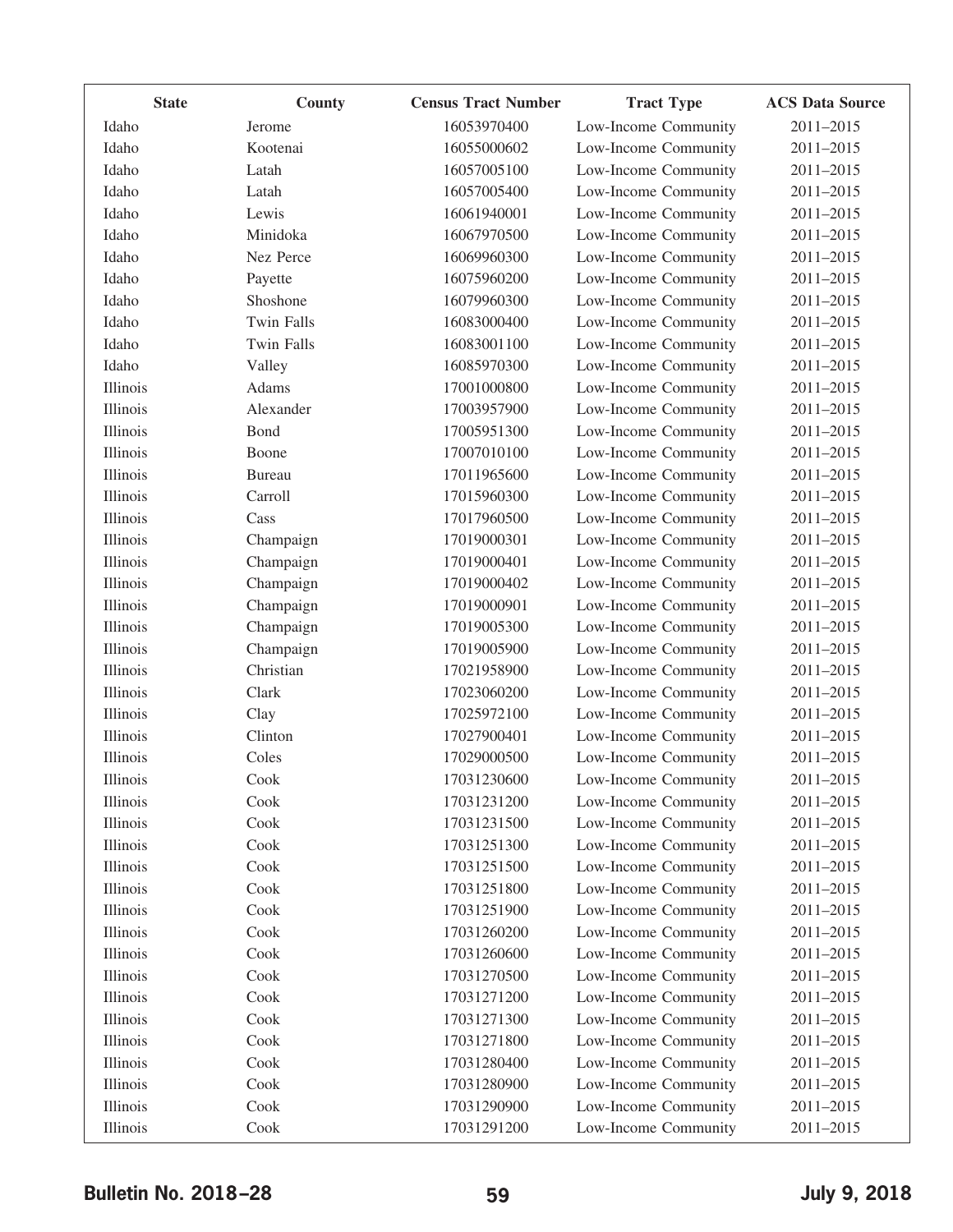| <b>State</b> | County | <b>Census Tract Number</b> | <b>Tract Type</b>    | <b>ACS Data Source</b> |
|--------------|--------|----------------------------|----------------------|------------------------|
| Illinois     | Cook   | 17031292200                | Low-Income Community | 2011-2015              |
| Illinois     | Cook   | 17031292500                | Low-Income Community | 2011-2015              |
| Illinois     | Cook   | 17031301200                | Low-Income Community | 2011-2015              |
| Illinois     | Cook   | 17031340600                | Low-Income Community | 2011-2015              |
| Illinois     | Cook   | 17031350100                | Low-Income Community | 2011-2015              |
| Illinois     | Cook   | 17031351100                | Low-Income Community | 2011-2015              |
| Illinois     | Cook   | 17031351400                | Low-Income Community | 2011-2015              |
| Illinois     | Cook   | 17031351500                | Low-Income Community | 2011-2015              |
| Illinois     | Cook   | 17031380100                | Low-Income Community | 2011-2015              |
| Illinois     | Cook   | 17031380500                | Low-Income Community | 2011-2015              |
| Illinois     | Cook   | 17031381400                | Low-Income Community | 2011-2015              |
| Illinois     | Cook   | 17031390300                | Low-Income Community | 2011-2015              |
| Illinois     | Cook   | 17031400300                | Low-Income Community | 2011-2015              |
| Illinois     | Cook   | 17031400400                | Low-Income Community | 2011-2015              |
| Illinois     | Cook   | 17031400500                | Low-Income Community | 2011-2015              |
| Illinois     | Cook   | 17031400800                | Low-Income Community | 2011-2015              |
| Illinois     | Cook   | 17031420500                | Low-Income Community | 2011-2015              |
| Illinois     | Cook   | 17031420600                | Low-Income Community | 2011-2015              |
| Illinois     | Cook   | 17031420700                | Low-Income Community | 2011-2015              |
| Illinois     | Cook   | 17031420800                | Low-Income Community | 2011-2015              |
| Illinois     | Cook   | 17031430101                | Low-Income Community | 2011-2015              |
| Illinois     | Cook   | 17031430200                | Low-Income Community | 2011-2015              |
| Illinois     | Cook   | 17031430300                | Low-Income Community | 2011-2015              |
| Illinois     | Cook   | 17031430400                | Low-Income Community | 2011-2015              |
| Illinois     | Cook   | 17031430600                | Low-Income Community | 2011-2015              |
| Illinois     | Cook   | 17031430900                | Low-Income Community | 2011-2015              |
| Illinois     | Cook   | 17031431301                | Low-Income Community | 2011-2015              |
| Illinois     | Cook   | 17031431302                | Low-Income Community | 2011-2015              |
| Illinois     | Cook   | 17031440201                | Low-Income Community | 2011-2015              |
| Illinois     | Cook   | 17031460100                | Low-Income Community | 2011-2015              |
| Illinois     | Cook   | 17031460200                | Low-Income Community | 2011-2015              |
| Illinois     | Cook   | 17031460301                | Low-Income Community | 2011-2015              |
| Illinois     | Cook   | 17031460302                | Low-Income Community | 2011-2015              |
| Illinois     | Cook   | 17031460400                | Low-Income Community | 2011-2015              |
| Illinois     | Cook   | 17031460500                | Low-Income Community | 2011-2015              |
| Illinois     | Cook   | 17031470100                | Low-Income Community | 2011-2015              |
| Illinois     | Cook   | 17031490901                | Low-Income Community | 2011-2015              |
| Illinois     | Cook   | 17031491300                | Low-Income Community | 2011-2015              |
| Illinois     | Cook   | 17031491400                | Low-Income Community | 2011-2015              |
| Illinois     | Cook   | 17031500100                | Low-Income Community | 2011-2015              |
| Illinois     | Cook   | 17031500200                | Low-Income Community | 2011-2015              |
| Illinois     | Cook   | 17031500300                | Low-Income Community | 2011-2015              |
| Illinois     | Cook   | 17031520200                | Low-Income Community | 2011-2015              |
| Illinois     | Cook   | 17031530200                | Low-Income Community | 2011-2015              |
| Illinois     | Cook   | 17031530502                | Low-Income Community | 2011-2015              |
| Illinois     | Cook   | 17031540101                | Low-Income Community | 2011-2015              |
| Illinois     | Cook   | 17031611000                | Low-Income Community | 2011-2015              |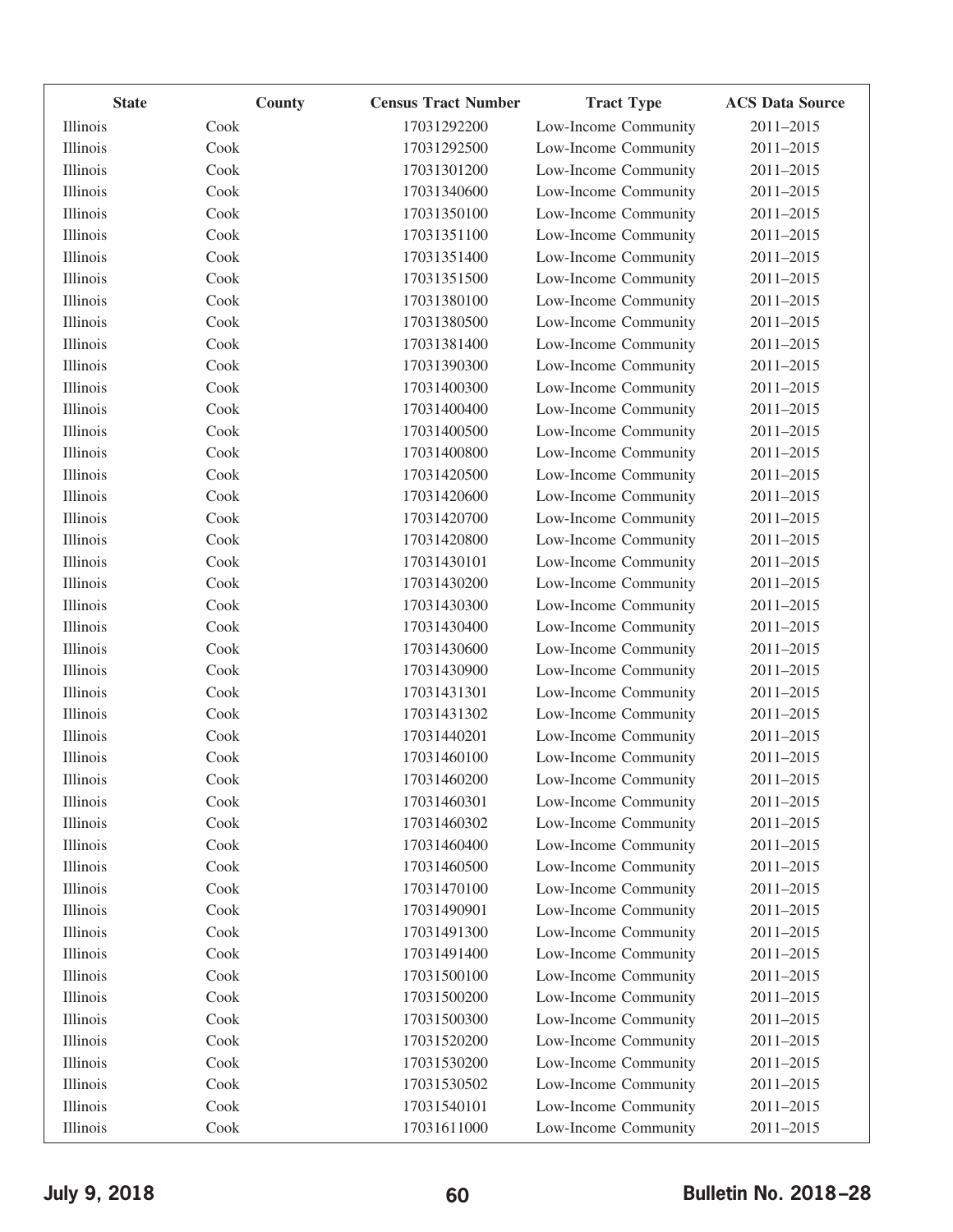| <b>State</b> | <b>County</b> | <b>Census Tract Number</b> | <b>Tract Type</b>    | <b>ACS Data Source</b> |
|--------------|---------------|----------------------------|----------------------|------------------------|
| Illinois     | Cook          | 17031611100                | Low-Income Community | 2011-2015              |
| Illinois     | Cook          | 17031611200                | Low-Income Community | 2011-2015              |
| Illinois     | Cook          | 17031611600                | Low-Income Community | 2011-2015              |
| Illinois     | Cook          | 17031611700                | Low-Income Community | 2011-2015              |
| Illinois     | Cook          | 17031611800                | Low-Income Community | 2011-2015              |
| Illinois     | Cook          | 17031611900                | Low-Income Community | 2011-2015              |
| Illinois     | Cook          | 17031660301                | Low-Income Community | 2011-2015              |
| Illinois     | Cook          | 17031660600                | Low-Income Community | 2011-2015              |
| Illinois     | Cook          | 17031660700                | Low-Income Community | 2011-2015              |
| Illinois     | Cook          | 17031660800                | Low-Income Community | 2011-2015              |
| Illinois     | Cook          | 17031660900                | Low-Income Community | 2011-2015              |
| Illinois     | Cook          | 17031670100                | Low-Income Community | 2011-2015              |
| Illinois     | Cook          | 17031670200                | Low-Income Community | 2011-2015              |
| Illinois     | Cook          | 17031670400                | Low-Income Community | 2011-2015              |
| Illinois     | Cook          | 17031670500                | Low-Income Community | 2011-2015              |
| Illinois     | Cook          | 17031670600                | Low-Income Community | 2011-2015              |
| Illinois     | Cook          | 17031670700                | Low-Income Community | 2011-2015              |
| Illinois     | Cook          | 17031670800                | Low-Income Community | 2011-2015              |
| Illinois     | Cook          | 17031671100                | Low-Income Community | 2011-2015              |
| Illinois     | Cook          | 17031671200                | Low-Income Community | 2011-2015              |
| Illinois     | Cook          | 17031671400                | Low-Income Community | 2011-2015              |
| Illinois     | Cook          | 17031671500                | Low-Income Community | 2011-2015              |
| Illinois     | Cook          | 17031671600                | Low-Income Community | 2011-2015              |
| Illinois     | Cook          | 17031671800                | Low-Income Community | 2011-2015              |
| Illinois     | Cook          | 17031680500                | Low-Income Community | 2011-2015              |
| Illinois     | Cook          | 17031680600                | Low-Income Community | 2011-2015              |
| Illinois     | Cook          | 17031680900                | Low-Income Community | 2011-2015              |
| Illinois     | Cook          | 17031681000                | Low-Income Community | 2011-2015              |
| Illinois     | Cook          | 17031681200                | Low-Income Community | 2011-2015              |
| Illinois     | Cook          | 17031681300                | Low-Income Community | 2011-2015              |
| Illinois     | Cook          | 17031690300                | Low-Income Community | 2011-2015              |
| Illinois     | Cook          | 17031691000                | Low-Income Community | 2011-2015              |
| Illinois     | Cook          | 17031691100                | Low-Income Community | 2011-2015              |
| Illinois     | Cook          | 17031691300                | Low-Income Community | 2011-2015              |
| Illinois     | Cook          | 17031691400                | Low-Income Community | 2011-2015              |
| Illinois     | Cook          | 17031691500                | Low-Income Community | 2011-2015              |
| Illinois     | Cook          | 17031710100                | Low-Income Community | 2011-2015              |
| Illinois     | Cook          | 17031710200                | Low-Income Community | 2011-2015              |
| Illinois     | Cook          | 17031710300                | Low-Income Community | 2011-2015              |
| Illinois     | Cook          | 17031710500                | Low-Income Community | 2011-2015              |
| Illinois     | Cook          | 17031711000                | Low-Income Community | 2011-2015              |
| Illinois     | Cook          | 17031711400                | Low-Income Community | 2011-2015              |
| Illinois     | Cook          | 17031750600                | Low-Income Community | 2011-2015              |
| Illinois     | Cook          | 17031803606                | Low-Income Community | 2011-2015              |
| Illinois     | Cook          | 17031811600                | Low-Income Community | 2011-2015              |
| Illinois     | Cook          | 17031813400                | Low-Income Community | 2011-2015              |
| Illinois     | Cook          | 17031813900                | Low-Income Community | 2011-2015              |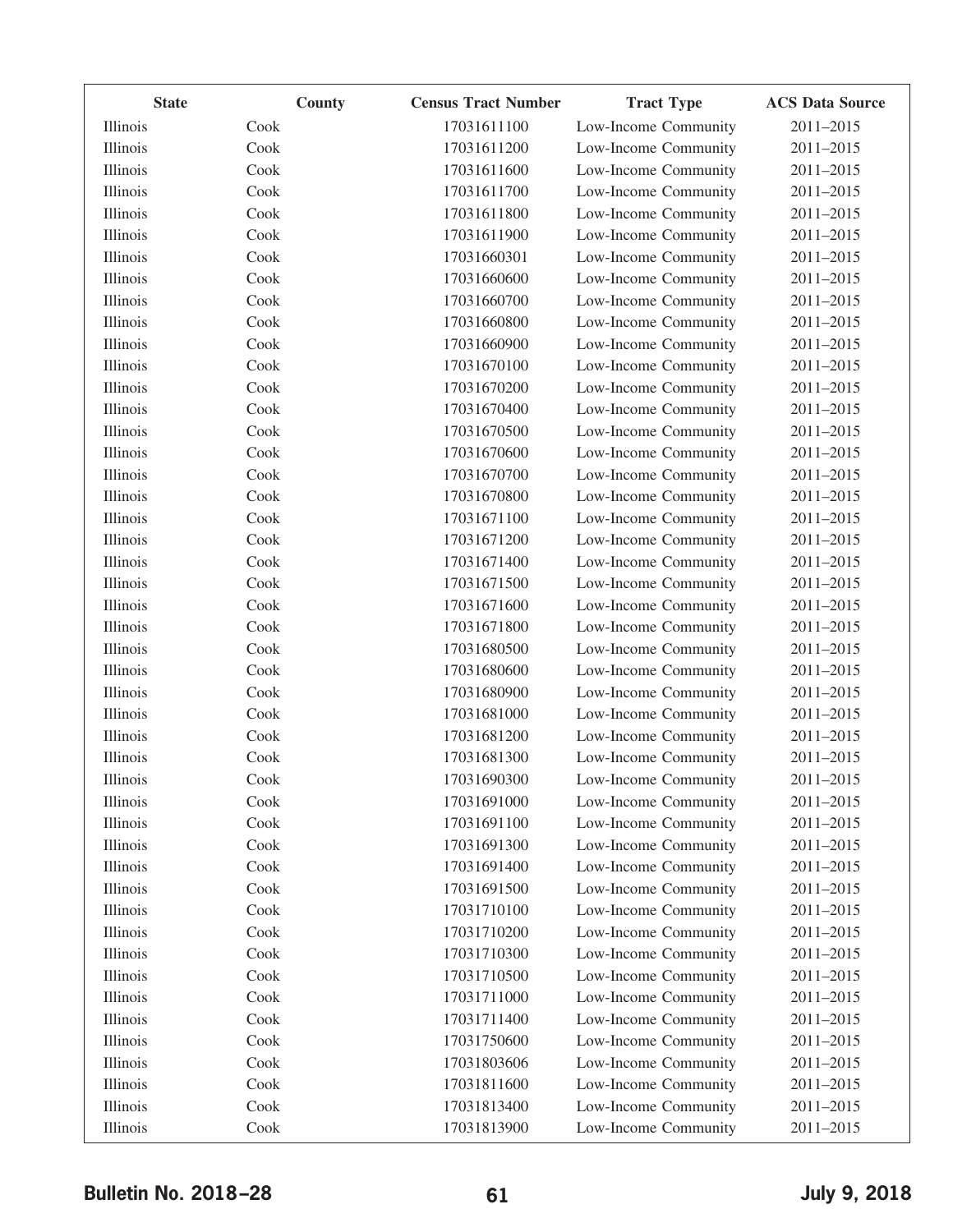| <b>State</b> | County | <b>Census Tract Number</b> | <b>Tract Type</b>    | <b>ACS Data Source</b> |
|--------------|--------|----------------------------|----------------------|------------------------|
| Illinois     | Cook   | 17031814200                | Low-Income Community | 2011-2015              |
| Illinois     | Cook   | 17031814400                | Low-Income Community | 2011-2015              |
| Illinois     | Cook   | 17031814900                | Low-Income Community | 2011-2015              |
| Illinois     | Cook   | 17031817200                | Low-Income Community | 2011-2015              |
| Illinois     | Cook   | 17031817300                | Low-Income Community | 2011-2015              |
| Illinois     | Cook   | 17031817500                | Low-Income Community | 2011-2015              |
| Illinois     | Cook   | 17031817700                | Low-Income Community | 2011-2015              |
| Illinois     | Cook   | 17031820400                | Low-Income Community | 2011-2015              |
| Illinois     | Cook   | 17031820605                | Low-Income Community | 2011-2015              |
| Illinois     | Cook   | 17031821200                | Low-Income Community | 2011-2015              |
| Illinois     | Cook   | 17031821401                | Low-Income Community | 2011-2015              |
| Illinois     | Cook   | 17031821500                | Low-Income Community | 2011-2015              |
| Illinois     | Cook   | 17031822400                | Low-Income Community | 2011-2015              |
| Illinois     | Cook   | 17031823703                | Low-Income Community | 2011-2015              |
| Illinois     | Cook   | 17031823705                | Low-Income Community | 2011-2015              |
| Illinois     | Cook   | 17031824800                | Low-Income Community | 2011-2015              |
| Illinois     | Cook   | 17031825501                | Low-Income Community | 2011-2015              |
| Illinois     | Cook   | 17031825600                | Low-Income Community | 2011-2015              |
| Illinois     | Cook   | 17031825801                | Low-Income Community | 2011-2015              |
| Illinois     | Cook   | 17031825900                | Low-Income Community | 2011-2015              |
| Illinois     | Cook   | 17031826000                | Low-Income Community | 2011-2015              |
| Illinois     | Cook   | 17031826100                | Low-Income Community | 2011-2015              |
| Illinois     | Cook   | 17031826202                | Low-Income Community | 2011-2015              |
| Illinois     | Cook   | 17031826303                | Low-Income Community | 2011-2015              |
| Illinois     | Cook   | 17031826402                | Low-Income Community | 2011-2015              |
| Illinois     | Cook   | 17031826500                | Low-Income Community | 2011-2015              |
| Illinois     | Cook   | 17031826600                | Low-Income Community | 2011-2015              |
| Illinois     | Cook   | 17031826700                | Low-Income Community | 2011-2015              |
| Illinois     | Cook   | 17031826800                | Low-Income Community | 2011-2015              |
| Illinois     | Cook   | 17031826901                | Low-Income Community | 2011-2015              |
| Illinois     | Cook   | 17031827000                | Low-Income Community | 2011-2015              |
| Illinois     | Cook   | 17031827100                | Low-Income Community | 2011-2015              |
| Illinois     | Cook   | 17031827400                | Low-Income Community | 2011-2015              |
| Illinois     | Cook   | 17031827500                | Low-Income Community | 2011-2015              |
| Illinois     | Cook   | 17031827600                | Low-Income Community | 2011-2015              |
| Illinois     | Cook   | 17031828504                | Low-Income Community | 2011-2015              |
| Illinois     | Cook   | 17031829000                | Low-Income Community | 2011-2015              |
| Illinois     | Cook   | 17031829302                | Low-Income Community | 2011-2015              |
| Illinois     | Cook   | 17031829401                | Low-Income Community | 2011-2015              |
| Illinois     | Cook   | 17031829700                | Low-Income Community | $2011 - 2015$          |
| Illinois     | Cook   | 17031830007                | Low-Income Community | 2011-2015              |
| Illinois     | Cook   | 17031830300                | Low-Income Community | 2011-2015              |
| Illinois     | Cook   | 17031834000                | Low-Income Community | 2011-2015              |
| Illinois     | Cook   | 17031834200                | Low-Income Community | 2011-2015              |
| Illinois     | Cook   | 17031834300                | Low-Income Community | 2011-2015              |
| Illinois     | Cook   | 17031834400                | Low-Income Community | 2011-2015              |
| Illinois     | Cook   | 17031834500                | Low-Income Community | 2011-2015              |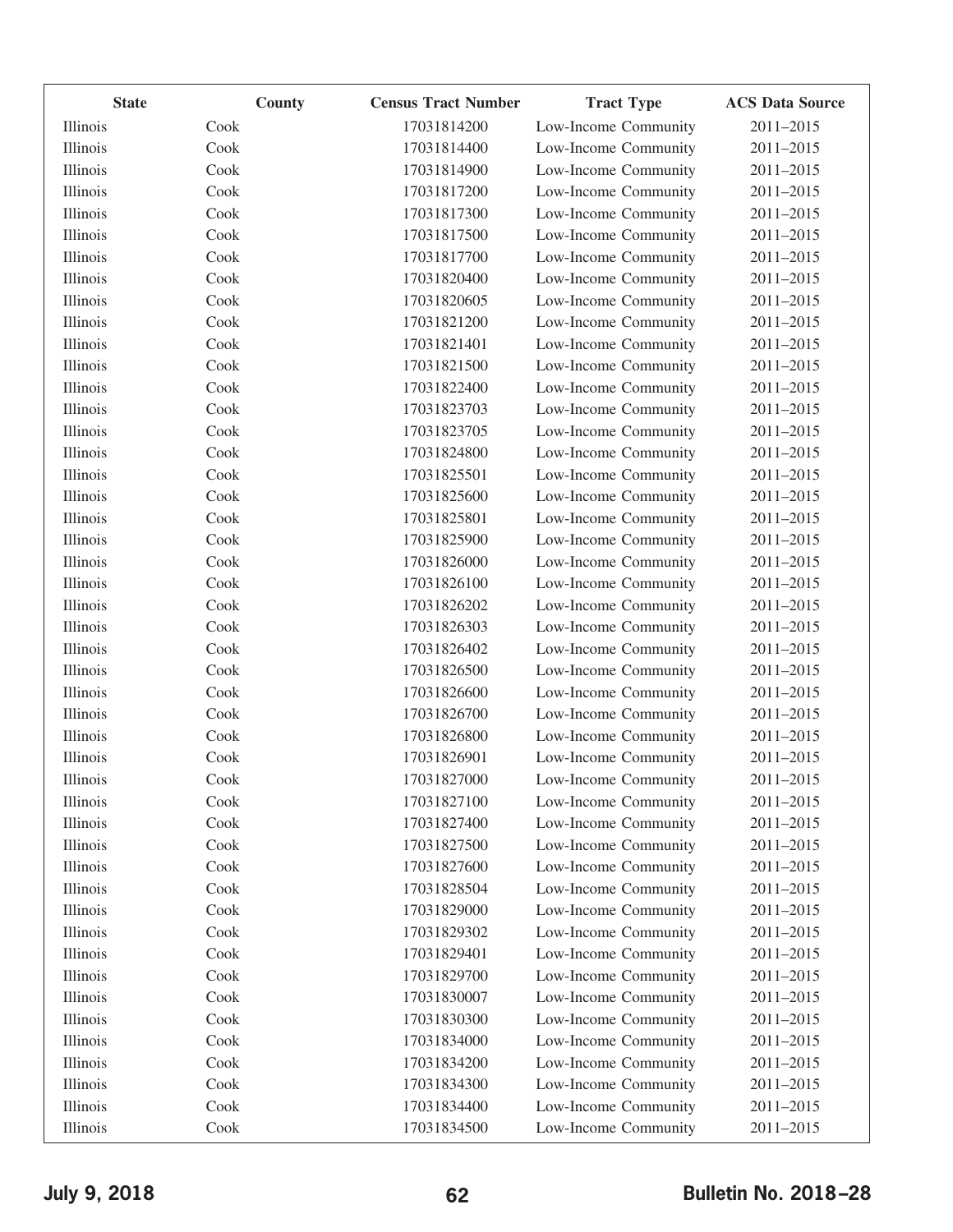| <b>State</b> | <b>County</b> | <b>Census Tract Number</b> | <b>Tract Type</b>    | <b>ACS Data Source</b> |
|--------------|---------------|----------------------------|----------------------|------------------------|
| Illinois     | Cook          | 17031834600                | Low-Income Community | 2011-2015              |
| Illinois     | Cook          | 17031834700                | Low-Income Community | 2011-2015              |
| Illinois     | Cook          | 17031834800                | Low-Income Community | 2011-2015              |
| Illinois     | Cook          | 17031834900                | Low-Income Community | 2011-2015              |
| Illinois     | Cook          | 17031835000                | Low-Income Community | 2011-2015              |
| Illinois     | Cook          | 17031835500                | Low-Income Community | 2011-2015              |
| Illinois     | Cook          | 17031835900                | Low-Income Community | 2011-2015              |
| Illinois     | Cook          | 17031836000                | Low-Income Community | 2011-2015              |
| Illinois     | Cook          | 17031836100                | Low-Income Community | 2011-2015              |
| Illinois     | Cook          | 17031836900                | Low-Income Community | 2011-2015              |
| Illinois     | Cook          | 17031837000                | Low-Income Community | 2011-2015              |
| Illinois     | Cook          | 17031838600                | Low-Income Community | 2011-2015              |
| Illinois     | Cook          | 17031838700                | Low-Income Community | 2011-2015              |
| Illinois     | Cook          | 17031838800                | Low-Income Community | 2011-2015              |
| Illinois     | Cook          | 17031841000                | Low-Income Community | 2012-2016              |
| Illinois     | Cook          | 17031841400                | Low-Income Community | 2011-2015              |
| Illinois     | Cook          | 17031841500                | Low-Income Community | 2011-2015              |
| Illinois     | Cook          | 17031841800                | Low-Income Community | 2011-2015              |
| Illinois     | Cook          | 17031842100                | Low-Income Community | 2011-2015              |
| Illinois     | Cook          | 17031842900                | Low-Income Community | 2011-2015              |
| Illinois     | Cook          | 17031843000                | Low-Income Community | 2011-2015              |
| Illinois     | Cook          | 17031843300                | Low-Income Community | 2011-2015              |
| Illinois     | Cook          | 17031843600                | Low-Income Community | 2011-2015              |
| Illinois     | Crawford      | 17033880400                | Low-Income Community | 2011-2015              |
| Illinois     | Cumberland    | 17035972400                | Low-Income Community | 2011-2015              |
| Illinois     | DeKalb        | 17037001001                | Low-Income Community | 2011-2015              |
| Illinois     | DeKalb        | 17037001002                | Low-Income Community | 2011-2015              |
| Illinois     | DeKalb        | 17037002200                | Low-Income Community | 2011-2015              |
| Illinois     | De Witt       | 17039971800                | Low-Income Community | 2011-2015              |
| Illinois     | Douglas       | 17041952000                | Low-Income Community | 2011-2015              |
| Illinois     | DuPage        | 17043840104                | Low-Income Community | 2011-2015              |
| Illinois     | Edgar         | 17045070300                | Low-Income Community | 2011-2015              |
| Illinois     | Edwards       | 17047957100                | Low-Income Community | 2011-2015              |
| Illinois     | Effingham     | 17049950800                | Low-Income Community | 2011-2015              |
| Illinois     | Fayette       | 17051950900                | Low-Income Community | 2011-2015              |
| Illinois     | Franklin      | 17055040600                | Low-Income Community | 2011-2015              |
| Illinois     | Fulton        | 17057953500                | Low-Income Community | 2011-2015              |
| Illinois     | Gallatin      | 17059972800                | Low-Income Community | 2011-2015              |
| Illinois     | Greene        | 17061973900                | Low-Income Community | 2011-2015              |
| Illinois     | Hamilton      | 17065973200                | Low-Income Community | 2011-2015              |
| Illinois     | Hancock       | 17067954100                | Low-Income Community | 2011-2015              |
| Illinois     | Hardin        | 17069970900                | Low-Income Community | 2011-2015              |
| Illinois     | Henderson     | 17071973500                | Low-Income Community | 2011-2015              |
| Illinois     | Henry         | 17073030800                | Low-Income Community | 2011-2015              |
| Illinois     | Iroquois      | 17075950400                | Low-Income Community | 2011-2015              |
| Illinois     | Jackson       | 17077011200                | Low-Income Community | 2011-2015              |
| Illinois     | Jackson       | 17077011400                | Low-Income Community | 2011-2015              |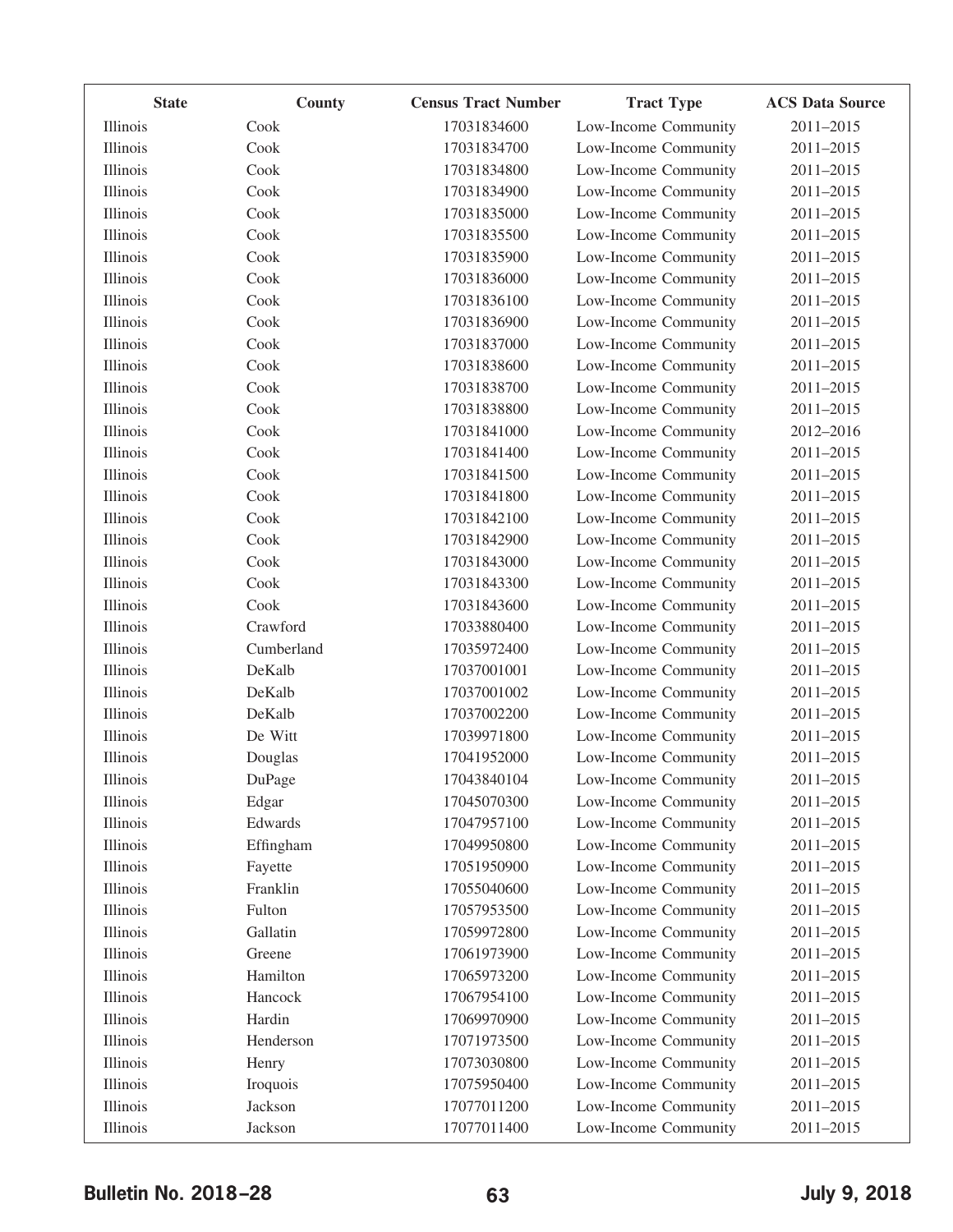| <b>State</b> | <b>County</b> | <b>Census Tract Number</b> | <b>Tract Type</b>    | <b>ACS Data Source</b> |
|--------------|---------------|----------------------------|----------------------|------------------------|
| Illinois     | Jackson       | 17077011700                | Low-Income Community | 2011-2015              |
| Illinois     | Jasper        | 17079977400                | Low-Income Community | 2011-2015              |
| Illinois     | Jefferson     | 17081051000                | Low-Income Community | 2011-2015              |
| Illinois     | Jersey        | 17083010402                | Low-Income Community | 2011-2015              |
| Illinois     | Jo Daviess    | 17085020500                | Low-Income Community | 2011-2015              |
| Illinois     | Johnson       | 17087977800                | Low-Income Community | 2011-2015              |
| Illinois     | Kane          | 17089850202                | Low-Income Community | 2011-2015              |
| Illinois     | Kane          | 17089850301                | Low-Income Community | 2011-2015              |
| Illinois     | Kane          | 17089851400                | Low-Income Community | 2011-2015              |
| Illinois     | Kane          | 17089851600                | Low-Income Community | 2011-2015              |
| Illinois     | Kane          | 17089851904                | Low-Income Community | 2011-2015              |
| Illinois     | Kane          | 17089853200                | Low-Income Community | 2011-2015              |
| Illinois     | Kane          | 17089853400                | Low-Income Community | 2011-2015              |
| Illinois     | Kane          | 17089853600                | Low-Income Community | 2011-2015              |
| Illinois     | Kane          | 17089854301                | Low-Income Community | 2011-2015              |
| Illinois     | Kane          | 17089854400                | Low-Income Community | 2011-2015              |
| Illinois     | Kankakee      | 17091011500                | Low-Income Community | 2011-2015              |
| Illinois     | Kankakee      | 17091011600                | Low-Income Community | 2011-2015              |
| Illinois     | Kankakee      | 17091011700                | Low-Income Community | 2011-2015              |
| Illinois     | Kankakee      | 17091012300                | Low-Income Community | 2011-2015              |
| Illinois     | Knox          | 17095001100                | Low-Income Community | 2011-2015              |
| Illinois     | Lake          | 17097860302                | Low-Income Community | 2011-2015              |
| Illinois     | Lake          | 17097862300                | Low-Income Community | 2011-2015              |
| Illinois     | Lake          | 17097862605                | Low-Income Community | 2011-2015              |
| Illinois     | Lake          | 17097862700                | Low-Income Community | 2011-2015              |
| Illinois     | Lake          | 17097862901                | Low-Income Community | 2011-2015              |
| Illinois     | LaSalle       | 17099964300                | Low-Income Community | 2011-2015              |
| Illinois     | Lawrence      | 17101880800                | Low-Income Community | 2011-2015              |
| Illinois     | Lee           | 17103000600                | Low-Income Community | 2011-2015              |
| Illinois     | Livingston    | 17105960500                | Low-Income Community | 2011-2015              |
| Illinois     | Logan         | 17107953100                | Low-Income Community | 2011-2015              |
| Illinois     | McDonough     | 17109010500                | Low-Income Community | 2011-2015              |
| Illinois     | McHenry       | 17111870301                | Low-Income Community | 2011-2015              |
| Illinois     | McLean        | 17113000200                | Low-Income Community | 2011-2015              |
| Illinois     | Macon         | 17115000200                | Low-Income Community | 2011-2015              |
| Illinois     | Macon         | 17115000300                | Low-Income Community | 2011-2015              |
| Illinois     | Macon         | 17115000500                | Low-Income Community | 2011-2015              |
| Illinois     | Macon         | 17115000900                | Low-Income Community | 2011-2015              |
| Illinois     | Macon         | 17115003100                | Low-Income Community | 2011-2015              |
| Illinois     | Macoupin      | 17117956900                | Low-Income Community | 2011-2015              |
| Illinois     | Madison       | 17119400200                | Low-Income Community | 2011-2015              |
| Illinois     | Madison       | 17119400600                | Low-Income Community | 2011-2015              |
| Illinois     | Madison       | 17119400700                | Low-Income Community | 2011-2015              |
| Illinois     | Madison       | 17119402200                | Low-Income Community | 2011-2015              |
| Illinois     | Madison       | 17119404000                | Low-Income Community | 2011-2015              |
| Illinois     | Marion        | 17121952700                | Low-Income Community | 2011-2015              |
| Illinois     | Marshall      | 17123961500                | Low-Income Community | 2011-2015              |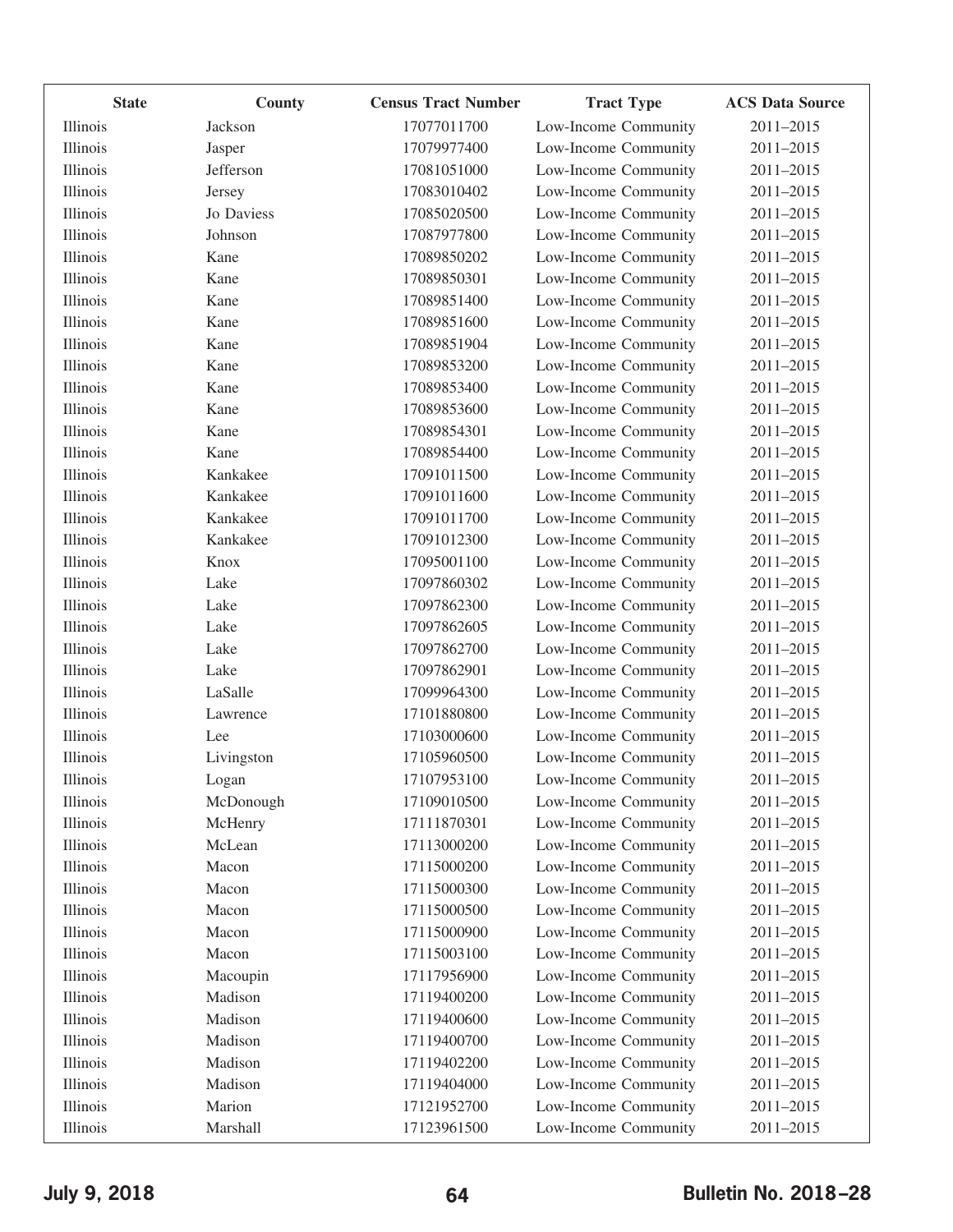| <b>State</b> | County      | <b>Census Tract Number</b> | <b>Tract Type</b>    | <b>ACS Data Source</b> |
|--------------|-------------|----------------------------|----------------------|------------------------|
| Illinois     | Mason       | 17125956500                | Low-Income Community | 2011-2015              |
| Illinois     | Massac      | 17127970200                | Low-Income Community | 2011-2015              |
| Illinois     | Montgomery  | 17135958000                | Low-Income Community | 2011-2015              |
| Illinois     | Morgan      | 17137952000                | Low-Income Community | 2011-2015              |
| Illinois     | Moultrie    | 17139977200                | Low-Income Community | 2011-2015              |
| Illinois     | Ogle        | 17141961100                | Low-Income Community | 2011-2015              |
| Illinois     | Peoria      | 17143000300                | Low-Income Community | 2011-2015              |
| Illinois     | Peoria      | 17143000900                | Low-Income Community | 2011-2015              |
| Illinois     | Peoria      | 17143001200                | Low-Income Community | 2011-2015              |
| Illinois     | Peoria      | 17143002100                | Low-Income Community | 2011-2015              |
| Illinois     | Peoria      | 17143005000                | Low-Income Community | 2011-2015              |
| Illinois     | Perry       | 17145030400                | Low-Income Community | 2011-2015              |
| Illinois     | Pike        | 17149952700                | Low-Income Community | 2011-2015              |
| Illinois     | Pope        | 17151971300                | Low-Income Community | 2011-2015              |
| Illinois     | Pulaski     | 17153971100                | Low-Income Community | 2011-2015              |
| Illinois     | Randolph    | 17157950600                | Low-Income Community | 2011-2015              |
| Illinois     | Richland    | 17159978000                | Low-Income Community | 2011-2015              |
| Illinois     | Rock Island | 17161023500                | Low-Income Community | 2011-2015              |
| Illinois     | Rock Island | 17161023600                | Low-Income Community | 2011-2015              |
| Illinois     | St. Clair   | 17163500500                | Low-Income Community | 2011-2015              |
| Illinois     | St. Clair   | 17163500900                | Low-Income Community | 2011-2015              |
| Illinois     | St. Clair   | 17163501300                | Low-Income Community | 2011-2015              |
| Illinois     | St. Clair   | 17163501603                | Low-Income Community | 2011-2015              |
| Illinois     | St. Clair   | 17163502700                | Low-Income Community | 2011-2015              |
| Illinois     | St. Clair   | 17163504500                | Low-Income Community | 2011-2015              |
| Illinois     | St. Clair   | 17163504600                | Low-Income Community | 2011-2015              |
| Illinois     | Saline      | 17165955900                | Low-Income Community | 2011-2015              |
| Illinois     | Sangamon    | 17167000800                | Low-Income Community | 2011-2015              |
| Illinois     | Sangamon    | 17167000900                | Low-Income Community | 2011-2015              |
| Illinois     | Sangamon    | 17167001600                | Low-Income Community | 2011-2015              |
| Illinois     | Sangamon    | 17167001700                | Low-Income Community | 2011-2015              |
| Illinois     | Sangamon    | 17167002400                | Low-Income Community | 2011-2015              |
| Illinois     | Schuyler    | 17169970100                | Low-Income Community | 2011-2015              |
| Illinois     | Shelby      | 17173959300                | Low-Income Community | 2011-2015              |
| Illinois     | Stephenson  | 17177000800                | Low-Income Community | 2011-2015              |
| Illinois     | Stephenson  | 17177001300                | Low-Income Community | 2011-2015              |
| Illinois     | Tazewell    | 17179021101                | Low-Income Community | 2011-2015              |
| Illinois     | Union       | 17181950400                | Low-Income Community | 2011-2015              |
| Illinois     | Vermilion   | 17183000200                | Low-Income Community | 2011-2015              |
| Illinois     | Vermilion   | 17183000400                | Low-Income Community | 2011-2015              |
| Illinois     | Vermilion   | 17183011200                | Low-Income Community | 2011-2015              |
| Illinois     | Warren      | 17187870500                | Low-Income Community | 2011-2015              |
| Illinois     | Washington  | 17189950300                | Low-Income Community | 2011-2015              |
| Illinois     | Wayne       | 17191955000                | Low-Income Community | 2011-2015              |
| Illinois     | White       | 17193958000                | Low-Income Community | 2011-2015              |
| Illinois     | Whiteside   | 17195001500                | Low-Income Community | 2011-2015              |
| Illinois     | Will        | 17197881200                | Low-Income Community | 2011-2015              |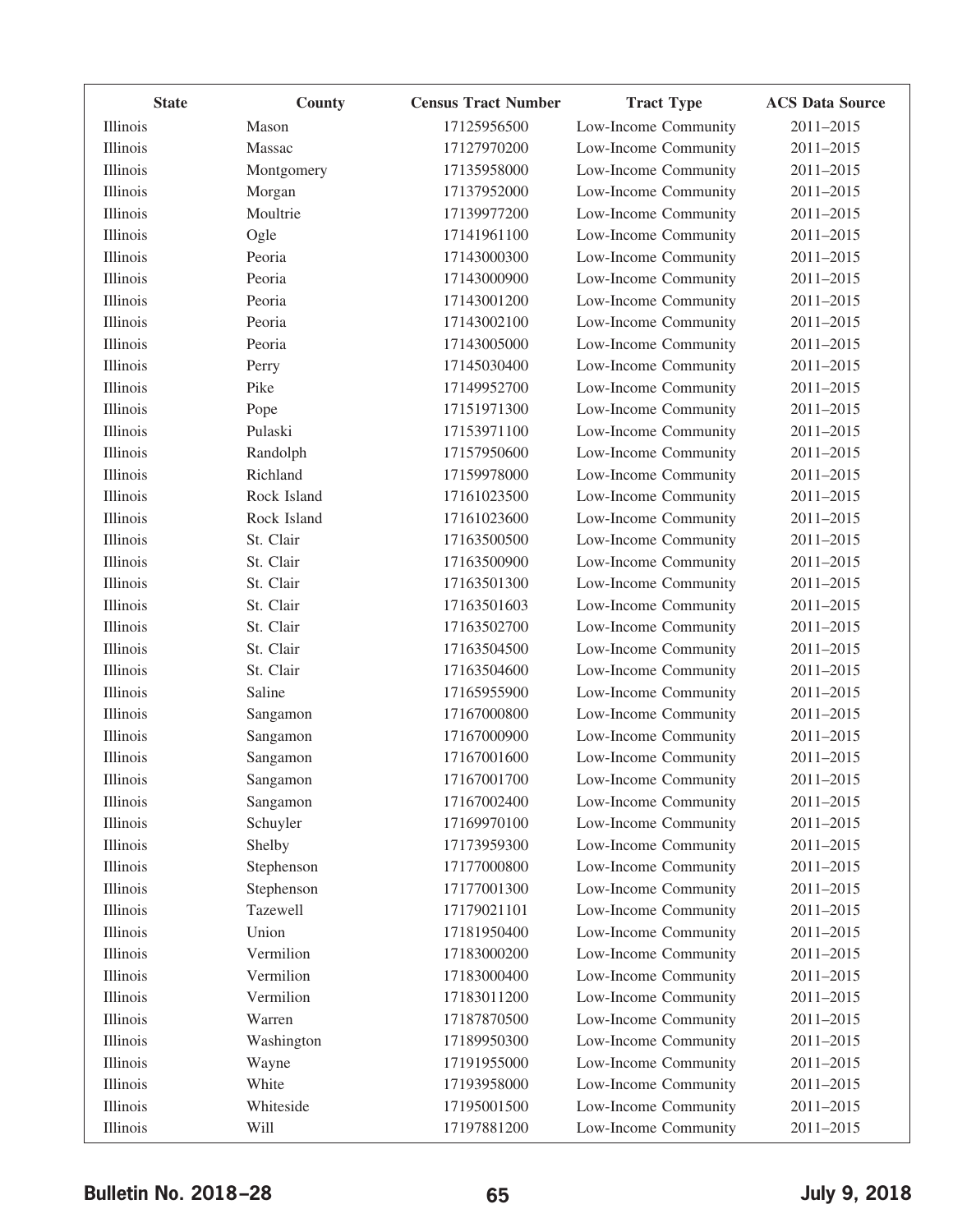| <b>State</b> | County      | <b>Census Tract Number</b> | <b>Tract Type</b>    | <b>ACS Data Source</b> |
|--------------|-------------|----------------------------|----------------------|------------------------|
| Illinois     | Will        | 17197881900                | Low-Income Community | 2011-2015              |
| Illinois     | Will        | 17197882000                | Low-Income Community | 2011-2015              |
| Illinois     | Will        | 17197882400                | Low-Income Community | 2011-2015              |
| Illinois     | Will        | 17197882500                | Low-Income Community | 2011-2015              |
| Illinois     | Williamson  | 17199020400                | Low-Income Community | 2011-2015              |
| Illinois     | Winnebago   | 17201001000                | Low-Income Community | 2011-2015              |
| Illinois     | Winnebago   | 17201002100                | Low-Income Community | 2011-2015              |
| Illinois     | Winnebago   | 17201002500                | Low-Income Community | 2011-2015              |
| Illinois     | Winnebago   | 17201002600                | Low-Income Community | 2011-2015              |
| Illinois     | Winnebago   | 17201003200                | Low-Income Community | 2011-2015              |
| Indiana      | Adams       | 18001030700                | Low-Income Community | 2011-2015              |
| Indiana      | Allen       | 18003000500                | Low-Income Community | 2011-2015              |
| Indiana      | Allen       | 18003000600                | Low-Income Community | 2011-2015              |
| Indiana      | Allen       | 18003000701                | Low-Income Community | 2011-2015              |
| Indiana      | Allen       | 18003001100                | Low-Income Community | 2011-2015              |
| Indiana      | Allen       | 18003001200                | Low-Income Community | 2011-2015              |
| Indiana      | Allen       | 18003001300                | Low-Income Community | 2011-2015              |
| Indiana      | Allen       | 18003002000                | Low-Income Community | 2011-2015              |
| Indiana      | Allen       | 18003002100                | Low-Income Community | 2011-2015              |
| Indiana      | Allen       | 18003004000                | Low-Income Community | 2011-2015              |
| Indiana      | Allen       | 18003980001                | Low-Income Community | 2011-2015              |
| Indiana      | Bartholomew | 18005010800                | Low-Income Community | 2011-2015              |
| Indiana      | Blackford   | 18009975100                | Low-Income Community | 2011-2015              |
| Indiana      | Boone       | 18011810400                | Low-Income Community | 2011-2015              |
| Indiana      | Carroll     | 18015959600                | Low-Income Community | 2011-2015              |
| Indiana      | Clark       | 18019050100                | Low-Income Community | 2011-2015              |
| Indiana      | Clark       | 18019050401                | Low-Income Community | 2011-2015              |
| Indiana      | Clark       | 18019050903                | Low-Income Community | 2011-2015              |
| Indiana      | Crawford    | 18025952100                | Low-Income Community | 2011-2015              |
| Indiana      | Daviess     | 18027954700                | Low-Income Community | 2011-2015              |
| Indiana      | DeKalb      | 18033020500                | Low-Income Community | 2011-2015              |
| Indiana      | DeKalb      | 18033020602                | Non-LIC Contiguous   | 2011-2015              |
| Indiana      | Delaware    | 18035000600                | Low-Income Community | 2011-2015              |
| Indiana      | Delaware    | 18035000700                | Low-Income Community | 2011-2015              |
| Indiana      | Delaware    | 18035001300                | Low-Income Community | 2011-2015              |
| Indiana      | Delaware    | 18035002800                | Low-Income Community | 2011-2015              |
| Indiana      | Dubois      | 18037953800                | Low-Income Community | 2011-2015              |
| Indiana      | Elkhart     | 18039000100                | Low-Income Community | 2011-2015              |
| Indiana      | Elkhart     | 18039000302                | Low-Income Community | 2011-2015              |
| Indiana      | Elkhart     | 18039001601                | Low-Income Community | 2011-2015              |
| Indiana      | Elkhart     | 18039002300                | Low-Income Community | 2011-2015              |
| Indiana      | Elkhart     | 18039002900                | Non-LIC Contiguous   | 2011-2015              |
| Indiana      | Fayette     | 18041954100                | Low-Income Community | 2011-2015              |
| Indiana      | Floyd       | 18043070400                | Low-Income Community | 2011-2015              |
| Indiana      | Floyd       | 18043070500                | Low-Income Community | 2011-2015              |
| Indiana      | Franklin    | 18047969700                | Low-Income Community | 2011-2015              |
| Indiana      | Gibson      | 18051050502                | Low-Income Community | 2011-2015              |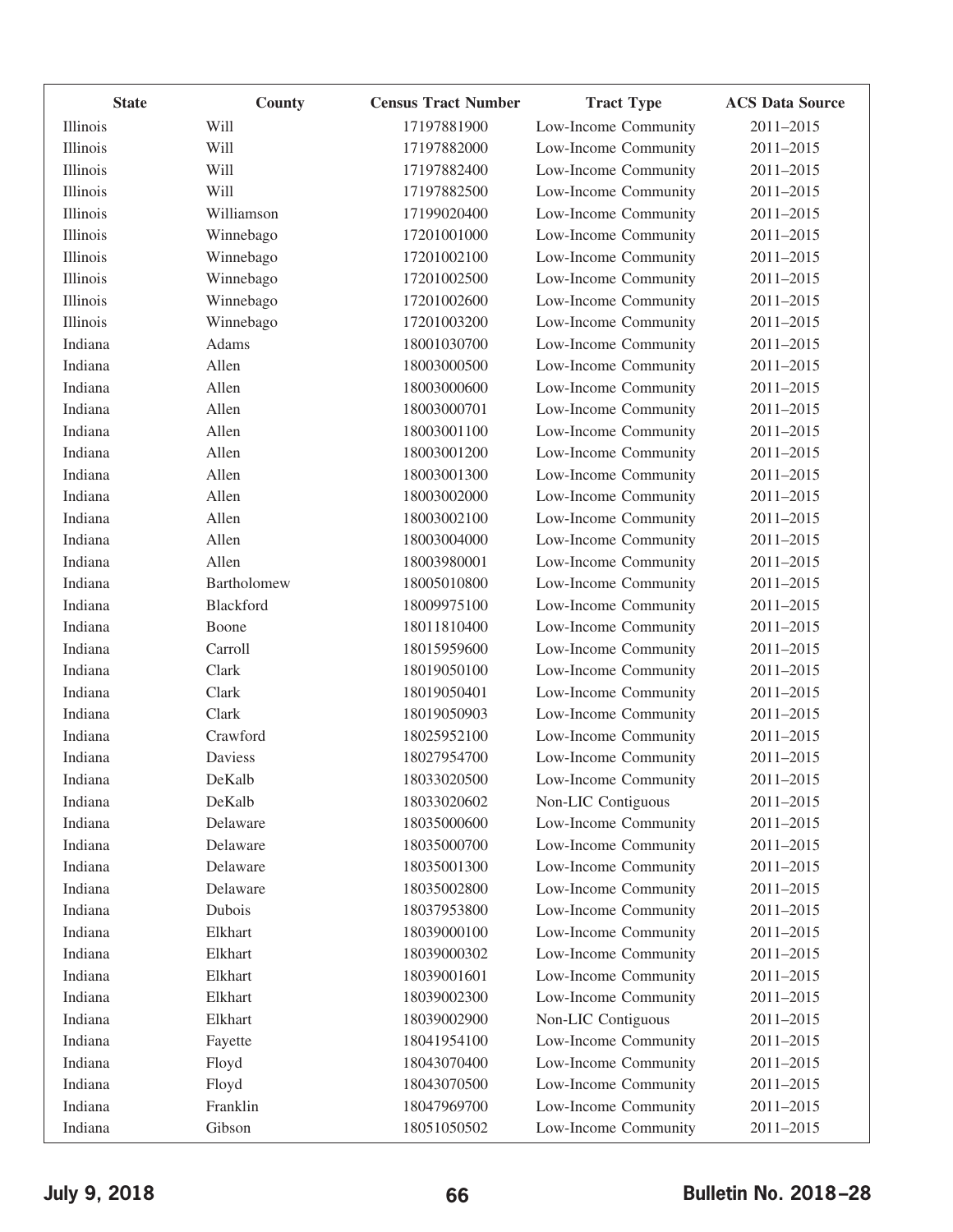| <b>State</b> | County     | <b>Census Tract Number</b> | <b>Tract Type</b>    | <b>ACS Data Source</b> |
|--------------|------------|----------------------------|----------------------|------------------------|
| Indiana      | Grant      | 18053000100                | Low-Income Community | 2011-2015              |
| Indiana      | Hendricks  | 18063210607                | Low-Income Community | 2011-2015              |
| Indiana      | Henry      | 18065976100                | Low-Income Community | 2011-2015              |
| Indiana      | Howard     | 18067000200                | Low-Income Community | 2011-2015              |
| Indiana      | Huntington | 18069961600                | Low-Income Community | 2011-2015              |
| Indiana      | Jackson    | 18071967901                | Low-Income Community | 2011-2015              |
| Indiana      | Jennings   | 18079960302                | Low-Income Community | 2011-2015              |
| Indiana      | Johnson    | 18081610802                | Low-Income Community | 2011-2015              |
| Indiana      | Knox       | 18083955300                | Low-Income Community | 2011-2015              |
| Indiana      | Knox       | 18083955400                | Low-Income Community | 2011-2015              |
| Indiana      | Lake       | 18089010201                | Low-Income Community | 2011-2015              |
| Indiana      | Lake       | 18089010203                | Low-Income Community | 2011-2015              |
| Indiana      | Lake       | 18089010205                | Low-Income Community | 2011-2015              |
| Indiana      | Lake       | 18089010304                | Low-Income Community | 2011-2015              |
| Indiana      | Lake       | 18089010500                | Low-Income Community | 2011-2015              |
| Indiana      | Lake       | 18089011000                | Low-Income Community | 2011-2015              |
| Indiana      | Lake       | 18089011500                | Low-Income Community | 2011-2015              |
| Indiana      | Lake       | 18089012300                | Low-Income Community | 2011-2015              |
| Indiana      | Lake       | 18089020200                | Low-Income Community | 2011-2015              |
| Indiana      | Lake       | 18089020400                | Low-Income Community | 2011-2015              |
| Indiana      | Lake       | 18089020600                | Low-Income Community | 2011-2015              |
| Indiana      | Lake       | 18089030300                | Low-Income Community | 2011-2015              |
| Indiana      | Lake       | 18089030400                | Low-Income Community | 2011-2015              |
| Indiana      | Lake       | 18089030600                | Low-Income Community | 2011-2015              |
| Indiana      | Lake       | 18089030700                | Low-Income Community | 2011-2015              |
| Indiana      | LaPorte    | 18091040300                | Low-Income Community | 2011-2015              |
| Indiana      | LaPorte    | 18091040800                | Low-Income Community | 2011-2015              |
| Indiana      | LaPorte    | 18091042100                | Low-Income Community | 2011-2015              |
| Indiana      | LaPorte    | 18091043000                | Low-Income Community | 2011-2015              |
| Indiana      | Lawrence   | 18093950900                | Low-Income Community | 2011-2015              |
| Indiana      | Madison    | 18095000500                | Low-Income Community | 2011-2015              |
| Indiana      | Madison    | 18095001000                | Low-Income Community | 2011-2015              |
| Indiana      | Madison    | 18095001700                | Low-Income Community | 2011-2015              |
| Indiana      | Madison    | 18095011900                | Low-Income Community | 2011-2015              |
| Indiana      | Marion     | 18097310306                | Low-Income Community | 2011-2015              |
| Indiana      | Marion     | 18097322000                | Low-Income Community | 2011-2015              |
| Indiana      | Marion     | 18097322600                | Low-Income Community | 2011-2015              |
| Indiana      | Marion     | 18097330805                | Low-Income Community | 2011-2015              |
| Indiana      | Marion     | 18097340102                | Low-Income Community | 2011-2015              |
| Indiana      | Marion     | 18097340108                | Low-Income Community | 2011-2015              |
| Indiana      | Marion     | 18097340400                | Low-Income Community | 2011-2015              |
| Indiana      | Marion     | 18097341600                | Low-Income Community | 2011-2015              |
| Indiana      | Marion     | 18097342101                | Low-Income Community | 2011-2015              |
| Indiana      | Marion     | 18097342400                | Low-Income Community | 2011-2015              |
| Indiana      | Marion     | 18097351200                | Low-Income Community | 2011-2015              |
| Indiana      | Marion     | 18097351700                | Low-Income Community | 2011-2015              |
| Indiana      | Marion     | 18097352600                | Low-Income Community | 2011-2015              |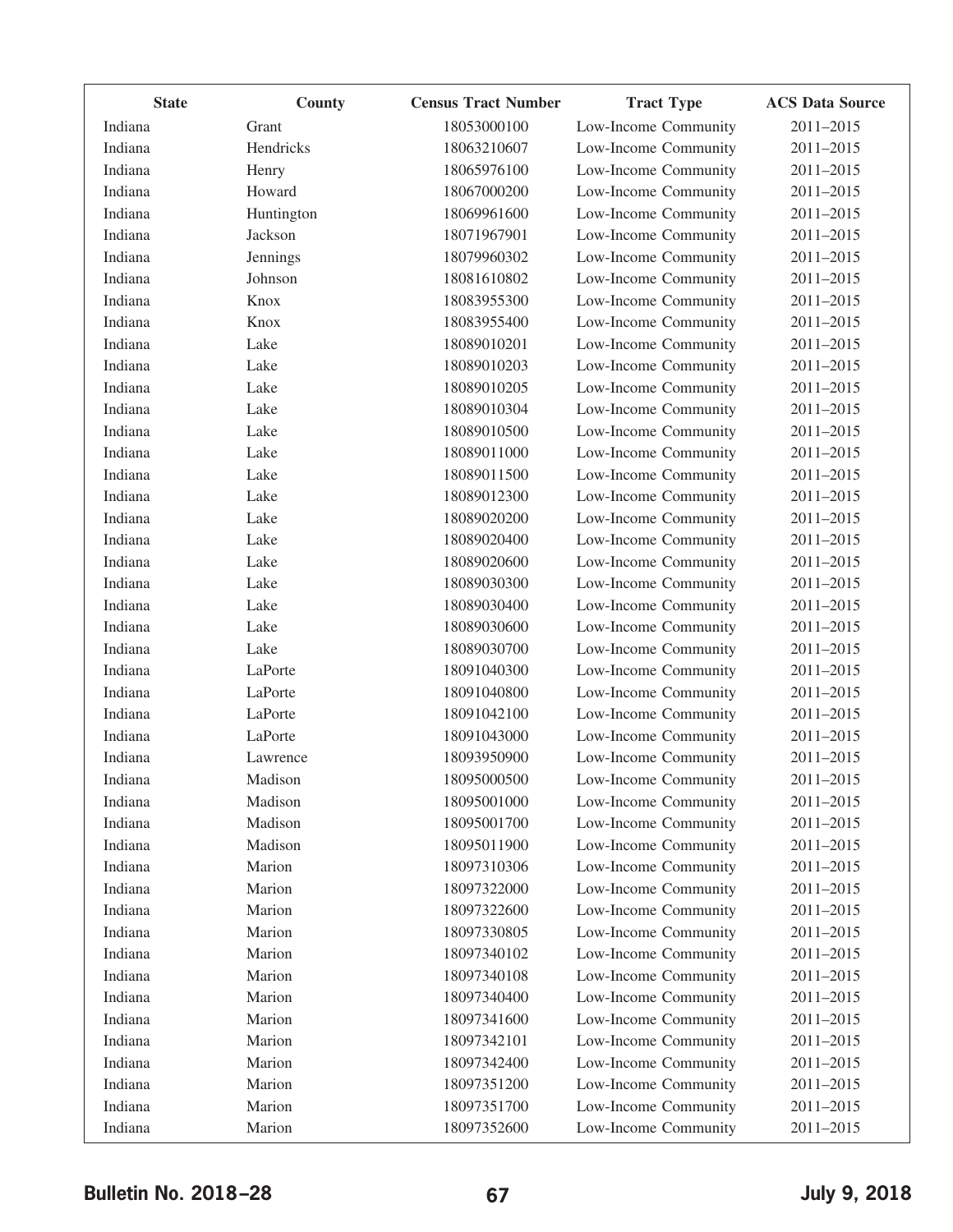| <b>State</b> | <b>County</b> | <b>Census Tract Number</b> | <b>Tract Type</b>    | <b>ACS Data Source</b> |
|--------------|---------------|----------------------------|----------------------|------------------------|
| Indiana      | Marion        | 18097352700                | Low-Income Community | 2011-2015              |
| Indiana      | Marion        | 18097352800                | Low-Income Community | 2011-2015              |
| Indiana      | Marion        | 18097353300                | Low-Income Community | 2011-2015              |
| Indiana      | Marion        | 18097353500                | Low-Income Community | 2011-2015              |
| Indiana      | Marion        | 18097353600                | Low-Income Community | 2011-2015              |
| Indiana      | Marion        | 18097354200                | Low-Income Community | 2011-2015              |
| Indiana      | Marion        | 18097354400                | Low-Income Community | 2011-2015              |
| Indiana      | Marion        | 18097354500                | Low-Income Community | $2011 - 2015$          |
| Indiana      | Marion        | 18097354900                | Low-Income Community | 2011-2015              |
| Indiana      | Marion        | 18097355000                | Low-Income Community | 2011-2015              |
| Indiana      | Marion        | 18097355600                | Low-Income Community | 2011-2015              |
| Indiana      | Marion        | 18097355700                | Low-Income Community | 2011-2015              |
| Indiana      | Marion        | 18097356200                | Non-LIC Contiguous   | 2011-2015              |
| Indiana      | Marion        | 18097356400                | Low-Income Community | $2011 - 2015$          |
| Indiana      | Marion        | 18097361200                | Low-Income Community | 2011-2015              |
| Indiana      | Marion        | 18097361300                | Low-Income Community | 2011-2015              |
| Indiana      | Marion        | 18097380200                | Low-Income Community | 2011-2015              |
| Indiana      | Marion        | 18097380300                | Low-Income Community | 2011-2015              |
| Indiana      | Marion        | 18097390600                | Low-Income Community | 2011-2015              |
| Indiana      | Marion        | 18097390700                | Low-Income Community | 2011-2015              |
| Indiana      | Marion        | 18097390800                | Low-Income Community | 2011-2015              |
| Indiana      | Marion        | 18097390900                | Low-Income Community | 2011-2015              |
| Indiana      | Marion        | 18097391000                | Low-Income Community | 2011-2015              |
| Indiana      | Marshall      | 18099020500                | Low-Income Community | 2011-2015              |
| Indiana      | Miami         | 18103952200                | Low-Income Community | 2011-2015              |
| Indiana      | Miami         | 18103952900                | Low-Income Community | 2011-2015              |
| Indiana      | Monroe        | 18105000100                | Low-Income Community | 2011-2015              |
| Indiana      | Monroe        | 18105000401                | Low-Income Community | 2011-2015              |
| Indiana      | Monroe        | 18105000501                | Low-Income Community | 2011-2015              |
| Indiana      | Monroe        | 18105001101                | Low-Income Community | 2011-2015              |
| Indiana      | Montgomery    | 18107957000                | Low-Income Community | 2011-2015              |
| Indiana      | Morgan        | 18109510701                | Low-Income Community | 2011-2015              |
| Indiana      | Newton        | 18111100700                | Low-Income Community | 2011-2015              |
| Indiana      | Orange        | 18117951500                | Low-Income Community | 2011-2015              |
| Indiana      | Perry         | 18123952600                | Low-Income Community | 2011-2015              |
| Indiana      | Pike          | 18125954000                | Low-Income Community | 2011-2015              |
| Indiana      | Porter        | 18127050900                | Low-Income Community | 2011-2015              |
| Indiana      | Putnam        | 18133956500                | Low-Income Community | 2011-2015              |
| Indiana      | Randolph      | 18135951600                | Low-Income Community | 2011-2015              |
| Indiana      | Rush          | 18139974400                | Low-Income Community | 2011-2015              |
| Indiana      | St. Joseph    | 18141000900                | Low-Income Community | 2011-2015              |
| Indiana      | St. Joseph    | 18141001000                | Low-Income Community | 2011-2015              |
| Indiana      | St. Joseph    | 18141001700                | Low-Income Community | 2011-2015              |
| Indiana      | St. Joseph    | 18141002700                | Low-Income Community | 2011-2015              |
| Indiana      | St. Joseph    | 18141002900                | Low-Income Community | 2011-2015              |
| Indiana      | St. Joseph    | 18141010200                | Low-Income Community | 2011-2015              |
| Indiana      | St. Joseph    | 18141011100                | Low-Income Community | 2011-2015              |
|              |               |                            |                      |                        |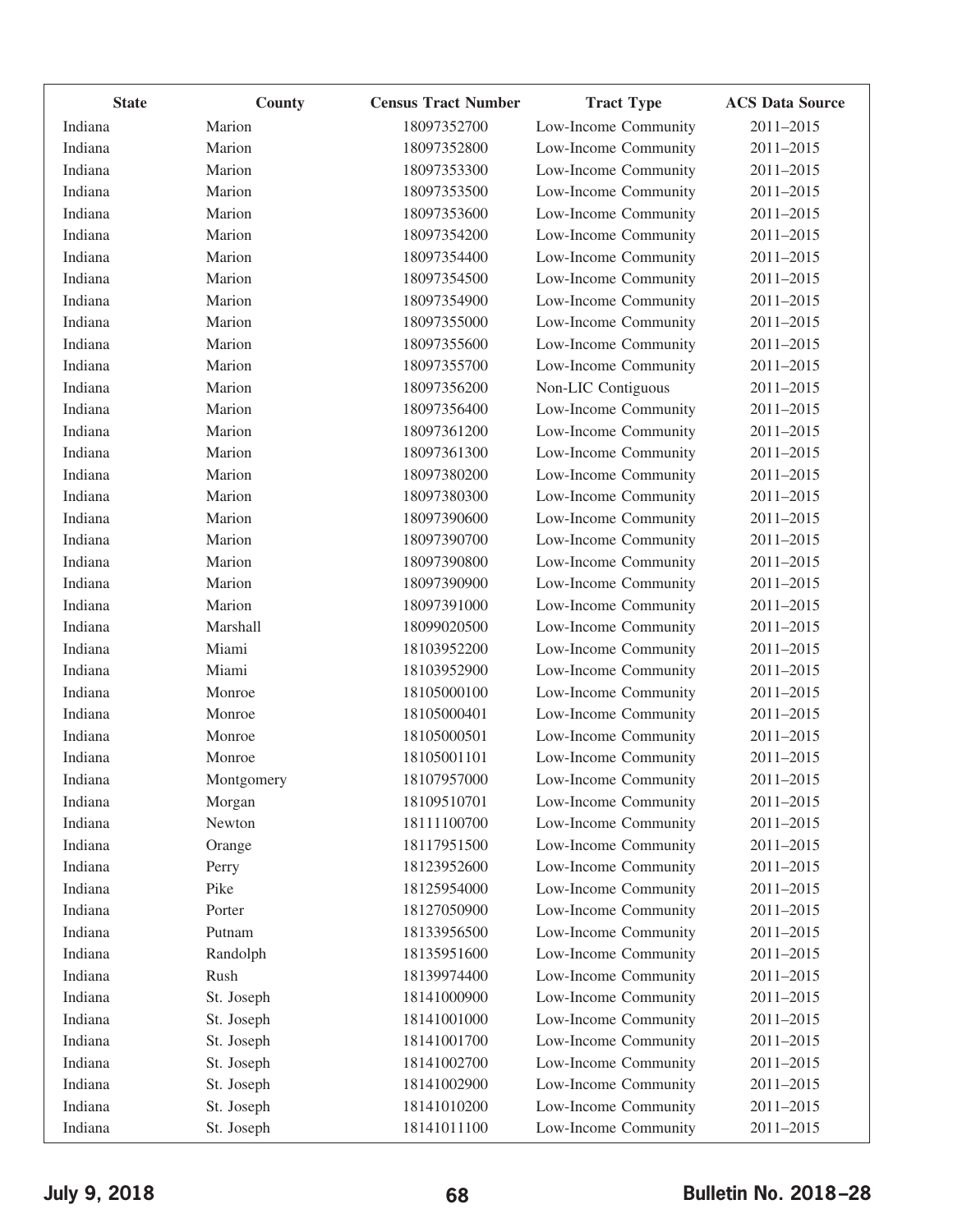| <b>State</b> | County            | <b>Census Tract Number</b> | <b>Tract Type</b>    | <b>ACS Data Source</b> |
|--------------|-------------------|----------------------------|----------------------|------------------------|
| Indiana      | Scott             | 18143967000                | Low-Income Community | 2011-2015              |
| Indiana      | Shelby            | 18145710400                | Low-Income Community | 2011-2015              |
| Indiana      | Shelby            | 18145710601                | Low-Income Community | 2011-2015              |
| Indiana      | <b>Starke</b>     | 18149953700                | Low-Income Community | 2011-2015              |
| Indiana      | Steuben           | 18151971300                | Low-Income Community | 2011-2015              |
| Indiana      | Switzerland       | 18155965700                | Low-Income Community | 2011-2015              |
| Indiana      | Tippecanoe        | 18157000400                | Low-Income Community | 2011-2015              |
| Indiana      | Tippecanoe        | 18157000700                | Low-Income Community | 2011-2015              |
| Indiana      | Tippecanoe        | 18157010203                | Low-Income Community | 2011-2015              |
| Indiana      | Tippecanoe        | 18157010500                | Low-Income Community | 2011-2015              |
| Indiana      | Tippecanoe        | 18157011100                | Low-Income Community | 2011-2015              |
| Indiana      | Vanderburgh       | 18163001200                | Low-Income Community | 2011-2015              |
| Indiana      | Vanderburgh       | 18163001500                | Low-Income Community | 2011-2015              |
| Indiana      | Vanderburgh       | 18163001800                | Low-Income Community | 2011-2015              |
| Indiana      | Vanderburgh       | 18163001900                | Low-Income Community | 2011-2015              |
| Indiana      | Vanderburgh       | 18163002000                | Low-Income Community | 2011-2015              |
| Indiana      | Vermillion        | 18165020500                | Low-Income Community | 2011-2015              |
| Indiana      | Vigo              | 18167000300                | Low-Income Community | 2011-2015              |
| Indiana      | Vigo              | 18167010600                | Low-Income Community | 2011-2015              |
| Indiana      | Vigo              | 18167011100                | Low-Income Community | 2011-2015              |
| Indiana      | Wabash            | 18169102600                | Low-Income Community | 2011-2015              |
| Indiana      | Washington        | 18175967500                | Low-Income Community | 2011-2015              |
| Indiana      | Wayne             | 18177000200                | Low-Income Community | 2011-2015              |
| Indiana      | Wayne             | 18177000900                | Low-Income Community | 2011-2015              |
| Indiana      | Wells             | 18179040600                | Low-Income Community | 2011-2015              |
| Iowa         | Appanoose         | 19007950100                | Low-Income Community | 2011-2015              |
| Iowa         | Appanoose         | 19007950300                | Low-Income Community | $2011 - 2015$          |
| Iowa         | Benton            | 19011960300                | Low-Income Community | 2011-2015              |
| Iowa         | <b>Black Hawk</b> | 19013000100                | Low-Income Community | 2011-2015              |
| Iowa         | <b>Black Hawk</b> | 19013000700                | Low-Income Community | 2011-2015              |
| Iowa         | <b>Black Hawk</b> | 19013001000                | Low-Income Community | 2011-2015              |
| Iowa         | Buena Vista       | 19021960400                | Low-Income Community | 2011-2015              |
| Iowa         | Calhoun           | 19025950200                | Low-Income Community | 2011-2015              |
| Iowa         | Cass              | 19029190200                | Low-Income Community | 2011-2015              |
| Iowa         | Cass              | 19029190500                | Low-Income Community | 2011-2015              |
| Iowa         | Cerro Gordo       | 19033950300                | Low-Income Community | 2011-2015              |
| Iowa         | Cherokee          | 19035080100                | Low-Income Community | 2011-2015              |
| Iowa         | Clinton           | 19045000100                | Low-Income Community | 2011-2015              |
| Iowa         | Clinton           | 19045000300                | Low-Income Community | 2011-2015              |
| Iowa         | Crawford          | 19047070400                | Low-Income Community | 2011-2015              |
| Iowa         | Dallas            | 19049050400                | Low-Income Community | 2011-2015              |
| Iowa         | Davis             | 19051080200                | Low-Income Community | 2011-2015              |
| Iowa         | Decatur           | 19053960200                | Low-Income Community | 2011-2015              |
| Iowa         | Decatur           | 19053960300                | Low-Income Community | 2011-2015              |
| Iowa         | Des Moines        | 19057000200                | Low-Income Community | 2011-2015              |
| Iowa         | Des Moines        | 19057000300                | Low-Income Community | 2011-2015              |
| Iowa         | Des Moines        | 19057000400                | Low-Income Community | 2011-2015              |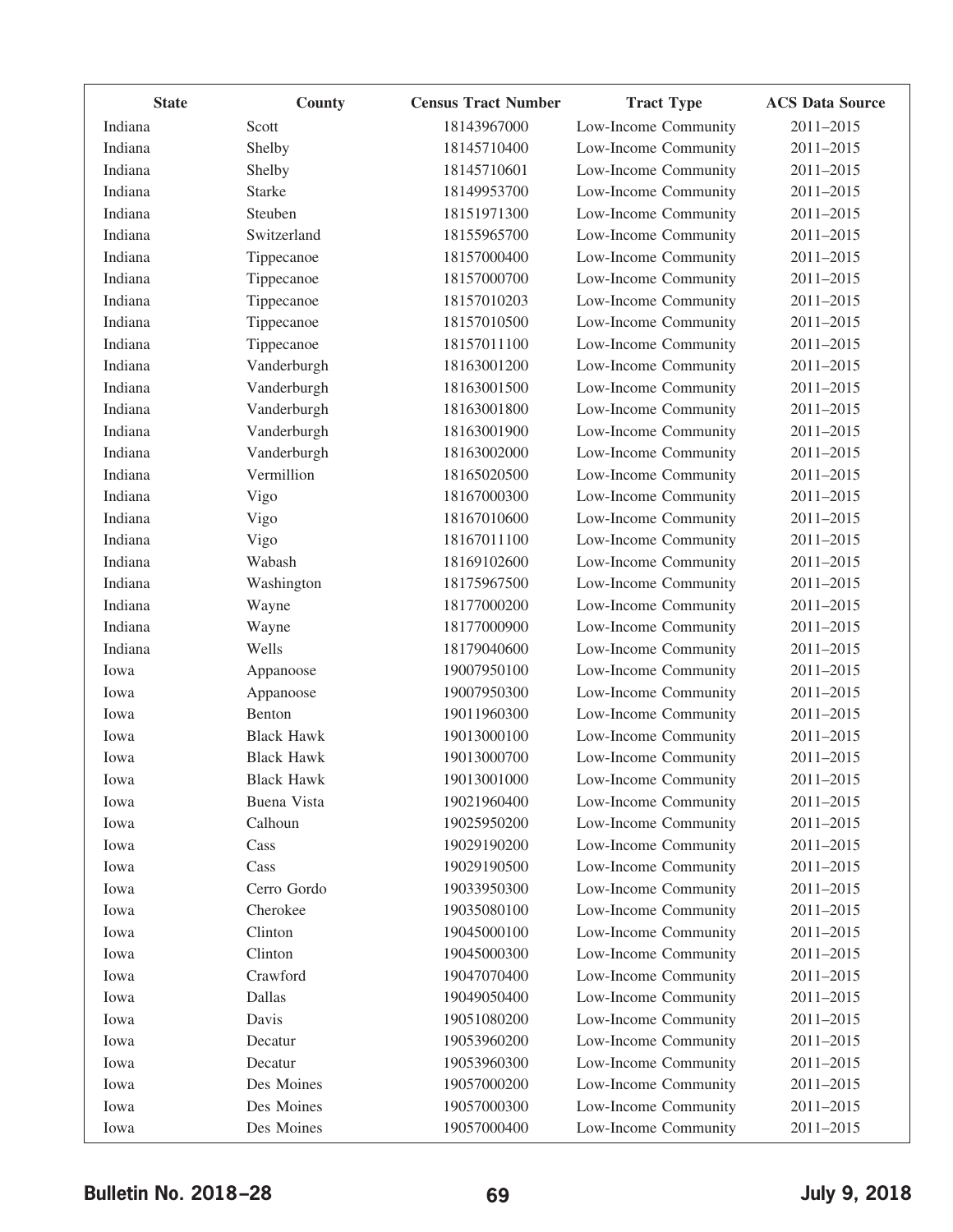| <b>State</b> | County        | <b>Census Tract Number</b> | <b>Tract Type</b>    | <b>ACS Data Source</b> |
|--------------|---------------|----------------------------|----------------------|------------------------|
| Iowa         | Dubuque       | 19061000100                | Low-Income Community | 2011-2015              |
| Iowa         | Dubuque       | 19061000500                | Low-Income Community | 2011-2015              |
| Iowa         | Emmet         | 19063070300                | Low-Income Community | 2011-2015              |
| Iowa         | Floyd         | 19067480400                | Low-Income Community | 2011-2015              |
| Iowa         | Hamilton      | 19079960300                | Low-Income Community | 2011-2015              |
| Iowa         | Ida           | 19093090300                | Low-Income Community | 2011-2015              |
| Iowa         | Jackson       | 19097950600                | Low-Income Community | 2011-2015              |
| Iowa         | Johnson       | 19103000200                | Low-Income Community | 2011-2015              |
| Iowa         | Johnson       | 19103000302                | Low-Income Community | 2011-2015              |
| Iowa         | Johnson       | 19103001400                | Non-LIC Contiguous   | 2011-2015              |
| Iowa         | Johnson       | 19103001700                | Low-Income Community | 2011-2015              |
| Iowa         | Lee           | 19111490200                | Low-Income Community | 2011-2015              |
| Iowa         | Lee           | 19111490800                | Low-Income Community | 2011-2015              |
| Iowa         | Lee           | 19111490900                | Low-Income Community | 2011-2015              |
| Iowa         | Linn          | 19113001900                | Low-Income Community | 2011-2015              |
| Iowa         | Linn          | 19113002200                | Low-Income Community | 2011-2015              |
| Iowa         | Linn          | 19113002700                | Low-Income Community | 2011-2015              |
| Iowa         | Lucas         | 19117950300                | Low-Income Community | 2011-2015              |
| Iowa         | Madison       | 19121060200                | Low-Income Community | 2011-2015              |
| Iowa         | Marshall      | 19127950900                | Low-Income Community | 2011-2015              |
| Iowa         | Muscatine     | 19139050700                | Low-Income Community | 2011-2015              |
| Iowa         | Muscatine     | 19139051000                | Low-Income Community | 2011-2015              |
| Iowa         | Page          | 19145490200                | Low-Income Community | 2011-2015              |
| Iowa         | Plymouth      | 19149970200                | Low-Income Community | 2011-2015              |
| Iowa         | Pocahontas    | 19151780100                | Low-Income Community | 2011-2015              |
| Iowa         | Polk          | 19153001100                | Low-Income Community | 2011-2015              |
| Iowa         | Polk          | 19153002600                | Low-Income Community | 2011-2015              |
| Iowa         | Polk          | 19153011001                | Low-Income Community | 2011-2015              |
| Iowa         | Pottawattamie | 19155030900                | Low-Income Community | 2011-2015              |
| Iowa         | Pottawattamie | 19155031300                | Low-Income Community | 2011-2015              |
| Iowa         | Poweshiek     | 19157370400                | Low-Income Community | 2011-2015              |
| Iowa         | Scott         | 19163010600                | Low-Income Community | 2011-2015              |
| Iowa         | Scott         | 19163010900                | Low-Income Community | 2011-2015              |
| Iowa         | Shelby        | 19165960400                | Low-Income Community | 2011-2015              |
| Iowa         | Union         | 19175190200                | Low-Income Community | 2011-2015              |
| Iowa         | Webster       | 19187000700                | Low-Income Community | 2011-2015              |
| Iowa         | Woodbury      | 19193000100                | Low-Income Community | 2011-2015              |
| Iowa         | Woodbury      | 19193001500                | Low-Income Community | 2011-2015              |
| Iowa         | Woodbury      | 19193003600                | Low-Income Community | 2011-2015              |
| Iowa         | Worth         | 19195690100                | Low-Income Community | 2011-2015              |
| Kansas       | Allen         | 20001952900                | Low-Income Community | 2011-2015              |
| Kansas       | Anderson      | 20003953600                | Low-Income Community | 2011-2015              |
| Kansas       | Atchison      | 20005081900                | Low-Income Community | 2011-2015              |
| Kansas       | <b>Barton</b> | 20009971400                | Low-Income Community | 2011-2015              |
| Kansas       | <b>Barton</b> | 20009971700                | Low-Income Community | 2011-2015              |
| Kansas       | <b>Butler</b> | 20015020400                | Low-Income Community | 2011-2015              |
| Kansas       | Cloud         | 20029977200                | Low-Income Community | 2011-2015              |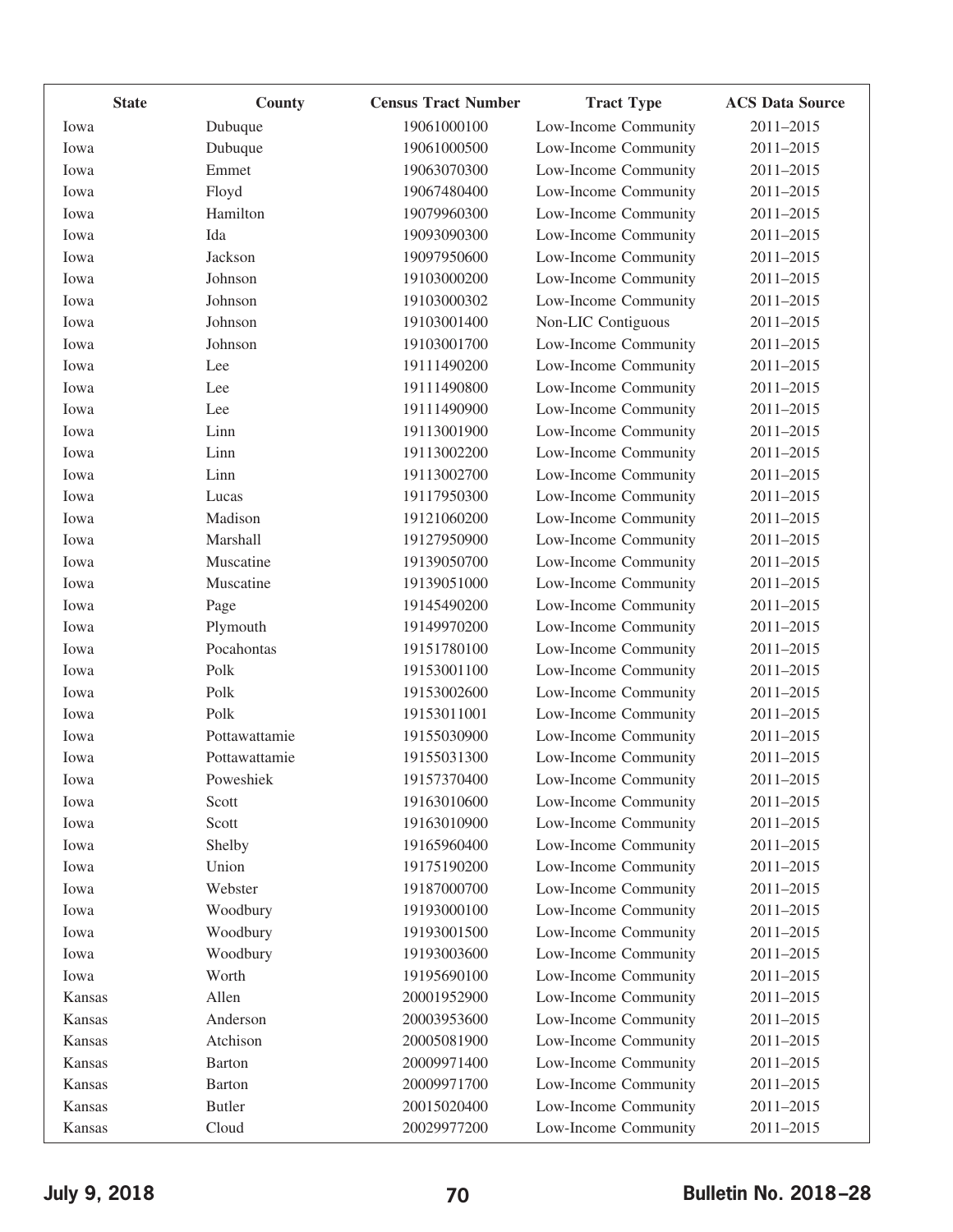| <b>State</b> | County      | <b>Census Tract Number</b> | <b>Tract Type</b>    | <b>ACS Data Source</b> |
|--------------|-------------|----------------------------|----------------------|------------------------|
| Kansas       | Cowley      | 20035493700                | Low-Income Community | 2011-2015              |
| Kansas       | Cowley      | 20035493800                | Low-Income Community | 2011-2015              |
| Kansas       | Crawford    | 20037956600                | Low-Income Community | 2011-2015              |
| Kansas       | Crawford    | 20037956900                | Non-LIC Contiguous   | 2011-2015              |
| Kansas       | Crawford    | 20037957500                | Low-Income Community | 2011-2015              |
| Kansas       | Crawford    | 20037957600                | Low-Income Community | 2011-2015              |
| Kansas       | Douglas     | 20045000200                | Low-Income Community | 2011-2015              |
| Kansas       | Douglas     | 20045000400                | Low-Income Community | 2011-2015              |
| Kansas       | Finney      | 20055960501                | Low-Income Community | 2011-2015              |
| Kansas       | Finney      | 20055960600                | Low-Income Community | 2011-2015              |
| Kansas       | Ford        | 20057961800                | Low-Income Community | 2011-2015              |
| Kansas       | Ford        | 20057962101                | Low-Income Community | 2011-2015              |
| Kansas       | Franklin    | 20059954200                | Low-Income Community | 2011-2015              |
| Kansas       | Franklin    | 20059954400                | Low-Income Community | 2011-2015              |
| Kansas       | Gove        | 20063955100                | Low-Income Community | 2011-2015              |
| Kansas       | Gove        | 20063955200                | Low-Income Community | 2011-2015              |
| Kansas       | Graham      | 20065952100                | Low-Income Community | 2011-2015              |
| Kansas       | Greeley     | 20071958100                | Low-Income Community | 2011-2015              |
| Kansas       | Jewell      | 20089576100                | Low-Income Community | 2011-2015              |
| Kansas       | Jewell      | 20089576200                | Low-Income Community | 2011-2015              |
| Kansas       | Johnson     | 20091052102                | Low-Income Community | 2011-2015              |
| Kansas       | Johnson     | 20091052417                | Low-Income Community | 2011-2015              |
| Kansas       | Johnson     | 20091053555                | Low-Income Community | 2011-2015              |
| Kansas       | Johnson     | 20091053557                | Low-Income Community | 2011-2015              |
| Kansas       | Johnson     | 20091053601                | Low-Income Community | 2011-2015              |
| Kansas       | Labette     | 20099950400                | Low-Income Community | 2011-2015              |
| Kansas       | Lane        | 20101956600                | Non-LIC Contiguous   | 2011-2015              |
| Kansas       | Leavenworth | 20103070100                | Low-Income Community | 2011-2015              |
| Kansas       | Lyon        | 20111000500                | Low-Income Community | 2011-2015              |
| Kansas       | Miami       | 20121100700                | Low-Income Community | 2011-2015              |
| Kansas       | Montgomery  | 20125950200                | Low-Income Community | 2011-2015              |
| Kansas       | Montgomery  | 20125951200                | Low-Income Community | 2011-2015              |
| Kansas       | Montgomery  | 20125951300                | Low-Income Community | 2011-2015              |
| Kansas       | Norton      | 20137951700                | Non-LIC Contiguous   | 2011-2015              |
| Kansas       | Osage       | 20139010400                | Low-Income Community | 2011-2015              |
| Kansas       | Reno        | 20155000600                | Low-Income Community | 2011-2015              |
| Kansas       | Reno        | 20155000700                | Low-Income Community | 2011-2015              |
| Kansas       | Reno        | 20155001000                | Low-Income Community | 2011-2015              |
| Kansas       | Reno        | 20155001300                | Low-Income Community | 2011-2015              |
| Kansas       | Republic    | 20157978300                | Low-Income Community | 2011-2015              |
| Kansas       | Riley       | 20161000500                | Low-Income Community | 2011-2015              |
| Kansas       | Riley       | 20161000801                | Low-Income Community | 2011-2015              |
| Kansas       | Riley       | 20161001100                | Low-Income Community | 2011-2015              |
| Kansas       | Rooks       | 20163974600                | Low-Income Community | 2011-2015              |
| Kansas       | Rooks       | 20163974700                | Non-LIC Contiguous   | 2011-2015              |
| Kansas       | Saline      | 20169000100                | Low-Income Community | 2011-2015              |
| Kansas       | Saline      | 20169000600                | Low-Income Community | 2011-2015              |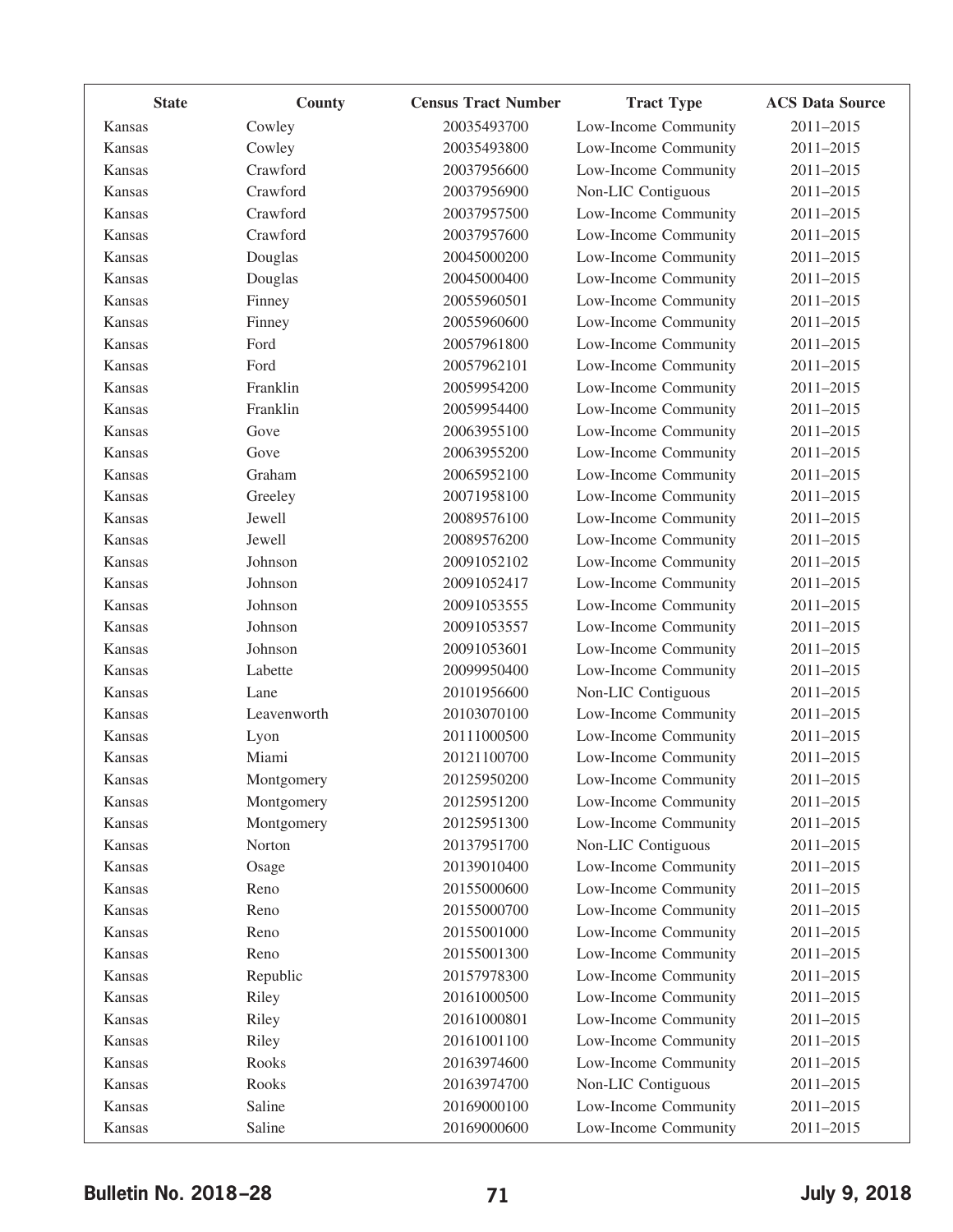| <b>State</b>  | County           | <b>Census Tract Number</b> | <b>Tract Type</b>    | <b>ACS Data Source</b> |
|---------------|------------------|----------------------------|----------------------|------------------------|
| Kansas        | Sedgwick         | 20173000400                | Low-Income Community | 2011-2015              |
| Kansas        | Sedgwick         | 20173000900                | Low-Income Community | 2011-2015              |
| Kansas        | Sedgwick         | 20173001100                | Low-Income Community | 2011-2015              |
| Kansas        | Sedgwick         | 20173002600                | Low-Income Community | 2011-2015              |
| Kansas        | Sedgwick         | 20173003200                | Low-Income Community | 2011-2015              |
| Kansas        | Sedgwick         | 20173003700                | Low-Income Community | 2011-2015              |
| <b>Kansas</b> | Sedgwick         | 20173003800                | Low-Income Community | 2011-2015              |
| <b>Kansas</b> | Sedgwick         | 20173004300                | Low-Income Community | 2011-2015              |
| Kansas        | Sedgwick         | 20173006300                | Low-Income Community | 2011-2015              |
| Kansas        | Shawnee          | 20177000700                | Low-Income Community | 2011-2015              |
| Kansas        | Shawnee          | 20177000800                | Low-Income Community | 2011-2015              |
| Kansas        | Shawnee          | 20177004000                | Low-Income Community | 2011-2015              |
| Kansas        | Sherman          | 20181453700                | Low-Income Community | 2011-2015              |
| Kansas        | Stafford         | 20185470600                | Low-Income Community | 2011-2015              |
| Kansas        | Wyandotte        | 20209041800                | Low-Income Community | 2011-2015              |
| Kansas        | Wyandotte        | 20209042200                | Low-Income Community | 2011-2015              |
| Kansas        | Wyandotte        | 20209043905                | Low-Income Community | 2011-2015              |
| Kansas        | Wyandotte        | 20209044101                | Low-Income Community | 2011-2015              |
| <b>Kansas</b> | Wyandotte        | 20209045100                | Low-Income Community | 2011-2015              |
| Kansas        | Wyandotte        | 20209045200                | Low-Income Community | 2011-2015              |
| Kentucky      | Adair            | 21001970500                | Low-Income Community | 2011-2015              |
| Kentucky      | <b>Ballard</b>   | 21007950200                | Low-Income Community | 2011-2015              |
| Kentucky      | <b>Ballard</b>   | 21007950300                | Non-LIC Contiguous   | 2011-2015              |
| Kentucky      | Barren           | 21009950200                | Low-Income Community | 2011-2015              |
| Kentucky      | Bath             | 21011970200                | Low-Income Community | 2011-2015              |
| Kentucky      | Bell             | 21013960600                | Low-Income Community | 2011-2015              |
| Kentucky      | Boone            | 21015070311                | Low-Income Community | 2011-2015              |
| Kentucky      | Boyd             | 21019030200                | Low-Income Community | 2011-2015              |
| Kentucky      | Boyd             | 21019031001                | Low-Income Community | 2011-2015              |
| Kentucky      | Boyle            | 21021930300                | Low-Income Community | 2011-2015              |
| Kentucky      | <b>Bracken</b>   | 21023950100                | Low-Income Community | 2011-2015              |
| Kentucky      | <b>Breathitt</b> | 21025920100                | Low-Income Community | 2011-2015              |
| Kentucky      | <b>Breathitt</b> | 21025920300                | Low-Income Community | 2011-2015              |
| Kentucky      | <b>Breathitt</b> | 21025920500                | Low-Income Community | 2011-2015              |
| Kentucky      | <b>Breathitt</b> | 21025920600                | Low-Income Community | 2011-2015              |
| Kentucky      | <b>Bullitt</b>   | 21029020701                | Low-Income Community | 2011-2015              |
| Kentucky      | <b>Bullitt</b>   | 21029020800                | Non-LIC Contiguous   | 2011-2015              |
| Kentucky      | <b>Butler</b>    | 21031930300                | Low-Income Community | 2011-2015              |
| Kentucky      | Calloway         | 21035010400                | Low-Income Community | 2011-2015              |
| Kentucky      | Campbell         | 21037050500                | Low-Income Community | 2011-2015              |
| Kentucky      | Carlisle         | 21039960200                | Low-Income Community | 2011-2015              |
| Kentucky      | Carroll          | 21041950200                | Low-Income Community | 2011-2015              |
| Kentucky      | Carter           | 21043960100                | Low-Income Community | 2011-2015              |
| Kentucky      | Casey            | 21045950300                | Low-Income Community | 2011-2015              |
| Kentucky      | Christian        | 21047200300                | Low-Income Community | 2011-2015              |
| Kentucky      | Clark            | 21049020106                | Low-Income Community | 2011-2015              |
| Kentucky      | Clay             | 21051950300                | Low-Income Community | 2011-2015              |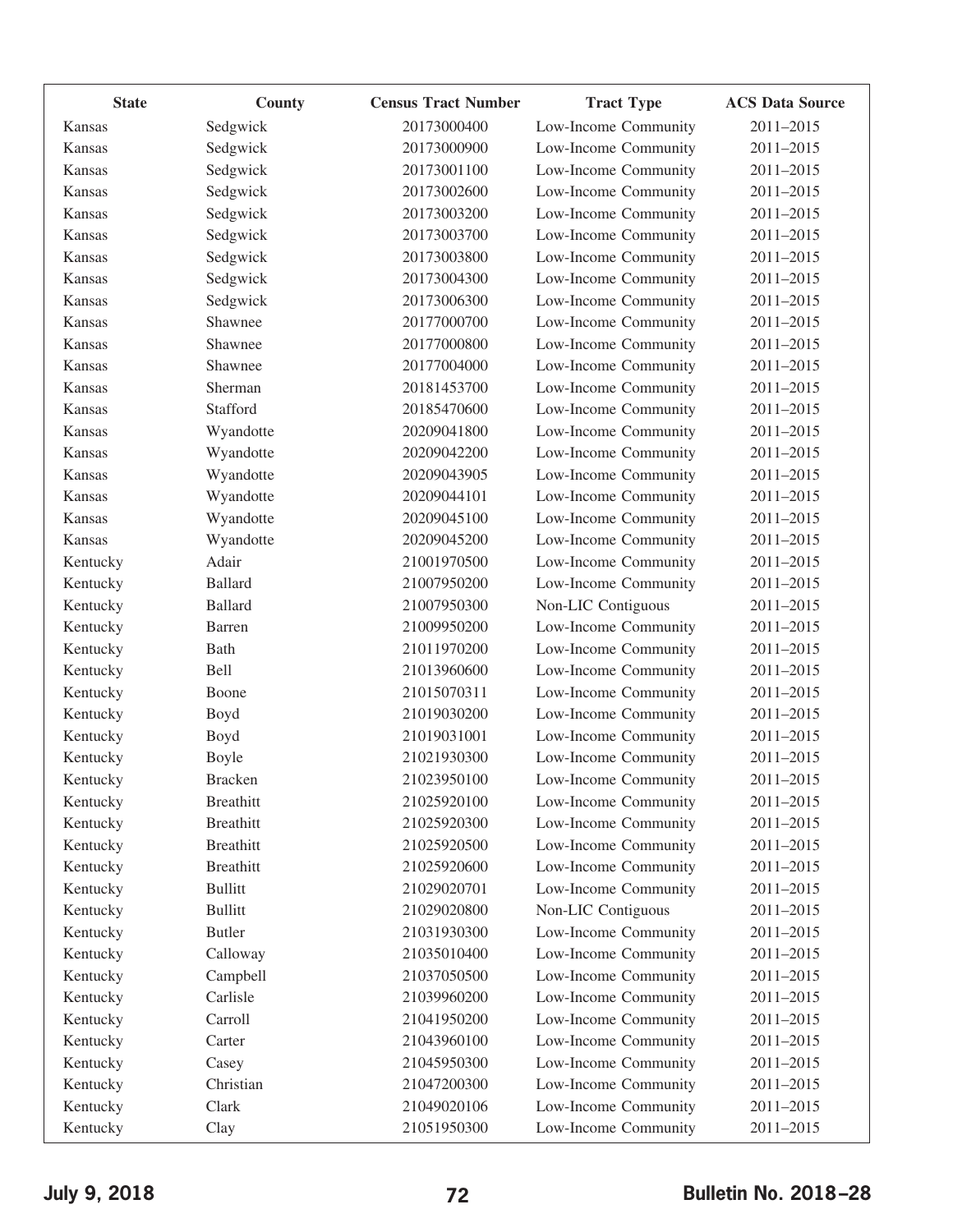| <b>State</b> | County         | <b>Census Tract Number</b> | <b>Tract Type</b>    | <b>ACS Data Source</b> |
|--------------|----------------|----------------------------|----------------------|------------------------|
| Kentucky     | Clay           | 21051950400                | Low-Income Community | 2011-2015              |
| Kentucky     | Clinton        | 21053970202                | Low-Income Community | 2011-2015              |
| Kentucky     | Cumberland     | 21057950100                | Low-Income Community | 2011-2015              |
| Kentucky     | Daviess        | 21059000200                | Low-Income Community | 2011-2015              |
| Kentucky     | <b>Daviess</b> | 21059000300                | Low-Income Community | 2011-2015              |
| Kentucky     | Edmonson       | 21061980100                | Low-Income Community | 2011-2015              |
| Kentucky     | <b>Estill</b>  | 21065920200                | Low-Income Community | 2011-2015              |
| Kentucky     | <b>Estill</b>  | 21065920300                | Low-Income Community | 2011-2015              |
| Kentucky     | Fayette        | 21067000101                | Low-Income Community | 2011-2015              |
| Kentucky     | Fayette        | 21067000102                | Low-Income Community | 2011-2015              |
| Kentucky     | Fayette        | 21067000200                | Low-Income Community | 2011-2015              |
| Kentucky     | Fayette        | 21067000300                | Low-Income Community | 2011-2015              |
| Kentucky     | Fayette        | 21067000900                | Low-Income Community | 2011-2015              |
| Kentucky     | Fayette        | 21067001100                | Low-Income Community | 2011-2015              |
| Kentucky     | Fayette        | 21067001300                | Low-Income Community | 2011-2015              |
| Kentucky     | Fleming        | 21069920100                | Low-Income Community | 2011-2015              |
| Kentucky     | Floyd          | 21071920100                | Low-Income Community | 2011-2015              |
| Kentucky     | Franklin       | 21073071200                | Low-Income Community | 2011-2015              |
| Kentucky     | Fulton         | 21075960100                | Low-Income Community | 2011-2015              |
| Kentucky     | Gallatin       | 21077960101                | Low-Income Community | 2011-2015              |
| Kentucky     | Grant          | 21081920300                | Low-Income Community | 2011-2015              |
| Kentucky     | Graves         | 21083020100                | Low-Income Community | 2011-2015              |
| Kentucky     | Green          | 21087930200                | Low-Income Community | 2011-2015              |
| Kentucky     | Greenup        | 21089040501                | Non-LIC Contiguous   | 2011-2015              |
| Kentucky     | Greenup        | 21089040502                | Low-Income Community | 2011-2015              |
| Kentucky     | Harlan         | 21095970100                | Low-Income Community | 2011-2015              |
| Kentucky     | Hart           | 21099970400                | Low-Income Community | 2011-2015              |
| Kentucky     | Henderson      | 21101020602                | Low-Income Community | 2011-2015              |
| Kentucky     | Hopkins        | 21107971100                | Low-Income Community | 2011-2015              |
| Kentucky     | Jackson        | 21109960100                | Low-Income Community | 2011-2015              |
| Kentucky     | Jefferson      | 21111000200                | Low-Income Community | 2011-2015              |
| Kentucky     | Jefferson      | 21111000600                | Low-Income Community | 2011-2015              |
| Kentucky     | Jefferson      | 21111001500                | Low-Income Community | 2011-2015              |
| Kentucky     | Jefferson      | 21111001800                | Low-Income Community | 2011-2015              |
| Kentucky     | Jefferson      | 21111002300                | Low-Income Community | 2011-2015              |
| Kentucky     | Jefferson      | 21111002400                | Low-Income Community | 2011-2015              |
| Kentucky     | Jefferson      | 21111002700                | Low-Income Community | 2011-2015              |
| Kentucky     | Jefferson      | 21111002800                | Low-Income Community | 2011-2015              |
| Kentucky     | Jefferson      | 21111003000                | Low-Income Community | 2011-2015              |
| Kentucky     | Jefferson      | 21111003500                | Low-Income Community | 2011-2015              |
| Kentucky     | Jefferson      | 21111003700                | Low-Income Community | 2011-2015              |
| Kentucky     | Jefferson      | 21111004900                | Low-Income Community | 2011-2015              |
| Kentucky     | Jefferson      | 21111005000                | Low-Income Community | 2011-2015              |
| Kentucky     | Jefferson      | 21111005100                | Low-Income Community | 2011-2015              |
| Kentucky     | Jefferson      | 21111005300                | Low-Income Community | 2011-2015              |
| Kentucky     | Jefferson      | 21111005900                | Low-Income Community | 2011-2015              |
| Kentucky     | Jefferson      | 21111006200                | Low-Income Community | 2011-2015              |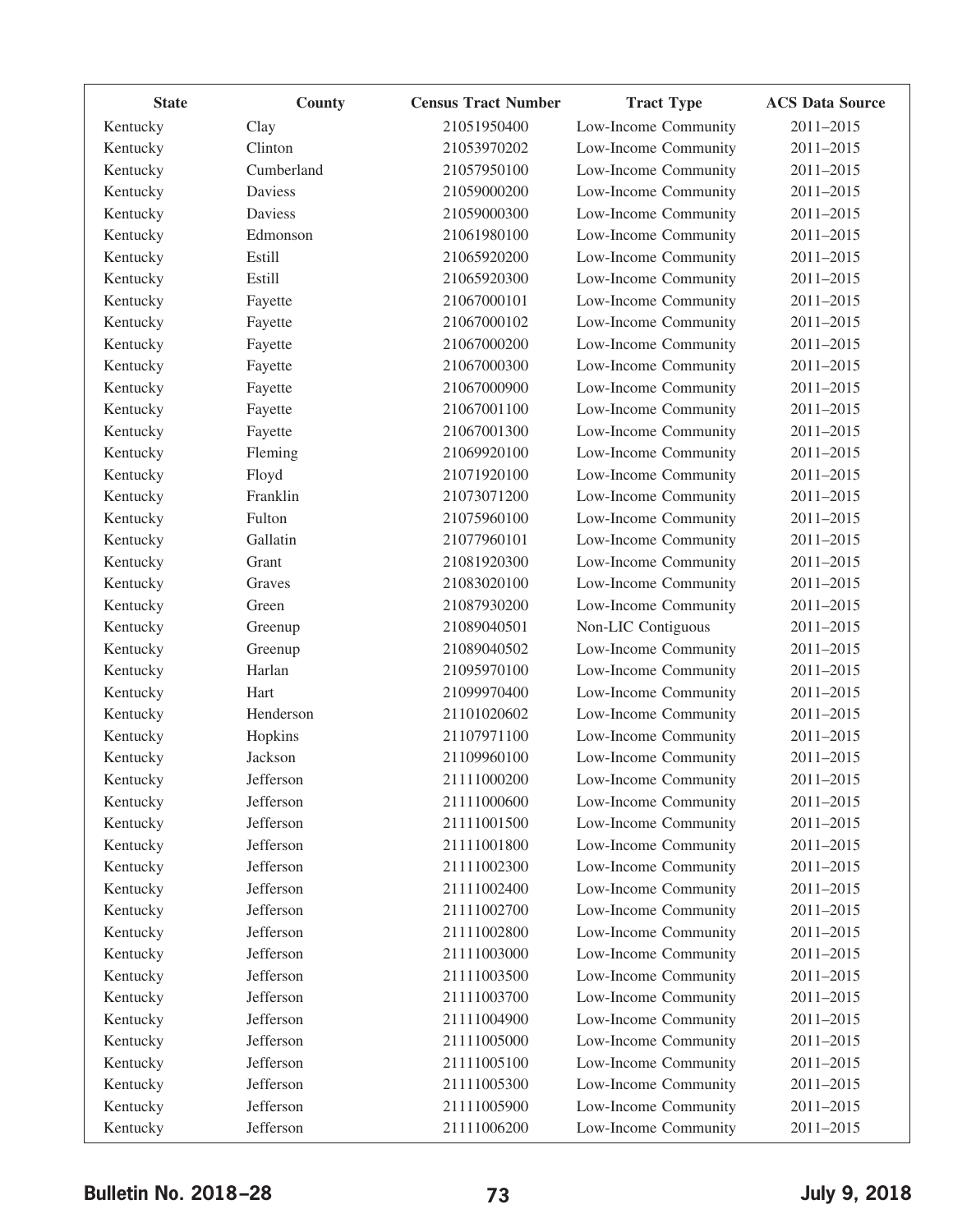| <b>State</b> | County     | <b>Census Tract Number</b> | <b>Tract Type</b>    | <b>ACS Data Source</b> |
|--------------|------------|----------------------------|----------------------|------------------------|
| Kentucky     | Jefferson  | 21111006500                | Low-Income Community | 2011-2015              |
| Kentucky     | Jefferson  | 21111007100                | Low-Income Community | 2011-2015              |
| Kentucky     | Jessamine  | 21113060504                | Low-Income Community | 2011-2015              |
| Kentucky     | Johnson    | 21115960400                | Low-Income Community | 2011-2015              |
| Kentucky     | Kenton     | 21117060700                | Low-Income Community | 2011-2015              |
| Kentucky     | Kenton     | 21117060900                | Low-Income Community | 2011-2015              |
| Kentucky     | Kenton     | 21117063800                | Low-Income Community | 2011-2015              |
| Kentucky     | Kenton     | 21117067000                | Low-Income Community | 2011-2015              |
| Kentucky     | Kenton     | 21117067100                | Low-Income Community | 2011-2015              |
| Kentucky     | Knott      | 21119960100                | Low-Income Community | 2011-2015              |
| Kentucky     | Knox       | 21121930500                | Low-Income Community | 2011-2015              |
| Kentucky     | Larue      | 21123960102                | Low-Income Community | 2011-2015              |
| Kentucky     | Leslie     | 21131920100                | Low-Income Community | 2011-2015              |
| Kentucky     | Letcher    | 21133950100                | Low-Income Community | 2011-2015              |
| Kentucky     | Lewis      | 21135930300                | Low-Income Community | 2011-2015              |
| Kentucky     | Lincoln    | 21137920101                | Low-Income Community | 2011-2015              |
| Kentucky     | Lincoln    | 21137920103                | Low-Income Community | 2011-2015              |
| Kentucky     | Logan      | 21141960500                | Low-Income Community | 2011-2015              |
| Kentucky     | McCracken  | 21145030300                | Low-Income Community | 2011-2015              |
| Kentucky     | McCracken  | 21145030400                | Low-Income Community | 2011-2015              |
| Kentucky     | McCreary   | 21147960300                | Low-Income Community | 2011-2015              |
| Kentucky     | Madison    | 21151010701                | Low-Income Community | 2011-2015              |
| Kentucky     | Madison    | 21151010800                | Non-LIC Contiguous   | 2011-2015              |
| Kentucky     | Madison    | 21151010903                | Low-Income Community | 2011-2015              |
| Kentucky     | Magoffin   | 21153970100                | Low-Income Community | 2011-2015              |
| Kentucky     | Magoffin   | 21153970200                | Low-Income Community | 2011-2015              |
| Kentucky     | Magoffin   | 21153970400                | Low-Income Community | 2011-2015              |
| Kentucky     | Martin     | 21159950100                | Low-Income Community | 2011-2015              |
| Kentucky     | Martin     | 21159950200                | Low-Income Community | 2011-2015              |
| Kentucky     | Mason      | 21161960100                | Low-Income Community | 2011-2015              |
| Kentucky     | Menifee    | 21165960100                | Low-Income Community | 2011-2015              |
| Kentucky     | Metcalfe   | 21169960300                | Low-Income Community | 2011-2015              |
| Kentucky     | Montgomery | 21173920200                | Low-Income Community | 2011-2015              |
| Kentucky     | Montgomery | 21173920302                | Low-Income Community | 2011-2015              |
| Kentucky     | Montgomery | 21173920400                | Low-Income Community | 2011-2015              |
| Kentucky     | Montgomery | 21173920500                | Low-Income Community | 2011-2015              |
| Kentucky     | Morgan     | 21175950300                | Low-Income Community | 2011-2015              |
| Kentucky     | Muhlenberg | 21177960200                | Low-Income Community | 2011-2015              |
| Kentucky     | Muhlenberg | 21177960400                | Non-LIC Contiguous   | 2011-2015              |
| Kentucky     | Nicholas   | 21181960200                | Low-Income Community | 2011-2015              |
| Kentucky     | Ohio       | 21183920300                | Low-Income Community | 2011-2015              |
| Kentucky     | Ohio       | 21183920500                | Low-Income Community | 2011-2015              |
| Kentucky     | Owen       | 21187970200                | Low-Income Community | 2011-2015              |
| Kentucky     | Owsley     | 21189930100                | Low-Income Community | 2011-2015              |
| Kentucky     | Perry      | 21193970500                | Low-Income Community | 2011-2015              |
| Kentucky     | Perry      | 21193970600                | Low-Income Community | 2011-2015              |
| Kentucky     | Perry      | 21193971000                | Low-Income Community | 2011-2015              |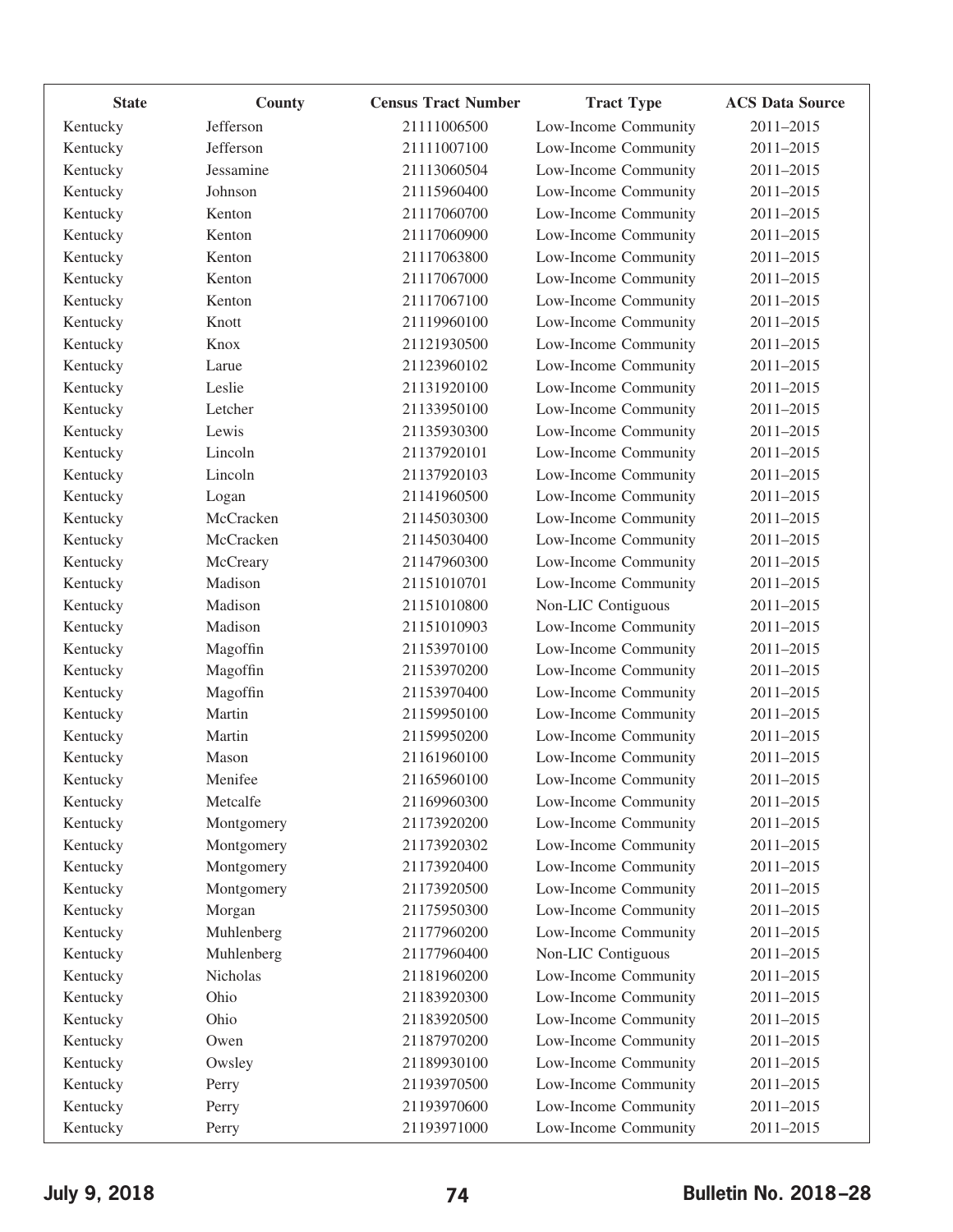| <b>State</b> | County         | <b>Census Tract Number</b> | <b>Tract Type</b>    | <b>ACS Data Source</b> |
|--------------|----------------|----------------------------|----------------------|------------------------|
| Kentucky     | Pike           | 21195930100                | Low-Income Community | 2011-2015              |
| Kentucky     | Pike           | 21195930300                | Low-Income Community | 2011-2015              |
| Kentucky     | Pike           | 21195930400                | Low-Income Community | 2011-2015              |
| Kentucky     | Pike           | 21195930500                | Low-Income Community | 2011-2015              |
| Kentucky     | Pike           | 21195931100                | Low-Income Community | 2011-2015              |
| Kentucky     | Pike           | 21195931800                | Low-Income Community | 2011-2015              |
| Kentucky     | Pike           | 21195931900                | Low-Income Community | 2011-2015              |
| Kentucky     | Powell         | 21197970200                | Low-Income Community | 2011-2015              |
| Kentucky     | Pulaski        | 21199930100                | Low-Income Community | 2011-2015              |
| Kentucky     | Pulaski        | 21199931102                | Low-Income Community | 2011-2015              |
| Kentucky     | Robertson      | 21201970100                | Low-Income Community | 2011-2015              |
| Kentucky     | Rowan          | 21205950200                | Low-Income Community | 2011-2015              |
| Kentucky     | Russell        | 21207960102                | Low-Income Community | 2011-2015              |
| Kentucky     | Simpson        | 21213970400                | Low-Income Community | 2011-2015              |
| Kentucky     | Taylor         | 21217920500                | Low-Income Community | 2011-2015              |
| Kentucky     | Todd           | 21219950300                | Low-Income Community | 2011-2015              |
| Kentucky     | Union          | 21225950201                | Low-Income Community | $2011 - 2015$          |
| Kentucky     | Warren         | 21227010200                | Low-Income Community | 2011-2015              |
| Kentucky     | Wayne          | 21231920400                | Low-Income Community | 2011-2015              |
| Kentucky     | Webster        | 21233960400                | Low-Income Community | 2011-2015              |
| Kentucky     | Whitley        | 21235920500                | Low-Income Community | 2011-2015              |
| Kentucky     | Whitley        | 21235920600                | Low-Income Community | 2011-2015              |
| Kentucky     | Wolfe          | 21237930200                | Low-Income Community | 2011-2015              |
| Louisiana    | Acadia         | 22001960100                | Low-Income Community | 2011-2015              |
| Louisiana    | Allen          | 22003950300                | Low-Income Community | 2011-2015              |
| Louisiana    | Ascension      | 22005030900                | Low-Income Community | 2011-2015              |
| Louisiana    | Ascension      | 22005031000                | Low-Income Community | $2011 - 2015$          |
| Louisiana    | Assumption     | 22007050100                | Low-Income Community | 2011-2015              |
| Louisiana    | Avoyelles      | 22009030600                | Low-Income Community | 2011-2015              |
| Louisiana    | Avoyelles      | 22009030900                | Low-Income Community | 2011-2015              |
| Louisiana    | Beauregard     | 22011960300                | Low-Income Community | 2011-2015              |
| Louisiana    | Bienville      | 22013970100                | Low-Income Community | 2011-2015              |
| Louisiana    | Bienville      | 22013970200                | Low-Income Community | 2011-2015              |
| Louisiana    | <b>Bossier</b> | 22015010601                | Low-Income Community | 2011-2015              |
| Louisiana    | Caddo          | 22017023400                | Low-Income Community | 2011-2015              |
| Louisiana    | Caddo          | 22017023800                | Low-Income Community | 2011-2015              |
| Louisiana    | Caddo          | 22017024303                | Low-Income Community | 2011-2015              |
| Louisiana    | Caddo          | 22017024601                | Low-Income Community | 2011-2015              |
| Louisiana    | Caddo          | 22017024900                | Non-LIC Contiguous   | 2011-2015              |
| Louisiana    | Caddo          | 22017025100                | Low-Income Community | 2011-2015              |
| Louisiana    | Caddo          | 22017025300                | Low-Income Community | 2011-2015              |
| Louisiana    | Calcasieu      | 22019000100                | Low-Income Community | 2011-2015              |
| Louisiana    | Calcasieu      | 22019000200                | Low-Income Community | 2011-2015              |
| Louisiana    | Calcasieu      | 22019000400                | Low-Income Community | 2011-2015              |
| Louisiana    | Calcasieu      | 22019001500                | Low-Income Community | 2011-2015              |
| Louisiana    | Calcasieu      | 22019001600                | Low-Income Community | 2011-2015              |
| Louisiana    | Concordia      | 22029000300                | Low-Income Community | 2011-2015              |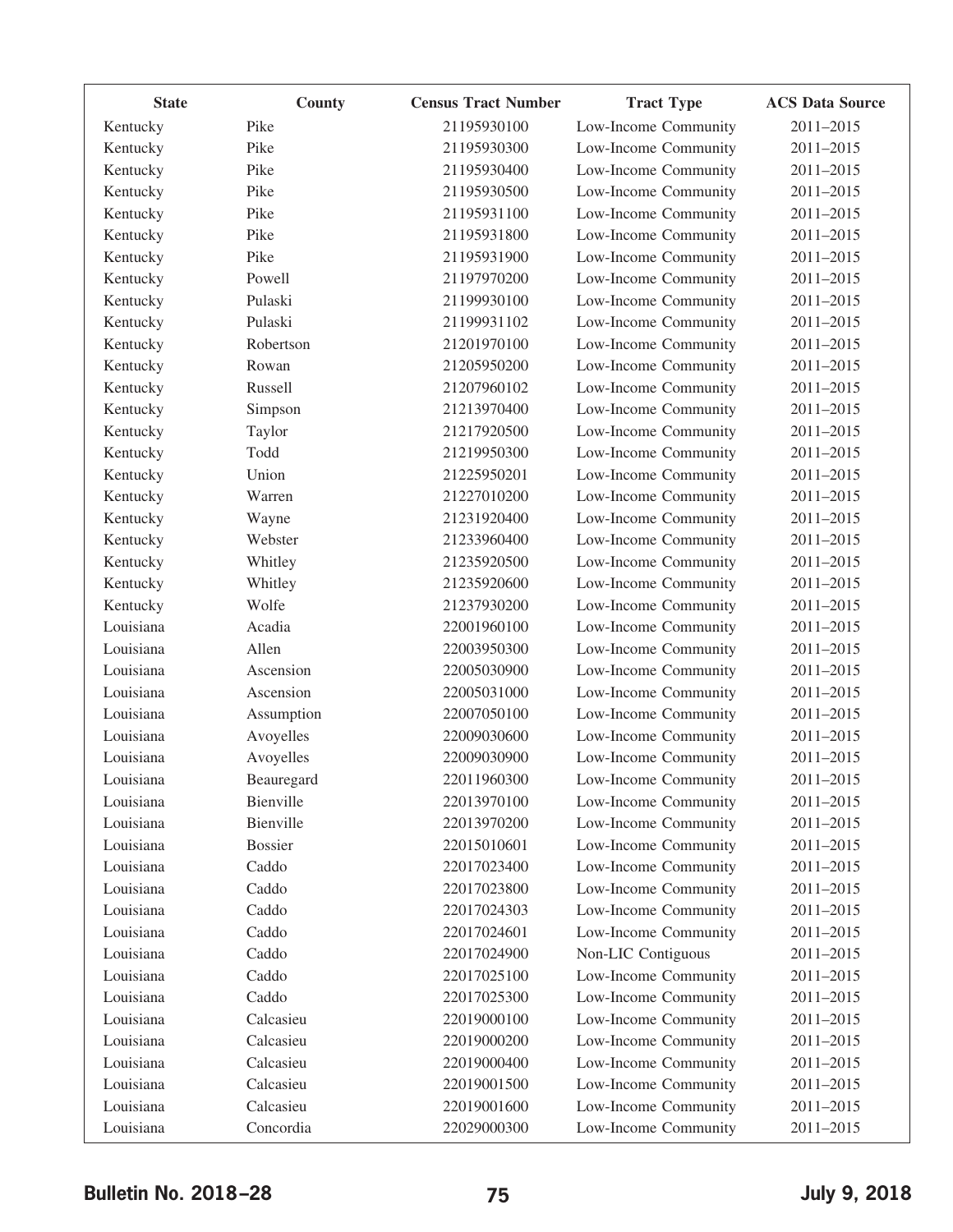| <b>State</b> | <b>County</b>    | <b>Census Tract Number</b> | <b>Tract Type</b>    | <b>ACS Data Source</b> |
|--------------|------------------|----------------------------|----------------------|------------------------|
| Louisiana    | De Soto          | 22031950300                | Low-Income Community | 2011-2015              |
| Louisiana    | East Baton Rouge | 22033000100                | Low-Income Community | 2011-2015              |
| Louisiana    | East Baton Rouge | 22033000300                | Low-Income Community | 2011-2015              |
| Louisiana    | East Baton Rouge | 22033000400                | Low-Income Community | 2011-2015              |
| Louisiana    | East Baton Rouge | 22033000500                | Low-Income Community | 2011-2015              |
| Louisiana    | East Baton Rouge | 22033000602                | Low-Income Community | 2011-2015              |
| Louisiana    | East Baton Rouge | 22033000900                | Low-Income Community | 2011-2015              |
| Louisiana    | East Baton Rouge | 22033001000                | Low-Income Community | 2011-2015              |
| Louisiana    | East Baton Rouge | 22033001104                | Low-Income Community | 2011-2015              |
| Louisiana    | East Baton Rouge | 22033002200                | Low-Income Community | 2011-2015              |
| Louisiana    | East Baton Rouge | 22033002400                | Low-Income Community | 2011-2015              |
| Louisiana    | East Baton Rouge | 22033002500                | Low-Income Community | 2011-2015              |
| Louisiana    | East Baton Rouge | 22033003000                | Low-Income Community | 2011-2015              |
| Louisiana    | East Baton Rouge | 22033003101                | Low-Income Community | 2011-2015              |
| Louisiana    | East Baton Rouge | 22033003103                | Low-Income Community | 2011-2015              |
| Louisiana    | East Baton Rouge | 22033003300                | Low-Income Community | 2011-2015              |
| Louisiana    | East Baton Rouge | 22033003400                | Low-Income Community | 2011-2015              |
| Louisiana    | East Baton Rouge | 22033004011                | Low-Income Community | 2011-2015              |
| Louisiana    | East Baton Rouge | 22033004201                | Low-Income Community | 2011-2015              |
| Louisiana    | East Baton Rouge | 22033004203                | Low-Income Community | 2011-2015              |
| Louisiana    | East Baton Rouge | 22033005100                | Low-Income Community | 2011-2015              |
| Louisiana    | East Baton Rouge | 22033005200                | Low-Income Community | 2011-2015              |
| Louisiana    | East Baton Rouge | 22033005300                | Low-Income Community | 2011-2015              |
| Louisiana    | East Carroll     | 22035000200                | Low-Income Community | 2011-2015              |
| Louisiana    | East Feliciana   | 22037951502                | Low-Income Community | 2011-2015              |
| Louisiana    | Evangeline       | 22039950500                | Low-Income Community | 2011-2015              |
| Louisiana    | Evangeline       | 22039950600                | Low-Income Community | 2011-2015              |
| Louisiana    | Iberia           | 22045030500                | Low-Income Community | 2011-2015              |
| Louisiana    | Iberia           | 22045030900                | Low-Income Community | 2011-2015              |
| Louisiana    | Iberia           | 22045031000                | Low-Income Community | 2011-2015              |
| Louisiana    | Iberia           | 22045031100                | Low-Income Community | 2011-2015              |
| Louisiana    | Iberville        | 22047953000                | Low-Income Community | 2011-2015              |
| Louisiana    | Jackson          | 22049970300                | Non-LIC Contiguous   | 2011-2015              |
| Louisiana    | Jefferson        | 22051020201                | Low-Income Community | 2011-2015              |
| Louisiana    | Jefferson        | 22051020202                | Low-Income Community | 2011-2015              |
| Louisiana    | Jefferson        | 22051020600                | Low-Income Community | 2011-2015              |
| Louisiana    | Jefferson        | 22051024600                | Low-Income Community | 2011-2015              |
| Louisiana    | Jefferson        | 22051025900                | Low-Income Community | 2011-2015              |
| Louisiana    | Jefferson        | 22051026900                | Low-Income Community | 2011-2015              |
| Louisiana    | Jefferson        | 22051028200                | Low-Income Community | 2011-2015              |
| Louisiana    | Jefferson Davis  | 22053000500                | Low-Income Community | 2011-2015              |
| Louisiana    | Lafayette        | 22055000100                | Low-Income Community | 2011-2015              |
| Louisiana    | Lafayette        | 22055000700                | Low-Income Community | 2011-2015              |
| Louisiana    | Lafayette        | 22055000800                | Low-Income Community | 2011-2015              |
| Louisiana    | Lafayette        | 22055000900                | Low-Income Community | 2011-2015              |
| Louisiana    | Lafayette        | 22055001001                | Low-Income Community | 2011-2015              |
| Louisiana    | Lafayette        | 22055001100                | Low-Income Community | 2011-2015              |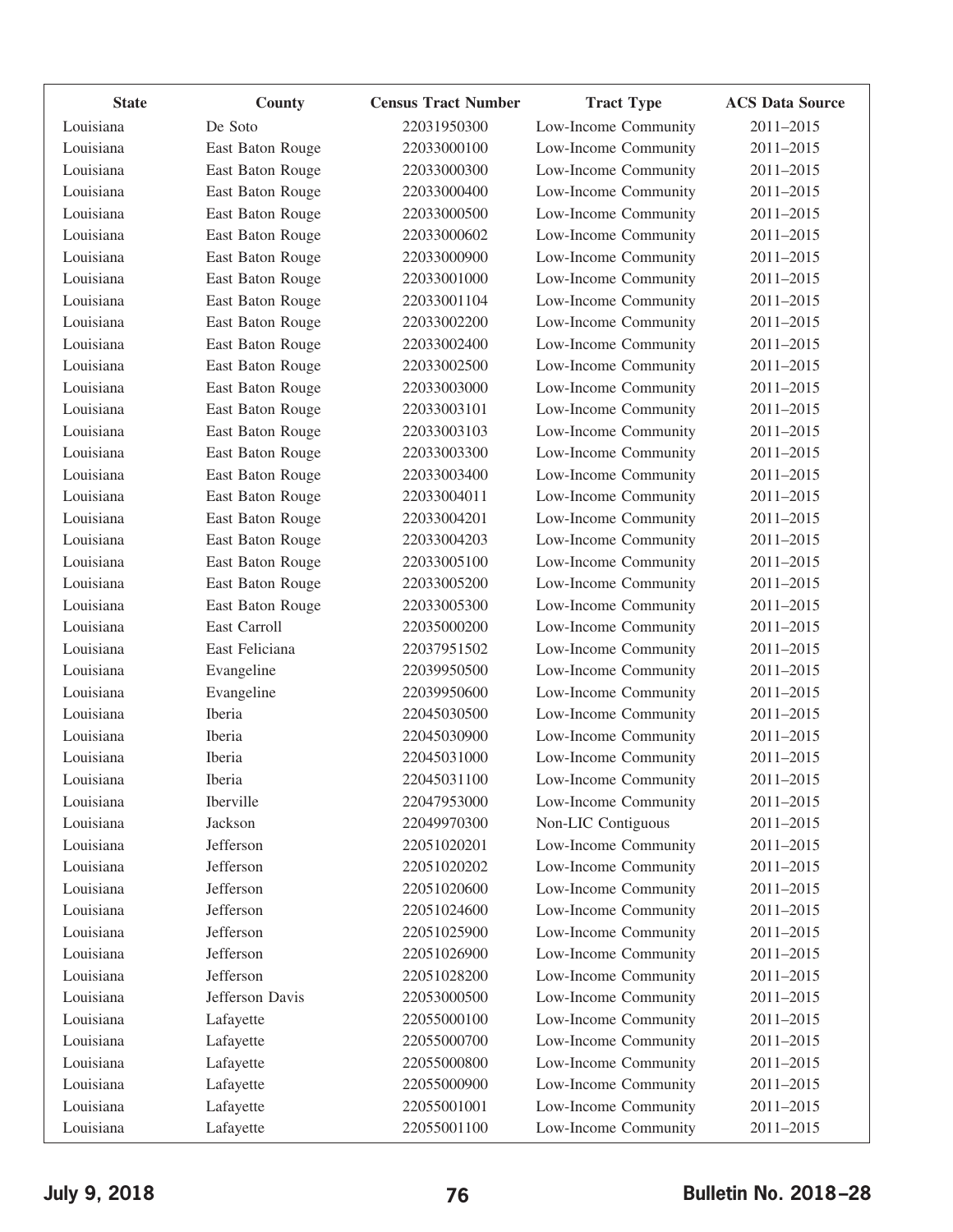| <b>State</b> | County        | <b>Census Tract Number</b> | <b>Tract Type</b>    | <b>ACS Data Source</b> |
|--------------|---------------|----------------------------|----------------------|------------------------|
| Louisiana    | Lafayette     | 22055002200                | Low-Income Community | 2011-2015              |
| Louisiana    | Lafourche     | 22057020400                | Low-Income Community | 2011-2015              |
| Louisiana    | Lafourche     | 22057020702                | Low-Income Community | 2011-2015              |
| Louisiana    | Lafourche     | 22057020900                | Low-Income Community | 2011-2015              |
| Louisiana    | Lincoln       | 22061960300                | Low-Income Community | 2011-2015              |
| Louisiana    | Lincoln       | 22061960400                | Low-Income Community | 2011-2015              |
| Louisiana    | Lincoln       | 22061960900                | Low-Income Community | 2011-2015              |
| Louisiana    | Livingston    | 22063040401                | Low-Income Community | 2011-2015              |
| Louisiana    | Livingston    | 22063040402                | Non-LIC Contiguous   | 2011-2015              |
| Louisiana    | Livingston    | 22063040700                | Low-Income Community | 2011-2015              |
| Louisiana    | Morehouse     | 22067950400                | Low-Income Community | 2011-2015              |
| Louisiana    | Morehouse     | 22067950500                | Low-Income Community | 2011-2015              |
| Louisiana    | Morehouse     | 22067950600                | Low-Income Community | 2011-2015              |
| Louisiana    | Natchitoches  | 22069000600                | Low-Income Community | 2011-2015              |
| Louisiana    | Natchitoches  | 22069000700                | Low-Income Community | 2011-2015              |
| Louisiana    | Orleans       | 22071000200                | Low-Income Community | 2011-2015              |
| Louisiana    | Orleans       | 22071000605                | Low-Income Community | 2011-2015              |
| Louisiana    | Orleans       | 22071000904                | Low-Income Community | 2011-2015              |
| Louisiana    | Orleans       | 22071001730                | Low-Income Community | 2011-2015              |
| Louisiana    | Orleans       | 22071001736                | Low-Income Community | 2011-2015              |
| Louisiana    | Orleans       | 22071001751                | Low-Income Community | 2011-2015              |
| Louisiana    | Orleans       | 22071002700                | Low-Income Community | 2011-2015              |
| Louisiana    | Orleans       | 22071002900                | Low-Income Community | 2011-2015              |
| Louisiana    | Orleans       | 22071003307                | Low-Income Community | 2011-2015              |
| Louisiana    | Orleans       | 22071003400                | Low-Income Community | 2011-2015              |
| Louisiana    | Orleans       | 22071004000                | Low-Income Community | 2011-2015              |
| Louisiana    | Orleans       | 22071004401                | Low-Income Community | 2011-2015              |
| Louisiana    | Orleans       | 22071004900                | Low-Income Community | 2011-2015              |
| Louisiana    | Orleans       | 22071006000                | Low-Income Community | 2011-2015              |
| Louisiana    | Orleans       | 22071006300                | Low-Income Community | 2011-2015              |
| Louisiana    | Orleans       | 22071007101                | Low-Income Community | 2011-2015              |
| Louisiana    | Orleans       | 22071007200                | Low-Income Community | 2011-2015              |
| Louisiana    | Orleans       | 22071007700                | Non-LIC Contiguous   | 2011-2015              |
| Louisiana    | Orleans       | 22071008400                | Low-Income Community | 2011-2015              |
| Louisiana    | Orleans       | 22071009400                | Low-Income Community | 2011-2015              |
| Louisiana    | Orleans       | 22071011100                | Low-Income Community | 2011-2015              |
| Louisiana    | Orleans       | 22071013400                | Low-Income Community | 2011-2015              |
| Louisiana    | Orleans       | 22071013700                | Low-Income Community | 2011-2015              |
| Louisiana    | Orleans       | 22071014000                | Low-Income Community | 2011-2015              |
| Louisiana    | Orleans       | 22071014300                | Low-Income Community | 2011-2015              |
| Louisiana    | Ouachita      | 22073000600                | Low-Income Community | 2011-2015              |
| Louisiana    | Ouachita      | 22073001400                | Low-Income Community | 2011-2015              |
| Louisiana    | Ouachita      | 22073010603                | Low-Income Community | 2011-2015              |
| Louisiana    | Ouachita      | 22073010900                | Low-Income Community | 2011-2015              |
| Louisiana    | Pointe Coupee | 22077951900                | Low-Income Community | 2011-2015              |
| Louisiana    | Pointe Coupee | 22077952300                | Low-Income Community | 2011-2015              |
| Louisiana    | Rapides       | 22079010500                | Low-Income Community | 2011-2015              |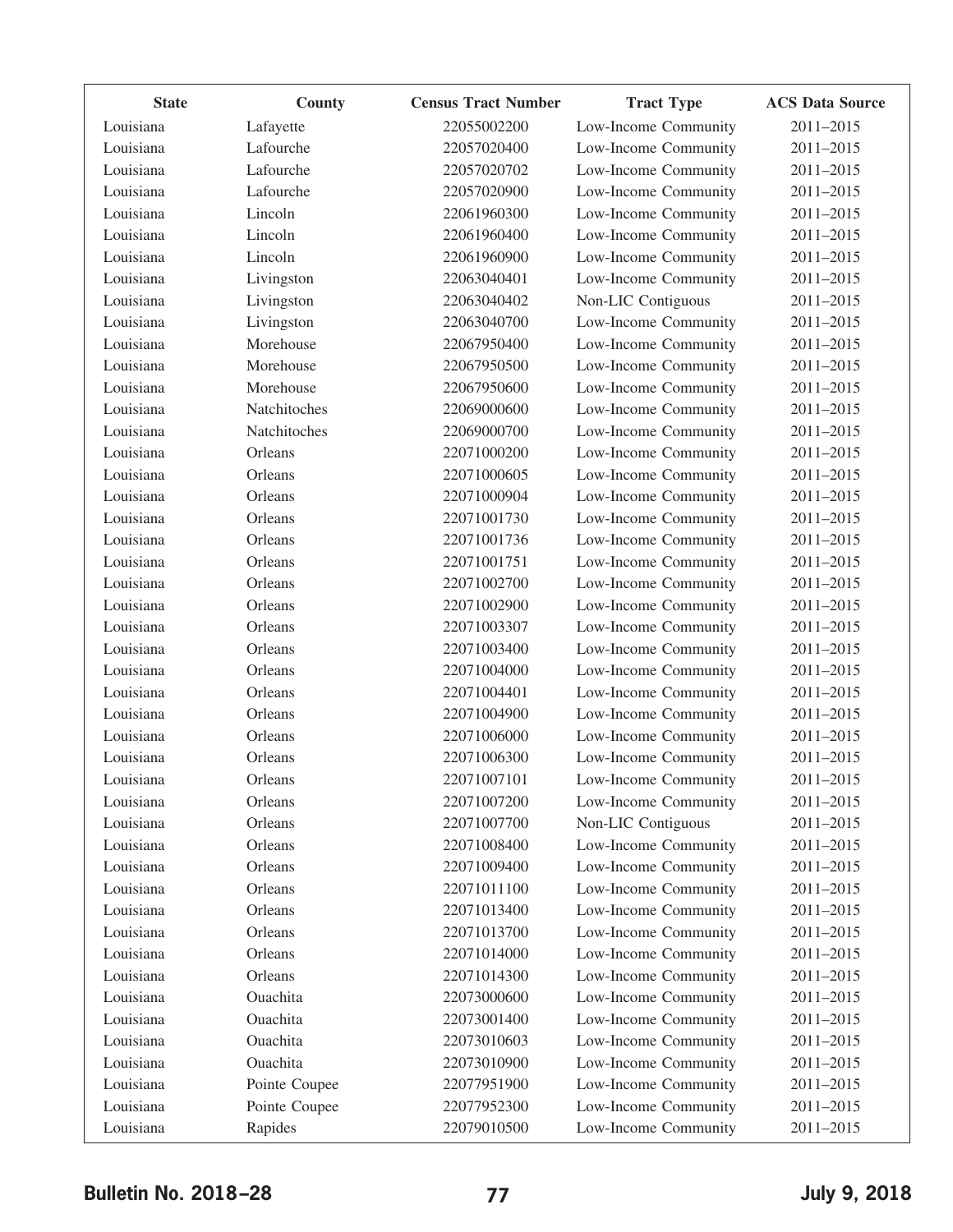| <b>State</b> | County               | <b>Census Tract Number</b> | <b>Tract Type</b>    | <b>ACS Data Source</b> |
|--------------|----------------------|----------------------------|----------------------|------------------------|
| Louisiana    | Rapides              | 22079011300                | Low-Income Community | 2011-2015              |
| Louisiana    | Rapides              | 22079013900                | Low-Income Community | 2011-2015              |
| Louisiana    | Richland             | 22083970500                | Low-Income Community | 2011-2015              |
| Louisiana    | St. Bernard          | 22087030300                | Low-Income Community | 2011-2015              |
| Louisiana    | St. Bernard          | 22087030400                | Low-Income Community | 2011-2015              |
| Louisiana    | St. Bernard          | 22087030800                | Low-Income Community | 2011-2015              |
| Louisiana    | St. Charles          | 22089062700                | Low-Income Community | 2011-2015              |
| Louisiana    | St. Helena           | 22091951100                | Low-Income Community | 2011-2015              |
| Louisiana    | St. James            | 22093040400                | Low-Income Community | 2011-2015              |
| Louisiana    | St. James            | 22093040500                | Low-Income Community | 2011-2015              |
| Louisiana    | St. John the Baptist | 22095071100                | Low-Income Community | 2011-2015              |
| Louisiana    | St. Landry           | 22097961100                | Low-Income Community | 2011-2015              |
| Louisiana    | St. Landry           | 22097961300                | Low-Income Community | 2011-2015              |
| Louisiana    | St. Landry           | 22097961400                | Low-Income Community | 2011-2015              |
| Louisiana    | St. Landry           | 22097961600                | Low-Income Community | 2011-2015              |
| Louisiana    | St. Martin           | 22099020501                | Low-Income Community | 2011-2015              |
| Louisiana    | St. Mary             | 22101040300                | Low-Income Community | 2011-2015              |
| Louisiana    | St. Mary             | 22101040400                | Low-Income Community | 2011-2015              |
| Louisiana    | St. Mary             | 22101040500                | Low-Income Community | 2011-2015              |
| Louisiana    | St. Mary             | 22101041200                | Low-Income Community | 2011-2015              |
| Louisiana    | St. Tammany          | 22103040704                | Low-Income Community | 2011-2015              |
| Louisiana    | Tangipahoa           | 22105953600                | Low-Income Community | 2011-2015              |
| Louisiana    | Tangipahoa           | 22105953800                | Low-Income Community | 2011-2015              |
| Louisiana    | Terrebonne           | 22109000101                | Non-LIC Contiguous   | 2011-2015              |
| Louisiana    | Terrebonne           | 22109000500                | Low-Income Community | 2011-2015              |
| Louisiana    | Vermilion            | 22113950700                | Low-Income Community | 2011-2015              |
| Louisiana    | Vernon               | 22115950400                | Low-Income Community | 2011-2015              |
| Louisiana    | Washington           | 22117950500                | Low-Income Community | 2011-2015              |
| Louisiana    | Washington           | 22117951000                | Low-Income Community | 2011-2015              |
| Louisiana    | Webster              | 22119031200                | Low-Income Community | 2011-2015              |
| Louisiana    | West Baton Rouge     | 22121020200                | Low-Income Community | 2011-2015              |
| Louisiana    | Winn                 | 22127960200                | Low-Income Community | 2011-2015              |
| Maine        | Androscoggin         | 23001010500                | Low-Income Community | 2011-2015              |
| Maine        | Androscoggin         | 23001020300                | Low-Income Community | 2011-2015              |
| Maine        | Aroostook            | 23003950100                | Low-Income Community | 2011-2015              |
| Maine        | Aroostook            | 23003950300                | Non-LIC Contiguous   | 2011-2015              |
| Maine        | Aroostook            | 23003951000                | Low-Income Community | 2011-2015              |
| Maine        | Aroostook            | 23003951600                | Low-Income Community | 2011-2015              |
| Maine        | Cumberland           | 23005000300                | Low-Income Community | 2011-2015              |
| Maine        | Cumberland           | 23005002800                | Low-Income Community | 2011-2015              |
| Maine        | Cumberland           | 23005003000                | Low-Income Community | 2011-2015              |
| Maine        | Cumberland           | 23005011100                | Low-Income Community | 2011-2015              |
| Maine        | Hancock              | 23009965503                | Low-Income Community | 2011-2015              |
| Maine        | Kennebec             | 23011010300                | Low-Income Community | 2011-2015              |
| Maine        | Kennebec             | 23011024102                | Low-Income Community | 2011-2015              |
| Maine        | Oxford               | 23017965500                | Low-Income Community | 2011-2015              |
| Maine        | Oxford               | 23017965600                | Low-Income Community | 2011-2015              |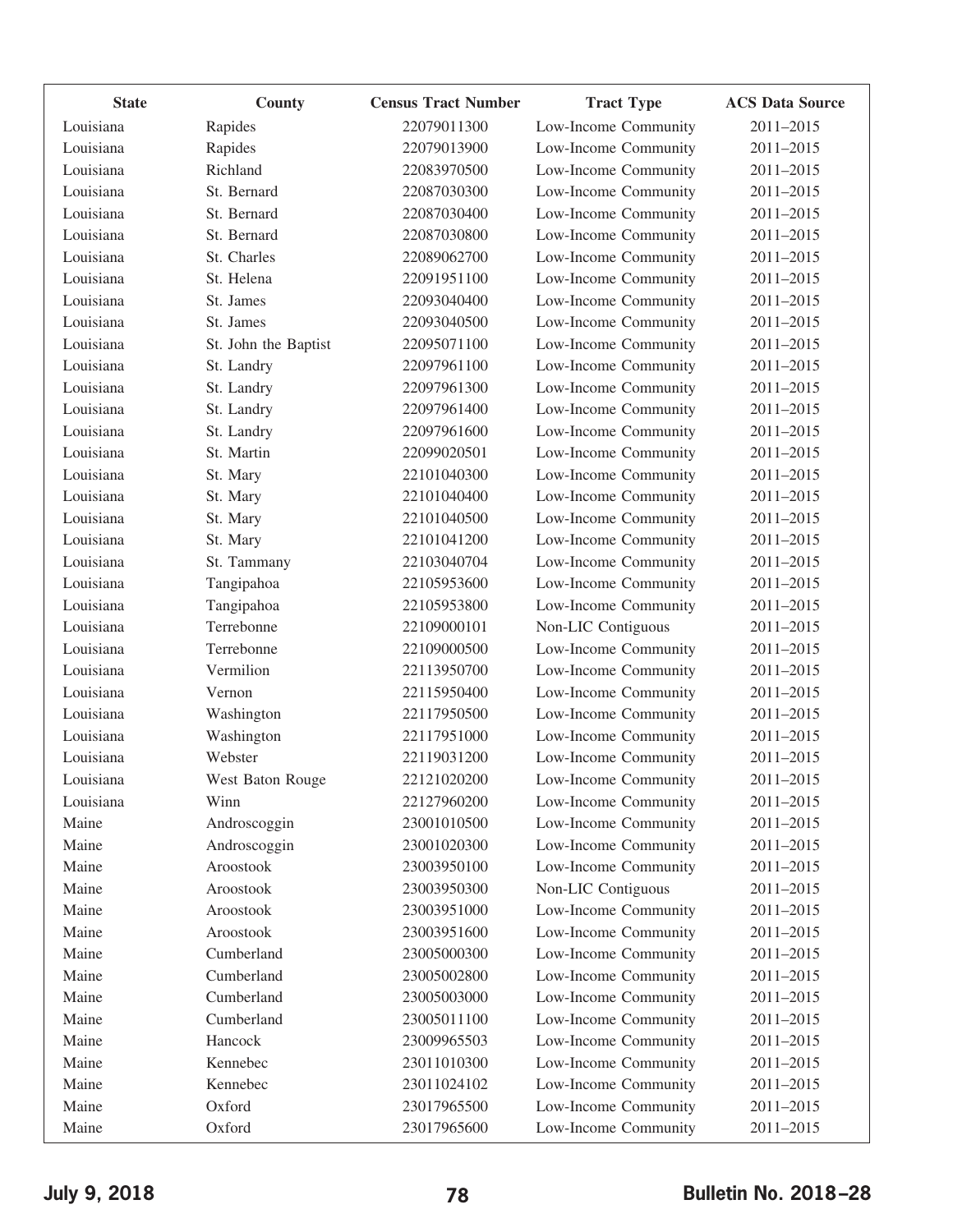| <b>State</b> | County           | <b>Census Tract Number</b> | <b>Tract Type</b>    | <b>ACS Data Source</b> |
|--------------|------------------|----------------------------|----------------------|------------------------|
| Maine        | Oxford           | 23017966200                | Low-Income Community | 2011-2015              |
| Maine        | Penobscot        | 23019000300                | Low-Income Community | 2011-2015              |
| Maine        | Penobscot        | 23019004100                | Low-Income Community | 2011-2015              |
| Maine        | Penobscot        | 23019007100                | Low-Income Community | 2011-2015              |
| Maine        | Penobscot        | 23019027000                | Low-Income Community | 2011-2015              |
| Maine        | Penobscot        | 23019028000                | Low-Income Community | 2011-2015              |
| Maine        | Penobscot        | 23019030000                | Low-Income Community | 2011-2015              |
| Maine        | Penobscot        | 23019031000                | Low-Income Community | 2011-2015              |
| Maine        | Piscataquis      | 23021960301                | Low-Income Community | 2011-2015              |
| Maine        | Sagadahoc        | 23023970600                | Low-Income Community | 2011-2015              |
| Maine        | Somerset         | 23025965900                | Low-Income Community | 2011-2015              |
| Maine        | Somerset         | 23025966500                | Low-Income Community | 2011-2015              |
| Maine        | Waldo            | 23027043000                | Low-Income Community | 2011-2015              |
| Maine        | Washington       | 23029955400                | Non-LIC Contiguous   | 2011-2015              |
| Maine        | Washington       | 23029955500                | Low-Income Community | 2011-2015              |
| Maine        | Washington       | 23029955900                | Low-Income Community | 2011-2015              |
| Maine        | York             | 23031005200                | Low-Income Community | 2011-2015              |
| Maryland     | Allegany         | 24001000800                | Low-Income Community | 2011-2015              |
| Maryland     | Allegany         | 24001001000                | Low-Income Community | 2011-2015              |
| Maryland     | Allegany         | 24001001100                | Low-Income Community | 2011-2015              |
| Maryland     | Allegany         | 24001001800                | Low-Income Community | 2011-2015              |
| Maryland     | Anne Arundel     | 24003740603                | Low-Income Community | 2011-2015              |
| Maryland     | Anne Arundel     | 24003750101                | Low-Income Community | 2011-2015              |
| Maryland     | Anne Arundel     | 24003750102                | Low-Income Community | 2011-2015              |
| Maryland     | Anne Arundel     | 24003750201                | Low-Income Community | 2011-2015              |
| Maryland     | <b>Baltimore</b> | 24005401507                | Low-Income Community | 2011-2015              |
| Maryland     | Baltimore        | 24005402406                | Low-Income Community | 2011-2015              |
| Maryland     | Baltimore        | 24005404102                | Low-Income Community | 2011-2015              |
| Maryland     | Baltimore        | 24005404202                | Low-Income Community | 2011-2015              |
| Maryland     | <b>Baltimore</b> | 24005421102                | Low-Income Community | 2011-2015              |
| Maryland     | Baltimore        | 24005421300                | Low-Income Community | 2011-2015              |
| Maryland     | Baltimore        | 24005450501                | Low-Income Community | 2011-2015              |
| Maryland     | Baltimore        | 24005450800                | Low-Income Community | 2011-2015              |
| Maryland     | Baltimore        | 24005451600                | Low-Income Community | 2011-2015              |
| Maryland     | Baltimore        | 24005492500                | Low-Income Community | 2011-2015              |
| Maryland     | Calvert          | 24009860703                | Low-Income Community | 2011-2015              |
| Maryland     | Calvert          | 24009861003                | Non-LIC Contiguous   | 2011-2015              |
| Maryland     | Calvert          | 24009861004                | Low-Income Community | 2011-2015              |
| Maryland     | Caroline         | 24011955302                | Low-Income Community | 2011-2015              |
| Maryland     | Caroline         | 24011955600                | Low-Income Community | 2011-2015              |
| Maryland     | Carroll          | 24013507601                | Low-Income Community | 2011-2015              |
| Maryland     | Cecil            | 24015030400                | Low-Income Community | 2011-2015              |
| Maryland     | Cecil            | 24015030505                | Low-Income Community | 2011-2015              |
| Maryland     | Cecil            | 24015030906                | Low-Income Community | 2011-2015              |
| Maryland     | Charles          | 24017850202                | Low-Income Community | 2011-2015              |
| Maryland     | Charles          | 24017850709                | Non-LIC Contiguous   | 2011-2015              |
| Maryland     | Charles          | 24017850802                | Low-Income Community | 2011-2015              |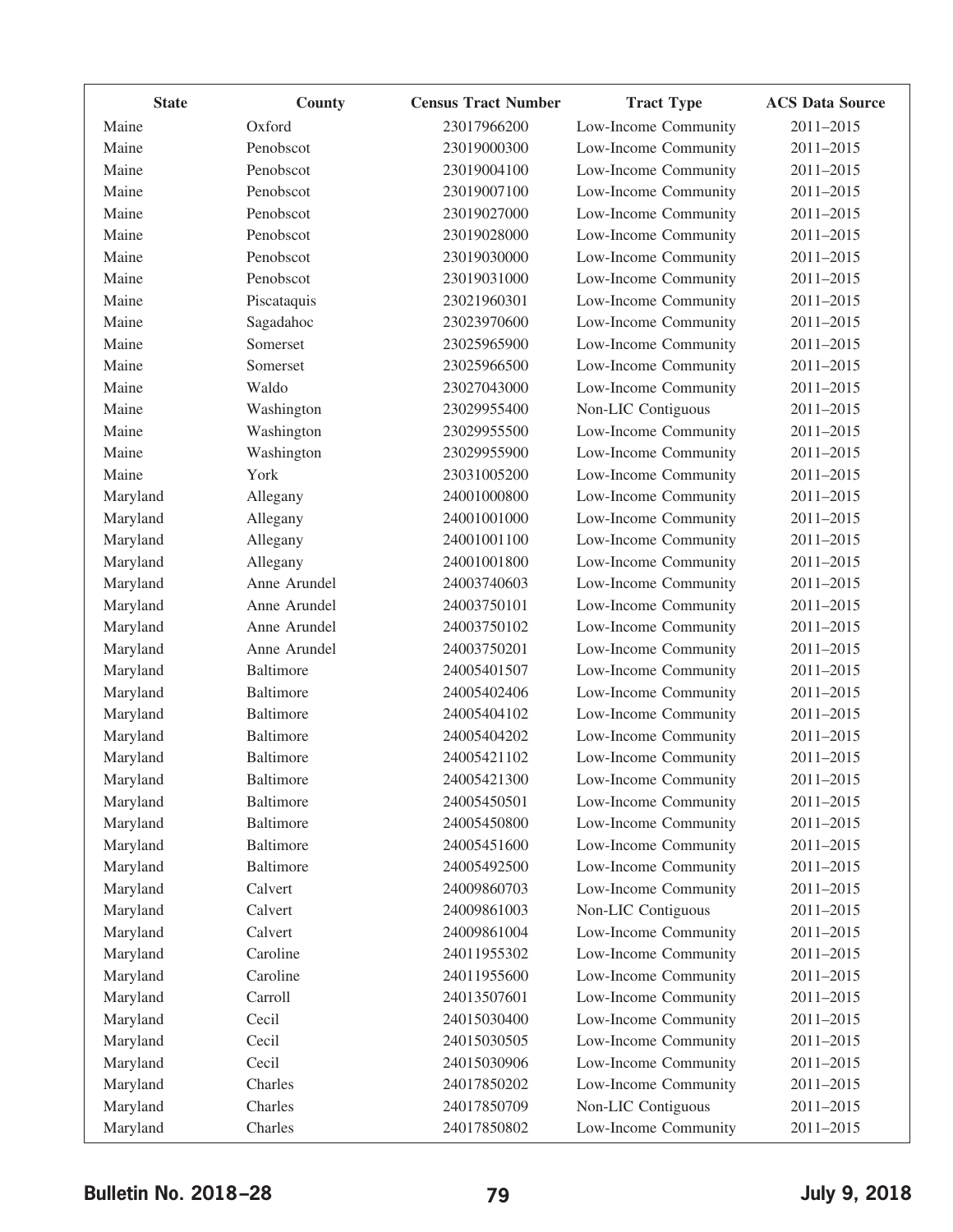| <b>State</b>         | County                             | <b>Census Tract Number</b> | <b>Tract Type</b>                          | <b>ACS Data Source</b> |
|----------------------|------------------------------------|----------------------------|--------------------------------------------|------------------------|
| Maryland             | Dorchester                         | 24019970400                | Low-Income Community                       | 2011-2015              |
| Maryland             | Dorchester                         | 24019970600                | Low-Income Community                       | 2011-2015              |
| Maryland             | Frederick                          | 24021750300                | Low-Income Community                       | 2011-2015              |
| Maryland             | Frederick                          | 24021751003                | Low-Income Community                       | 2011-2015              |
| Maryland             | Frederick                          | 24021765100                | Low-Income Community                       | 2011-2015              |
| Maryland             | Frederick                          | 24021772200                | Low-Income Community                       | 2011-2015              |
| Maryland             | Frederick                          | 24021775400                | Low-Income Community                       | 2011-2015              |
| Maryland             | Garrett                            | 24023000200                | Low-Income Community                       | 2011-2015              |
| Maryland             | Garrett                            | 24023000600                | Low-Income Community                       | 2011-2015              |
| Maryland             | Garrett                            | 24023000700                | Low-Income Community                       | 2011-2015              |
| Maryland             | Harford                            | 24025301302                | Low-Income Community                       | 2011-2015              |
| Maryland             | Harford                            | 24025302902                | Low-Income Community                       | 2011-2015              |
| Maryland             | Harford                            | 24025306100                | Low-Income Community                       | 2011-2015              |
| Maryland             | Harford                            | 24025306200                | Low-Income Community                       | 2011-2015              |
| Maryland             | Howard                             | 24027601107                | Low-Income Community                       | 2011-2015              |
| Maryland             | Kent                               | 24029950300                | Low-Income Community                       | 2011-2015              |
| Maryland             | Montgomery                         | 24031700713                | Low-Income Community                       | 2011-2015              |
| Maryland             | Montgomery                         | 24031700723                | Low-Income Community                       | 2011-2015              |
| Maryland             | Montgomery                         | 24031700724                | Low-Income Community                       | 2011-2015              |
| Maryland             | Montgomery                         | 24031700813                | Low-Income Community                       | 2011-2015              |
| Maryland             | Montgomery                         | 24031700830                | Low-Income Community                       | 2011-2015              |
| Maryland             | Montgomery                         | 24031700904                | Low-Income Community                       | 2011-2015              |
| Maryland             | Montgomery                         | 24031701421                | Low-Income Community                       | 2011-2015              |
| Maryland             | Montgomery                         | 24031701509                | Low-Income Community                       | 2011-2015              |
| Maryland             | Montgomery                         | 24031701703                | Low-Income Community                       | 2011-2015              |
| Maryland             | Montgomery                         | 24031702000                | Low-Income Community                       | 2011-2015              |
| Maryland             | Montgomery                         | 24031702301                | Low-Income Community                       | 2011-2015              |
| Maryland             | Montgomery                         | 24031702500                | Low-Income Community                       | 2011-2015              |
| Maryland             | Montgomery                         | 24031702601                | Low-Income Community                       | 2011-2015              |
| Maryland             | Montgomery                         | 24031703800                | Low-Income Community                       | 2011-2015              |
| Marvland             | Prince George's                    | 24033801500                | Low-Income Community                       | 2011-2015              |
| Maryland             | Prince George's                    | 24033801600                | Low-Income Community                       | 2011-2015              |
| Maryland             | Prince George's                    | 24033801802                | Low-Income Community                       | 2011-2015              |
| Maryland             | Prince George's                    | 24033801807                | Low-Income Community                       | 2011-2015              |
| Maryland             | Prince George's                    | 24033802204                | Non-LIC Contiguous                         | 2011-2015              |
| Maryland             | Prince George's                    | 24033802405                | Low-Income Community                       | 2011-2015              |
| Maryland             | Prince George's                    | 24033802700                | Low-Income Community                       | 2011-2015              |
|                      | Prince George's                    | 24033802803                | Low-Income Community                       | 2011-2015              |
| Maryland             | Prince George's                    | 24033802804                | Low-Income Community                       | 2011-2015              |
| Maryland<br>Maryland | Prince George's                    | 24033802901                | Low-Income Community                       | 2011-2015              |
|                      | Prince George's                    | 24033803508                | Low-Income Community                       | 2011-2015              |
| Maryland             |                                    | 24033803514                |                                            |                        |
| Maryland             | Prince George's                    |                            | Low-Income Community                       | 2011-2015              |
| Maryland             | Prince George's<br>Prince George's | 24033803519                | Non-LIC Contiguous<br>Low-Income Community | 2011-2015<br>2011-2015 |
| Maryland             |                                    | 24033803525                |                                            |                        |
| Maryland             | Prince George's                    | 24033803602                | Low-Income Community                       | 2011-2015              |
| Maryland             | Prince George's                    | 24033803605                | Low-Income Community                       | 2011-2015              |
| Maryland             | Prince George's                    | 24033803612                | Low-Income Community                       | 2011-2015              |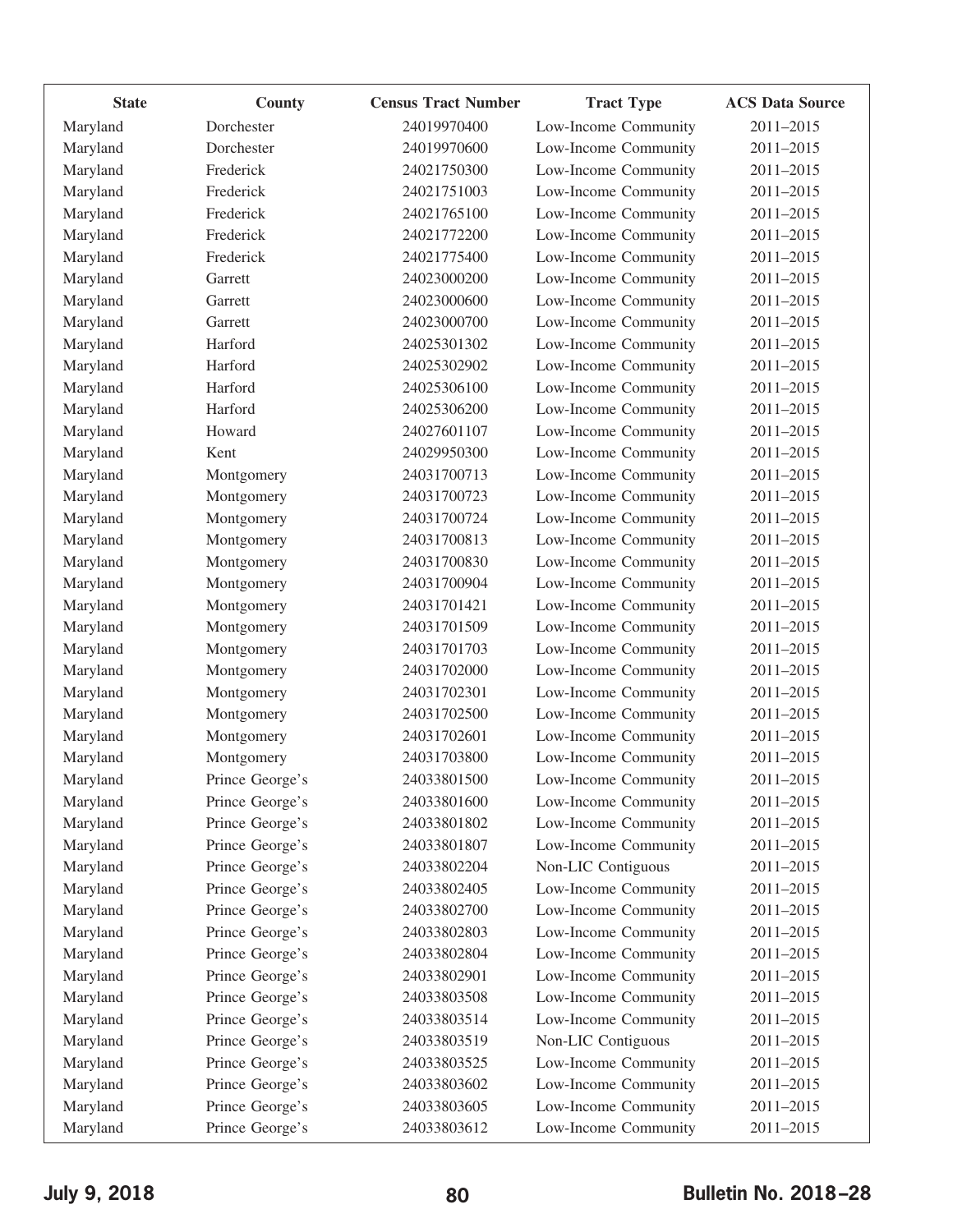| <b>State</b> | County           | <b>Census Tract Number</b> | <b>Tract Type</b>    | <b>ACS Data Source</b> |
|--------------|------------------|----------------------------|----------------------|------------------------|
| Maryland     | Prince George's  | 24033804102                | Low-Income Community | 2011-2015              |
| Maryland     | Prince George's  | 24033804600                | Low-Income Community | 2011-2015              |
| Maryland     | Prince George's  | 24033805601                | Low-Income Community | 2011-2015              |
| Maryland     | Prince George's  | 24033805908                | Low-Income Community | 2011-2015              |
| Maryland     | Prince George's  | 24033806000                | Low-Income Community | 2011-2015              |
| Maryland     | Prince George's  | 24033806601                | Low-Income Community | 2011-2015              |
| Maryland     | Prince George's  | 24033807000                | Low-Income Community | 2011-2015              |
| Maryland     | Prince George's  | 24033807200                | Low-Income Community | 2011-2015              |
| Maryland     | Queen Anne's     | 24035810300                | Low-Income Community | 2011-2015              |
| Maryland     | St. Mary's       | 24037876001                | Low-Income Community | 2011-2015              |
| Maryland     | Somerset         | 24039930101                | Low-Income Community | 2011-2015              |
| Maryland     | Somerset         | 24039930500                | Low-Income Community | 2011-2015              |
| Maryland     | Somerset         | 24039930600                | Low-Income Community | 2011-2015              |
| Maryland     | Talbot           | 24041960300                | Low-Income Community | 2011-2015              |
| Maryland     | Talbot           | 24041960400                | Low-Income Community | 2011-2015              |
| Maryland     | Washington       | 24043000400                | Low-Income Community | 2011-2015              |
| Maryland     | Washington       | 24043000500                | Low-Income Community | 2011-2015              |
| Maryland     | Washington       | 24043000700                | Low-Income Community | 2011-2015              |
| Maryland     | Washington       | 24043000800                | Low-Income Community | 2011-2015              |
| Maryland     | Washington       | 24043010802                | Low-Income Community | 2011-2015              |
| Maryland     | Wicomico         | 24045000100                | Low-Income Community | 2011-2015              |
| Maryland     | Wicomico         | 24045000200                | Low-Income Community | 2011-2015              |
| Maryland     | Wicomico         | 24045000500                | Low-Income Community | 2011-2015              |
| Maryland     | Wicomico         | 24045010101                | Low-Income Community | 2011-2015              |
| Maryland     | Wicomico         | 24045010102                | Low-Income Community | 2011-2015              |
| Maryland     | Wicomico         | 24045010502                | Low-Income Community | 2011-2015              |
| Maryland     | Wicomico         | 24045010603                | Low-Income Community | 2011-2015              |
| Maryland     | Worcester        | 24047950000                | Low-Income Community | 2011-2015              |
| Maryland     | Worcester        | 24047951000                | Low-Income Community | 2011-2015              |
| Maryland     | Worcester        | 24047951300                | Low-Income Community | 2011-2015              |
| Maryland     | <b>Baltimore</b> | 24510030100                | Low-Income Community | 2011-2015              |
| Maryland     | <b>Baltimore</b> | 24510040100                | Low-Income Community | 2011-2015              |
| Maryland     | <b>Baltimore</b> | 24510070400                | Low-Income Community | 2011-2015              |
| Maryland     | <b>Baltimore</b> | 24510080200                | Low-Income Community | 2011-2015              |
| Maryland     | <b>Baltimore</b> | 24510080400                | Low-Income Community | 2011-2015              |
| Maryland     | <b>Baltimore</b> | 24510080700                | Low-Income Community | 2011-2015              |
| Maryland     | <b>Baltimore</b> | 24510080800                | Low-Income Community | 2011-2015              |
| Maryland     | <b>Baltimore</b> | 24510090800                | Low-Income Community | 2011-2015              |
| Maryland     | <b>Baltimore</b> | 24510100100                | Low-Income Community | 2011-2015              |
| Maryland     | <b>Baltimore</b> | 24510120500                | Low-Income Community | 2011-2015              |
| Maryland     | <b>Baltimore</b> | 24510130200                | Low-Income Community | 2011-2015              |
| Maryland     | <b>Baltimore</b> | 24510130300                | Low-Income Community | 2011-2015              |
| Maryland     | <b>Baltimore</b> | 24510140200                | Low-Income Community | 2011-2015              |
| Maryland     | <b>Baltimore</b> | 24510140300                | Low-Income Community | 2011-2015              |
| Maryland     | <b>Baltimore</b> | 24510150100                | Low-Income Community | 2011-2015              |
| Maryland     | <b>Baltimore</b> | 24510150400                | Low-Income Community | 2011-2015              |
| Maryland     | <b>Baltimore</b> | 24510150500                | Low-Income Community | 2011-2015              |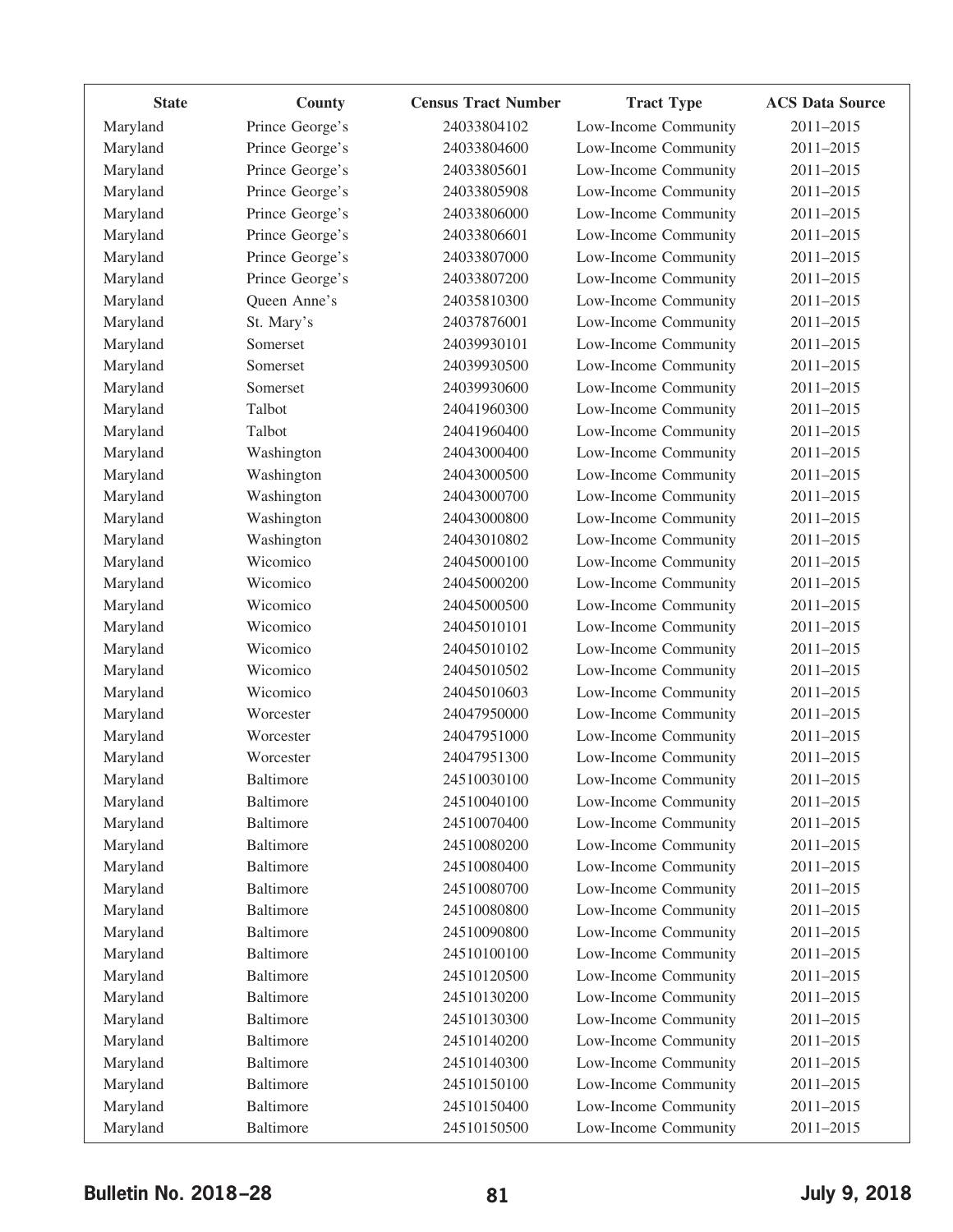| <b>State</b>  | County           | <b>Census Tract Number</b> | <b>Tract Type</b>    | <b>ACS Data Source</b> |
|---------------|------------------|----------------------------|----------------------|------------------------|
| Maryland      | <b>Baltimore</b> | 24510150600                | Low-Income Community | 2011-2015              |
| Maryland      | Baltimore        | 24510160400                | Low-Income Community | 2011-2015              |
| Maryland      | <b>Baltimore</b> | 24510160500                | Low-Income Community | 2011-2015              |
| Maryland      | <b>Baltimore</b> | 24510170200                | Low-Income Community | 2011-2015              |
| Maryland      | Baltimore        | 24510180100                | Low-Income Community | 2011-2015              |
| Maryland      | Baltimore        | 24510180300                | Low-Income Community | 2011-2015              |
| Maryland      | <b>Baltimore</b> | 24510200100                | Low-Income Community | 2011-2015              |
| Maryland      | <b>Baltimore</b> | 24510200200                | Low-Income Community | 2011-2015              |
| Maryland      | <b>Baltimore</b> | 24510210100                | Low-Income Community | 2011-2015              |
| Maryland      | <b>Baltimore</b> | 24510230300                | Low-Income Community | 2011-2015              |
| Maryland      | Baltimore        | 24510250203                | Low-Income Community | 2011-2015              |
| Maryland      | <b>Baltimore</b> | 24510250204                | Low-Income Community | 2011-2015              |
| Maryland      | <b>Baltimore</b> | 24510250205                | Low-Income Community | 2011-2015              |
| Maryland      | Baltimore        | 24510250207                | Low-Income Community | 2011-2015              |
| Maryland      | <b>Baltimore</b> | 24510250301                | Low-Income Community | 2011-2015              |
| Maryland      | <b>Baltimore</b> | 24510250401                | Low-Income Community | 2011-2015              |
| Maryland      | Baltimore        | 24510250500                | Low-Income Community | 2011-2015              |
| Maryland      | <b>Baltimore</b> | 24510260404                | Low-Income Community | 2011-2015              |
| Maryland      | <b>Baltimore</b> | 24510260501                | Low-Income Community | 2011-2015              |
| Maryland      | Baltimore        | 24510260605                | Low-Income Community | 2011-2015              |
| Maryland      | <b>Baltimore</b> | 24510260700                | Low-Income Community | 2011-2015              |
| Maryland      | <b>Baltimore</b> | 24510270903                | Low-Income Community | 2011-2015              |
| Maryland      | Baltimore        | 24510271600                | Low-Income Community | 2011-2015              |
| Maryland      | Baltimore        | 24510271700                | Low-Income Community | 2011-2015              |
| Maryland      | <b>Baltimore</b> | 24510280500                | Low-Income Community | 2011-2015              |
| Massachusetts | Barnstable       | 25001010100                | Low-Income Community | 2011-2015              |
| Massachusetts | Barnstable       | 25001011600                | Low-Income Community | 2011-2015              |
| Massachusetts | Barnstable       | 25001012002                | Low-Income Community | 2011-2015              |
| Massachusetts | Barnstable       | 25001014100                | Low-Income Community | 2011-2015              |
| Massachusetts | Barnstable       | 25001014500                | Low-Income Community | 2011-2015              |
| Massachusetts | Barnstable       | 25001015300                | Low-Income Community | 2011-2015              |
| Massachusetts | Berkshire        | 25003900100                | Low-Income Community | 2011-2015              |
| Massachusetts | <b>Berkshire</b> | 25003900200                | Low-Income Community | 2011-2015              |
| Massachusetts | Berkshire        | 25003921400                | Low-Income Community | 2011-2015              |
| Massachusetts | Berkshire        | 25003922100                | Low-Income Community | 2011-2015              |
| Massachusetts | Berkshire        | 25003922300                | Low-Income Community | 2012-2016              |
| Massachusetts | Berkshire        | 25003935300                | Low-Income Community | 2011-2015              |
| Massachusetts | <b>Bristol</b>   | 25005613800                | Low-Income Community | 2011-2015              |
| Massachusetts | <b>Bristol</b>   | 25005630101                | Low-Income Community | 2011-2015              |
| Massachusetts | <b>Bristol</b>   | 25005630102                | Low-Income Community | 2011-2015              |
| Massachusetts | <b>Bristol</b>   | 25005641101                | Low-Income Community | 2011-2015              |
| Massachusetts | <b>Bristol</b>   | 25005641200                | Low-Income Community | 2011-2015              |
| Massachusetts | <b>Bristol</b>   | 25005642000                | Low-Income Community | 2011-2015              |
| Massachusetts | <b>Bristol</b>   | 25005644200                | Low-Income Community | 2011-2015              |
| Massachusetts | <b>Bristol</b>   | 25005651200                | Low-Income Community | 2011-2015              |
| Massachusetts | <b>Bristol</b>   | 25005651300                | Low-Income Community | 2011-2015              |
| Massachusetts | <b>Bristol</b>   | 25005651800                | Low-Income Community | 2011-2015              |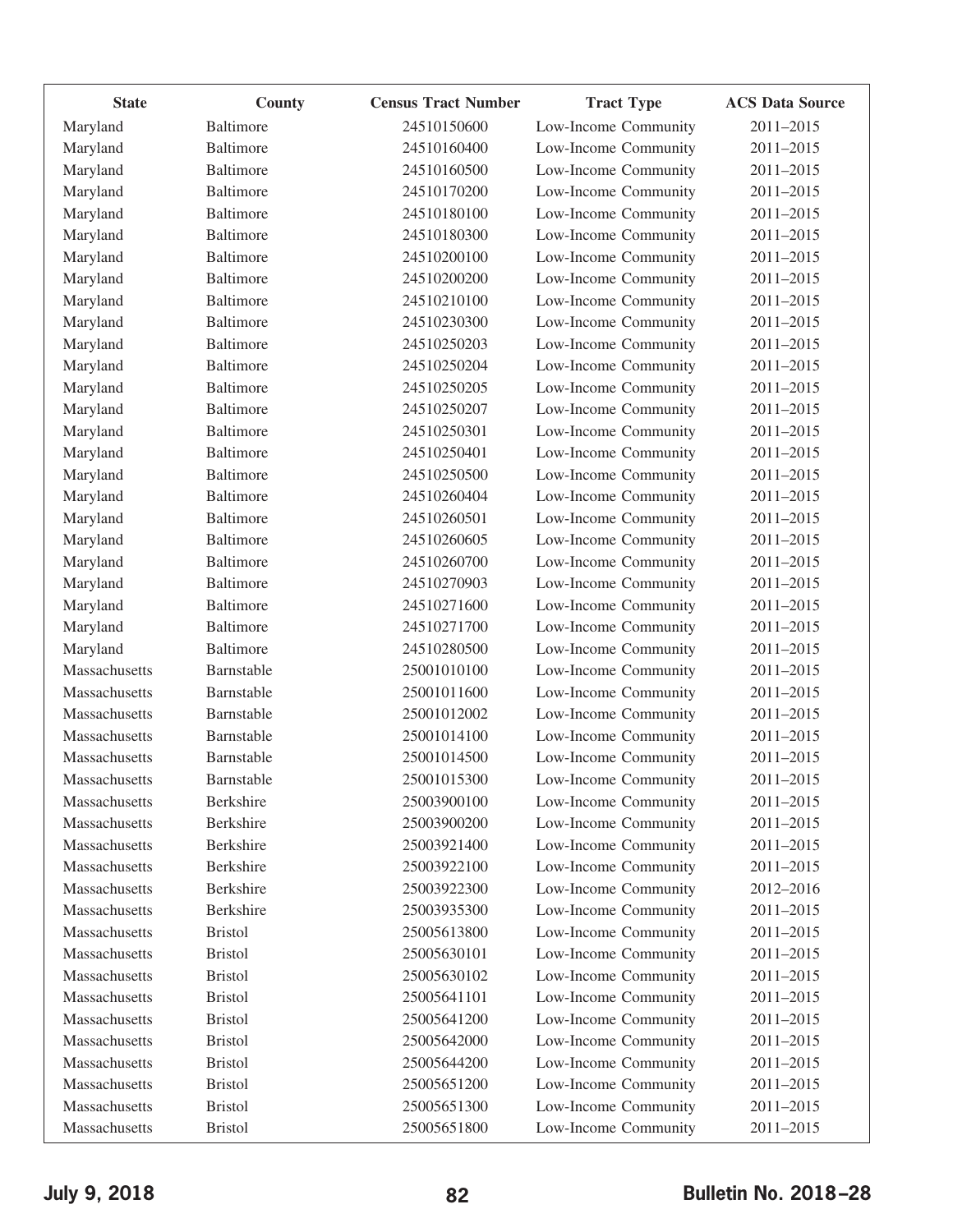| <b>State</b>  | County         | <b>Census Tract Number</b> | <b>Tract Type</b>    | <b>ACS Data Source</b> |
|---------------|----------------|----------------------------|----------------------|------------------------|
| Massachusetts | <b>Bristol</b> | 25005651900                | Low-Income Community | 2011-2015              |
| Massachusetts | <b>Bristol</b> | 25005655300                | Low-Income Community | 2012-2016              |
| Massachusetts | <b>Essex</b>   | 25009204200                | Low-Income Community | 2011-2015              |
| Massachusetts | <b>Essex</b>   | 25009204701                | Low-Income Community | 2011-2015              |
| Massachusetts | Essex          | 25009206100                | Low-Income Community | 2011-2015              |
| Massachusetts | Essex          | 25009206800                | Low-Income Community | 2011-2015              |
| Massachusetts | Essex          | 25009207000                | Low-Income Community | 2011-2015              |
| Massachusetts | Essex          | 25009207200                | Low-Income Community | 2011-2015              |
| Massachusetts | Essex          | 25009208102                | Low-Income Community | 2011-2015              |
| Massachusetts | <b>Essex</b>   | 25009210700                | Low-Income Community | 2011-2015              |
| Massachusetts | Essex          | 25009210800                | Low-Income Community | 2011-2015              |
| Massachusetts | Essex          | 25009217400                | Low-Income Community | 2012-2016              |
| Massachusetts | <b>Essex</b>   | 25009221400                | Low-Income Community | 2011-2015              |
| Massachusetts | Essex          | 25009221500                | Low-Income Community | 2011-2015              |
| Massachusetts | Essex          | 25009250100                | Low-Income Community | 2011-2015              |
| Massachusetts | <b>Essex</b>   | 25009250300                | Low-Income Community | 2011-2015              |
| Massachusetts | Essex          | 25009250800                | Low-Income Community | 2011-2015              |
| Massachusetts | Essex          | 25009251600                | Low-Income Community | 2011-2015              |
| Massachusetts | <b>Essex</b>   | 25009252300                | Low-Income Community | 2011-2015              |
| Massachusetts | Essex          | 25009252400                | Low-Income Community | 2011-2015              |
| Massachusetts | Essex          | 25009260200                | Low-Income Community | 2011-2015              |
| Massachusetts | <b>Essex</b>   | 25009260800                | Low-Income Community | 2011-2015              |
| Massachusetts | Franklin       | 25011040100                | Low-Income Community | 2011-2015              |
| Massachusetts | Franklin       | 25011040400                | Low-Income Community | 2011-2015              |
| Massachusetts | Franklin       | 25011040501                | Low-Income Community | 2011-2015              |
| Massachusetts | Franklin       | 25011040502                | Low-Income Community | 2011-2015              |
| Massachusetts | Franklin       | 25011040701                | Low-Income Community | 2011-2015              |
| Massachusetts | Franklin       | 25011041300                | Low-Income Community | 2011-2015              |
| Massachusetts | Franklin       | 25011041400                | Low-Income Community | 2011-2015              |
| Massachusetts | Hampden        | 25013800600                | Low-Income Community | 2011-2015              |
| Massachusetts | Hampden        | 25013800900                | Low-Income Community | 2011-2015              |
| Massachusetts | Hampden        | 25013801101                | Low-Income Community | 2011-2015              |
| Massachusetts | Hampden        | 25013801200                | Low-Income Community | 2011-2015              |
| Massachusetts | Hampden        | 25013801700                | Low-Income Community | 2011-2015              |
| Massachusetts | Hampden        | 25013801800                | Low-Income Community | 2011-2015              |
| Massachusetts | Hampden        | 25013801902                | Low-Income Community | 2011-2015              |
| Massachusetts | Hampden        | 25013810300                | Low-Income Community | 2011-2015              |
| Massachusetts | Hampden        | 25013810403                | Low-Income Community | 2011-2015              |
| Massachusetts | Hampden        | 25013810800                | Low-Income Community | 2011-2015              |
| Massachusetts | Hampden        | 25013811400                | Low-Income Community | 2011-2015              |
| Massachusetts | Hampden        | 25013811700                | Low-Income Community | 2011-2015              |
| Massachusetts | Hampden        | 25013812300                | Low-Income Community | 2011-2015              |
| Massachusetts | Hampden        | 25013812702                | Low-Income Community | 2011-2015              |
| Massachusetts | Hampden        | 25013813207                | Low-Income Community | 2011-2015              |
| Massachusetts | Hampshire      | 25015820102                | Low-Income Community | 2011-2015              |
| Massachusetts | Hampshire      | 25015820300                | Low-Income Community | 2011-2015              |
| Massachusetts | Hampshire      | 25015821100                | Low-Income Community | $2011 - 2015$          |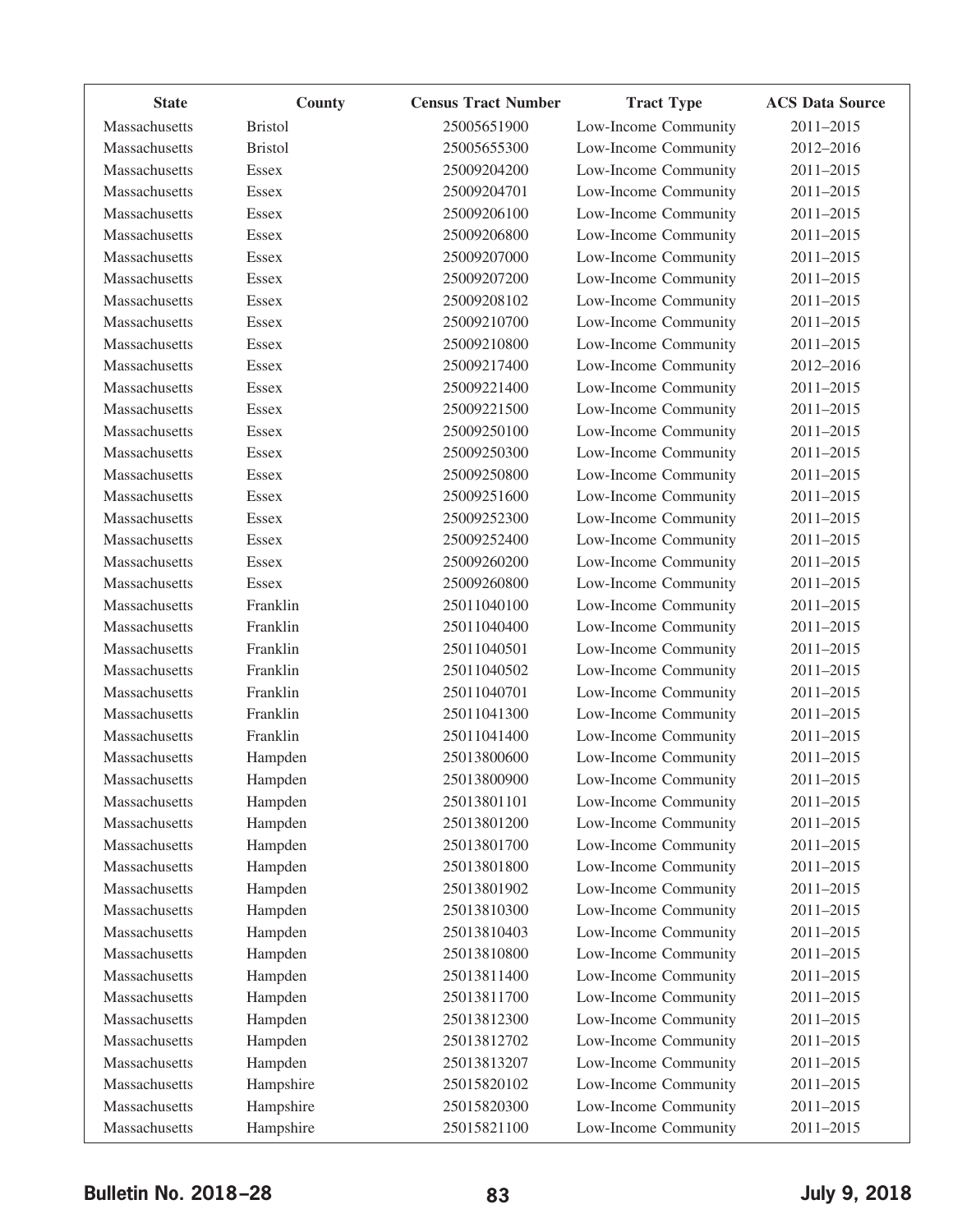| <b>State</b>  | County    | <b>Census Tract Number</b> | <b>Tract Type</b>    | <b>ACS Data Source</b> |
|---------------|-----------|----------------------------|----------------------|------------------------|
| Massachusetts | Hampshire | 25015821602                | Low-Income Community | 2012-2016              |
| Massachusetts | Hampshire | 25015821903                | Low-Income Community | 2011-2015              |
| Massachusetts | Hampshire | 25015822402                | Low-Income Community | 2011-2015              |
| Massachusetts | Middlesex | 25017310100                | Low-Income Community | 2011-2015              |
| Massachusetts | Middlesex | 25017311600                | Low-Income Community | 2011-2015              |
| Massachusetts | Middlesex | 25017311700                | Low-Income Community | 2011-2015              |
| Massachusetts | Middlesex | 25017311800                | Low-Income Community | 2011-2015              |
| Massachusetts | Middlesex | 25017311900                | Low-Income Community | 2011-2015              |
| Massachusetts | Middlesex | 25017321200                | Low-Income Community | 2011-2015              |
| Massachusetts | Middlesex | 25017321300                | Low-Income Community | 2011-2015              |
| Massachusetts | Middlesex | 25017339700                | Low-Income Community | 2011-2015              |
| Massachusetts | Middlesex | 25017341200                | Low-Income Community | 2011-2015              |
| Massachusetts | Middlesex | 25017341300                | Low-Income Community | 2011-2015              |
| Massachusetts | Middlesex | 25017342400                | Low-Income Community | 2011-2015              |
| Massachusetts | Middlesex | 25017350103                | Low-Income Community | 2011-2015              |
| Massachusetts | Middlesex | 25017351500                | Low-Income Community | 2011-2015              |
| Massachusetts | Middlesex | 25017354900                | Low-Income Community | 2011-2015              |
| Massachusetts | Middlesex | 25017383101                | Low-Income Community | 2011-2015              |
| Massachusetts | Middlesex | 25017383102                | Low-Income Community | 2011-2015              |
| Massachusetts | Norfolk   | 25021417701                | Low-Income Community | 2011-2015              |
| Massachusetts | Norfolk   | 25021417901                | Low-Income Community | 2011-2015              |
| Massachusetts | Norfolk   | 25021420202                | Non-LIC Contiguous   | 2011-2015              |
| Massachusetts | Norfolk   | 25021420301                | Low-Income Community | 2011-2015              |
| Massachusetts | Norfolk   | 25021422502                | Low-Income Community | 2011-2015              |
| Massachusetts | Plymouth  | 25023502200                | Low-Income Community | 2011-2015              |
| Massachusetts | Plymouth  | 25023510503                | Low-Income Community | 2011-2015              |
| Massachusetts | Plymouth  | 25023510700                | Low-Income Community | 2011-2015              |
| Massachusetts | Plymouth  | 25023510900                | Low-Income Community | 2011-2015              |
| Massachusetts | Plymouth  | 25023511000                | Low-Income Community | 2011-2015              |
| Massachusetts | Plymouth  | 25023545400                | Low-Income Community | 2011-2015              |
| Massachusetts | Plymouth  | 25023561200                | Low-Income Community | 2011-2015              |
| Massachusetts | Suffolk   | 25025040200                | Low-Income Community | 2011-2015              |
| Massachusetts | Suffolk   | 25025040300                | Low-Income Community | 2011-2015              |
| Massachusetts | Suffolk   | 25025040801                | Low-Income Community | 2011-2015              |
| Massachusetts | Suffolk   | 25025060700                | Low-Income Community | 2011-2015              |
| Massachusetts | Suffolk   | 25025061000                | Low-Income Community | 2011-2015              |
| Massachusetts | Suffolk   | 25025061101                | Low-Income Community | 2011-2015              |
| Massachusetts | Suffolk   | 25025080500                | Low-Income Community | 2011-2015              |
| Massachusetts | Suffolk   | 25025080601                | Low-Income Community | 2011-2015              |
| Massachusetts | Suffolk   | 25025081200                | Low-Income Community | 2011-2015              |
| Massachusetts | Suffolk   | 25025090901                | Low-Income Community | 2011-2015              |
| Massachusetts | Suffolk   | 25025160200                | Low-Income Community | 2011-2015              |
| Massachusetts | Suffolk   | 25025160400                | Low-Income Community | 2011-2015              |
| Massachusetts | Suffolk   | 25025170501                | Low-Income Community | 2011-2015              |
| Massachusetts | Suffolk   | 25025170702                | Low-Income Community | 2011-2015              |
| Massachusetts | Suffolk   | 25025180500                | Low-Income Community | 2011-2015              |
| Massachusetts | Suffolk   | 25025980101                | Low-Income Community | 2011-2015              |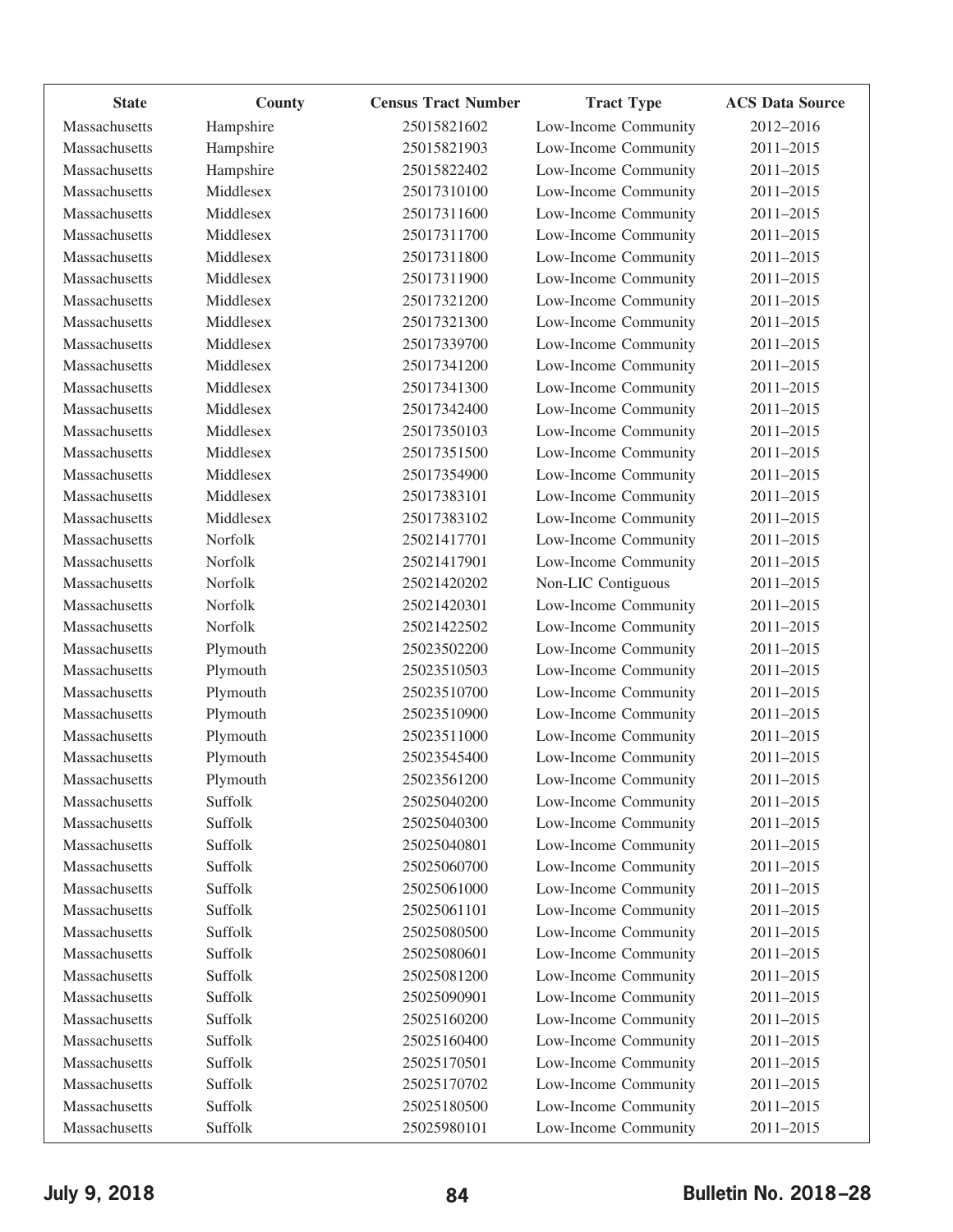| <b>State</b>  | County        | <b>Census Tract Number</b> | <b>Tract Type</b>    | <b>ACS Data Source</b> |
|---------------|---------------|----------------------------|----------------------|------------------------|
| Massachusetts | Suffolk       | 25025980300                | Low-Income Community | 2011-2015              |
| Massachusetts | Suffolk       | 25025981100                | Low-Income Community | 2011-2015              |
| Massachusetts | Worcester     | 25027703100                | Low-Income Community | 2011-2015              |
| Massachusetts | Worcester     | 25027703200                | Low-Income Community | 2011-2015              |
| Massachusetts | Worcester     | 25027707200                | Low-Income Community | 2011-2015              |
| Massachusetts | Worcester     | 25027707300                | Low-Income Community | 2011-2015              |
| Massachusetts | Worcester     | 25027709400                | Low-Income Community | 2011-2015              |
| Massachusetts | Worcester     | 25027709600                | Low-Income Community | 2011-2015              |
| Massachusetts | Worcester     | 25027710600                | Low-Income Community | 2011-2015              |
| Massachusetts | Worcester     | 25027710700                | Low-Income Community | 2011-2015              |
| Massachusetts | Worcester     | 25027716200                | Low-Income Community | 2011-2015              |
| Massachusetts | Worcester     | 25027716300                | Low-Income Community | 2012-2016              |
| Massachusetts | Worcester     | 25027726200                | Low-Income Community | 2011-2015              |
| Massachusetts | Worcester     | 25027730500                | Low-Income Community | 2011-2015              |
| Massachusetts | Worcester     | 25027731300                | Low-Income Community | 2011-2015              |
| Massachusetts | Worcester     | 25027731400                | Low-Income Community | 2011-2015              |
| Massachusetts | Worcester     | 25027731700                | Low-Income Community | 2011-2015              |
| Massachusetts | Worcester     | 25027732500                | Low-Income Community | 2011-2015              |
| Massachusetts | Worcester     | 25027732801                | Low-Income Community | 2011-2015              |
| Massachusetts | Worcester     | 25027754200                | Low-Income Community | 2011-2015              |
| Massachusetts | Worcester     | 25027757100                | Low-Income Community | 2011-2015              |
| Massachusetts | Worcester     | 25027757300                | Low-Income Community | 2011-2015              |
| Michigan      | Alcona        | 26001970400                | Low-Income Community | 2011-2015              |
| Michigan      | Alger         | 26003000100                | Low-Income Community | 2011-2015              |
| Michigan      | Allegan       | 26005032401                | Low-Income Community | 2011-2015              |
| Michigan      | Alpena        | 26007000400                | Low-Income Community | 2011-2015              |
| Michigan      | Antrim        | 26009960700                | Low-Income Community | 2011-2015              |
| Michigan      | Arenac        | 26011970500                | Low-Income Community | 2011-2015              |
| Michigan      | Baraga        | 26013000100                | Low-Income Community | 2011-2015              |
| Michigan      | <b>Barry</b>  | 26015011300                | Low-Income Community | 2011-2015              |
| Michigan      | Bay           | 26017286500                | Low-Income Community | 2011-2015              |
| Michigan      | Bay           | 26017286600                | Low-Income Community | 2011-2015              |
| Michigan      | Berrien       | 26021000400                | Low-Income Community | 2011-2015              |
| Michigan      | Berrien       | 26021002100                | Low-Income Community | 2011-2015              |
| Michigan      | Berrien       | 26021002500                | Low-Income Community | 2011-2015              |
| Michigan      | Berrien       | 26021010300                | Low-Income Community | 2011-2015              |
| Michigan      | Berrien       | 26021020500                | Low-Income Community | 2011-2015              |
| Michigan      | <b>Branch</b> | 26023951600                | Low-Income Community | 2011-2015              |
| Michigan      | Calhoun       | 26025000200                | Low-Income Community | 2011-2015              |
| Michigan      | Calhoun       | 26025003400                | Low-Income Community | 2011-2015              |
| Michigan      | Calhoun       | 26025004000                | Low-Income Community | 2011-2015              |
| Michigan      | Calhoun       | 26025004100                | Low-Income Community | 2011-2015              |
| Michigan      | Cass          | 26027002100                | Low-Income Community | 2011-2015              |
| Michigan      | Charlevoix    | 26029001100                | Low-Income Community | 2011-2015              |
| Michigan      | Cheboygan     | 26031960200                | Low-Income Community | 2011-2015              |
| Michigan      | Chippewa      | 26033970200                | Low-Income Community | 2011-2015              |
| Michigan      | Chippewa      | 26033970500                | Low-Income Community | $2011 - 2015$          |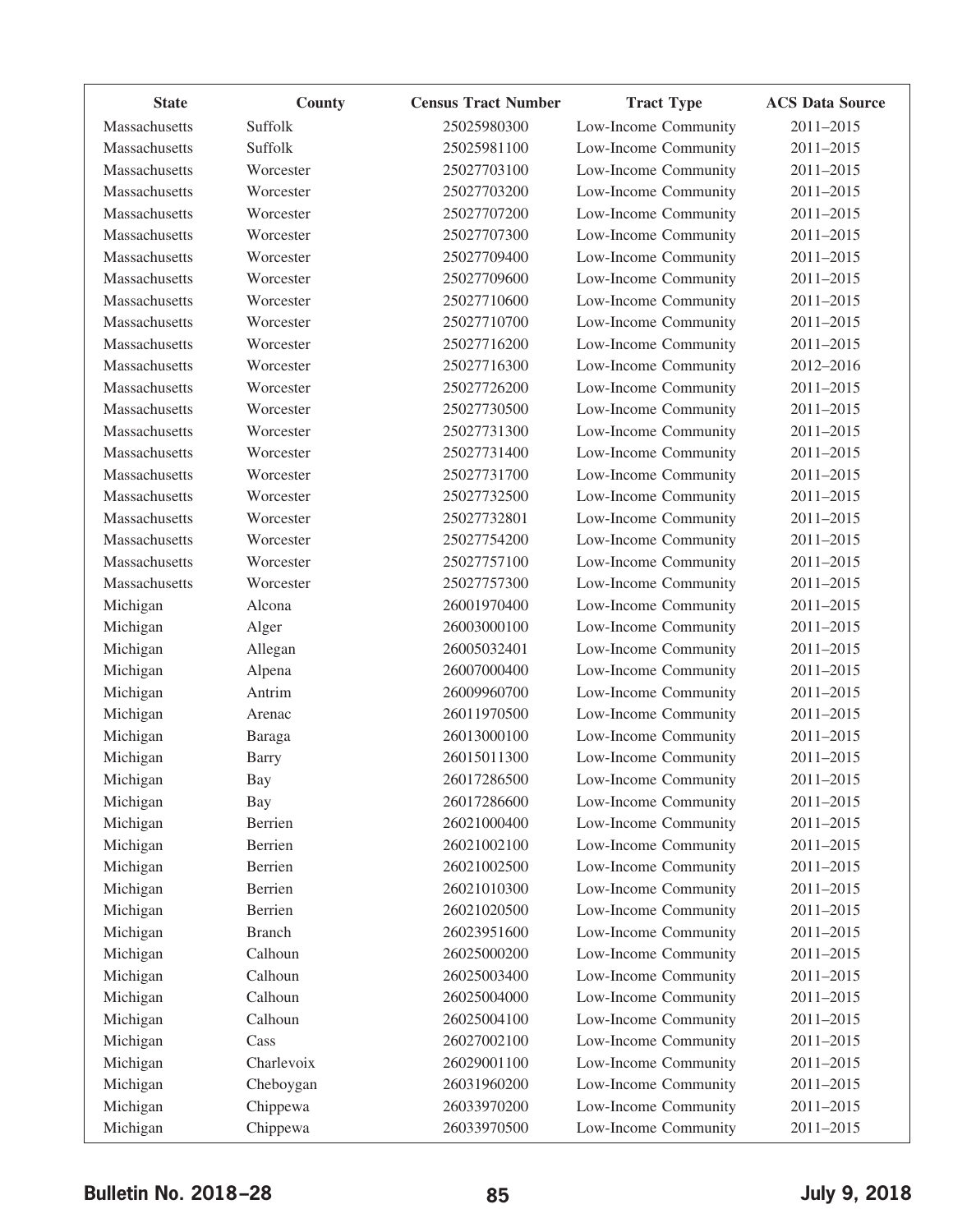| <b>State</b> | County                | <b>Census Tract Number</b> | <b>Tract Type</b>    | <b>ACS Data Source</b> |
|--------------|-----------------------|----------------------------|----------------------|------------------------|
| Michigan     | Clare                 | 26035000600                | Low-Income Community | 2011-2015              |
| Michigan     | Clare                 | 26035001300                | Low-Income Community | 2011-2015              |
| Michigan     | Clinton               | 26037010801                | Low-Income Community | 2011-2015              |
| Michigan     | Crawford              | 26039960200                | Non-LIC Contiguous   | 2011-2015              |
| Michigan     | Delta                 | 26041970800                | Low-Income Community | 2011-2015              |
| Michigan     | Dickinson             | 26043950400                | Low-Income Community | 2011-2015              |
| Michigan     | Eaton                 | 26045020901                | Low-Income Community | 2011-2015              |
| Michigan     | Emmet                 | 26047970100                | Low-Income Community | 2011-2015              |
| Michigan     | Genesee               | 26049000300                | Low-Income Community | 2011-2015              |
| Michigan     | Genesee               | 26049000500                | Low-Income Community | 2011-2015              |
| Michigan     | Genesee               | 26049001500                | Low-Income Community | 2011-2015              |
| Michigan     | Genesee               | 26049001600                | Low-Income Community | 2011-2015              |
| Michigan     | Genesee               | 26049001700                | Low-Income Community | 2011-2015              |
| Michigan     | Genesee               | 26049002200                | Low-Income Community | 2011-2015              |
| Michigan     | Genesee               | 26049002800                | Low-Income Community | 2011-2015              |
| Michigan     | Genesee               | 26049003700                | Low-Income Community | 2011-2015              |
| Michigan     | Genesee               | 26049010501                | Low-Income Community | 2011-2015              |
| Michigan     | Genesee               | 26049010502                | Low-Income Community | 2011-2015              |
| Michigan     | Genesee               | 26049010912                | Low-Income Community | 2011-2015              |
| Michigan     | Genesee               | 26049011210                | Low-Income Community | 2011-2015              |
| Michigan     | Genesee               | 26049011212                | Low-Income Community | 2011-2015              |
| Michigan     | Genesee               | 26049011508                | Low-Income Community | 2011-2015              |
| Michigan     | Genesee               | 26049012202                | Low-Income Community | 2011-2015              |
| Michigan     | Genesee               | 26049013600                | Low-Income Community | 2011-2015              |
| Michigan     | Gladwin               | 26051000700                | Low-Income Community | 2011-2015              |
| Michigan     | Gladwin               | 26051000800                | Low-Income Community | 2011-2015              |
| Michigan     | Gogebic               | 26053950600                | Low-Income Community | 2011-2015              |
| Michigan     | <b>Grand Traverse</b> | 26055551300                | Low-Income Community | 2011-2015              |
| Michigan     | Gratiot               | 26057000500                | Low-Income Community | 2011-2015              |
| Michigan     | Hillsdale             | 26059050700                | Low-Income Community | 2011-2015              |
| Michigan     | Hillsdale             | 26059050800                | Low-Income Community | 2011-2015              |
| Michigan     | Houghton              | 26061000800                | Low-Income Community | 2011-2015              |
| Michigan     | Huron                 | 26063951000                | Low-Income Community | 2011-2015              |
| Michigan     | Ingham                | 26065003301                | Low-Income Community | 2011-2015              |
| Michigan     | Ingham                | 26065003602                | Low-Income Community | 2011-2015              |
| Michigan     | Ingham                | 26065003700                | Low-Income Community | 2011-2015              |
| Michigan     | Ingham                | 26065004301                | Low-Income Community | 2011-2015              |
| Michigan     | Ingham                | 26065005100                | Low-Income Community | 2011-2015              |
| Michigan     | Ingham                | 26065005303                | Low-Income Community | 2011-2015              |
| Michigan     | Ingham                | 26065005402                | Low-Income Community | 2011-2015              |
| Michigan     | Ingham                | 26065006600                | Low-Income Community | 2011-2015              |
| Michigan     | Ingham                | 26065006700                | Low-Income Community | 2011-2015              |
| Michigan     | Ionia                 | 26067031700                | Low-Income Community | 2011-2015              |
| Michigan     | Iosco                 | 26069000400                | Low-Income Community | 2011-2015              |
| Michigan     | Iosco                 | 26069000500                | Low-Income Community | 2011-2015              |
| Michigan     | Iron                  | 26071000300                | Low-Income Community | 2011-2015              |
| Michigan     | Isabella              | 26073940400                | Low-Income Community | 2011-2015              |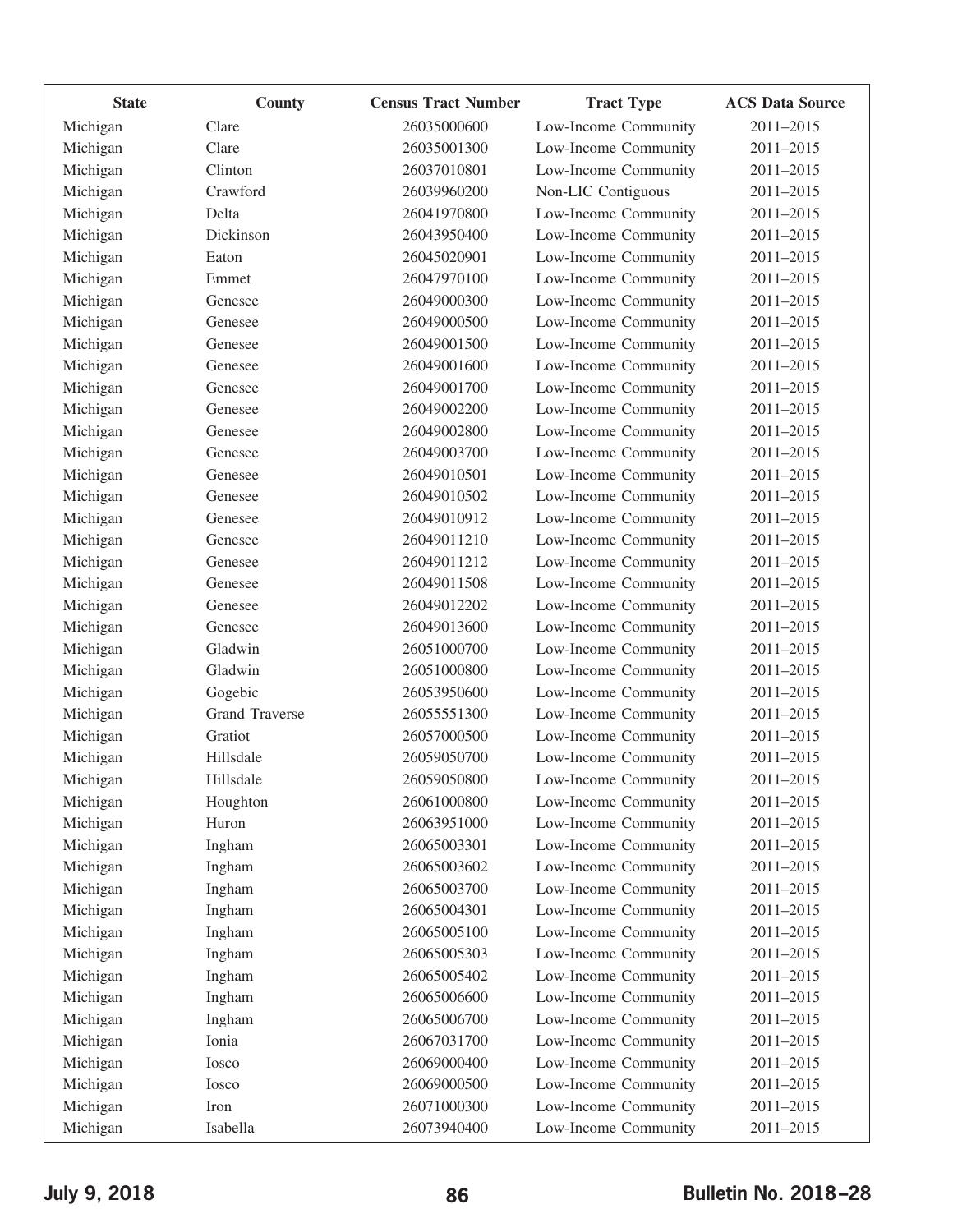| <b>State</b> | County     | <b>Census Tract Number</b> | <b>Tract Type</b>    | <b>ACS Data Source</b> |
|--------------|------------|----------------------------|----------------------|------------------------|
| Michigan     | Isabella   | 26073940500                | Low-Income Community | 2011-2015              |
| Michigan     | Jackson    | 26075000600                | Low-Income Community | 2011-2015              |
| Michigan     | Jackson    | 26075001000                | Low-Income Community | 2011-2015              |
| Michigan     | Jackson    | 26075001200                | Low-Income Community | 2011-2015              |
| Michigan     | Jackson    | 26075005500                | Low-Income Community | 2011-2015              |
| Michigan     | Kalamazoo  | 26077000201                | Low-Income Community | 2011-2015              |
| Michigan     | Kalamazoo  | 26077000202                | Low-Income Community | 2011-2015              |
| Michigan     | Kalamazoo  | 26077000900                | Low-Income Community | 2011-2015              |
| Michigan     | Kalamazoo  | 26077001000                | Low-Income Community | 2011-2015              |
| Michigan     | Kalamazoo  | 26077001905                | Low-Income Community | 2011-2015              |
| Michigan     | Kalkaska   | 26079950400                | Low-Income Community | 2011-2015              |
| Michigan     | Kent       | 26081002600                | Low-Income Community | 2011-2015              |
| Michigan     | Kent       | 26081002800                | Low-Income Community | 2011-2015              |
| Michigan     | Kent       | 26081003000                | Low-Income Community | 2011-2015              |
| Michigan     | Kent       | 26081003200                | Low-Income Community | 2011-2015              |
| Michigan     | Kent       | 26081003500                | Low-Income Community | 2011-2015              |
| Michigan     | Kent       | 26081003600                | Low-Income Community | 2011-2015              |
| Michigan     | Kent       | 26081003700                | Low-Income Community | 2011-2015              |
| Michigan     | Kent       | 26081003800                | Low-Income Community | 2011-2015              |
| Michigan     | Kent       | 26081013500                | Low-Income Community | 2011-2015              |
| Michigan     | Kent       | 26081014200                | Low-Income Community | 2011-2015              |
| Michigan     | Keweenaw   | 26083000100                | Low-Income Community | 2011-2015              |
| Michigan     | Lake       | 26085961100                | Low-Income Community | 2011-2015              |
| Michigan     | Lapeer     | 26087337500                | Low-Income Community | 2011-2015              |
| Michigan     | Lenawee    | 26091061600                | Low-Income Community | 2011-2015              |
| Michigan     | Livingston | 26093722300                | Low-Income Community | 2011-2015              |
| Michigan     | Luce       | 26095960100                | Low-Income Community | 2011-2015              |
| Michigan     | Mackinac   | 26097950500                | Low-Income Community | 2011-2015              |
| Michigan     | Macomb     | 26099230300                | Low-Income Community | 2011-2015              |
| Michigan     | Macomb     | 26099230500                | Low-Income Community | 2011-2015              |
| Michigan     | Macomb     | 26099240000                | Low-Income Community | 2011-2015              |
| Michigan     | Macomb     | 26099241600                | Low-Income Community | 2011-2015              |
| Michigan     | Macomb     | 26099241700                | Low-Income Community | 2011-2015              |
| Michigan     | Macomb     | 26099245000                | Low-Income Community | 2011-2015              |
| Michigan     | Macomb     | 26099256200                | Low-Income Community | 2011-2015              |
| Michigan     | Macomb     | 26099256300                | Low-Income Community | 2011-2015              |
| Michigan     | Macomb     | 26099256600                | Low-Income Community | 2011-2015              |
| Michigan     | Macomb     | 26099256700                | Low-Income Community | 2011-2015              |
| Michigan     | Macomb     | 26099258300                | Low-Income Community | 2011-2015              |
| Michigan     | Macomb     | 26099258900                | Low-Income Community | 2011-2015              |
| Michigan     | Macomb     | 26099262800                | Low-Income Community | 2011-2015              |
| Michigan     | Macomb     | 26099262900                | Low-Income Community | 2011-2015              |
| Michigan     | Macomb     | 26099264000                | Low-Income Community | 2011-2015              |
| Michigan     | Macomb     | 26099268400                | Low-Income Community | 2011-2015              |
| Michigan     | Macomb     | 26099982200                | Low-Income Community | 2011-2015              |
| Michigan     | Manistee   | 26101000900                | Low-Income Community | 2011-2015              |
| Michigan     | Marquette  | 26103000600                | Low-Income Community | 2011-2015              |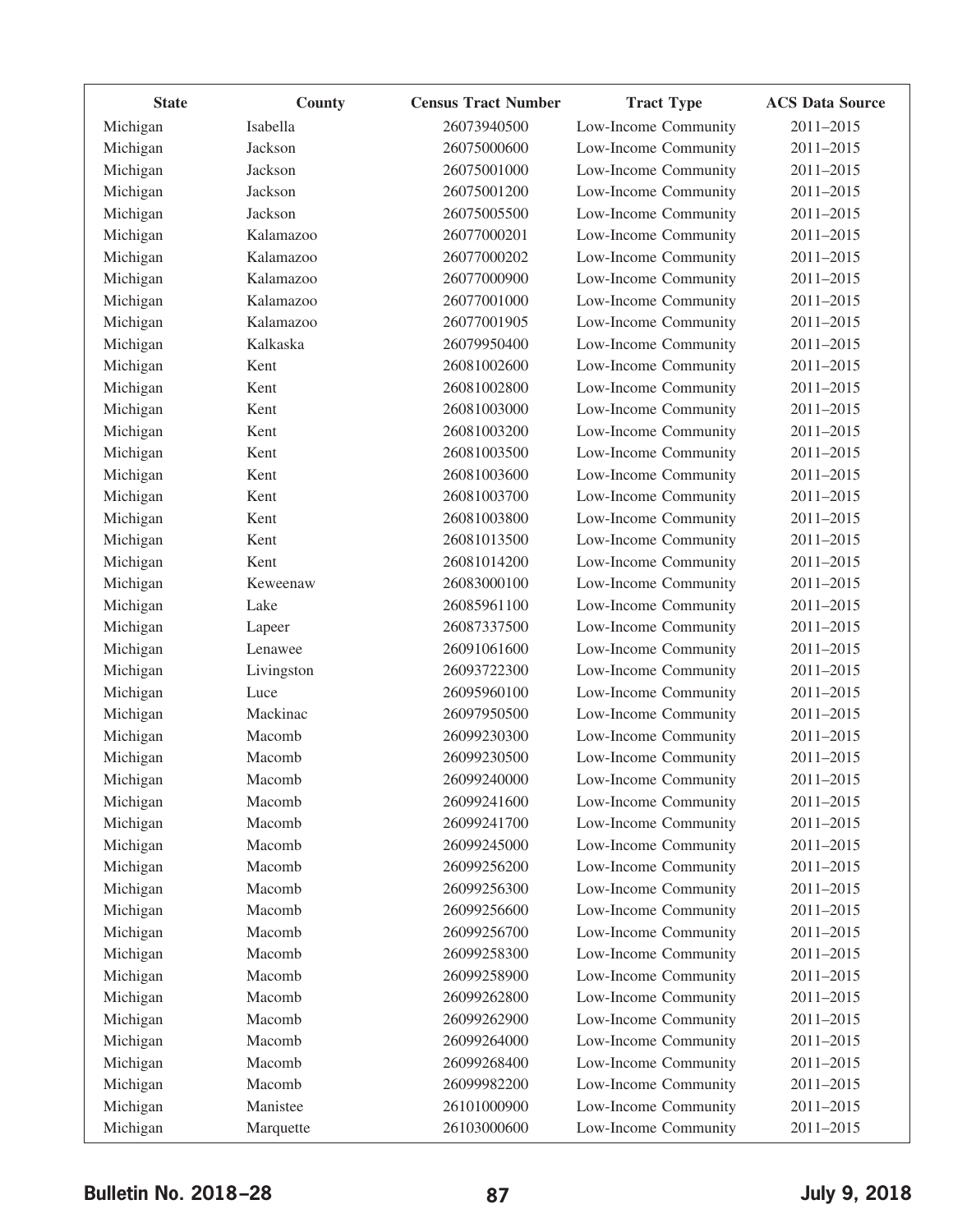| <b>State</b> | County       | <b>Census Tract Number</b> | <b>Tract Type</b>    | <b>ACS Data Source</b> |
|--------------|--------------|----------------------------|----------------------|------------------------|
| Michigan     | Marquette    | 26103000700                | Low-Income Community | 2011-2015              |
| Michigan     | Mason        | 26105950500                | Low-Income Community | 2011-2015              |
| Michigan     | Mecosta      | 26107960500                | Low-Income Community | 2011-2015              |
| Michigan     | Mecosta      | 26107960600                | Low-Income Community | 2011-2015              |
| Michigan     | Menominee    | 26109960200                | Low-Income Community | 2011-2015              |
| Michigan     | Midland      | 26111290100                | Low-Income Community | 2011-2015              |
| Michigan     | Midland      | 26111290200                | Low-Income Community | 2011-2015              |
| Michigan     | Missaukee    | 26113960200                | Low-Income Community | 2011-2015              |
| Michigan     | Monroe       | 26115831400                | Low-Income Community | 2011-2015              |
| Michigan     | Monroe       | 26115831800                | Low-Income Community | 2011-2015              |
| Michigan     | Montcalm     | 26117970800                | Low-Income Community | 2011-2015              |
| Michigan     | Montcalm     | 26117971200                | Low-Income Community | 2011-2015              |
| Michigan     | Montmorency  | 26119910200                | Low-Income Community | 2011-2015              |
| Michigan     | Muskegon     | 26121000800                | Low-Income Community | 2011-2015              |
| Michigan     | Muskegon     | 26121000900                | Low-Income Community | 2011-2015              |
| Michigan     | Muskegon     | 26121001300                | Low-Income Community | 2011-2015              |
| Michigan     | Muskegon     | 26121004200                | Low-Income Community | 2011-2015              |
| Michigan     | Muskegon     | 26121004300                | Low-Income Community | 2011-2015              |
| Michigan     | Newaygo      | 26123971200                | Low-Income Community | 2011-2015              |
| Michigan     | Oakland      | 26125133100                | Low-Income Community | 2011-2015              |
| Michigan     | Oakland      | 26125141500                | Low-Income Community | 2011-2015              |
| Michigan     | Oakland      | 26125141600                | Low-Income Community | 2011-2015              |
| Michigan     | Oakland      | 26125142200                | Low-Income Community | 2011-2015              |
| Michigan     | Oakland      | 26125142400                | Low-Income Community | 2011-2015              |
| Michigan     | Oakland      | 26125145900                | Low-Income Community | 2011-2015              |
| Michigan     | Oakland      | 26125160400                | Low-Income Community | 2011-2015              |
| Michigan     | Oakland      | 26125160900                | Low-Income Community | 2011-2015              |
| Michigan     | Oakland      | 26125162200                | Low-Income Community | 2011-2015              |
| Michigan     | Oakland      | 26125171500                | Low-Income Community | 2011-2015              |
| Michigan     | Oakland      | 26125173400                | Low-Income Community | 2011-2015              |
| Michigan     | Oakland      | 26125175000                | Low-Income Community | 2011-2015              |
| Michigan     | Oakland      | 26125181000                | Low-Income Community | 2011-2015              |
| Michigan     | Oakland      | 26125194500                | Low-Income Community | 2011-2015              |
| Michigan     | Oakland      | 26125197600                | Low-Income Community | 2011-2015              |
| Michigan     | Oceana       | 26127010400                | Low-Income Community | 2011-2015              |
| Michigan     | Ogemaw       | 26129950100                | Low-Income Community | 2011-2015              |
| Michigan     | Ogemaw       | 26129950500                | Low-Income Community | 2011-2015              |
| Michigan     | Ontonagon    | 26131970200                | Low-Income Community | 2011-2015              |
| Michigan     | Osceola      | 26133970400                | Low-Income Community | 2011-2015              |
| Michigan     | Oscoda       | 26135970300                | Low-Income Community | 2011-2015              |
| Michigan     | Otsego       | 26137950300                | Low-Income Community | 2011-2015              |
| Michigan     | Ottawa       | 26139024900                | Low-Income Community | 2011-2015              |
| Michigan     | Presque Isle | 26141950200                | Low-Income Community | 2011-2015              |
| Michigan     | Roscommon    | 26143970300                | Low-Income Community | 2011-2015              |
| Michigan     | Roscommon    | 26143971200                | Low-Income Community | 2011-2015              |
| Michigan     | Saginaw      | 26145000100                | Low-Income Community | 2011-2015              |
|              |              | 26145000400                | Low-Income Community | 2011-2015              |
| Michigan     | Saginaw      |                            |                      |                        |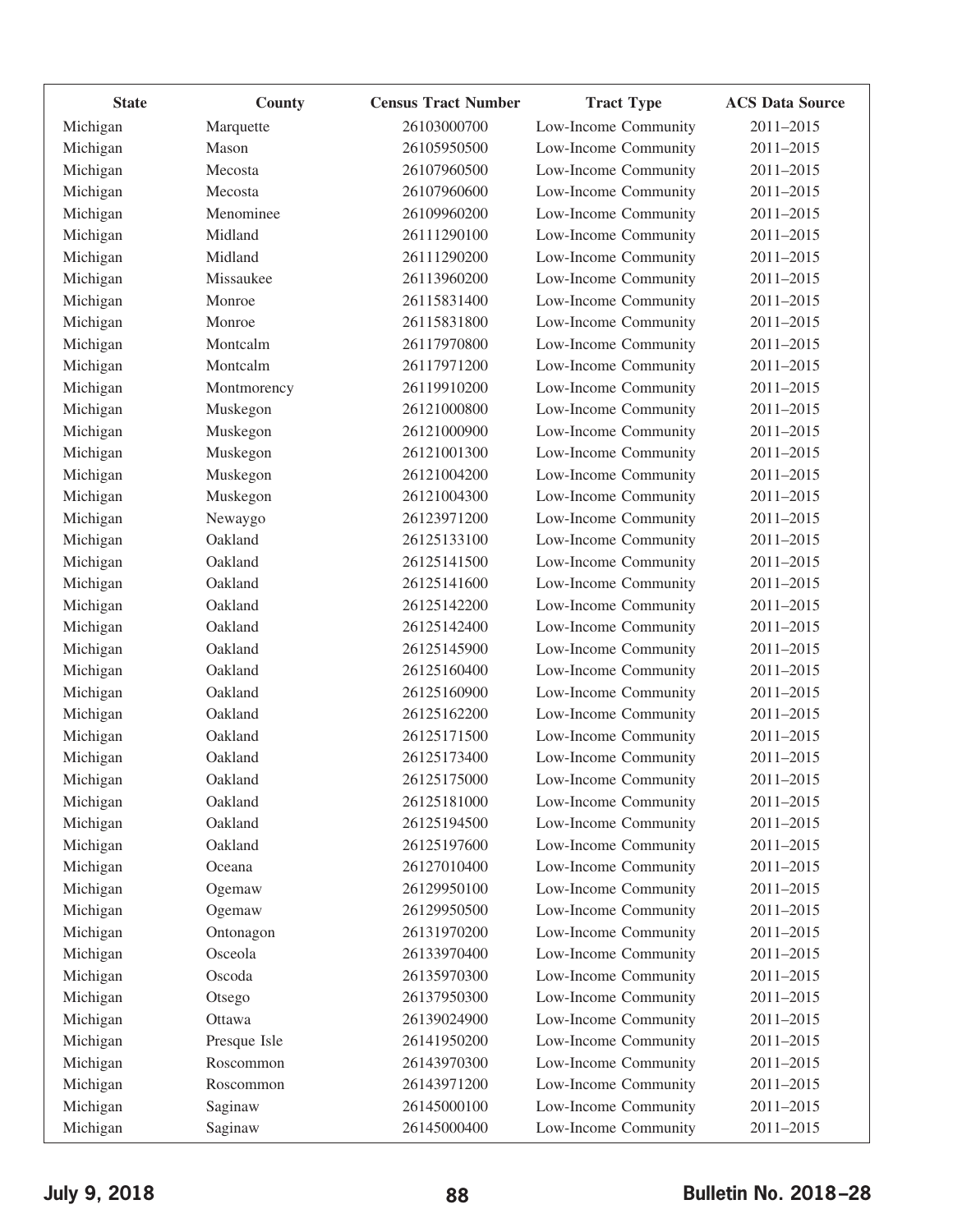| <b>State</b> | County      | <b>Census Tract Number</b> | <b>Tract Type</b>    | <b>ACS Data Source</b> |
|--------------|-------------|----------------------------|----------------------|------------------------|
| Michigan     | Saginaw     | 26145000600                | Low-Income Community | 2011-2015              |
| Michigan     | Saginaw     | 26145001700                | Low-Income Community | 2011-2015              |
| Michigan     | Saginaw     | 26145001800                | Low-Income Community | 2011-2015              |
| Michigan     | Saginaw     | 26145010200                | Low-Income Community | 2011-2015              |
| Michigan     | Saginaw     | 26145011000                | Low-Income Community | 2011-2015              |
| Michigan     | St. Clair   | 26147620000                | Low-Income Community | 2011-2015              |
| Michigan     | St. Clair   | 26147624000                | Low-Income Community | 2011-2015              |
| Michigan     | St. Clair   | 26147625000                | Low-Income Community | 2011-2015              |
| Michigan     | St. Joseph  | 26149040300                | Low-Income Community | 2011-2015              |
| Michigan     | St. Joseph  | 26149040700                | Low-Income Community | 2011-2015              |
| Michigan     | Sanilac     | 26151970400                | Low-Income Community | 2011-2015              |
| Michigan     | Schoolcraft | 26153000300                | Low-Income Community | 2011-2015              |
| Michigan     | Shiawassee  | 26155030600                | Low-Income Community | 2011-2015              |
| Michigan     | Tuscola     | 26157000600                | Low-Income Community | 2011-2015              |
| Michigan     | Van Buren   | 26159011300                | Low-Income Community | 2011-2015              |
| Michigan     | Van Buren   | 26159011800                | Low-Income Community | 2011-2015              |
| Michigan     | Washtenaw   | 26161405600                | Low-Income Community | 2011-2015              |
| Michigan     | Washtenaw   | 26161410300                | Low-Income Community | 2011-2015              |
| Michigan     | Washtenaw   | 26161410500                | Low-Income Community | 2011-2015              |
| Michigan     | Washtenaw   | 26161410600                | Low-Income Community | 2011-2015              |
| Michigan     | Washtenaw   | 26161410800                | Low-Income Community | 2011-2015              |
| Michigan     | Washtenaw   | 26161411700                | Low-Income Community | 2011-2015              |
| Michigan     | Washtenaw   | 26161411900                | Low-Income Community | 2011-2015              |
| Michigan     | Washtenaw   | 26161412000                | Low-Income Community | 2011-2015              |
| Michigan     | Washtenaw   | 26161414000                | Low-Income Community | 2011-2015              |
| Michigan     | Washtenaw   | 26161446200                | Low-Income Community | 2011-2015              |
| Michigan     | Washtenaw   | 26161984000                | Low-Income Community | 2011-2015              |
| Michigan     | Wayne       | 26163501400                | Low-Income Community | 2011-2015              |
| Michigan     | Wayne       | 26163501800                | Low-Income Community | 2011-2015              |
| Michigan     | Wayne       | 26163504700                | Low-Income Community | 2011-2015              |
| Michigan     | Wayne       | 26163504800                | Low-Income Community | 2011-2015              |
| Michigan     | Wayne       | 26163505500                | Low-Income Community | 2011-2015              |
| Michigan     | Wayne       | 26163508000                | Low-Income Community | 2011-2015              |
| Michigan     | Wayne       | 26163510500                | Low-Income Community | 2011-2015              |
| Michigan     | Wayne       | 26163511000                | Low-Income Community | 2011-2015              |
| Michigan     | Wayne       | 26163511200                | Low-Income Community | 2011-2015              |
| Michigan     | Wayne       | 26163511900                | Low-Income Community | 2011-2015              |
| Michigan     | Wayne       | 26163512900                | Low-Income Community | 2011-2015              |
| Michigan     | Wayne       | 26163513200                | Low-Income Community | 2011-2015              |
| Michigan     | Wayne       | 26163513700                | Low-Income Community | 2011-2015              |
| Michigan     | Wayne       | 26163515200                | Low-Income Community | 2011-2015              |
| Michigan     | Wayne       | 26163515300                | Low-Income Community | 2011-2015              |
| Michigan     | Wayne       | 26163515400                | Low-Income Community | 2011-2015              |
| Michigan     | Wayne       | 26163515600                | Low-Income Community | 2011-2015              |
| Michigan     | Wayne       | 26163515700                | Non-LIC Contiguous   | 2011-2015              |
| Michigan     | Wayne       | 26163516100                | Low-Income Community | 2011-2015              |
| Michigan     | Wayne       | 26163516200                | Low-Income Community | 2011-2015              |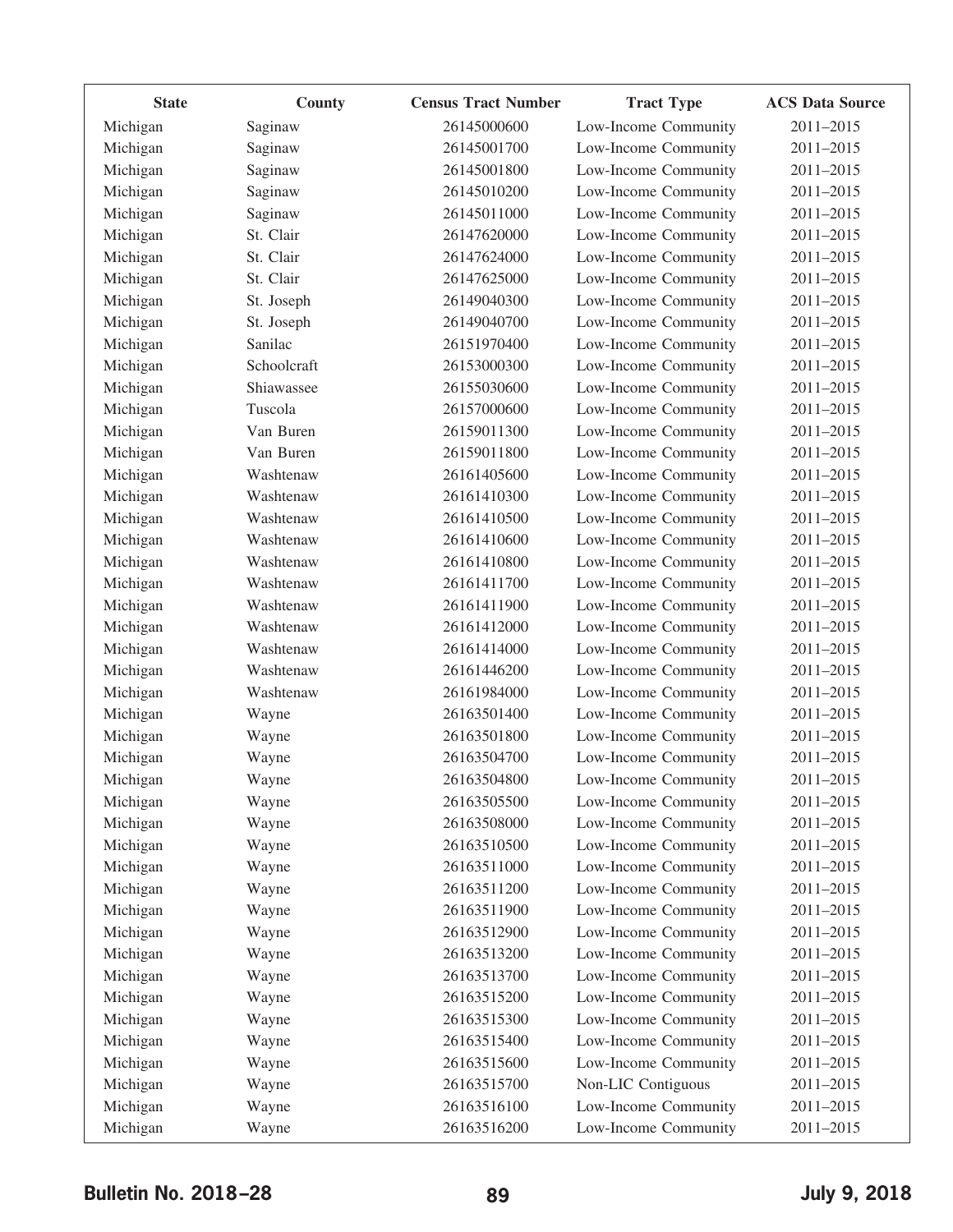| <b>State</b> | County | <b>Census Tract Number</b> | <b>Tract Type</b>    | <b>ACS Data Source</b> |
|--------------|--------|----------------------------|----------------------|------------------------|
| Michigan     | Wayne  | 26163516400                | Low-Income Community | 2011-2015              |
| Michigan     | Wayne  | 26163516500                | Low-Income Community | 2011-2015              |
| Michigan     | Wayne  | 26163516600                | Low-Income Community | 2011-2015              |
| Michigan     | Wayne  | 26163516900                | Low-Income Community | 2011-2015              |
| Michigan     | Wayne  | 26163517000                | Non-LIC Contiguous   | 2011-2015              |
| Michigan     | Wayne  | 26163517100                | Low-Income Community | 2011-2015              |
| Michigan     | Wayne  | 26163517200                | Low-Income Community | 2011-2015              |
| Michigan     | Wayne  | 26163517300                | Low-Income Community | 2011-2015              |
| Michigan     | Wayne  | 26163517500                | Low-Income Community | 2011-2015              |
| Michigan     | Wayne  | 26163518000                | Low-Income Community | 2011-2015              |
| Michigan     | Wayne  | 26163518400                | Low-Income Community | 2011-2015              |
| Michigan     | Wayne  | 26163518800                | Low-Income Community | 2011-2015              |
| Michigan     | Wayne  | 26163518900                | Low-Income Community | 2011-2015              |
| Michigan     | Wayne  | 26163520200                | Low-Income Community | 2011-2015              |
| Michigan     | Wayne  | 26163520300                | Low-Income Community | 2011-2015              |
| Michigan     | Wayne  | 26163520400                | Low-Income Community | 2011-2015              |
| Michigan     | Wayne  | 26163520700                | Low-Income Community | 2011-2015              |
| Michigan     | Wayne  | 26163520800                | Low-Income Community | 2011-2015              |
| Michigan     | Wayne  | 26163521100                | Low-Income Community | 2011-2015              |
| Michigan     | Wayne  | 26163521400                | Low-Income Community | 2011-2015              |
| Michigan     | Wayne  | 26163521500                | Low-Income Community | 2011-2015              |
| Michigan     | Wayne  | 26163522400                | Low-Income Community | 2011-2015              |
| Michigan     | Wayne  | 26163522500                | Low-Income Community | 2011-2015              |
| Michigan     | Wayne  | 26163523100                | Low-Income Community | 2011-2015              |
| Michigan     | Wayne  | 26163523300                | Low-Income Community | 2011-2015              |
| Michigan     | Wayne  | 26163523400                | Low-Income Community | 2011-2015              |
| Michigan     | Wayne  | 26163524000                | Low-Income Community | 2011-2015              |
| Michigan     | Wayne  | 26163524900                | Low-Income Community | 2011-2015              |
| Michigan     | Wayne  | 26163525000                | Low-Income Community | 2011-2015              |
| Michigan     | Wayne  | 26163527300                | Low-Income Community | 2011-2015              |
| Michigan     | Wayne  | 26163530300                | Low-Income Community | 2011-2015              |
| Michigan     | Wayne  | 26163532400                | Low-Income Community | 2011-2015              |
| Michigan     | Wayne  | 26163532600                | Low-Income Community | 2011-2015              |
| Michigan     | Wayne  | 26163532700                | Low-Income Community | 2011-2015              |
| Michigan     | Wayne  | 26163533900                | Low-Income Community | 2011-2015              |
| Michigan     | Wayne  | 26163535300                | Low-Income Community | 2011-2015              |
| Michigan     | Wayne  | 26163536100                | Low-Income Community | 2011-2015              |
| Michigan     | Wayne  | 26163538500                | Low-Income Community | 2011-2015              |
| Michigan     | Wayne  | 26163538600                | Low-Income Community | 2011-2015              |
| Michigan     | Wayne  | 26163538900                | Non-LIC Contiguous   | 2011-2015              |
| Michigan     | Wayne  | 26163541200                | Low-Income Community | 2011-2015              |
| Michigan     | Wayne  | 26163541400                | Low-Income Community | 2011-2015              |
| Michigan     | Wayne  | 26163542700                | Low-Income Community | 2011-2015              |
| Michigan     | Wayne  | 26163542900                | Non-LIC Contiguous   | 2011-2015              |
| Michigan     | Wayne  | 26163543000                | Low-Income Community | 2011-2015              |
| Michigan     | Wayne  | 26163543400                | Low-Income Community | 2011-2015              |
| Michigan     | Wayne  | 26163546900                | Low-Income Community | 2011-2015              |
|              |        |                            |                      |                        |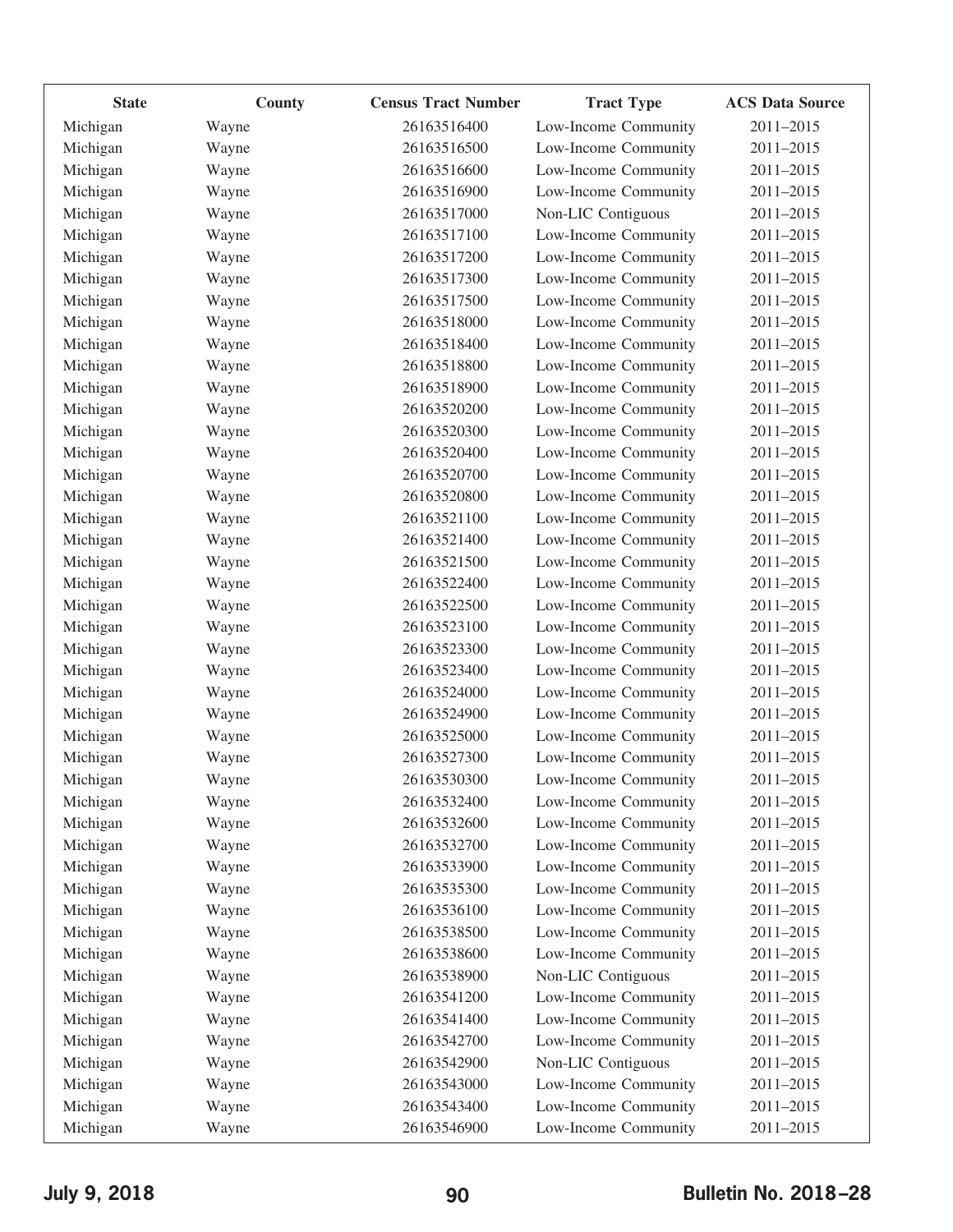| <b>State</b> | County            | <b>Census Tract Number</b> | <b>Tract Type</b>    | <b>ACS Data Source</b> |
|--------------|-------------------|----------------------------|----------------------|------------------------|
| Michigan     | Wayne             | 26163552300                | Low-Income Community | 2011-2015              |
| Michigan     | Wayne             | 26163553600                | Low-Income Community | 2011-2015              |
| Michigan     | Wayne             | 26163554100                | Low-Income Community | 2011-2015              |
| Michigan     | Wayne             | 26163555100                | Low-Income Community | 2011-2015              |
| Michigan     | Wayne             | 26163555300                | Low-Income Community | 2011-2015              |
| Michigan     | Wayne             | 26163565300                | Low-Income Community | 2011-2015              |
| Michigan     | Wayne             | 26163566500                | Low-Income Community | 2011-2015              |
| Michigan     | Wayne             | 26163568800                | Low-Income Community | 2011-2015              |
| Michigan     | Wayne             | 26163570400                | Low-Income Community | 2011-2015              |
| Michigan     | Wayne             | 26163571600                | Low-Income Community | 2011-2015              |
| Michigan     | Wayne             | 26163572100                | Low-Income Community | 2011-2015              |
| Michigan     | Wayne             | 26163572600                | Low-Income Community | 2011-2015              |
| Michigan     | Wayne             | 26163573400                | Low-Income Community | 2011-2015              |
| Michigan     | Wayne             | 26163573500                | Low-Income Community | 2011-2015              |
| Michigan     | Wayne             | 26163574100                | Low-Income Community | 2011-2015              |
| Michigan     | Wayne             | 26163577000                | Low-Income Community | 2011-2015              |
| Michigan     | Wayne             | 26163577500                | Low-Income Community | 2011-2015              |
| Michigan     | Wayne             | 26163579100                | Low-Income Community | 2011-2015              |
| Michigan     | Wayne             | 26163583000                | Low-Income Community | 2011-2015              |
| Michigan     | Wayne             | 26163583200                | Low-Income Community | 2011-2015              |
| Michigan     | Wayne             | 26163584500                | Low-Income Community | 2011-2015              |
| Michigan     | Wayne             | 26163585900                | Low-Income Community | 2011-2015              |
| Michigan     | Wayne             | 26163586200                | Low-Income Community | 2011-2015              |
| Michigan     | Wayne             | 26163588100                | Low-Income Community | 2011-2015              |
| Michigan     | Wayne             | 26163985100                | Low-Income Community | 2011-2015              |
| Michigan     | Wayne             | 26163985300                | Low-Income Community | 2011-2015              |
| Michigan     | Wayne             | 26163985900                | Low-Income Community | 2011-2015              |
| Michigan     | Wexford           | 26165380700                | Low-Income Community | 2011-2015              |
| Minnesota    | Aitkin            | 27001770300                | Low-Income Community | 2011-2015              |
| Minnesota    | Aitkin            | 27001770400                | Low-Income Community | 2011-2015              |
| Minnesota    | Anoka             | 27003050402                | Low-Income Community | 2011-2015              |
| Minnesota    | Anoka             | 27003050606                | Low-Income Community | 2011-2015              |
| Minnesota    | Anoka             | 27003051501                | Low-Income Community | 2011-2015              |
| Minnesota    | Becker            | 27005450500                | Low-Income Community | 2011-2015              |
| Minnesota    | Beltrami          | 27007450702                | Low-Income Community | 2011-2015              |
| Minnesota    | Beltrami          | 27007940001                | Low-Income Community | 2011-2015              |
| Minnesota    | Benton            | 27009021200                | Low-Income Community | 2011-2015              |
| Minnesota    | <b>Big Stone</b>  | 27011950300                | Low-Income Community | 2011-2015              |
| Minnesota    | <b>Blue Earth</b> | 27013170300                | Low-Income Community | 2011-2015              |
| Minnesota    | <b>Blue Earth</b> | 27013170700                | Low-Income Community | 2011-2015              |
| Minnesota    | Carlton           | 27017940000                | Low-Income Community | 2011-2015              |
| Minnesota    | Cass              | 27021940002                | Low-Income Community | 2011-2015              |
| Minnesota    | Chippewa          | 27023950600                | Low-Income Community | 2011-2015              |
| Minnesota    | Chisago           | 27025110301                | Low-Income Community | 2011-2015              |
| Minnesota    | Clay              | 27027020300                | Low-Income Community | 2011-2015              |
| Minnesota    | Clearwater        | 27029000100                | Low-Income Community | 2011-2015              |
| Minnesota    | Cook              | 27031480100                | Low-Income Community | 2011-2015              |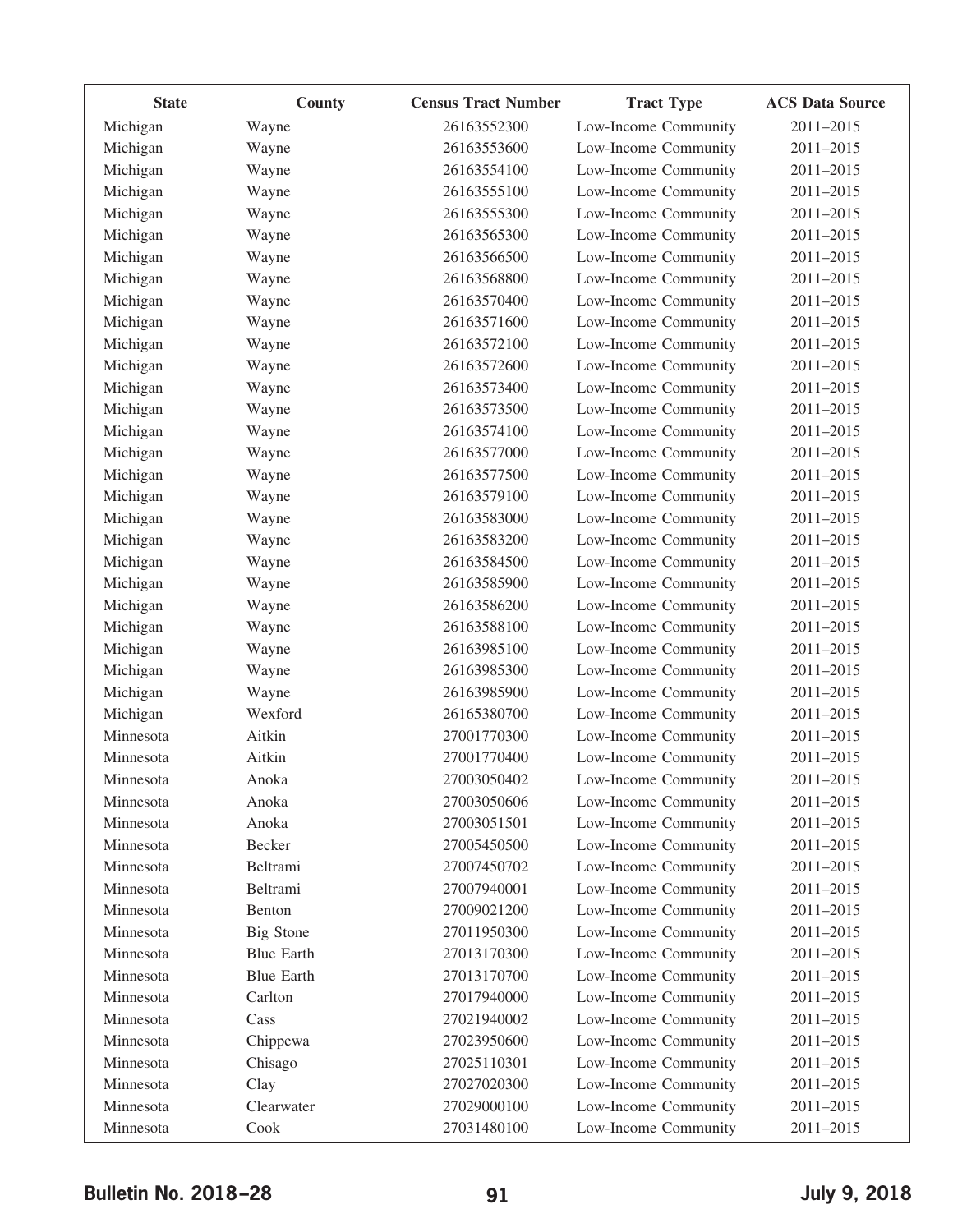| <b>State</b> | County            | <b>Census Tract Number</b> | <b>Tract Type</b>    | <b>ACS Data Source</b> |
|--------------|-------------------|----------------------------|----------------------|------------------------|
| Minnesota    | Cottonwood        | 27033270400                | Low-Income Community | 2011-2015              |
| Minnesota    | Crow Wing         | 27035951100                | Low-Income Community | 2011-2015              |
| Minnesota    | Crow Wing         | 27035951200                | Low-Income Community | 2011-2015              |
| Minnesota    | Dakota            | 27037060104                | Low-Income Community | 2011-2015              |
| Minnesota    | Dakota            | 27037060105                | Low-Income Community | 2011-2015              |
| Minnesota    | Dakota            | 27037060301                | Low-Income Community | 2011-2015              |
| Minnesota    | Douglas           | 27041450600                | Low-Income Community | 2011-2015              |
| Minnesota    | Faribault         | 27043460400                | Low-Income Community | 2011-2015              |
| Minnesota    | Fillmore          | 27045960500                | Low-Income Community | 2011-2015              |
| Minnesota    | Freeborn          | 27047180600                | Low-Income Community | 2011-2015              |
| Minnesota    | Goodhue           | 27049080200                | Low-Income Community | 2011-2015              |
| Minnesota    | Hennepin          | 27053005902                | Low-Income Community | 2011-2015              |
| Minnesota    | Hennepin          | 27053007700                | Low-Income Community | 2011-2015              |
| Minnesota    | Hennepin          | 27053009500                | Low-Income Community | 2011-2015              |
| Minnesota    | Hennepin          | 27053020200                | Low-Income Community | 2011-2015              |
| Minnesota    | Hennepin          | 27053020804                | Low-Income Community | 2011-2015              |
| Minnesota    | Hennepin          | 27053021300                | Low-Income Community | 2011-2015              |
| Minnesota    | Hennepin          | 27053023400                | Low-Income Community | 2011-2015              |
| Minnesota    | Hennepin          | 27053025100                | Low-Income Community | 2011-2015              |
| Minnesota    | Hennepin          | 27053026810                | Low-Income Community | 2011-2015              |
| Minnesota    | Hennepin          | 27053100400                | Low-Income Community | 2011-2015              |
| Minnesota    | Hennepin          | 27053100500                | Low-Income Community | 2011-2015              |
| Minnesota    | Hennepin          | 27053100900                | Low-Income Community | 2011-2015              |
| Minnesota    | Hennepin          | 27053102100                | Low-Income Community | 2011-2015              |
| Minnesota    | Hennepin          | 27053102800                | Low-Income Community | 2011-2015              |
| Minnesota    | Hennepin          | 27053102900                | Low-Income Community | 2011-2015              |
| Minnesota    | Hennepin          | 27053103400                | Low-Income Community | 2011-2015              |
| Minnesota    | Hennepin          | 27053104000                | Low-Income Community | 2011-2015              |
| Minnesota    | Hennepin          | 27053104100                | Low-Income Community | 2011-2015              |
| Minnesota    | Hennepin          | 27053104800                | Low-Income Community | 2011-2015              |
| Minnesota    | Hennepin          | 27053106000                | Low-Income Community | 2011-2015              |
| Minnesota    | Hennepin          | 27053106200                | Low-Income Community | 2011-2015              |
| Minnesota    | Hennepin          | 27053107400                | Low-Income Community | 2011-2015              |
| Minnesota    | Hennepin          | 27053125800                | Low-Income Community | 2011-2015              |
| Minnesota    | Hennepin          | 27053125900                | Low-Income Community | 2011-2015              |
| Minnesota    | Hennepin          | 27053126000                | Low-Income Community | 2011-2015              |
| Minnesota    | Hubbard           | 27057070600                | Low-Income Community | 2011-2015              |
| Minnesota    | Isanti            | 27059130301                | Low-Income Community | 2011-2015              |
| Minnesota    | Itasca            | 27061480300                | Low-Income Community | 2011-2015              |
| Minnesota    | Itasca            | 27061480500                | Low-Income Community | 2011-2015              |
| Minnesota    | Jackson           | 27063480400                | Low-Income Community | 2011-2015              |
| Minnesota    | Kanabec           | 27065480300                | Low-Income Community | 2011-2015              |
| Minnesota    | Kandiyohi         | 27067780800                | Low-Income Community | 2011-2015              |
| Minnesota    | Koochiching       | 27071790100                | Low-Income Community | 2011-2015              |
| Minnesota    | Lake              | 27075370300                | Low-Income Community | 2011-2015              |
| Minnesota    | Lake of the Woods | 27077460300                | Low-Income Community | 2011-2015              |
| Minnesota    | Lyon              | 27083360500                | Low-Income Community | 2011-2015              |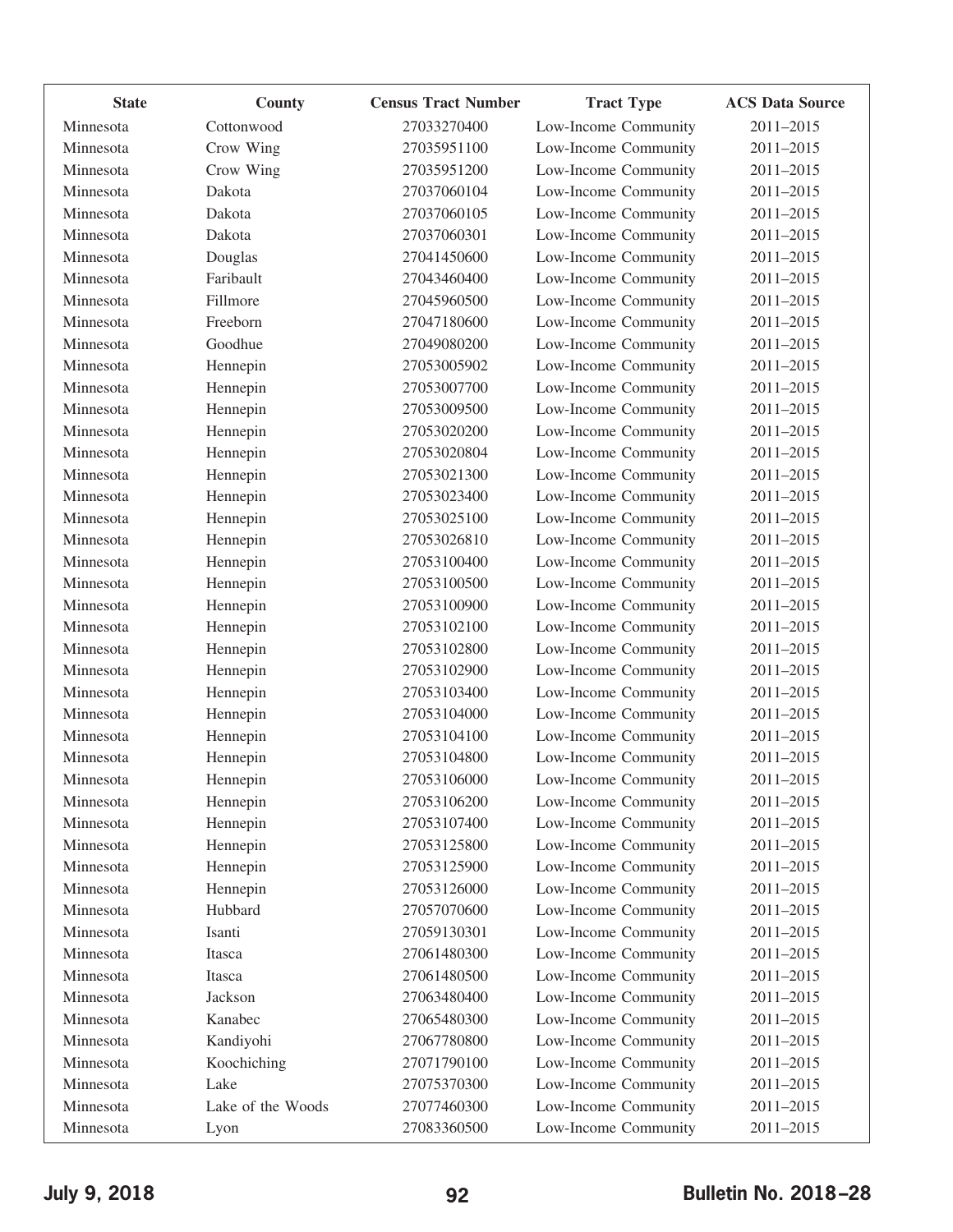| <b>State</b> | County        | <b>Census Tract Number</b> | <b>Tract Type</b>    | <b>ACS Data Source</b> |
|--------------|---------------|----------------------------|----------------------|------------------------|
| Minnesota    | Mahnomen      | 27087940100                | Low-Income Community | 2011-2015              |
| Minnesota    | Martin        | 27091790600                | Low-Income Community | 2011-2015              |
| Minnesota    | Meeker        | 27093560300                | Low-Income Community | 2011-2015              |
| Minnesota    | Mille Lacs    | 27095170500                | Low-Income Community | 2011-2015              |
| Minnesota    | Mille Lacs    | 27095970100                | Low-Income Community | 2011-2015              |
| Minnesota    | Mille Lacs    | 27095970200                | Low-Income Community | 2011-2015              |
| Minnesota    | Morrison      | 27097780600                | Low-Income Community | 2011-2015              |
| Minnesota    | Mower         | 27099000410                | Low-Income Community | 2011-2015              |
| Minnesota    | <b>Nobles</b> | 27105105400                | Low-Income Community | 2011-2015              |
| Minnesota    | Olmsted       | 27109000100                | Low-Income Community | 2011-2015              |
| Minnesota    | Olmsted       | 27109000600                | Low-Income Community | 2011-2015              |
| Minnesota    | Otter Tail    | 27111960300                | Low-Income Community | 2011-2015              |
| Minnesota    | Pennington    | 27113090200                | Low-Income Community | 2011-2015              |
| Minnesota    | Pennington    | 27113090400                | Low-Income Community | 2011-2015              |
| Minnesota    | Pine          | 27115950400                | Low-Income Community | 2011-2015              |
| Minnesota    | Pine          | 27115950500                | Low-Income Community | 2011-2015              |
| Minnesota    | Pine          | 27115950700                | Low-Income Community | 2011-2015              |
| Minnesota    | Pipestone     | 27117460200                | Low-Income Community | 2011-2015              |
| Minnesota    | Polk          | 27119021000                | Low-Income Community | 2011-2015              |
| Minnesota    | Ramsey        | 27123030400                | Low-Income Community | 2011-2015              |
| Minnesota    | Ramsey        | 27123030500                | Low-Income Community | 2011-2015              |
| Minnesota    | Ramsey        | 27123031500                | Low-Income Community | 2011-2015              |
| Minnesota    | Ramsey        | 27123031600                | Low-Income Community | 2011-2015              |
| Minnesota    | Ramsey        | 27123031701                | Low-Income Community | 2011-2015              |
| Minnesota    | Ramsey        | 27123031702                | Low-Income Community | 2011-2015              |
| Minnesota    | Ramsey        | 27123031900                | Low-Income Community | 2011-2015              |
| Minnesota    | Ramsey        | 27123032100                | Low-Income Community | 2011-2015              |
| Minnesota    | Ramsey        | 27123032500                | Low-Income Community | 2011-2015              |
| Minnesota    | Ramsey        | 27123032700                | Low-Income Community | 2011-2015              |
| Minnesota    | Ramsey        | 27123033100                | Low-Income Community | 2011-2015              |
| Minnesota    | Ramsey        | 27123033400                | Low-Income Community | 2011-2015              |
| Minnesota    | Ramsey        | 27123033500                | Low-Income Community | 2011-2015              |
| Minnesota    | Ramsey        | 27123033700                | Low-Income Community | 2011-2015              |
| Minnesota    | Ramsey        | 27123034201                | Low-Income Community | 2011-2015              |
| Minnesota    | Ramsey        | 27123034701                | Low-Income Community | 2011-2015              |
| Minnesota    | Ramsey        | 27123036000                | Non-LIC Contiguous   | 2011-2015              |
| Minnesota    | Ramsey        | 27123037100                | Low-Income Community | 2011-2015              |
| Minnesota    | Ramsey        | 27123041602                | Low-Income Community | 2011-2015              |
| Minnesota    | Redwood       | 27127750300                | Low-Income Community | 2011-2015              |
| Minnesota    | Renville      | 27129790500                | Low-Income Community | 2011-2015              |
| Minnesota    | Rice          | 27131070700                | Low-Income Community | 2011-2015              |
| Minnesota    | Rock          | 27133570300                | Low-Income Community | 2011-2015              |
| Minnesota    | St. Louis     | 27137001700                | Low-Income Community | 2011-2015              |
| Minnesota    | St. Louis     | 27137001900                | Low-Income Community | 2011-2015              |
| Minnesota    | St. Louis     | 27137002000                | Low-Income Community | 2011-2015              |
| Minnesota    | St. Louis     | 27137012400                | Low-Income Community | 2011-2015              |
| Minnesota    | St. Louis     | 27137013100                | Low-Income Community | 2011-2015              |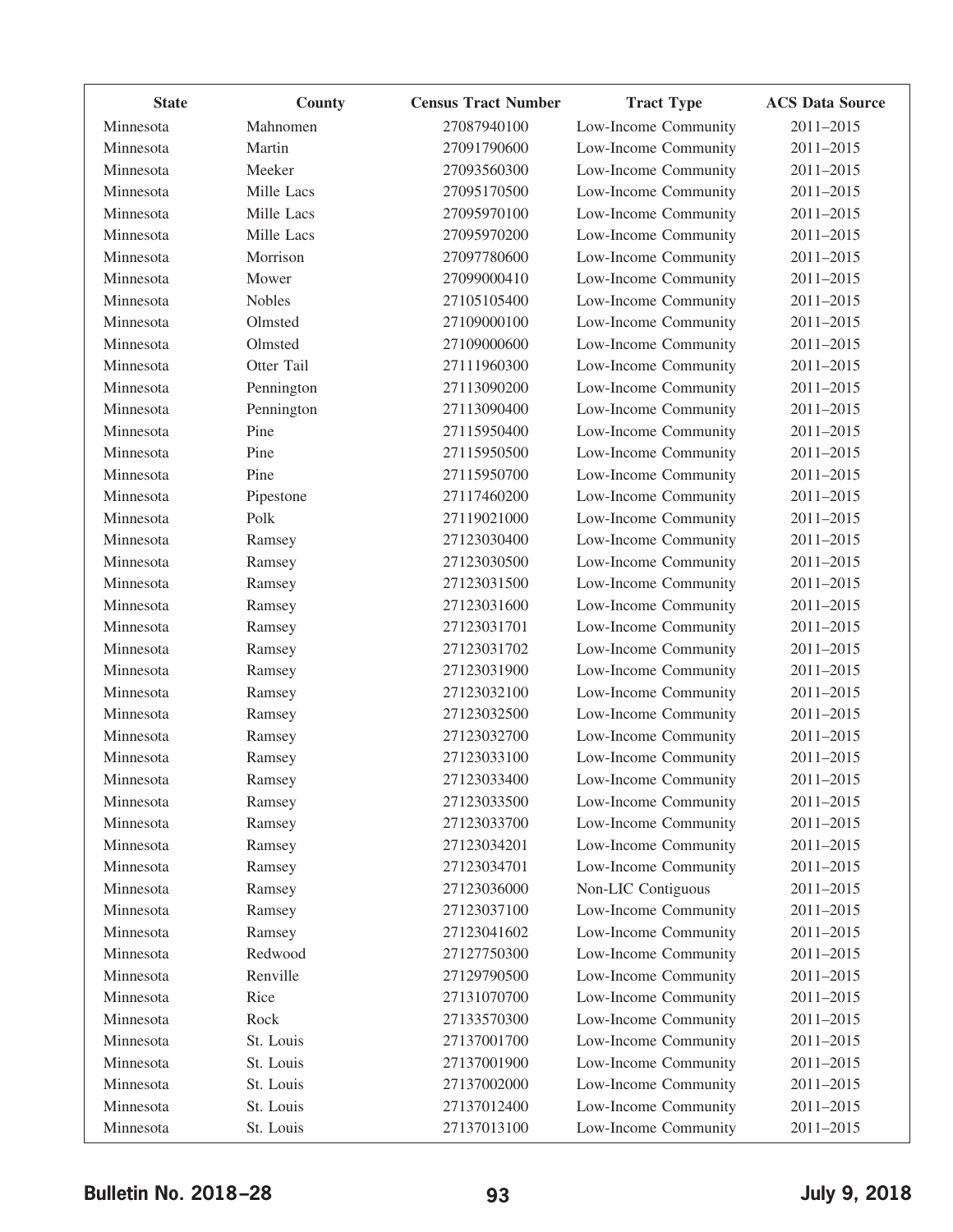| <b>State</b> | County                 | <b>Census Tract Number</b> | <b>Tract Type</b>    | <b>ACS Data Source</b> |
|--------------|------------------------|----------------------------|----------------------|------------------------|
| Minnesota    | St. Louis              | 27137015300                | Low-Income Community | 2011-2015              |
| Minnesota    | St. Louis              | 27137015500                | Low-Income Community | 2011-2015              |
| Minnesota    | St. Louis              | 27137015600                | Low-Income Community | 2011-2015              |
| Minnesota    | St. Louis              | 27137015800                | Low-Income Community | 2011-2015              |
| Minnesota    | Sherburne              | 27141031500                | Low-Income Community | 2011-2015              |
| Minnesota    | <b>Stearns</b>         | 27145011600                | Low-Income Community | 2011-2015              |
| Minnesota    | Steele                 | 27147960400                | Low-Income Community | 2011-2015              |
| Minnesota    | <b>Stevens</b>         | 27149480200                | Low-Income Community | 2011-2015              |
| Minnesota    | Swift                  | 27151960400                | Low-Income Community | 2011-2015              |
| Minnesota    | Todd                   | 27153790600                | Low-Income Community | 2011-2015              |
| Minnesota    | Wabasha                | 27157490300                | Low-Income Community | 2011-2015              |
| Minnesota    | Wadena                 | 27159480300                | Low-Income Community | 2011-2015              |
| Minnesota    | Waseca                 | 27161790500                | Low-Income Community | 2011-2015              |
| Minnesota    | Winona                 | 27169670500                | Low-Income Community | 2011-2015              |
| Minnesota    | <b>Yellow Medicine</b> | 27173970100                | Low-Income Community | 2011-2015              |
| Mississippi  | Adams                  | 28001000200                | Low-Income Community | 2011-2015              |
| Mississippi  | Adams                  | 28001000700                | Low-Income Community | 2011-2015              |
| Mississippi  | Adams                  | 28001000800                | Low-Income Community | 2011-2015              |
| Mississippi  | Alcorn                 | 28003950500                | Low-Income Community | 2011-2015              |
| Mississippi  | Alcorn                 | 28003950600                | Low-Income Community | 2011-2015              |
| Mississippi  | Attala                 | 28007060600                | Low-Income Community | 2011-2015              |
| Mississippi  | <b>Bolivar</b>         | 28011950701                | Low-Income Community | 2011-2015              |
| Mississippi  | Chickasaw              | 28017950300                | Low-Income Community | 2011-2015              |
| Mississippi  | Choctaw                | 28019950200                | Low-Income Community | 2011-2015              |
| Mississippi  | Claiborne              | 28021950300                | Low-Income Community | 2011-2015              |
| Mississippi  | Coahoma                | 28027950300                | Low-Income Community | 2011-2015              |
| Mississippi  | Covington              | 28031950200                | Low-Income Community | 2011-2015              |
| Mississippi  | DeSoto                 | 28033070101                | Low-Income Community | 2011-2015              |
| Mississippi  | DeSoto                 | 28033070610                | Low-Income Community | 2011-2015              |
| Mississippi  | Forrest                | 28035000600                | Low-Income Community | 2011-2015              |
| Mississippi  | Forrest                | 28035000800                | Low-Income Community | 2011-2015              |
| Mississippi  | Forrest                | 28035010200                | Low-Income Community | 2011-2015              |
| Mississippi  | Forrest                | 28035010500                | Low-Income Community | 2011-2015              |
| Mississippi  | Forrest                | 28035010600                | Low-Income Community | 2011-2015              |
| Mississippi  | Forrest                | 28035010700                | Low-Income Community | 2011-2015              |
| Mississippi  | Hancock                | 28045030100                | Low-Income Community | 2011-2015              |
| Mississippi  | Hancock                | 28045030300                | Low-Income Community | 2011-2015              |
| Mississippi  | Harrison               | 28047000100                | Low-Income Community | 2011-2015              |
| Mississippi  | Harrison               | 28047001400                | Low-Income Community | 2011-2015              |
| Mississippi  | Harrison               | 28047003206                | Low-Income Community | 2011-2015              |
| Mississippi  | Harrison               | 28047003301                | Non-LIC Contiguous   | 2011-2015              |
| Mississippi  | Harrison               | 28047003404                | Non-LIC Contiguous   | 2011-2015              |
| Mississippi  | Harrison               | 28047003600                | Low-Income Community | 2011-2015              |
| Mississippi  | Harrison               | 28047003800                | Low-Income Community | 2012-2016              |
| Mississippi  | Harrison               | 28047003900                | Low-Income Community | 2011-2015              |
| Mississippi  | Hinds                  | 28049001100                | Low-Income Community | 2011-2015              |
|              | Hinds                  | 28049001300                | Low-Income Community | 2011-2015              |
| Mississippi  |                        |                            |                      |                        |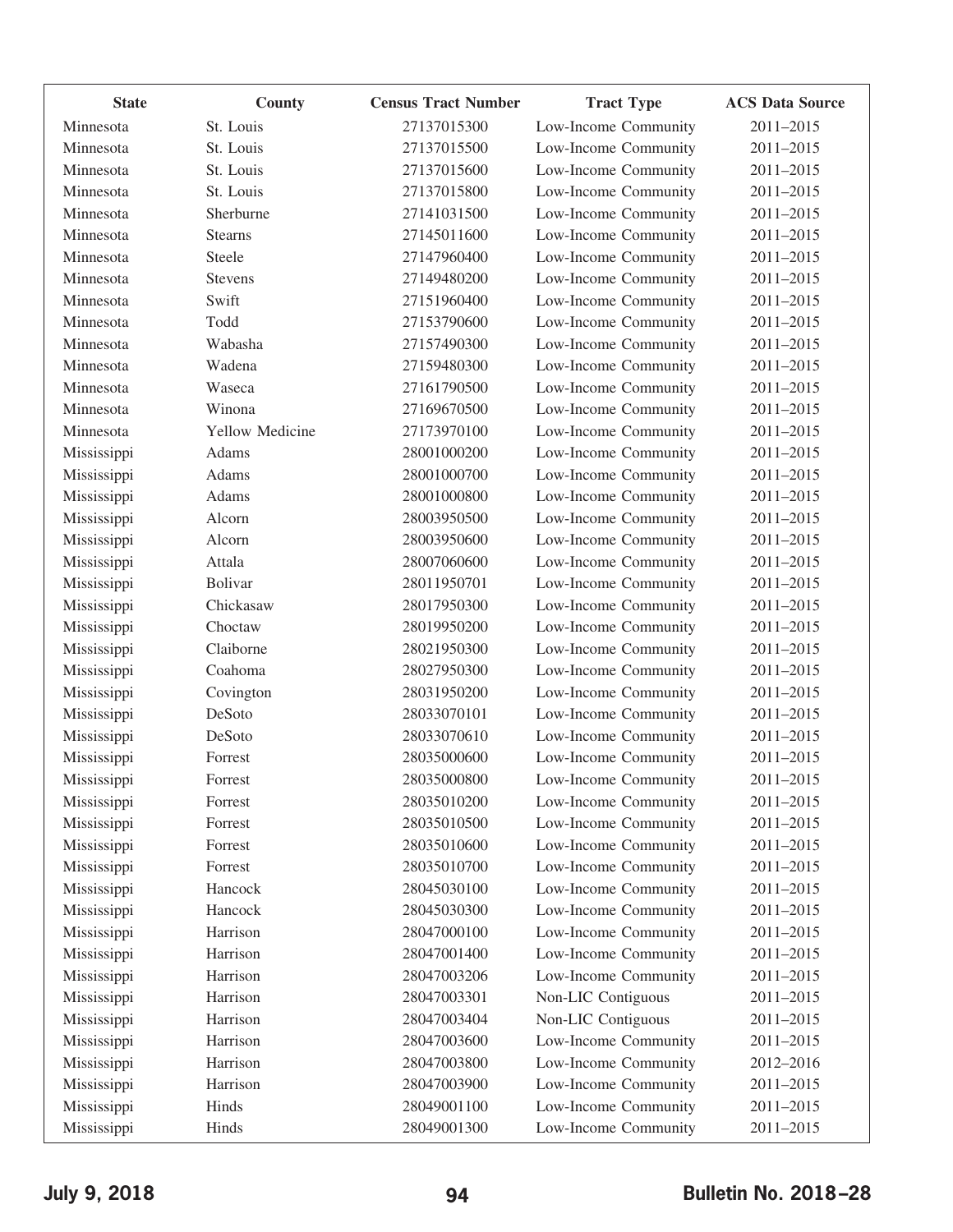| <b>State</b> | County      | <b>Census Tract Number</b> | <b>Tract Type</b>    | <b>ACS Data Source</b> |
|--------------|-------------|----------------------------|----------------------|------------------------|
| Mississippi  | Hinds       | 28049001600                | Low-Income Community | 2011-2015              |
| Mississippi  | Hinds       | 28049002100                | Low-Income Community | 2011-2015              |
| Mississippi  | Hinds       | 28049002700                | Low-Income Community | 2011-2015              |
| Mississippi  | Hinds       | 28049003000                | Low-Income Community | 2011-2015              |
| Mississippi  | Hinds       | 28049010500                | Low-Income Community | 2011-2015              |
| Mississippi  | Hinds       | 28049010902                | Low-Income Community | 2011-2015              |
| Mississippi  | Hinds       | 28049011001                | Low-Income Community | 2011-2015              |
| Mississippi  | Hinds       | 28049011500                | Low-Income Community | 2011-2015              |
| Mississippi  | Jackson     | 28059041300                | Low-Income Community | 2011-2015              |
| Mississippi  | Jackson     | 28059042900                | Low-Income Community | 2011-2015              |
| Mississippi  | Jones       | 28067950500                | Low-Income Community | 2011-2015              |
| Mississippi  | Jones       | 28067950600                | Low-Income Community | 2011-2015              |
| Mississippi  | Lafayette   | 28071950201                | Low-Income Community | 2011-2015              |
| Mississippi  | Lafayette   | 28071950202                | Low-Income Community | 2011-2015              |
| Mississippi  | Lafayette   | 28071950401                | Low-Income Community | 2011-2015              |
| Mississippi  | Lamar       | 28073020600                | Low-Income Community | 2011-2015              |
| Mississippi  | Lauderdale  | 28075000700                | Low-Income Community | 2011-2015              |
| Mississippi  | Lauderdale  | 28075010700                | Low-Income Community | 2011-2015              |
| Mississippi  | Lee         | 28081950401                | Low-Income Community | 2011-2015              |
| Mississippi  | Lee         | 28081950500                | Low-Income Community | 2011-2015              |
| Mississippi  | Lee         | 28081950602                | Low-Income Community | 2011-2015              |
| Mississippi  | Lee         | 28081950700                | Low-Income Community | 2011-2015              |
| Mississippi  | Lee         | 28081951002                | Low-Income Community | 2011-2015              |
| Mississippi  | Leflore     | 28083950400                | Low-Income Community | 2011-2015              |
| Mississippi  | Leflore     | 28083950800                | Low-Income Community | 2011-2015              |
| Mississippi  | Lincoln     | 28085950200                | Low-Income Community | 2011-2015              |
| Mississippi  | Lincoln     | 28085950600                | Low-Income Community | 2011-2015              |
| Mississippi  | Lowndes     | 28087000900                | Low-Income Community | 2011-2015              |
| Mississippi  | Lowndes     | 28087001000                | Non-LIC Contiguous   | 2011-2015              |
| Mississippi  | Madison     | 28089030106                | Low-Income Community | 2011-2015              |
| Mississippi  | Madison     | 28089030500                | Low-Income Community | 2011-2015              |
| Mississippi  | Madison     | 28089030600                | Low-Income Community | 2011-2015              |
| Mississippi  | Marion      | 28091950200                | Low-Income Community | 2011-2015              |
| Mississippi  | Marion      | 28091950400                | Low-Income Community | 2011-2015              |
| Mississippi  | Marion      | 28091950500                | Low-Income Community | 2011-2015              |
| Mississippi  | Marshall    | 28093950100                | Non-LIC Contiguous   | 2011-2015              |
| Mississippi  | Marshall    | 28093950300                | Low-Income Community | 2011-2015              |
| Mississippi  | Monroe      | 28095950400                | Low-Income Community | 2011-2015              |
| Mississippi  | Neshoba     | 28099940100                | Low-Income Community | 2011-2015              |
| Mississippi  | Oktibbeha   | 28105950100                | Low-Income Community | 2011-2015              |
| Mississippi  | Oktibbeha   | 28105950500                | Low-Income Community | 2011-2015              |
| Mississippi  | Oktibbeha   | 28105950602                | Low-Income Community | 2011-2015              |
| Mississippi  | Panola      | 28107950300                | Low-Income Community | 2011-2015              |
| Mississippi  | Pearl River | 28109950600                | Low-Income Community | 2011-2015              |
| Mississippi  | Pike        | 28113950500                | Low-Income Community | 2011-2015              |
| Mississippi  | Pike        | 28113950600                | Low-Income Community | 2011-2015              |
| Mississippi  | Pike        | 28113950700                | Low-Income Community | 2011-2015              |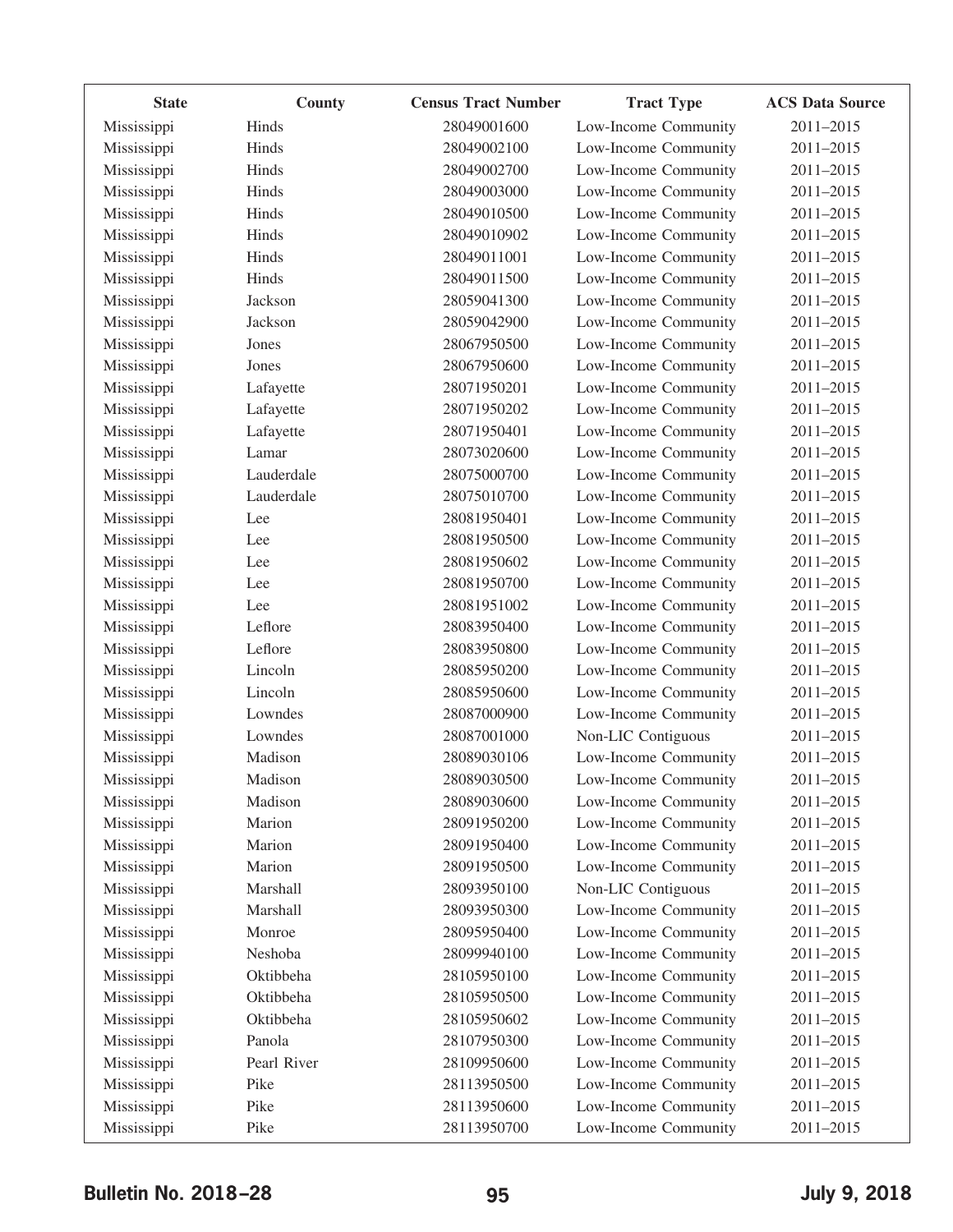| <b>State</b> | County         | <b>Census Tract Number</b> | <b>Tract Type</b>    | <b>ACS Data Source</b> |
|--------------|----------------|----------------------------|----------------------|------------------------|
| Mississippi  | Rankin         | 28121020207                | Non-LIC Contiguous   | 2011-2015              |
| Mississippi  | Rankin         | 28121020401                | Low-Income Community | 2011-2015              |
| Mississippi  | Rankin         | 28121020701                | Low-Income Community | 2011-2015              |
| Mississippi  | Simpson        | 28127950200                | Low-Income Community | 2011-2015              |
| Mississippi  | Simpson        | 28127950500                | Low-Income Community | 2011-2015              |
| Mississippi  | Sunflower      | 28133950300                | Low-Income Community | 2011-2015              |
| Mississippi  | Sunflower      | 28133950402                | Low-Income Community | 2011-2015              |
| Mississippi  | Sunflower      | 28133950500                | Low-Income Community | 2011-2015              |
| Mississippi  | Sunflower      | 28133950600                | Low-Income Community | 2011-2015              |
| Mississippi  | Tate           | 28137950400                | Low-Income Community | 2011-2015              |
| Mississippi  | Tishomingo     | 28141950300                | Low-Income Community | 2011-2015              |
| Mississippi  | Tunica         | 28143950100                | Low-Income Community | 2011-2015              |
| Mississippi  | Union          | 28145950500                | Low-Income Community | 2011-2015              |
| Mississippi  | Warren         | 28149950100                | Low-Income Community | 2012-2016              |
| Mississippi  | Warren         | 28149950300                | Low-Income Community | 2011-2015              |
| Mississippi  | Warren         | 28149950500                | Low-Income Community | 2011-2015              |
| Mississippi  | Washington     | 28151000300                | Low-Income Community | 2011-2015              |
| Mississippi  | Washington     | 28151000600                | Low-Income Community | 2011-2015              |
| Mississippi  | Wayne          | 28153950200                | Low-Income Community | 2011-2015              |
| Mississippi  | Winston        | 28159950300                | Low-Income Community | 2011-2015              |
| Mississippi  | Winston        | 28159950400                | Low-Income Community | 2011-2015              |
| Missouri     | Adair          | 29001950300                | Low-Income Community | 2011-2015              |
| Missouri     | Adair          | 29001950400                | Non-LIC Contiguous   | 2011-2015              |
| Missouri     | Adair          | 29001950500                | Low-Income Community | 2011-2015              |
| Missouri     | Adair          | 29001950900                | Low-Income Community | 2011-2015              |
| Missouri     | Audrain        | 29007950400                | Low-Income Community | 2011-2015              |
| Missouri     | <b>Barry</b>   | 29009960300                | Low-Income Community | 2011-2015              |
| Missouri     | Benton         | 29015460300                | Low-Income Community | 2011-2015              |
| Missouri     | Benton         | 29015460700                | Low-Income Community | 2011-2015              |
| Missouri     | Boone          | 29019001502                | Low-Income Community | 2011-2015              |
| Missouri     | Buchanan       | 29021001200                | Low-Income Community | 2011-2015              |
| Missouri     | Buchanan       | 29021003000                | Low-Income Community | 2011-2015              |
| Missouri     | <b>Butler</b>  | 29023950400                | Low-Income Community | 2011-2015              |
| Missouri     | <b>Butler</b>  | 29023950500                | Low-Income Community | 2011-2015              |
| Missouri     | <b>Butler</b>  | 29023950800                | Low-Income Community | 2011-2015              |
| Missouri     | Caldwell       | 29025950200                | Low-Income Community | 2011-2015              |
| Missouri     | Camden         | 29029951200                | Low-Income Community | 2011-2015              |
| Missouri     | Cape Girardeau | 29031881400                | Low-Income Community | 2011-2015              |
| Missouri     | Cape Girardeau | 29031881600                | Low-Income Community | 2011-2015              |
| Missouri     | Clay           | 29047021701                | Low-Income Community | 2011-2015              |
| Missouri     | Clay           | 29047021702                | Low-Income Community | 2011-2015              |
| Missouri     | Clay           | 29047022100                | Low-Income Community | 2011-2015              |
| Missouri     | Cole           | 29051010500                | Low-Income Community | 2011-2015              |
| Missouri     | Cole           | 29051010600                | Low-Income Community | 2011-2015              |
| Missouri     | Cole           | 29051020700                | Low-Income Community | 2011-2015              |
| Missouri     | Dallas         | 29059480200                | Low-Income Community | 2011-2015              |
| Missouri     | Dunklin        | 29069360500                | Low-Income Community | 2011-2015              |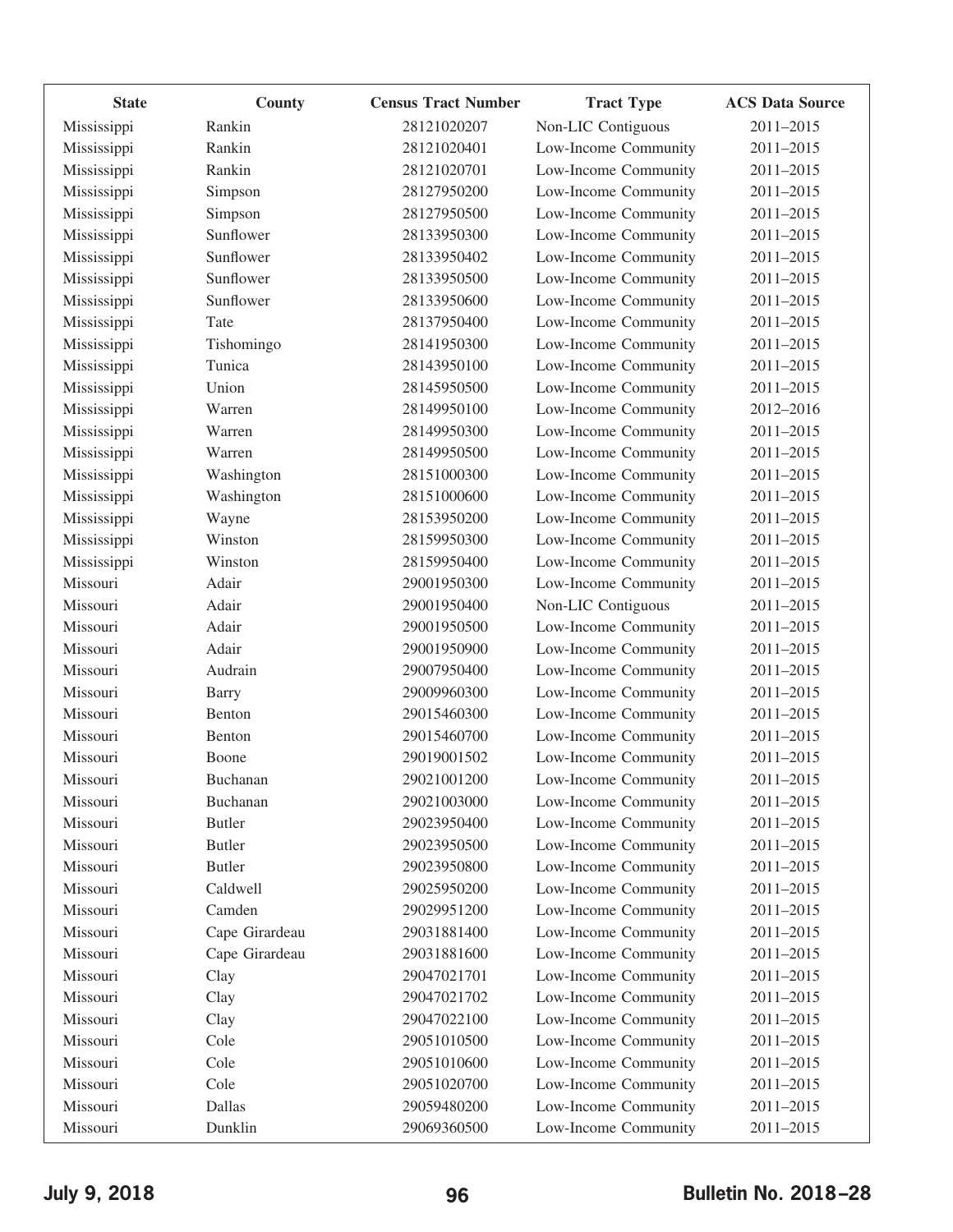| <b>State</b> | County  | <b>Census Tract Number</b> | <b>Tract Type</b>    | <b>ACS Data Source</b> |
|--------------|---------|----------------------------|----------------------|------------------------|
| Missouri     | Dunklin | 29069360600                | Low-Income Community | 2011-2015              |
| Missouri     | Greene  | 29077000100                | Low-Income Community | 2011-2015              |
| Missouri     | Greene  | 29077000600                | Low-Income Community | 2011-2015              |
| Missouri     | Greene  | 29077000700                | Low-Income Community | 2011-2015              |
| Missouri     | Greene  | 29077001200                | Non-LIC Contiguous   | 2011-2015              |
| Missouri     | Greene  | 29077001500                | Low-Income Community | 2011-2015              |
| Missouri     | Greene  | 29077002200                | Low-Income Community | 2011-2015              |
| Missouri     | Greene  | 29077003600                | Low-Income Community | 2011-2015              |
| Missouri     | Greene  | 29077004302                | Non-LIC Contiguous   | 2011-2015              |
| Missouri     | Greene  | 29077004400                | Low-Income Community | 2011-2015              |
| Missouri     | Greene  | 29077005600                | Low-Income Community | 2011-2015              |
| Missouri     | Howell  | 29091090300                | Low-Income Community | 2011-2015              |
| Missouri     | Howell  | 29091090700                | Low-Income Community | 2011-2015              |
| Missouri     | Jackson | 29095000900                | Low-Income Community | 2011-2015              |
| Missouri     | Jackson | 29095001000                | Low-Income Community | 2011-2015              |
| Missouri     | Jackson | 29095001800                | Low-Income Community | 2011-2015              |
| Missouri     | Jackson | 29095001900                | Low-Income Community | 2011-2015              |
| Missouri     | Jackson | 29095002100                | Low-Income Community | 2011-2015              |
| Missouri     | Jackson | 29095003700                | Low-Income Community | 2011-2015              |
| Missouri     | Jackson | 29095003800                | Low-Income Community | 2011-2015              |
| Missouri     | Jackson | 29095004300                | Low-Income Community | 2011-2015              |
| Missouri     | Jackson | 29095005200                | Low-Income Community | 2011-2015              |
| Missouri     | Jackson | 29095005400                | Low-Income Community | 2011-2015              |
| Missouri     | Jackson | 29095005500                | Low-Income Community | 2011-2015              |
| Missouri     | Jackson | 29095005601                | Low-Income Community | 2011-2015              |
| Missouri     | Jackson | 29095005602                | Low-Income Community | 2011-2015              |
| Missouri     | Jackson | 29095006100                | Low-Income Community | 2011-2015              |
| Missouri     | Jackson | 29095006300                | Low-Income Community | 2011-2015              |
| Missouri     | Jackson | 29095007700                | Low-Income Community | 2011-2015              |
| Missouri     | Jackson | 29095007802                | Low-Income Community | 2011-2015              |
| Missouri     | Jackson | 29095008000                | Low-Income Community | 2011-2015              |
| Missouri     | Jackson | 29095011000                | Low-Income Community | 2011-2015              |
| Missouri     | Jackson | 29095011100                | Low-Income Community | 2011-2015              |
| Missouri     | Jackson | 29095011200                | Low-Income Community | 2011-2015              |
| Missouri     | Jackson | 29095011600                | Low-Income Community | 2011-2015              |
| Missouri     | Jackson | 29095011700                | Low-Income Community | 2011-2015              |
| Missouri     | Jackson | 29095011800                | Low-Income Community | 2011-2015              |
| Missouri     | Jackson | 29095012501                | Low-Income Community | 2011-2015              |
| Missouri     | Jackson | 29095012600                | Low-Income Community | 2011-2015              |
| Missouri     | Jackson | 29095013401                | Low-Income Community | 2011-2015              |
| Missouri     | Jackson | 29095013405                | Low-Income Community | 2011-2015              |
| Missouri     | Jackson | 29095015100                | Non-LIC Contiguous   | 2011-2015              |
| Missouri     | Jackson | 29095015300                | Low-Income Community | 2011-2015              |
| Missouri     | Jackson | 29095015400                | Low-Income Community | 2011-2015              |
| Missouri     | Jackson | 29095015500                | Low-Income Community | 2011-2015              |
| Missouri     | Jackson | 29095015600                | Low-Income Community | 2011-2015              |
| Missouri     | Jackson | 29095015900                | Low-Income Community | 2011-2015              |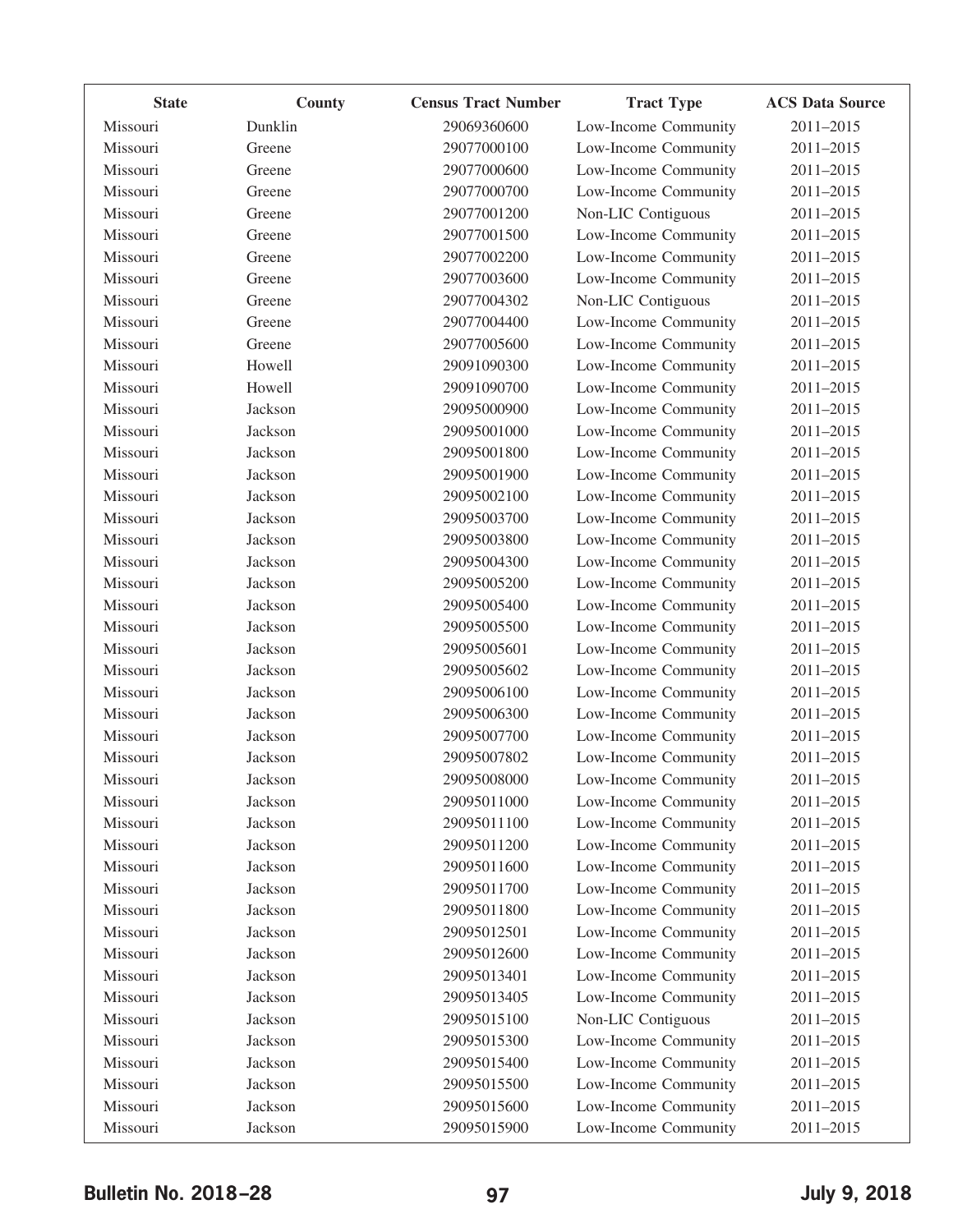| <b>State</b> | County     | <b>Census Tract Number</b> | <b>Tract Type</b>    | <b>ACS Data Source</b> |
|--------------|------------|----------------------------|----------------------|------------------------|
| Missouri     | Jackson    | 29095016000                | Low-Income Community | 2011-2015              |
| Missouri     | Jackson    | 29095016100                | Low-Income Community | 2011-2015              |
| Missouri     | Jackson    | 29095016200                | Low-Income Community | 2011-2015              |
| Missouri     | Jackson    | 29095016300                | Low-Income Community | 2011-2015              |
| Missouri     | Jackson    | 29095016600                | Low-Income Community | 2011-2015              |
| Missouri     | Jackson    | 29095016900                | Low-Income Community | 2011-2015              |
| Missouri     | Jackson    | 29095017200                | Low-Income Community | 2011-2015              |
| Missouri     | Jackson    | 29095017400                | Low-Income Community | 2011-2015              |
| Missouri     | Jasper     | 29097010100                | Low-Income Community | 2011-2015              |
| Missouri     | Johnson    | 29101960400                | Low-Income Community | 2011-2015              |
| Missouri     | Johnson    | 29101960600                | Low-Income Community | 2011-2015              |
| Missouri     | Laclede    | 29105960100                | Low-Income Community | 2011-2015              |
| Missouri     | Laclede    | 29105960400                | Low-Income Community | 2011-2015              |
| Missouri     | Laclede    | 29105960500                | Low-Income Community | 2011-2015              |
| Missouri     | Laclede    | 29105960600                | Low-Income Community | 2011-2015              |
| Missouri     | Lafayette  | 29107090100                | Low-Income Community | 2011-2015              |
| Missouri     | Lafayette  | 29107090300                | Low-Income Community | 2011-2015              |
| Missouri     | Marion     | 29127960800                | Low-Income Community | 2011-2015              |
| Missouri     | Montgomery | 29139970200                | Low-Income Community | 2011-2015              |
| Missouri     | Montgomery | 29139970300                | Non-LIC Contiguous   | 2011-2015              |
| Missouri     | New Madrid | 29143960100                | Non-LIC Contiguous   | 2011-2015              |
| Missouri     | New Madrid | 29143960200                | Low-Income Community | 2011-2015              |
| Missouri     | New Madrid | 29143960300                | Low-Income Community | 2011-2015              |
| Missouri     | New Madrid | 29143960400                | Low-Income Community | 2011-2015              |
| Missouri     | New Madrid | 29143960600                | Low-Income Community | 2011-2015              |
| Missouri     | Newton     | 29145020200                | Non-LIC Contiguous   | 2011-2015              |
| Missouri     | Newton     | 29145020800                | Low-Income Community | 2011-2015              |
| Missouri     | Nodaway    | 29147470300                | Low-Income Community | 2011-2015              |
| Missouri     | Nodaway    | 29147470400                | Low-Income Community | 2011-2015              |
| Missouri     | Pemiscot   | 29155470400                | Low-Income Community | 2011-2015              |
| Missouri     | Polk       | 29167960100                | Low-Income Community | 2011-2015              |
| Missouri     | Polk       | 29167960400                | Non-LIC Contiguous   | 2011-2015              |
| Missouri     | Pulaski    | 29169470101                | Low-Income Community | 2011-2015              |
| Missouri     | Pulaski    | 29169470102                | Low-Income Community | 2011-2015              |
| Missouri     | Randolph   | 29175490300                | Low-Income Community | 2011-2015              |
| Missouri     | Ripley     | 29181870300                | Low-Income Community | 2011-2015              |
| Missouri     | St. Louis  | 29189211402                | Low-Income Community | 2011-2015              |
| Missouri     | St. Louis  | 29189211500                | Low-Income Community | 2011-2015              |
| Missouri     | St. Louis  | 29189212001                | Low-Income Community | 2011-2015              |
| Missouri     | St. Louis  | 29189212002                | Low-Income Community | 2011-2015              |
| Missouri     | St. Louis  | 29189212101                | Low-Income Community | 2011-2015              |
| Missouri     | St. Louis  | 29189212400                | Low-Income Community | 2011-2015              |
| Missouri     | St. Louis  | 29189212700                | Low-Income Community | 2011-2015              |
| Missouri     | St. Louis  | 29189213700                | Low-Income Community | 2011-2015              |
| Missouri     | St. Louis  | 29189213900                | Low-Income Community | 2011-2015              |
| Missouri     | St. Louis  | 29189214100                | Low-Income Community | 2011-2015              |
| Missouri     | St. Louis  | 29189215600                | Low-Income Community | 2011-2015              |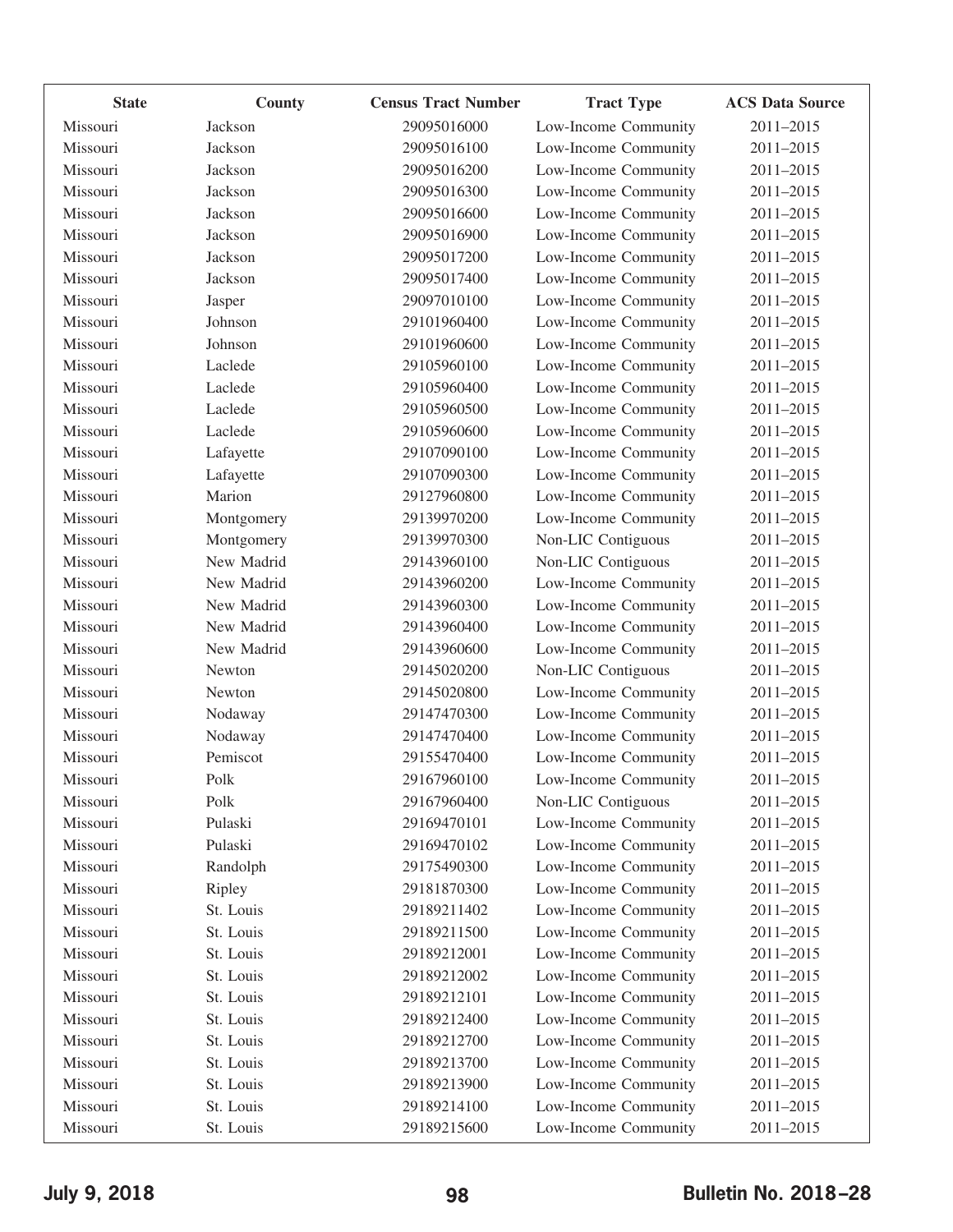| <b>State</b> | County     | <b>Census Tract Number</b> | <b>Tract Type</b>    | <b>ACS Data Source</b> |
|--------------|------------|----------------------------|----------------------|------------------------|
| Missouri     | St. Louis  | 29189215700                | Low-Income Community | 2011-2015              |
| Missouri     | St. Louis  | 29189220200                | Low-Income Community | 2011-2015              |
| Missouri     | St. Louis  | 29189221800                | Low-Income Community | 2011-2015              |
| Missouri     | Saline     | 29195090100                | Low-Income Community | 2011-2015              |
| Missouri     | Saline     | 29195090400                | Low-Income Community | 2011-2015              |
| Missouri     | Scott      | 29201780600                | Low-Income Community | 2011-2015              |
| Missouri     | Sullivan   | 29211480100                | Low-Income Community | 2011-2015              |
| Missouri     | Sullivan   | 29211480300                | Low-Income Community | 2011-2015              |
| Missouri     | Taney      | 29213480105                | Low-Income Community | 2011-2015              |
| Missouri     | Warren     | 29219820101                | Low-Income Community | 2011-2015              |
| Missouri     | Warren     | 29219820102                | Low-Income Community | 2011-2015              |
| Missouri     | Washington | 29221460300                | Low-Income Community | 2011-2015              |
| Missouri     | Washington | 29221460400                | Low-Income Community | 2011-2015              |
| Missouri     | Wayne      | 29223690300                | Low-Income Community | 2011-2015              |
| Missouri     | St. Louis  | 29510101800                | Low-Income Community | 2011-2015              |
| Missouri     | St. Louis  | 29510106100                | Low-Income Community | 2011-2015              |
| Missouri     | St. Louis  | 29510106200                | Low-Income Community | 2011-2015              |
| Missouri     | St. Louis  | 29510106300                | Low-Income Community | 2011-2015              |
| Missouri     | St. Louis  | 29510106600                | Low-Income Community | 2011-2015              |
| Missouri     | St. Louis  | 29510109600                | Low-Income Community | 2011-2015              |
| Missouri     | St. Louis  | 29510109700                | Low-Income Community | 2011-2015              |
| Missouri     | St. Louis  | 29510111100                | Low-Income Community | 2011-2015              |
| Missouri     | St. Louis  | 29510111200                | Low-Income Community | 2011-2015              |
| Missouri     | St. Louis  | 29510112200                | Low-Income Community | 2011-2015              |
| Missouri     | St. Louis  | 29510112300                | Low-Income Community | 2011-2015              |
| Missouri     | St. Louis  | 29510115300                | Low-Income Community | 2011-2015              |
| Missouri     | St. Louis  | 29510115500                | Low-Income Community | 2011-2015              |
| Missouri     | St. Louis  | 29510118100                | Low-Income Community | 2011-2015              |
| Missouri     | St. Louis  | 29510118600                | Low-Income Community | 2011-2015              |
| Missouri     | St. Louis  | 29510119300                | Low-Income Community | 2011-2015              |
| Missouri     | St. Louis  | 29510121100                | Low-Income Community | 2011-2015              |
| Missouri     | St. Louis  | 29510124600                | Low-Income Community | 2011-2015              |
| Missouri     | St. Louis  | 29510125600                | Low-Income Community | 2011-2015              |
| Missouri     | St. Louis  | 29510125700                | Low-Income Community | 2011-2015              |
| Missouri     | St. Louis  | 29510126600                | Low-Income Community | 2011-2015              |
| Missouri     | St. Louis  | 29510126700                | Low-Income Community | 2011-2015              |
| Missouri     | St. Louis  | 29510126900                | Low-Income Community | 2011-2015              |
| Missouri     | St. Louis  | 29510127000                | Low-Income Community | 2011-2015              |
| Missouri     | St. Louis  | 29510127100                | Low-Income Community | 2011-2015              |
| Missouri     | St. Louis  | 29510127400                | Low-Income Community | 2011-2015              |
| Missouri     | St. Louis  | 29510127500                | Low-Income Community | 2011-2015              |
| Montana      | Big Horn   | 30003940600                | Low-Income Community | 2011-2015              |
| Montana      | Blaine     | 30005940100                | Low-Income Community | 2011-2015              |
| Montana      | Carbon     | 30009000300                | Low-Income Community | 2011-2015              |
| Montana      | Cascade    | 30013010800                | Low-Income Community | 2011-2015              |
| Montana      | Custer     | 30017962000                | Low-Income Community | 2011-2015              |
| Montana      | Deer Lodge | 30023000300                | Low-Income Community | 2011-2015              |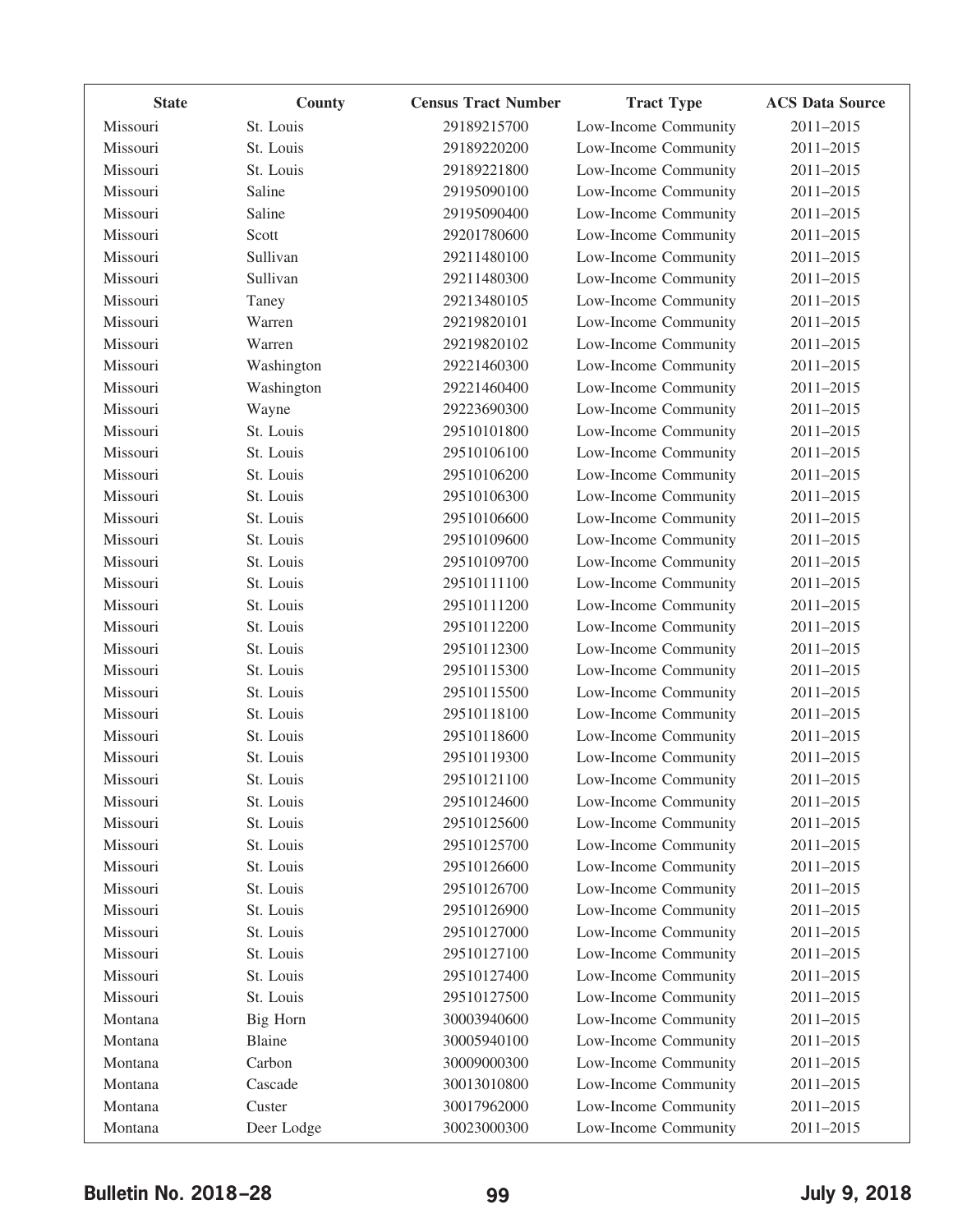| <b>State</b> | County            | <b>Census Tract Number</b> | <b>Tract Type</b>    | <b>ACS Data Source</b> |
|--------------|-------------------|----------------------------|----------------------|------------------------|
| Montana      | Fergus            | 30027030200                | Low-Income Community | 2011-2015              |
| Montana      | Flathead          | 30029001100                | Low-Income Community | 2011-2015              |
| Montana      | Gallatin          | 30031001102                | Low-Income Community | 2011-2015              |
| Montana      | Glacier           | 30035940400                | Low-Income Community | 2011-2015              |
| Montana      | Hill              | 30041940300                | Low-Income Community | 2011-2015              |
| Montana      | Lewis and Clark   | 30049000800                | Low-Income Community | 2011-2015              |
| Montana      | Lincoln           | 30053000200                | Low-Income Community | 2011-2015              |
| Montana      | Meagher           | 30059000100                | Low-Income Community | 2011-2015              |
| Montana      | Mineral           | 30061964600                | Low-Income Community | 2011-2015              |
| Montana      | Missoula          | 30063000201                | Low-Income Community | 2011-2015              |
| Montana      | Ravalli           | 30081000600                | Low-Income Community | 2011-2015              |
| Montana      | Roosevelt         | 30085940002                | Low-Income Community | 2011-2015              |
| Montana      | Rosebud           | 30087940400                | Low-Income Community | 2011-2015              |
| Montana      | <b>Sanders</b>    | 30089000200                | Low-Income Community | 2011-2015              |
| Montana      | <b>Sanders</b>    | 30089940300                | Low-Income Community | 2011-2015              |
| Montana      | <b>Silver Bow</b> | 30093000100                | Low-Income Community | 2011-2015              |
| Montana      | Toole             | 30101000200                | Low-Income Community | 2011-2015              |
| Montana      | Wheatland         | 30107000100                | Low-Income Community | 2011-2015              |
| Montana      | Yellowstone       | 30111000402                | Low-Income Community | 2011-2015              |
| Nebraska     | Adams             | 31001966000                | Low-Income Community | 2011-2015              |
| Nebraska     | <b>Buffalo</b>    | 31019969300                | Low-Income Community | 2011-2015              |
| Nebraska     | <b>Buffalo</b>    | 31019969600                | Low-Income Community | 2011-2015              |
| Nebraska     | Colfax            | 31037964800                | Low-Income Community | 2011-2015              |
| Nebraska     | Dakota            | 31043010100                | Low-Income Community | 2011-2015              |
| Nebraska     | Dawson            | 31047968300                | Low-Income Community | 2011-2015              |
| Nebraska     | Dawson            | 31047968400                | Low-Income Community | 2011-2015              |
| Nebraska     | Dodge             | 31053963800                | Low-Income Community | 2011-2015              |
| Nebraska     | Dodge             | 31053964400                | Low-Income Community | 2011-2015              |
| Nebraska     | Douglas           | 31055000500                | Low-Income Community | 2011-2015              |
| Nebraska     | Douglas           | 31055000700                | Low-Income Community | 2011-2015              |
| Nebraska     | Douglas           | 31055000800                | Low-Income Community | 2011-2015              |
| Nebraska     | Douglas           | 31055001100                | Low-Income Community | 2011-2015              |
| Nebraska     | Douglas           | 31055001600                | Low-Income Community | 2011-2015              |
| Nebraska     | Douglas           | 31055001800                | Non-LIC Contiguous   | 2011-2015              |
| Nebraska     | Douglas           | 31055001900                | Low-Income Community | 2011-2015              |
| Nebraska     | Douglas           | 31055003900                | Low-Income Community | 2011-2015              |
| Nebraska     | Douglas           | 31055004000                | Low-Income Community | 2011-2015              |
| Nebraska     | Douglas           | 31055004300                | Low-Income Community | 2011-2015              |
| Nebraska     | Douglas           | 31055004400                | Low-Income Community | 2012-2016              |
| Nebraska     | Douglas           | 31055005200                | Low-Income Community | 2011-2015              |
| Nebraska     | Douglas           | 31055005902                | Low-Income Community | 2011-2015              |
| Nebraska     | Douglas           | 31055007001                | Low-Income Community | 2011-2015              |
| Nebraska     | Douglas           | 31055007459                | Low-Income Community | 2011-2015              |
| Nebraska     | Garfield          | 31071973200                | Low-Income Community | 2011-2015              |
| Nebraska     | Hall              | 31079000400                | Low-Income Community | 2011-2015              |
| Nebraska     | Hall              | 31079000900                | Low-Income Community | 2011-2015              |
| Nebraska     | Lancaster         | 31109000500                | Low-Income Community | 2011-2015              |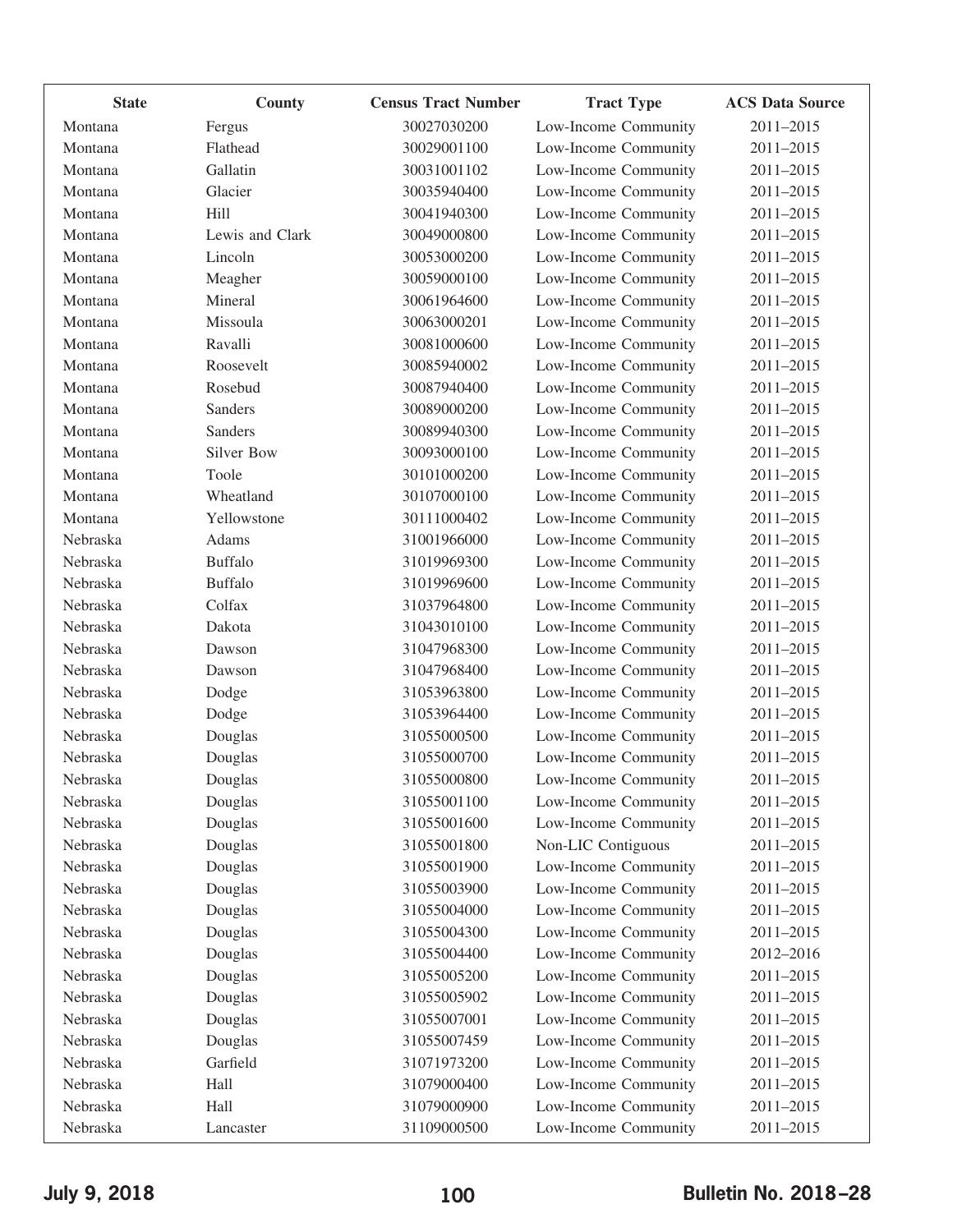| <b>State</b> | County              | <b>Census Tract Number</b> | <b>Tract Type</b>    | <b>ACS Data Source</b> |
|--------------|---------------------|----------------------------|----------------------|------------------------|
| Nebraska     | Lancaster           | 31109000700                | Low-Income Community | 2011-2015              |
| Nebraska     | Lancaster           | 31109001800                | Low-Income Community | 2011-2015              |
| Nebraska     | Lancaster           | 31109001900                | Low-Income Community | 2011-2015              |
| Nebraska     | Lancaster           | 31109002001                | Low-Income Community | 2011-2015              |
| Nebraska     | Lancaster           | 31109002002                | Low-Income Community | 2011-2015              |
| Nebraska     | Lancaster           | 31109002100                | Low-Income Community | 2011-2015              |
| Nebraska     | Lancaster           | 31109003003                | Low-Income Community | 2011-2015              |
| Nebraska     | Lincoln             | 31111960200                | Low-Income Community | 2011-2015              |
| Nebraska     | Madison             | 31119960700                | Low-Income Community | 2011-2015              |
| Nebraska     | Madison             | 31119961100                | Low-Income Community | 2012-2016              |
| Nebraska     | Merrick             | 31121966800                | Low-Income Community | 2011-2015              |
| Nebraska     | Red Willow          | 31145963300                | Low-Income Community | 2011-2015              |
| Nebraska     | <b>Scotts Bluff</b> | 31157953700                | Low-Income Community | 2011-2015              |
| Nebraska     | Thurston            | 31173940200                | Low-Income Community | 2011-2015              |
| Nebraska     | Valley              | 31175971400                | Low-Income Community | 2011-2015              |
| Nebraska     | York                | 31185969700                | Low-Income Community | 2011-2015              |
| Nevada       | Churchill           | 32001950500                | Low-Income Community | 2011-2015              |
| Nevada       | Clark               | 32003000103                | Low-Income Community | 2011-2015              |
| Nevada       | Clark               | 32003000105                | Low-Income Community | 2011-2015              |
| Nevada       | Clark               | 32003000106                | Low-Income Community | 2011-2015              |
| Nevada       | Clark               | 32003000201                | Low-Income Community | 2011-2015              |
| Nevada       | Clark               | 32003000203                | Low-Income Community | 2011-2015              |
| Nevada       | Clark               | 32003000301                | Low-Income Community | 2011-2015              |
| Nevada       | Clark               | 32003000401                | Low-Income Community | 2011-2015              |
| Nevada       | Clark               | 32003000402                | Low-Income Community | 2011-2015              |
| Nevada       | Clark               | 32003000403                | Low-Income Community | 2011-2015              |
| Nevada       | Clark               | 32003000510                | Low-Income Community | 2011-2015              |
| Nevada       | Clark               | 32003000520                | Low-Income Community | 2011-2015              |
| Nevada       | Clark               | 32003000521                | Low-Income Community | 2011-2015              |
| Nevada       | Clark               | 32003000522                | Low-Income Community | 2011-2015              |
| Nevada       | Clark               | 32003000523                | Low-Income Community | 2011-2015              |
| Nevada       | Clark               | 32003000600                | Low-Income Community | 2011-2015              |
| Nevada       | Clark               | 32003000700                | Low-Income Community | 2011-2015              |
| Nevada       | Clark               | 32003000800                | Low-Income Community | 2011-2015              |
| Nevada       | Clark               | 32003001100                | Low-Income Community | 2011-2015              |
| Nevada       | Clark               | 32003001300                | Low-Income Community | 2011-2015              |
| Nevada       | Clark               | 32003001501                | Low-Income Community | 2011-2015              |
| Nevada       | Clark               | 32003001607                | Low-Income Community | 2011-2015              |
| Nevada       | Clark               | 32003001801                | Low-Income Community | 2011-2015              |
| Nevada       | Clark               | 32003001901                | Low-Income Community | 2011-2015              |
| Nevada       | Clark               | 32003002201                | Low-Income Community | 2011-2015              |
| Nevada       | Clark               | 32003002403                | Low-Income Community | 2011-2015              |
| Nevada       | Clark               | 32003002404                | Low-Income Community | 2011-2015              |
| Nevada       | Clark               | 32003002405                | Low-Income Community | 2011-2015              |
| Nevada       | Clark               | 32003002506                | Low-Income Community | 2011-2015              |
| Nevada       | Clark               | 32003002603                | Low-Income Community | 2011-2015              |
| Nevada       | Clark               | 32003002847                | Low-Income Community | 2011-2015              |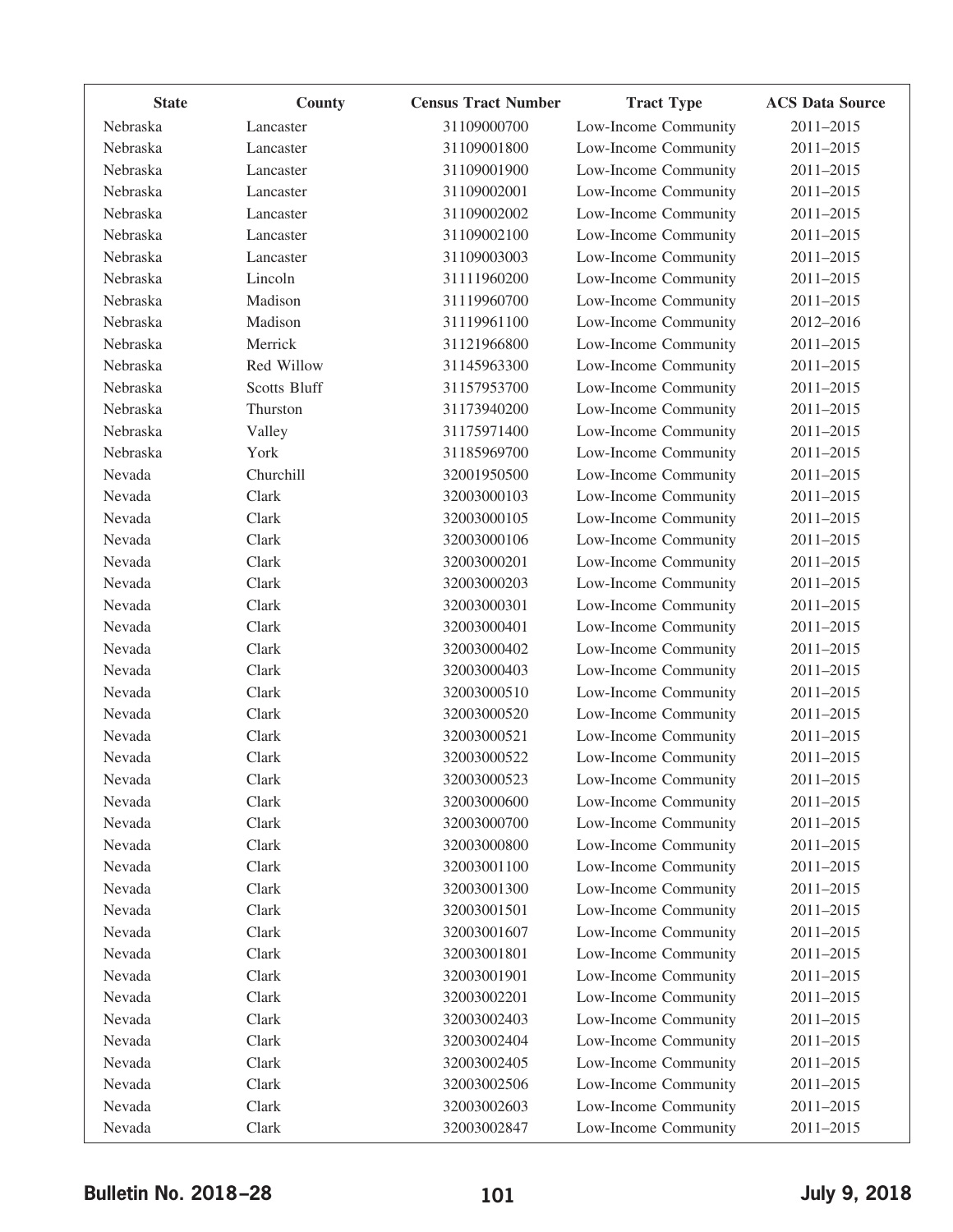| <b>State</b>  | County       | <b>Census Tract Number</b> | <b>Tract Type</b>    | <b>ACS Data Source</b> |
|---------------|--------------|----------------------------|----------------------|------------------------|
| Nevada        | Clark        | 32003002905                | Low-Income Community | 2011-2015              |
| Nevada        | Clark        | 32003002962                | Low-Income Community | 2011-2015              |
| Nevada        | Clark        | 32003003006                | Low-Income Community | 2011-2015              |
| Nevada        | Clark        | 32003003616                | Low-Income Community | 2011-2015              |
| Nevada        | Clark        | 32003003700                | Low-Income Community | 2011-2015              |
| Nevada        | Clark        | 32003003800                | Low-Income Community | 2011-2015              |
| Nevada        | Clark        | 32003004000                | Low-Income Community | 2011-2015              |
| Nevada        | Clark        | 32003004302                | Low-Income Community | 2011-2015              |
| Nevada        | Clark        | 32003005005                | Low-Income Community | 2011-2015              |
| Nevada        | Clark        | 32003005200                | Low-Income Community | 2011-2015              |
| Nevada        | Clark        | 32003005421                | Low-Income Community | 2011-2015              |
| Nevada        | Clark        | 32003005422                | Low-Income Community | 2011-2015              |
| Nevada        | Clark        | 32003005438                | Low-Income Community | 2011-2015              |
| Nevada        | Clark        | 32003006800                | Low-Income Community | 2011-2015              |
| Nevada        | Clark        | 32003007800                | Low-Income Community | 2011-2015              |
| Nevada        | Elko         | 32007951500                | Low-Income Community | 2011-2015              |
| Nevada        | Lyon         | 32019960103                | Low-Income Community | 2011-2015              |
| Nevada        | Lyon         | 32019960201                | Low-Income Community | 2011-2015              |
| Nevada        | Nye          | 32023960401                | Low-Income Community | 2011-2015              |
| Nevada        | Washoe       | 32031000101                | Low-Income Community | 2011-2015              |
| Nevada        | Washoe       | 32031000102                | Low-Income Community | 2011-2015              |
| Nevada        | Washoe       | 32031000201                | Low-Income Community | 2011-2015              |
| Nevada        | Washoe       | 32031000202                | Low-Income Community | 2011-2015              |
| Nevada        | Washoe       | 32031000900                | Low-Income Community | 2011-2015              |
| Nevada        | Washoe       | 32031001009                | Low-Income Community | 2011-2015              |
| Nevada        | Washoe       | 32031001502                | Low-Income Community | 2011-2015              |
| Nevada        | Washoe       | 32031003101                | Low-Income Community | 2011-2015              |
| Nevada        | Washoe       | 32031940200                | Low-Income Community | 2011-2015              |
| Nevada        | Carson City  | 32510000600                | Low-Income Community | 2011-2015              |
| Nevada        | Storey       | 32029970200                | Non-LIC Contiguous   | 2012-2016              |
| New Hampshire | Belknap      | 33001966000                | Low-Income Community | 2011-2015              |
| New Hampshire | Carroll      | 33003955300                | Low-Income Community | 2011-2015              |
| New Hampshire | Carroll      | 33003955400                | Low-Income Community | 2011-2015              |
| New Hampshire | Cheshire     | 33005971401                | Low-Income Community | 2011-2015              |
| New Hampshire | Coos         | 33007950200                | Low-Income Community | 2011-2015              |
| New Hampshire | Coos         | 33007950300                | Low-Income Community | 2011-2015              |
| New Hampshire | Coos         | 33007950400                | Low-Income Community | 2011-2015              |
| New Hampshire | Coos         | 33007950500                | Low-Income Community | 2011-2015              |
| New Hampshire | Coos         | 33007950600                | Low-Income Community | 2011-2015              |
| New Hampshire | Grafton      | 33009960100                | Low-Income Community | 2011-2015              |
| New Hampshire | Grafton      | 33009960400                | Low-Income Community | 2011-2015              |
| New Hampshire | Grafton      | 33009961000                | Low-Income Community | 2011-2015              |
| New Hampshire | Hillsborough | 33011010700                | Low-Income Community | 2011-2015              |
| New Hampshire | Hillsborough | 33011010800                | Low-Income Community | 2011-2015              |
| New Hampshire | Hillsborough | 33011200400                | Low-Income Community | 2011-2015              |
| New Hampshire | Merrimack    | 33013043001                | Low-Income Community | 2011-2015              |
| New Hampshire | Merrimack    | 33013043002                | Low-Income Community | 2011-2015              |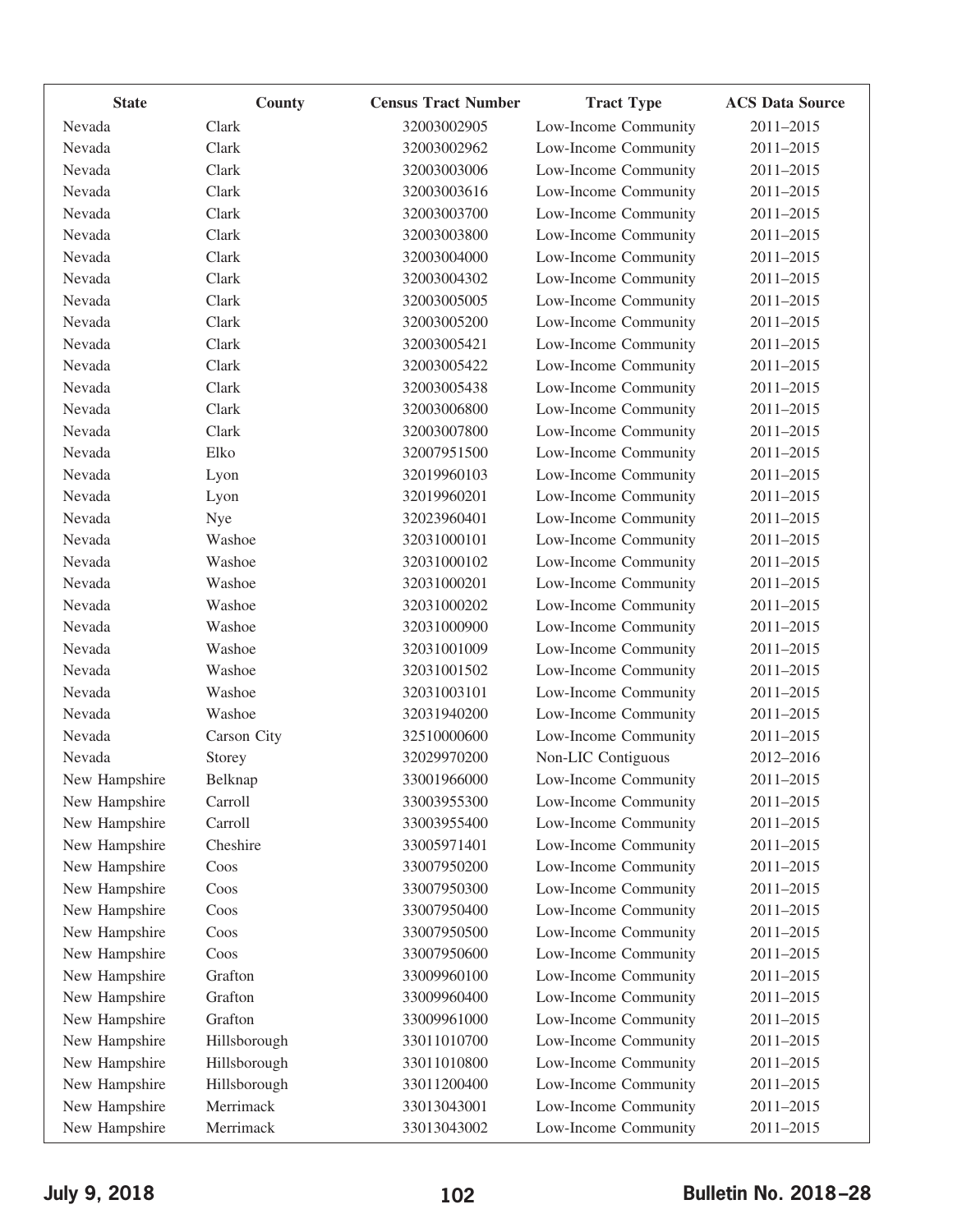| <b>State</b>  | County            | <b>Census Tract Number</b> | <b>Tract Type</b>    | <b>ACS Data Source</b> |
|---------------|-------------------|----------------------------|----------------------|------------------------|
| New Hampshire | Rockingham        | 33015003500                | Low-Income Community | 2011-2015              |
| New Hampshire | Rockingham        | 33015055002                | Low-Income Community | 2011-2015              |
| New Hampshire | Rockingham        | 33015063001                | Low-Income Community | 2011-2015              |
| New Hampshire | Strafford         | 33017080203                | Low-Income Community | 2011-2015              |
| New Hampshire | Strafford         | 33017081400                | Low-Income Community | 2011-2015              |
| New Hampshire | Strafford         | 33017083001                | Low-Income Community | 2011-2015              |
| New Hampshire | Strafford         | 33017084300                | Low-Income Community | 2011-2015              |
| New Hampshire | Strafford         | 33017084400                | Low-Income Community | 2011-2015              |
| New Hampshire | Sullivan          | 33019975400                | Low-Income Community | 2011-2015              |
| New Hampshire | Sullivan          | 33019975800                | Low-Income Community | 2011-2015              |
| New Jersey    | Atlantic          | 34001000400                | Low-Income Community | 2011-2015              |
| New Jersey    | Atlantic          | 34001001900                | Low-Income Community | 2011-2015              |
| New Jersey    | Atlantic          | 34001002300                | Low-Income Community | 2011-2015              |
| New Jersey    | Atlantic          | 34001002400                | Low-Income Community | 2011-2015              |
| New Jersey    | Atlantic          | 34001010600                | Low-Income Community | 2011-2015              |
| New Jersey    | Atlantic          | 34001011702                | Low-Income Community | 2011-2015              |
| New Jersey    | Atlantic          | 34001012100                | Low-Income Community | 2011-2015              |
| New Jersey    | Atlantic          | 34001012702                | Low-Income Community | 2011-2015              |
| New Jersey    | Bergen            | 34003006300                | Low-Income Community | 2011-2015              |
| New Jersey    | Bergen            | 34003015400                | Low-Income Community | 2011-2015              |
| New Jersey    | Bergen            | 34003018200                | Low-Income Community | 2011-2015              |
| New Jersey    | Bergen            | 34003021200                | Low-Income Community | 2011-2015              |
| New Jersey    | Bergen            | 34003021500                | Low-Income Community | 2011-2015              |
| New Jersey    | Bergen            | 34003021600                | Low-Income Community | 2011-2015              |
| New Jersey    | Bergen            | 34003023100                | Low-Income Community | 2011-2015              |
| New Jersey    | Bergen            | 34003023200                | Low-Income Community | 2012-2016              |
| New Jersey    | Bergen            | 34003023402                | Low-Income Community | 2011-2015              |
| New Jersey    | Bergen            | 34003030100                | Low-Income Community | 2011-2015              |
| New Jersey    | Bergen            | 34003030300                | Low-Income Community | 2011-2015              |
| New Jersey    | Bergen            | 34003036100                | Low-Income Community | 2011-2015              |
| New Jersey    | <b>Burlington</b> | 34005700104                | Low-Income Community | 2011-2015              |
| New Jersey    | Burlington        | 34005700703                | Low-Income Community | 2011-2015              |
| New Jersey    | Burlington        | 34005701204                | Low-Income Community | 2011-2015              |
| New Jersey    | Burlington        | 34005702207                | Low-Income Community | 2011-2015              |
| New Jersey    | Burlington        | 34005702807                | Low-Income Community | 2011-2015              |
| New Jersey    | Camden            | 34007600200                | Low-Income Community | 2011-2015              |
| New Jersey    | Camden            | 34007600700                | Low-Income Community | 2011-2015              |
| New Jersey    | Camden            | 34007601300                | Low-Income Community | 2011-2015              |
| New Jersey    | Camden            | 34007601500                | Low-Income Community | 2011-2015              |
| New Jersey    | Camden            | 34007601800                | Low-Income Community | 2011-2015              |
| New Jersey    | Camden            | 34007607702                | Low-Income Community | 2011-2015              |
| New Jersey    | Camden            | 34007608504                | Low-Income Community | 2011-2015              |
| New Jersey    | Camden            | 34007610300                | Low-Income Community | 2011-2015              |
| New Jersey    | Camden            | 34007610400                | Low-Income Community | 2011-2015              |
| New Jersey    | Camden            | 34007610600                | Low-Income Community | 2011-2015              |
| New Jersey    | Camden            | 34007610800                | Low-Income Community | 2011-2015              |
| New Jersey    | Cape May          | 34009021400                | Low-Income Community | 2011-2015              |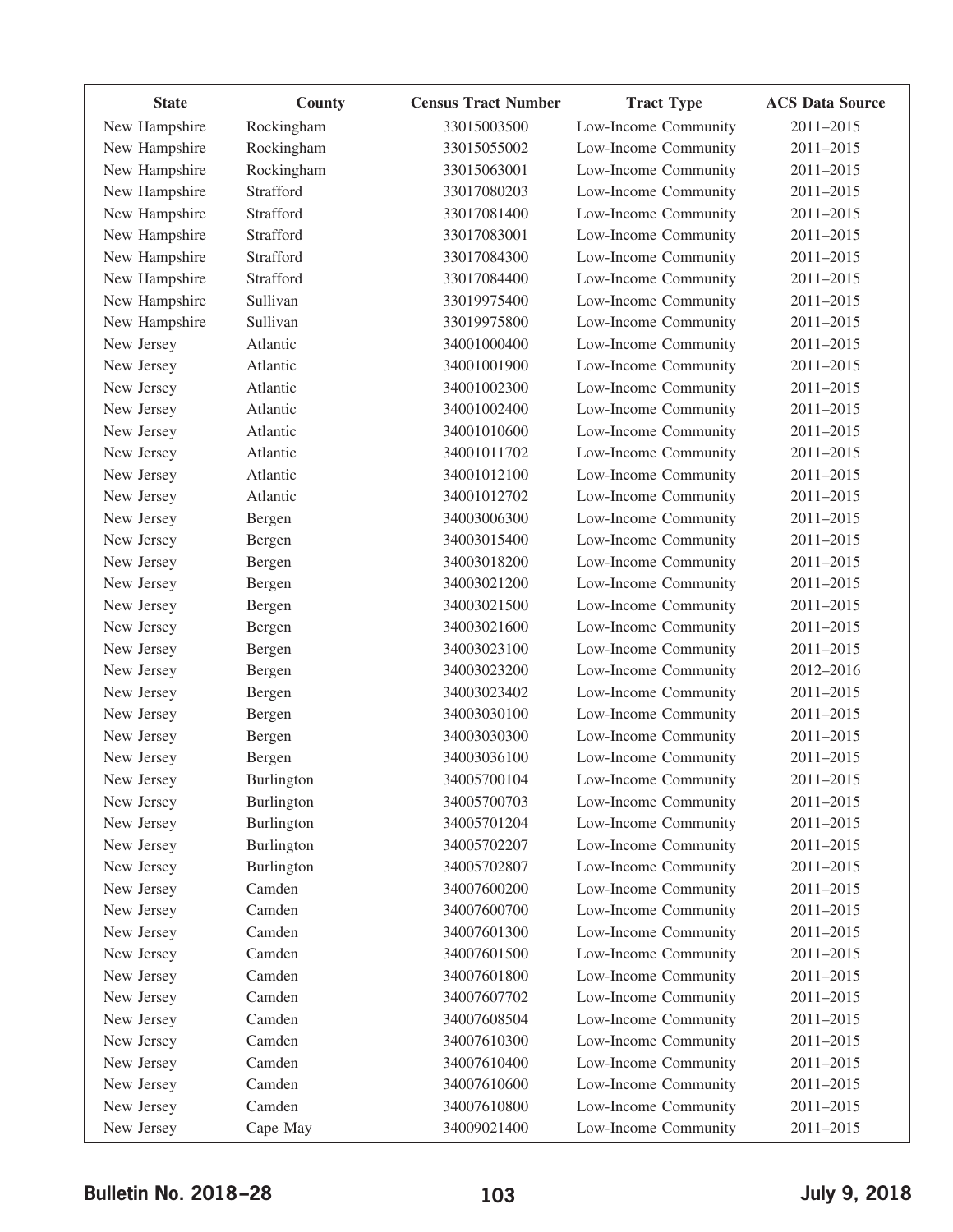| <b>State</b> | County       | <b>Census Tract Number</b> | <b>Tract Type</b>    | <b>ACS Data Source</b> |
|--------------|--------------|----------------------------|----------------------|------------------------|
| New Jersey   | Cape May     | 34009021804                | Low-Income Community | 2011-2015              |
| New Jersey   | Cumberland   | 34011020100                | Low-Income Community | 2011-2015              |
| New Jersey   | Cumberland   | 34011020503                | Low-Income Community | 2011-2015              |
| New Jersey   | Cumberland   | 34011030100                | Low-Income Community | 2011-2015              |
| New Jersey   | Cumberland   | 34011040500                | Low-Income Community | 2011-2015              |
| New Jersey   | Cumberland   | 34011041100                | Low-Income Community | 2011-2015              |
| New Jersey   | Essex        | 34013001400                | Low-Income Community | 2011-2015              |
| New Jersey   | <b>Essex</b> | 34013004100                | Low-Income Community | 2011-2015              |
| New Jersey   | Essex        | 34013004802                | Low-Income Community | 2011-2015              |
| New Jersey   | Essex        | 34013005000                | Low-Income Community | 2011-2015              |
| New Jersey   | <b>Essex</b> | 34013006800                | Low-Income Community | 2011-2015              |
| New Jersey   | Essex        | 34013007400                | Low-Income Community | 2011-2015              |
| New Jersey   | <b>Essex</b> | 34013007501                | Low-Income Community | 2011-2015              |
| New Jersey   | Essex        | 34013007502                | Low-Income Community | 2011-2015              |
| New Jersey   | Essex        | 34013008000                | Low-Income Community | 2011-2015              |
| New Jersey   | Essex        | 34013008100                | Low-Income Community | 2011-2015              |
| New Jersey   | Essex        | 34013009600                | Low-Income Community | 2011-2015              |
| New Jersey   | Essex        | 34013010600                | Low-Income Community | 2011-2015              |
| New Jersey   | <b>Essex</b> | 34013010900                | Low-Income Community | 2011-2015              |
| New Jersey   | Essex        | 34013011300                | Low-Income Community | 2011-2015              |
| New Jersey   | <b>Essex</b> | 34013013100                | Low-Income Community | 2011-2015              |
| New Jersey   | Essex        | 34013013200                | Low-Income Community | 2011-2015              |
| New Jersey   | Essex        | 34013013300                | Low-Income Community | 2011-2015              |
| New Jersey   | Essex        | 34013018300                | Low-Income Community | 2011-2015              |
| New Jersey   | Essex        | 34013018600                | Low-Income Community | 2011-2015              |
| New Jersey   | Essex        | 34013018700                | Low-Income Community | 2011-2015              |
| New Jersey   | <b>Essex</b> | 34013018900                | Low-Income Community | 2011-2015              |
| New Jersey   | Essex        | 34013022900                | Low-Income Community | 2011-2015              |
| New Jersey   | Essex        | 34013023100                | Low-Income Community | 2011-2015              |
| New Jersey   | Gloucester   | 34015501001                | Low-Income Community | 2011-2015              |
| New Jersey   | Gloucester   | 34015501101                | Low-Income Community | 2011-2015              |
| New Jersey   | Gloucester   | 34015501402                | Low-Income Community | 2011-2015              |
| New Jersey   | Gloucester   | 34015501406                | Low-Income Community | 2011-2015              |
| New Jersey   | Hudson       | 34017001900                | Low-Income Community | 2011-2015              |
| New Jersey   | Hudson       | 34017002000                | Low-Income Community | 2011-2015              |
| New Jersey   | Hudson       | 34017002900                | Low-Income Community | 2011-2015              |
| New Jersey   | Hudson       | 34017004102                | Low-Income Community | 2011-2015              |
| New Jersey   | Hudson       | 34017004600                | Low-Income Community | 2011-2015              |
| New Jersey   | Hudson       | 34017004700                | Low-Income Community | 2011-2015              |
| New Jersey   | Hudson       | 34017004800                | Low-Income Community | 2011-2015              |
| New Jersey   | Hudson       | 34017005200                | Low-Income Community | 2011-2015              |
| New Jersey   | Hudson       | 34017006000                | Low-Income Community | 2011-2015              |
| New Jersey   | Hudson       | 34017006300                | Low-Income Community | 2011-2015              |
| New Jersey   | Hudson       | 34017006800                | Low-Income Community | 2011-2015              |
| New Jersey   | Hudson       | 34017010300                | Low-Income Community | 2011-2015              |
| New Jersey   | Hudson       | 34017010800                | Low-Income Community | 2012-2016              |
| New Jersey   | Hudson       | 34017012700                | Low-Income Community | 2011-2015              |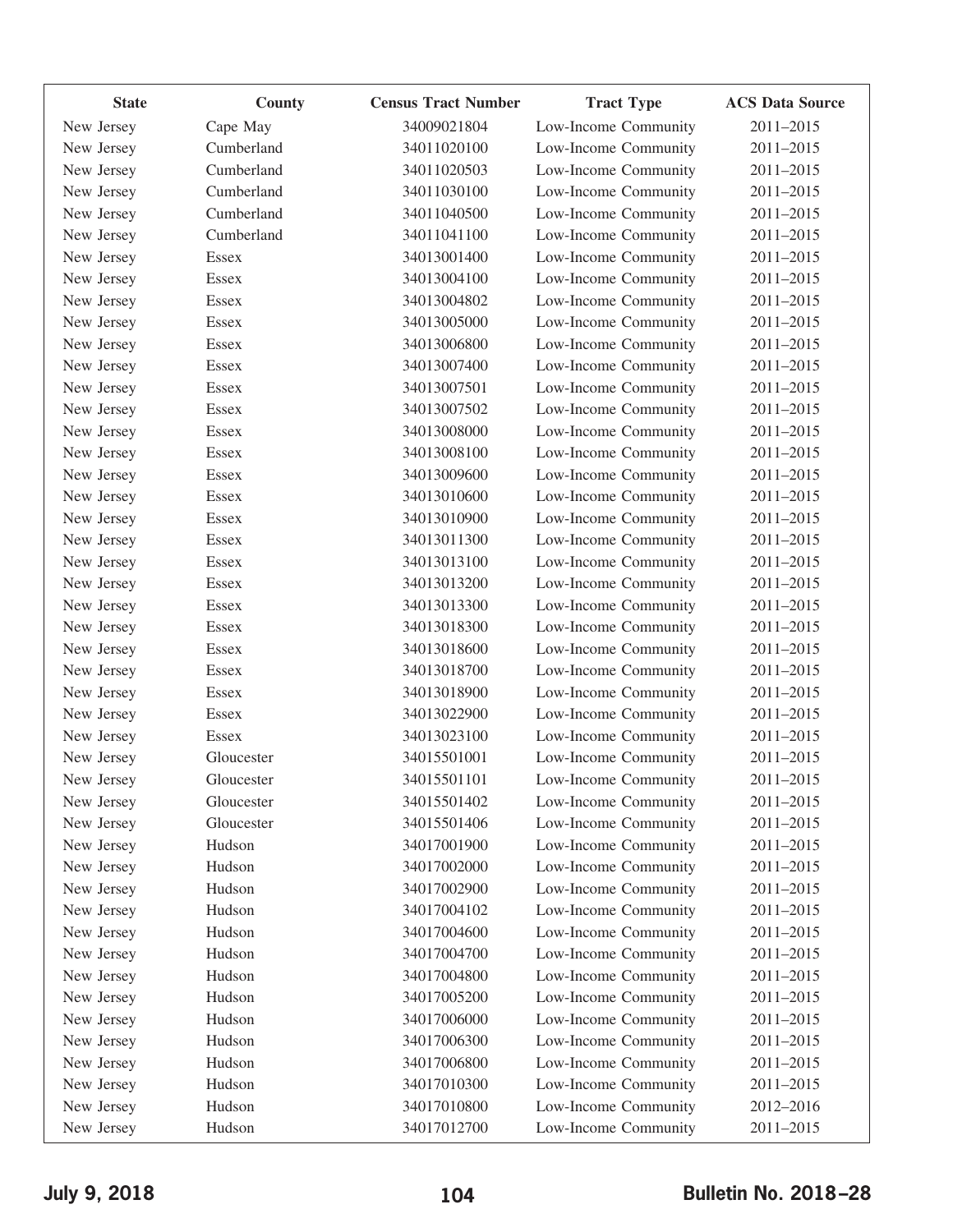| <b>State</b> | County    | <b>Census Tract Number</b> | <b>Tract Type</b>    | <b>ACS Data Source</b> |
|--------------|-----------|----------------------------|----------------------|------------------------|
| New Jersey   | Hudson    | 34017014600                | Low-Income Community | 2011-2015              |
| New Jersey   | Hudson    | 34017014800                | Low-Income Community | 2011-2015              |
| New Jersey   | Hudson    | 34017015500                | Low-Income Community | 2011-2015              |
| New Jersey   | Hudson    | 34017016200                | Low-Income Community | 2011-2015              |
| New Jersey   | Hudson    | 34017016400                | Low-Income Community | 2011-2015              |
| New Jersey   | Hudson    | 34017016900                | Low-Income Community | 2011-2015              |
| New Jersey   | Hudson    | 34017017800                | Low-Income Community | 2011-2015              |
| New Jersey   | Hunterdon | 34019011400                | Low-Income Community | 2011-2015              |
| New Jersey   | Mercer    | 34021000100                | Low-Income Community | 2011-2015              |
| New Jersey   | Mercer    | 34021000200                | Low-Income Community | 2011-2015              |
| New Jersey   | Mercer    | 34021000800                | Low-Income Community | 2011-2015              |
| New Jersey   | Mercer    | 34021000900                | Low-Income Community | 2011-2015              |
| New Jersey   | Mercer    | 34021001000                | Low-Income Community | 2011-2015              |
| New Jersey   | Mercer    | 34021002000                | Low-Income Community | 2011-2015              |
| New Jersey   | Mercer    | 34021002100                | Low-Income Community | 2011-2015              |
| New Jersey   | Mercer    | 34021002902                | Low-Income Community | 2011-2015              |
| New Jersey   | Middlesex | 34023003600                | Low-Income Community | 2011-2015              |
| New Jersey   | Middlesex | 34023004500                | Low-Income Community | 2011-2015              |
| New Jersey   | Middlesex | 34023004600                | Low-Income Community | 2011-2015              |
| New Jersey   | Middlesex | 34023004800                | Low-Income Community | 2011-2015              |
| New Jersey   | Middlesex | 34023004900                | Low-Income Community | 2011-2015              |
| New Jersey   | Middlesex | 34023005300                | Low-Income Community | 2011-2015              |
| New Jersey   | Middlesex | 34023005500                | Low-Income Community | 2011-2015              |
| New Jersey   | Middlesex | 34023005602                | Low-Income Community | 2011-2015              |
| New Jersey   | Middlesex | 34023005700                | Low-Income Community | 2011-2015              |
| New Jersey   | Middlesex | 34023005800                | Low-Income Community | 2011-2015              |
| New Jersey   | Middlesex | 34023006800                | Low-Income Community | 2011-2015              |
| New Jersey   | Middlesex | 34023008300                | Low-Income Community | 2011-2015              |
| New Jersey   | Middlesex | 34023009300                | Low-Income Community | 2011-2015              |
| New Jersey   | Monmouth  | 34025803400                | Low-Income Community | 2011-2015              |
| New Jersey   | Monmouth  | 34025805800                | Low-Income Community | 2011-2015              |
| New Jersey   | Monmouth  | 34025806000                | Low-Income Community | 2011-2015              |
| New Jersey   | Monmouth  | 34025807003                | Low-Income Community | 2011-2015              |
| New Jersey   | Monmouth  | 34025807300                | Low-Income Community | 2011-2015              |
| New Jersey   | Monmouth  | 34025807600                | Low-Income Community | 2011-2015              |
| New Jersey   | Monmouth  | 34025808100                | Low-Income Community | 2011-2015              |
| New Jersey   | Monmouth  | 34025810900                | Low-Income Community | 2011-2015              |
| New Jersey   | Morris    | 34027044800                | Low-Income Community | 2011-2015              |
| New Jersey   | Morris    | 34027044900                | Low-Income Community | 2011-2015              |
| New Jersey   | Morris    | 34027045000                | Low-Income Community | 2011-2015              |
| New Jersey   | Morris    | 34027045100                | Low-Income Community | 2012-2016              |
| New Jersey   | Ocean     | 34029715000                | Low-Income Community | 2011-2015              |
| New Jersey   | Ocean     | 34029715200                | Low-Income Community | 2011-2015              |
| New Jersey   | Ocean     | 34029715402                | Low-Income Community | 2011-2015              |
| New Jersey   | Ocean     | 34029715500                | Low-Income Community | 2011-2015              |
| New Jersey   | Ocean     | 34029715600                | Low-Income Community | 2011-2015              |
| New Jersey   | Ocean     | 34029715800                | Low-Income Community | 2011-2015              |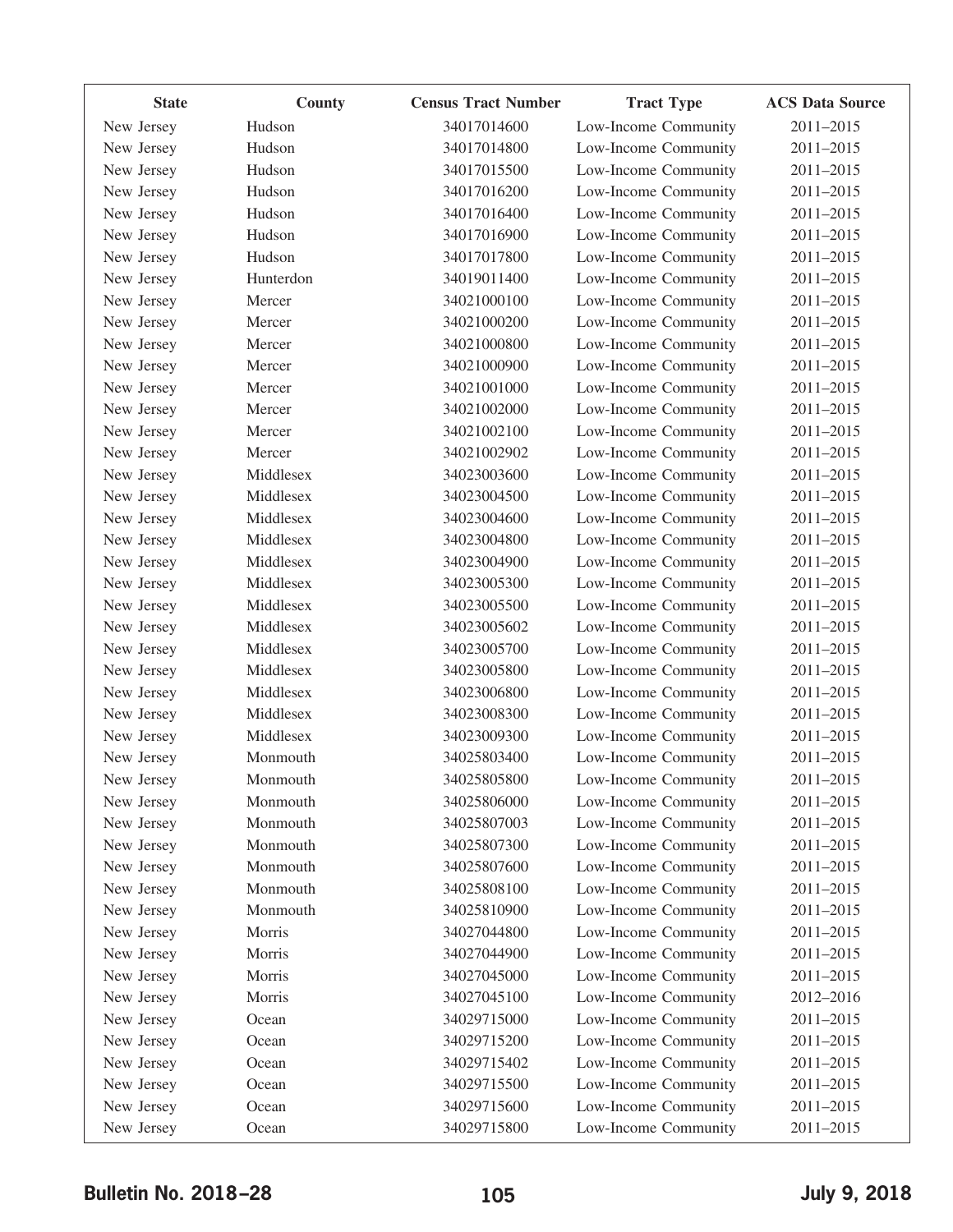| <b>State</b> | County        | <b>Census Tract Number</b> | <b>Tract Type</b>    | <b>ACS Data Source</b> |
|--------------|---------------|----------------------------|----------------------|------------------------|
| New Jersey   | Ocean         | 34029720101                | Low-Income Community | 2011-2015              |
| New Jersey   | Ocean         | 34029720102                | Low-Income Community | 2011-2015              |
| New Jersey   | Ocean         | 34029720202                | Low-Income Community | 2011-2015              |
| New Jersey   | Ocean         | 34029731101                | Low-Income Community | 2011-2015              |
| New Jersey   | Ocean         | 34029731205                | Low-Income Community | 2011-2015              |
| New Jersey   | Passaic       | 34031124601                | Low-Income Community | 2011-2015              |
| New Jersey   | Passaic       | 34031125100                | Low-Income Community | 2011-2015              |
| New Jersey   | Passaic       | 34031175200                | Low-Income Community | 2011-2015              |
| New Jersey   | Passaic       | 34031175301                | Low-Income Community | 2011-2015              |
| New Jersey   | Passaic       | 34031175402                | Low-Income Community | 2011-2015              |
| New Jersey   | Passaic       | 34031175900                | Low-Income Community | 2011-2015              |
| New Jersey   | Passaic       | 34031181500                | Low-Income Community | 2011-2015              |
| New Jersey   | Passaic       | 34031181800                | Low-Income Community | 2011-2015              |
| New Jersey   | Passaic       | 34031182302                | Low-Income Community | 2011-2015              |
| New Jersey   | Passaic       | 34031182500                | Low-Income Community | 2011-2015              |
| New Jersey   | Passaic       | 34031182800                | Low-Income Community | 2011-2015              |
| New Jersey   | Passaic       | 34031182900                | Low-Income Community | 2011-2015              |
| New Jersey   | Passaic       | 34031183200                | Low-Income Community | 2011-2015              |
| New Jersey   | Passaic       | 34031203600                | Low-Income Community | 2011-2015              |
| New Jersey   | Passaic       | 34031264200                | Low-Income Community | 2011-2015              |
| New Jersey   | Salem         | 34033020600                | Low-Income Community | 2011-2015              |
| New Jersey   | Salem         | 34033022100                | Low-Income Community | 2011-2015              |
| New Jersey   | Somerset      | 34035051100                | Low-Income Community | 2011-2015              |
| New Jersey   | Somerset      | 34035051200                | Low-Income Community | 2011-2015              |
| New Jersey   | Somerset      | 34035051700                | Low-Income Community | 2011-2015              |
| New Jersey   | <b>Sussex</b> | 34037371200                | Low-Income Community | 2011-2015              |
| New Jersey   | Union         | 34039031100                | Low-Income Community | 2011-2015              |
| New Jersey   | Union         | 34039031200                | Low-Income Community | 2011-2015              |
| New Jersey   | Union         | 34039031602                | Low-Income Community | 2011-2015              |
| New Jersey   | Union         | 34039032400                | Low-Income Community | 2011-2015              |
| New Jersey   | Union         | 34039035300                | Low-Income Community | 2011-2015              |
| New Jersey   | Union         | 34039035400                | Low-Income Community | 2011-2015              |
| New Jersey   | Union         | 34039036000                | Low-Income Community | 2011-2015              |
| New Jersey   | Union         | 34039039000                | Low-Income Community | 2011-2015              |
| New Jersey   | Union         | 34039039300                | Low-Income Community | 2011-2015              |
| New Jersey   | Union         | 34039039800                | Low-Income Community | 2011-2015              |
| New Jersey   | Union         | 34039039900                | Low-Income Community | 2011-2015              |
| New Jersey   | Warren        | 34041030700                | Low-Income Community | 2011-2015              |
| New Mexico   | Bernalillo    | 35001000124                | Low-Income Community | 2011-2015              |
| New Mexico   | Bernalillo    | 35001001200                | Low-Income Community | 2011-2015              |
| New Mexico   | Bernalillo    | 35001001600                | Low-Income Community | 2011-2015              |
| New Mexico   | Bernalillo    | 35001002100                | Low-Income Community | 2011-2015              |
| New Mexico   | Bernalillo    | 35001002500                | Low-Income Community | 2011-2015              |
| New Mexico   | Bernalillo    | 35001002700                | Low-Income Community | 2011-2015              |
| New Mexico   | Bernalillo    | 35001003400                | Low-Income Community | 2011-2015              |
| New Mexico   | Bernalillo    | 35001003736                | Low-Income Community | 2011-2015              |
| New Mexico   | Bernalillo    | 35001004001                | Low-Income Community | 2011-2015              |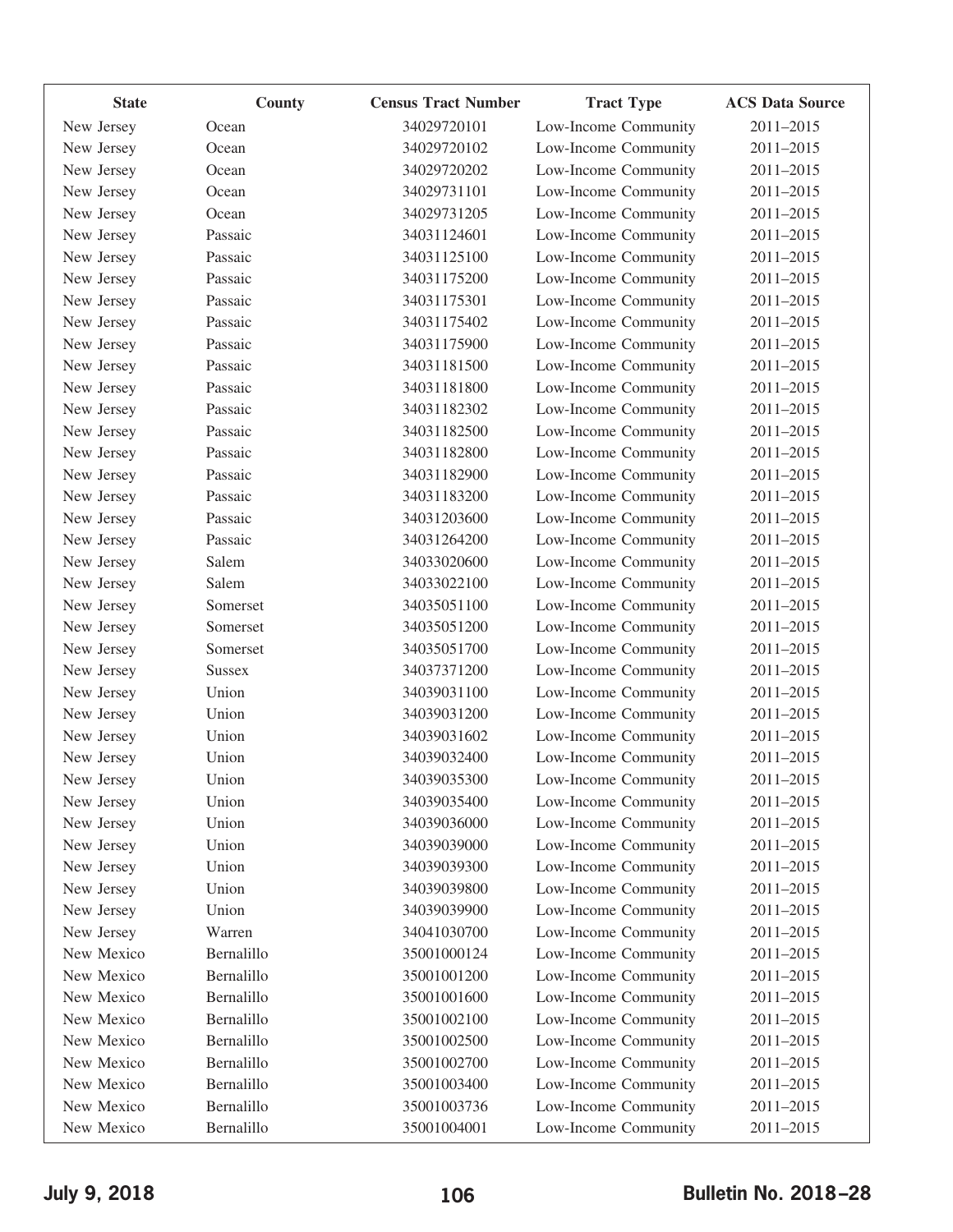| <b>State</b> | County     | <b>Census Tract Number</b> | <b>Tract Type</b>    | <b>ACS Data Source</b> |
|--------------|------------|----------------------------|----------------------|------------------------|
| New Mexico   | Bernalillo | 35001004300                | Low-Income Community | 2011-2015              |
| New Mexico   | Bernalillo | 35001004736                | Low-Income Community | 2011-2015              |
| New Mexico   | Bernalillo | 35001004741                | Low-Income Community | 2011-2015              |
| New Mexico   | Bernalillo | 35001004744                | Non-LIC Contiguous   | 2011-2015              |
| New Mexico   | Bernalillo | 35001940600                | Low-Income Community | 2011-2015              |
| New Mexico   | Chaves     | 35005000700                | Low-Income Community | 2011-2015              |
| New Mexico   | Chaves     | 35005001101                | Low-Income Community | 2011-2015              |
| New Mexico   | Chaves     | 35005001300                | Low-Income Community | 2011-2015              |
| New Mexico   | Cibola     | 35006946100                | Low-Income Community | 2011-2015              |
| New Mexico   | Cibola     | 35006974400                | Low-Income Community | 2011-2015              |
| New Mexico   | Colfax     | 35007950500                | Low-Income Community | 2011-2015              |
| New Mexico   | Curry      | 35009000400                | Low-Income Community | 2011-2015              |
| New Mexico   | Curry      | 35009000603                | Low-Income Community | 2011-2015              |
| New Mexico   | Doña Ana   | 35013000102                | Low-Income Community | 2011-2015              |
| New Mexico   | Doña Ana   | 35013000500                | Low-Income Community | 2011-2015              |
| New Mexico   | Doña Ana   | 35013001000                | Low-Income Community | 2011-2015              |
| New Mexico   | Doña Ana   | 35013001303                | Low-Income Community | 2011-2015              |
| New Mexico   | Doña Ana   | 35013001500                | Non-LIC Contiguous   | 2011-2015              |
| New Mexico   | Doña Ana   | 35013001701                | Low-Income Community | 2011-2015              |
| New Mexico   | Doña Ana   | 35013001705                | Low-Income Community | 2011-2015              |
| New Mexico   | Eddy       | 35015000100                | Low-Income Community | 2011-2015              |
| New Mexico   | Eddy       | 35015000800                | Low-Income Community | 2011-2015              |
| New Mexico   | Grant      | 35017964400                | Low-Income Community | 2011-2015              |
| New Mexico   | Hidalgo    | 35023970200                | Low-Income Community | 2011-2015              |
| New Mexico   | Lea        | 35025000300                | Low-Income Community | 2011-2015              |
| New Mexico   | Luna       | 35029000500                | Low-Income Community | 2011-2015              |
| New Mexico   | McKinley   | 35031943902                | Low-Income Community | 2011-2015              |
| New Mexico   | McKinley   | 35031945200                | Low-Income Community | 2011-2015              |
| New Mexico   | McKinley   | 35031946000                | Low-Income Community | 2011-2015              |
| New Mexico   | Quay       | 35037958601                | Low-Income Community | 2011-2015              |
| New Mexico   | Rio Arriba | 35039000300                | Low-Income Community | 2011-2015              |
| New Mexico   | Rio Arriba | 35039941000                | Low-Income Community | 2011-2015              |
| New Mexico   | Roosevelt  | 35041000300                | Low-Income Community | 2011-2015              |
| New Mexico   | Sandoval   | 35043940500                | Low-Income Community | 2011-2015              |
| New Mexico   | Sandoval   | 35043940900                | Low-Income Community | 2011-2015              |
| New Mexico   | San Juan   | 35045000401                | Low-Income Community | 2011-2015              |
| New Mexico   | San Juan   | 35045000402                | Low-Income Community | 2011-2015              |
| New Mexico   | San Juan   | 35045000705                | Low-Income Community | 2011-2015              |
| New Mexico   | San Juan   | 35045943000                | Low-Income Community | 2011-2015              |
| New Mexico   | San Juan   | 35045943201                | Low-Income Community | 2011-2015              |
| New Mexico   | Santa Fe   | 35049001002                | Low-Income Community | 2011-2015              |
| New Mexico   | Santa Fe   | 35049001103                | Low-Income Community | 2011-2015              |
| New Mexico   | Santa Fe   | 35049001202                | Low-Income Community | 2011-2015              |
| New Mexico   | Santa Fe   | 35049001302                | Low-Income Community | 2011-2015              |
| New Mexico   | Santa Fe   | 35049001304                | Low-Income Community | 2011-2015              |
| New Mexico   | Sierra     | 35051962300                | Low-Income Community | 2011-2015              |
| New Mexico   | Sierra     | 35051962401                | Non-LIC Contiguous   | 2011-2015              |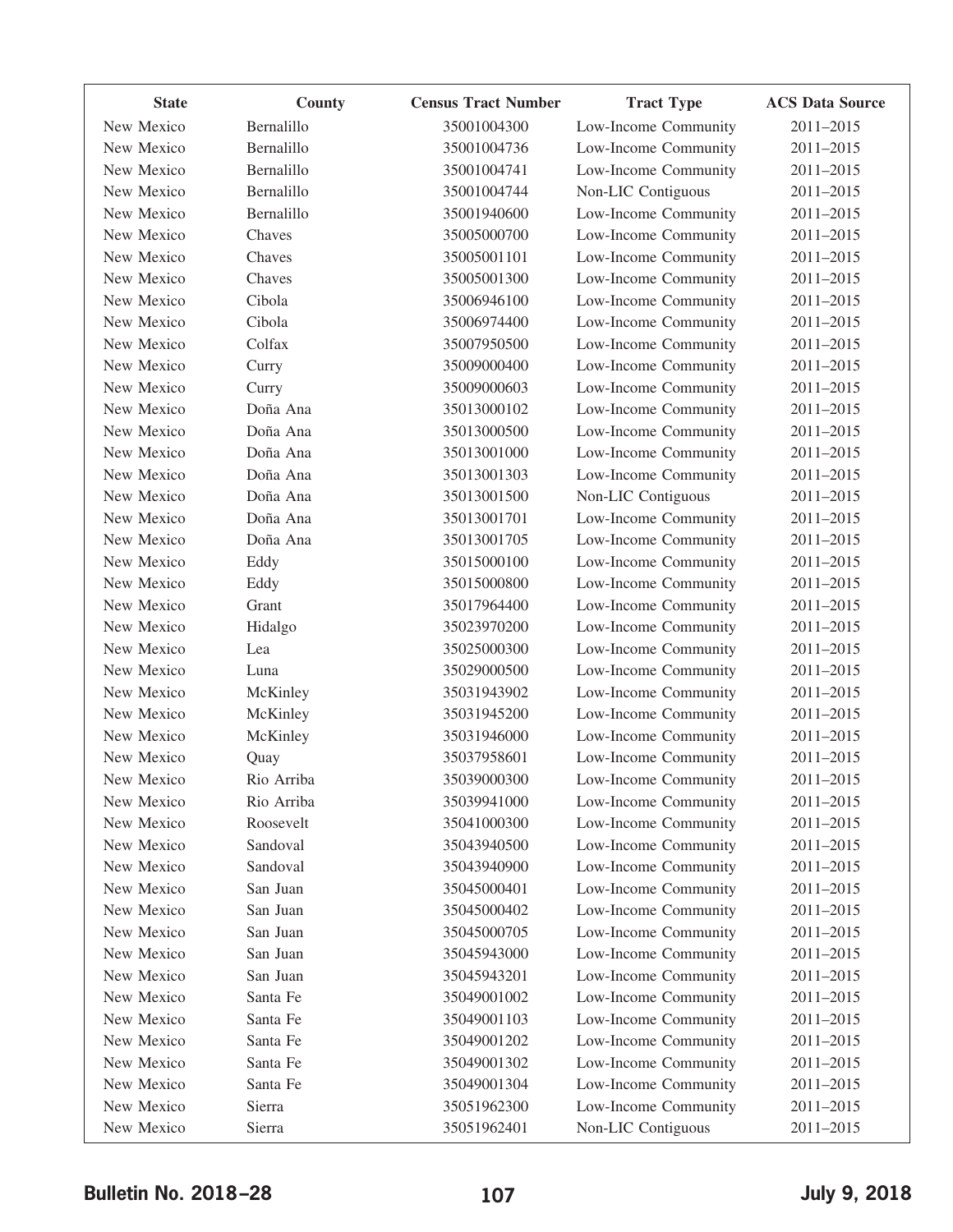| <b>State</b> | County       | <b>Census Tract Number</b> | <b>Tract Type</b>    | <b>ACS Data Source</b> |
|--------------|--------------|----------------------------|----------------------|------------------------|
| New Mexico   | Taos         | 35055952300                | Low-Income Community | 2011-2015              |
| New Mexico   | Torrance     | 35057963202                | Low-Income Community | 2011-2015              |
| New Mexico   | Torrance     | 35057963600                | Low-Income Community | 2011-2015              |
| New Mexico   | Valencia     | 35061970401                | Low-Income Community | 2011-2015              |
| New Mexico   | Valencia     | 35061971000                | Low-Income Community | 2011-2015              |
| New Mexico   | Valencia     | 35061971300                | Low-Income Community | 2011-2015              |
| New Mexico   | Valencia     | 35061971400                | Non-LIC Contiguous   | 2011-2015              |
| New York     | Albany       | 36001000200                | Low-Income Community | 2011-2015              |
| New York     | Albany       | 36001001100                | Low-Income Community | 2011-2015              |
| New York     | Albany       | 36001002100                | Low-Income Community | 2011-2015              |
| New York     | Albany       | 36001002300                | Low-Income Community | 2011-2015              |
| New York     | Albany       | 36001002500                | Low-Income Community | 2011-2015              |
| New York     | Albany       | 36001002600                | Low-Income Community | 2011-2015              |
| New York     | Allegany     | 36003950700                | Low-Income Community | 2011-2015              |
| New York     | Allegany     | 36003950800                | Low-Income Community | 2011-2015              |
| New York     | <b>Bronx</b> | 36005001900                | Low-Income Community | 2011-2015              |
| New York     | <b>Bronx</b> | 36005002300                | Low-Income Community | 2011-2015              |
| New York     | <b>Bronx</b> | 36005002500                | Low-Income Community | 2011-2015              |
| New York     | <b>Bronx</b> | 36005002701                | Low-Income Community | 2011-2015              |
| New York     | <b>Bronx</b> | 36005002702                | Low-Income Community | 2011-2015              |
| New York     | <b>Bronx</b> | 36005002800                | Low-Income Community | 2011-2015              |
| New York     | <b>Bronx</b> | 36005003500                | Low-Income Community | 2011-2015              |
| New York     | <b>Bronx</b> | 36005003900                | Low-Income Community | 2011-2015              |
| New York     | <b>Bronx</b> | 36005004100                | Low-Income Community | 2011-2015              |
| New York     | <b>Bronx</b> | 36005004300                | Low-Income Community | 2011-2015              |
| New York     | <b>Bronx</b> | 36005005001                | Low-Income Community | 2011-2015              |
| New York     | <b>Bronx</b> | 36005005100                | Low-Income Community | 2011-2015              |
| New York     | <b>Bronx</b> | 36005005200                | Low-Income Community | 2011-2015              |
| New York     | <b>Bronx</b> | 36005005902                | Low-Income Community | 2011-2015              |
| New York     | <b>Bronx</b> | 36005006100                | Low-Income Community | 2011-2015              |
| New York     | <b>Bronx</b> | 36005006300                | Low-Income Community | 2011-2015              |
| New York     | <b>Bronx</b> | 36005006500                | Low-Income Community | 2011-2015              |
| New York     | <b>Bronx</b> | 36005006700                | Low-Income Community | 2011-2015              |
| New York     | <b>Bronx</b> | 36005007100                | Low-Income Community | 2011-2015              |
| New York     | <b>Bronx</b> | 36005007500                | Low-Income Community | 2011-2015              |
| New York     | <b>Bronx</b> | 36005008700                | Low-Income Community | 2011-2015              |
| New York     | <b>Bronx</b> | 36005008900                | Low-Income Community | 2011-2015              |
| New York     | <b>Bronx</b> | 36005009000                | Low-Income Community | 2011-2015              |
| New York     | <b>Bronx</b> | 36005009300                | Low-Income Community | 2011-2015              |
| New York     | <b>Bronx</b> | 36005009600                | Low-Income Community | 2011-2015              |
| New York     | <b>Bronx</b> | 36005011502                | Low-Income Community | 2011-2015              |
| New York     | <b>Bronx</b> | 36005011700                | Low-Income Community | 2011-2015              |
| New York     | <b>Bronx</b> | 36005011900                | Low-Income Community | 2011-2015              |
| New York     | <b>Bronx</b> | 36005012101                | Low-Income Community | 2011-2015              |
| New York     | <b>Bronx</b> | 36005012102                | Low-Income Community | 2011-2015              |
| New York     | <b>Bronx</b> | 36005012300                | Low-Income Community | 2011-2015              |
| New York     | <b>Bronx</b> | 36005012701                | Low-Income Community | 2011-2015              |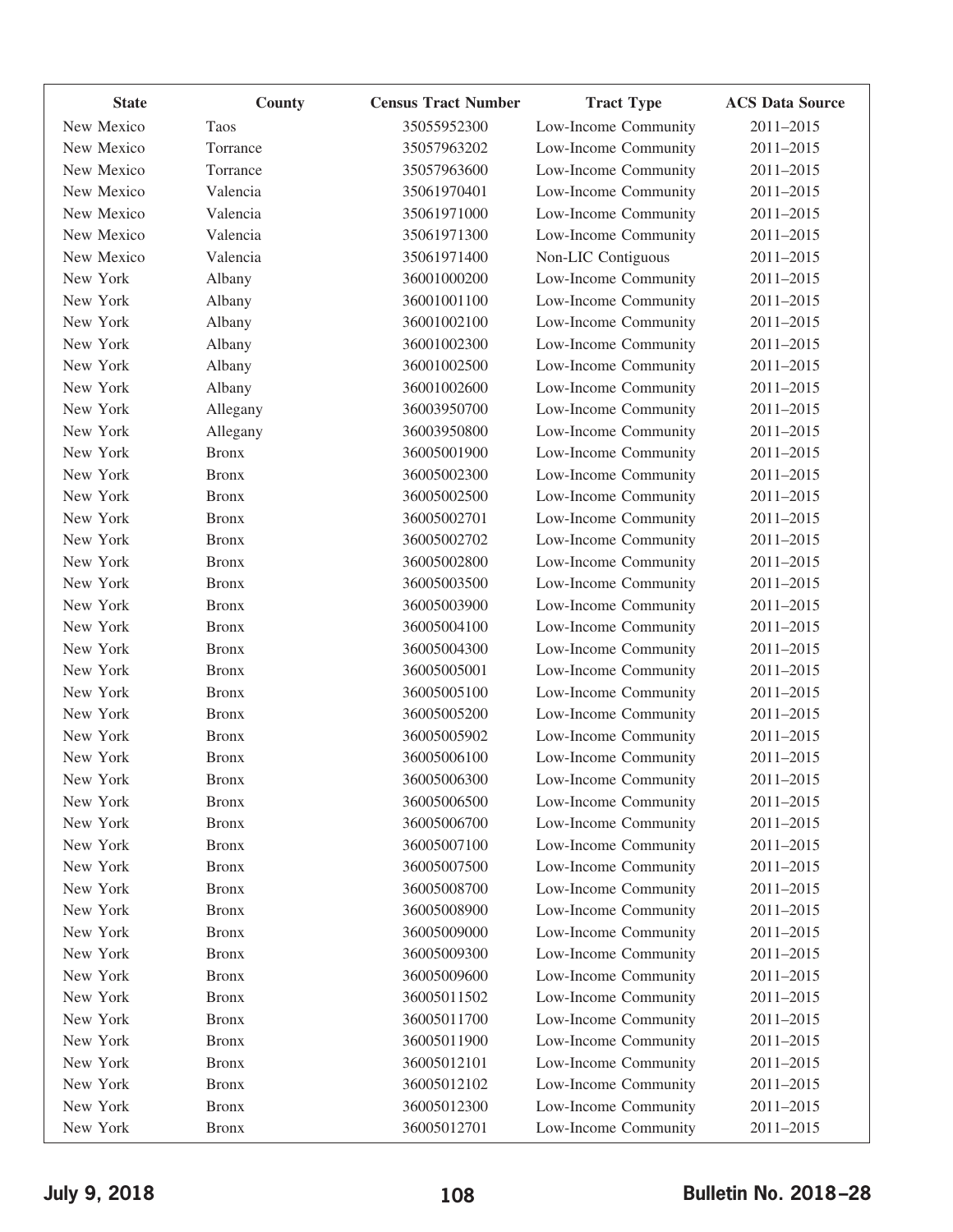| <b>State</b> | County        | <b>Census Tract Number</b> | <b>Tract Type</b>    | <b>ACS Data Source</b> |
|--------------|---------------|----------------------------|----------------------|------------------------|
| New York     | <b>Bronx</b>  | 36005012901                | Low-Income Community | 2011-2015              |
| New York     | <b>Bronx</b>  | 36005013100                | Low-Income Community | 2011-2015              |
| New York     | <b>Bronx</b>  | 36005014100                | Low-Income Community | 2011-2015              |
| New York     | <b>Bronx</b>  | 36005014500                | Low-Income Community | 2011-2015              |
| New York     | <b>Bronx</b>  | 36005014900                | Low-Income Community | 2011-2015              |
| New York     | <b>Bronx</b>  | 36005015700                | Low-Income Community | 2011-2015              |
| New York     | <b>Bronx</b>  | 36005016100                | Low-Income Community | 2011-2015              |
| New York     | <b>Bronx</b>  | 36005016500                | Low-Income Community | 2011-2015              |
| New York     | <b>Bronx</b>  | 36005016700                | Low-Income Community | 2011-2015              |
| New York     | <b>Bronx</b>  | 36005017500                | Low-Income Community | 2011-2015              |
| New York     | <b>Bronx</b>  | 36005017701                | Low-Income Community | 2011-2015              |
| New York     | <b>Bronx</b>  | 36005018102                | Low-Income Community | 2011-2015              |
| New York     | <b>Bronx</b>  | 36005018301                | Low-Income Community | 2011-2015              |
| New York     | <b>Bronx</b>  | 36005018900                | Low-Income Community | 2011-2015              |
| New York     | <b>Bronx</b>  | 36005019300                | Low-Income Community | 2011-2015              |
| New York     | <b>Bronx</b>  | 36005019500                | Low-Income Community | 2011-2015              |
| New York     | <b>Bronx</b>  | 36005019700                | Low-Income Community | 2011-2015              |
| New York     | <b>Bronx</b>  | 36005019900                | Low-Income Community | 2011-2015              |
| New York     | <b>Bronx</b>  | 36005020100                | Low-Income Community | 2011-2015              |
| New York     | <b>Bronx</b>  | 36005020501                | Low-Income Community | 2011-2015              |
| New York     | <b>Bronx</b>  | 36005020502                | Low-Income Community | 2011-2015              |
| New York     | <b>Bronx</b>  | 36005021502                | Low-Income Community | 2011-2015              |
| New York     | <b>Bronx</b>  | 36005023100                | Low-Income Community | 2011-2015              |
| New York     | <b>Bronx</b>  | 36005024300                | Low-Income Community | 2011-2015              |
| New York     | <b>Bronx</b>  | 36005024501                | Low-Income Community | 2011-2015              |
| New York     | <b>Bronx</b>  | 36005024502                | Low-Income Community | 2011-2015              |
| New York     | <b>Bronx</b>  | 36005024700                | Low-Income Community | 2011-2015              |
| New York     | <b>Bronx</b>  | 36005025100                | Low-Income Community | 2011-2015              |
| New York     | <b>Bronx</b>  | 36005025500                | Low-Income Community | 2011-2015              |
| New York     | <b>Bronx</b>  | 36005025700                | Low-Income Community | 2011-2015              |
| New York     | <b>Bronx</b>  | 36005028400                | Low-Income Community | 2011-2015              |
| New York     | <b>Bronx</b>  | 36005036100                | Low-Income Community | 2011-2015              |
| New York     | <b>Bronx</b>  | 36005036502                | Low-Income Community | 2011-2015              |
| New York     | <b>Bronx</b>  | 36005037504                | Low-Income Community | 2011-2015              |
| New York     | <b>Bronx</b>  | 36005038302                | Low-Income Community | 2011-2015              |
| New York     | <b>Bronx</b>  | 36005038500                | Low-Income Community | 2011-2015              |
| New York     | <b>Bronx</b>  | 36005038900                | Low-Income Community | 2011-2015              |
| New York     | <b>Bronx</b>  | 36005039100                | Low-Income Community | 2011-2015              |
| New York     | <b>Bronx</b>  | 36005039300                | Low-Income Community | 2011-2015              |
| New York     | <b>Bronx</b>  | 36005039500                | Low-Income Community | 2011-2015              |
| New York     | <b>Bronx</b>  | 36005043100                | Low-Income Community | 2011-2015              |
| New York     | <b>Bronx</b>  | 36005046201                | Low-Income Community | 2011-2015              |
| New York     | <b>Bronx</b>  | 36005046202                | Low-Income Community | 2011-2015              |
| New York     | <b>Broome</b> | 36007000200                | Low-Income Community | 2011-2015              |
| New York     | <b>Broome</b> | 36007000400                | Low-Income Community | 2011-2015              |
| New York     | <b>Broome</b> | 36007000500                | Low-Income Community | 2011-2015              |
| New York     | <b>Broome</b> | 36007013400                | Low-Income Community | 2011-2015              |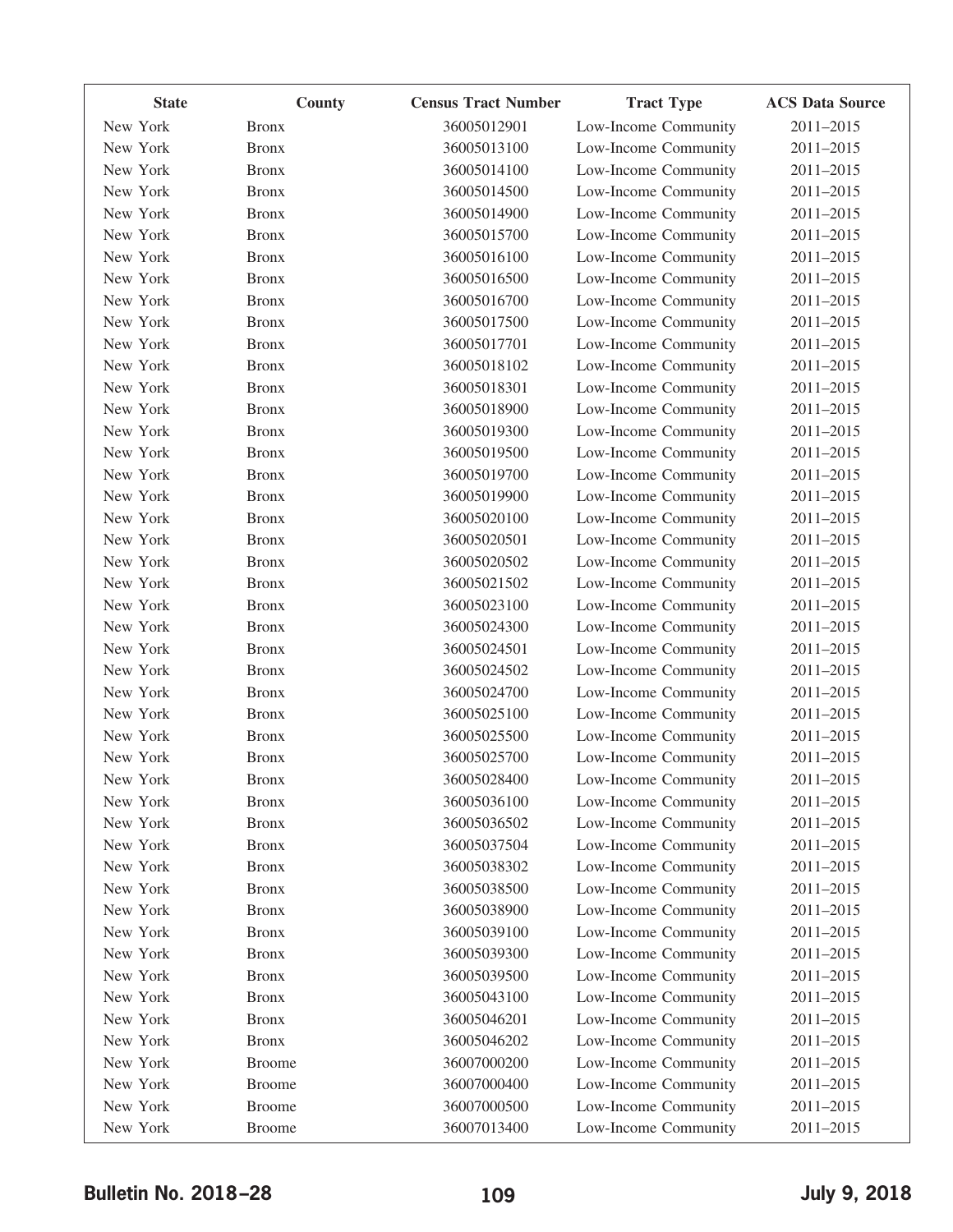| <b>State</b> | County        | <b>Census Tract Number</b> | <b>Tract Type</b>    | <b>ACS Data Source</b> |
|--------------|---------------|----------------------------|----------------------|------------------------|
| New York     | <b>Broome</b> | 36007013500                | Low-Income Community | 2011-2015              |
| New York     | <b>Broome</b> | 36007013900                | Low-Income Community | 2011-2015              |
| New York     | Cattaraugus   | 36009960600                | Low-Income Community | 2011-2015              |
| New York     | Cattaraugus   | 36009961600                | Low-Income Community | 2011-2015              |
| New York     | Cattaraugus   | 36009961700                | Low-Income Community | 2011-2015              |
| New York     | Cayuga        | 36011041300                | Low-Income Community | 2011-2015              |
| New York     | Chautauqua    | 36013030500                | Low-Income Community | 2011-2015              |
| New York     | Chautauqua    | 36013035400                | Low-Income Community | 2011-2015              |
| New York     | Chautauqua    | 36013035500                | Low-Income Community | 2011-2015              |
| New York     | Chautauqua    | 36013035600                | Low-Income Community | 2011-2015              |
| New York     | Chautauqua    | 36013035700                | Low-Income Community | 2011-2015              |
| New York     | Chautauqua    | 36013035800                | Low-Income Community | 2011-2015              |
| New York     | Chautauqua    | 36013037300                | Low-Income Community | 2011-2015              |
| New York     | Chemung       | 36015000600                | Low-Income Community | 2011-2015              |
| New York     | Chemung       | 36015000700                | Low-Income Community | 2011-2015              |
| New York     | Chemung       | 36015001000                | Low-Income Community | 2011-2015              |
| New York     | Chenango      | 36017970400                | Low-Income Community | 2011-2015              |
| New York     | Clinton       | 36019101300                | Low-Income Community | 2011-2015              |
| New York     | Clinton       | 36019101600                | Low-Income Community | 2011-2015              |
| New York     | Columbia      | 36021001200                | Low-Income Community | 2011-2015              |
| New York     | Columbia      | 36021001300                | Low-Income Community | 2011-2015              |
| New York     | Cortland      | 36023970600                | Low-Income Community | 2011-2015              |
| New York     | Cortland      | 36023970900                | Low-Income Community | 2011-2015              |
| New York     | Delaware      | 36025970400                | Low-Income Community | 2011-2015              |
| New York     | Delaware      | 36025970500                | Low-Income Community | 2011-2015              |
| New York     | Delaware      | 36025970600                | Low-Income Community | 2011-2015              |
| New York     | Dutchess      | 36027210101                | Low-Income Community | 2011-2015              |
| New York     | Dutchess      | 36027220100                | Low-Income Community | 2011-2015              |
| New York     | Dutchess      | 36027221100                | Low-Income Community | 2011-2015              |
| New York     | Dutchess      | 36027640002                | Low-Income Community | 2011-2015              |
| New York     | Erie          | 36029000110                | Low-Income Community | 2011-2015              |
| New York     | Erie          | 36029000500                | Low-Income Community | 2011-2015              |
| New York     | Erie          | 36029001600                | Low-Income Community | 2011-2015              |
| New York     | Erie          | 36029002502                | Low-Income Community | 2011-2015              |
| New York     | Erie          | 36029003100                | Low-Income Community | 2011-2015              |
| New York     | Erie          | 36029003400                | Low-Income Community | 2011-2015              |
| New York     | Erie          | 36029004001                | Low-Income Community | 2011-2015              |
| New York     | Erie          | 36029004700                | Low-Income Community | 2011-2015              |
| New York     | Erie          | 36029005600                | Low-Income Community | 2011-2015              |
| New York     | Erie          | 36029006100                | Low-Income Community | 2011-2015              |
| New York     | Erie          | 36029006702                | Low-Income Community | 2011-2015              |
| New York     | Erie          | 36029008300                | Low-Income Community | 2011-2015              |
| New York     | Erie          | 36029008400                | Low-Income Community | 2011-2015              |
| New York     | Erie          | 36029009200                | Low-Income Community | 2011-2015              |
| New York     | Erie          | 36029012300                | Low-Income Community | 2011-2015              |
| New York     | Erie          | 36029016300                | Low-Income Community | 2011-2015              |
| New York     | Erie          | 36029016400                | Low-Income Community | 2011-2015              |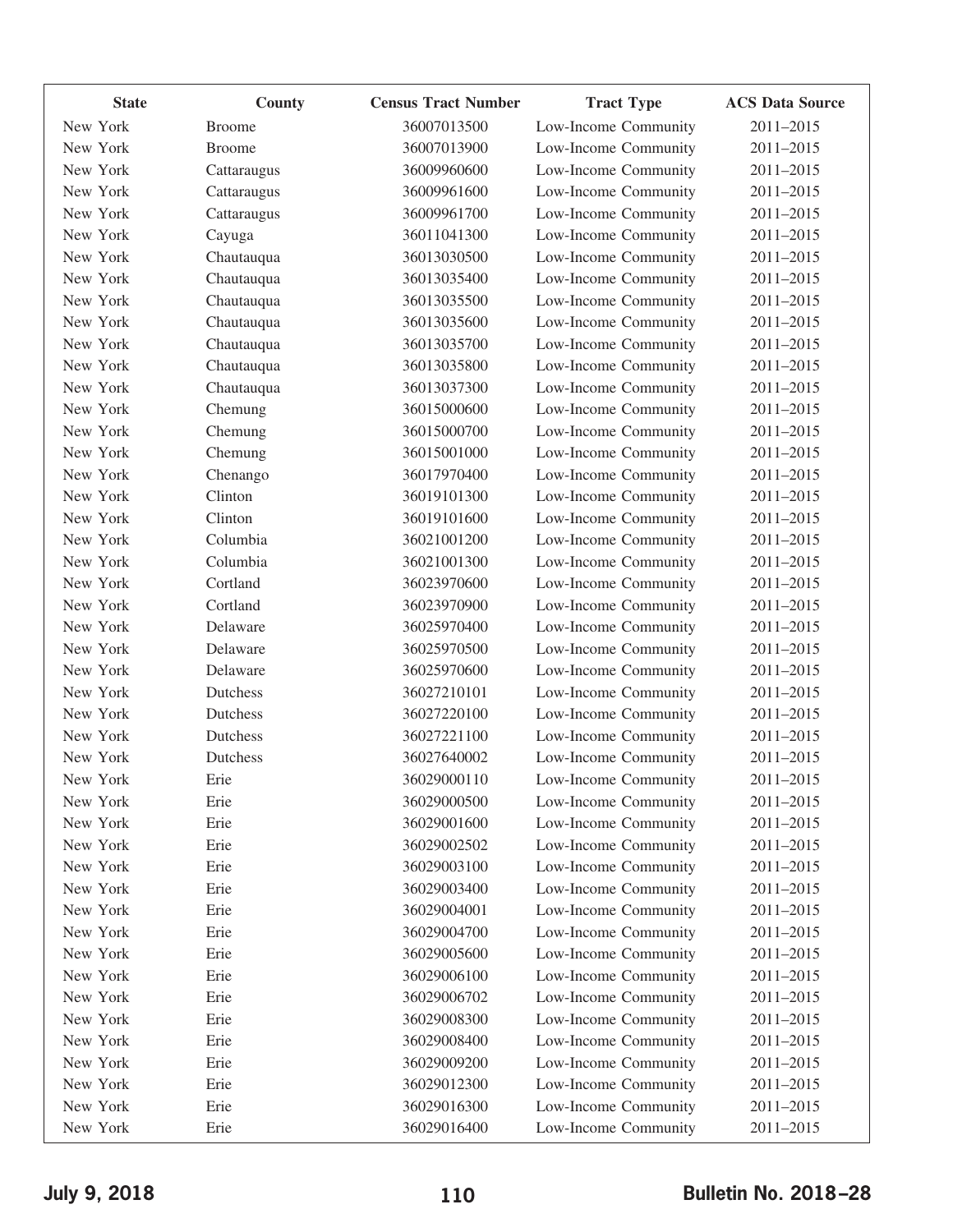| <b>State</b> | County       | <b>Census Tract Number</b> | <b>Tract Type</b>    | <b>ACS Data Source</b> |
|--------------|--------------|----------------------------|----------------------|------------------------|
| New York     | Erie         | 36029016500                | Low-Income Community | 2011-2015              |
| New York     | Erie         | 36029016800                | Low-Income Community | 2011-2015              |
| New York     | Erie         | 36029017000                | Low-Income Community | 2011-2015              |
| New York     | Erie         | 36029017100                | Low-Income Community | 2011-2015              |
| New York     | Erie         | 36029017200                | Low-Income Community | 2011-2015              |
| New York     | Erie         | 36029017400                | Low-Income Community | 2011-2015              |
| New York     | Franklin     | 36033950501                | Low-Income Community | 2011-2015              |
| New York     | Fulton       | 36035970700                | Low-Income Community | 2011-2015              |
| New York     | Fulton       | 36035970800                | Low-Income Community | 2011-2015              |
| New York     | Fulton       | 36035971200                | Low-Income Community | 2011-2015              |
| New York     | Genesee      | 36037950600                | Low-Income Community | 2011-2015              |
| New York     | Genesee      | 36037951000                | Low-Income Community | 2011-2015              |
| New York     | Greene       | 36039081000                | Low-Income Community | 2011-2015              |
| New York     | Herkimer     | 36043010702                | Low-Income Community | 2011-2015              |
| New York     | Herkimer     | 36043011200                | Low-Income Community | 2011-2015              |
| New York     | Jefferson    | 36045061300                | Low-Income Community | 2011-2015              |
| New York     | Jefferson    | 36045061400                | Low-Income Community | 2011-2015              |
| New York     | Jefferson    | 36045062100                | Low-Income Community | 2011-2015              |
| New York     | Kings        | 36047000100                | Non-LIC Contiguous   | 2011-2015              |
| New York     | Kings        | 36047000200                | Low-Income Community | 2011-2015              |
| New York     | Kings        | 36047000502                | Non-LIC Contiguous   | 2011-2015              |
| New York     | Kings        | 36047001100                | Non-LIC Contiguous   | 2011-2015              |
| New York     | Kings        | 36047001300                | Low-Income Community | 2011-2015              |
| New York     | Kings        | 36047001500                | Low-Income Community | 2011-2015              |
| New York     | <b>Kings</b> | 36047002000                | Low-Income Community | 2011-2015              |
| New York     | Kings        | 36047002200                | Low-Income Community | 2011-2015              |
| New York     | Kings        | 36047002300                | Low-Income Community | 2011-2015              |
| New York     | <b>Kings</b> | 36047002901                | Low-Income Community | 2011-2015              |
| New York     | Kings        | 36047003400                | Low-Income Community | 2011-2015              |
| New York     | Kings        | 36047005300                | Low-Income Community | 2011-2015              |
| New York     | Kings        | 36047007000                | Low-Income Community | 2011-2015              |
| New York     | <b>Kings</b> | 36047007100                | Low-Income Community | 2011-2015              |
| New York     | Kings        | 36047007400                | Low-Income Community | 2011-2015              |
| New York     | Kings        | 36047008200                | Low-Income Community | 2011-2015              |
| New York     | Kings        | 36047008400                | Low-Income Community | 2011-2015              |
| New York     | Kings        | 36047008500                | Low-Income Community | 2011-2015              |
| New York     | Kings        | 36047009800                | Low-Income Community | 2011-2015              |
| New York     | Kings        | 36047010100                | Low-Income Community | 2011-2015              |
| New York     | Kings        | 36047010400                | Low-Income Community | 2011-2015              |
| New York     | Kings        | 36047011600                | Low-Income Community | 2011-2015              |
| New York     | Kings        | 36047011700                | Low-Income Community | 2011-2015              |
| New York     | Kings        | 36047011800                | Low-Income Community | 2011-2015              |
| New York     | Kings        | 36047011900                | Non-LIC Contiguous   | 2011-2015              |
| New York     | Kings        | 36047012700                | Low-Income Community | 2011-2015              |
| New York     | Kings        | 36047018501                | Low-Income Community | 2011-2015              |
| New York     | Kings        | 36047019100                | Low-Income Community | 2011-2015              |
| New York     | Kings        | 36047021100                | Low-Income Community | 2011-2015              |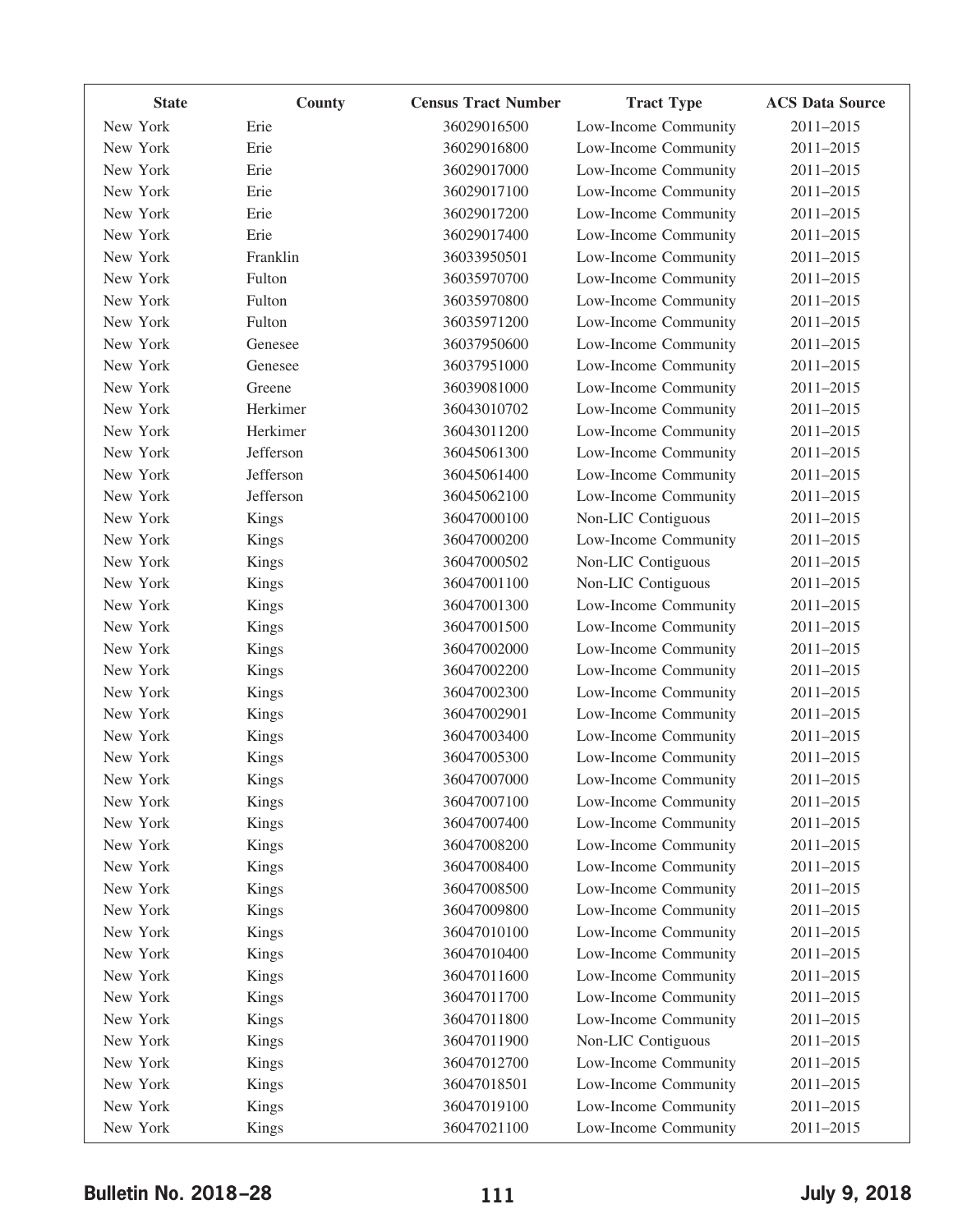| <b>State</b> | County       | <b>Census Tract Number</b> | <b>Tract Type</b>    | <b>ACS Data Source</b> |
|--------------|--------------|----------------------------|----------------------|------------------------|
| New York     | Kings        | 36047021300                | Low-Income Community | 2011-2015              |
| New York     | Kings        | 36047021500                | Non-LIC Contiguous   | 2011-2015              |
| New York     | Kings        | 36047021700                | Low-Income Community | 2011-2015              |
| New York     | Kings        | 36047024100                | Low-Income Community | 2011-2015              |
| New York     | Kings        | 36047024300                | Non-LIC Contiguous   | 2011-2015              |
| New York     | Kings        | 36047025100                | Low-Income Community | 2011-2015              |
| New York     | Kings        | 36047026300                | Low-Income Community | 2011-2015              |
| New York     | Kings        | 36047026500                | Low-Income Community | 2011-2015              |
| New York     | Kings        | 36047028100                | Low-Income Community | 2011-2015              |
| New York     | Kings        | 36047028300                | Low-Income Community | 2011-2015              |
| New York     | Kings        | 36047028900                | Low-Income Community | 2011-2015              |
| New York     | Kings        | 36047029300                | Low-Income Community | 2011-2015              |
| New York     | Kings        | 36047029400                | Low-Income Community | 2011-2015              |
| New York     | Kings        | 36047030300                | Low-Income Community | 2011-2015              |
| New York     | Kings        | 36047030400                | Low-Income Community | 2011-2015              |
| New York     | Kings        | 36047030700                | Low-Income Community | 2011-2015              |
| New York     | Kings        | 36047030900                | Low-Income Community | 2011-2015              |
| New York     | Kings        | 36047031400                | Low-Income Community | 2011-2015              |
| New York     | <b>Kings</b> | 36047031900                | Low-Income Community | 2011-2015              |
| New York     | Kings        | 36047032300                | Low-Income Community | 2011-2015              |
| New York     | Kings        | 36047032600                | Low-Income Community | 2011-2015              |
| New York     | Kings        | 36047033000                | Low-Income Community | 2011-2015              |
| New York     | Kings        | 36047033100                | Low-Income Community | 2011-2015              |
| New York     | Kings        | 36047033900                | Low-Income Community | 2011-2015              |
| New York     | <b>Kings</b> | 36047034200                | Low-Income Community | 2011-2015              |
| New York     | Kings        | 36047034700                | Low-Income Community | 2011-2015              |
| New York     | Kings        | 36047034800                | Low-Income Community | 2011-2015              |
| New York     | <b>Kings</b> | 36047034900                | Low-Income Community | 2011-2015              |
| New York     | Kings        | 36047035000                | Low-Income Community | 2011-2015              |
| New York     | Kings        | 36047035200                | Low-Income Community | 2011-2015              |
| New York     | Kings        | 36047035700                | Low-Income Community | 2011-2015              |
| New York     | Kings        | 36047035900                | Low-Income Community | 2011-2015              |
| New York     | <b>Kings</b> | 36047036001                | Low-Income Community | 2011-2015              |
| New York     | <b>Kings</b> | 36047036100                | Low-Income Community | 2011-2015              |
| New York     | Kings        | 36047036200                | Low-Income Community | 2011-2015              |
| New York     | Kings        | 36047036300                | Low-Income Community | 2011-2015              |
| New York     | <b>Kings</b> | 36047036501                | Low-Income Community | 2011-2015              |
| New York     | Kings        | 36047036502                | Low-Income Community | 2011-2015              |
| New York     | Kings        | 36047036700                | Low-Income Community | 2011-2015              |
| New York     | <b>Kings</b> | 36047036900                | Low-Income Community | 2011-2015              |
| New York     | Kings        | 36047037300                | Low-Income Community | 2011-2015              |
| New York     | Kings        | 36047039700                | Low-Income Community | 2011-2015              |
| New York     | <b>Kings</b> | 36047039900                | Low-Income Community | 2011-2015              |
| New York     | Kings        | 36047040100                | Low-Income Community | 2011-2015              |
| New York     | Kings        | 36047040500                | Low-Income Community | 2011-2015              |
| New York     | <b>Kings</b> | 36047041300                | Low-Income Community | 2011-2015              |
| New York     | Kings        | 36047041500                | Low-Income Community | 2011-2015              |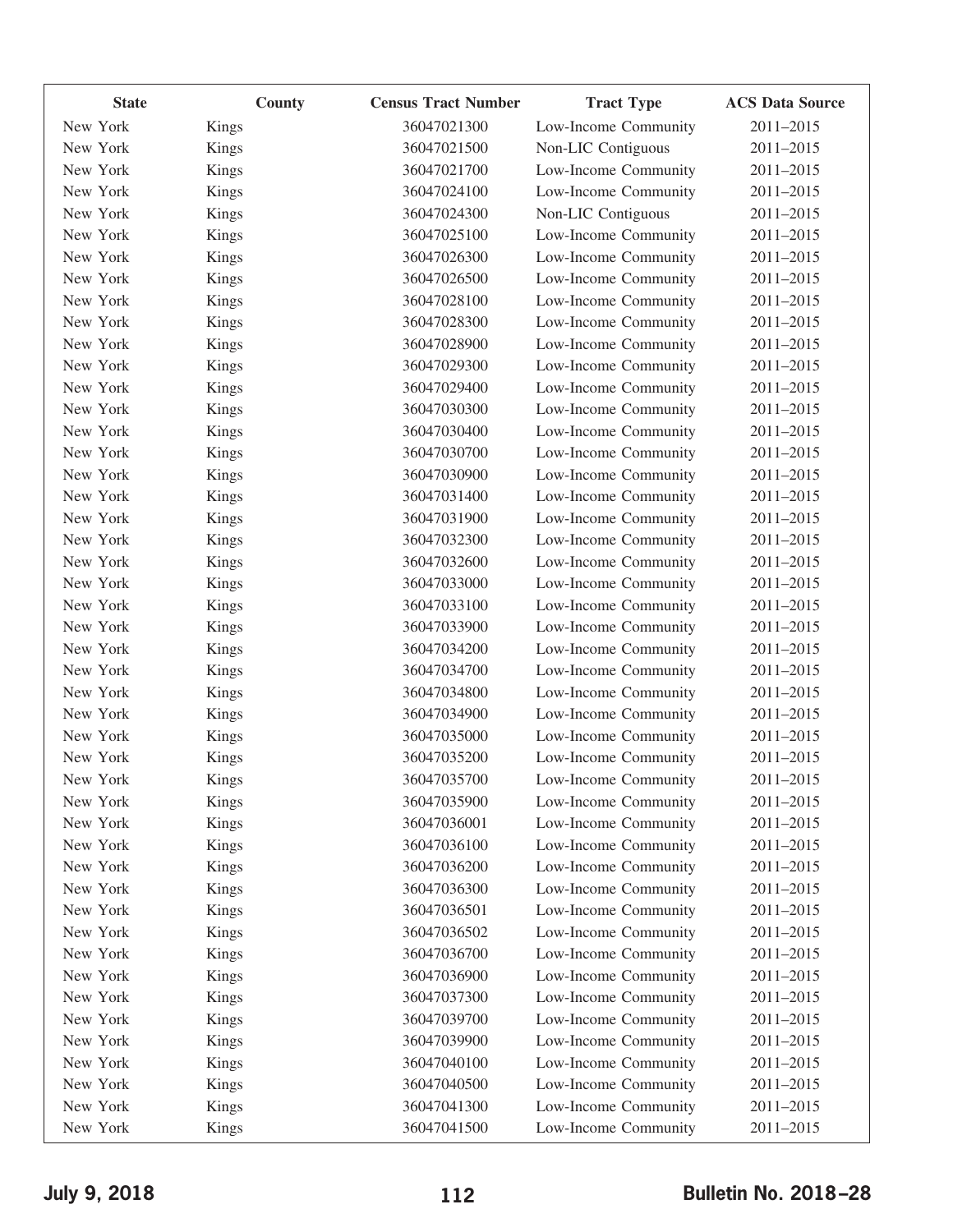| <b>State</b> | County       | <b>Census Tract Number</b> | <b>Tract Type</b>    | <b>ACS Data Source</b> |
|--------------|--------------|----------------------------|----------------------|------------------------|
| New York     | Kings        | 36047041700                | Low-Income Community | 2011-2015              |
| New York     | Kings        | 36047041900                | Low-Income Community | 2011-2015              |
| New York     | Kings        | 36047042100                | Low-Income Community | 2011-2015              |
| New York     | Kings        | 36047042300                | Low-Income Community | 2011-2015              |
| New York     | Kings        | 36047042900                | Low-Income Community | 2011-2015              |
| New York     | Kings        | 36047043300                | Low-Income Community | 2011-2015              |
| New York     | Kings        | 36047044700                | Low-Income Community | 2011-2015              |
| New York     | Kings        | 36047044900                | Low-Income Community | 2011-2015              |
| New York     | Kings        | 36047045300                | Low-Income Community | 2011-2015              |
| New York     | Kings        | 36047051300                | Low-Income Community | 2011-2015              |
| New York     | Kings        | 36047053200                | Non-LIC Contiguous   | 2011-2015              |
| New York     | Kings        | 36047054300                | Non-LIC Contiguous   | 2011-2015              |
| New York     | Kings        | 36047054700                | Low-Income Community | 2011-2015              |
| New York     | Kings        | 36047054900                | Low-Income Community | 2011-2015              |
| New York     | Kings        | 36047056300                | Low-Income Community | 2011-2015              |
| New York     | Kings        | 36047057900                | Non-LIC Contiguous   | 2011-2015              |
| New York     | Kings        | 36047061004                | Low-Income Community | 2011-2015              |
| New York     | Kings        | 36047076200                | Low-Income Community | 2011-2015              |
| New York     | Kings        | 36047077400                | Low-Income Community | 2011-2015              |
| New York     | Kings        | 36047078200                | Low-Income Community | 2011-2015              |
| New York     | Kings        | 36047080400                | Low-Income Community | 2011-2015              |
| New York     | Kings        | 36047080600                | Low-Income Community | 2011-2015              |
| New York     | Kings        | 36047081000                | Low-Income Community | 2011-2015              |
| New York     | Kings        | 36047081600                | Low-Income Community | 2011-2015              |
| New York     | <b>Kings</b> | 36047081800                | Low-Income Community | 2011-2015              |
| New York     | Kings        | 36047082000                | Low-Income Community | 2011-2015              |
| New York     | Kings        | 36047082400                | Low-Income Community | 2011-2015              |
| New York     | <b>Kings</b> | 36047082800                | Low-Income Community | 2011-2015              |
| New York     | Kings        | 36047083000                | Low-Income Community | 2011-2015              |
| New York     | Kings        | 36047087401                | Low-Income Community | 2011-2015              |
| New York     | Kings        | 36047087600                | Low-Income Community | 2011-2015              |
| New York     | <b>Kings</b> | 36047088200                | Low-Income Community | 2011-2015              |
| New York     | Kings        | 36047089000                | Low-Income Community | 2011-2015              |
| New York     | Kings        | 36047089200                | Low-Income Community | 2011-2015              |
| New York     | Kings        | 36047090000                | Low-Income Community | 2011-2015              |
| New York     | Kings        | 36047090600                | Low-Income Community | 2011-2015              |
| New York     | Kings        | 36047090800                | Low-Income Community | 2011-2015              |
| New York     | Kings        | 36047111600                | Low-Income Community | 2011-2015              |
| New York     | Kings        | 36047111800                | Low-Income Community | 2011-2015              |
| New York     | Kings        | 36047113400                | Low-Income Community | 2011-2015              |
| New York     | Kings        | 36047114201                | Low-Income Community | 2011-2015              |
| New York     | Kings        | 36047114400                | Low-Income Community | 2011-2015              |
| New York     | Kings        | 36047114600                | Low-Income Community | 2011-2015              |
| New York     | Kings        | 36047115000                | Low-Income Community | 2011-2015              |
| New York     | Kings        | 36047115200                | Low-Income Community | 2011-2015              |
| New York     | Kings        | 36047115600                | Low-Income Community | 2011-2015              |
| New York     | Kings        | 36047116200                | Low-Income Community | 2011-2015              |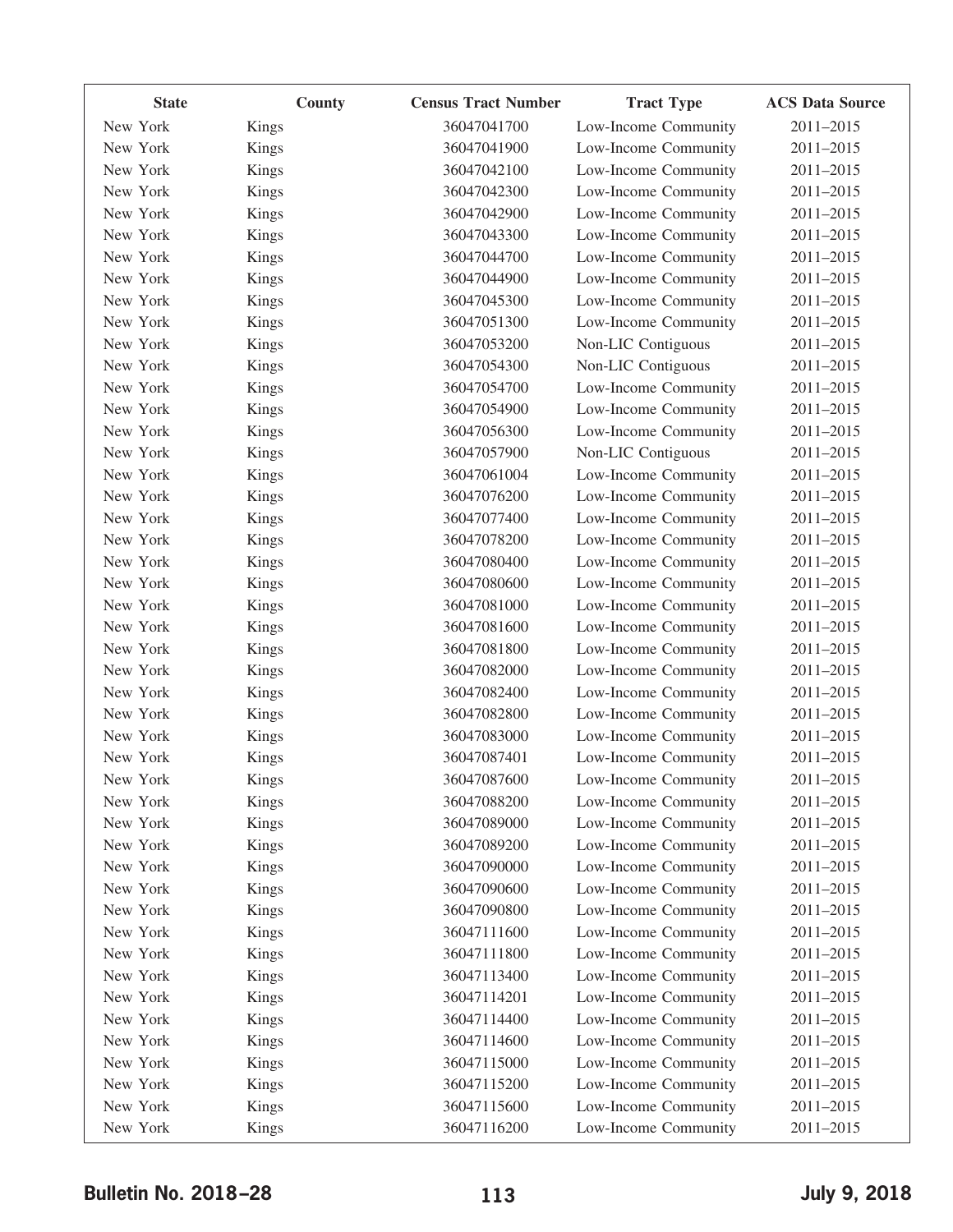| <b>State</b> | County       | <b>Census Tract Number</b> | <b>Tract Type</b>    | <b>ACS Data Source</b> |
|--------------|--------------|----------------------------|----------------------|------------------------|
| New York     | <b>Kings</b> | 36047119400                | Low-Income Community | 2011-2015              |
| New York     | <b>Kings</b> | 36047119800                | Low-Income Community | 2011-2015              |
| New York     | Livingston   | 36051030900                | Low-Income Community | 2011-2015              |
| New York     | Monroe       | 36055000200                | Low-Income Community | 2011-2015              |
| New York     | Monroe       | 36055000700                | Low-Income Community | 2011-2015              |
| New York     | Monroe       | 36055001800                | Low-Income Community | 2011-2015              |
| New York     | Monroe       | 36055001900                | Low-Income Community | 2011-2015              |
| New York     | Monroe       | 36055004702                | Low-Income Community | 2011-2015              |
| New York     | Monroe       | 36055005600                | Low-Income Community | 2011-2015              |
| New York     | Monroe       | 36055005700                | Low-Income Community | 2011-2015              |
| New York     | Monroe       | 36055005900                | Low-Income Community | 2011-2015              |
| New York     | Monroe       | 36055006400                | Low-Income Community | 2011-2015              |
| New York     | Monroe       | 36055006900                | Low-Income Community | 2011-2015              |
| New York     | Monroe       | 36055008500                | Low-Income Community | 2011-2015              |
| New York     | Monroe       | 36055009200                | Low-Income Community | 2011-2015              |
| New York     | Monroe       | 36055009301                | Low-Income Community | 2011-2015              |
| New York     | Monroe       | 36055009302                | Low-Income Community | 2011-2015              |
| New York     | Monroe       | 36055009400                | Low-Income Community | 2011-2015              |
| New York     | Monroe       | 36055009601                | Low-Income Community | 2011-2015              |
| New York     | Monroe       | 36055009602                | Low-Income Community | 2011-2015              |
| New York     | Monroe       | 36055009603                | Low-Income Community | 2011-2015              |
| New York     | Monroe       | 36055010601                | Low-Income Community | 2011-2015              |
| New York     | Monroe       | 36055011400                | Low-Income Community | 2011-2015              |
| New York     | Montgomery   | 36057070200                | Low-Income Community | 2011-2015              |
| New York     | Montgomery   | 36057070900                | Low-Income Community | 2011-2015              |
| New York     | Montgomery   | 36057072600                | Low-Income Community | 2011-2015              |
| New York     | Nassau       | 36059406801                | Low-Income Community | 2011-2015              |
| New York     | Nassau       | 36059406802                | Low-Income Community | 2011-2015              |
| New York     | Nassau       | 36059416500                | Low-Income Community | 2011-2015              |
| New York     | Nassau       | 36059517200                | Low-Income Community | 2011-2015              |
| New York     | New York     | 36061000202                | Low-Income Community | 2011-2015              |
| New York     | New York     | 36061002201                | Low-Income Community | 2011-2015              |
| New York     | New York     | 36061002601                | Low-Income Community | 2011-2015              |
| New York     | New York     | 36061006200                | Low-Income Community | 2011-2015              |
| New York     | New York     | 36061013500                | Low-Income Community | 2011-2015              |
| New York     | New York     | 36061016800                | Low-Income Community | 2011-2015              |
| New York     | New York     | 36061018000                | Low-Income Community | 2011-2015              |
| New York     | New York     | 36061019200                | Low-Income Community | 2011-2015              |
| New York     | New York     | 36061019400                | Low-Income Community | 2011-2015              |
| New York     | New York     | 36061019600                | Low-Income Community | 2011-2015              |
| New York     | New York     | 36061020600                | Low-Income Community | 2011-2015              |
| New York     | New York     | 36061020800                | Low-Income Community | 2011-2015              |
| New York     | New York     | 36061020901                | Low-Income Community | 2011-2015              |
| New York     | New York     | 36061021303                | Low-Income Community | 2011-2015              |
| New York     | New York     | 36061021500                | Low-Income Community | 2011-2015              |
| New York     | New York     | 36061021600                | Low-Income Community | 2011-2015              |
| New York     | New York     | 36061021800                | Low-Income Community | 2011-2015              |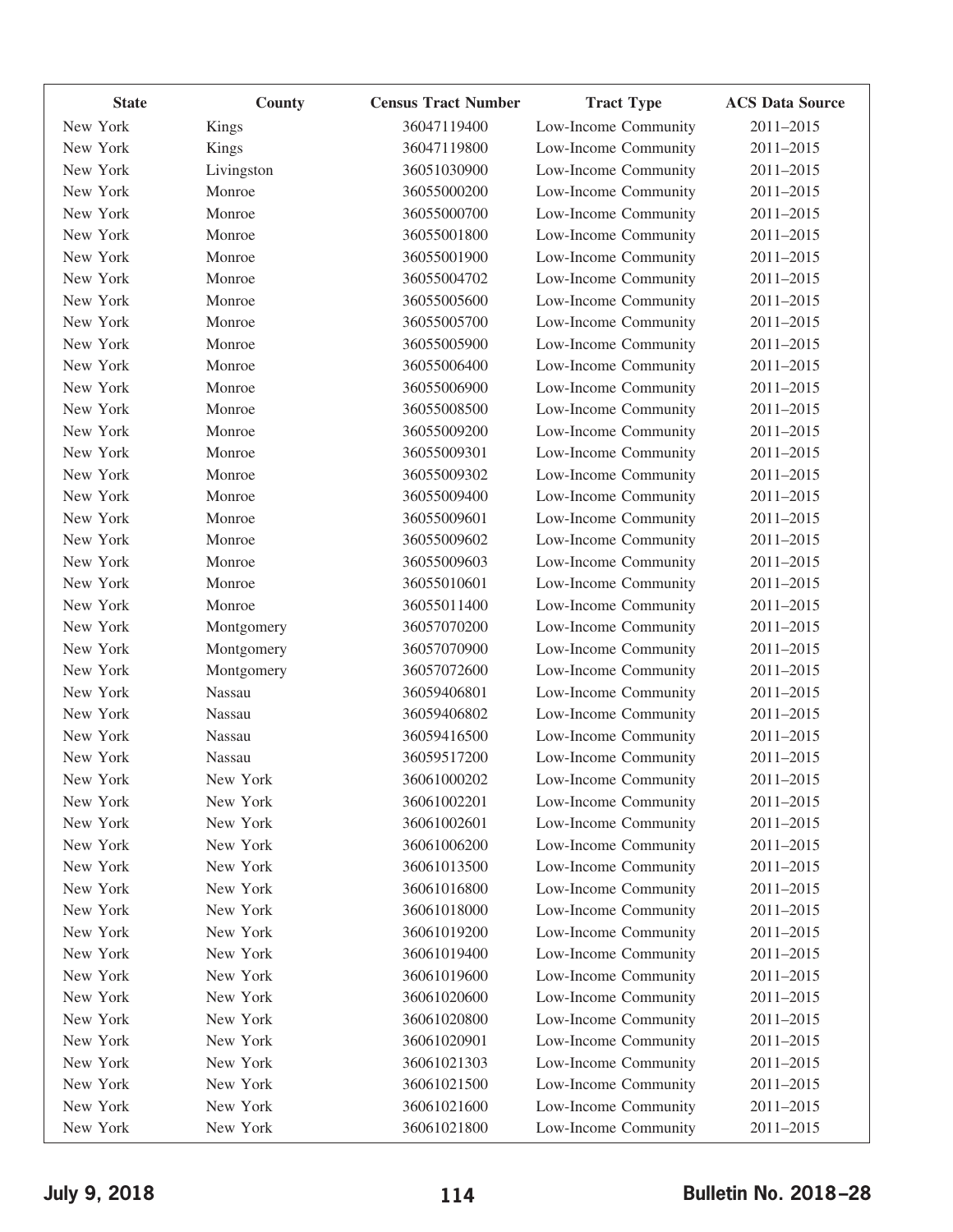| <b>State</b> | County   | <b>Census Tract Number</b> | <b>Tract Type</b>    | <b>ACS Data Source</b> |
|--------------|----------|----------------------------|----------------------|------------------------|
| New York     | New York | 36061021900                | Low-Income Community | 2011-2015              |
| New York     | New York | 36061022200                | Low-Income Community | 2011-2015              |
| New York     | New York | 36061022301                | Low-Income Community | 2011-2015              |
| New York     | New York | 36061022302                | Low-Income Community | 2011-2015              |
| New York     | New York | 36061022400                | Low-Income Community | 2011-2015              |
| New York     | New York | 36061023000                | Low-Income Community | 2011-2015              |
| New York     | New York | 36061023200                | Low-Income Community | 2011-2015              |
| New York     | New York | 36061024100                | Low-Income Community | 2011-2015              |
| New York     | New York | 36061024200                | Low-Income Community | 2011-2015              |
| New York     | New York | 36061024301                | Low-Income Community | 2011-2015              |
| New York     | New York | 36061026100                | Low-Income Community | 2011-2015              |
| New York     | New York | 36061026900                | Low-Income Community | 2011-2015              |
| New York     | New York | 36061027700                | Low-Income Community | 2011-2015              |
| New York     | New York | 36061027900                | Low-Income Community | 2011-2015              |
| New York     | New York | 36061028700                | Low-Income Community | 2011-2015              |
| New York     | New York | 36061029100                | Low-Income Community | 2011-2015              |
| New York     | New York | 36061029300                | Low-Income Community | 2011-2015              |
| New York     | New York | 36061029900                | Low-Income Community | 2011-2015              |
| New York     | New York | 36061030300                | Low-Income Community | 2011-2015              |
| New York     | Niagara  | 36063020200                | Low-Income Community | 2011-2015              |
| New York     | Niagara  | 36063020500                | Low-Income Community | 2011-2015              |
| New York     | Niagara  | 36063021100                | Low-Income Community | 2011-2015              |
| New York     | Niagara  | 36063021200                | Low-Income Community | 2011-2015              |
| New York     | Niagara  | 36063021700                | Low-Income Community | 2011-2015              |
| New York     | Niagara  | 36063023100                | Low-Income Community | 2011-2015              |
| New York     | Niagara  | 36063023200                | Low-Income Community | 2011-2015              |
| New York     | Niagara  | 36063023700                | Low-Income Community | 2011-2015              |
| New York     | Oneida   | 36065020102                | Low-Income Community | 2011-2015              |
| New York     | Oneida   | 36065020300                | Low-Income Community | 2011-2015              |
| New York     | Oneida   | 36065020900                | Low-Income Community | 2011-2015              |
| New York     | Oneida   | 36065021900                | Low-Income Community | 2011-2015              |
| New York     | Oneida   | 36065022500                | Low-Income Community | 2011-2015              |
| New York     | Oneida   | 36065026300                | Low-Income Community | 2011-2015              |
| New York     | Oneida   | 36065026400                | Low-Income Community | 2011-2015              |
| New York     | Onondaga | 36067000501                | Low-Income Community | 2011-2015              |
| New York     | Onondaga | 36067001600                | Low-Income Community | 2011-2015              |
| New York     | Onondaga | 36067002101                | Low-Income Community | 2011-2015              |
| New York     | Onondaga | 36067002300                | Low-Income Community | 2011-2015              |
| New York     | Onondaga | 36067003000                | Low-Income Community | 2011-2015              |
| New York     | Onondaga | 36067003200                | Low-Income Community | 2011-2015              |
| New York     | Onondaga | 36067003400                | Low-Income Community | 2011-2015              |
| New York     | Onondaga | 36067003500                | Low-Income Community | 2011-2015              |
| New York     | Onondaga | 36067003900                | Low-Income Community | 2011-2015              |
| New York     | Onondaga | 36067004000                | Low-Income Community | 2011-2015              |
| New York     | Onondaga | 36067004200                | Low-Income Community | 2011-2015              |
| New York     | Onondaga | 36067005200                | Low-Income Community | 2011-2015              |
| New York     | Onondaga | 36067005300                | Low-Income Community | 2011-2015              |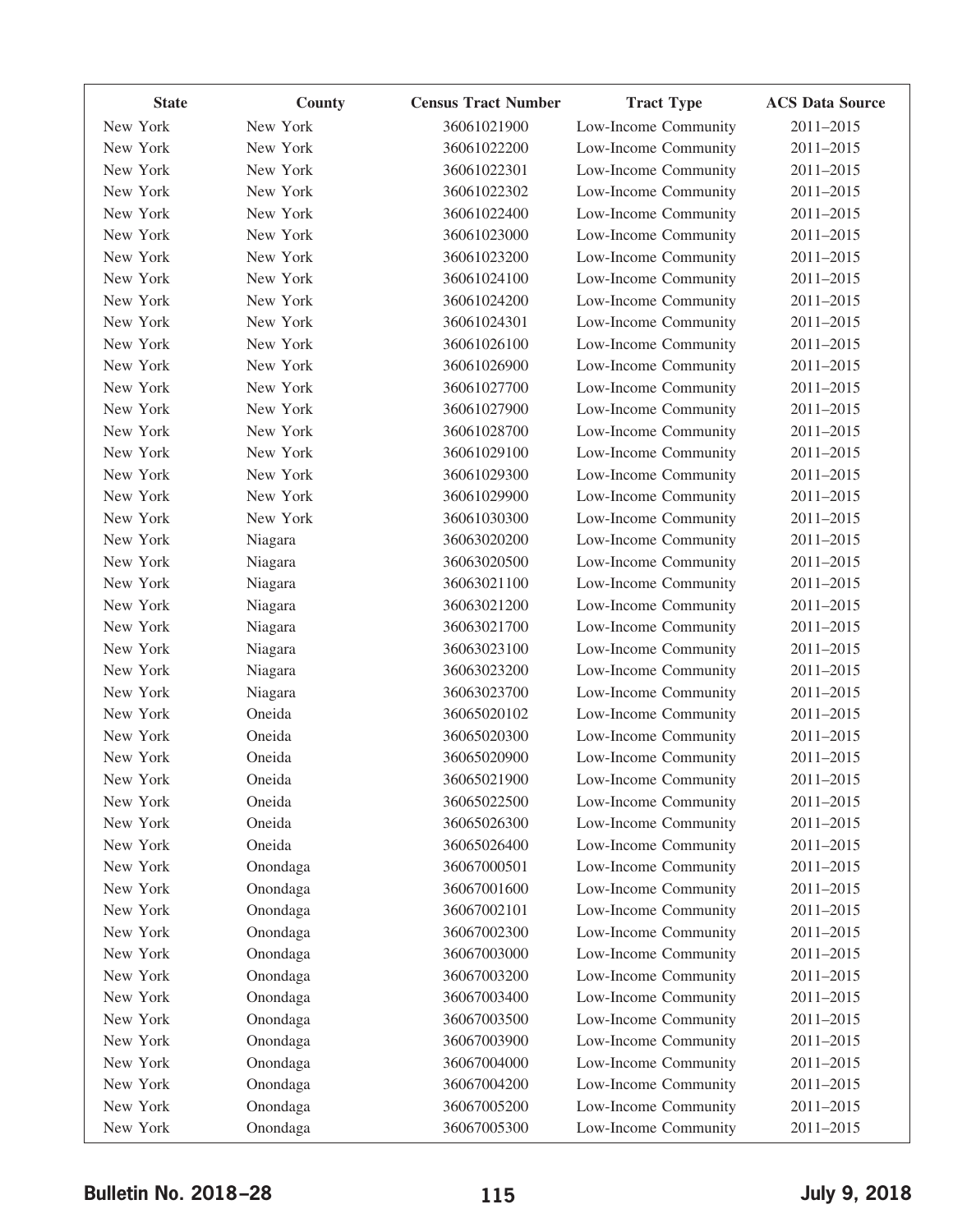| <b>State</b> | County   | <b>Census Tract Number</b> | <b>Tract Type</b>    | <b>ACS Data Source</b> |
|--------------|----------|----------------------------|----------------------|------------------------|
| New York     | Onondaga | 36067005400                | Low-Income Community | 2011-2015              |
| New York     | Ontario  | 36069051000                | Low-Income Community | 2011-2015              |
| New York     | Ontario  | 36069051100                | Low-Income Community | 2011-2015              |
| New York     | Ontario  | 36069051800                | Low-Income Community | 2011-2015              |
| New York     | Orange   | 36071000300                | Low-Income Community | 2011-2015              |
| New York     | Orange   | 36071000400                | Low-Income Community | 2011-2015              |
| New York     | Orange   | 36071001500                | Low-Income Community | 2011-2015              |
| New York     | Orange   | 36071002200                | Low-Income Community | 2011-2015              |
| New York     | Orange   | 36071002300                | Low-Income Community | 2011-2015              |
| New York     | Orange   | 36071015100                | Low-Income Community | 2011-2015              |
| New York     | Orleans  | 36073040700                | Low-Income Community | 2011-2015              |
| New York     | Oswego   | 36075020301                | Low-Income Community | 2011-2015              |
| New York     | Oswego   | 36075020302                | Low-Income Community | 2011-2015              |
| New York     | Oswego   | 36075021102                | Low-Income Community | 2011-2015              |
| New York     | Oswego   | 36075021605                | Low-Income Community | 2011-2015              |
| New York     | Otsego   | 36077591100                | Low-Income Community | 2011-2015              |
| New York     | Queens   | 36081000100                | Non-LIC Contiguous   | 2011-2015              |
| New York     | Queens   | 36081002500                | Low-Income Community | 2011-2015              |
| New York     | Queens   | 36081003100                | Low-Income Community | 2011-2015              |
| New York     | Queens   | 36081003300                | Low-Income Community | 2011-2015              |
| New York     | Queens   | 36081003900                | Low-Income Community | 2011-2015              |
| New York     | Queens   | 36081005100                | Low-Income Community | 2011-2015              |
| New York     | Queens   | 36081005500                | Low-Income Community | 2011-2015              |
| New York     | Queens   | 36081005700                | Low-Income Community | 2011-2015              |
| New York     | Queens   | 36081007900                | Low-Income Community | 2011-2015              |
| New York     | Queens   | 36081008500                | Low-Income Community | 2011-2015              |
| New York     | Queens   | 36081008700                | Low-Income Community | 2011-2015              |
| New York     | Queens   | 36081011300                | Low-Income Community | 2011-2015              |
| New York     | Queens   | 36081011400                | Low-Income Community | 2011-2015              |
| New York     | Queens   | 36081011600                | Low-Income Community | 2011-2015              |
| New York     | Queens   | 36081011900                | Low-Income Community | 2011-2015              |
| New York     | Queens   | 36081014202                | Low-Income Community | 2011-2015              |
| New York     | Queens   | 36081014400                | Low-Income Community | 2011-2015              |
| New York     | Queens   | 36081015700                | Low-Income Community | 2011-2015              |
| New York     | Queens   | 36081015900                | Low-Income Community | 2011-2015              |
| New York     | Queens   | 36081017900                | Low-Income Community | 2011-2015              |
| New York     | Queens   | 36081018101                | Low-Income Community | 2011-2015              |
| New York     | Queens   | 36081018900                | Low-Income Community | 2011-2015              |
| New York     | Queens   | 36081019600                | Low-Income Community | 2011-2015              |
| New York     | Queens   | 36081019900                | Non-LIC Contiguous   | 2011-2015              |
| New York     | Queens   | 36081020400                | Low-Income Community | 2011-2015              |
| New York     | Queens   | 36081020500                | Low-Income Community | 2011-2015              |
| New York     | Queens   | 36081020800                | Low-Income Community | 2011-2015              |
| New York     | Queens   | 36081021200                | Low-Income Community | 2011-2015              |
| New York     | Queens   | 36081024000                | Low-Income Community | 2011-2015              |
| New York     | Queens   | 36081025400                | Low-Income Community | 2011-2015              |
| New York     | Queens   | 36081026000                | Low-Income Community | 2011-2015              |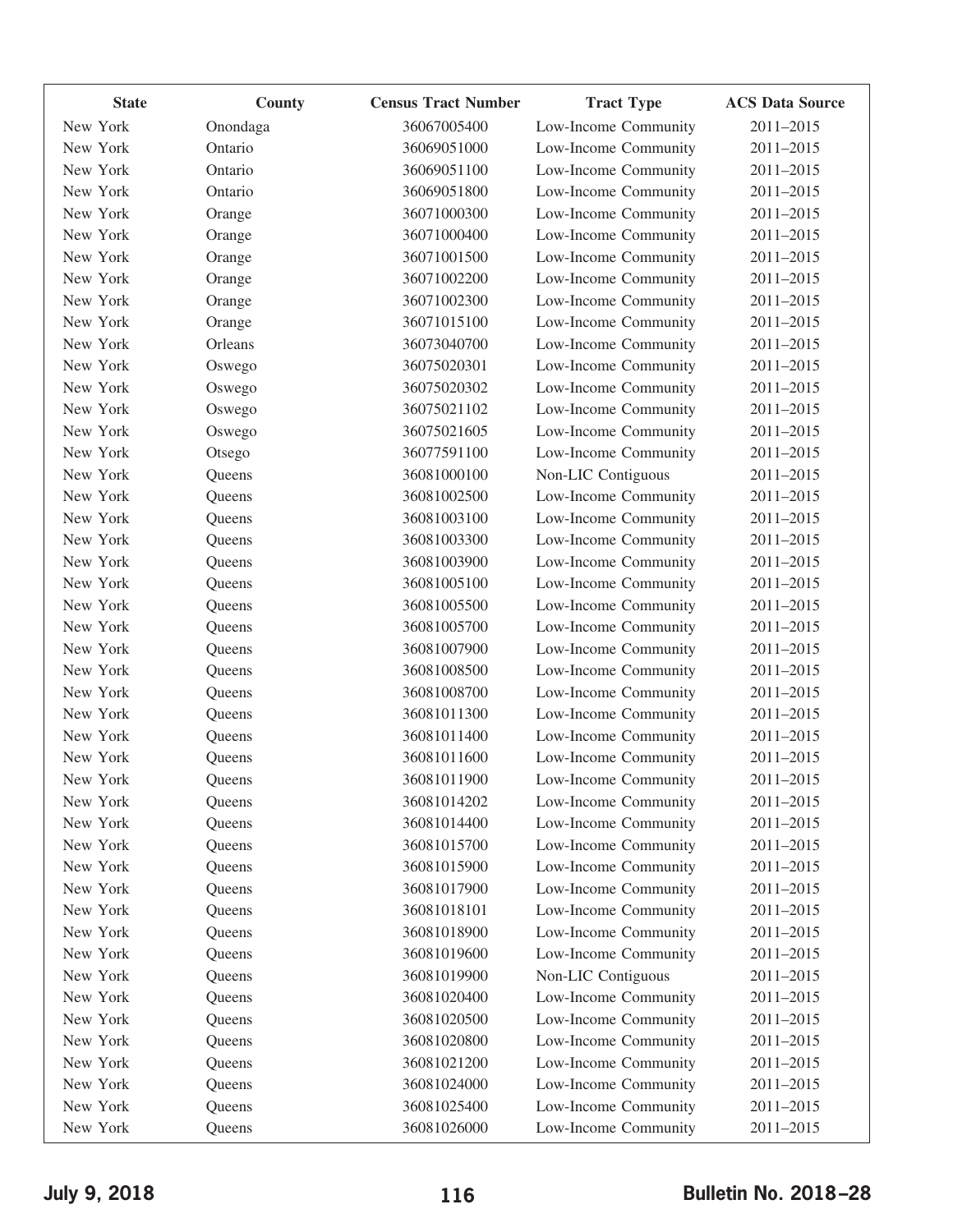| <b>State</b> | County       | <b>Census Tract Number</b> | <b>Tract Type</b>    | <b>ACS Data Source</b> |
|--------------|--------------|----------------------------|----------------------|------------------------|
| New York     | Queens       | 36081026901                | Low-Income Community | 2011-2015              |
| New York     | Queens       | 36081028300                | Low-Income Community | 2011-2015              |
| New York     | Queens       | 36081030600                | Non-LIC Contiguous   | 2011-2015              |
| New York     | Queens       | 36081032000                | Low-Income Community | 2011-2015              |
| New York     | Queens       | 36081041400                | Low-Income Community | 2011-2015              |
| New York     | Queens       | 36081041500                | Low-Income Community | 2011-2015              |
| New York     | Queens       | 36081044000                | Low-Income Community | 2011-2015              |
| New York     | Queens       | 36081044400                | Low-Income Community | 2011-2015              |
| New York     | Queens       | 36081044601                | Low-Income Community | 2011-2015              |
| New York     | Queens       | 36081044602                | Low-Income Community | 2011-2015              |
| New York     | Queens       | 36081066400                | Non-LIC Contiguous   | 2011-2015              |
| New York     | Queens       | 36081069300                | Low-Income Community | 2011-2015              |
| New York     | Queens       | 36081071100                | Low-Income Community | 2011-2015              |
| New York     | Queens       | 36081071304                | Low-Income Community | 2011-2015              |
| New York     | Queens       | 36081071702                | Low-Income Community | 2011-2015              |
| New York     | Queens       | 36081079200                | Low-Income Community | 2011-2015              |
| New York     | Queens       | 36081084602                | Low-Income Community | 2011-2015              |
| New York     | Queens       | 36081086900                | Low-Income Community | 2011-2015              |
| New York     | Queens       | 36081087100                | Low-Income Community | 2011-2015              |
| New York     | Queens       | 36081088901                | Low-Income Community | 2011-2015              |
| New York     | Queens       | 36081092500                | Low-Income Community | 2011-2015              |
| New York     | Queens       | 36081094201                | Low-Income Community | 2011-2015              |
| New York     | Queens       | 36081097203                | Low-Income Community | 2011-2015              |
| New York     | Queens       | 36081099200                | Low-Income Community | 2011-2015              |
| New York     | Queens       | 36081099802                | Low-Income Community | 2011-2015              |
| New York     | Queens       | 36081100802                | Low-Income Community | 2011-2015              |
| New York     | Queens       | 36081101001                | Low-Income Community | 2011-2015              |
| New York     | Queens       | 36081101002                | Low-Income Community | 2011-2015              |
| New York     | Queens       | 36081103201                | Low-Income Community | 2011-2015              |
| New York     | Queens       | 36081103202                | Low-Income Community | 2011-2015              |
| New York     | Queens       | 36081117100                | Low-Income Community | 2011-2015              |
| New York     | Rensselaer   | 36083040400                | Low-Income Community | 2011-2015              |
| New York     | Rensselaer   | 36083040700                | Low-Income Community | 2011-2015              |
| New York     | Rensselaer   | 36083040800                | Low-Income Community | 2011-2015              |
| New York     | Rensselaer   | 36083051500                | Low-Income Community | 2011-2015              |
| New York     | Richmond     | 36085000300                | Non-LIC Contiguous   | 2011-2015              |
| New York     | Richmond     | 36085000700                | Low-Income Community | 2011-2015              |
| New York     | Richmond     | 36085001100                | Low-Income Community | 2011-2015              |
| New York     | Richmond     | 36085002100                | Low-Income Community | 2011-2015              |
| New York     | Richmond     | 36085013301                | Low-Income Community | 2011-2015              |
| New York     | Richmond     | 36085020700                | Low-Income Community | 2011-2015              |
| New York     | Richmond     | 36085022300                | Low-Income Community | 2011-2015              |
| New York     | Richmond     | 36085031902                | Low-Income Community | 2011-2015              |
| New York     | Rockland     | 36087010702                | Low-Income Community | 2011-2015              |
| New York     | Rockland     | 36087010703                | Low-Income Community | 2011-2015              |
| New York     | St. Lawrence | 36089490100                | Low-Income Community | 2011-2015              |
| New York     | St. Lawrence | 36089490200                | Low-Income Community | 2011-2015              |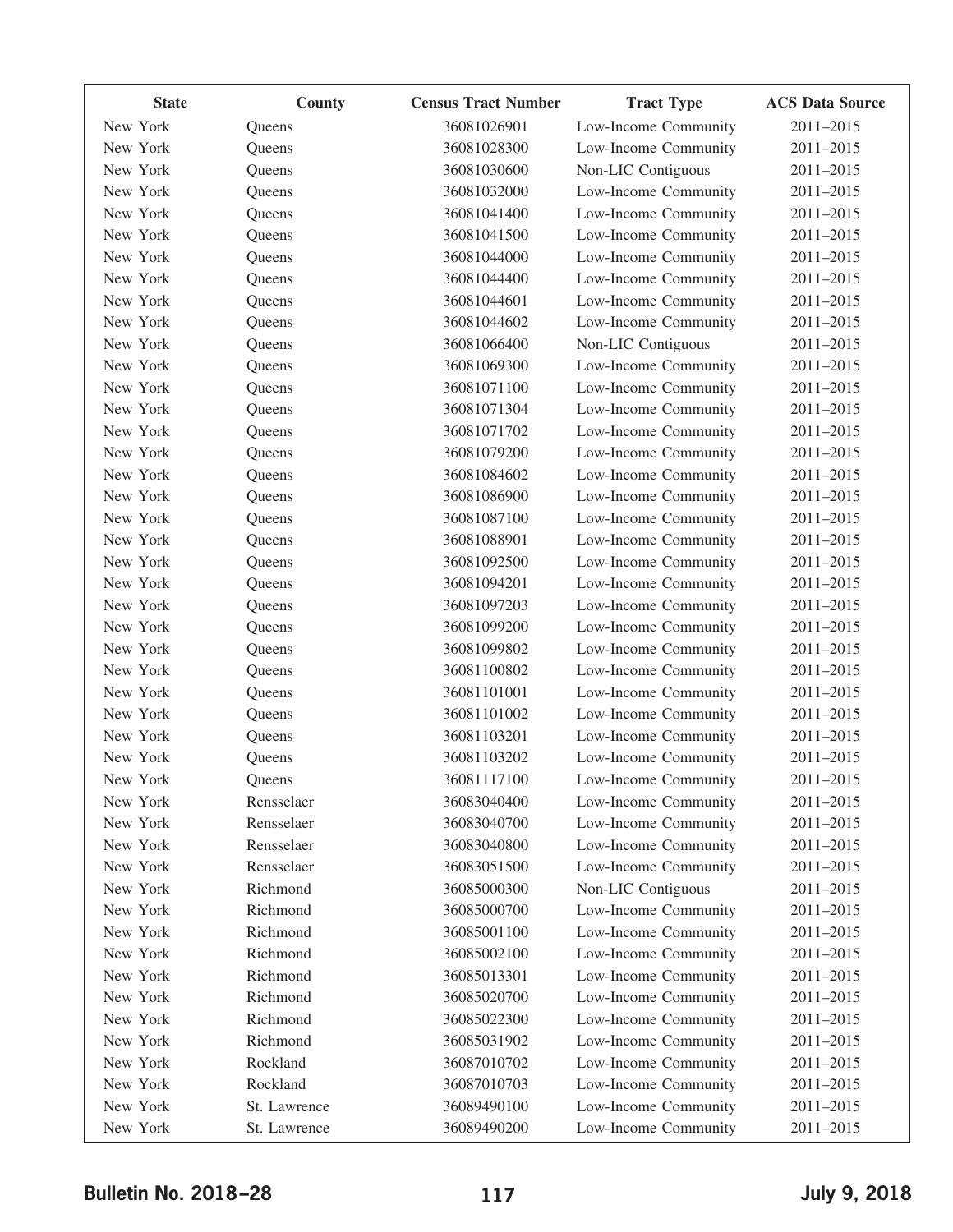| <b>State</b> | <b>County</b> | <b>Census Tract Number</b> | <b>Tract Type</b>    | <b>ACS Data Source</b> |
|--------------|---------------|----------------------------|----------------------|------------------------|
| New York     | St. Lawrence  | 36089490300                | Low-Income Community | 2011-2015              |
| New York     | St. Lawrence  | 36089490900                | Low-Income Community | 2011-2015              |
| New York     | St. Lawrence  | 36089491400                | Low-Income Community | 2011-2015              |
| New York     | St. Lawrence  | 36089491500                | Low-Income Community | 2011-2015              |
| New York     | St. Lawrence  | 36089491600                | Low-Income Community | 2011-2015              |
| New York     | Saratoga      | 36091060400                | Low-Income Community | 2011-2015              |
| New York     | Schenectady   | 36093020200                | Low-Income Community | 2011-2015              |
| New York     | Schenectady   | 36093021001                | Low-Income Community | 2011-2015              |
| New York     | Schenectady   | 36093033500                | Low-Income Community | 2011-2015              |
| New York     | Schoharie     | 36095740200                | Non-LIC Contiguous   | 2011-2015              |
| New York     | Schoharie     | 36095740400                | Low-Income Community | 2011-2015              |
| New York     | Schuyler      | 36097950300                | Low-Income Community | 2011-2015              |
| New York     | Schuyler      | 36097950500                | Low-Income Community | 2011-2015              |
| New York     | Seneca        | 36099950600                | Low-Income Community | 2011-2015              |
| New York     | Steuben       | 36101960700                | Low-Income Community | 2011-2015              |
| New York     | Steuben       | 36101960800                | Low-Income Community | 2011-2015              |
| New York     | Suffolk       | 36103110902                | Low-Income Community | 2011-2015              |
| New York     | Suffolk       | 36103122501                | Low-Income Community | 2011-2015              |
| New York     | Suffolk       | 36103146203                | Low-Income Community | 2011-2015              |
| New York     | Suffolk       | 36103159103                | Low-Income Community | 2011-2015              |
| New York     | Suffolk       | 36103169704                | Non-LIC Contiguous   | 2011-2015              |
| New York     | Suffolk       | 36103169800                | Low-Income Community | 2011-2015              |
| New York     | Sullivan      | 36105950700                | Low-Income Community | 2011-2015              |
| New York     | Sullivan      | 36105951500                | Low-Income Community | 2011-2015              |
| New York     | Sullivan      | 36105951800                | Low-Income Community | 2011-2015              |
| New York     | Tioga         | 36107020600                | Non-LIC Contiguous   | 2011-2015              |
| New York     | Tioga         | 36107020701                | Low-Income Community | 2011-2015              |
| New York     | Tompkins      | 36109000800                | Low-Income Community | 2011-2015              |
| New York     | Tompkins      | 36109001100                | Low-Income Community | 2011-2015              |
| New York     | Ulster        | 36111951700                | Low-Income Community | 2011-2015              |
| New York     | Ulster        | 36111952100                | Low-Income Community | 2011-2015              |
| New York     | <b>Ulster</b> | 36111952400                | Low-Income Community | 2011-2015              |
| New York     | Ulster        | 36111954800                | Low-Income Community | 2011-2015              |
| New York     | Warren        | 36113070200                | Low-Income Community | 2011-2015              |
| New York     | Warren        | 36113074000                | Low-Income Community | 2011-2015              |
| New York     | Washington    | 36115088000                | Low-Income Community | 2011-2015              |
| New York     | Wayne         | 36117021100                | Low-Income Community | 2011-2015              |
| New York     | Wayne         | 36117021200                | Low-Income Community | 2011-2015              |
| New York     | Westchester   | 36119000300                | Low-Income Community | 2011-2015              |
| New York     | Westchester   | 36119000401                | Low-Income Community | 2011-2015              |
| New York     | Westchester   | 36119000600                | Low-Income Community | 2011-2015              |
| New York     | Westchester   | 36119003100                | Low-Income Community | 2011-2015              |
| New York     | Westchester   | 36119005800                | Low-Income Community | 2011-2015              |
| New York     | Westchester   | 36119006100                | Low-Income Community | 2011-2015              |
| New York     | Westchester   | 36119007900                | Low-Income Community | 2011-2015              |
| New York     | Westchester   | 36119008000                | Low-Income Community | 2011-2015              |
| New York     | Westchester   | 36119009300                | Low-Income Community | 2011-2015              |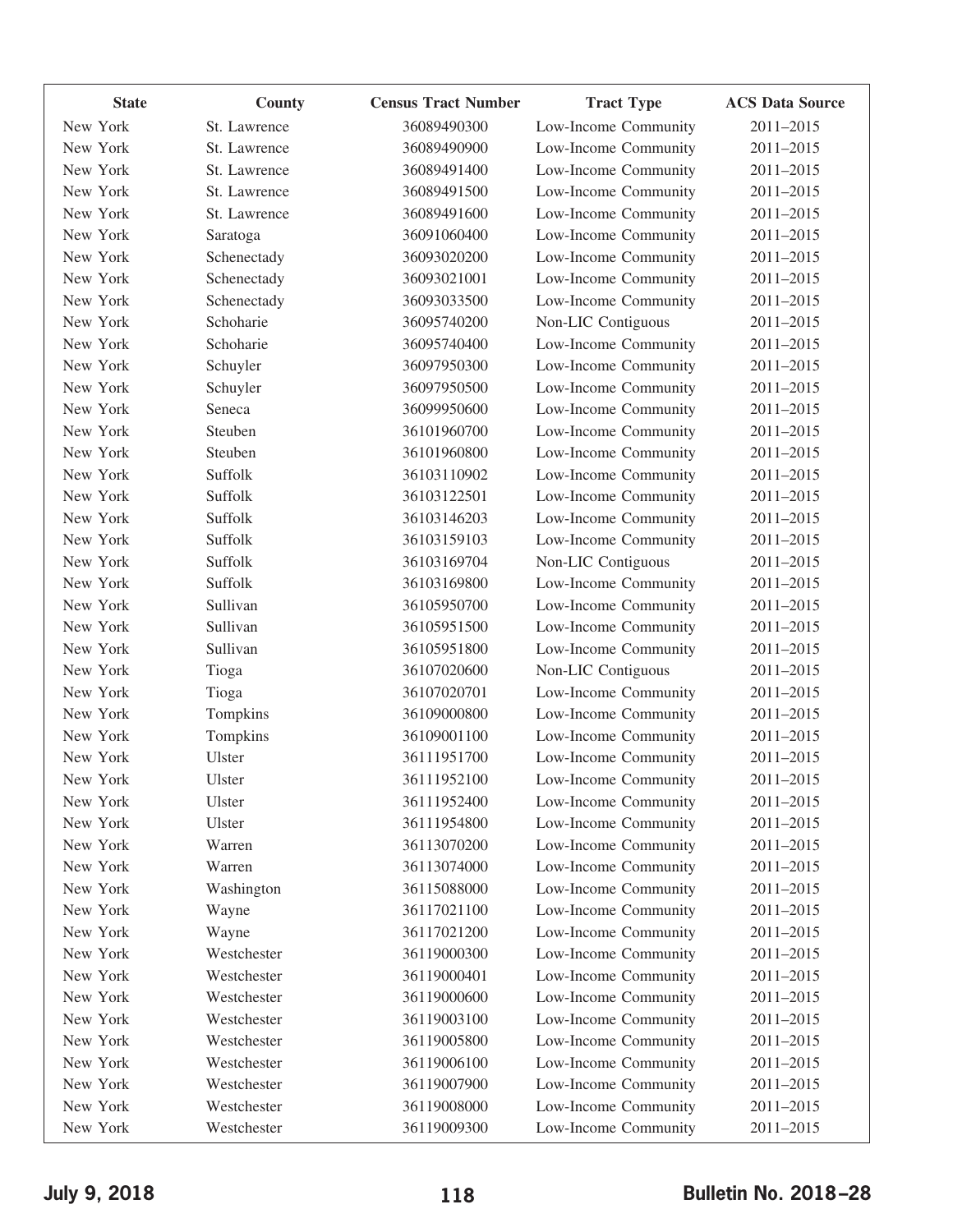| <b>State</b>   | County           | <b>Census Tract Number</b> | <b>Tract Type</b>    | <b>ACS Data Source</b> |
|----------------|------------------|----------------------------|----------------------|------------------------|
| New York       | Westchester      | 36119014300                | Low-Income Community | 2011-2015              |
| New York       | Westchester      | 36119981000                | Low-Income Community | 2011-2015              |
| New York       | Westchester      | 36119984000                | Low-Income Community | 2011-2015              |
| New York       | Wyoming          | 36121970500                | Low-Income Community | 2011-2015              |
| North Carolina | Alamance         | 37001020300                | Low-Income Community | 2011-2015              |
| North Carolina | Alamance         | 37001020801                | Low-Income Community | 2011-2015              |
| North Carolina | Alamance         | 37001021000                | Low-Income Community | 2011-2015              |
| North Carolina | Alamance         | 37001021201                | Low-Income Community | 2011-2015              |
| North Carolina | Alexander        | 37003040400                | Low-Income Community | 2011-2015              |
| North Carolina | Alleghany        | 37005950200                | Low-Income Community | 2011-2015              |
| North Carolina | Anson            | 37007920500                | Low-Income Community | 2011-2015              |
| North Carolina | Ashe             | 37009970400                | Low-Income Community | 2011-2015              |
| North Carolina | Avery            | 37011930302                | Low-Income Community | 2011-2015              |
| North Carolina | <b>Beaufort</b>  | 37013930400                | Low-Income Community | 2011-2015              |
| North Carolina | Bertie           | 37015960200                | Low-Income Community | 2011-2015              |
| North Carolina | Bladen           | 37017950400                | Low-Income Community | 2011-2015              |
| North Carolina | <b>Brunswick</b> | 37019020101                | Low-Income Community | 2011-2015              |
| North Carolina | <b>Brunswick</b> | 37019020104                | Low-Income Community | 2011-2015              |
| North Carolina | <b>Brunswick</b> | 37019020602                | Non-LIC Contiguous   | 2011-2015              |
| North Carolina | Buncombe         | 37021000200                | Low-Income Community | 2011-2015              |
| North Carolina | Buncombe         | 37021000700                | Low-Income Community | 2011-2015              |
| North Carolina | Buncombe         | 37021000900                | Low-Income Community | 2011-2015              |
| North Carolina | Buncombe         | 37021001400                | Low-Income Community | 2011-2015              |
| North Carolina | Buncombe         | 37021002000                | Low-Income Community | 2011-2015              |
| North Carolina | <b>Burke</b>     | 37023020301                | Non-LIC Contiguous   | 2011-2015              |
| North Carolina | <b>Burke</b>     | 37023021100                | Low-Income Community | 2011-2015              |
| North Carolina | <b>Burke</b>     | 37023021400                | Low-Income Community | 2011-2015              |
| North Carolina | Cabarrus         | 37025041000                | Low-Income Community | 2011-2015              |
| North Carolina | Cabarrus         | 37025041902                | Low-Income Community | 2011-2015              |
| North Carolina | Cabarrus         | 37025042300                | Low-Income Community | 2011-2015              |
| North Carolina | Caldwell         | 37027030100                | Low-Income Community | 2011-2015              |
| North Carolina | Caldwell         | 37027030300                | Low-Income Community | 2011-2015              |
| North Carolina | Caldwell         | 37027030800                | Low-Income Community | 2011-2015              |
| North Carolina | Caldwell         | 37027031100                | Low-Income Community | 2011-2015              |
| North Carolina | Camden           | 37029950102                | Non-LIC Contiguous   | 2011-2015              |
| North Carolina | Carteret         | 37031970304                | Low-Income Community | 2011-2015              |
| North Carolina | Carteret         | 37031970501                | Low-Income Community | 2011-2015              |
| North Carolina | Caswell          | 37033930300                | Low-Income Community | 2011-2015              |
| North Carolina | Catawba          | 37035010900                | Low-Income Community | 2011-2015              |
| North Carolina | Catawba          | 37035011300                | Low-Income Community | 2011-2015              |
| North Carolina | Chatham          | 37037020300                | Low-Income Community | 2011-2015              |
| North Carolina | Chatham          | 37037020600                | Low-Income Community | 2011-2015              |
| North Carolina | Chatham          | 37037020702                | Non-LIC Contiguous   | 2011-2015              |
| North Carolina | Cherokee         | 37039930200                | Low-Income Community | 2011-2015              |
| North Carolina | Chowan           | 37041930200                | Low-Income Community | 2011-2015              |
| North Carolina | Clay             | 37043950200                | Low-Income Community | 2011-2015              |
| North Carolina | Cleveland        | 37045950500                | Low-Income Community | 2011-2015              |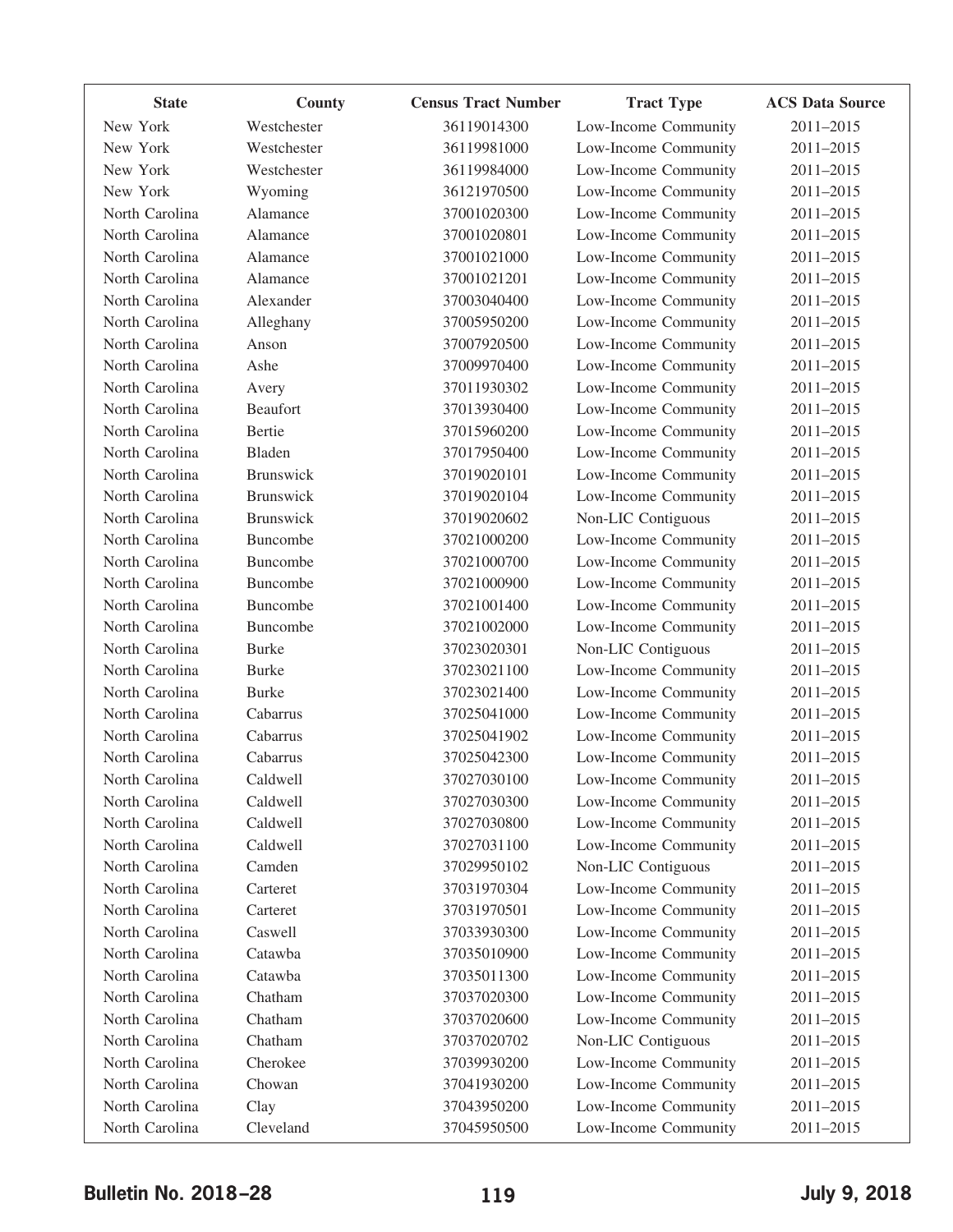| <b>State</b>   | <b>County</b> | <b>Census Tract Number</b> | <b>Tract Type</b>    | <b>ACS Data Source</b> |
|----------------|---------------|----------------------------|----------------------|------------------------|
| North Carolina | Cleveland     | 37045951000                | Low-Income Community | 2011-2015              |
| North Carolina | Columbus      | 37047930600                | Low-Income Community | 2011-2015              |
| North Carolina | Columbus      | 37047930900                | Low-Income Community | 2011-2015              |
| North Carolina | Columbus      | 37047931200                | Low-Income Community | 2011-2015              |
| North Carolina | Craven        | 37049960900                | Low-Income Community | 2011-2015              |
| North Carolina | Cumberland    | 37051000200                | Low-Income Community | 2011-2015              |
| North Carolina | Cumberland    | 37051000500                | Low-Income Community | 2011-2015              |
| North Carolina | Cumberland    | 37051000702                | Low-Income Community | 2011-2015              |
| North Carolina | Cumberland    | 37051000800                | Low-Income Community | 2011-2015              |
| North Carolina | Cumberland    | 37051001000                | Low-Income Community | 2011-2015              |
| North Carolina | Cumberland    | 37051001100                | Low-Income Community | 2011-2015              |
| North Carolina | Cumberland    | 37051001604                | Low-Income Community | 2011-2015              |
| North Carolina | Cumberland    | 37051003203                | Low-Income Community | 2011-2015              |
| North Carolina | Cumberland    | 37051003800                | Low-Income Community | 2011-2015              |
| North Carolina | Currituck     | 37053110302                | Low-Income Community | 2011-2015              |
| North Carolina | Dare          | 37055970501                | Low-Income Community | 2011-2015              |
| North Carolina | Davidson      | 37057060700                | Low-Income Community | 2011-2015              |
| North Carolina | Davidson      | 37057061400                | Low-Income Community | 2011-2015              |
| North Carolina | Davie         | 37059080500                | Low-Income Community | 2011-2015              |
| North Carolina | Duplin        | 37061090300                | Low-Income Community | 2011-2015              |
| North Carolina | Duplin        | 37061090702                | Low-Income Community | 2011-2015              |
| North Carolina | Durham        | 37063001001                | Low-Income Community | 2011-2015              |
| North Carolina | Durham        | 37063001100                | Low-Income Community | 2011-2015              |
| North Carolina | Durham        | 37063001304                | Low-Income Community | 2011-2015              |
| North Carolina | Durham        | 37063001400                | Low-Income Community | 2011-2015              |
| North Carolina | Durham        | 37063001502                | Low-Income Community | 2011-2015              |
| North Carolina | Durham        | 37063002016                | Low-Income Community | 2011-2015              |
| North Carolina | Durham        | 37063002300                | Low-Income Community | 2011-2015              |
| North Carolina | Edgecombe     | 37065020200                | Low-Income Community | 2011-2015              |
| North Carolina | Edgecombe     | 37065020400                | Low-Income Community | 2011-2015              |
| North Carolina | Edgecombe     | 37065020900                | Low-Income Community | 2011-2015              |
| North Carolina | Edgecombe     | 37065021000                | Low-Income Community | 2011-2015              |
| North Carolina | Edgecombe     | 37065021300                | Non-LIC Contiguous   | 2011-2015              |
| North Carolina | Forsyth       | 37067000100                | Low-Income Community | 2011-2015              |
| North Carolina | Forsyth       | 37067000200                | Low-Income Community | 2011-2015              |
| North Carolina | Forsyth       | 37067000301                | Low-Income Community | 2011-2015              |
| North Carolina | Forsyth       | 37067000302                | Low-Income Community | 2011-2015              |
| North Carolina | Forsyth       | 37067000700                | Low-Income Community | 2011-2015              |
| North Carolina | Forsyth       | 37067000801                | Low-Income Community | 2011-2015              |
| North Carolina | Forsyth       | 37067000802                | Low-Income Community | 2011-2015              |
| North Carolina | Forsyth       | 37067001400                | Low-Income Community | 2011-2015              |
| North Carolina | Forsyth       | 37067001602                | Low-Income Community | 2011-2015              |
| North Carolina | Forsyth       | 37067001700                | Low-Income Community | 2011-2015              |
| North Carolina | Forsyth       | 37067003313                | Low-Income Community | 2011-2015              |
| North Carolina | Franklin      | 37069060600                | Non-LIC Contiguous   | 2011-2015              |
| North Carolina | Franklin      | 37069060802                | Low-Income Community | 2011-2015              |
| North Carolina | Gaston        | 37071030601                | Low-Income Community | 2011-2015              |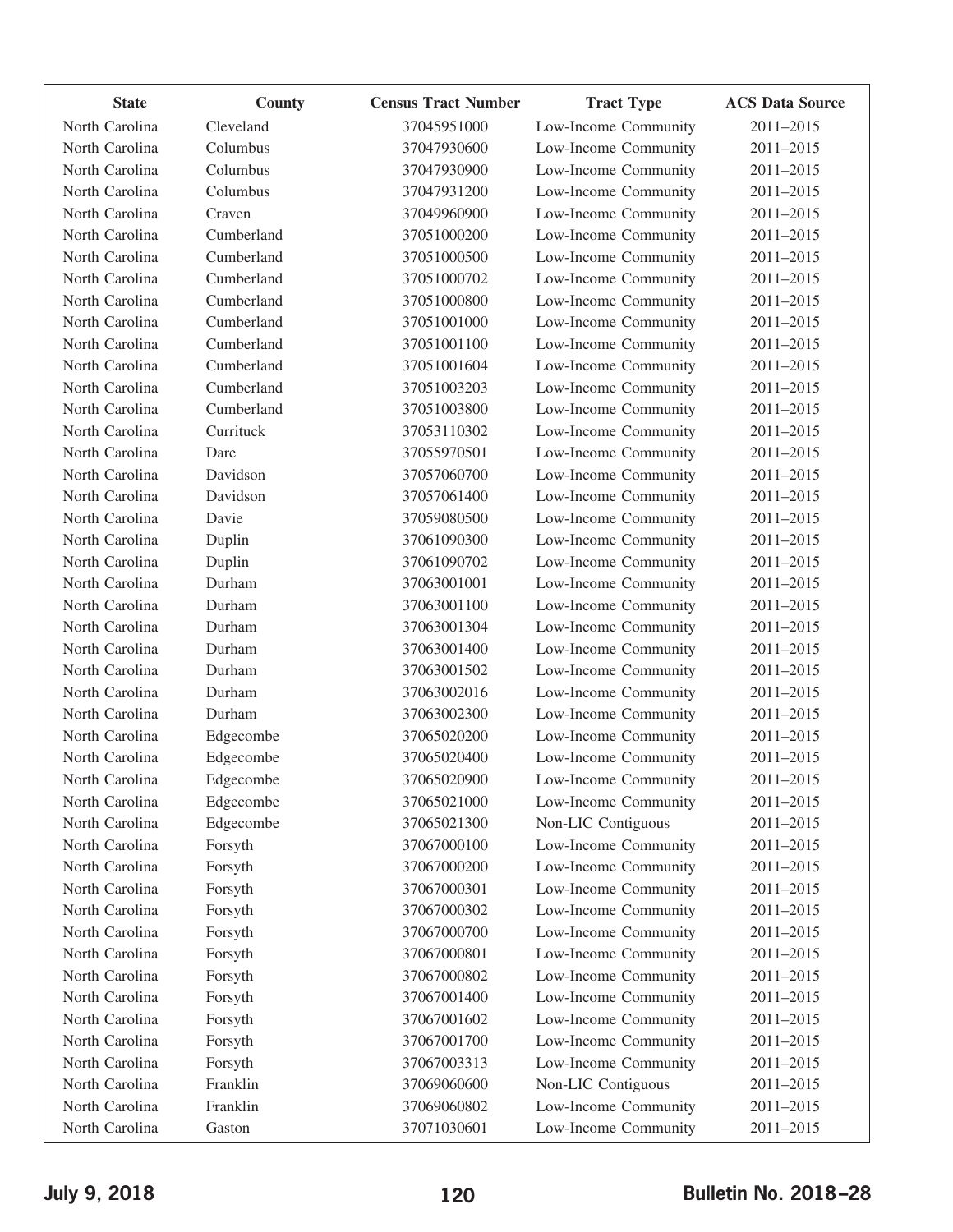| <b>State</b>   | County    | <b>Census Tract Number</b> | <b>Tract Type</b>    | <b>ACS Data Source</b> |
|----------------|-----------|----------------------------|----------------------|------------------------|
| North Carolina | Gaston    | 37071031302                | Low-Income Community | 2011-2015              |
| North Carolina | Gaston    | 37071031401                | Low-Income Community | 2011-2015              |
| North Carolina | Gaston    | 37071031500                | Low-Income Community | 2011-2015              |
| North Carolina | Gaston    | 37071031600                | Low-Income Community | 2011-2015              |
| North Carolina | Gaston    | 37071031900                | Low-Income Community | 2011-2015              |
| North Carolina | Gaston    | 37071032000                | Low-Income Community | 2011-2015              |
| North Carolina | Gaston    | 37071032200                | Low-Income Community | 2011-2015              |
| North Carolina | Gaston    | 37071033400                | Low-Income Community | 2011-2015              |
| North Carolina | Gates     | 37073970200                | Non-LIC Contiguous   | 2011-2015              |
| North Carolina | Graham    | 37075920300                | Low-Income Community | 2011-2015              |
| North Carolina | Granville | 37077970300                | Low-Income Community | 2011-2015              |
| North Carolina | Greene    | 37079950101                | Low-Income Community | 2011-2015              |
| North Carolina | Guilford  | 37081010200                | Low-Income Community | 2011-2015              |
| North Carolina | Guilford  | 37081010300                | Low-Income Community | 2011-2015              |
| North Carolina | Guilford  | 37081010800                | Low-Income Community | 2011-2015              |
| North Carolina | Guilford  | 37081011000                | Low-Income Community | 2011-2015              |
| North Carolina | Guilford  | 37081011101                | Low-Income Community | 2011-2015              |
| North Carolina | Guilford  | 37081011102                | Low-Income Community | 2011-2015              |
| North Carolina | Guilford  | 37081011200                | Low-Income Community | 2011-2015              |
| North Carolina | Guilford  | 37081011300                | Low-Income Community | 2011-2015              |
| North Carolina | Guilford  | 37081011400                | Low-Income Community | 2011-2015              |
| North Carolina | Guilford  | 37081012803                | Low-Income Community | 2011-2015              |
| North Carolina | Guilford  | 37081013800                | Low-Income Community | 2011-2015              |
| North Carolina | Guilford  | 37081014300                | Low-Income Community | 2011-2015              |
| North Carolina | Halifax   | 37083930400                | Low-Income Community | 2011-2015              |
| North Carolina | Halifax   | 37083930900                | Low-Income Community | 2011-2015              |
| North Carolina | Harnett   | 37085070100                | Low-Income Community | 2011-2015              |
| North Carolina | Harnett   | 37085070200                | Low-Income Community | 2011-2015              |
| North Carolina | Harnett   | 37085070801                | Low-Income Community | 2011-2015              |
| North Carolina | Haywood   | 37087920300                | Low-Income Community | 2011-2015              |
| North Carolina | Henderson | 37089931000                | Low-Income Community | 2011-2015              |
| North Carolina | Hertford  | 37091950100                | Low-Income Community | 2011-2015              |
| North Carolina | Hoke      | 37093970300                | Low-Income Community | 2011-2015              |
| North Carolina | Hyde      | 37095920100                | Low-Income Community | 2011-2015              |
| North Carolina | Iredell   | 37097060100                | Low-Income Community | 2011-2015              |
| North Carolina | Iredell   | 37097060200                | Low-Income Community | 2011-2015              |
| North Carolina | Iredell   | 37097061301                | Low-Income Community | 2011-2015              |
| North Carolina | Jackson   | 37099950600                | Low-Income Community | 2011-2015              |
| North Carolina | Johnston  | 37101040301                | Low-Income Community | 2011-2015              |
| North Carolina | Johnston  | 37101040400                | Low-Income Community | 2011-2015              |
| North Carolina | Johnston  | 37101040901                | Low-Income Community | 2011-2015              |
| North Carolina | Johnston  | 37101041001                | Low-Income Community | 2011-2015              |
| North Carolina | Jones     | 37103920100                | Low-Income Community | 2011-2015              |
| North Carolina | Lee       | 37105030200                | Low-Income Community | 2011-2015              |
| North Carolina | Lenoir    | 37107010100                | Low-Income Community | 2011-2015              |
| North Carolina | Lenoir    | 37107010800                | Non-LIC Contiguous   | 2011-2015              |
| North Carolina | Lenoir    | 37107010900                | Low-Income Community | $2011 - 2015$          |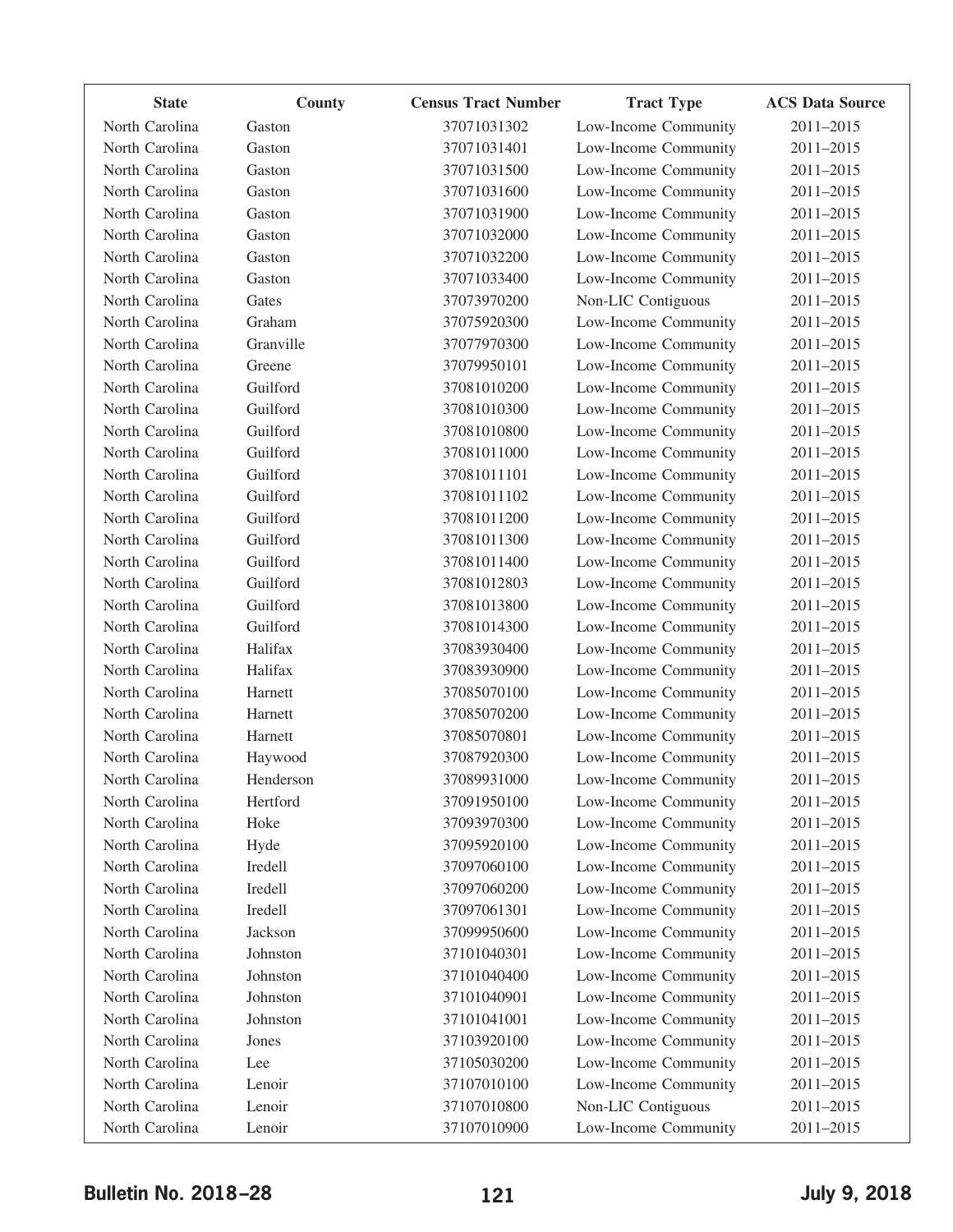| <b>State</b>   | County      | <b>Census Tract Number</b> | <b>Tract Type</b>    | <b>ACS Data Source</b> |
|----------------|-------------|----------------------------|----------------------|------------------------|
| North Carolina | Lincoln     | 37109070800                | Low-Income Community | 2011-2015              |
| North Carolina | McDowell    | 37111970500                | Low-Income Community | 2011-2015              |
| North Carolina | McDowell    | 37111970700                | Low-Income Community | 2011-2015              |
| North Carolina | Macon       | 37113970301                | Low-Income Community | 2011-2015              |
| North Carolina | Madison     | 37115010200                | Low-Income Community | 2011-2015              |
| North Carolina | Martin      | 37117970200                | Low-Income Community | 2011-2015              |
| North Carolina | Mecklenburg | 37119001606                | Low-Income Community | 2011-2015              |
| North Carolina | Mecklenburg | 37119001607                | Low-Income Community | 2011-2015              |
| North Carolina | Mecklenburg | 37119001702                | Low-Income Community | 2011-2015              |
| North Carolina | Mecklenburg | 37119003902                | Low-Income Community | 2011-2015              |
| North Carolina | Mecklenburg | 37119003903                | Low-Income Community | 2011-2015              |
| North Carolina | Mecklenburg | 37119004000                | Low-Income Community | 2011-2015              |
| North Carolina | Mecklenburg | 37119004100                | Low-Income Community | 2011-2015              |
| North Carolina | Mecklenburg | 37119004200                | Low-Income Community | 2011-2015              |
| North Carolina | Mecklenburg | 37119004500                | Low-Income Community | 2011-2015              |
| North Carolina | Mecklenburg | 37119004600                | Low-Income Community | 2011-2015              |
| North Carolina | Mecklenburg | 37119004700                | Low-Income Community | 2011-2015              |
| North Carolina | Mecklenburg | 37119004800                | Low-Income Community | 2011-2015              |
| North Carolina | Mecklenburg | 37119005100                | Low-Income Community | 2011-2015              |
| North Carolina | Mecklenburg | 37119005200                | Low-Income Community | 2011-2015              |
| North Carolina | Mecklenburg | 37119005301                | Low-Income Community | 2011-2015              |
| North Carolina | Mecklenburg | 37119005305                | Low-Income Community | 2011-2015              |
| North Carolina | Mecklenburg | 37119005306                | Low-Income Community | 2011-2015              |
| North Carolina | Mitchell    | 37121950300                | Low-Income Community | 2011-2015              |
| North Carolina | Montgomery  | 37123960100                | Low-Income Community | 2011-2015              |
| North Carolina | Moore       | 37125950200                | Low-Income Community | 2011-2015              |
| North Carolina | Nash        | 37127010400                | Low-Income Community | 2011-2015              |
| North Carolina | Nash        | 37127011500                | Low-Income Community | 2011-2015              |
| North Carolina | New Hanover | 37129011000                | Low-Income Community | 2011-2015              |
| North Carolina | New Hanover | 37129011100                | Low-Income Community | 2011-2015              |
| North Carolina | New Hanover | 37129011200                | Low-Income Community | 2011-2015              |
| North Carolina | New Hanover | 37129011903                | Low-Income Community | 2011-2015              |
| North Carolina | Northampton | 37131920401                | Low-Income Community | 2011-2015              |
| North Carolina | Onslow      | 37133001101                | Low-Income Community | 2011-2015              |
| North Carolina | Onslow      | 37133002600                | Low-Income Community | 2011-2015              |
| North Carolina | Orange      | 37135011400                | Low-Income Community | 2011-2015              |
| North Carolina | Pamlico     | 37137950102                | Low-Income Community | 2011-2015              |
| North Carolina | Pasquotank  | 37139960100                | Low-Income Community | 2011-2015              |
| North Carolina | Pasquotank  | 37139960200                | Low-Income Community | 2011-2015              |
| North Carolina | Pender      | 37141920601                | Low-Income Community | 2011-2015              |
| North Carolina | Pender      | 37141920602                | Low-Income Community | 2011-2015              |
| North Carolina | Perquimans  | 37143920201                | Low-Income Community | 2011-2015              |
| North Carolina | Person      | 37145920100                | Low-Income Community | 2011-2015              |
| North Carolina | Person      | 37145920200                | Low-Income Community | 2011-2015              |
| North Carolina | Pitt        | 37147000701                | Low-Income Community | 2011-2015              |
| North Carolina | Pitt        | 37147000702                | Low-Income Community | 2011-2015              |
| North Carolina | Pitt        | 37147000800                | Low-Income Community | 2011-2015              |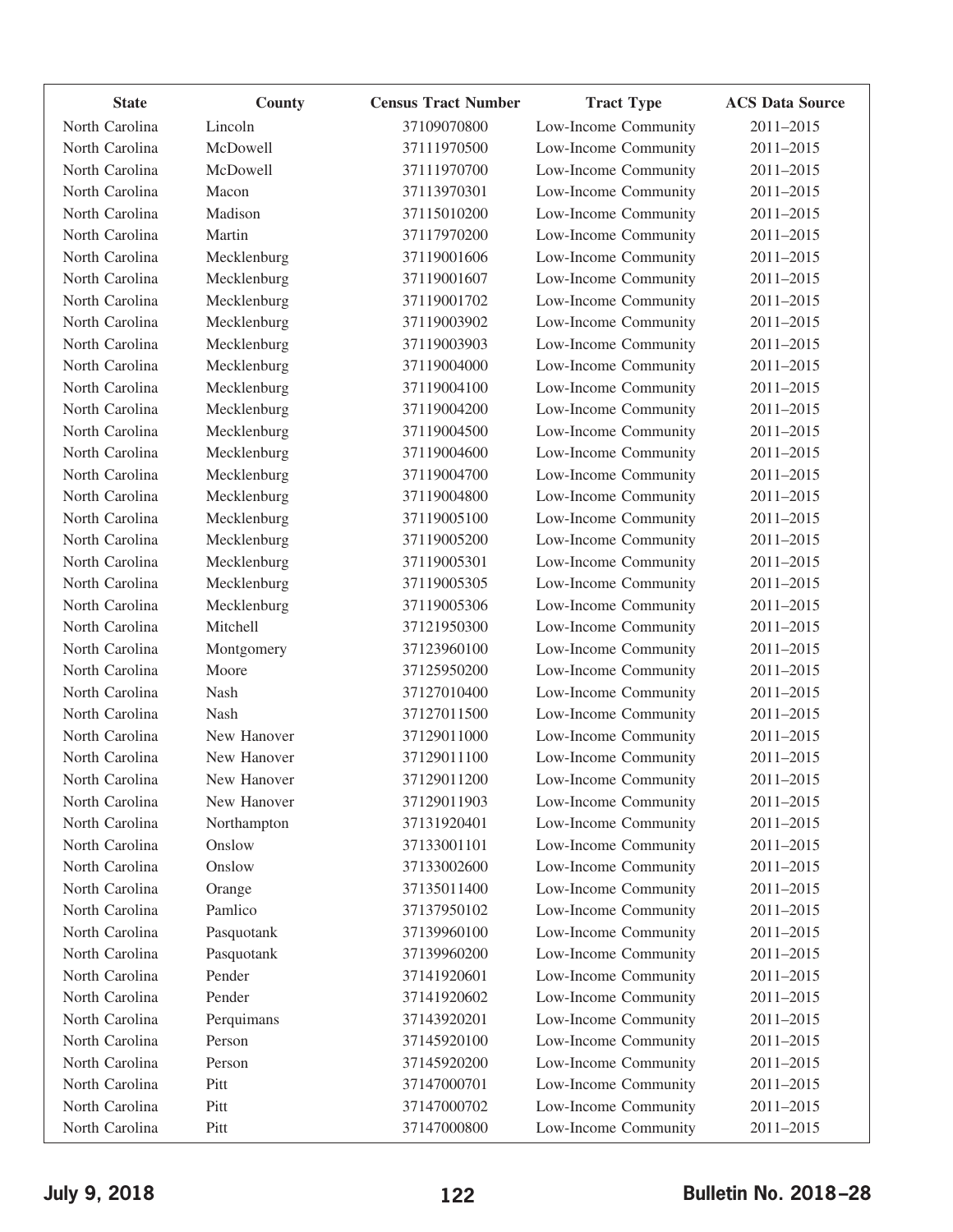| <b>State</b>   | County        | <b>Census Tract Number</b> | <b>Tract Type</b>    | <b>ACS Data Source</b> |
|----------------|---------------|----------------------------|----------------------|------------------------|
| North Carolina | Pitt          | 37147000900                | Low-Income Community | 2011-2015              |
| North Carolina | Pitt          | 37147001800                | Low-Income Community | 2011-2015              |
| North Carolina | Polk          | 37149920200                | Non-LIC Contiguous   | 2011-2015              |
| North Carolina | Randolph      | 37151031000                | Low-Income Community | 2011-2015              |
| North Carolina | Randolph      | 37151031200                | Low-Income Community | 2011-2015              |
| North Carolina | Randolph      | 37151031400                | Low-Income Community | 2011-2015              |
| North Carolina | Richmond      | 37153970300                | Low-Income Community | 2011-2015              |
| North Carolina | Richmond      | 37153971100                | Low-Income Community | 2011-2015              |
| North Carolina | Robeson       | 37155960101                | Low-Income Community | 2011-2015              |
| North Carolina | Robeson       | 37155960102                | Low-Income Community | 2011-2015              |
| North Carolina | Robeson       | 37155960201                | Low-Income Community | 2011-2015              |
| North Carolina | Robeson       | 37155960401                | Low-Income Community | 2011-2015              |
| North Carolina | Robeson       | 37155960502                | Low-Income Community | 2011-2015              |
| North Carolina | Robeson       | 37155960600                | Low-Income Community | 2011-2015              |
| North Carolina | Robeson       | 37155960801                | Low-Income Community | 2011-2015              |
| North Carolina | Rockingham    | 37157040200                | Low-Income Community | 2011-2015              |
| North Carolina | Rockingham    | 37157040900                | Low-Income Community | 2011-2015              |
| North Carolina | Rockingham    | 37157041300                | Low-Income Community | 2011-2015              |
| North Carolina | Rowan         | 37159050201                | Low-Income Community | 2011-2015              |
| North Carolina | Rowan         | 37159050202                | Low-Income Community | 2011-2015              |
| North Carolina | Rowan         | 37159050800                | Low-Income Community | 2011-2015              |
| North Carolina | Rowan         | 37159051700                | Low-Income Community | 2011-2015              |
| North Carolina | Rowan         | 37159052000                | Low-Income Community | 2011-2015              |
| North Carolina | Rutherford    | 37161960200                | Low-Income Community | 2011-2015              |
| North Carolina | Rutherford    | 37161960900                | Low-Income Community | 2011-2015              |
| North Carolina | Rutherford    | 37161961101                | Low-Income Community | 2011-2015              |
| North Carolina | Sampson       | 37163970100                | Low-Income Community | 2011-2015              |
| North Carolina | Sampson       | 37163970600                | Low-Income Community | 2011-2015              |
| North Carolina | Scotland      | 37165010400                | Low-Income Community | 2011-2015              |
| North Carolina | Stanly        | 37167931000                | Low-Income Community | 2011-2015              |
| North Carolina | <b>Stokes</b> | 37169070501                | Low-Income Community | 2011-2015              |
| North Carolina | Surry         | 37171930400                | Low-Income Community | 2011-2015              |
| North Carolina | Surry         | 37171930600                | Low-Income Community | 2011-2015              |
| North Carolina | Surry         | 37171931002                | Low-Income Community | 2011-2015              |
| North Carolina | Swain         | 37173960200                | Low-Income Community | 2011-2015              |
| North Carolina | Transylvania  | 37175960100                | Low-Income Community | 2011-2015              |
| North Carolina | Tyrrell       | 37177960100                | Low-Income Community | 2011-2015              |
| North Carolina | Union         | 37179020601                | Low-Income Community | 2011-2015              |
| North Carolina | Union         | 37179020602                | Low-Income Community | 2011-2015              |
| North Carolina | Vance         | 37181960500                | Low-Income Community | 2011-2015              |
| North Carolina | Wake          | 37183050900                | Low-Income Community | 2011-2015              |
| North Carolina | Wake          | 37183052407                | Low-Income Community | 2011-2015              |
| North Carolina | Wake          | 37183052704                | Low-Income Community | 2011-2015              |
| North Carolina | Wake          | 37183052706                | Low-Income Community | 2011-2015              |
| North Carolina | Wake          | 37183052803                | Low-Income Community | 2011-2015              |
| North Carolina | Wake          | 37183052807                | Low-Income Community | 2011-2015              |
| North Carolina | Wake          | 37183053009                | Low-Income Community | 2011-2015              |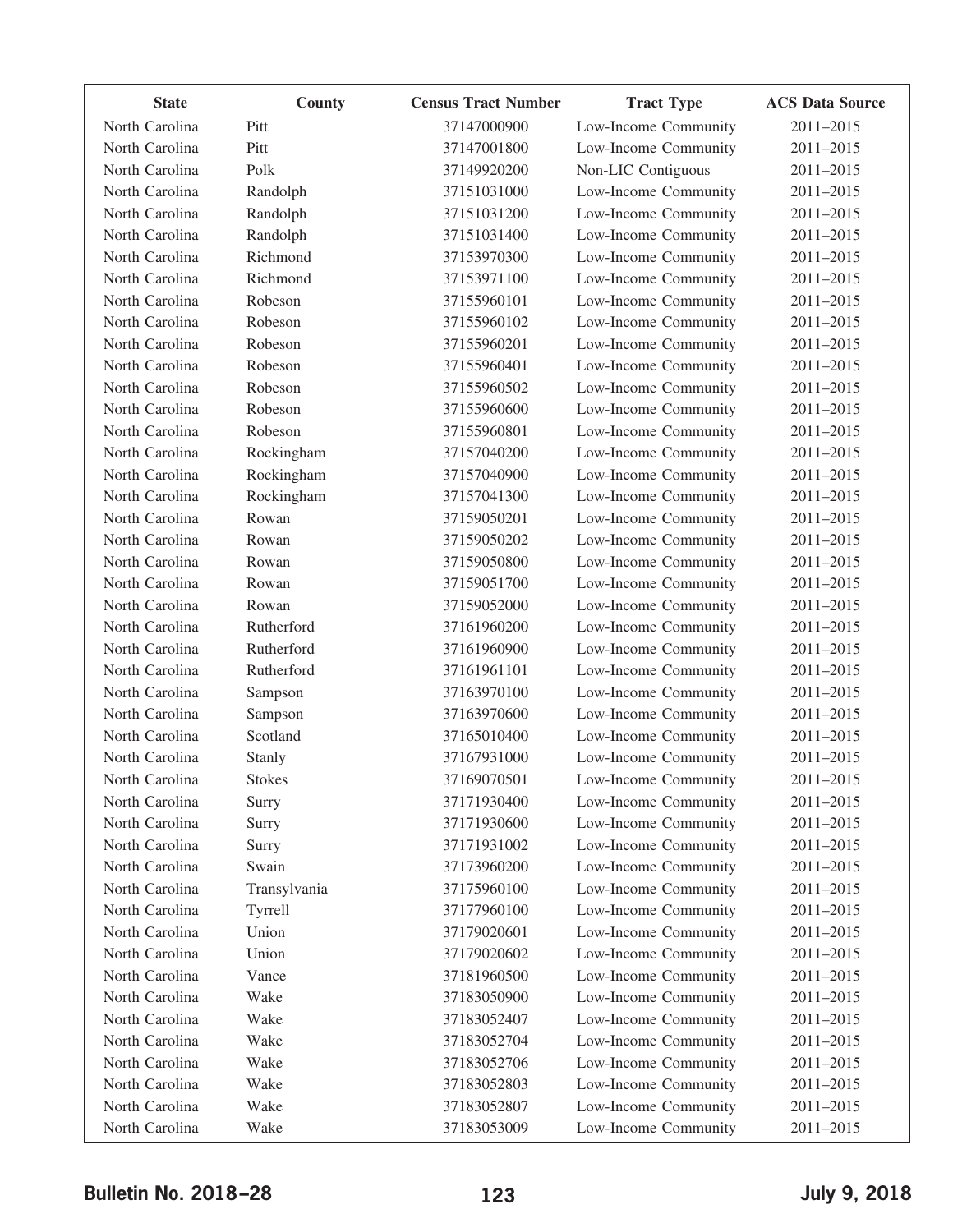| <b>State</b>   | County             | <b>Census Tract Number</b> | <b>Tract Type</b>    | <b>ACS Data Source</b> |
|----------------|--------------------|----------------------------|----------------------|------------------------|
| North Carolina | Wake               | 37183053519                | Low-Income Community | 2011-2015              |
| North Carolina | Wake               | 37183054008                | Low-Income Community | 2011-2015              |
| North Carolina | Wake               | 37183054018                | Low-Income Community | 2011-2015              |
| North Carolina | Wake               | 37183054108                | Low-Income Community | 2011-2015              |
| North Carolina | Wake               | 37183054112                | Low-Income Community | 2011-2015              |
| North Carolina | Wake               | 37183054500                | Low-Income Community | 2011-2015              |
| North Carolina | Warren             | 37185950200                | Low-Income Community | 2011-2015              |
| North Carolina | Washington         | 37187950200                | Low-Income Community | 2011-2015              |
| North Carolina | Watauga            | 37189920601                | Low-Income Community | 2011-2015              |
| North Carolina | Wayne              | 37191000901                | Low-Income Community | 2011-2015              |
| North Carolina | Wayne              | 37191001500                | Low-Income Community | 2011-2015              |
| North Carolina | Wayne              | 37191001800                | Low-Income Community | 2011-2015              |
| North Carolina | Wayne              | 37191001900                | Low-Income Community | 2011-2015              |
| North Carolina | Wilkes             | 37193960600                | Low-Income Community | 2011-2015              |
| North Carolina | Wilkes             | 37193961001                | Non-LIC Contiguous   | 2011-2015              |
| North Carolina | Wilkes             | 37193961100                | Low-Income Community | 2011-2015              |
| North Carolina | Wilson             | 37195000100                | Low-Income Community | 2011-2015              |
| North Carolina | Wilson             | 37195000801                | Low-Income Community | 2011-2015              |
| North Carolina | Wilson             | 37195001100                | Non-LIC Contiguous   | 2011-2015              |
| North Carolina | Yadkin             | 37197050501                | Low-Income Community | 2011-2015              |
| North Carolina | Yancey             | 37199960300                | Low-Income Community | 2011-2015              |
| North Dakota   | <b>Barnes</b>      | 38003968200                | Low-Income Community | 2011-2015              |
| North Dakota   | Benson             | 38005940100                | Low-Income Community | 2011-2015              |
| North Dakota   | Burleigh           | 38015010100                | Low-Income Community | 2011-2015              |
| North Dakota   | Burleigh           | 38015010200                | Low-Income Community | 2011-2015              |
| North Dakota   | Burleigh           | 38015010800                | Low-Income Community | 2011-2015              |
| North Dakota   | Cass               | 38017000501                | Low-Income Community | 2011-2015              |
| North Dakota   | Cass               | 38017000502                | Low-Income Community | 2011-2015              |
| North Dakota   | Cass               | 38017000600                | Low-Income Community | 2011-2015              |
| North Dakota   | Cass               | 38017000700                | Low-Income Community | 2011-2015              |
| North Dakota   | Cass               | 38017010107                | Low-Income Community | $2011 - 2015$          |
| North Dakota   | Dickey             | 38021973400                | Low-Income Community | 2011-2015              |
| North Dakota   | Emmons             | 38029966500                | Low-Income Community | 2011-2015              |
| North Dakota   | <b>Grand Forks</b> | 38035010100                | Low-Income Community | 2011-2015              |
| North Dakota   | <b>Grand Forks</b> | 38035010200                | Low-Income Community | 2011-2015              |
| North Dakota   | <b>Grand Forks</b> | 38035010600                | Low-Income Community | 2012-2016              |
| North Dakota   | McKenzie           | 38053940100                | Low-Income Community | 2011-2015              |
| North Dakota   | Morton             | 38059020500                | Low-Income Community | 2011-2015              |
| North Dakota   | Rolette            | 38079941800                | Low-Income Community | 2011-2015              |
| North Dakota   | Rolette            | 38079951600                | Low-Income Community | 2011-2015              |
| North Dakota   | Rolette            | 38079951700                | Low-Income Community | 2011-2015              |
| North Dakota   | Sioux              | 38085940900                | Low-Income Community | 2011-2015              |
| North Dakota   | Stutsman           | 38093967800                | Low-Income Community | 2011-2015              |
| North Dakota   | Walsh              | 38099958000                | Low-Income Community | 2011-2015              |
| North Dakota   | Ward               | 38101010100                | Low-Income Community | 2012-2016              |
| North Dakota   | Wells              | 38103959800                | Low-Income Community | 2011-2015              |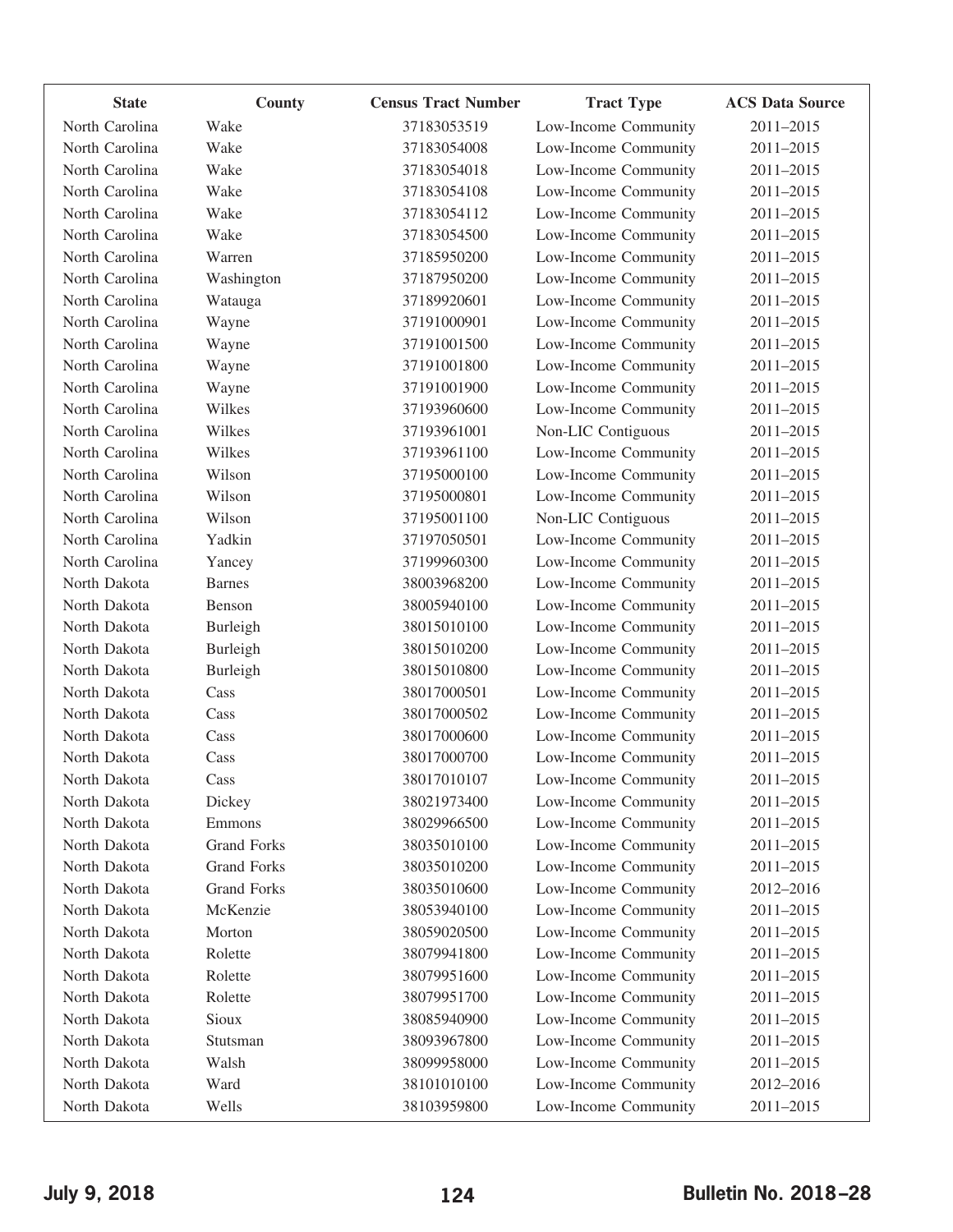| <b>State</b>                       | <b>County</b> | <b>Census Tract Number</b> | <b>Tract Type</b>    | <b>ACS Data Source</b> |
|------------------------------------|---------------|----------------------------|----------------------|------------------------|
| Northern Mariana                   | Rota          | 69100950100                | Low-Income Community | 2011-2015              |
| <b>Islands</b>                     |               |                            |                      |                        |
| Northern Mariana<br><b>Islands</b> | Saipan        | 69110000100                | Low-Income Community | 2011-2015              |
| Northern Mariana<br>Islands        | Saipan        | 69110000200                | Low-Income Community | 2011-2015              |
| Northern Mariana<br>Islands        | Saipan        | 69110000300                | Low-Income Community | 2011-2015              |
| Northern Mariana<br>Islands        | Saipan        | 69110000400                | Low-Income Community | 2011-2015              |
| Northern Mariana<br><b>Islands</b> | Saipan        | 69110000500                | Low-Income Community | 2011-2015              |
| Northern Mariana<br>Islands        | Saipan        | 69110000600                | Low-Income Community | 2011-2015              |
| Northern Mariana<br><b>Islands</b> | Saipan        | 69110000700                | Low-Income Community | 2011-2015              |
| Northern Mariana<br><b>Islands</b> | Saipan        | 69110000800                | Low-Income Community | 2011-2015              |
| Northern Mariana<br>Islands        | Saipan        | 69110000900                | Low-Income Community | 2011-2015              |
| Northern Mariana<br>Islands        | Saipan        | 69110001000                | Low-Income Community | 2011-2015              |
| Northern Mariana<br>Islands        | Saipan        | 69110001100                | Low-Income Community | 2011-2015              |
| Northern Mariana<br>Islands        | Saipan        | 69110001200                | Low-Income Community | 2011-2015              |
| Northern Mariana<br><b>Islands</b> | Saipan        | 69110001300                | Low-Income Community | 2011-2015              |
| Northern Mariana<br><b>Islands</b> | Saipan        | 69110001400                | Low-Income Community | 2011-2015              |
| Northern Mariana<br>Islands        | Saipan        | 69110001500                | Low-Income Community | 2011-2015              |
| Northern Mariana<br><b>Islands</b> | Saipan        | 69110001600                | Low-Income Community | 2011-2015              |
| Northern Mariana<br>Islands        | Saipan        | 69110001700                | Low-Income Community | $2011 - 2015$          |
| Northern Mariana<br>Islands        | Tinian        | 69120950101                | Low-Income Community | 2011-2015              |
| Northern Mariana<br>Islands        | Tinian        | 69120950200                | Low-Income Community | 2011-2015              |
| Ohio                               | Adams         | 39001770200                | Low-Income Community | 2011-2015              |
| Ohio                               | Allen         | 39003012600                | Low-Income Community | 2011-2015              |
| Ohio                               | Allen         | 39003012900                | Low-Income Community | 2011-2015              |
| Ohio                               | Allen         | 39003014100                | Low-Income Community | 2011-2015              |
| Ohio                               | Ashtabula     | 39007000103                | Low-Income Community | 2011-2015              |
| Ohio                               | Ashtabula     | 39007000400                | Low-Income Community | 2011-2015              |
| Ohio                               | Athens        | 39009972800                | Low-Income Community | 2011-2015              |
| Ohio                               | Athens        | 39009973400                | Low-Income Community | 2011-2015              |
| Ohio                               | Athens        | 39009973800                | Low-Income Community | 2011-2015              |
| Ohio                               | Athens        | 39009973902                | Low-Income Community | 2011-2015              |
| Ohio                               | Belmont       | 39013010802                | Low-Income Community | 2011-2015              |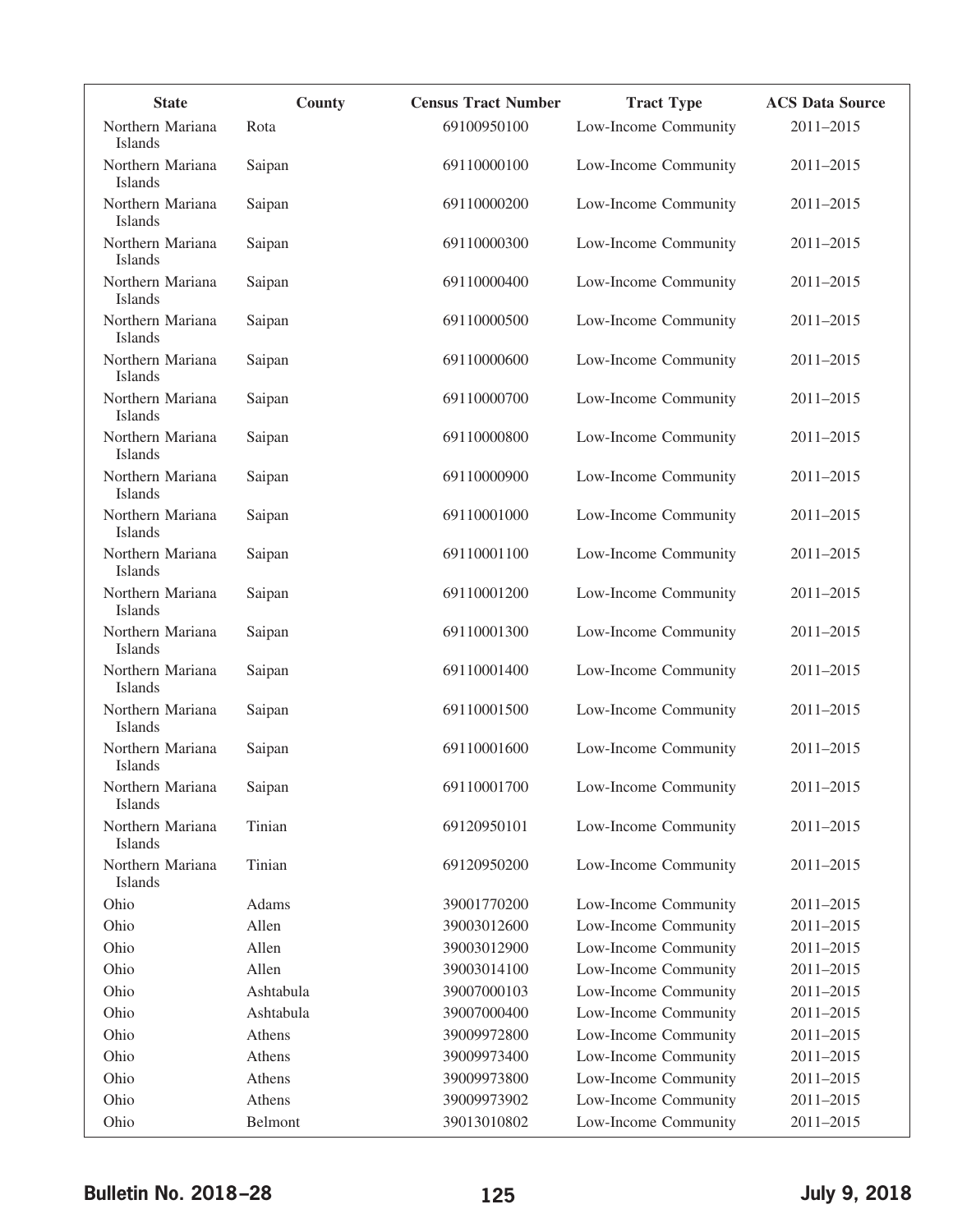| <b>State</b> | County        | <b>Census Tract Number</b> | <b>Tract Type</b>    | <b>ACS Data Source</b> |
|--------------|---------------|----------------------------|----------------------|------------------------|
| Ohio         | Belmont       | 39013011700                | Low-Income Community | 2011-2015              |
| Ohio         | <b>Brown</b>  | 39015951202                | Low-Income Community | 2011-2015              |
| Ohio         | <b>Brown</b>  | 39015951300                | Low-Income Community | 2011-2015              |
| Ohio         | <b>Butler</b> | 39017000300                | Low-Income Community | 2011-2015              |
| Ohio         | <b>Butler</b> | 39017010906                | Low-Income Community | 2011-2015              |
| Ohio         | <b>Butler</b> | 39017010909                | Low-Income Community | 2011-2015              |
| Ohio         | <b>Butler</b> | 39017012200                | Low-Income Community | 2011-2015              |
| Ohio         | <b>Butler</b> | 39017014700                | Low-Income Community | 2011-2015              |
| Ohio         | Carroll       | 39019720500                | Low-Income Community | 2011-2015              |
| Ohio         | Champaign     | 39021010500                | Low-Income Community | 2011-2015              |
| Ohio         | Clark         | 39023000200                | Low-Income Community | 2011-2015              |
| Ohio         | Clark         | 39023000300                | Low-Income Community | 2011-2015              |
| Ohio         | Clark         | 39023000901                | Low-Income Community | 2011-2015              |
| Ohio         | Clark         | 39023003400                | Low-Income Community | 2011-2015              |
| Ohio         | Clermont      | 39025040900                | Low-Income Community | 2011-2015              |
| Ohio         | Clermont      | 39025041306                | Low-Income Community | 2011-2015              |
| Ohio         | Clinton       | 39027964700                | Low-Income Community | 2011-2015              |
| Ohio         | Columbiana    | 39029951800                | Low-Income Community | 2011-2015              |
| Ohio         | Crawford      | 39033974400                | Low-Income Community | 2011-2015              |
| Ohio         | Crawford      | 39033974900                | Low-Income Community | 2011-2015              |
| Ohio         | Cuyahoga      | 39035103300                | Low-Income Community | 2011-2015              |
| Ohio         | Cuyahoga      | 39035103602                | Low-Income Community | 2011-2015              |
| Ohio         | Cuyahoga      | 39035103900                | Low-Income Community | 2011-2015              |
| Ohio         | Cuyahoga      | 39035104100                | Low-Income Community | 2011-2015              |
| Ohio         | Cuyahoga      | 39035104200                | Low-Income Community | 2011-2015              |
| Ohio         | Cuyahoga      | 39035104300                | Low-Income Community | 2011-2015              |
| Ohio         | Cuyahoga      | 39035104400                | Low-Income Community | 2011-2015              |
| Ohio         | Cuyahoga      | 39035104600                | Low-Income Community | 2011-2015              |
| Ohio         | Cuyahoga      | 39035104800                | Low-Income Community | 2011-2015              |
| Ohio         | Cuyahoga      | 39035104900                | Low-Income Community | 2011-2015              |
| Ohio         | Cuyahoga      | 39035105500                | Low-Income Community | 2011-2015              |
| Ohio         | Cuyahoga      | 39035107101                | Low-Income Community | 2011-2015              |
| Ohio         | Cuyahoga      | 39035107701                | Low-Income Community | 2011-2015              |
| Ohio         | Cuyahoga      | 39035107802                | Low-Income Community | 2011-2015              |
| Ohio         | Cuyahoga      | 39035108301                | Low-Income Community | 2011-2015              |
| Ohio         | Cuyahoga      | 39035108701                | Low-Income Community | 2011-2015              |
| Ohio         | Cuyahoga      | 39035111202                | Low-Income Community | 2011-2015              |
| Ohio         | Cuyahoga      | 39035112301                | Low-Income Community | 2011-2015              |
| Ohio         | Cuyahoga      | 39035112800                | Low-Income Community | 2011-2015              |
| Ohio         | Cuyahoga      | 39035113101                | Low-Income Community | 2011-2015              |
| Ohio         | Cuyahoga      | 39035113500                | Low-Income Community | 2011-2015              |
| Ohio         | Cuyahoga      | 39035113600                | Low-Income Community | 2011-2015              |
| Ohio         | Cuyahoga      | 39035113801                | Low-Income Community | 2011-2015              |
| Ohio         | Cuyahoga      | 39035114100                | Low-Income Community | 2011-2015              |
| Ohio         | Cuyahoga      | 39035114300                | Low-Income Community | 2011-2015              |
| Ohio         | Cuyahoga      | 39035114501                | Low-Income Community | 2011-2015              |
| Ohio         | Cuyahoga      | 39035114600                | Low-Income Community | 2011-2015              |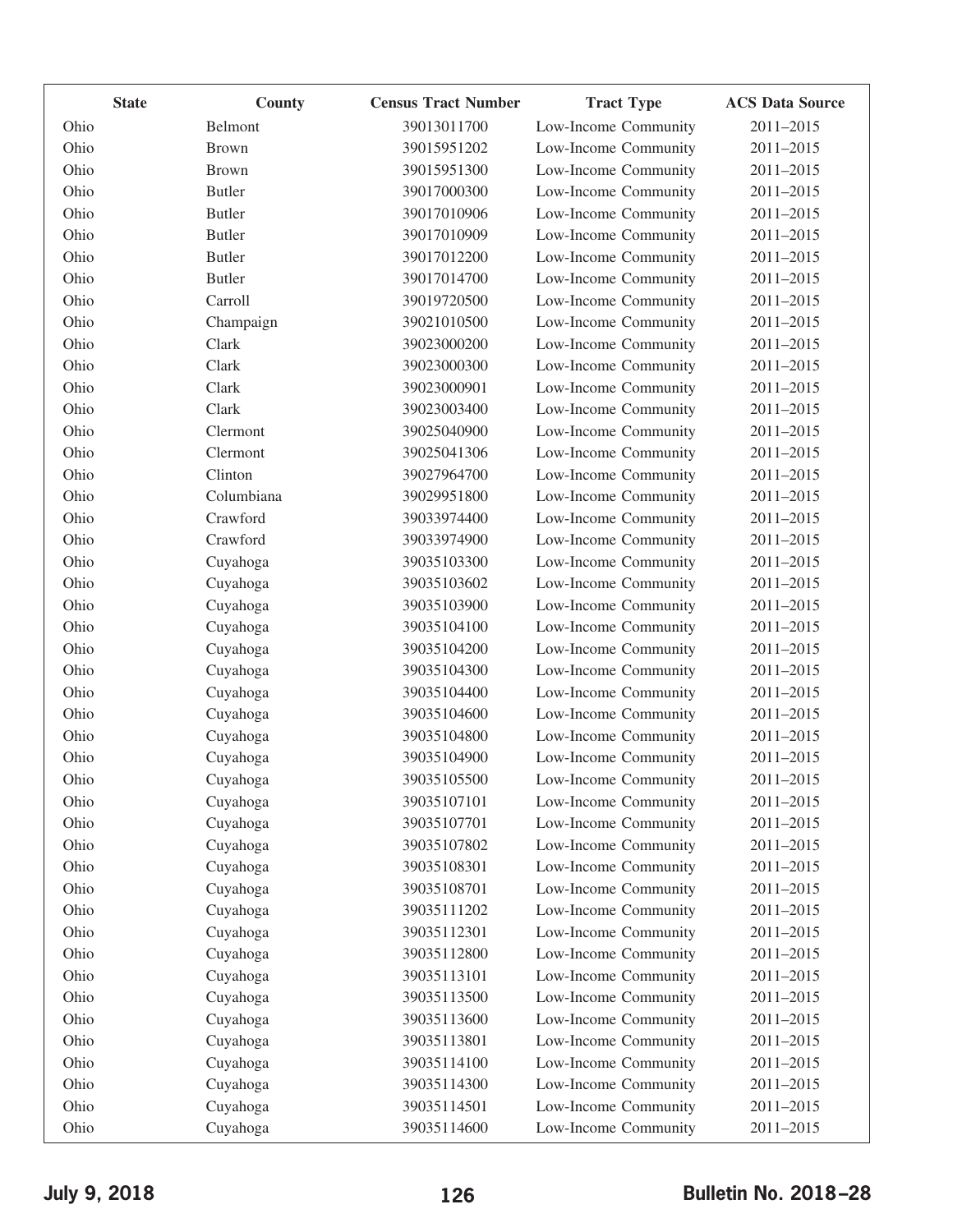|      | <b>State</b> | County    | <b>Census Tract Number</b> | <b>Tract Type</b>    | <b>ACS Data Source</b> |
|------|--------------|-----------|----------------------------|----------------------|------------------------|
| Ohio |              | Cuyahoga  | 39035114700                | Low-Income Community | 2011-2015              |
| Ohio |              | Cuyahoga  | 39035116400                | Low-Income Community | 2011-2015              |
| Ohio |              | Cuyahoga  | 39035116500                | Low-Income Community | 2011-2015              |
| Ohio |              | Cuyahoga  | 39035116600                | Low-Income Community | 2011-2015              |
| Ohio |              | Cuyahoga  | 39035117600                | Low-Income Community | 2011-2015              |
| Ohio |              | Cuyahoga  | 39035117700                | Low-Income Community | 2011-2015              |
| Ohio |              | Cuyahoga  | 39035117800                | Low-Income Community | 2011-2015              |
| Ohio |              | Cuyahoga  | 39035118101                | Low-Income Community | 2011-2015              |
| Ohio |              | Cuyahoga  | 39035118200                | Low-Income Community | 2011-2015              |
| Ohio |              | Cuyahoga  | 39035118301                | Low-Income Community | 2011-2015              |
| Ohio |              | Cuyahoga  | 39035118400                | Low-Income Community | 2011-2015              |
| Ohio |              | Cuyahoga  | 39035118500                | Low-Income Community | 2011-2015              |
| Ohio |              | Cuyahoga  | 39035118602                | Low-Income Community | 2011-2015              |
| Ohio |              | Cuyahoga  | 39035118700                | Low-Income Community | 2011-2015              |
| Ohio |              | Cuyahoga  | 39035118800                | Low-Income Community | 2011-2015              |
| Ohio |              | Cuyahoga  | 39035118900                | Low-Income Community | 2011-2015              |
| Ohio |              | Cuyahoga  | 39035119100                | Low-Income Community | 2011-2015              |
| Ohio |              | Cuyahoga  | 39035119202                | Low-Income Community | 2011-2015              |
| Ohio |              | Cuyahoga  | 39035119300                | Low-Income Community | 2011-2015              |
| Ohio |              | Cuyahoga  | 39035119600                | Low-Income Community | 2011-2015              |
| Ohio |              | Cuyahoga  | 39035133103                | Low-Income Community | 2011-2015              |
| Ohio |              | Cuyahoga  | 39035133104                | Low-Income Community | 2011-2015              |
| Ohio |              | Cuyahoga  | 39035138105                | Low-Income Community | 2011-2015              |
| Ohio |              | Cuyahoga  | 39035140301                | Low-Income Community | 2011-2015              |
| Ohio |              | Cuyahoga  | 39035152303                | Low-Income Community | 2012-2016              |
| Ohio |              | Cuyahoga  | 39035152502                | Low-Income Community | 2011-2015              |
| Ohio |              | Cuyahoga  | 39035152603                | Low-Income Community | 2011-2015              |
| Ohio |              | Cuyahoga  | 39035152701                | Low-Income Community | 2011-2015              |
| Ohio |              | Cuyahoga  | 39035154501                | Low-Income Community | 2011-2015              |
| Ohio |              | Cuyahoga  | 39035171102                | Low-Income Community | 2011-2015              |
| Ohio |              | Cuyahoga  | 39035180104                | Low-Income Community | 2011-2015              |
| Ohio |              | Cuyahoga  | 39035188104                | Low-Income Community | 2011-2015              |
| Ohio |              | Cuyahoga  | 39035188105                | Low-Income Community | 2011-2015              |
| Ohio |              | Cuyahoga  | 39035188107                | Low-Income Community | 2011-2015              |
| Ohio |              | Cuyahoga  | 39035193800                | Low-Income Community | 2011-2015              |
| Ohio |              | Cuyahoga  | 39035196200                | Low-Income Community | 2011-2015              |
| Ohio |              | Cuyahoga  | 39035196500                | Low-Income Community | 2011-2015              |
| Ohio |              | Defiance  | 39039958500                | Low-Income Community | 2011-2015              |
| Ohio |              | Defiance  | 39039958600                | Low-Income Community | 2011-2015              |
| Ohio |              | Erie      | 39043040500                | Low-Income Community | 2011-2015              |
| Ohio |              | Erie      | 39043040800                | Low-Income Community | 2011-2015              |
| Ohio |              | Fairfield | 39045031700                | Low-Income Community | 2011-2015              |
| Ohio |              | Fairfield | 39045032200                | Low-Income Community | 2011-2015              |
| Ohio |              | Fayette   | 39047926200                | Low-Income Community | 2011-2015              |
| Ohio |              | Franklin  | 39049000720                | Low-Income Community | 2011-2015              |
| Ohio |              | Franklin  | 39049001122                | Low-Income Community | 2011-2015              |
| Ohio |              | Franklin  | 39049001400                | Low-Income Community | 2011-2015              |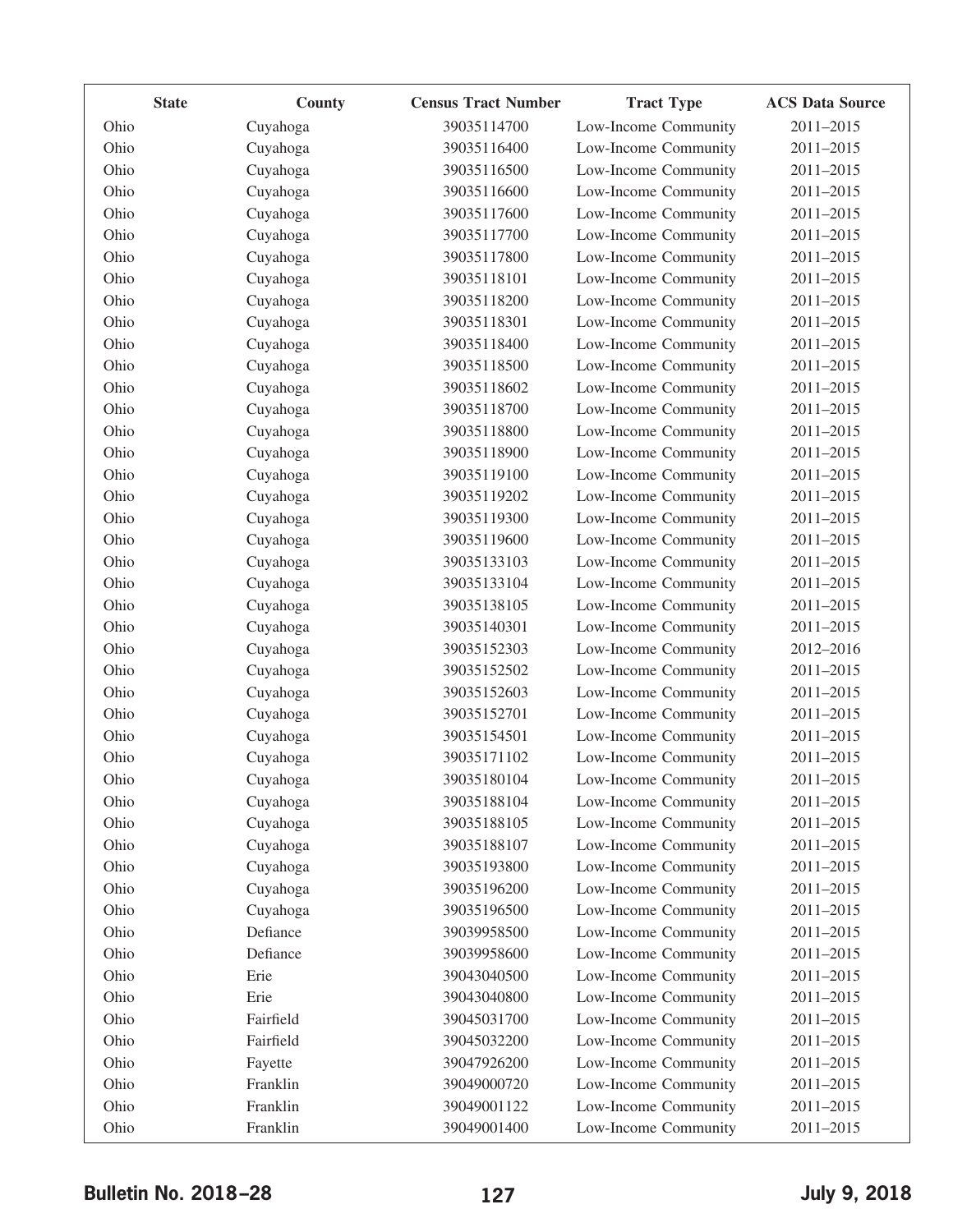| <b>State</b> | County   | <b>Census Tract Number</b> | <b>Tract Type</b>    | <b>ACS Data Source</b> |
|--------------|----------|----------------------------|----------------------|------------------------|
| Ohio         | Franklin | 39049001600                | Low-Income Community | 2011-2015              |
| Ohio         | Franklin | 39049001700                | Low-Income Community | 2011-2015              |
| Ohio         | Franklin | 39049002300                | Low-Income Community | 2011-2015              |
| Ohio         | Franklin | 39049002800                | Low-Income Community | 2011-2015              |
| Ohio         | Franklin | 39049002900                | Low-Income Community | 2011-2015              |
| Ohio         | Franklin | 39049003600                | Low-Income Community | 2011-2015              |
| Ohio         | Franklin | 39049003700                | Low-Income Community | 2011-2015              |
| Ohio         | Franklin | 39049003800                | Low-Income Community | 2011-2015              |
| Ohio         | Franklin | 39049004200                | Low-Income Community | 2011-2015              |
| Ohio         | Franklin | 39049004300                | Low-Income Community | 2011-2015              |
| Ohio         | Franklin | 39049004900                | Low-Income Community | 2011-2015              |
| Ohio         | Franklin | 39049005000                | Low-Income Community | 2011-2015              |
| Ohio         | Franklin | 39049005100                | Low-Income Community | 2011-2015              |
| Ohio         | Franklin | 39049005300                | Low-Income Community | 2011-2015              |
| Ohio         | Franklin | 39049005500                | Low-Income Community | 2011-2015              |
| Ohio         | Franklin | 39049005610                | Low-Income Community | 2011-2015              |
| Ohio         | Franklin | 39049005620                | Low-Income Community | 2011-2015              |
| Ohio         | Franklin | 39049006000                | Low-Income Community | 2011-2015              |
| Ohio         | Franklin | 39049006933                | Low-Income Community | 2011-2015              |
| Ohio         | Franklin | 39049007043                | Low-Income Community | 2011-2015              |
| Ohio         | Franklin | 39049007531                | Low-Income Community | 2011-2015              |
| Ohio         | Franklin | 39049007534                | Low-Income Community | 2011-2015              |
| Ohio         | Franklin | 39049007550                | Low-Income Community | 2011-2015              |
| Ohio         | Franklin | 39049007710                | Low-Income Community | 2011-2015              |
| Ohio         | Franklin | 39049007721                | Low-Income Community | 2011-2015              |
| Ohio         | Franklin | 39049007812                | Low-Income Community | 2011-2015              |
| Ohio         | Franklin | 39049007820                | Low-Income Community | 2011-2015              |
| Ohio         | Franklin | 39049008110                | Low-Income Community | 2011-2015              |
| Ohio         | Franklin | 39049008210                | Low-Income Community | 2011-2015              |
| Ohio         | Franklin | 39049008230                | Low-Income Community | 2011-2015              |
| Ohio         | Franklin | 39049008811                | Low-Income Community | 2011-2015              |
| Ohio         | Franklin | 39049008812                | Low-Income Community | 2011-2015              |
| Ohio         | Franklin | 39049008821                | Low-Income Community | 2011-2015              |
| Ohio         | Franklin | 39049009210                | Low-Income Community | 2011-2015              |
| Ohio         | Franklin | 39049009325                | Low-Income Community | 2011-2015              |
| Ohio         | Franklin | 39049009383                | Low-Income Community | 2011-2015              |
| Ohio         | Franklin | 39049009590                | Low-Income Community | 2011-2015              |
| Ohio         | Franklin | 39049009600                | Low-Income Community | 2011-2015              |
| Ohio         | Franklin | 39049009900                | Low-Income Community | 2011-2015              |
| Ohio         | Franklin | 39049010300                | Low-Income Community | 2011-2015              |
| Ohio         | Gallia   | 39053953600                | Low-Income Community | 2011-2015              |
| Ohio         | Geauga   | 39055312400                | Low-Income Community | 2011-2015              |
| Ohio         | Greene   | 39057240200                | Low-Income Community | 2011-2015              |
| Ohio         | Greene   | 39057240600                | Low-Income Community | 2011-2015              |
| Ohio         | Guernsey | 39059977900                | Low-Income Community | 2011-2015              |
| Ohio         | Hamilton | 39061000200                | Low-Income Community | 2011-2015              |
| Ohio         | Hamilton | 39061000900                | Low-Income Community | 2011-2015              |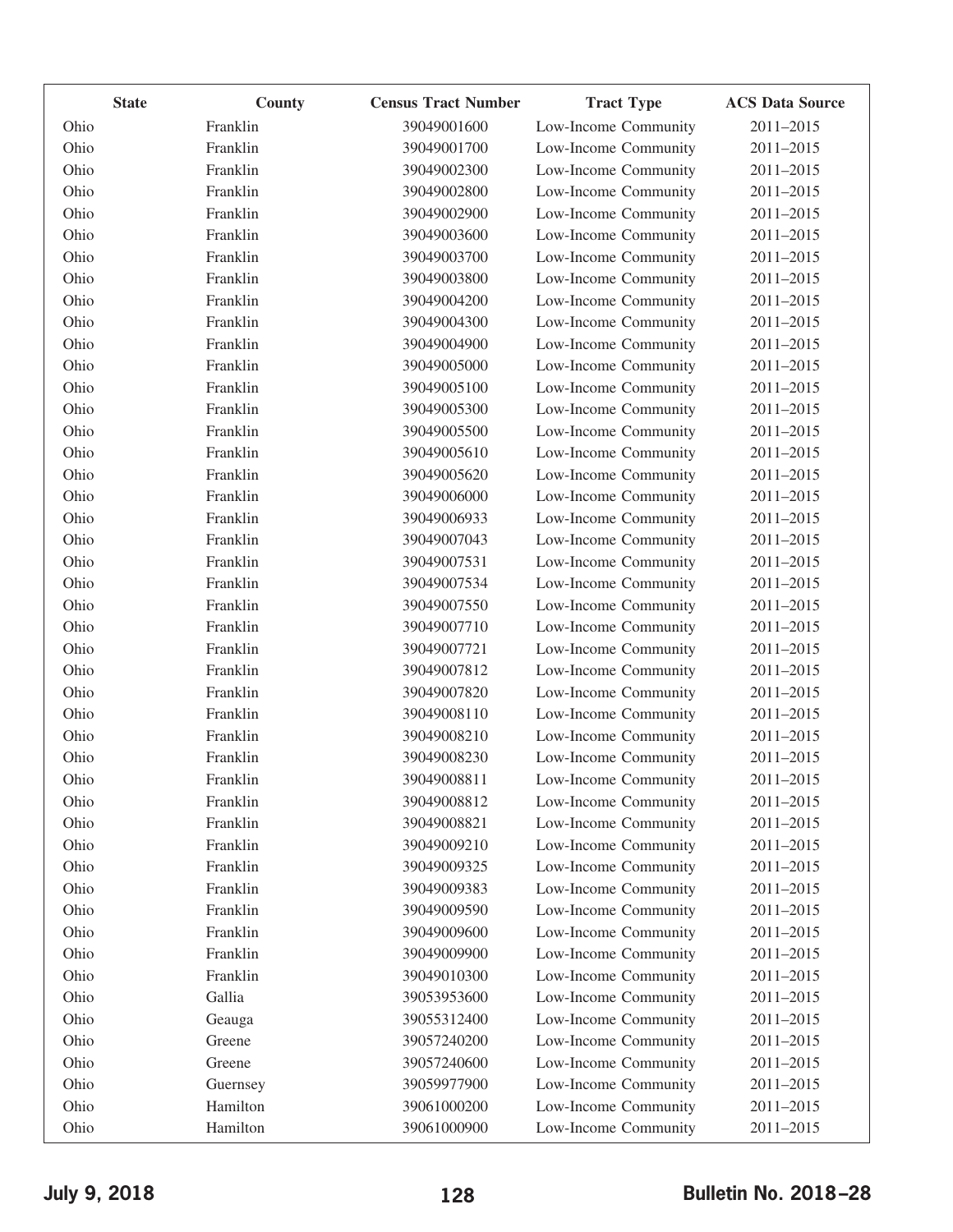| <b>State</b> | County    | <b>Census Tract Number</b> | <b>Tract Type</b>    | <b>ACS Data Source</b> |
|--------------|-----------|----------------------------|----------------------|------------------------|
| Ohio         | Hamilton  | 39061001000                | Low-Income Community | 2011-2015              |
| Ohio         | Hamilton  | 39061001100                | Low-Income Community | 2011-2015              |
| Ohio         | Hamilton  | 39061001600                | Low-Income Community | 2011-2015              |
| Ohio         | Hamilton  | 39061001700                | Low-Income Community | 2011-2015              |
| Ohio         | Hamilton  | 39061002800                | Low-Income Community | 2011-2015              |
| Ohio         | Hamilton  | 39061003800                | Low-Income Community | 2011-2015              |
| Ohio         | Hamilton  | 39061005500                | Low-Income Community | 2011-2015              |
| Ohio         | Hamilton  | 39061006300                | Low-Income Community | 2011-2015              |
| Ohio         | Hamilton  | 39061006400                | Low-Income Community | 2011-2015              |
| Ohio         | Hamilton  | 39061006800                | Low-Income Community | 2011-2015              |
| Ohio         | Hamilton  | 39061006900                | Low-Income Community | 2011-2015              |
| Ohio         | Hamilton  | 39061007400                | Low-Income Community | 2011-2015              |
| Ohio         | Hamilton  | 39061007700                | Low-Income Community | 2011-2015              |
| Ohio         | Hamilton  | 39061007800                | Low-Income Community | 2011-2015              |
| Ohio         | Hamilton  | 39061008202                | Low-Income Community | 2011-2015              |
| Ohio         | Hamilton  | 39061008601                | Low-Income Community | 2011-2015              |
| Ohio         | Hamilton  | 39061009200                | Low-Income Community | 2011-2015              |
| Ohio         | Hamilton  | 39061009400                | Low-Income Community | 2011-2015              |
| Ohio         | Hamilton  | 39061021504                | Low-Income Community | 2011-2015              |
| Ohio         | Hamilton  | 39061022700                | Low-Income Community | 2011-2015              |
| Ohio         | Hamilton  | 39061025600                | Low-Income Community | 2011-2015              |
| Ohio         | Hamilton  | 39061026300                | Low-Income Community | 2011-2015              |
| Ohio         | Hamilton  | 39061026400                | Low-Income Community | 2011-2015              |
| Ohio         | Hamilton  | 39061026500                | Low-Income Community | 2011-2015              |
| Ohio         | Hamilton  | 39061027000                | Low-Income Community | 2011-2015              |
| Ohio         | Hamilton  | 39061027100                | Low-Income Community | 2011-2015              |
| Ohio         | Hamilton  | 39061027200                | Low-Income Community | 2011-2015              |
| Ohio         | Hamilton  | 39061027400                | Low-Income Community | 2011-2015              |
| Ohio         | Hancock   | 39063000100                | Low-Income Community | 2011-2015              |
| Ohio         | Harrison  | 39067975600                | Low-Income Community | 2011-2015              |
| Ohio         | Henry     | 39069000400                | Low-Income Community | 2011-2015              |
| Ohio         | Highland  | 39071954400                | Low-Income Community | 2011-2015              |
| Ohio         | Highland  | 39071954800                | Low-Income Community | 2011-2015              |
| Ohio         | Hocking   | 39073965200                | Low-Income Community | 2011-2015              |
| Ohio         | Holmes    | 39075976600                | Low-Income Community | 2011-2015              |
| Ohio         | Jackson   | 39079957200                | Low-Income Community | 2011-2015              |
| Ohio         | Jackson   | 39079957700                | Low-Income Community | 2011-2015              |
| Ohio         | Jefferson | 39081000800                | Low-Income Community | 2011-2015              |
| Ohio         | Jefferson | 39081011800                | Low-Income Community | 2011-2015              |
| Ohio         | Jefferson | 39081012300                | Low-Income Community | 2011-2015              |
| Ohio         | Knox      | 39083007100                | Low-Income Community | 2011-2015              |
| Ohio         | Lake      | 39085204000                | Low-Income Community | 2011-2015              |
| Ohio         | Lake      | 39085204500                | Low-Income Community | 2011-2015              |
| Ohio         | Lawrence  | 39087050200                | Low-Income Community | 2011-2015              |
| Ohio         | Lawrence  | 39087050700                | Low-Income Community | 2011-2015              |
| Ohio         | Licking   | 39089753100                | Low-Income Community | 2011-2015              |
| Ohio         | Licking   | 39089758300                | Low-Income Community | 2011-2015              |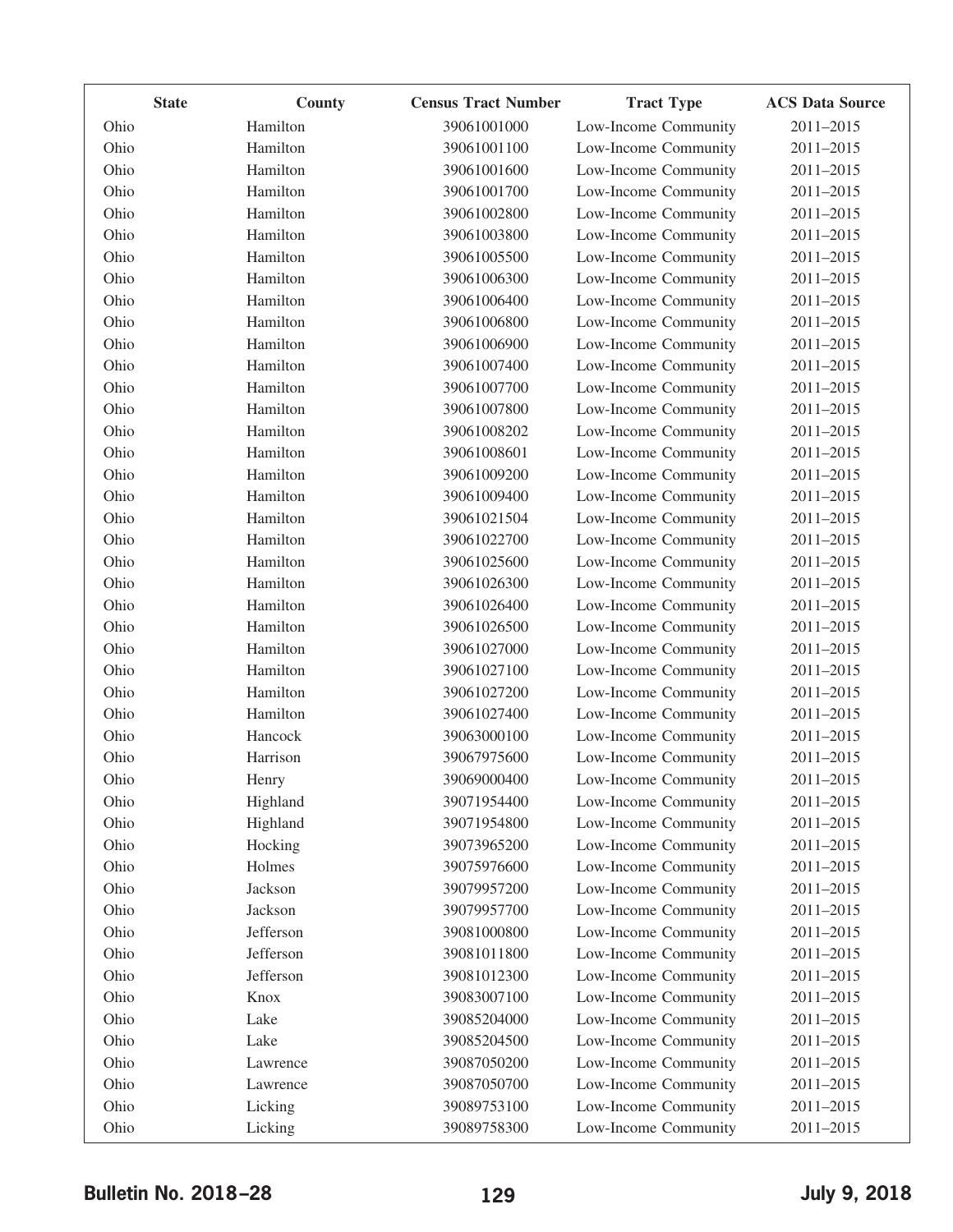| <b>State</b> | County     | <b>Census Tract Number</b> | <b>Tract Type</b>    | <b>ACS Data Source</b> |
|--------------|------------|----------------------------|----------------------|------------------------|
| Ohio         | Logan      | 39091004500                | Low-Income Community | 2011-2015              |
| Ohio         | Lorain     | 39093022400                | Low-Income Community | 2011-2015              |
| Ohio         | Lorain     | 39093023000                | Low-Income Community | 2011-2015              |
| Ohio         | Lorain     | 39093023100                | Low-Income Community | 2011-2015              |
| Ohio         | Lorain     | 39093070800                | Low-Income Community | 2011-2015              |
| Ohio         | Lorain     | 39093097300                | Low-Income Community | 2011-2015              |
| Ohio         | Lucas      | 39095000800                | Low-Income Community | 2011-2015              |
| Ohio         | Lucas      | 39095001303                | Low-Income Community | 2012-2016              |
| Ohio         | Lucas      | 39095001400                | Low-Income Community | 2011-2015              |
| Ohio         | Lucas      | 39095001500                | Low-Income Community | 2011-2015              |
| Ohio         | Lucas      | 39095001600                | Low-Income Community | 2011-2015              |
| Ohio         | Lucas      | 39095001700                | Low-Income Community | 2011-2015              |
| Ohio         | Lucas      | 39095002200                | Low-Income Community | 2011-2015              |
| Ohio         | Lucas      | 39095002300                | Low-Income Community | 2011-2015              |
| Ohio         | Lucas      | 39095002600                | Low-Income Community | 2011-2015              |
| Ohio         | Lucas      | 39095002700                | Low-Income Community | 2011-2015              |
| Ohio         | Lucas      | 39095002800                | Low-Income Community | 2011-2015              |
| Ohio         | Lucas      | 39095002900                | Low-Income Community | 2011-2015              |
| Ohio         | Lucas      | 39095003300                | Low-Income Community | 2011-2015              |
| Ohio         | Lucas      | 39095003700                | Low-Income Community | 2011-2015              |
| Ohio         | Lucas      | 39095004600                | Low-Income Community | 2011-2015              |
| Ohio         | Lucas      | 39095004701                | Low-Income Community | 2011-2015              |
| Ohio         | Lucas      | 39095005400                | Low-Income Community | 2011-2015              |
| Ohio         | Mahoning   | 39099800600                | Low-Income Community | 2011-2015              |
| Ohio         | Mahoning   | 39099801300                | Low-Income Community | 2011-2015              |
| Ohio         | Mahoning   | 39099804000                | Low-Income Community | 2011-2015              |
| Ohio         | Mahoning   | 39099810200                | Low-Income Community | 2011-2015              |
| Ohio         | Mahoning   | 39099810800                | Low-Income Community | 2011-2015              |
| Ohio         | Mahoning   | 39099811100                | Non-LIC Contiguous   | 2011-2015              |
| Ohio         | Mahoning   | 39099812400                | Low-Income Community | 2011-2015              |
| Ohio         | Mahoning   | 39099813700                | Low-Income Community | $2011 - 2015$          |
| Ohio         | Mahoning   | 39099814000                | Low-Income Community | 2011-2015              |
| Ohio         | Mahoning   | 39099814100                | Low-Income Community | 2011-2015              |
| Ohio         | Marion     | 39101000100                | Low-Income Community | 2011-2015              |
| Ohio         | Medina     | 39103408201                | Low-Income Community | 2011-2015              |
| Ohio         | Medina     | 39103411002                | Low-Income Community | 2011-2015              |
| Ohio         | Meigs      | 39105964400                | Low-Income Community | $2011 - 2015$          |
| Ohio         | Mercer     | 39107967400                | Low-Income Community | 2011-2015              |
| Ohio         | Miami      | 39109315300                | Low-Income Community | 2011-2015              |
| Ohio         | Monroe     | 39111966600                | Low-Income Community | 2011-2015              |
| Ohio         | Montgomery | 39113000400                | Low-Income Community | 2011-2015              |
| Ohio         | Montgomery | 39113000500                | Low-Income Community | 2011-2015              |
| Ohio         | Montgomery | 39113000900                | Low-Income Community | 2011-2015              |
| Ohio         | Montgomery | 39113001501                | Low-Income Community | 2011-2015              |
| Ohio         | Montgomery | 39113001700                | Low-Income Community | 2011-2015              |
| Ohio         | Montgomery | 39113001800                | Low-Income Community | 2011-2015              |
| Ohio         | Montgomery | 39113001900                | Low-Income Community | 2011-2015              |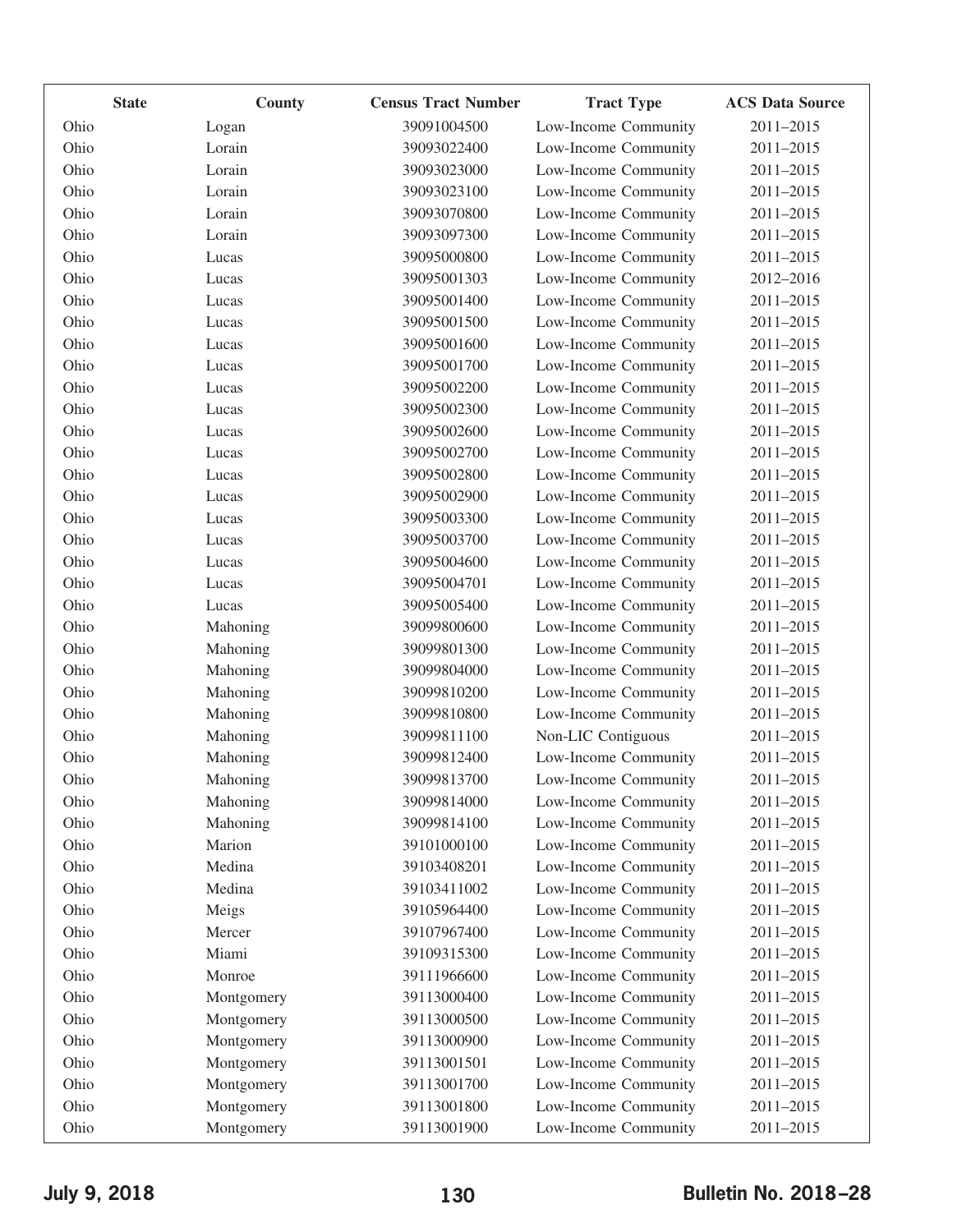| <b>State</b> | County       | <b>Census Tract Number</b> | <b>Tract Type</b>    | <b>ACS Data Source</b> |
|--------------|--------------|----------------------------|----------------------|------------------------|
| Ohio         | Montgomery   | 39113002000                | Low-Income Community | 2011-2015              |
| Ohio         | Montgomery   | 39113003402                | Low-Income Community | 2011-2015              |
| Ohio         | Montgomery   | 39113003404                | Low-Income Community | 2011-2015              |
| Ohio         | Montgomery   | 39113003500                | Low-Income Community | 2011-2015              |
| Ohio         | Montgomery   | 39113004100                | Low-Income Community | 2011-2015              |
| Ohio         | Montgomery   | 39113004200                | Low-Income Community | 2011-2015              |
| Ohio         | Montgomery   | 39113004600                | Low-Income Community | 2011-2015              |
| Ohio         | Montgomery   | 39113070300                | Low-Income Community | 2011-2015              |
| Ohio         | Montgomery   | 39113080400                | Low-Income Community | 2011-2015              |
| Ohio         | Montgomery   | 39113165100                | Low-Income Community | 2011-2015              |
| Ohio         | Montgomery   | 39113165200                | Low-Income Community | 2011-2015              |
| Ohio         | Morgan       | 39115968900                | Low-Income Community | 2011-2015              |
| Ohio         | Muskingum    | 39119911800                | Low-Income Community | 2011-2015              |
| Ohio         | Muskingum    | 39119912100                | Low-Income Community | 2011-2015              |
| Ohio         | Noble        | 39121968500                | Low-Income Community | 2011-2015              |
| Ohio         | Perry        | 39127965900                | Non-LIC Contiguous   | 2011-2015              |
| Ohio         | Perry        | 39127966200                | Low-Income Community | 2011-2015              |
| Ohio         | Pickaway     | 39129020400                | Low-Income Community | 2011-2015              |
| Ohio         | Pike         | 39131952300                | Low-Income Community | 2011-2015              |
| Ohio         | Portage      | 39133600603                | Low-Income Community | 2011-2015              |
| Ohio         | Richland     | 39139000500                | Low-Income Community | 2011-2015              |
| Ohio         | Richland     | 39139000600                | Low-Income Community | 2011-2015              |
| Ohio         | Richland     | 39139003100                | Low-Income Community | 2011-2015              |
| Ohio         | Ross         | 39141955603                | Low-Income Community | 2011-2015              |
| Ohio         | Ross         | 39141956300                | Low-Income Community | 2011-2015              |
| Ohio         | Ross         | 39141956500                | Low-Income Community | 2011-2015              |
| Ohio         | Sandusky     | 39143961600                | Low-Income Community | 2011-2015              |
| Ohio         | Scioto       | 39145002600                | Low-Income Community | 2011-2015              |
| Ohio         | Scioto       | 39145003100                | Low-Income Community | 2011-2015              |
| Ohio         | Scioto       | 39145003500                | Low-Income Community | 2011-2015              |
| Ohio         | Scioto       | 39145003600                | Low-Income Community | 2011-2015              |
| Ohio         | Seneca       | 39147963200                | Low-Income Community | 2011-2015              |
| Ohio         | <b>Stark</b> | 39151700100                | Low-Income Community | 2011-2015              |
| Ohio         | <b>Stark</b> | 39151700800                | Low-Income Community | 2011-2015              |
| Ohio         | <b>Stark</b> | 39151701100                | Low-Income Community | 2011-2015              |
| Ohio         | <b>Stark</b> | 39151701300                | Low-Income Community | 2011-2015              |
| Ohio         | <b>Stark</b> | 39151710400                | Low-Income Community | 2011-2015              |
| Ohio         | <b>Stark</b> | 39151711600                | Non-LIC Contiguous   | 2011-2015              |
| Ohio         | <b>Stark</b> | 39151714200                | Low-Income Community | 2011-2015              |
| Ohio         | <b>Stark</b> | 39151715000                | Low-Income Community | 2011-2015              |
| Ohio         | Summit       | 39153502101                | Low-Income Community | 2011-2015              |
| Ohio         | Summit       | 39153502102                | Low-Income Community | 2011-2015              |
| Ohio         | Summit       | 39153502200                | Low-Income Community | 2011-2015              |
| Ohio         | Summit       | 39153503600                | Low-Income Community | 2011-2015              |
| Ohio         | Summit       | 39153503800                | Low-Income Community | 2011-2015              |
| Ohio         | Summit       | 39153505400                | Low-Income Community | 2011-2015              |
| Ohio         | Summit       | 39153505600                | Low-Income Community | 2011-2015              |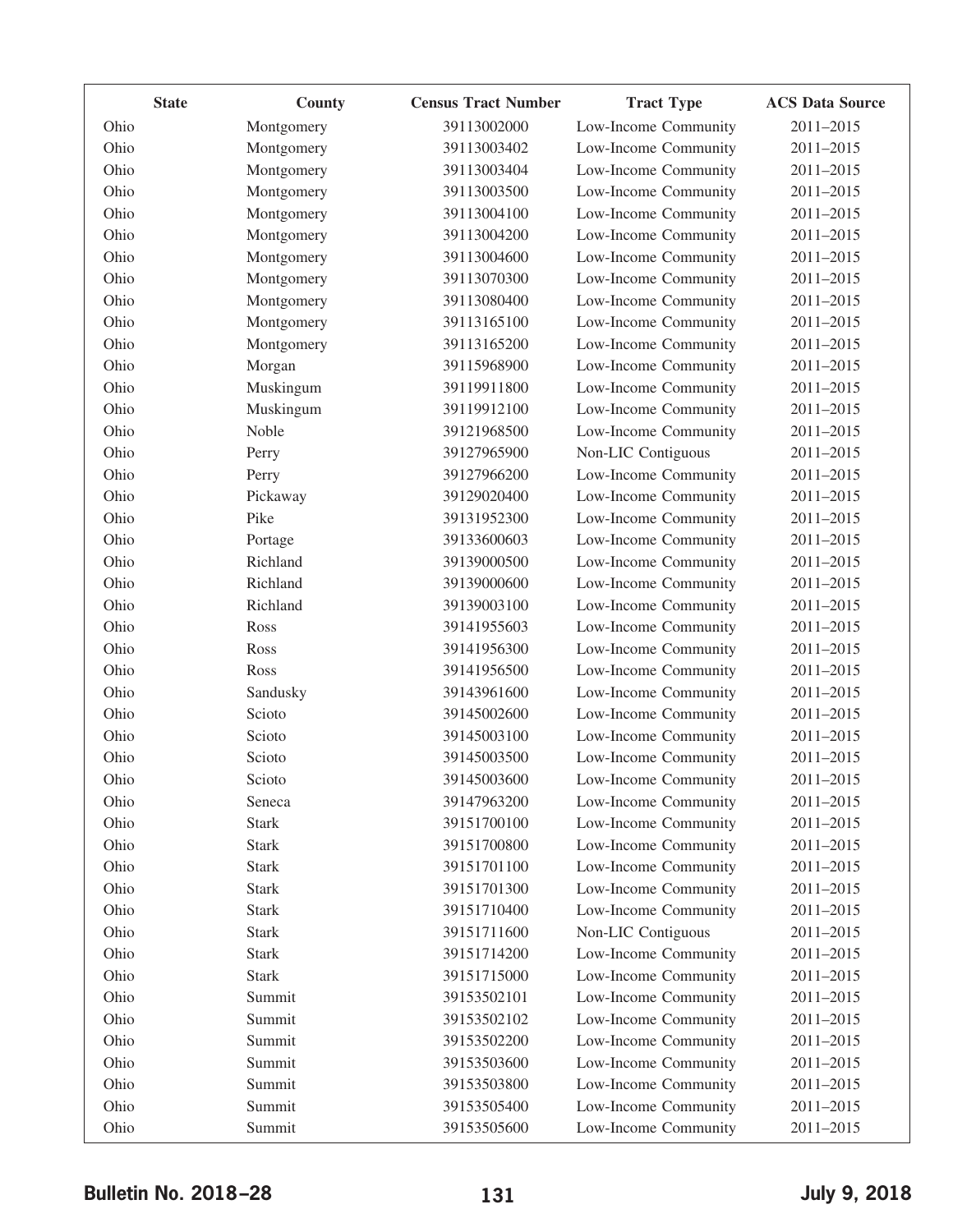| <b>State</b> | County        | <b>Census Tract Number</b> | <b>Tract Type</b>    | <b>ACS Data Source</b> |
|--------------|---------------|----------------------------|----------------------|------------------------|
| Ohio         | Summit        | 39153505700                | Low-Income Community | 2011-2015              |
| Ohio         | Summit        | 39153505900                | Low-Income Community | 2011-2015              |
| Ohio         | Summit        | 39153506800                | Low-Income Community | 2011-2015              |
| Ohio         | Summit        | 39153508301                | Low-Income Community | 2011-2015              |
| Ohio         | Summit        | 39153508399                | Low-Income Community | 2011-2015              |
| Ohio         | Summit        | 39153508900                | Low-Income Community | 2011-2015              |
| Ohio         | Summit        | 39153510100                | Low-Income Community | 2011-2015              |
| Ohio         | Summit        | 39153510301                | Low-Income Community | 2011-2015              |
| Ohio         | Summit        | 39153520400                | Low-Income Community | 2011-2015              |
| Ohio         | Trumbull      | 39155920500                | Low-Income Community | 2011-2015              |
| Ohio         | Trumbull      | 39155921100                | Low-Income Community | 2011-2015              |
| Ohio         | Trumbull      | 39155921200                | Low-Income Community | 2011-2015              |
| Ohio         | Trumbull      | 39155933800                | Low-Income Community | 2011-2015              |
| Ohio         | Trumbull      | 39155933900                | Low-Income Community | 2011-2015              |
| Ohio         | Tuscarawas    | 39157021100                | Low-Income Community | 2011-2015              |
| Ohio         | Tuscarawas    | 39157022001                | Low-Income Community | 2011-2015              |
| Ohio         | Union         | 39159050500                | Low-Income Community | 2011-2015              |
| Ohio         | Van Wert      | 39161020600                | Low-Income Community | 2011-2015              |
| Ohio         | Van Wert      | 39161020700                | Low-Income Community | 2011-2015              |
| Ohio         | Vinton        | 39163953100                | Low-Income Community | 2011-2015              |
| Ohio         | Warren        | 39165030200                | Low-Income Community | 2011-2015              |
| Ohio         | Washington    | 39167020500                | Low-Income Community | 2011-2015              |
| Ohio         | Wayne         | 39169001200                | Low-Income Community | 2011-2015              |
| Ohio         | Wayne         | 39169003400                | Low-Income Community | 2011-2015              |
| Ohio         | Williams      | 39171950600                | Low-Income Community | 2011-2015              |
| Ohio         | Wood          | 39173021701                | Low-Income Community | 2011-2015              |
| Ohio         | Wyandot       | 39175938400                | Low-Income Community | 2011-2015              |
| Oklahoma     | Adair         | 40001376900                | Low-Income Community | 2011-2015              |
| Oklahoma     | Atoka         | 40005587700                | Low-Income Community | 2011-2015              |
| Oklahoma     | <b>Blaine</b> | 40011958800                | Low-Income Community | 2012-2016              |
| Oklahoma     | <b>Bryan</b>  | 40013796300                | Low-Income Community | $2011 - 2015$          |
| Oklahoma     | <b>Bryan</b>  | 40013796500                | Low-Income Community | 2011-2015              |
| Oklahoma     | Caddo         | 40015162100                | Low-Income Community | 2011-2015              |
| Oklahoma     | Carter        | 40019892800                | Low-Income Community | 2011-2015              |
| Oklahoma     | Cherokee      | 40021978100                | Low-Income Community | 2011-2015              |
| Oklahoma     | Choctaw       | 40023967200                | Low-Income Community | 2011-2015              |
| Oklahoma     | Cleveland     | 40027200700                | Low-Income Community | 2011-2015              |
| Oklahoma     | Cleveland     | 40027201203                | Low-Income Community | 2011-2015              |
| Oklahoma     | Cleveland     | 40027201404                | Low-Income Community | 2011-2015              |
| Oklahoma     | Cleveland     | 40027202402                | Non-LIC Contiguous   | 2011-2015              |
| Oklahoma     | Comanche      | 40031001902                | Low-Income Community | 2011-2015              |
| Oklahoma     | Comanche      | 40031002500                | Low-Income Community | 2011-2015              |
| Oklahoma     | Craig         | 40035373300                | Low-Income Community | 2011-2015              |
| Oklahoma     | Creek         | 40037020102                | Low-Income Community | 2011-2015              |
| Oklahoma     | Creek         | 40037021000                | Low-Income Community | 2011-2015              |
| Oklahoma     | Custer        | 40039950800                | Low-Income Community | 2011-2015              |
| Oklahoma     | Custer        | 40039960600                | Low-Income Community | 2011-2015              |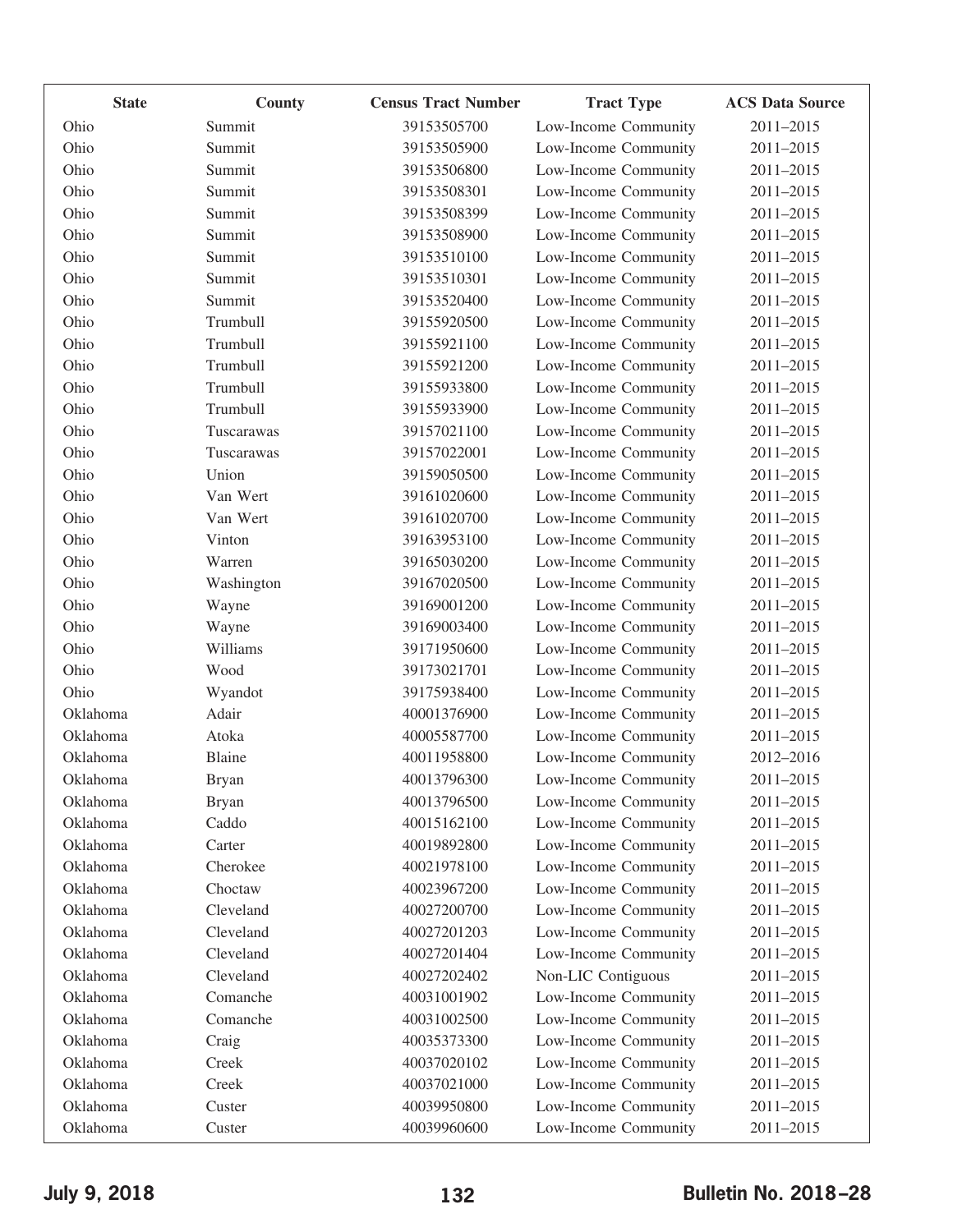| <b>State</b> | County    | <b>Census Tract Number</b> | <b>Tract Type</b>    | <b>ACS Data Source</b> |
|--------------|-----------|----------------------------|----------------------|------------------------|
| Oklahoma     | Delaware  | 40041376000                | Low-Income Community | 2011-2015              |
| Oklahoma     | Garfield  | 40047000100                | Low-Income Community | 2011-2015              |
| Oklahoma     | Garfield  | 40047001500                | Low-Income Community | 2011-2015              |
| Oklahoma     | Garvin    | 40049681400                | Low-Income Community | 2011-2015              |
| Oklahoma     | Grady     | 40051000100                | Low-Income Community | 2011-2015              |
| Oklahoma     | Jackson   | 40065968700                | Low-Income Community | 2011-2015              |
| Oklahoma     | Johnston  | 40069660200                | Low-Income Community | 2011-2015              |
| Oklahoma     | Kay       | 40071000100                | Low-Income Community | 2011-2015              |
| Oklahoma     | Kay       | 40071001301                | Low-Income Community | 2011-2015              |
| Oklahoma     | Kiowa     | 40075963700                | Low-Income Community | 2011-2015              |
| Oklahoma     | Latimer   | 40077087200                | Low-Income Community | 2011-2015              |
| Oklahoma     | Le Flore  | 40079040302                | Low-Income Community | 2011-2015              |
| Oklahoma     | Le Flore  | 40079040303                | Non-LIC Contiguous   | 2011-2015              |
| Oklahoma     | Le Flore  | 40079040402                | Low-Income Community | 2011-2015              |
| Oklahoma     | Logan     | 40083600300                | Low-Income Community | 2011-2015              |
| Oklahoma     | Logan     | 40083600600                | Low-Income Community | 2011-2015              |
| Oklahoma     | McCurtain | 40089098200                | Low-Income Community | 2011-2015              |
| Oklahoma     | McCurtain | 40089098500                | Low-Income Community | 2011-2015              |
| Oklahoma     | McCurtain | 40089098600                | Low-Income Community | 2011-2015              |
| Oklahoma     | McCurtain | 40089098700                | Low-Income Community | 2011-2015              |
| Oklahoma     | McIntosh  | 40091779700                | Low-Income Community | 2011-2015              |
| Oklahoma     | McIntosh  | 40091780200                | Low-Income Community | 2011-2015              |
| Oklahoma     | Marshall  | 40095094801                | Low-Income Community | 2011-2015              |
| Oklahoma     | Marshall  | 40095094802                | Non-LIC Contiguous   | 2011-2015              |
| Oklahoma     | Mayes     | 40097040400                | Low-Income Community | 2011-2015              |
| Oklahoma     | Muskogee  | 40101000400                | Low-Income Community | 2011-2015              |
| Oklahoma     | Muskogee  | 40101000600                | Low-Income Community | 2011-2015              |
| Oklahoma     | Okfuskee  | 40107080900                | Low-Income Community | 2011-2015              |
| Oklahoma     | Oklahoma  | 40109100400                | Low-Income Community | 2011-2015              |
| Oklahoma     | Oklahoma  | 40109101300                | Low-Income Community | 2011-2015              |
| Oklahoma     | Oklahoma  | 40109101500                | Low-Income Community | 2011-2015              |
| Oklahoma     | Oklahoma  | 40109102500                | Low-Income Community | 2011-2015              |
| Oklahoma     | Oklahoma  | 40109102600                | Low-Income Community | 2011-2015              |
| Oklahoma     | Oklahoma  | 40109102700                | Low-Income Community | 2011-2015              |
| Oklahoma     | Oklahoma  | 40109103000                | Low-Income Community | 2011-2015              |
| Oklahoma     | Oklahoma  | 40109103200                | Low-Income Community | 2011-2015              |
| Oklahoma     | Oklahoma  | 40109103601                | Low-Income Community | 2011-2015              |
| Oklahoma     | Oklahoma  | 40109103602                | Low-Income Community | 2011-2015              |
| Oklahoma     | Oklahoma  | 40109103700                | Low-Income Community | 2011-2015              |
| Oklahoma     | Oklahoma  | 40109103800                | Low-Income Community | 2011-2015              |
| Oklahoma     | Oklahoma  | 40109105100                | Low-Income Community | 2011-2015              |
| Oklahoma     | Oklahoma  | 40109105300                | Low-Income Community | 2011-2015              |
| Oklahoma     | Oklahoma  | 40109106100                | Low-Income Community | 2011-2015              |
| Oklahoma     | Oklahoma  | 40109106912                | Low-Income Community | 2011-2015              |
| Oklahoma     | Oklahoma  | 40109106913                | Low-Income Community | 2011-2015              |
| Oklahoma     | Oklahoma  | 40109107303                | Low-Income Community | 2011-2015              |
| Oklahoma     | Oklahoma  | 40109108003                | Low-Income Community | 2011-2015              |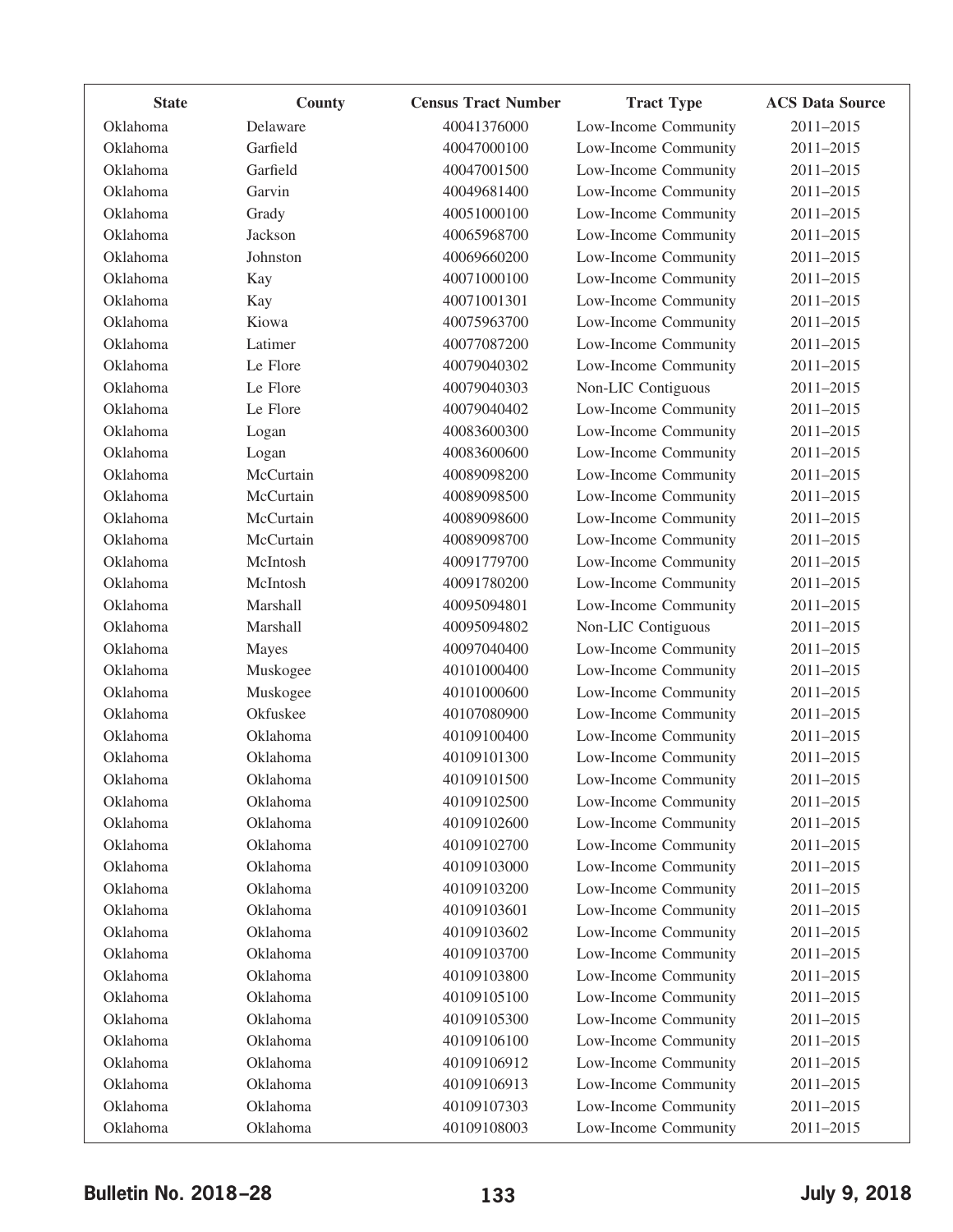| <b>State</b> | County       | <b>Census Tract Number</b> | <b>Tract Type</b>    | <b>ACS Data Source</b> |
|--------------|--------------|----------------------------|----------------------|------------------------|
| Oklahoma     | Oklahoma     | 40109108207                | Low-Income Community | 2011-2015              |
| Oklahoma     | Oklahoma     | 40109109100                | Low-Income Community | 2011-2015              |
| Oklahoma     | Okmulgee     | 40111000100                | Low-Income Community | 2011-2015              |
| Oklahoma     | Okmulgee     | 40111000200                | Low-Income Community | 2011-2015              |
| Oklahoma     | Osage        | 40113940002                | Low-Income Community | 2011-2015              |
| Oklahoma     | Ottawa       | 40115574100                | Low-Income Community | 2011-2015              |
| Oklahoma     | Ottawa       | 40115574600                | Low-Income Community | 2011-2015              |
| Oklahoma     | Ottawa       | 40115574900                | Low-Income Community | 2011-2015              |
| Oklahoma     | Pawnee       | 40117957500                | Low-Income Community | 2011-2015              |
| Oklahoma     | Payne        | 40119010200                | Low-Income Community | 2011-2015              |
| Oklahoma     | Payne        | 40119010700                | Low-Income Community | 2011-2015              |
| Oklahoma     | Payne        | 40119011301                | Low-Income Community | 2012-2016              |
| Oklahoma     | Payne        | 40119011302                | Low-Income Community | 2011-2015              |
| Oklahoma     | Pittsburg    | 40121486400                | Low-Income Community | 2011-2015              |
| Oklahoma     | Pontotoc     | 40123089000                | Low-Income Community | 2011-2015              |
| Oklahoma     | Pontotoc     | 40123089100                | Low-Income Community | 2011-2015              |
| Oklahoma     | Pottawatomie | 40125500200                | Low-Income Community | 2011-2015              |
| Oklahoma     | Pottawatomie | 40125501001                | Low-Income Community | 2011-2015              |
| Oklahoma     | Pottawatomie | 40125501300                | Low-Income Community | 2011-2015              |
| Oklahoma     | Rogers       | 40131050101                | Low-Income Community | 2011-2015              |
| Oklahoma     | Seminole     | 40133583300                | Low-Income Community | 2011-2015              |
| Oklahoma     | Seminole     | 40133583400                | Low-Income Community | 2011-2015              |
| Oklahoma     | Seminole     | 40133583500                | Low-Income Community | 2011-2015              |
| Oklahoma     | Seminole     | 40133583600                | Low-Income Community | 2011-2015              |
| Oklahoma     | Sequoyah     | 40135030302                | Low-Income Community | 2011-2015              |
| Oklahoma     | Stephens     | 40137000600                | Low-Income Community | 2011-2015              |
| Oklahoma     | Tillman      | 40141070400                | Low-Income Community | 2011-2015              |
| Oklahoma     | Tulsa        | 40143000100                | Low-Income Community | 2011-2015              |
| Oklahoma     | Tulsa        | 40143000200                | Low-Income Community | 2011-2015              |
| Oklahoma     | Tulsa        | 40143000900                | Low-Income Community | 2011-2015              |
| Oklahoma     | Tulsa        | 40143001000                | Low-Income Community | 2011-2015              |
| Oklahoma     | Tulsa        | 40143001200                | Low-Income Community | 2011-2015              |
| Oklahoma     | Tulsa        | 40143002100                | Low-Income Community | 2011-2015              |
| Oklahoma     | Tulsa        | 40143002301                | Low-Income Community | 2011-2015              |
| Oklahoma     | Tulsa        | 40143002500                | Low-Income Community | 2011-2015              |
| Oklahoma     | Tulsa        | 40143003400                | Low-Income Community | 2011-2015              |
| Oklahoma     | Tulsa        | 40143004600                | Low-Income Community | 2011-2015              |
| Oklahoma     | Tulsa        | 40143004900                | Low-Income Community | 2011-2015              |
| Oklahoma     | Tulsa        | 40143005900                | Low-Income Community | 2011-2015              |
| Oklahoma     | Tulsa        | 40143006200                | Low-Income Community | 2011-2015              |
| Oklahoma     | Tulsa        | 40143006600                | Low-Income Community | 2011-2015              |
| Oklahoma     | Tulsa        | 40143006801                | Low-Income Community | 2011-2015              |
| Oklahoma     | Tulsa        | 40143007402                | Low-Income Community | 2011-2015              |
| Oklahoma     | Tulsa        | 40143007608                | Low-Income Community | 2011-2015              |
| Oklahoma     | Tulsa        | 40143008001                | Low-Income Community | 2011-2015              |
| Oklahoma     | Tulsa        | 40143008002                | Low-Income Community | 2011-2015              |
| Oklahoma     | Tulsa        | 40143009300                | Low-Income Community | 2011-2015              |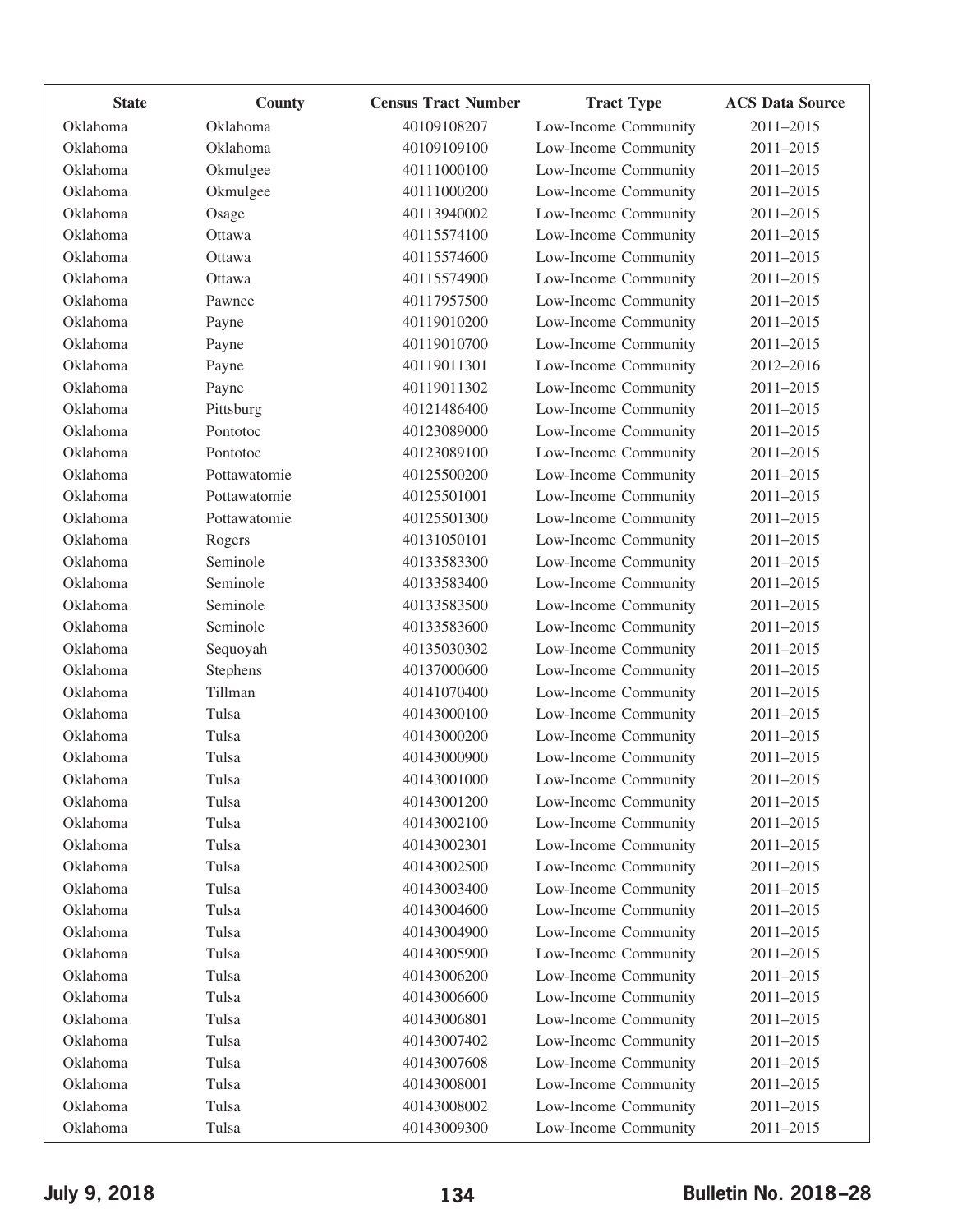| <b>State</b> | County            | <b>Census Tract Number</b> | <b>Tract Type</b>    | <b>ACS Data Source</b> |
|--------------|-------------------|----------------------------|----------------------|------------------------|
| Oklahoma     | Tulsa             | 40143011100                | Low-Income Community | 2011-2015              |
| Oklahoma     | Wagoner           | 40145030102                | Low-Income Community | 2011-2015              |
| Oklahoma     | Washington        | 40147000300                | Low-Income Community | 2011-2015              |
| Oregon       | <b>Baker</b>      | 41001950500                | Low-Income Community | 2011-2015              |
| Oregon       | Benton            | 41003000100                | Low-Income Community | 2011-2015              |
| Oregon       | Benton            | 41003010600                | Low-Income Community | 2011-2015              |
| Oregon       | Clackamas         | 41005022107                | Low-Income Community | 2011-2015              |
| Oregon       | Clackamas         | 41005022108                | Low-Income Community | 2011-2015              |
| Oregon       | Clackamas         | 41005022201                | Low-Income Community | 2011-2015              |
| Oregon       | Clackamas         | 41005022400                | Non-LIC Contiguous   | 2011-2015              |
| Oregon       | Clackamas         | 41005022500                | Low-Income Community | 2011-2015              |
| Oregon       | Clackamas         | 41005024400                | Low-Income Community | 2012-2016              |
| Oregon       | Clatsop           | 41007950300                | Low-Income Community | 2011-2015              |
| Oregon       | Columbia          | 41009970700                | Low-Income Community | 2011-2015              |
| Oregon       | Coos              | 41011000300                | Low-Income Community | 2011-2015              |
| Oregon       | Coos              | 41011000504                | Low-Income Community | 2011-2015              |
| Oregon       | Crook             | 41013950300                | Low-Income Community | 2011-2015              |
| Oregon       | Curry             | 41015950100                | Low-Income Community | 2011-2015              |
| Oregon       | Deschutes         | 41017000900                | Low-Income Community | 2011-2015              |
| Oregon       | Deschutes         | 41017001500                | Low-Income Community | 2011-2015              |
| Oregon       | Deschutes         | 41017001600                | Low-Income Community | 2011-2015              |
| Oregon       | Deschutes         | 41017001800                | Low-Income Community | 2011-2015              |
| Oregon       | Douglas           | 41019010000                | Low-Income Community | 2011-2015              |
| Oregon       | Douglas           | 41019130000                | Low-Income Community | 2011-2015              |
| Oregon       | Harney            | 41025960100                | Low-Income Community | 2011-2015              |
| Oregon       | <b>Hood River</b> | 41027950100                | Non-LIC Contiguous   | 2011-2015              |
| Oregon       | Hood River        | 41027950300                | Low-Income Community | 2011-2015              |
| Oregon       | Jackson           | 41029000100                | Low-Income Community | 2011-2015              |
| Oregon       | Jackson           | 41029001200                | Low-Income Community | 2011-2015              |
| Oregon       | Jackson           | 41029001301                | Low-Income Community | 2011-2015              |
| Oregon       | Jefferson         | 41031940000                | Low-Income Community | 2011-2015              |
| Oregon       | Jefferson         | 41031960202                | Low-Income Community | 2011-2015              |
| Oregon       | Josephine         | 41033360500                | Low-Income Community | 2011-2015              |
| Oregon       | Klamath           | 41035970200                | Low-Income Community | 2011-2015              |
| Oregon       | Klamath           | 41035971800                | Low-Income Community | 2011-2015              |
| Oregon       | Lake              | 41037960200                | Low-Income Community | 2011-2015              |
| Oregon       | Lane              | 41039003302                | Low-Income Community | 2011-2015              |
| Oregon       | Lane              | 41039003600                | Non-LIC Contiguous   | 2011-2015              |
| Oregon       | Lane              | 41039003700                | Low-Income Community | 2011-2015              |
| Oregon       | Lane              | 41039003900                | Low-Income Community | 2011-2015              |
| Oregon       | Lane              | 41039004300                | Low-Income Community | 2011-2015              |
| Oregon       | Lincoln           | 41041950304                | Low-Income Community | 2012-2016              |
| Oregon       | Linn              | 41043020100                | Low-Income Community | 2011-2015              |
| Oregon       | Linn              | 41043020400                | Low-Income Community | 2011-2015              |
| Oregon       | Malheur           | 41045970300                | Low-Income Community | 2011-2015              |
| Oregon       | Malheur           | 41045970500                | Low-Income Community | 2011-2015              |
| Oregon       | Marion            | 41047000200                | Low-Income Community | 2011-2015              |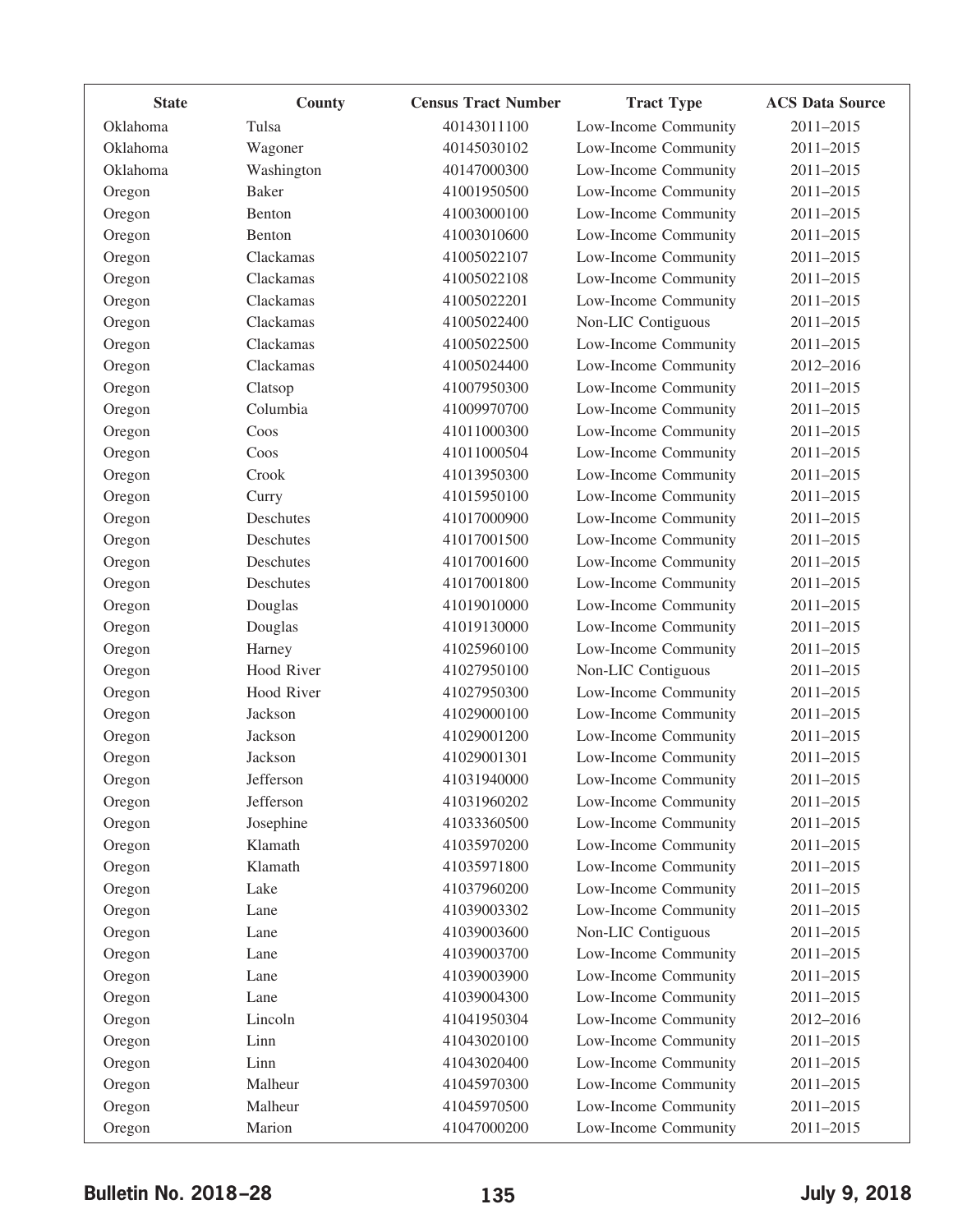| <b>State</b> | County     | <b>Census Tract Number</b> | <b>Tract Type</b>    | <b>ACS Data Source</b> |
|--------------|------------|----------------------------|----------------------|------------------------|
| Oregon       | Marion     | 41047000300                | Low-Income Community | 2011-2015              |
| Oregon       | Marion     | 41047001000                | Low-Income Community | 2011-2015              |
| Oregon       | Marion     | 41047010303                | Non-LIC Contiguous   | 2011-2015              |
| Oregon       | Marion     | 41047010305                | Low-Income Community | 2011-2015              |
| Oregon       | Multnomah  | 41051001101                | Low-Income Community | 2011-2015              |
| Oregon       | Multnomah  | 41051002100                | Low-Income Community | 2011-2015              |
| Oregon       | Multnomah  | 41051002303                | Low-Income Community | 2011-2015              |
| Oregon       | Multnomah  | 41051005100                | Low-Income Community | 2011-2015              |
| Oregon       | Multnomah  | 41051005600                | Low-Income Community | 2011-2015              |
| Oregon       | Multnomah  | 41051005700                | Non-LIC Contiguous   | 2011-2015              |
| Oregon       | Multnomah  | 41051007300                | Low-Income Community | 2011-2015              |
| Oregon       | Multnomah  | 41051008100                | Low-Income Community | 2011-2015              |
| Oregon       | Multnomah  | 41051008201                | Low-Income Community | 2011-2015              |
| Oregon       | Multnomah  | 41051009603                | Low-Income Community | 2011-2015              |
| Oregon       | Multnomah  | 41051009604                | Low-Income Community | 2011-2015              |
| Oregon       | Multnomah  | 41051009701                | Low-Income Community | 2011-2015              |
| Oregon       | Multnomah  | 41051009801                | Low-Income Community | 2011-2015              |
| Oregon       | Multnomah  | 41051010001                | Low-Income Community | 2011-2015              |
| Oregon       | Multnomah  | 41051010100                | Low-Income Community | 2011-2015              |
| Oregon       | Multnomah  | 41051010304                | Low-Income Community | 2011-2015              |
| Oregon       | Multnomah  | 41051010600                | Low-Income Community | 2011-2015              |
| Oregon       | Polk       | 41053005100                | Low-Income Community | 2011-2015              |
| Oregon       | Polk       | 41053020202                | Low-Income Community | 2011-2015              |
| Oregon       | Sherman    | 41055950100                | Low-Income Community | 2011-2015              |
| Oregon       | Tillamook  | 41057960200                | Low-Income Community | 2011-2015              |
| Oregon       | Umatilla   | 41059940000                | Low-Income Community | 2011-2015              |
| Oregon       | Umatilla   | 41059950200                | Low-Income Community | 2011-2015              |
| Oregon       | Umatilla   | 41059951000                | Low-Income Community | 2011-2015              |
| Oregon       | Union      | 41061970800                | Low-Income Community | 2011-2015              |
| Oregon       | Wasco      | 41065970400                | Low-Income Community | 2011-2015              |
| Oregon       | Wasco      | 41065970500                | Low-Income Community | 2011-2015              |
| Oregon       | Washington | 41067030700                | Low-Income Community | 2011-2015              |
| Oregon       | Washington | 41067030900                | Low-Income Community | 2011-2015              |
| Oregon       | Washington | 41067031300                | Low-Income Community | 2011-2015              |
| Oregon       | Washington | 41067031402                | Low-Income Community | 2011-2015              |
| Oregon       | Washington | 41067032003                | Low-Income Community | 2011-2015              |
| Oregon       | Washington | 41067032005                | Low-Income Community | 2011-2015              |
| Oregon       | Washington | 41067032501                | Low-Income Community | 2011-2015              |
| Oregon       | Washington | 41067033200                | Low-Income Community | 2011-2015              |
| Oregon       | Yamhill    | 41071030202                | Low-Income Community | 2011-2015              |
| Oregon       | Yamhill    | 41071030502                | Low-Income Community | 2011-2015              |
| Oregon       | Yamhill    | 41071030601                | Low-Income Community | 2011-2015              |
| Pennsylvania | Allegheny  | 42003010300                | Low-Income Community | 2011-2015              |
| Pennsylvania | Allegheny  | 42003030500                | Low-Income Community | 2011-2015              |
| Pennsylvania | Allegheny  | 42003050100                | Low-Income Community | 2011-2015              |
| Pennsylvania | Allegheny  | 42003050900                | Low-Income Community | 2011-2015              |
| Pennsylvania | Allegheny  | 42003051100                | Low-Income Community | 2011-2015              |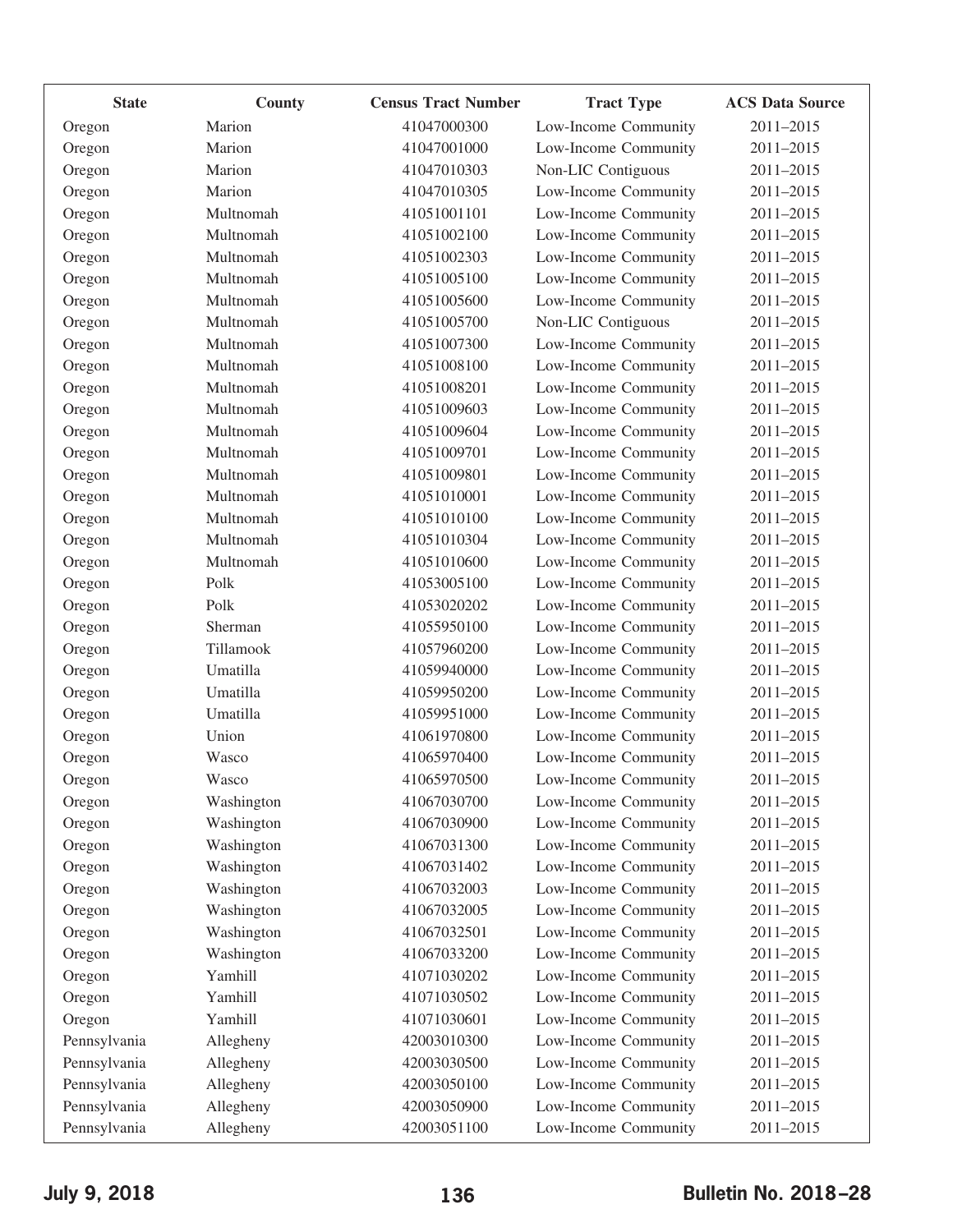| <b>State</b> | County    | <b>Census Tract Number</b> | <b>Tract Type</b>    | <b>ACS Data Source</b> |
|--------------|-----------|----------------------------|----------------------|------------------------|
| Pennsylvania | Allegheny | 42003120700                | Low-Income Community | 2011-2015              |
| Pennsylvania | Allegheny | 42003130100                | Low-Income Community | 2011-2015              |
| Pennsylvania | Allegheny | 42003130200                | Low-Income Community | 2011-2015              |
| Pennsylvania | Allegheny | 42003130300                | Low-Income Community | 2011-2015              |
| Pennsylvania | Allegheny | 42003130400                | Low-Income Community | 2011-2015              |
| Pennsylvania | Allegheny | 42003130600                | Low-Income Community | 2011-2015              |
| Pennsylvania | Allegheny | 42003202200                | Low-Income Community | 2011-2015              |
| Pennsylvania | Allegheny | 42003250700                | Low-Income Community | 2011-2015              |
| Pennsylvania | Allegheny | 42003250900                | Low-Income Community | 2011-2015              |
| Pennsylvania | Allegheny | 42003261400                | Low-Income Community | 2011-2015              |
| Pennsylvania | Allegheny | 42003261500                | Low-Income Community | 2011-2015              |
| Pennsylvania | Allegheny | 42003270400                | Low-Income Community | 2011-2015              |
| Pennsylvania | Allegheny | 42003271500                | Low-Income Community | 2011-2015              |
| Pennsylvania | Allegheny | 42003290100                | Low-Income Community | 2011-2015              |
| Pennsylvania | Allegheny | 42003290200                | Low-Income Community | 2011-2015              |
| Pennsylvania | Allegheny | 42003300100                | Low-Income Community | 2011-2015              |
| Pennsylvania | Allegheny | 42003401200                | Low-Income Community | 2011-2015              |
| Pennsylvania | Allegheny | 42003403500                | Low-Income Community | 2011-2015              |
| Pennsylvania | Allegheny | 42003424000                | Low-Income Community | 2011-2015              |
| Pennsylvania | Allegheny | 42003462100                | Low-Income Community | 2011-2015              |
| Pennsylvania | Allegheny | 42003462600                | Low-Income Community | $2011 - 2015$          |
| Pennsylvania | Allegheny | 42003463900                | Low-Income Community | 2011-2015              |
| Pennsylvania | Allegheny | 42003464400                | Low-Income Community | 2011-2015              |
| Pennsylvania | Allegheny | 42003481000                | Low-Income Community | 2011-2015              |
| Pennsylvania | Allegheny | 42003486700                | Low-Income Community | 2011-2015              |
| Pennsylvania | Allegheny | 42003486800                | Low-Income Community | 2011-2015              |
| Pennsylvania | Allegheny | 42003486900                | Low-Income Community | 2011-2015              |
| Pennsylvania | Allegheny | 42003492700                | Low-Income Community | 2011-2015              |
| Pennsylvania | Allegheny | 42003492800                | Low-Income Community | 2011-2015              |
| Pennsylvania | Allegheny | 42003492900                | Low-Income Community | 2011-2015              |
| Pennsylvania | Allegheny | 42003499300                | Low-Income Community | 2011-2015              |
| Pennsylvania | Allegheny | 42003499400                | Low-Income Community | 2011-2015              |
| Pennsylvania | Allegheny | 42003504100                | Low-Income Community | 2011-2015              |
| Pennsylvania | Allegheny | 42003508000                | Low-Income Community | 2011-2015              |
| Pennsylvania | Allegheny | 42003509400                | Low-Income Community | 2011-2015              |
| Pennsylvania | Allegheny | 42003512000                | Low-Income Community | 2011-2015              |
| Pennsylvania | Allegheny | 42003512800                | Low-Income Community | $2011 - 2015$          |
| Pennsylvania | Allegheny | 42003512900                | Low-Income Community | 2011-2015              |
| Pennsylvania | Allegheny | 42003513800                | Low-Income Community | 2011-2015              |
| Pennsylvania | Allegheny | 42003514000                | Low-Income Community | 2011-2015              |
| Pennsylvania | Allegheny | 42003515200                | Low-Income Community | 2011-2015              |
| Pennsylvania | Allegheny | 42003515300                | Low-Income Community | 2011-2015              |
| Pennsylvania | Allegheny | 42003523100                | Low-Income Community | 2011-2015              |
| Pennsylvania | Allegheny | 42003523200                | Low-Income Community | 2011-2015              |
| Pennsylvania | Allegheny | 42003524000                | Low-Income Community | 2011-2015              |
| Pennsylvania | Allegheny | 42003551900                | Low-Income Community | 2011-2015              |
| Pennsylvania | Allegheny | 42003552100                | Low-Income Community | 2011-2015              |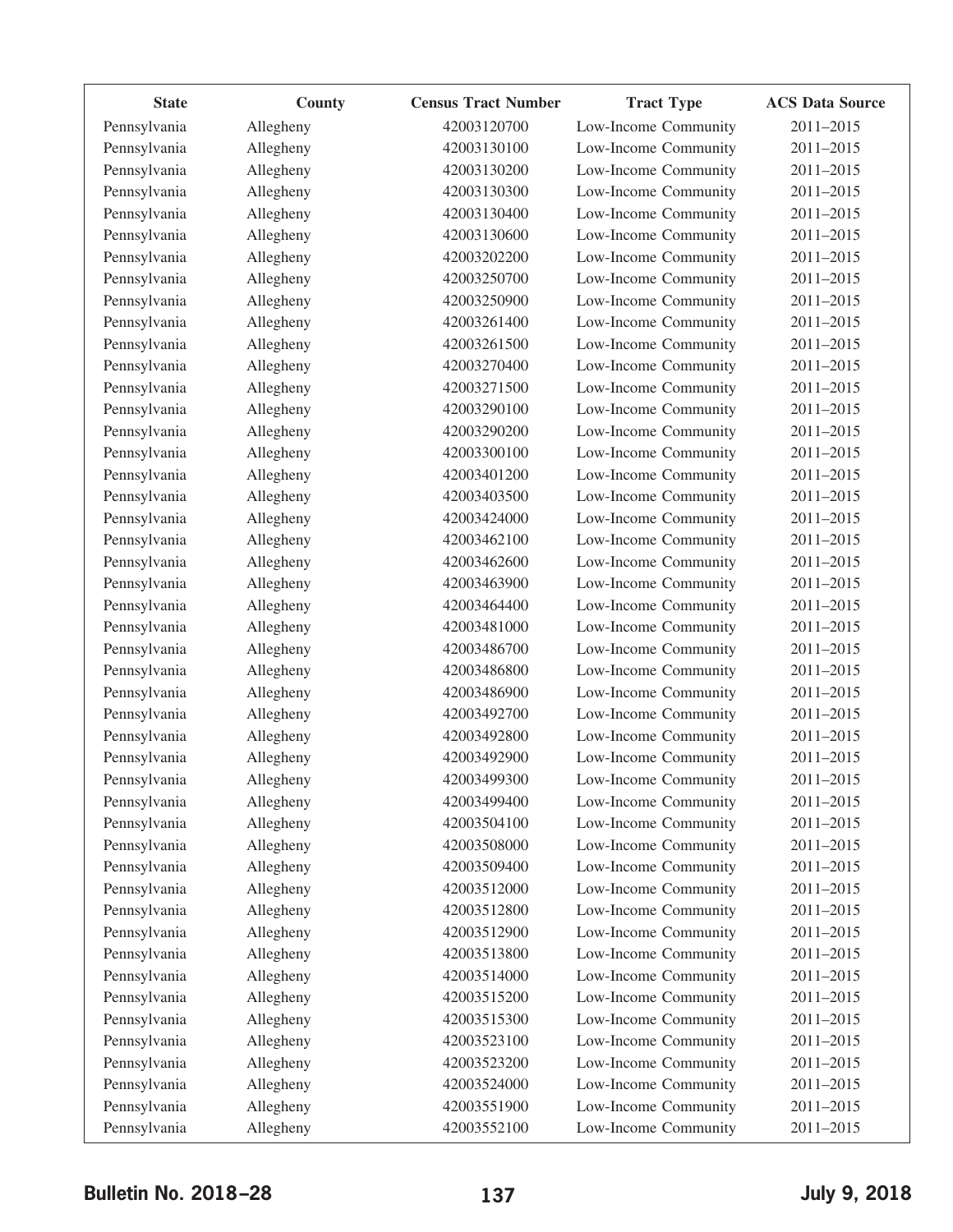| <b>State</b> | County          | <b>Census Tract Number</b> | <b>Tract Type</b>    | <b>ACS Data Source</b> |
|--------------|-----------------|----------------------------|----------------------|------------------------|
| Pennsylvania | Allegheny       | 42003552200                | Low-Income Community | 2011-2015              |
| Pennsylvania | Allegheny       | 42003560600                | Low-Income Community | 2011-2015              |
| Pennsylvania | Allegheny       | 42003561000                | Low-Income Community | 2011-2015              |
| Pennsylvania | Allegheny       | 42003561100                | Low-Income Community | 2011-2015              |
| Pennsylvania | Allegheny       | 42003561200                | Low-Income Community | 2011-2015              |
| Pennsylvania | Allegheny       | 42003561400                | Low-Income Community | 2011-2015              |
| Pennsylvania | Allegheny       | 42003561500                | Low-Income Community | 2011-2015              |
| Pennsylvania | Allegheny       | 42003561700                | Low-Income Community | 2011-2015              |
| Pennsylvania | Allegheny       | 42003562300                | Low-Income Community | 2011-2015              |
| Pennsylvania | Allegheny       | 42003562400                | Low-Income Community | 2011-2015              |
| Pennsylvania | Allegheny       | 42003562500                | Low-Income Community | 2011-2015              |
| Pennsylvania | Allegheny       | 42003562600                | Low-Income Community | 2011-2015              |
| Pennsylvania | Allegheny       | 42003562900                | Low-Income Community | 2011-2015              |
| Pennsylvania | Beaver          | 42007601200                | Low-Income Community | 2011-2015              |
| Pennsylvania | Beaver          | 42007601300                | Low-Income Community | 2011-2015              |
| Pennsylvania | Beaver          | 42007602800                | Low-Income Community | 2011-2015              |
| Pennsylvania | Beaver          | 42007605700                | Low-Income Community | 2011-2015              |
| Pennsylvania | <b>Berks</b>    | 42011000100                | Low-Income Community | 2011-2015              |
| Pennsylvania | <b>Berks</b>    | 42011000400                | Low-Income Community | 2011-2015              |
| Pennsylvania | <b>Berks</b>    | 42011000900                | Low-Income Community | 2011-2015              |
| Pennsylvania | <b>Berks</b>    | 42011001300                | Low-Income Community | 2011-2015              |
| Pennsylvania | <b>Berks</b>    | 42011002500                | Low-Income Community | 2011-2015              |
| Pennsylvania | <b>Berks</b>    | 42011011200                | Low-Income Community | 2011-2015              |
| Pennsylvania | Blair           | 42013100300                | Low-Income Community | 2011-2015              |
| Pennsylvania | Blair           | 42013100700                | Low-Income Community | 2011-2015              |
| Pennsylvania | Blair           | 42013101700                | Low-Income Community | 2011-2015              |
| Pennsylvania | Blair           | 42013101800                | Low-Income Community | 2011-2015              |
| Pennsylvania | Blair           | 42013101900                | Low-Income Community | 2011-2015              |
| Pennsylvania | <b>Bradford</b> | 42015951000                | Low-Income Community | 2011-2015              |
| Pennsylvania | <b>Bucks</b>    | 42017100302                | Low-Income Community | 2011-2015              |
| Pennsylvania | <b>Bucks</b>    | 42017100600                | Low-Income Community | 2011-2015              |
| Pennsylvania | <b>Butler</b>   | 42019902400                | Low-Income Community | 2011-2015              |
| Pennsylvania | Cambria         | 42021000100                | Low-Income Community | 2011-2015              |
| Pennsylvania | Cambria         | 42021000200                | Low-Income Community | 2011-2015              |
| Pennsylvania | Cambria         | 42021000300                | Low-Income Community | 2011-2015              |
| Pennsylvania | Cambria         | 42021013400                | Low-Income Community | 2011-2015              |
| Pennsylvania | Cambria         | 42021013500                | Low-Income Community | 2011-2015              |
| Pennsylvania | Cameron         | 42023960100                | Low-Income Community | 2011-2015              |
| Pennsylvania | Centre          | 42027010300                | Low-Income Community | 2011-2015              |
| Pennsylvania | Centre          | 42027011100                | Low-Income Community | 2011-2015              |
| Pennsylvania | Centre          | 42027012500                | Low-Income Community | 2011-2015              |
| Pennsylvania | Chester         | 42029305400                | Low-Income Community | 2011-2015              |
| Pennsylvania | Chester         | 42029305500                | Low-Income Community | 2011-2015              |
| Pennsylvania | Chester         | 42029305600                | Low-Income Community | 2011-2015              |
| Pennsylvania | Chester         | 42029305700                | Low-Income Community | 2011-2015              |
| Pennsylvania | Clarion         | 42031160102                | Low-Income Community | 2011-2015              |
| Pennsylvania | Clarion         | 42031160600                | Low-Income Community | 2011-2015              |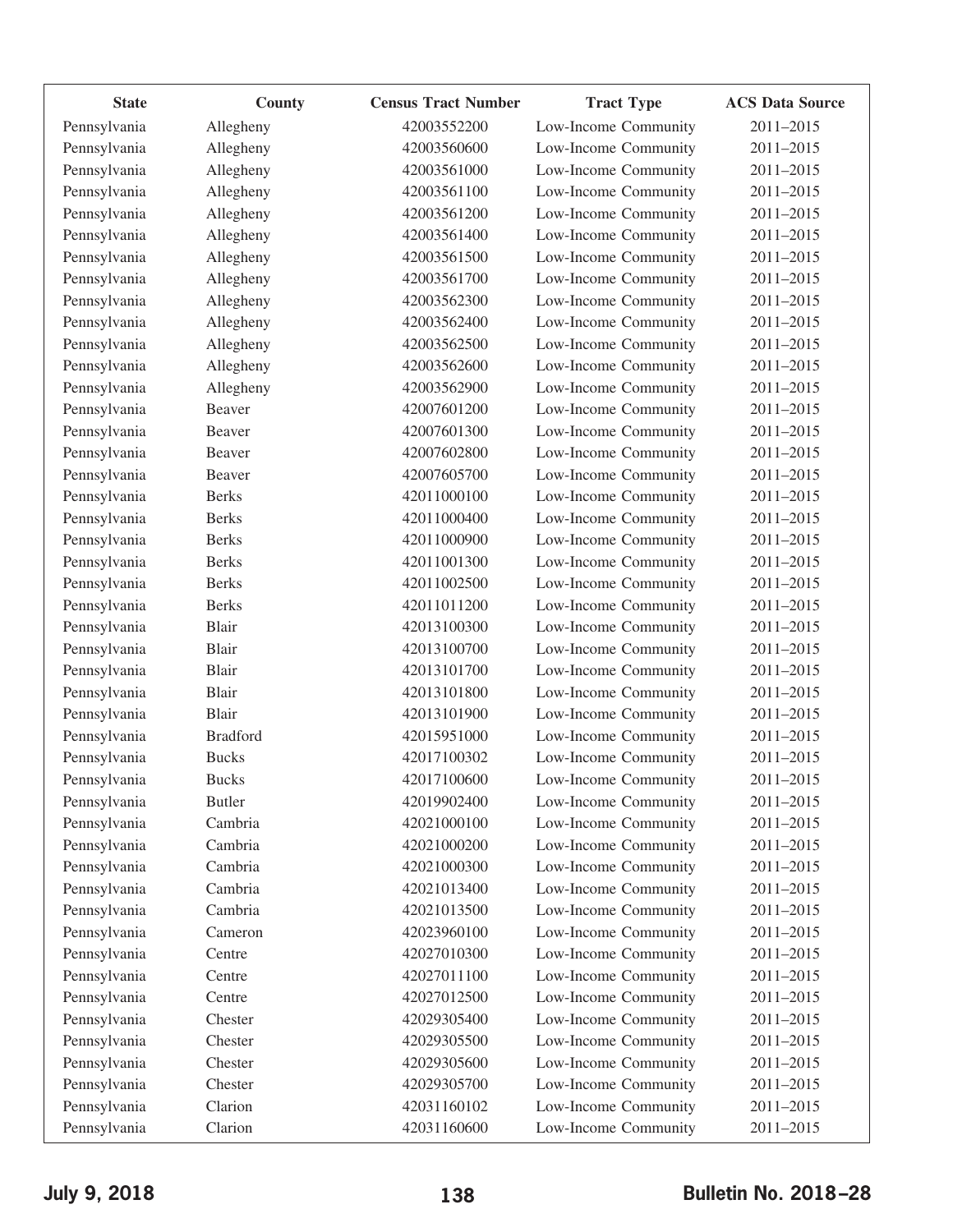| <b>State</b> | County     | <b>Census Tract Number</b> | <b>Tract Type</b>    | <b>ACS Data Source</b> |
|--------------|------------|----------------------------|----------------------|------------------------|
| Pennsylvania | Clearfield | 42033330200                | Low-Income Community | 2011-2015              |
| Pennsylvania | Clearfield | 42033330300                | Low-Income Community | 2011-2015              |
| Pennsylvania | Clearfield | 42033331100                | Low-Income Community | 2011-2015              |
| Pennsylvania | Clearfield | 42033331200                | Low-Income Community | 2011-2015              |
| Pennsylvania | Clinton    | 42035030100                | Low-Income Community | 2011-2015              |
| Pennsylvania | Clinton    | 42035030600                | Low-Income Community | 2011-2015              |
| Pennsylvania | Clinton    | 42035030700                | Low-Income Community | 2011-2015              |
| Pennsylvania | Columbia   | 42037050600                | Low-Income Community | 2011-2015              |
| Pennsylvania | Columbia   | 42037051200                | Low-Income Community | 2011-2015              |
| Pennsylvania | Cumberland | 42041012000                | Low-Income Community | 2011-2015              |
| Pennsylvania | Dauphin    | 42043020100                | Low-Income Community | 2011-2015              |
| Pennsylvania | Dauphin    | 42043020300                | Low-Income Community | 2011-2015              |
| Pennsylvania | Dauphin    | 42043020600                | Low-Income Community | 2011-2015              |
| Pennsylvania | Dauphin    | 42043021100                | Low-Income Community | 2011-2015              |
| Pennsylvania | Dauphin    | 42043021300                | Low-Income Community | 2011-2015              |
| Pennsylvania | Dauphin    | 42043021400                | Low-Income Community | 2011-2015              |
| Pennsylvania | Delaware   | 42045402000                | Low-Income Community | 2011-2015              |
| Pennsylvania | Delaware   | 42045403300                | Low-Income Community | 2011-2015              |
| Pennsylvania | Delaware   | 42045405000                | Low-Income Community | 2011-2015              |
| Pennsylvania | Delaware   | 42045406500                | Low-Income Community | 2011-2015              |
| Pennsylvania | Delaware   | 42045406600                | Low-Income Community | 2011-2015              |
| Pennsylvania | Delaware   | 42045410700                | Low-Income Community | 2011-2015              |
| Pennsylvania | Erie       | 42049000100                | Low-Income Community | 2011-2015              |
| Pennsylvania | Erie       | 42049000300                | Low-Income Community | 2011-2015              |
| Pennsylvania | Erie       | 42049000400                | Low-Income Community | 2011-2015              |
| Pennsylvania | Erie       | 42049000600                | Low-Income Community | 2011-2015              |
| Pennsylvania | Erie       | 42049000800                | Low-Income Community | 2011-2015              |
| Pennsylvania | Erie       | 42049001000                | Low-Income Community | 2011-2015              |
| Pennsylvania | Erie       | 42049001200                | Low-Income Community | 2011-2015              |
| Pennsylvania | Erie       | 42049001500                | Low-Income Community | 2011-2015              |
| Pennsylvania | Fayette    | 42051260700                | Low-Income Community | 2011-2015              |
| Pennsylvania | Fayette    | 42051260800                | Low-Income Community | 2011-2015              |
| Pennsylvania | Greene     | 42059970100                | Low-Income Community | 2011-2015              |
| Pennsylvania | Indiana    | 42063961000                | Low-Income Community | 2011-2015              |
| Pennsylvania | Indiana    | 42063961101                | Low-Income Community | 2011-2015              |
| Pennsylvania | Indiana    | 42063961102                | Low-Income Community | 2011-2015              |
| Pennsylvania | Jefferson  | 42065950200                | Low-Income Community | 2011-2015              |
| Pennsylvania | Lackawanna | 42069100200                | Low-Income Community | 2011-2015              |
| Pennsylvania | Lackawanna | 42069100300                | Low-Income Community | 2011-2015              |
| Pennsylvania | Lackawanna | 42069100400                | Low-Income Community | 2011-2015              |
| Pennsylvania | Lackawanna | 42069100600                | Low-Income Community | 2011-2015              |
| Pennsylvania | Lackawanna | 42069102500                | Low-Income Community | 2011-2015              |
| Pennsylvania | Lackawanna | 42069102600                | Low-Income Community | 2011-2015              |
| Pennsylvania | Lackawanna | 42069111200                | Low-Income Community | 2011-2015              |
| Pennsylvania | Lancaster  | 42071000800                | Low-Income Community | 2011-2015              |
| Pennsylvania | Lancaster  | 42071000900                | Low-Income Community | 2011-2015              |
| Pennsylvania | Lancaster  | 42071001000                | Low-Income Community | 2011-2015              |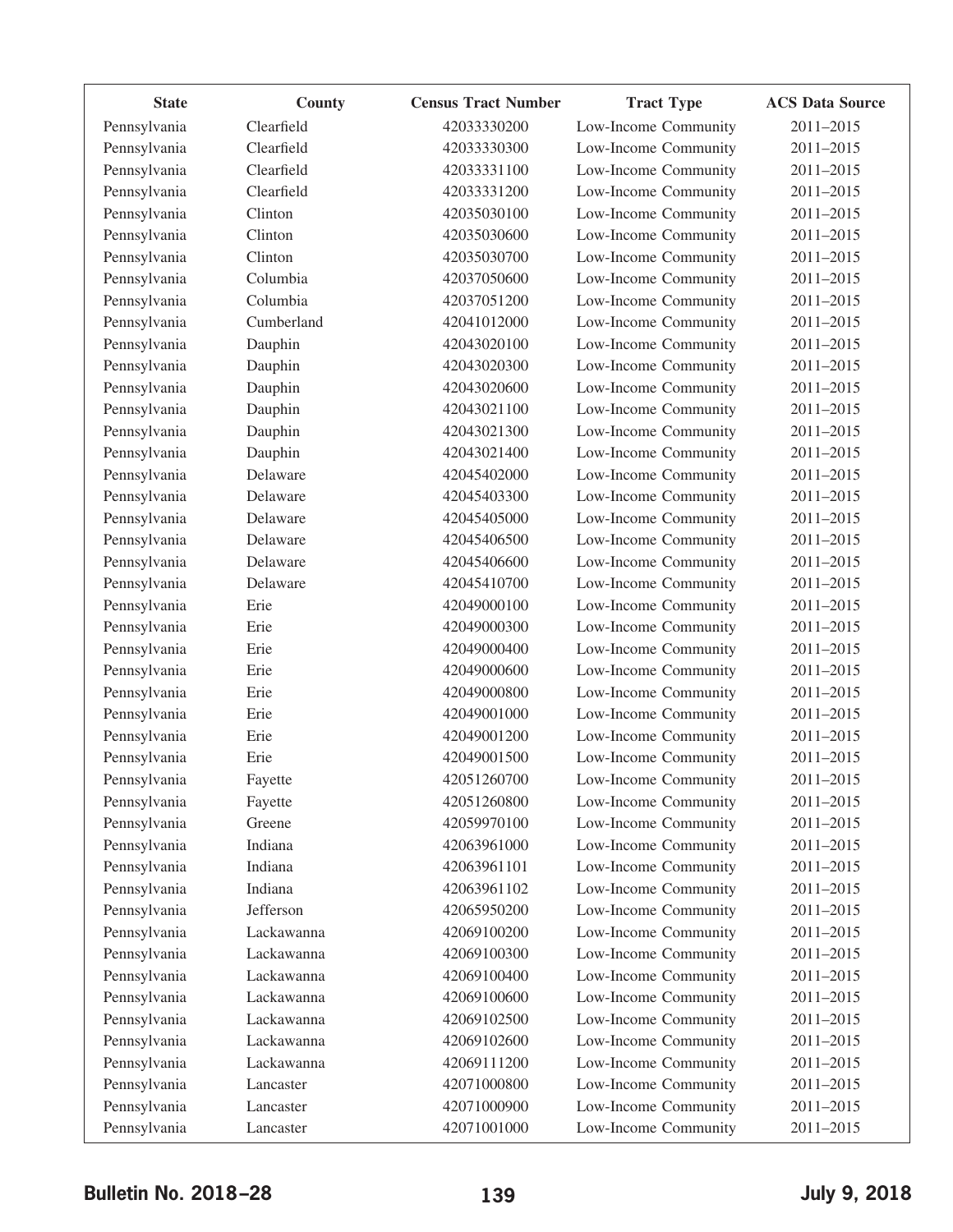| <b>State</b> | County         | <b>Census Tract Number</b> | <b>Tract Type</b>    | <b>ACS Data Source</b> |
|--------------|----------------|----------------------------|----------------------|------------------------|
| Pennsylvania | Lancaster      | 42071001400                | Low-Income Community | 2011-2015              |
| Pennsylvania | Lancaster      | 42071011200                | Low-Income Community | 2011-2015              |
| Pennsylvania | Lancaster      | 42071011300                | Low-Income Community | 2011-2015              |
| Pennsylvania | Lawrence       | 42073000400                | Low-Income Community | 2011-2015              |
| Pennsylvania | Lawrence       | 42073000700                | Low-Income Community | 2011-2015              |
| Pennsylvania | Lawrence       | 42073000800                | Low-Income Community | 2011-2015              |
| Pennsylvania | Lawrence       | 42073000900                | Low-Income Community | 2011-2015              |
| Pennsylvania | Lebanon        | 42075000100                | Low-Income Community | 2011-2015              |
| Pennsylvania | Lebanon        | 42075000200                | Low-Income Community | 2011-2015              |
| Pennsylvania | Lehigh         | 42077001000                | Low-Income Community | 2011-2015              |
| Pennsylvania | Lehigh         | 42077001401                | Low-Income Community | 2011-2015              |
| Pennsylvania | Lehigh         | 42077001501                | Low-Income Community | 2011-2015              |
| Pennsylvania | Lehigh         | 42077001800                | Low-Income Community | 2011-2015              |
| Pennsylvania | Lehigh         | 42077009700                | Low-Income Community | 2011-2015              |
| Pennsylvania | Luzerne        | 42079200100                | Low-Income Community | 2011-2015              |
| Pennsylvania | Luzerne        | 42079215200                | Low-Income Community | 2011-2015              |
| Pennsylvania | Luzerne        | 42079217001                | Low-Income Community | 2011-2015              |
| Pennsylvania | Luzerne        | 42079217400                | Low-Income Community | 2011-2015              |
| Pennsylvania | Luzerne        | 42079217500                | Low-Income Community | 2011-2015              |
| Pennsylvania | Lycoming       | 42081000400                | Low-Income Community | 2011-2015              |
| Pennsylvania | Lycoming       | 42081000600                | Low-Income Community | 2011-2015              |
| Pennsylvania | Lycoming       | 42081000900                | Low-Income Community | 2011-2015              |
| Pennsylvania | McKean         | 42083420200                | Low-Income Community | 2011-2015              |
| Pennsylvania | McKean         | 42083420300                | Low-Income Community | 2011-2015              |
| Pennsylvania | Mercer         | 42085030300                | Low-Income Community | 2011-2015              |
| Pennsylvania | Mercer         | 42085033200                | Low-Income Community | 2011-2015              |
| Pennsylvania | Monroe         | 42089300800                | Low-Income Community | 2011-2015              |
| Pennsylvania | Montgomery     | 42091203902                | Low-Income Community | 2011-2015              |
| Pennsylvania | Montgomery     | 42091208801                | Low-Income Community | 2011-2015              |
| Pennsylvania | Montgomery     | 42091208904                | Low-Income Community | 2011-2015              |
| Pennsylvania | Montgomery     | 42091209000                | Low-Income Community | 2011-2015              |
| Pennsylvania | Montour        | 42093050300                | Low-Income Community | 2011-2015              |
| Pennsylvania | Northampton    | 42095010700                | Low-Income Community | 2011-2015              |
| Pennsylvania | Northampton    | 42095010800                | Low-Income Community | 2011-2015              |
| Pennsylvania | Northampton    | 42095011000                | Low-Income Community | 2011-2015              |
| Pennsylvania | Northampton    | 42095011300                | Low-Income Community | 2011-2015              |
| Pennsylvania | Northampton    | 42095014200                | Low-Income Community | 2011-2015              |
| Pennsylvania | Northampton    | 42095014300                | Low-Income Community | 2011-2015              |
| Pennsylvania | Northampton    | 42095014400                | Low-Income Community | 2011-2015              |
| Pennsylvania | Northampton    | 42095014600                | Low-Income Community | 2011-2015              |
| Pennsylvania | Northumberland | 42097081500                | Low-Income Community | 2011-2015              |
| Pennsylvania | Northumberland | 42097082000                | Low-Income Community | 2011-2015              |
| Pennsylvania | Philadelphia   | 42101000200                | Low-Income Community | 2011-2015              |
| Pennsylvania | Philadelphia   | 42101002000                | Low-Income Community | 2011-2015              |
| Pennsylvania | Philadelphia   | 42101002100                | Low-Income Community | 2011-2015              |
| Pennsylvania | Philadelphia   | 42101002200                | Low-Income Community | 2011-2015              |
| Pennsylvania | Philadelphia   | 42101003001                | Low-Income Community | 2011-2015              |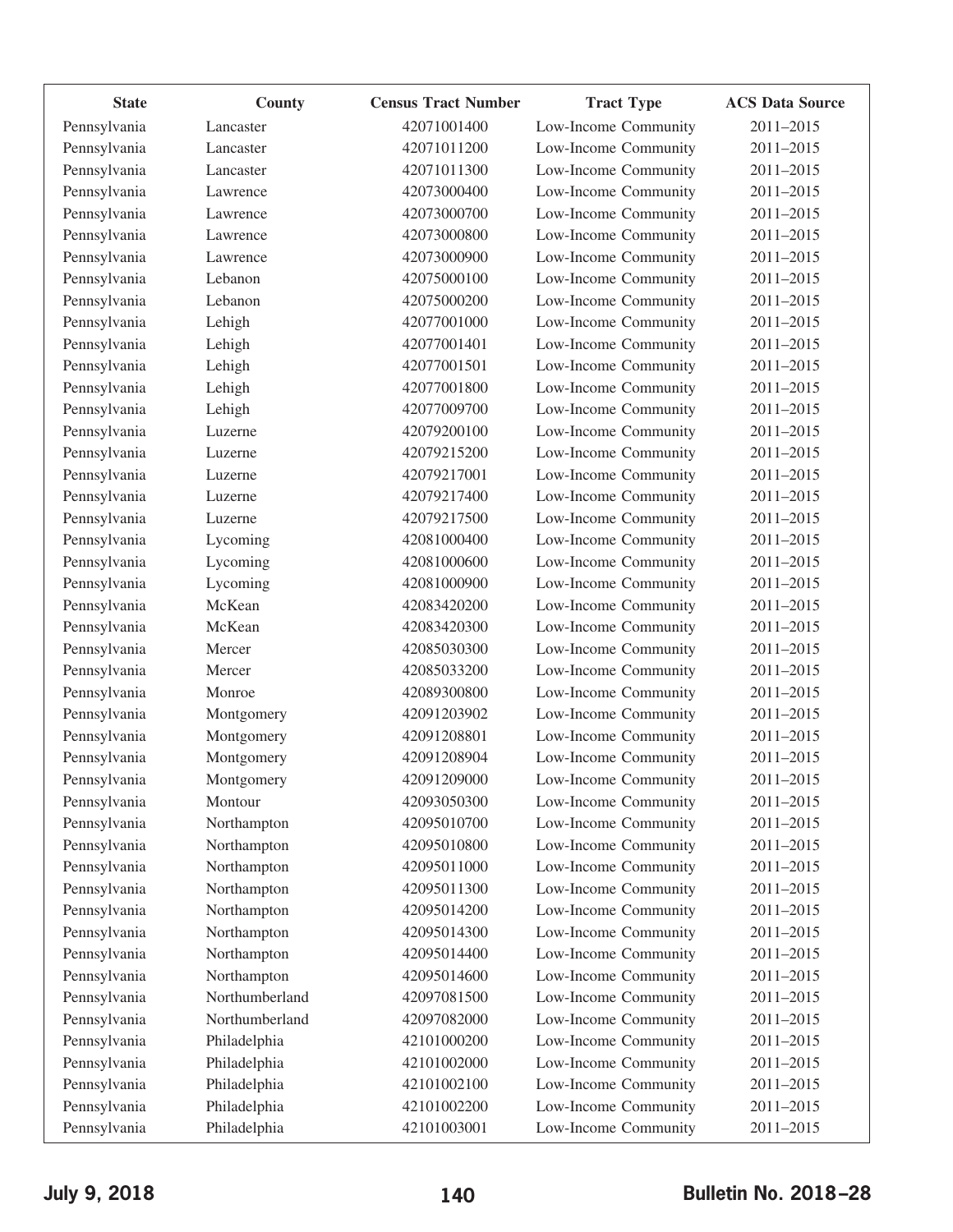| <b>State</b> | County       | <b>Census Tract Number</b> | <b>Tract Type</b>    | <b>ACS Data Source</b> |
|--------------|--------------|----------------------------|----------------------|------------------------|
| Pennsylvania | Philadelphia | 42101003300                | Low-Income Community | 2011-2015              |
| Pennsylvania | Philadelphia | 42101003901                | Low-Income Community | 2011-2015              |
| Pennsylvania | Philadelphia | 42101005600                | Low-Income Community | 2011-2015              |
| Pennsylvania | Philadelphia | 42101006900                | Low-Income Community | 2011-2015              |
| Pennsylvania | Philadelphia | 42101008302                | Low-Income Community | 2011-2015              |
| Pennsylvania | Philadelphia | 42101008400                | Low-Income Community | 2011-2015              |
| Pennsylvania | Philadelphia | 42101008500                | Low-Income Community | 2011-2015              |
| Pennsylvania | Philadelphia | 42101008602                | Low-Income Community | 2011-2015              |
| Pennsylvania | Philadelphia | 42101009000                | Low-Income Community | 2011-2015              |
| Pennsylvania | Philadelphia | 42101009100                | Low-Income Community | 2011-2015              |
| Pennsylvania | Philadelphia | 42101009200                | Low-Income Community | 2011-2015              |
| Pennsylvania | Philadelphia | 42101009300                | Low-Income Community | 2011-2015              |
| Pennsylvania | Philadelphia | 42101009400                | Low-Income Community | 2011-2015              |
| Pennsylvania | Philadelphia | 42101009500                | Low-Income Community | 2011-2015              |
| Pennsylvania | Philadelphia | 42101009600                | Low-Income Community | 2011-2015              |
| Pennsylvania | Philadelphia | 42101010400                | Low-Income Community | 2011-2015              |
| Pennsylvania | Philadelphia | 42101010500                | Low-Income Community | 2011-2015              |
| Pennsylvania | Philadelphia | 42101010600                | Low-Income Community | 2011-2015              |
| Pennsylvania | Philadelphia | 42101010700                | Low-Income Community | 2011-2015              |
| Pennsylvania | Philadelphia | 42101010800                | Low-Income Community | 2011-2015              |
| Pennsylvania | Philadelphia | 42101010900                | Low-Income Community | 2011-2015              |
| Pennsylvania | Philadelphia | 42101011100                | Low-Income Community | 2011-2015              |
| Pennsylvania | Philadelphia | 42101013200                | Low-Income Community | 2011-2015              |
| Pennsylvania | Philadelphia | 42101013300                | Low-Income Community | 2011-2015              |
| Pennsylvania | Philadelphia | 42101013700                | Low-Income Community | 2011-2015              |
| Pennsylvania | Philadelphia | 42101013800                | Low-Income Community | 2011-2015              |
| Pennsylvania | Philadelphia | 42101013900                | Low-Income Community | 2011-2015              |
| Pennsylvania | Philadelphia | 42101014000                | Low-Income Community | 2011-2015              |
| Pennsylvania | Philadelphia | 42101014100                | Low-Income Community | 2011-2015              |
| Pennsylvania | Philadelphia | 42101014500                | Low-Income Community | 2011-2015              |
| Pennsylvania | Philadelphia | 42101014600                | Low-Income Community | 2011-2015              |
| Pennsylvania | Philadelphia | 42101014900                | Low-Income Community | 2011-2015              |
| Pennsylvania | Philadelphia | 42101015600                | Low-Income Community | 2011-2015              |
| Pennsylvania | Philadelphia | 42101015700                | Low-Income Community | 2011-2015              |
| Pennsylvania | Philadelphia | 42101015800                | Low-Income Community | 2011-2015              |
| Pennsylvania | Philadelphia | 42101016100                | Low-Income Community | 2011-2015              |
| Pennsylvania | Philadelphia | 42101016200                | Low-Income Community | 2011-2015              |
| Pennsylvania | Philadelphia | 42101016300                | Low-Income Community | 2011-2015              |
| Pennsylvania | Philadelphia | 42101016600                | Low-Income Community | 2011-2015              |
| Pennsylvania | Philadelphia | 42101016701                | Low-Income Community | 2011-2015              |
| Pennsylvania | Philadelphia | 42101016702                | Low-Income Community | 2011-2015              |
| Pennsylvania | Philadelphia | 42101017000                | Low-Income Community | 2011-2015              |
| Pennsylvania | Philadelphia | 42101017100                | Low-Income Community | 2011-2015              |
| Pennsylvania | Philadelphia | 42101017300                | Low-Income Community | 2011-2015              |
| Pennsylvania | Philadelphia | 42101017400                | Low-Income Community | 2011-2015              |
| Pennsylvania | Philadelphia | 42101017601                | Low-Income Community | 2011-2015              |
| Pennsylvania | Philadelphia | 42101017602                | Low-Income Community | 2011-2015              |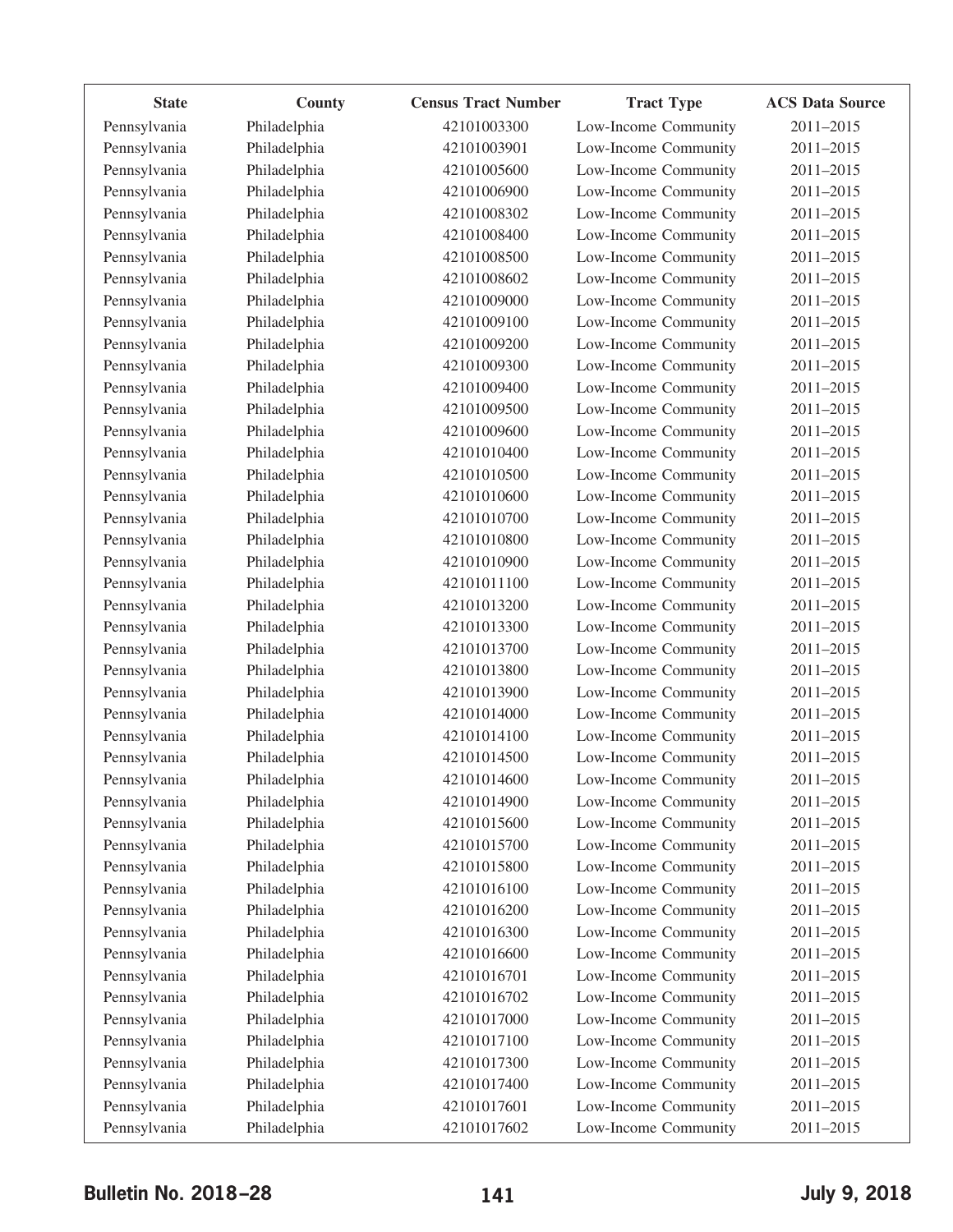| <b>State</b> | County       | <b>Census Tract Number</b> | <b>Tract Type</b>    | <b>ACS Data Source</b> |
|--------------|--------------|----------------------------|----------------------|------------------------|
| Pennsylvania | Philadelphia | 42101017701                | Low-Income Community | 2011-2015              |
| Pennsylvania | Philadelphia | 42101017702                | Low-Income Community | 2011-2015              |
| Pennsylvania | Philadelphia | 42101018300                | Low-Income Community | 2011-2015              |
| Pennsylvania | Philadelphia | 42101018400                | Low-Income Community | 2011-2015              |
| Pennsylvania | Philadelphia | 42101020000                | Low-Income Community | 2011-2015              |
| Pennsylvania | Philadelphia | 42101020101                | Low-Income Community | 2011-2015              |
| Pennsylvania | Philadelphia | 42101020102                | Low-Income Community | 2011-2015              |
| Pennsylvania | Philadelphia | 42101020300                | Low-Income Community | 2011-2015              |
| Pennsylvania | Philadelphia | 42101020500                | Low-Income Community | 2011-2015              |
| Pennsylvania | Philadelphia | 42101024100                | Low-Income Community | 2011-2015              |
| Pennsylvania | Philadelphia | 42101024400                | Low-Income Community | 2011-2015              |
| Pennsylvania | Philadelphia | 42101024600                | Low-Income Community | 2011-2015              |
| Pennsylvania | Philadelphia | 42101026302                | Low-Income Community | 2011-2015              |
| Pennsylvania | Philadelphia | 42101026500                | Low-Income Community | 2011-2015              |
| Pennsylvania | Philadelphia | 42101026800                | Low-Income Community | 2011-2015              |
| Pennsylvania | Philadelphia | 42101028200                | Low-Income Community | 2011-2015              |
| Pennsylvania | Philadelphia | 42101028300                | Low-Income Community | 2011-2015              |
| Pennsylvania | Philadelphia | 42101028400                | Low-Income Community | 2011-2015              |
| Pennsylvania | Philadelphia | 42101029100                | Low-Income Community | 2011-2015              |
| Pennsylvania | Philadelphia | 42101030000                | Low-Income Community | 2011-2015              |
| Pennsylvania | Philadelphia | 42101030200                | Low-Income Community | 2011-2015              |
| Pennsylvania | Philadelphia | 42101030900                | Low-Income Community | 2011-2015              |
| Pennsylvania | Philadelphia | 42101033400                | Low-Income Community | 2011-2015              |
| Pennsylvania | Philadelphia | 42101036900                | Low-Income Community | 2011-2015              |
| Pennsylvania | Philadelphia | 42101037600                | Low-Income Community | 2011-2015              |
| Pennsylvania | Philadelphia | 42101037700                | Low-Income Community | 2011-2015              |
| Pennsylvania | Philadelphia | 42101037800                | Low-Income Community | 2011-2015              |
| Pennsylvania | Philadelphia | 42101038100                | Low-Income Community | 2011-2015              |
| Pennsylvania | Philadelphia | 42101980000                | Low-Income Community | 2011-2015              |
| Pennsylvania | Schuylkill   | 42107001300                | Low-Income Community | 2011-2015              |
| Pennsylvania | Schuylkill   | 42107002600                | Low-Income Community | 2011-2015              |
| Pennsylvania | Schuylkill   | 42107002700                | Low-Income Community | 2011-2015              |
| Pennsylvania | Somerset     | 42111021100                | Low-Income Community | 2011-2015              |
| Pennsylvania | Venango      | 42121200500                | Low-Income Community | 2011-2015              |
| Pennsylvania | Venango      | 42121200700                | Low-Income Community | 2011-2015              |
| Pennsylvania | Venango      | 42121200900                | Low-Income Community | 2011-2015              |
| Pennsylvania | Warren       | 42123970800                | Low-Income Community | 2011-2015              |
| Pennsylvania | Warren       | 42123970900                | Low-Income Community | 2011-2015              |
| Pennsylvania | Washington   | 42125783200                | Low-Income Community | 2011-2015              |
| Pennsylvania | Washington   | 42125783300                | Low-Income Community | 2011-2015              |
| Pennsylvania | Westmoreland | 42129800100                | Low-Income Community | 2011-2015              |
| Pennsylvania | Westmoreland | 42129800700                | Low-Income Community | 2011-2015              |
| Pennsylvania | Westmoreland | 42129802800                | Low-Income Community | 2011-2015              |
| Pennsylvania | Westmoreland | 42129803600                | Low-Income Community | 2011-2015              |
| Pennsylvania | York         | 42133000300                | Low-Income Community | 2011-2015              |
| Pennsylvania | York         | 42133000600                | Low-Income Community | 2011-2015              |
| Pennsylvania | York         | 42133001000                | Low-Income Community | 2011-2015              |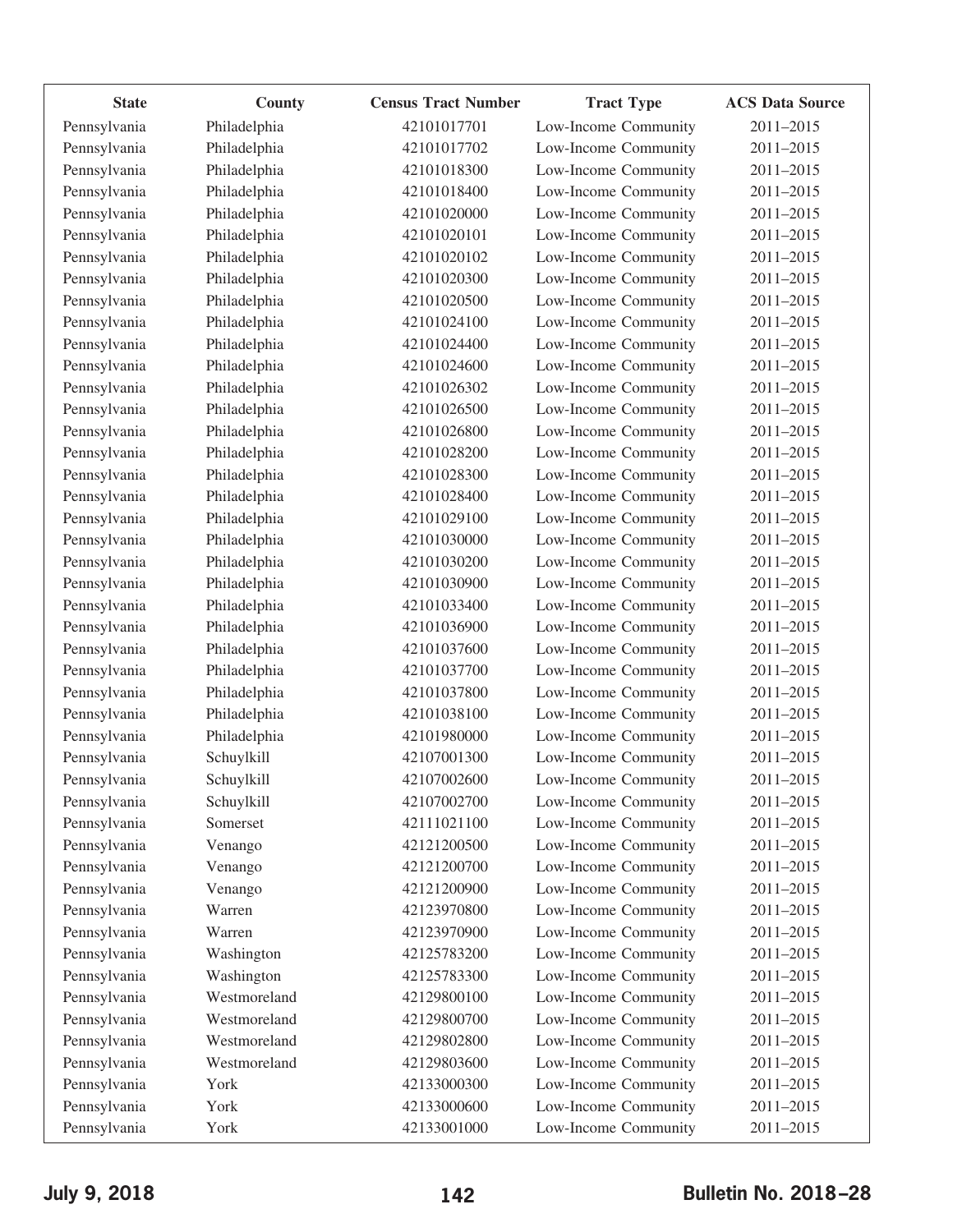| <b>State</b> | County       | <b>Census Tract Number</b> | <b>Tract Type</b>    | <b>ACS Data Source</b> |
|--------------|--------------|----------------------------|----------------------|------------------------|
| Pennsylvania | York         | 42133001200                | Low-Income Community | 2011-2015              |
| Pennsylvania | York         | 42133001600                | Low-Income Community | 2011-2015              |
| Pennsylvania | Allegheny    | 42003425000                | Non-LIC Contiguous   | 2011-2015              |
| Pennsylvania | Allegheny    | 42003461000                | Non-LIC Contiguous   | 2011-2015              |
| Pennsylvania | Allegheny    | 42003564400                | Non-LIC Contiguous   | 2011-2015              |
| Pennsylvania | Centre       | 42027010400                | Non-LIC Contiguous   | 2011-2015              |
| Pennsylvania | Clearfield   | 42033330100                | Non-LIC Contiguous   | 2011-2015              |
| Pennsylvania | Clearfield   | 42033330400                | Non-LIC Contiguous   | 2011-2015              |
| Pennsylvania | Jefferson    | 42065950100                | Non-LIC Contiguous   | 2011-2015              |
| Pennsylvania | Lackawanna   | 42069111300                | Non-LIC Contiguous   | 2011-2015              |
| Pennsylvania | Lehigh       | 42077009100                | Non-LIC Contiguous   | 2011-2015              |
| Pennsylvania | Luzerne      | 42079217300                | Non-LIC Contiguous   | 2011-2015              |
| Pennsylvania | Philadelphia | 42101014300                | Non-LIC Contiguous   | 2011-2015              |
| Puerto Rico  | Adjuntas     | 72001956300                | Low-Income Community | 2011-2015              |
| Puerto Rico  | Adjuntas     | 72001956400                | Low-Income Community | 2011-2015              |
| Puerto Rico  | Adjuntas     | 72001956500                | Low-Income Community | 2011-2015              |
| Puerto Rico  | Adjuntas     | 72001956600                | Low-Income Community | 2011-2015              |
| Puerto Rico  | Adjuntas     | 72001956700                | Low-Income Community | 2011-2015              |
| Puerto Rico  | Adjuntas     | 72001956800                | Low-Income Community | 2011-2015              |
| Puerto Rico  | Aguada       | 72003430100                | Low-Income Community | 2011-2015              |
| Puerto Rico  | Aguada       | 72003430200                | Low-Income Community | 2011-2015              |
| Puerto Rico  | Aguada       | 72003430300                | Low-Income Community | 2011-2015              |
| Puerto Rico  | Aguada       | 72003430401                | Low-Income Community | 2011-2015              |
| Puerto Rico  | Aguada       | 72003430402                | Low-Income Community | 2011-2015              |
| Puerto Rico  | Aguada       | 72003430501                | Low-Income Community | 2011-2015              |
| Puerto Rico  | Aguada       | 72003430502                | Low-Income Community | 2011-2015              |
| Puerto Rico  | Aguada       | 72003430601                | Low-Income Community | 2011-2015              |
| Puerto Rico  | Aguada       | 72003430602                | Low-Income Community | 2011-2015              |
| Puerto Rico  | Aguadilla    | 72005400100                | Low-Income Community | 2011-2015              |
| Puerto Rico  | Aguadilla    | 72005400300                | Low-Income Community | 2011-2015              |
| Puerto Rico  | Aguadilla    | 72005400400                | Low-Income Community | 2011-2015              |
| Puerto Rico  | Aguadilla    | 72005400501                | Low-Income Community | 2011-2015              |
| Puerto Rico  | Aguadilla    | 72005400502                | Low-Income Community | 2011-2015              |
| Puerto Rico  | Aguadilla    | 72005400600                | Low-Income Community | 2011-2015              |
| Puerto Rico  | Aguadilla    | 72005400700                | Low-Income Community | 2011-2015              |
| Puerto Rico  | Aguadilla    | 72005400800                | Low-Income Community | 2011-2015              |
| Puerto Rico  | Aguadilla    | 72005400900                | Low-Income Community | 2011-2015              |
| Puerto Rico  | Aguadilla    | 72005401000                | Low-Income Community | 2011-2015              |
| Puerto Rico  | Aguadilla    | 72005401100                | Low-Income Community | 2011-2015              |
| Puerto Rico  | Aguadilla    | 72005401200                | Low-Income Community | 2011-2015              |
| Puerto Rico  | Aguadilla    | 72005401301                | Low-Income Community | 2011-2015              |
| Puerto Rico  | Aguadilla    | 72005401302                | Low-Income Community | 2011-2015              |
| Puerto Rico  | Aguadilla    | 72005401401                | Low-Income Community | 2011-2015              |
| Puerto Rico  | Aguadilla    | 72005401402                | Low-Income Community | 2011-2015              |
| Puerto Rico  | Aguas Buenas | 72007230100                | Low-Income Community | 2011-2015              |
| Puerto Rico  | Aguas Buenas | 72007230200                | Low-Income Community | 2011-2015              |
| Puerto Rico  | Aguas Buenas | 72007230300                | Low-Income Community | 2011-2015              |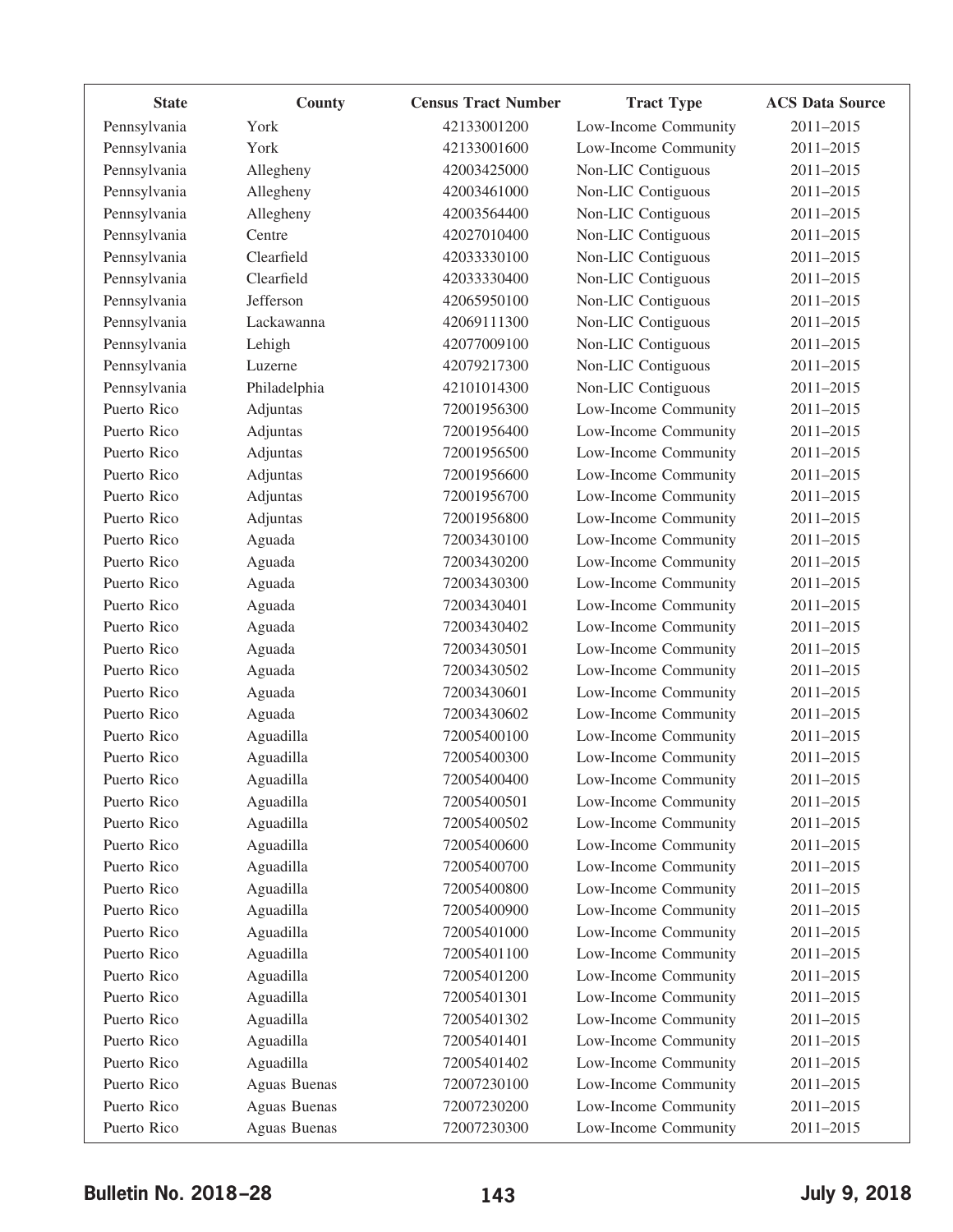| <b>State</b> | County       | <b>Census Tract Number</b> | <b>Tract Type</b>    | <b>ACS Data Source</b> |
|--------------|--------------|----------------------------|----------------------|------------------------|
| Puerto Rico  | Aguas Buenas | 72007230400                | Low-Income Community | 2011-2015              |
| Puerto Rico  | Aguas Buenas | 72007230501                | Low-Income Community | 2011-2015              |
| Puerto Rico  | Aguas Buenas | 72007230502                | Low-Income Community | 2011-2015              |
| Puerto Rico  | Aibonito     | 72009250100                | Low-Income Community | 2011-2015              |
| Puerto Rico  | Aibonito     | 72009250200                | Low-Income Community | 2011-2015              |
| Puerto Rico  | Aibonito     | 72009250300                | Low-Income Community | 2011-2015              |
| Puerto Rico  | Aibonito     | 72009250400                | Low-Income Community | 2011-2015              |
| Puerto Rico  | Aibonito     | 72009250500                | Low-Income Community | 2011-2015              |
| Puerto Rico  | Aibonito     | 72009250600                | Low-Income Community | 2011-2015              |
| Puerto Rico  | Añasco       | 72011810100                | Low-Income Community | 2011-2015              |
| Puerto Rico  | Añasco       | 72011810200                | Low-Income Community | 2011-2015              |
| Puerto Rico  | Añasco       | 72011810300                | Low-Income Community | 2011-2015              |
| Puerto Rico  | Añasco       | 72011810400                | Low-Income Community | 2011-2015              |
| Puerto Rico  | Añasco       | 72011810500                | Low-Income Community | 2011-2015              |
| Puerto Rico  | Añasco       | 72011810600                | Low-Income Community | 2011-2015              |
| Puerto Rico  | Añasco       | 72011810700                | Low-Income Community | 2011-2015              |
| Puerto Rico  | Arecibo      | 72013300101                | Low-Income Community | 2011-2015              |
| Puerto Rico  | Arecibo      | 72013300102                | Low-Income Community | 2011-2015              |
| Puerto Rico  | Arecibo      | 72013300200                | Low-Income Community | 2011-2015              |
| Puerto Rico  | Arecibo      | 72013300301                | Low-Income Community | 2011-2015              |
| Puerto Rico  | Arecibo      | 72013300302                | Low-Income Community | 2011-2015              |
| Puerto Rico  | Arecibo      | 72013300400                | Low-Income Community | 2011-2015              |
| Puerto Rico  | Arecibo      | 72013300500                | Low-Income Community | 2011-2015              |
| Puerto Rico  | Arecibo      | 72013300700                | Low-Income Community | 2011-2015              |
| Puerto Rico  | Arecibo      | 72013300800                | Low-Income Community | 2011-2015              |
| Puerto Rico  | Arecibo      | 72013301000                | Low-Income Community | 2011-2015              |
| Puerto Rico  | Arecibo      | 72013301100                | Low-Income Community | 2011-2015              |
| Puerto Rico  | Arecibo      | 72013301200                | Low-Income Community | 2011-2015              |
| Puerto Rico  | Arecibo      | 72013301300                | Low-Income Community | 2011-2015              |
| Puerto Rico  | Arecibo      | 72013301400                | Low-Income Community | 2011-2015              |
| Puerto Rico  | Arecibo      | 72013301500                | Low-Income Community | 2011-2015              |
| Puerto Rico  | Arecibo      | 72013301600                | Low-Income Community | 2011-2015              |
| Puerto Rico  | Arecibo      | 72013301700                | Low-Income Community | 2011-2015              |
| Puerto Rico  | Arecibo      | 72013301800                | Low-Income Community | 2011-2015              |
| Puerto Rico  | Arecibo      | 72013301900                | Low-Income Community | 2011-2015              |
| Puerto Rico  | Arecibo      | 72013302000                | Low-Income Community | 2011-2015              |
| Puerto Rico  | Arecibo      | 72013302100                | Low-Income Community | 2011-2015              |
| Puerto Rico  | Arecibo      | 72013302201                | Low-Income Community | 2011-2015              |
| Puerto Rico  | Arecibo      | 72013302202                | Low-Income Community | 2011-2015              |
| Puerto Rico  | Arecibo      | 72013302300                | Low-Income Community | 2011-2015              |
| Puerto Rico  | Arroyo       | 72015280101                | Low-Income Community | 2011-2015              |
| Puerto Rico  | Arroyo       | 72015280102                | Low-Income Community | 2011-2015              |
| Puerto Rico  | Arroyo       | 72015280201                | Low-Income Community | 2011-2015              |
| Puerto Rico  | Arroyo       | 72015280202                | Low-Income Community | 2011-2015              |
| Puerto Rico  | Barceloneta  | 72017590100                | Low-Income Community | 2011-2015              |
| Puerto Rico  | Barceloneta  | 72017590200                | Low-Income Community | 2011-2015              |
| Puerto Rico  | Barceloneta  | 72017590300                | Low-Income Community | 2011-2015              |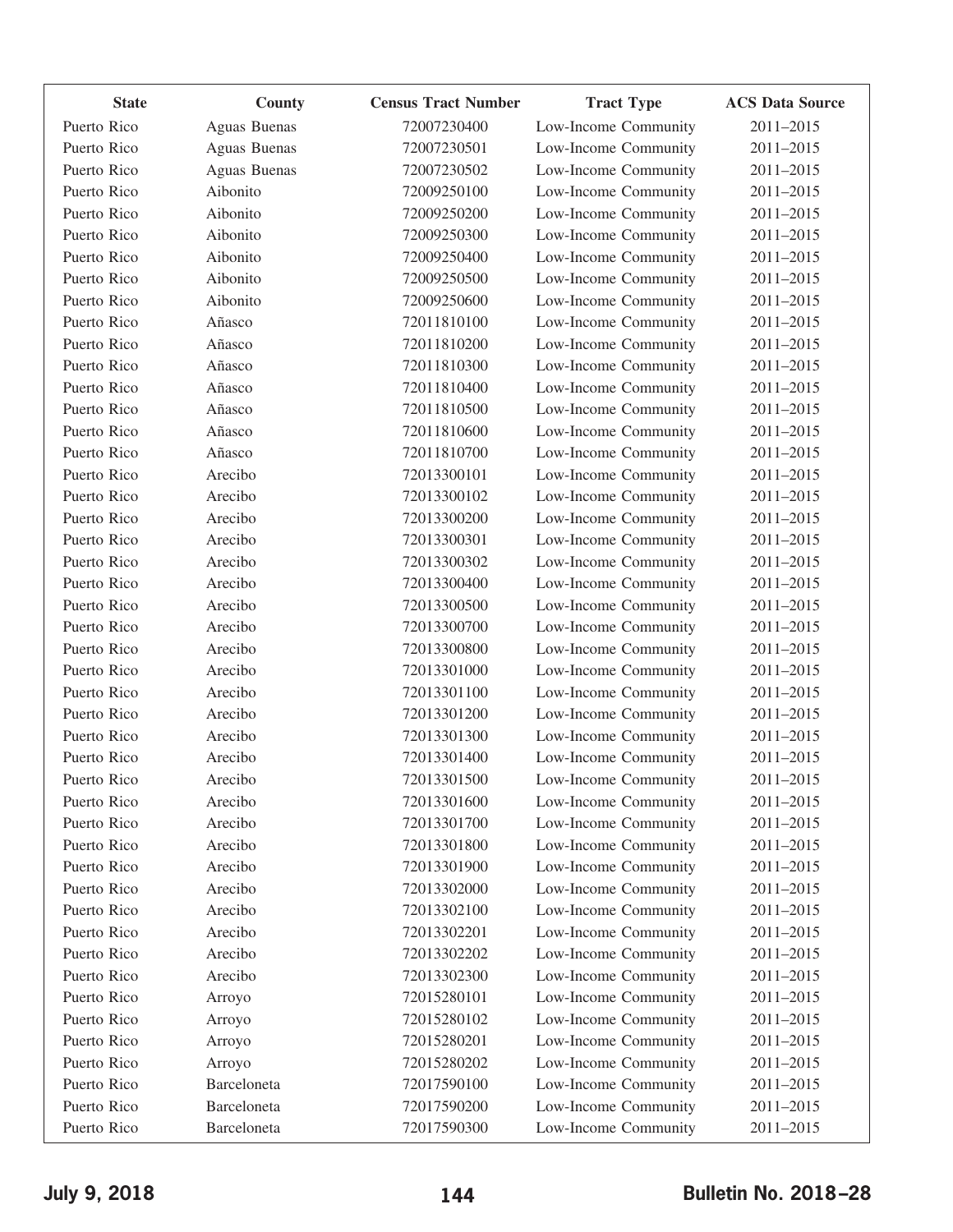| <b>State</b> | County       | <b>Census Tract Number</b> | <b>Tract Type</b>    | <b>ACS Data Source</b> |
|--------------|--------------|----------------------------|----------------------|------------------------|
| Puerto Rico  | Barceloneta  | 72017590400                | Low-Income Community | 2011-2015              |
| Puerto Rico  | Barranquitas | 72019952201                | Low-Income Community | 2011-2015              |
| Puerto Rico  | Barranquitas | 72019952202                | Low-Income Community | 2011-2015              |
| Puerto Rico  | Barranquitas | 72019952301                | Low-Income Community | 2011-2015              |
| Puerto Rico  | Barranquitas | 72019952302                | Low-Income Community | 2011-2015              |
| Puerto Rico  | Barranquitas | 72019952400                | Low-Income Community | 2011-2015              |
| Puerto Rico  | Barranquitas | 72019952500                | Low-Income Community | 2011-2015              |
| Puerto Rico  | Bayamón      | 72021030101                | Low-Income Community | 2011-2015              |
| Puerto Rico  | Bayamón      | 72021030103                | Low-Income Community | 2011-2015              |
| Puerto Rico  | Bayamón      | 72021030104                | Non-LIC Contiguous   | 2011-2015              |
| Puerto Rico  | Bayamón      | 72021030105                | Low-Income Community | 2011-2015              |
| Puerto Rico  | Bayamón      | 72021030200                | Low-Income Community | 2011-2015              |
| Puerto Rico  | Bayamón      | 72021030300                | Low-Income Community | 2011-2015              |
| Puerto Rico  | Bayamón      | 72021030700                | Low-Income Community | 2011-2015              |
| Puerto Rico  | Bayamón      | 72021030800                | Low-Income Community | 2011-2015              |
| Puerto Rico  | Bayamón      | 72021030901                | Low-Income Community | 2011-2015              |
| Puerto Rico  | Bayamón      | 72021030902                | Low-Income Community | 2011-2015              |
| Puerto Rico  | Bayamón      | 72021030903                | Low-Income Community | 2011-2015              |
| Puerto Rico  | Bayamón      | 72021030904                | Low-Income Community | 2011-2015              |
| Puerto Rico  | Bayamón      | 72021031004                | Non-LIC Contiguous   | 2011-2015              |
| Puerto Rico  | Bayamón      | 72021031005                | Low-Income Community | 2011-2015              |
| Puerto Rico  | Bayamón      | 72021031013                | Low-Income Community | 2011-2015              |
| Puerto Rico  | Bayamón      | 72021031021                | Low-Income Community | 2011-2015              |
| Puerto Rico  | Bayamón      | 72021031023                | Low-Income Community | 2011-2015              |
| Puerto Rico  | Bayamón      | 72021031031                | Low-Income Community | 2011-2015              |
| Puerto Rico  | Bayamón      | 72021031033                | Low-Income Community | 2011-2015              |
| Puerto Rico  | Bayamón      | 72021031101                | Low-Income Community | 2011-2015              |
| Puerto Rico  | Bayamón      | 72021031113                | Low-Income Community | 2011-2015              |
| Puerto Rico  | Bayamón      | 72021031114                | Low-Income Community | 2011-2015              |
| Puerto Rico  | Bayamón      | 72021031121                | Low-Income Community | 2011-2015              |
| Puerto Rico  | Bayamón      | 72021031122                | Low-Income Community | 2011-2015              |
| Puerto Rico  | Bayamón      | 72021031123                | Low-Income Community | 2011-2015              |
| Puerto Rico  | Bayamón      | 72021031124                | Low-Income Community | 2011-2015              |
| Puerto Rico  | Bayamón      | 72021031125                | Low-Income Community | 2011-2015              |
| Puerto Rico  | Bayamón      | 72021031201                | Low-Income Community | 2011-2015              |
| Puerto Rico  | Bayamón      | 72021031202                | Low-Income Community | 2011-2015              |
| Puerto Rico  | Bayamón      | 72021031203                | Low-Income Community | 2011-2015              |
| Puerto Rico  | Bayamón      | 72021031301                | Low-Income Community | 2011-2015              |
| Puerto Rico  | Bayamón      | 72021031304                | Low-Income Community | 2011-2015              |
| Puerto Rico  | Bayamón      | 72021031305                | Low-Income Community | 2011-2015              |
| Puerto Rico  | Bayamón      | 72021031306                | Low-Income Community | 2011-2015              |
| Puerto Rico  | Bayamón      | 72021031307                | Low-Income Community | 2011-2015              |
| Puerto Rico  | Bayamón      | 72021031401                | Low-Income Community | 2011-2015              |
| Puerto Rico  | Bayamón      | 72021031402                | Low-Income Community | 2011-2015              |
| Puerto Rico  | Bayamón      | 72021031403                | Low-Income Community | 2011-2015              |
| Puerto Rico  | Bayamón      | 72021031501                | Low-Income Community | 2011-2015              |
| Puerto Rico  | Bayamón      | 72021031502                | Low-Income Community | 2011-2015              |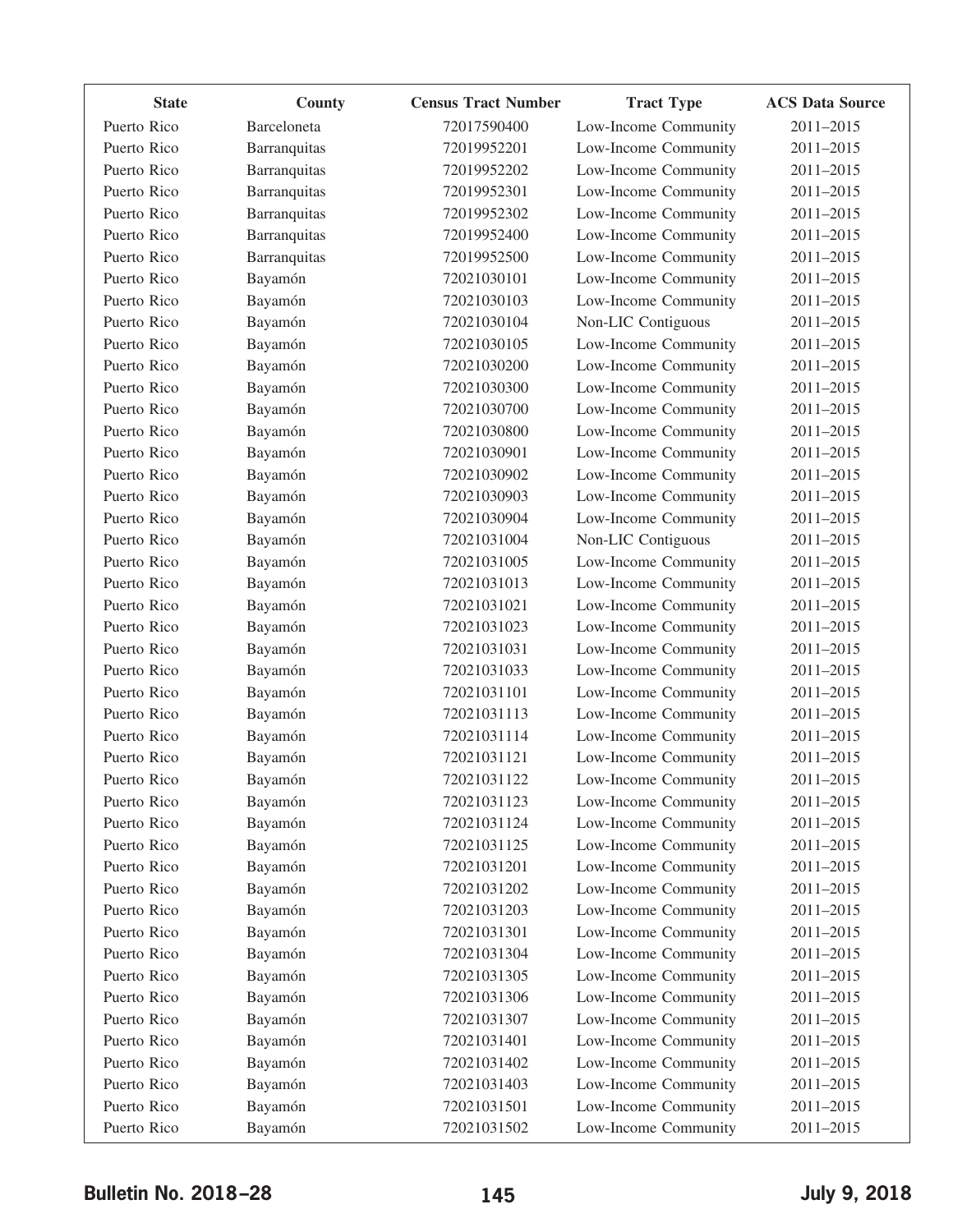| <b>State</b> | County    | <b>Census Tract Number</b> | <b>Tract Type</b>    | <b>ACS Data Source</b> |
|--------------|-----------|----------------------------|----------------------|------------------------|
| Puerto Rico  | Bayamón   | 72021031503                | Low-Income Community | 2011-2015              |
| Puerto Rico  | Bayamón   | 72021031611                | Low-Income Community | 2011-2015              |
| Puerto Rico  | Bayamón   | 72021031612                | Low-Income Community | 2011-2015              |
| Puerto Rico  | Bayamón   | 72021031621                | Low-Income Community | 2011-2015              |
| Puerto Rico  | Bayamón   | 72021031622                | Low-Income Community | 2011-2015              |
| Puerto Rico  | Bayamón   | 72021031631                | Low-Income Community | 2011-2015              |
| Puerto Rico  | Bayamón   | 72021031632                | Low-Income Community | 2011-2015              |
| Puerto Rico  | Bayamón   | 72021031641                | Low-Income Community | 2011-2015              |
| Puerto Rico  | Bayamón   | 72021031651                | Low-Income Community | 2011-2015              |
| Puerto Rico  | Bayamón   | 72021031701                | Low-Income Community | 2011-2015              |
| Puerto Rico  | Bayamón   | 72021031702                | Low-Income Community | 2011-2015              |
| Puerto Rico  | Bayamón   | 72021031703                | Low-Income Community | 2011-2015              |
| Puerto Rico  | Bayamón   | 72021031704                | Low-Income Community | 2011-2015              |
| Puerto Rico  | Bayamón   | 72021031800                | Low-Income Community | 2011-2015              |
| Puerto Rico  | Bayamón   | 72021031900                | Low-Income Community | 2011-2015              |
| Puerto Rico  | Bayamón   | 72021032000                | Low-Income Community | 2011-2015              |
| Puerto Rico  | Bayamón   | 72021032100                | Low-Income Community | 2011-2015              |
| Puerto Rico  | Bayamón   | 72021032200                | Low-Income Community | 2011-2015              |
| Puerto Rico  | Bayamón   | 72021032301                | Low-Income Community | 2011-2015              |
| Puerto Rico  | Bayamón   | 72021032302                | Low-Income Community | 2011-2015              |
| Puerto Rico  | Cabo Rojo | 72023830101                | Low-Income Community | 2011-2015              |
| Puerto Rico  | Cabo Rojo | 72023830102                | Low-Income Community | 2011-2015              |
| Puerto Rico  | Cabo Rojo | 72023830200                | Low-Income Community | 2011-2015              |
| Puerto Rico  | Cabo Rojo | 72023830300                | Low-Income Community | 2011-2015              |
| Puerto Rico  | Cabo Rojo | 72023830400                | Low-Income Community | 2011-2015              |
| Puerto Rico  | Cabo Rojo | 72023830502                | Low-Income Community | 2011-2015              |
| Puerto Rico  | Cabo Rojo | 72023830503                | Low-Income Community | 2011-2015              |
| Puerto Rico  | Cabo Rojo | 72023830504                | Low-Income Community | 2011-2015              |
| Puerto Rico  | Cabo Rojo | 72023830603                | Low-Income Community | 2011-2015              |
| Puerto Rico  | Cabo Rojo | 72023830604                | Low-Income Community | 2011-2015              |
| Puerto Rico  | Caguas    | 72025200100                | Low-Income Community | 2011-2015              |
| Puerto Rico  | Caguas    | 72025200200                | Low-Income Community | 2011-2015              |
| Puerto Rico  | Caguas    | 72025200302                | Non-LIC Contiguous   | 2011-2015              |
| Puerto Rico  | Caguas    | 72025200304                | Low-Income Community | 2011-2015              |
| Puerto Rico  | Caguas    | 72025200400                | Low-Income Community | 2011-2015              |
| Puerto Rico  | Caguas    | 72025200500                | Low-Income Community | 2011-2015              |
| Puerto Rico  | Caguas    | 72025200600                | Low-Income Community | 2011-2015              |
| Puerto Rico  | Caguas    | 72025200700                | Low-Income Community | 2011-2015              |
| Puerto Rico  | Caguas    | 72025200800                | Low-Income Community | 2011-2015              |
| Puerto Rico  | Caguas    | 72025200900                | Low-Income Community | 2011-2015              |
| Puerto Rico  | Caguas    | 72025201000                | Low-Income Community | 2011-2015              |
| Puerto Rico  | Caguas    | 72025201200                | Low-Income Community | 2011-2015              |
| Puerto Rico  | Caguas    | 72025201300                | Low-Income Community | 2011-2015              |
| Puerto Rico  | Caguas    | 72025201400                | Low-Income Community | 2011-2015              |
| Puerto Rico  | Caguas    | 72025201500                | Low-Income Community | 2011-2015              |
| Puerto Rico  | Caguas    | 72025201600                | Low-Income Community | 2011-2015              |
| Puerto Rico  | Caguas    | 72025201700                | Low-Income Community | 2011-2015              |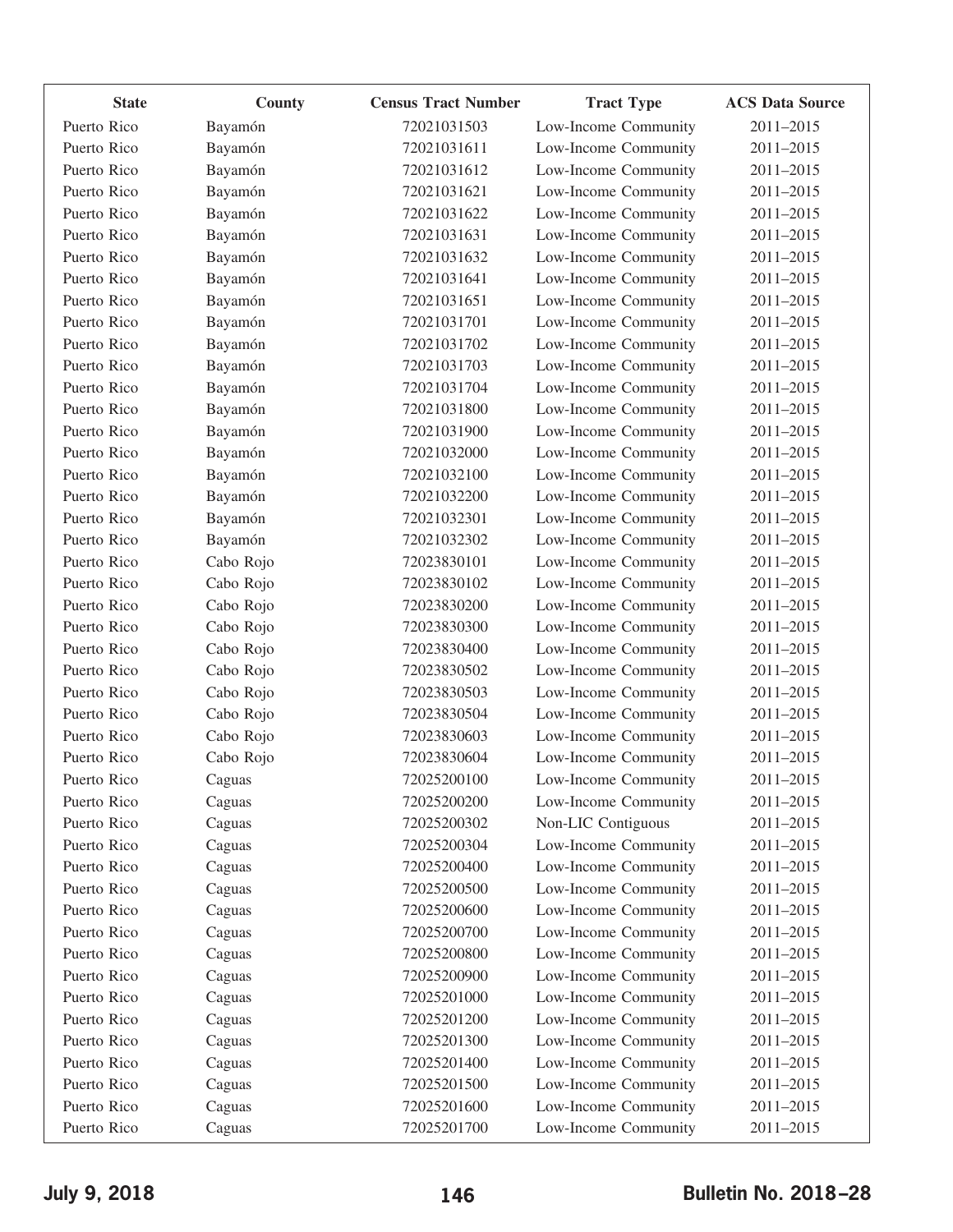| <b>State</b> | County    | <b>Census Tract Number</b> | <b>Tract Type</b>    | <b>ACS Data Source</b> |
|--------------|-----------|----------------------------|----------------------|------------------------|
| Puerto Rico  | Caguas    | 72025201800                | Low-Income Community | 2011-2015              |
| Puerto Rico  | Caguas    | 72025201900                | Low-Income Community | 2011-2015              |
| Puerto Rico  | Caguas    | 72025202000                | Low-Income Community | 2011-2015              |
| Puerto Rico  | Caguas    | 72025202100                | Low-Income Community | 2011-2015              |
| Puerto Rico  | Caguas    | 72025202200                | Low-Income Community | 2011-2015              |
| Puerto Rico  | Caguas    | 72025202300                | Low-Income Community | 2011-2015              |
| Puerto Rico  | Caguas    | 72025202402                | Low-Income Community | 2011-2015              |
| Puerto Rico  | Caguas    | 72025202403                | Low-Income Community | 2011-2015              |
| Puerto Rico  | Caguas    | 72025202404                | Low-Income Community | 2011-2015              |
| Puerto Rico  | Caguas    | 72025202500                | Low-Income Community | 2011-2015              |
| Puerto Rico  | Caguas    | 72025202601                | Low-Income Community | 2011-2015              |
| Puerto Rico  | Caguas    | 72025202602                | Low-Income Community | 2011-2015              |
| Puerto Rico  | Caguas    | 72025202701                | Low-Income Community | 2011-2015              |
| Puerto Rico  | Caguas    | 72025202702                | Low-Income Community | 2011-2015              |
| Puerto Rico  | Caguas    | 72025202800                | Low-Income Community | 2011-2015              |
| Puerto Rico  | Camuy     | 72027320100                | Low-Income Community | 2011-2015              |
| Puerto Rico  | Camuy     | 72027320200                | Low-Income Community | 2011-2015              |
| Puerto Rico  | Camuy     | 72027320300                | Low-Income Community | 2011-2015              |
| Puerto Rico  | Camuy     | 72027320401                | Low-Income Community | 2011-2015              |
| Puerto Rico  | Camuy     | 72027320402                | Low-Income Community | 2011-2015              |
| Puerto Rico  | Camuy     | 72027320500                | Low-Income Community | 2011-2015              |
| Puerto Rico  | Camuy     | 72027320600                | Low-Income Community | 2011-2015              |
| Puerto Rico  | Canóvanas | 72029100101                | Low-Income Community | 2011-2015              |
| Puerto Rico  | Canóvanas | 72029100103                | Low-Income Community | 2011-2015              |
| Puerto Rico  | Canóvanas | 72029100104                | Low-Income Community | 2011-2015              |
| Puerto Rico  | Canóvanas | 72029100200                | Low-Income Community | 2011-2015              |
| Puerto Rico  | Canóvanas | 72029100400                | Low-Income Community | 2011-2015              |
| Puerto Rico  | Canóvanas | 72029100502                | Low-Income Community | 2011-2015              |
| Puerto Rico  | Canóvanas | 72029100503                | Low-Income Community | 2011-2015              |
| Puerto Rico  | Canóvanas | 72029100504                | Non-LIC Contiguous   | 2011-2015              |
| Puerto Rico  | Canóvanas | 72029100601                | Low-Income Community | 2011-2015              |
| Puerto Rico  | Canóvanas | 72029100602                | Low-Income Community | 2011-2015              |
| Puerto Rico  | Canóvanas | 72029100700                | Low-Income Community | 2011-2015              |
| Puerto Rico  | Canóvanas | 72029100800                | Low-Income Community | 2011-2015              |
| Puerto Rico  | Carolina  | 72031050105                | Low-Income Community | 2011-2015              |
| Puerto Rico  | Carolina  | 72031050110                | Low-Income Community | 2011-2015              |
| Puerto Rico  | Carolina  | 72031050211                | Low-Income Community | 2011-2015              |
| Puerto Rico  | Carolina  | 72031050212                | Low-Income Community | 2011-2015              |
| Puerto Rico  | Carolina  | 72031050221                | Low-Income Community | 2011-2015              |
| Puerto Rico  | Carolina  | 72031050222                | Low-Income Community | 2011-2015              |
| Puerto Rico  | Carolina  | 72031050231                | Low-Income Community | 2011-2015              |
| Puerto Rico  | Carolina  | 72031050232                | Non-LIC Contiguous   | 2011-2015              |
| Puerto Rico  | Carolina  | 72031050241                | Low-Income Community | 2011-2015              |
| Puerto Rico  | Carolina  | 72031050242                | Low-Income Community | 2011-2015              |
| Puerto Rico  | Carolina  | 72031050302                | Low-Income Community | 2011-2015              |
| Puerto Rico  | Carolina  | 72031050311                | Low-Income Community | 2011-2015              |
| Puerto Rico  | Carolina  | 72031050321                | Low-Income Community | 2011-2015              |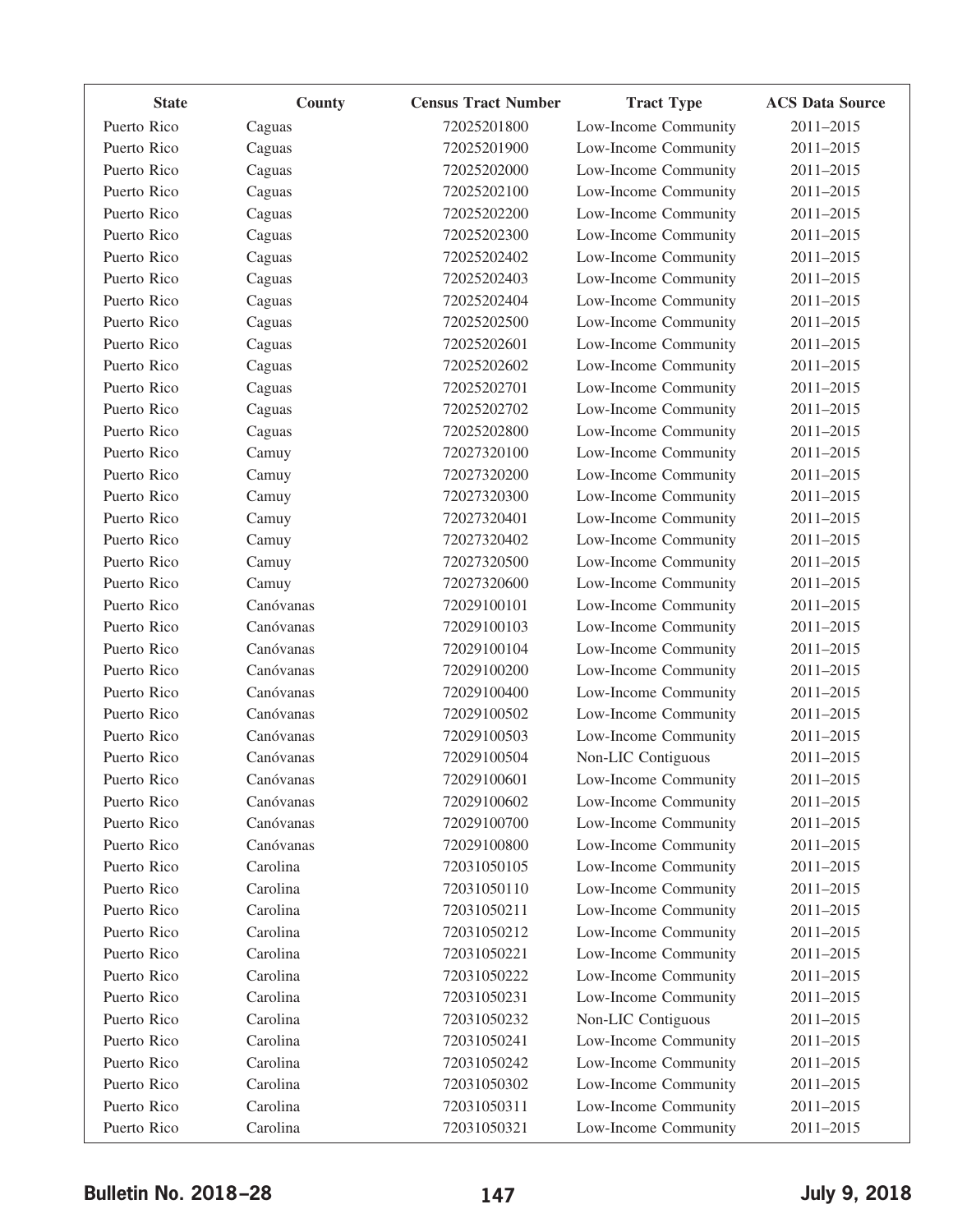| <b>State</b> | County   | <b>Census Tract Number</b> | <b>Tract Type</b>    | <b>ACS Data Source</b> |
|--------------|----------|----------------------------|----------------------|------------------------|
| Puerto Rico  | Carolina | 72031050331                | Low-Income Community | 2011-2015              |
| Puerto Rico  | Carolina | 72031050341                | Low-Income Community | 2011-2015              |
| Puerto Rico  | Carolina | 72031050401                | Low-Income Community | 2011-2015              |
| Puerto Rico  | Carolina | 72031050402                | Low-Income Community | 2011-2015              |
| Puerto Rico  | Carolina | 72031050501                | Non-LIC Contiguous   | 2011-2015              |
| Puerto Rico  | Carolina | 72031050503                | Low-Income Community | 2011-2015              |
| Puerto Rico  | Carolina | 72031050504                | Low-Income Community | 2011-2015              |
| Puerto Rico  | Carolina | 72031050600                | Low-Income Community | 2011-2015              |
| Puerto Rico  | Carolina | 72031050700                | Low-Income Community | 2011-2015              |
| Puerto Rico  | Carolina | 72031050803                | Low-Income Community | 2011-2015              |
| Puerto Rico  | Carolina | 72031050811                | Low-Income Community | 2011-2015              |
| Puerto Rico  | Carolina | 72031050812                | Low-Income Community | 2011-2015              |
| Puerto Rico  | Carolina | 72031050821                | Low-Income Community | 2011-2015              |
| Puerto Rico  | Carolina | 72031050822                | Low-Income Community | 2011-2015              |
| Puerto Rico  | Carolina | 72031050831                | Low-Income Community | 2011-2015              |
| Puerto Rico  | Carolina | 72031050841                | Low-Income Community | 2011-2015              |
| Puerto Rico  | Carolina | 72031050901                | Low-Income Community | 2011-2015              |
| Puerto Rico  | Carolina | 72031050902                | Low-Income Community | 2011-2015              |
| Puerto Rico  | Carolina | 72031051001                | Low-Income Community | 2011-2015              |
| Puerto Rico  | Carolina | 72031051002                | Low-Income Community | 2011-2015              |
| Puerto Rico  | Carolina | 72031051102                | Low-Income Community | 2011-2015              |
| Puerto Rico  | Cataño   | 72033020200                | Low-Income Community | 2011-2015              |
| Puerto Rico  | Cataño   | 72033020302                | Low-Income Community | 2011-2015              |
| Puerto Rico  | Cataño   | 72033020403                | Low-Income Community | 2011-2015              |
| Puerto Rico  | Cataño   | 72033020422                | Low-Income Community | 2011-2015              |
| Puerto Rico  | Cataño   | 72033020423                | Low-Income Community | 2011-2015              |
| Puerto Rico  | Cataño   | 72033020425                | Low-Income Community | 2011-2015              |
| Puerto Rico  | Cataño   | 72033020426                | Low-Income Community | 2011-2015              |
| Puerto Rico  | Cataño   | 72033020427                | Low-Income Community | 2011-2015              |
| Puerto Rico  | Cataño   | 72033980003                | Low-Income Community | 2011-2015              |
| Puerto Rico  | Cayey    | 72035260100                | Low-Income Community | 2011-2015              |
| Puerto Rico  | Cayey    | 72035260201                | Low-Income Community | 2011-2015              |
| Puerto Rico  | Cayey    | 72035260202                | Low-Income Community | 2011-2015              |
| Puerto Rico  | Cayey    | 72035260300                | Low-Income Community | 2011-2015              |
| Puerto Rico  | Cayey    | 72035260400                | Low-Income Community | 2011-2015              |
| Puerto Rico  | Cayey    | 72035260500                | Low-Income Community | 2011-2015              |
| Puerto Rico  | Cayey    | 72035260600                | Low-Income Community | 2011-2015              |
| Puerto Rico  | Cayey    | 72035260700                | Low-Income Community | 2011-2015              |
| Puerto Rico  | Cayey    | 72035260800                | Low-Income Community | 2011-2015              |
| Puerto Rico  | Cayey    | 72035260901                | Low-Income Community | 2011-2015              |
| Puerto Rico  | Cayey    | 72035260902                | Low-Income Community | 2011-2015              |
| Puerto Rico  | Ceiba    | 72037160201                | Low-Income Community | 2011-2015              |
| Puerto Rico  | Ceiba    | 72037160202                | Low-Income Community | 2011-2015              |
| Puerto Rico  | Ceiba    | 72037160300                | Low-Income Community | 2011-2015              |
| Puerto Rico  | Ciales   | 72039955600                | Low-Income Community | 2011-2015              |
| Puerto Rico  | Ciales   | 72039955700                | Low-Income Community | 2011-2015              |
| Puerto Rico  | Ciales   | 72039955800                | Low-Income Community | 2011-2015              |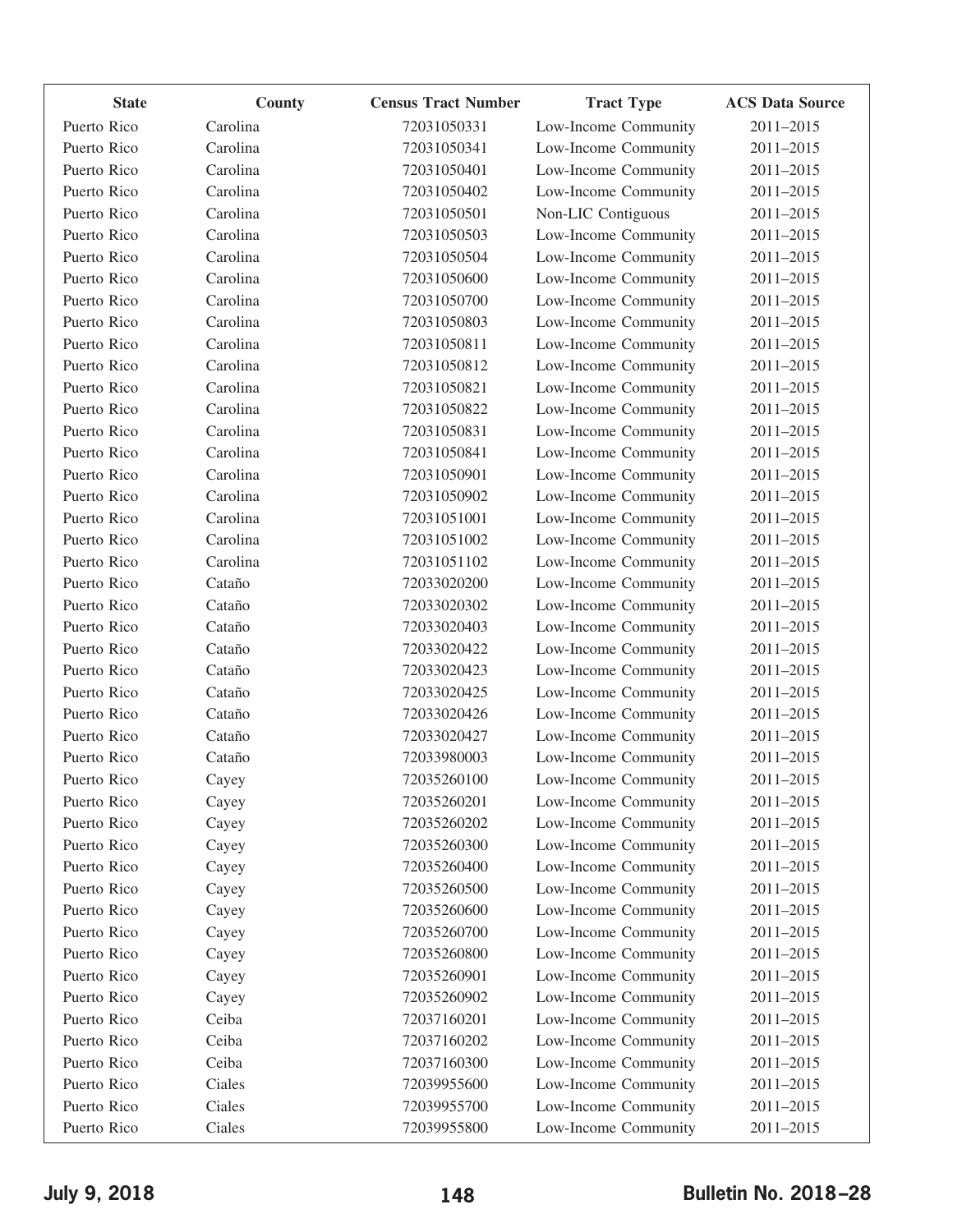| <b>State</b> | County  | <b>Census Tract Number</b> | <b>Tract Type</b>    | <b>ACS Data Source</b> |
|--------------|---------|----------------------------|----------------------|------------------------|
| Puerto Rico  | Ciales  | 72039955900                | Low-Income Community | 2011-2015              |
| Puerto Rico  | Cidra   | 72041240101                | Low-Income Community | 2011-2015              |
| Puerto Rico  | Cidra   | 72041240102                | Low-Income Community | 2011-2015              |
| Puerto Rico  | Cidra   | 72041240201                | Low-Income Community | 2011-2015              |
| Puerto Rico  | Cidra   | 72041240202                | Low-Income Community | 2011-2015              |
| Puerto Rico  | Cidra   | 72041240300                | Low-Income Community | 2011-2015              |
| Puerto Rico  | Cidra   | 72041240401                | Low-Income Community | 2011-2015              |
| Puerto Rico  | Cidra   | 72041240402                | Low-Income Community | 2011-2015              |
| Puerto Rico  | Cidra   | 72041240500                | Low-Income Community | 2011-2015              |
| Puerto Rico  | Cidra   | 72041240601                | Low-Income Community | 2011-2015              |
| Puerto Rico  | Cidra   | 72041240602                | Low-Income Community | 2011-2015              |
| Puerto Rico  | Coamo   | 72043953900                | Low-Income Community | 2011-2015              |
| Puerto Rico  | Coamo   | 72043954000                | Low-Income Community | 2011-2015              |
| Puerto Rico  | Coamo   | 72043954100                | Low-Income Community | 2011-2015              |
| Puerto Rico  | Coamo   | 72043954200                | Low-Income Community | 2011-2015              |
| Puerto Rico  | Coamo   | 72043954300                | Low-Income Community | 2011-2015              |
| Puerto Rico  | Coamo   | 72043954400                | Low-Income Community | 2011-2015              |
| Puerto Rico  | Coamo   | 72043954500                | Low-Income Community | 2011-2015              |
| Puerto Rico  | Coamo   | 72043954600                | Low-Income Community | 2011-2015              |
| Puerto Rico  | Coamo   | 72043954700                | Low-Income Community | 2011-2015              |
| Puerto Rico  | Comerío | 72045951700                | Low-Income Community | 2011-2015              |
| Puerto Rico  | Comerío | 72045951800                | Low-Income Community | 2011-2015              |
| Puerto Rico  | Comerío | 72045951900                | Low-Income Community | 2011-2015              |
| Puerto Rico  | Comerío | 72045952000                | Low-Income Community | 2011-2015              |
| Puerto Rico  | Comerío | 72045952100                | Low-Income Community | 2011-2015              |
| Puerto Rico  | Corozal | 72047530100                | Low-Income Community | 2011-2015              |
| Puerto Rico  | Corozal | 72047530200                | Low-Income Community | 2011-2015              |
| Puerto Rico  | Corozal | 72047530300                | Low-Income Community | 2011-2015              |
| Puerto Rico  | Corozal | 72047530400                | Low-Income Community | 2011-2015              |
| Puerto Rico  | Corozal | 72047530500                | Low-Income Community | 2011-2015              |
| Puerto Rico  | Corozal | 72047530600                | Low-Income Community | 2011-2015              |
| Puerto Rico  | Culebra | 72049950500                | Low-Income Community | 2011-2015              |
| Puerto Rico  | Dorado  | 72051540100                | Low-Income Community | 2011-2015              |
| Puerto Rico  | Dorado  | 72051540200                | Low-Income Community | 2011-2015              |
| Puerto Rico  | Dorado  | 72051540300                | Low-Income Community | 2011-2015              |
| Puerto Rico  | Dorado  | 72051540400                | Low-Income Community | 2011-2015              |
| Puerto Rico  | Dorado  | 72051540500                | Low-Income Community | 2011-2015              |
| Puerto Rico  | Dorado  | 72051540600                | Low-Income Community | 2011-2015              |
| Puerto Rico  | Dorado  | 72051540700                | Low-Income Community | 2011-2015              |
| Puerto Rico  | Fajardo | 72053150102                | Low-Income Community | 2011-2015              |
| Puerto Rico  | Fajardo | 72053150104                | Low-Income Community | 2011-2015              |
| Puerto Rico  | Fajardo | 72053150200                | Low-Income Community | 2011-2015              |
| Puerto Rico  | Fajardo | 72053150301                | Low-Income Community | 2011-2015              |
| Puerto Rico  | Fajardo | 72053150302                | Low-Income Community | 2011-2015              |
| Puerto Rico  | Fajardo | 72053150400                | Low-Income Community | 2011-2015              |
| Puerto Rico  | Fajardo | 72053150500                | Low-Income Community | 2011-2015              |
| Puerto Rico  | Fajardo | 72053150601                | Low-Income Community | 2011-2015              |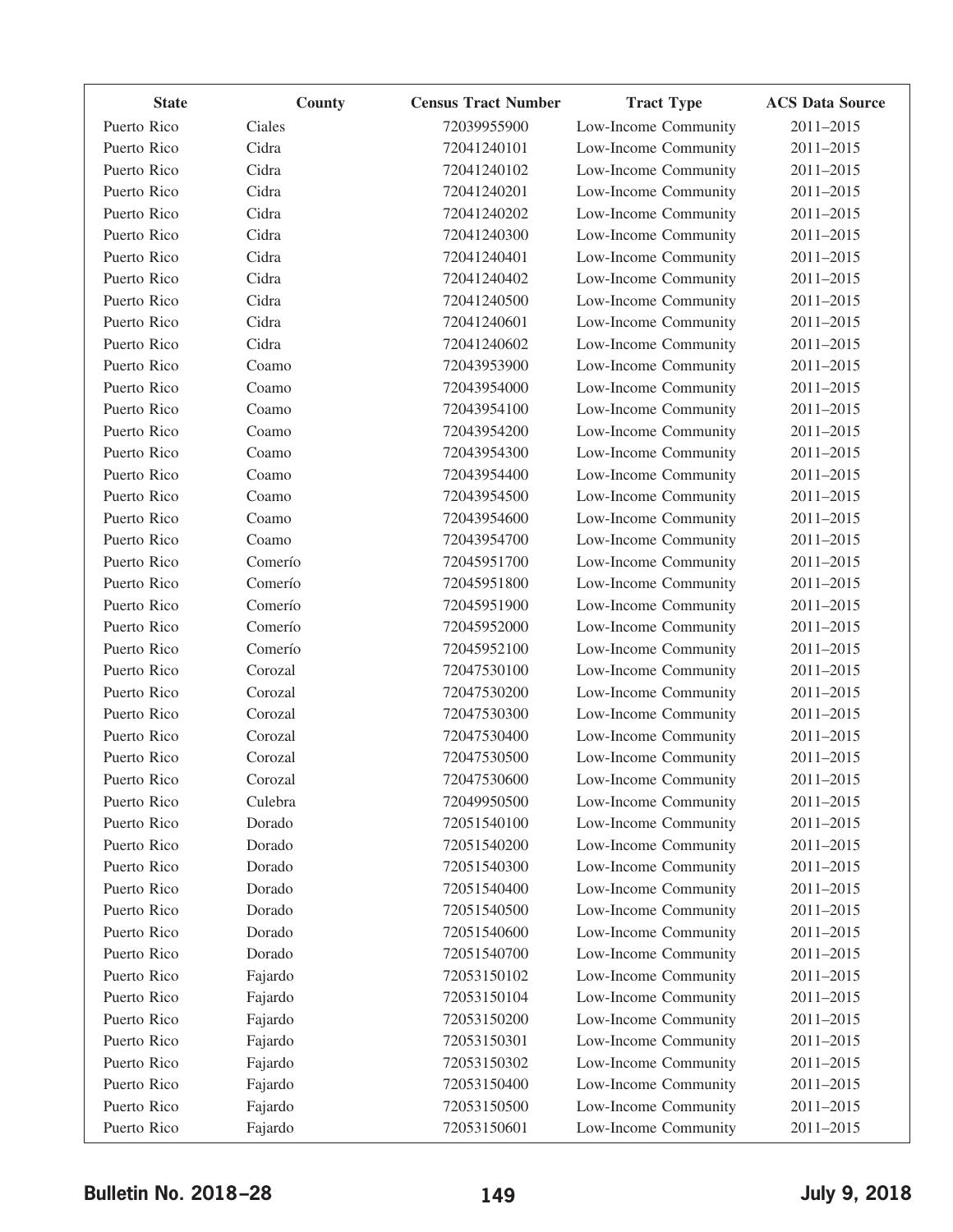| <b>State</b> | County     | <b>Census Tract Number</b> | <b>Tract Type</b>    | <b>ACS Data Source</b> |
|--------------|------------|----------------------------|----------------------|------------------------|
| Puerto Rico  | Fajardo    | 72053150602                | Low-Income Community | 2011-2015              |
| Puerto Rico  | Florida    | 72054580100                | Low-Income Community | 2011-2015              |
| Puerto Rico  | Florida    | 72054580200                | Low-Income Community | 2011-2015              |
| Puerto Rico  | Guánica    | 72055960900                | Low-Income Community | 2011-2015              |
| Puerto Rico  | Guánica    | 72055961000                | Low-Income Community | 2011-2015              |
| Puerto Rico  | Guánica    | 72055961100                | Low-Income Community | 2011-2015              |
| Puerto Rico  | Guánica    | 72055961200                | Low-Income Community | 2011-2015              |
| Puerto Rico  | Guánica    | 72055961300                | Low-Income Community | 2011-2015              |
| Puerto Rico  | Guánica    | 72055961400                | Low-Income Community | 2011-2015              |
| Puerto Rico  | Guánica    | 72055961500                | Low-Income Community | 2011-2015              |
| Puerto Rico  | Guayama    | 72057270100                | Low-Income Community | 2011-2015              |
| Puerto Rico  | Guayama    | 72057270201                | Low-Income Community | 2011-2015              |
| Puerto Rico  | Guayama    | 72057270202                | Low-Income Community | 2011-2015              |
| Puerto Rico  | Guayama    | 72057270300                | Low-Income Community | 2011-2015              |
| Puerto Rico  | Guayama    | 72057270400                | Low-Income Community | 2011-2015              |
| Puerto Rico  | Guayama    | 72057270500                | Low-Income Community | 2011-2015              |
| Puerto Rico  | Guayama    | 72057270600                | Low-Income Community | 2011-2015              |
| Puerto Rico  | Guayama    | 72057270700                | Low-Income Community | 2011-2015              |
| Puerto Rico  | Guayama    | 72057270800                | Low-Income Community | 2011-2015              |
| Puerto Rico  | Guayanilla | 72059740101                | Low-Income Community | 2011-2015              |
| Puerto Rico  | Guayanilla | 72059740102                | Low-Income Community | 2011-2015              |
| Puerto Rico  | Guayanilla | 72059740200                | Low-Income Community | 2011-2015              |
| Puerto Rico  | Guayanilla | 72059740300                | Low-Income Community | 2011-2015              |
| Puerto Rico  | Guayanilla | 72059740400                | Low-Income Community | 2011-2015              |
| Puerto Rico  | Guaynabo   | 72061040101                | Low-Income Community | 2011-2015              |
| Puerto Rico  | Guaynabo   | 72061040102                | Low-Income Community | 2011-2015              |
| Puerto Rico  | Guaynabo   | 72061040103                | Low-Income Community | 2011-2015              |
| Puerto Rico  | Guaynabo   | 72061040200                | Low-Income Community | 2011-2015              |
| Puerto Rico  | Guaynabo   | 72061040302                | Non-LIC Contiguous   | 2011-2015              |
| Puerto Rico  | Guaynabo   | 72061040303                | Non-LIC Contiguous   | 2011-2015              |
| Puerto Rico  | Guaynabo   | 72061040304                | Non-LIC Contiguous   | 2011-2015              |
| Puerto Rico  | Guaynabo   | 72061040403                | Low-Income Community | 2011-2015              |
| Puerto Rico  | Guaynabo   | 72061040411                | Low-Income Community | 2011-2015              |
| Puerto Rico  | Guaynabo   | 72061040421                | Non-LIC Contiguous   | 2011-2015              |
| Puerto Rico  | Guaynabo   | 72061040422                | Low-Income Community | 2011-2015              |
| Puerto Rico  | Guaynabo   | 72061040432                | Low-Income Community | 2011-2015              |
| Puerto Rico  | Guaynabo   | 72061040442                | Non-LIC Contiguous   | 2011-2015              |
| Puerto Rico  | Guaynabo   | 72061040500                | Low-Income Community | 2011-2015              |
| Puerto Rico  | Guaynabo   | 72061040601                | Low-Income Community | 2011-2015              |
| Puerto Rico  | Guaynabo   | 72061040700                | Low-Income Community | 2011-2015              |
| Puerto Rico  | Guaynabo   | 72061040800                | Low-Income Community | 2011-2015              |
| Puerto Rico  | Guaynabo   | 72061040900                | Low-Income Community | 2011-2015              |
| Puerto Rico  | Guaynabo   | 72061041000                | Low-Income Community | 2011-2015              |
| Puerto Rico  | Guaynabo   | 72061041100                | Low-Income Community | 2011-2015              |
| Puerto Rico  | Gurabo     | 72063210100                | Low-Income Community | 2011-2015              |
| Puerto Rico  | Gurabo     | 72063210201                | Low-Income Community | 2011-2015              |
| Puerto Rico  | Gurabo     | 72063210202                | Low-Income Community | 2011-2015              |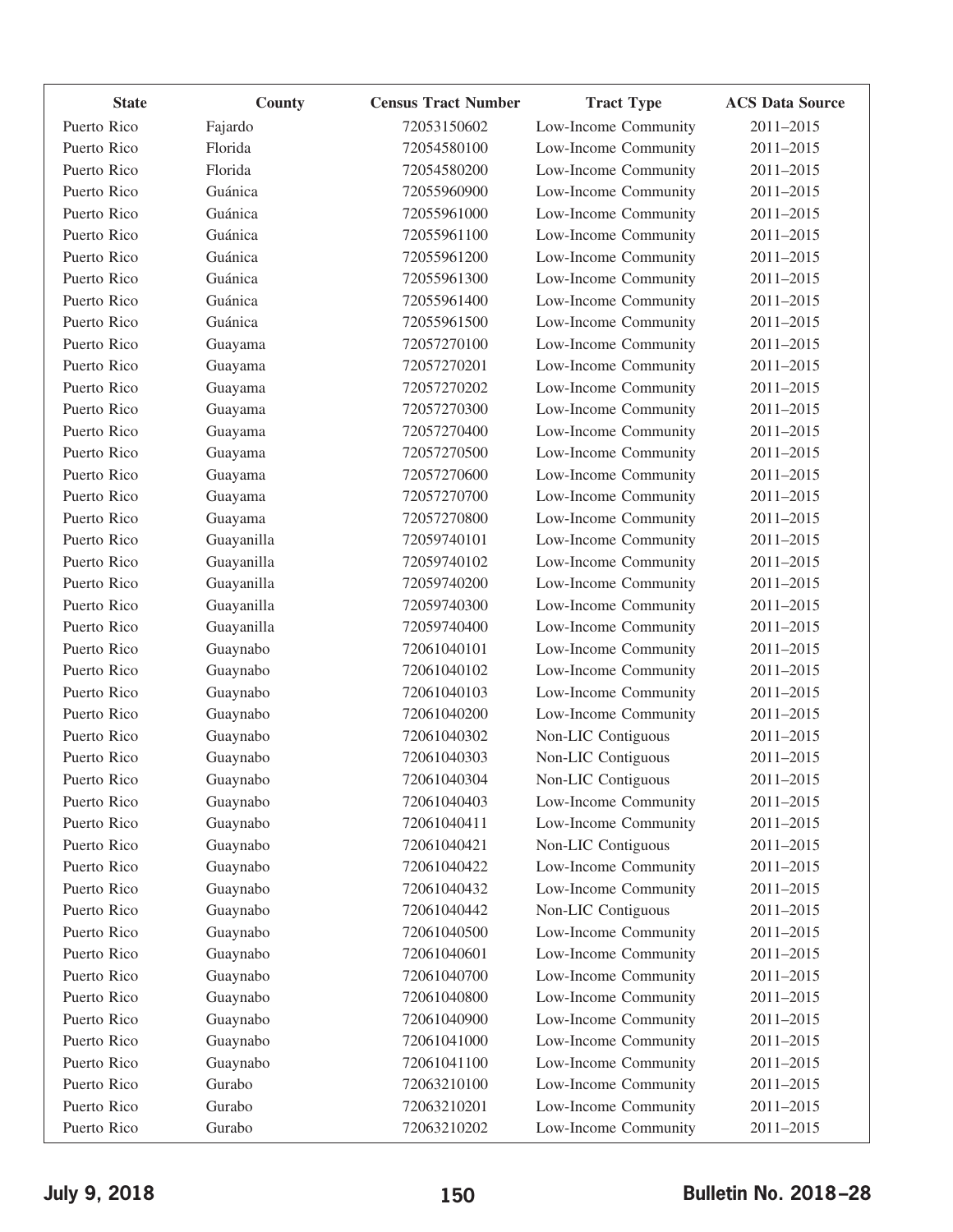| <b>State</b> | County      | <b>Census Tract Number</b> | <b>Tract Type</b>    | <b>ACS Data Source</b> |
|--------------|-------------|----------------------------|----------------------|------------------------|
| Puerto Rico  | Gurabo      | 72063210300                | Low-Income Community | 2011-2015              |
| Puerto Rico  | Gurabo      | 72063210400                | Low-Income Community | 2011-2015              |
| Puerto Rico  | Gurabo      | 72063210502                | Non-LIC Contiguous   | 2011-2015              |
| Puerto Rico  | Gurabo      | 72063210503                | Low-Income Community | 2011-2015              |
| Puerto Rico  | Gurabo      | 72063210504                | Low-Income Community | 2011-2015              |
| Puerto Rico  | Hatillo     | 72065310100                | Low-Income Community | 2011-2015              |
| Puerto Rico  | Hatillo     | 72065310200                | Low-Income Community | 2011-2015              |
| Puerto Rico  | Hatillo     | 72065310300                | Low-Income Community | 2011-2015              |
| Puerto Rico  | Hatillo     | 72065310400                | Low-Income Community | 2011-2015              |
| Puerto Rico  | Hatillo     | 72065310500                | Low-Income Community | 2011-2015              |
| Puerto Rico  | Hatillo     | 72065310600                | Low-Income Community | 2011-2015              |
| Puerto Rico  | Hormigueros | 72067820100                | Low-Income Community | 2011-2015              |
| Puerto Rico  | Hormigueros | 72067820300                | Low-Income Community | 2011-2015              |
| Puerto Rico  | Hormigueros | 72067820400                | Low-Income Community | 2011-2015              |
| Puerto Rico  | Hormigueros | 72067820500                | Low-Income Community | 2011-2015              |
| Puerto Rico  | Humacao     | 72069180100                | Low-Income Community | 2011-2015              |
| Puerto Rico  | Humacao     | 72069180201                | Low-Income Community | 2011-2015              |
| Puerto Rico  | Humacao     | 72069180202                | Low-Income Community | 2011-2015              |
| Puerto Rico  | Humacao     | 72069180301                | Low-Income Community | 2011-2015              |
| Puerto Rico  | Humacao     | 72069180302                | Low-Income Community | 2011-2015              |
| Puerto Rico  | Humacao     | 72069180400                | Low-Income Community | 2011-2015              |
| Puerto Rico  | Humacao     | 72069180500                | Low-Income Community | 2011-2015              |
| Puerto Rico  | Humacao     | 72069180600                | Low-Income Community | 2011-2015              |
| Puerto Rico  | Humacao     | 72069180700                | Low-Income Community | 2011-2015              |
| Puerto Rico  | Humacao     | 72069180800                | Low-Income Community | 2011-2015              |
| Puerto Rico  | Humacao     | 72069180901                | Low-Income Community | 2011-2015              |
| Puerto Rico  | Humacao     | 72069180902                | Low-Income Community | 2011-2015              |
| Puerto Rico  | Isabela     | 72071410100                | Low-Income Community | 2011-2015              |
| Puerto Rico  | Isabela     | 72071410200                | Low-Income Community | 2011-2015              |
| Puerto Rico  | Isabela     | 72071410300                | Low-Income Community | 2011-2015              |
| Puerto Rico  | Isabela     | 72071410401                | Low-Income Community | 2011-2015              |
| Puerto Rico  | Isabela     | 72071410402                | Low-Income Community | 2011-2015              |
| Puerto Rico  | Isabela     | 72071410500                | Low-Income Community | 2011-2015              |
| Puerto Rico  | Isabela     | 72071410600                | Low-Income Community | 2011-2015              |
| Puerto Rico  | Isabela     | 72071410701                | Low-Income Community | 2011-2015              |
| Puerto Rico  | Isabela     | 72071410702                | Low-Income Community | 2011-2015              |
| Puerto Rico  | Jayuya      | 72073956000                | Low-Income Community | 2011-2015              |
| Puerto Rico  | Jayuya      | 72073956100                | Low-Income Community | 2011-2015              |
| Puerto Rico  | Jayuya      | 72073956200                | Low-Income Community | 2011-2015              |
| Puerto Rico  | Juana Díaz  | 72075710102                | Low-Income Community | 2011-2015              |
| Puerto Rico  | Juana Díaz  | 72075710200                | Low-Income Community | 2011-2015              |
| Puerto Rico  | Juana Díaz  | 72075710301                | Low-Income Community | 2011-2015              |
| Puerto Rico  | Juana Díaz  | 72075710302                | Low-Income Community | 2011-2015              |
| Puerto Rico  | Juana Díaz  | 72075710400                | Low-Income Community | 2011-2015              |
| Puerto Rico  | Juana Díaz  | 72075710500                | Low-Income Community | 2011-2015              |
| Puerto Rico  | Juana Díaz  | 72075710600                | Low-Income Community | 2011-2015              |
| Puerto Rico  | Juana Díaz  | 72075710700                | Low-Income Community | 2011-2015              |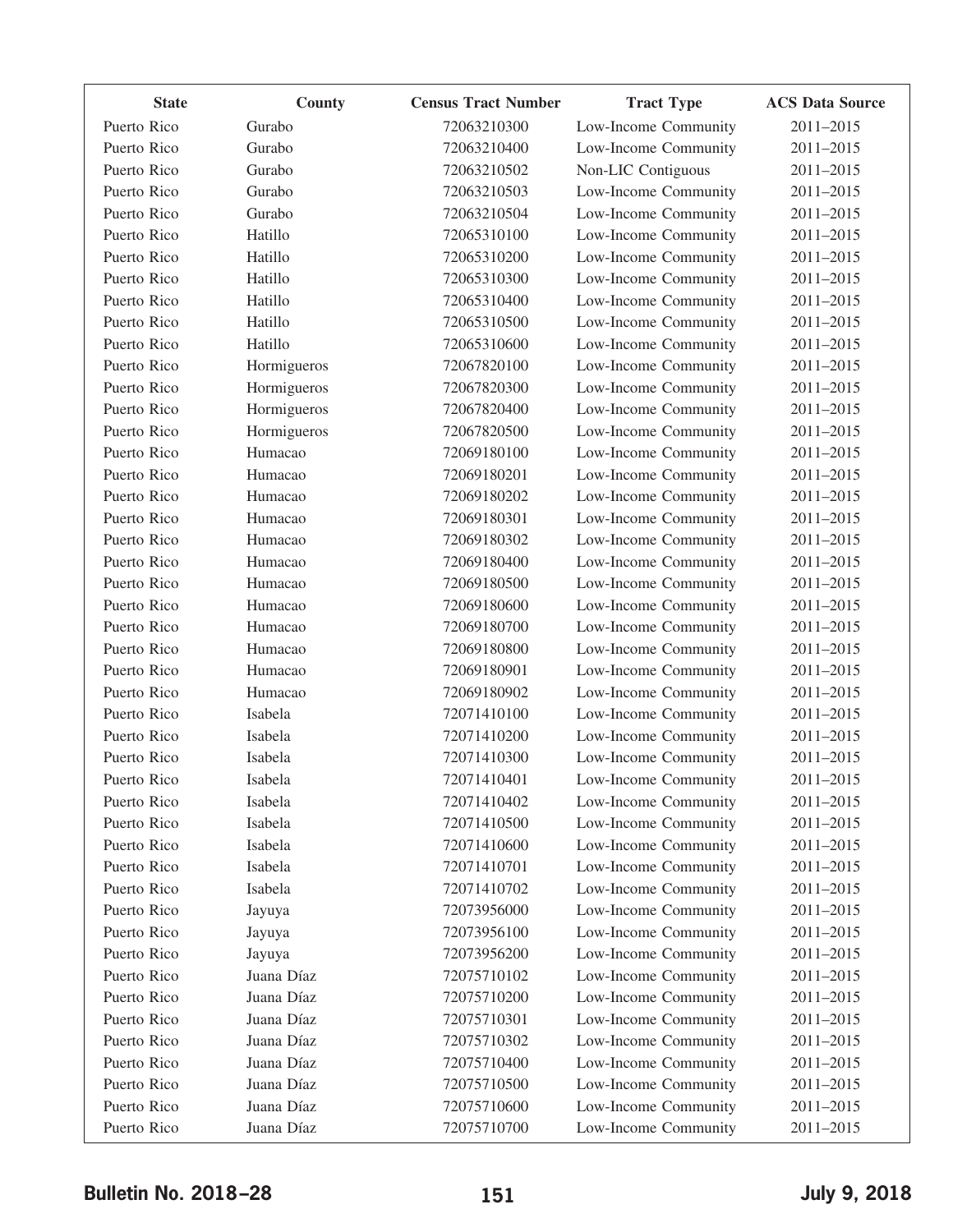| <b>State</b> | County      | <b>Census Tract Number</b> | <b>Tract Type</b>    | <b>ACS Data Source</b> |
|--------------|-------------|----------------------------|----------------------|------------------------|
| Puerto Rico  | Juana Díaz  | 72075710800                | Low-Income Community | 2011-2015              |
| Puerto Rico  | Juana Díaz  | 72075710901                | Low-Income Community | 2011-2015              |
| Puerto Rico  | Juana Díaz  | 72075710902                | Low-Income Community | 2011-2015              |
| Puerto Rico  | Juana Díaz  | 72075711002                | Low-Income Community | 2011-2015              |
| Puerto Rico  | Juncos      | 72077500100                | Low-Income Community | 2011-2015              |
| Puerto Rico  | Juncos      | 72077500200                | Low-Income Community | 2011-2015              |
| Puerto Rico  | Juncos      | 72077500301                | Low-Income Community | 2011-2015              |
| Puerto Rico  | Juncos      | 72077500302                | Low-Income Community | 2011-2015              |
| Puerto Rico  | Juncos      | 72077500401                | Low-Income Community | 2011-2015              |
| Puerto Rico  | Juncos      | 72077500402                | Low-Income Community | 2011-2015              |
| Puerto Rico  | Lajas       | 72079850101                | Low-Income Community | 2011-2015              |
| Puerto Rico  | Lajas       | 72079850102                | Low-Income Community | 2011-2015              |
| Puerto Rico  | Lajas       | 72079850200                | Low-Income Community | 2011-2015              |
| Puerto Rico  | Lajas       | 72079850300                | Low-Income Community | 2011-2015              |
| Puerto Rico  | Lajas       | 72079850400                | Low-Income Community | 2011-2015              |
| Puerto Rico  | Lares       | 72081957700                | Low-Income Community | 2011-2015              |
| Puerto Rico  | Lares       | 72081957800                | Low-Income Community | 2011-2015              |
| Puerto Rico  | Lares       | 72081957900                | Low-Income Community | 2011-2015              |
| Puerto Rico  | Lares       | 72081958000                | Low-Income Community | 2011-2015              |
| Puerto Rico  | Lares       | 72081958100                | Low-Income Community | 2011-2015              |
| Puerto Rico  | Lares       | 72081958200                | Low-Income Community | 2011-2015              |
| Puerto Rico  | Lares       | 72081958300                | Low-Income Community | 2011-2015              |
| Puerto Rico  | Lares       | 72081958400                | Low-Income Community | 2011-2015              |
| Puerto Rico  | Las Marías  | 72083959700                | Low-Income Community | 2011-2015              |
| Puerto Rico  | Las Marías  | 72083959800                | Low-Income Community | 2011-2015              |
| Puerto Rico  | Las Marías  | 72083959900                | Low-Income Community | 2011-2015              |
| Puerto Rico  | Las Piedras | 72085190101                | Low-Income Community | 2011-2015              |
| Puerto Rico  | Las Piedras | 72085190102                | Low-Income Community | 2011-2015              |
| Puerto Rico  | Las Piedras | 72085190201                | Low-Income Community | 2011-2015              |
| Puerto Rico  | Las Piedras | 72085190202                | Low-Income Community | 2011-2015              |
| Puerto Rico  | Las Piedras | 72085190301                | Low-Income Community | 2011-2015              |
| Puerto Rico  | Las Piedras | 72085190302                | Low-Income Community | 2011-2015              |
| Puerto Rico  | Loíza       | 72087110101                | Low-Income Community | 2011-2015              |
| Puerto Rico  | Loíza       | 72087110102                | Low-Income Community | 2011-2015              |
| Puerto Rico  | Loíza       | 72087110200                | Low-Income Community | 2011-2015              |
| Puerto Rico  | Loíza       | 72087110301                | Low-Income Community | 2011-2015              |
| Puerto Rico  | Loíza       | 72087110302                | Low-Income Community | 2011-2015              |
| Puerto Rico  | Loíza       | 72087110303                | Low-Income Community | 2011-2015              |
| Puerto Rico  | Loíza       | 72087110304                | Low-Income Community | 2011-2015              |
| Puerto Rico  | Loíza       | 72087110400                | Low-Income Community | 2011-2015              |
| Puerto Rico  | Loíza       | 72087110500                | Low-Income Community | 2011-2015              |
| Puerto Rico  | Loíza       | 72087110600                | Low-Income Community | 2011-2015              |
| Puerto Rico  | Luquillo    | 72089140101                | Low-Income Community | 2011-2015              |
| Puerto Rico  | Luquillo    | 72089140102                | Low-Income Community | 2011-2015              |
| Puerto Rico  | Luquillo    | 72089140201                | Low-Income Community | 2011-2015              |
| Puerto Rico  | Luquillo    | 72089140202                | Low-Income Community | 2011-2015              |
| Puerto Rico  | Luquillo    | 72089140300                | Low-Income Community | 2011-2015              |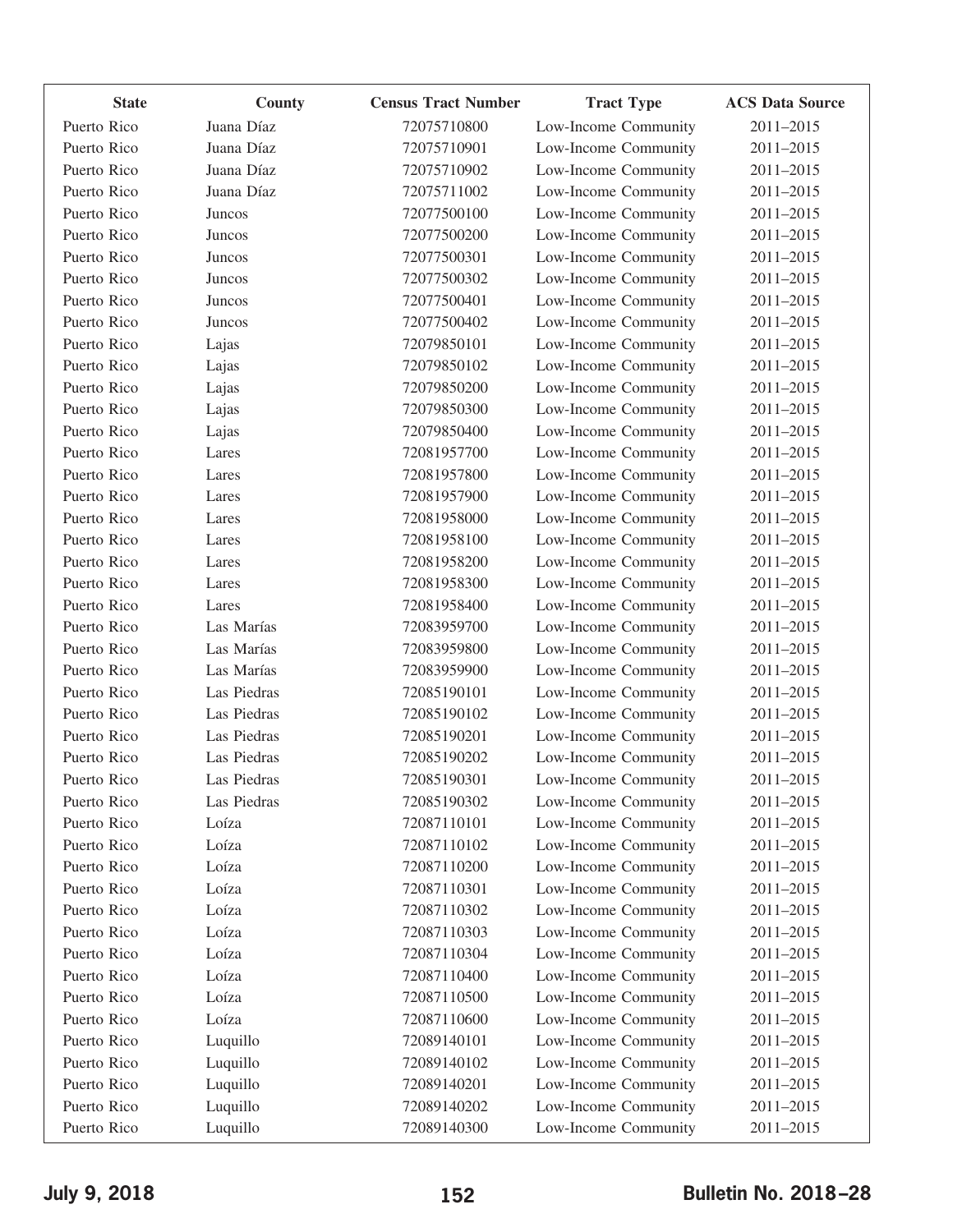| <b>State</b> | County   | <b>Census Tract Number</b> | <b>Tract Type</b>    | <b>ACS Data Source</b> |
|--------------|----------|----------------------------|----------------------|------------------------|
| Puerto Rico  | Manatí   | 72091570100                | Low-Income Community | 2011-2015              |
| Puerto Rico  | Manatí   | 72091570201                | Low-Income Community | 2011-2015              |
| Puerto Rico  | Manatí   | 72091570202                | Low-Income Community | 2011-2015              |
| Puerto Rico  | Manatí   | 72091570300                | Low-Income Community | 2011-2015              |
| Puerto Rico  | Manatí   | 72091570400                | Low-Income Community | 2011-2015              |
| Puerto Rico  | Manatí   | 72091570500                | Low-Income Community | 2011-2015              |
| Puerto Rico  | Manatí   | 72091570600                | Low-Income Community | 2011-2015              |
| Puerto Rico  | Manatí   | 72091570700                | Low-Income Community | 2011-2015              |
| Puerto Rico  | Manatí   | 72091570800                | Low-Income Community | 2011-2015              |
| Puerto Rico  | Maricao  | 72093960100                | Low-Income Community | 2011-2015              |
| Puerto Rico  | Maricao  | 72093960200                | Low-Income Community | 2011-2015              |
| Puerto Rico  | Maunabo  | 72095951400                | Low-Income Community | 2011-2015              |
| Puerto Rico  | Maunabo  | 72095951500                | Low-Income Community | 2011-2015              |
| Puerto Rico  | Maunabo  | 72095951600                | Low-Income Community | 2011-2015              |
| Puerto Rico  | Mayagüez | 72097080100                | Low-Income Community | 2011-2015              |
| Puerto Rico  | Mayagüez | 72097080200                | Low-Income Community | 2011-2015              |
| Puerto Rico  | Mayagüez | 72097080300                | Low-Income Community | 2011-2015              |
| Puerto Rico  | Mayagüez | 72097080400                | Low-Income Community | 2011-2015              |
| Puerto Rico  | Mayagüez | 72097080500                | Low-Income Community | 2011-2015              |
| Puerto Rico  | Mayagüez | 72097080600                | Low-Income Community | 2011-2015              |
| Puerto Rico  | Mayagüez | 72097080800                | Low-Income Community | 2011-2015              |
| Puerto Rico  | Mayagüez | 72097080900                | Low-Income Community | 2011-2015              |
| Puerto Rico  | Mayagüez | 72097081000                | Low-Income Community | 2011-2015              |
| Puerto Rico  | Mayagüez | 72097081100                | Low-Income Community | 2011-2015              |
| Puerto Rico  | Mayagüez | 72097081200                | Low-Income Community | 2011-2015              |
| Puerto Rico  | Mayagüez | 72097081300                | Low-Income Community | 2011-2015              |
| Puerto Rico  | Mayagüez | 72097081501                | Low-Income Community | 2011-2015              |
| Puerto Rico  | Mayagüez | 72097081512                | Low-Income Community | 2011-2015              |
| Puerto Rico  | Mayagüez | 72097081522                | Low-Income Community | 2011-2015              |
| Puerto Rico  | Mayagüez | 72097081601                | Low-Income Community | 2011-2015              |
| Puerto Rico  | Mayagüez | 72097081602                | Low-Income Community | 2011-2015              |
| Puerto Rico  | Mayagüez | 72097081700                | Low-Income Community | 2011-2015              |
| Puerto Rico  | Mayagüez | 72097081800                | Low-Income Community | 2011-2015              |
| Puerto Rico  | Mayagüez | 72097081900                | Low-Income Community | 2011-2015              |
| Puerto Rico  | Mayagüez | 72097082001                | Low-Income Community | 2011-2015              |
| Puerto Rico  | Mayagüez | 72097082012                | Low-Income Community | 2011-2015              |
| Puerto Rico  | Mayagüez | 72097082022                | Low-Income Community | 2011-2015              |
| Puerto Rico  | Mayagüez | 72097082102                | Low-Income Community | 2011-2015              |
| Puerto Rico  | Mayagüez | 72097082103                | Low-Income Community | 2011-2015              |
| Puerto Rico  | Mayagüez | 72097082104                | Low-Income Community | 2011-2015              |
| Puerto Rico  | Moca     | 72099420100                | Low-Income Community | 2011-2015              |
| Puerto Rico  | Moca     | 72099420200                | Low-Income Community | 2011-2015              |
| Puerto Rico  | Moca     | 72099420301                | Low-Income Community | 2011-2015              |
| Puerto Rico  | Moca     | 72099420302                | Low-Income Community | 2011-2015              |
| Puerto Rico  | Moca     | 72099420401                | Low-Income Community | 2011-2015              |
| Puerto Rico  | Moca     | 72099420402                | Low-Income Community | 2011-2015              |
| Puerto Rico  | Moca     | 72099420500                | Low-Income Community | 2011-2015              |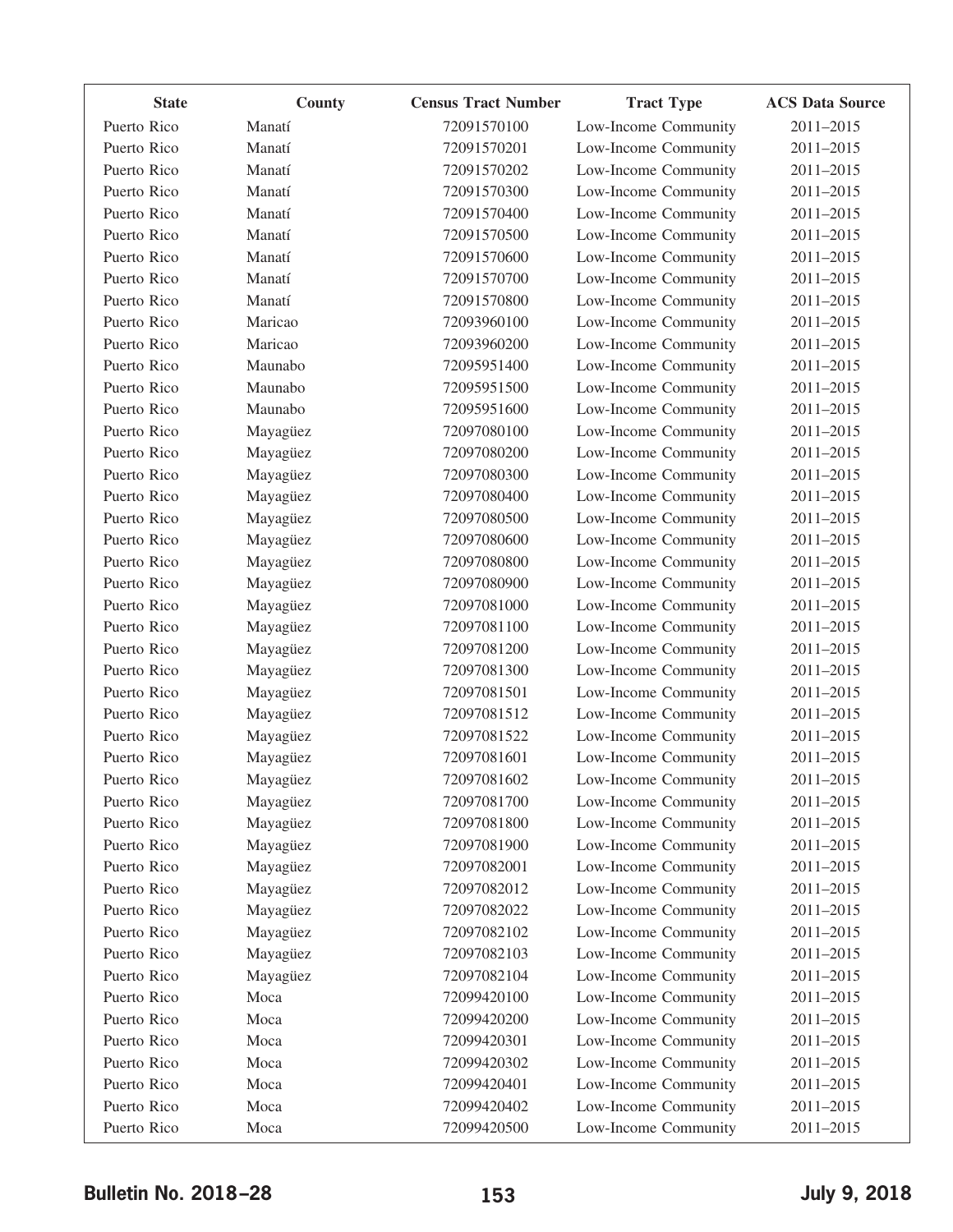| <b>State</b> | County    | <b>Census Tract Number</b> | <b>Tract Type</b>    | <b>ACS Data Source</b> |
|--------------|-----------|----------------------------|----------------------|------------------------|
| Puerto Rico  | Morovis   | 72101955201                | Low-Income Community | 2011-2015              |
| Puerto Rico  | Morovis   | 72101955202                | Low-Income Community | 2011-2015              |
| Puerto Rico  | Morovis   | 72101955300                | Low-Income Community | 2011-2015              |
| Puerto Rico  | Morovis   | 72101955401                | Low-Income Community | 2011-2015              |
| Puerto Rico  | Morovis   | 72101955402                | Low-Income Community | 2011-2015              |
| Puerto Rico  | Morovis   | 72101955500                | Low-Income Community | 2011-2015              |
| Puerto Rico  | Naguabo   | 72103170100                | Low-Income Community | 2011-2015              |
| Puerto Rico  | Naguabo   | 72103170200                | Low-Income Community | 2011-2015              |
| Puerto Rico  | Naguabo   | 72103170300                | Low-Income Community | 2011-2015              |
| Puerto Rico  | Naguabo   | 72103170400                | Low-Income Community | 2011-2015              |
| Puerto Rico  | Naranjito | 72105520100                | Low-Income Community | 2011-2015              |
| Puerto Rico  | Naranjito | 72105520200                | Low-Income Community | 2011-2015              |
| Puerto Rico  | Naranjito | 72105520300                | Low-Income Community | 2011-2015              |
| Puerto Rico  | Naranjito | 72105520400                | Low-Income Community | 2011-2015              |
| Puerto Rico  | Naranjito | 72105520500                | Low-Income Community | 2011-2015              |
| Puerto Rico  | Orocovis  | 72107954801                | Low-Income Community | 2011-2015              |
| Puerto Rico  | Orocovis  | 72107954802                | Low-Income Community | 2011-2015              |
| Puerto Rico  | Orocovis  | 72107954901                | Low-Income Community | 2011-2015              |
| Puerto Rico  | Orocovis  | 72107954902                | Low-Income Community | 2011-2015              |
| Puerto Rico  | Orocovis  | 72107955001                | Low-Income Community | 2011-2015              |
| Puerto Rico  | Orocovis  | 72107955002                | Low-Income Community | 2011-2015              |
| Puerto Rico  | Orocovis  | 72107955100                | Low-Income Community | 2011-2015              |
| Puerto Rico  | Patillas  | 72109290100                | Low-Income Community | 2011-2015              |
| Puerto Rico  | Patillas  | 72109290200                | Low-Income Community | 2011-2015              |
| Puerto Rico  | Patillas  | 72109290300                | Low-Income Community | 2011-2015              |
| Puerto Rico  | Patillas  | 72109290400                | Low-Income Community | 2011-2015              |
| Puerto Rico  | Peñuelas  | 72111730100                | Low-Income Community | 2011-2015              |
| Puerto Rico  | Peñuelas  | 72111730200                | Low-Income Community | 2011-2015              |
| Puerto Rico  | Peñuelas  | 72111730300                | Low-Income Community | 2011-2015              |
| Puerto Rico  | Peñuelas  | 72111730400                | Low-Income Community | 2011-2015              |
| Puerto Rico  | Peñuelas  | 72111730700                | Low-Income Community | 2011-2015              |
| Puerto Rico  | Peñuelas  | 72111730800                | Low-Income Community | 2011-2015              |
| Puerto Rico  | Ponce     | 72113070100                | Low-Income Community | 2011-2015              |
| Puerto Rico  | Ponce     | 72113070201                | Low-Income Community | 2011-2015              |
| Puerto Rico  | Ponce     | 72113070202                | Low-Income Community | 2011-2015              |
| Puerto Rico  | Ponce     | 72113070300                | Low-Income Community | 2011-2015              |
| Puerto Rico  | Ponce     | 72113070400                | Low-Income Community | 2011-2015              |
| Puerto Rico  | Ponce     | 72113070502                | Low-Income Community | 2011-2015              |
| Puerto Rico  | Ponce     | 72113070503                | Low-Income Community | 2011-2015              |
| Puerto Rico  | Ponce     | 72113070513                | Low-Income Community | 2011-2015              |
| Puerto Rico  | Ponce     | 72113070514                | Low-Income Community | 2011-2015              |
| Puerto Rico  | Ponce     | 72113070522                | Low-Income Community | 2011-2015              |
| Puerto Rico  | Ponce     | 72113070800                | Low-Income Community | 2011-2015              |
| Puerto Rico  | Ponce     | 72113070900                | Low-Income Community | 2011-2015              |
| Puerto Rico  | Ponce     | 72113071000                | Low-Income Community | 2011-2015              |
| Puerto Rico  | Ponce     | 72113071200                | Low-Income Community | 2011-2015              |
| Puerto Rico  | Ponce     | 72113071300                | Low-Income Community | 2011-2015              |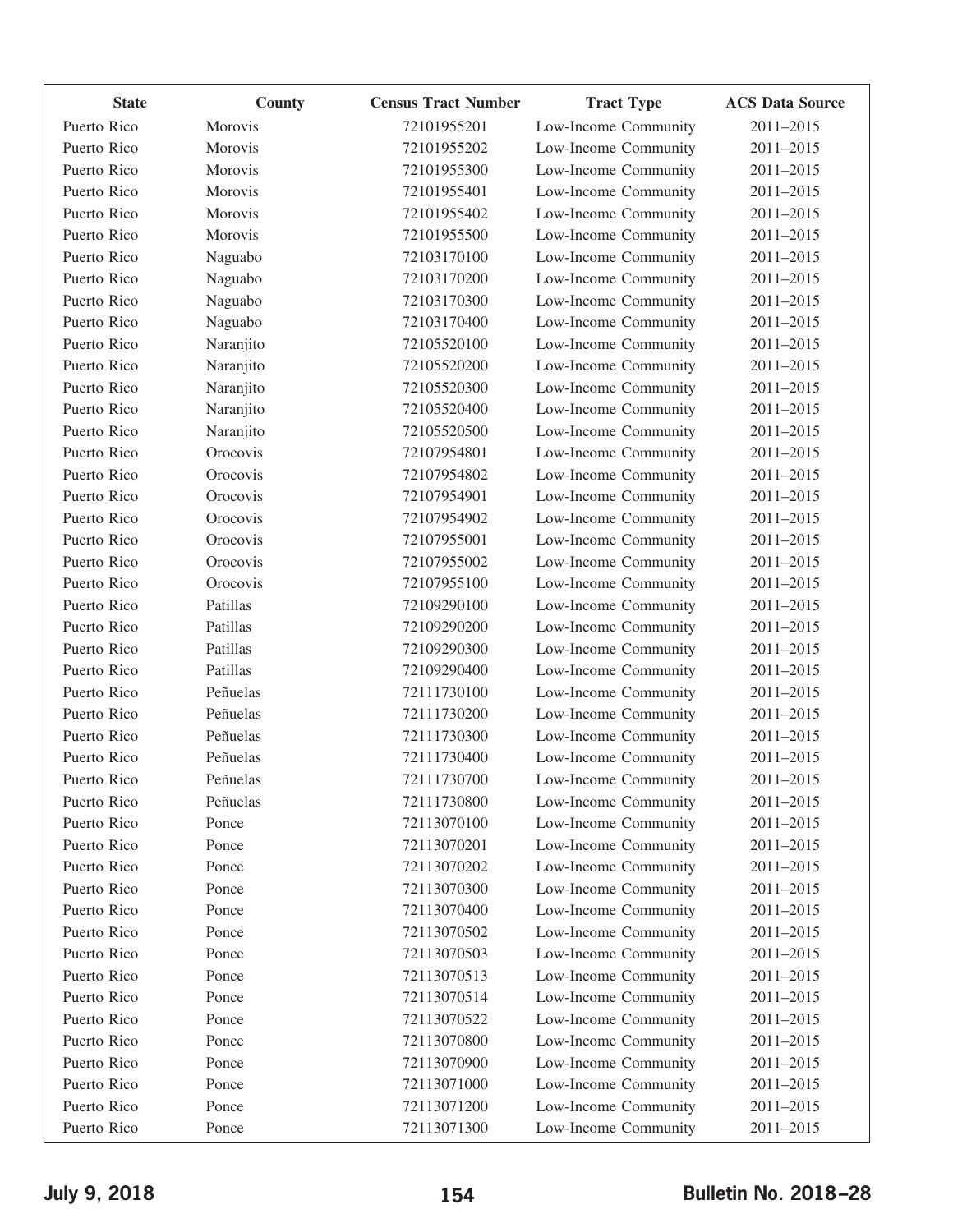| <b>State</b> | County        | <b>Census Tract Number</b> | <b>Tract Type</b>    | <b>ACS Data Source</b> |
|--------------|---------------|----------------------------|----------------------|------------------------|
| Puerto Rico  | Ponce         | 72113071401                | Low-Income Community | 2011-2015              |
| Puerto Rico  | Ponce         | 72113071402                | Low-Income Community | 2011-2015              |
| Puerto Rico  | Ponce         | 72113071500                | Low-Income Community | 2011-2015              |
| Puerto Rico  | Ponce         | 72113071601                | Low-Income Community | 2011-2015              |
| Puerto Rico  | Ponce         | 72113071602                | Low-Income Community | 2011-2015              |
| Puerto Rico  | Ponce         | 72113071700                | Low-Income Community | 2011-2015              |
| Puerto Rico  | Ponce         | 72113071800                | Low-Income Community | 2011-2015              |
| Puerto Rico  | Ponce         | 72113071900                | Low-Income Community | 2011-2015              |
| Puerto Rico  | Ponce         | 72113072000                | Low-Income Community | 2011-2015              |
| Puerto Rico  | Ponce         | 72113072101                | Low-Income Community | 2011-2015              |
| Puerto Rico  | Ponce         | 72113072102                | Low-Income Community | 2011-2015              |
| Puerto Rico  | Ponce         | 72113072201                | Low-Income Community | 2011-2015              |
| Puerto Rico  | Ponce         | 72113072202                | Low-Income Community | 2011-2015              |
| Puerto Rico  | Ponce         | 72113072300                | Low-Income Community | 2011-2015              |
| Puerto Rico  | Ponce         | 72113072400                | Low-Income Community | 2011-2015              |
| Puerto Rico  | Ponce         | 72113072500                | Low-Income Community | 2011-2015              |
| Puerto Rico  | Ponce         | 72113072600                | Low-Income Community | 2011-2015              |
| Puerto Rico  | Ponce         | 72113072701                | Low-Income Community | 2011-2015              |
| Puerto Rico  | Ponce         | 72113072703                | Low-Income Community | 2011-2015              |
| Puerto Rico  | Ponce         | 72113072704                | Low-Income Community | 2011-2015              |
| Puerto Rico  | Ponce         | 72113072900                | Low-Income Community | 2011-2015              |
| Puerto Rico  | Ponce         | 72113073001                | Low-Income Community | 2011-2015              |
| Puerto Rico  | Ponce         | 72113073002                | Low-Income Community | 2011-2015              |
| Puerto Rico  | Ponce         | 72113073003                | Low-Income Community | 2011-2015              |
| Puerto Rico  | Ponce         | 72113073004                | Low-Income Community | 2011-2015              |
| Puerto Rico  | Ponce         | 72113073005                | Low-Income Community | 2011-2015              |
| Puerto Rico  | Ponce         | 72113073006                | Low-Income Community | 2011-2015              |
| Puerto Rico  | Ponce         | 72113073009                | Low-Income Community | 2011-2015              |
| Puerto Rico  | Ponce         | 72113073010                | Low-Income Community | 2011-2015              |
| Puerto Rico  | Quebradillas  | 72115330100                | Low-Income Community | 2011-2015              |
| Puerto Rico  | Quebradillas  | 72115330200                | Low-Income Community | 2011-2015              |
| Puerto Rico  | Quebradillas  | 72115330300                | Low-Income Community | 2011-2015              |
| Puerto Rico  | Quebradillas  | 72115330400                | Low-Income Community | 2011-2015              |
| Puerto Rico  | Rincón        | 72117959400                | Low-Income Community | 2011-2015              |
| Puerto Rico  | Rincón        | 72117959500                | Low-Income Community | 2011-2015              |
| Puerto Rico  | Rincón        | 72117959600                | Low-Income Community | 2011-2015              |
| Puerto Rico  | Río Grande    | 72119130101                | Low-Income Community | 2011-2015              |
| Puerto Rico  | Río Grande    | 72119130200                | Low-Income Community | 2011-2015              |
| Puerto Rico  | Río Grande    | 72119130300                | Low-Income Community | 2011-2015              |
| Puerto Rico  | Río Grande    | 72119130401                | Low-Income Community | 2011-2015              |
| Puerto Rico  | Río Grande    | 72119130402                | Low-Income Community | 2011-2015              |
| Puerto Rico  | Río Grande    | 72119130500                | Low-Income Community | 2011-2015              |
| Puerto Rico  | Río Grande    | 72119130601                | Low-Income Community | 2011-2015              |
| Puerto Rico  | Río Grande    | 72119130602                | Low-Income Community | 2011-2015              |
| Puerto Rico  | Río Grande    | 72119130701                | Low-Income Community | 2011-2015              |
| Puerto Rico  | Río Grande    | 72119130702                | Low-Income Community | 2011-2015              |
| Puerto Rico  | Sabana Grande | 72121960300                | Low-Income Community | 2011-2015              |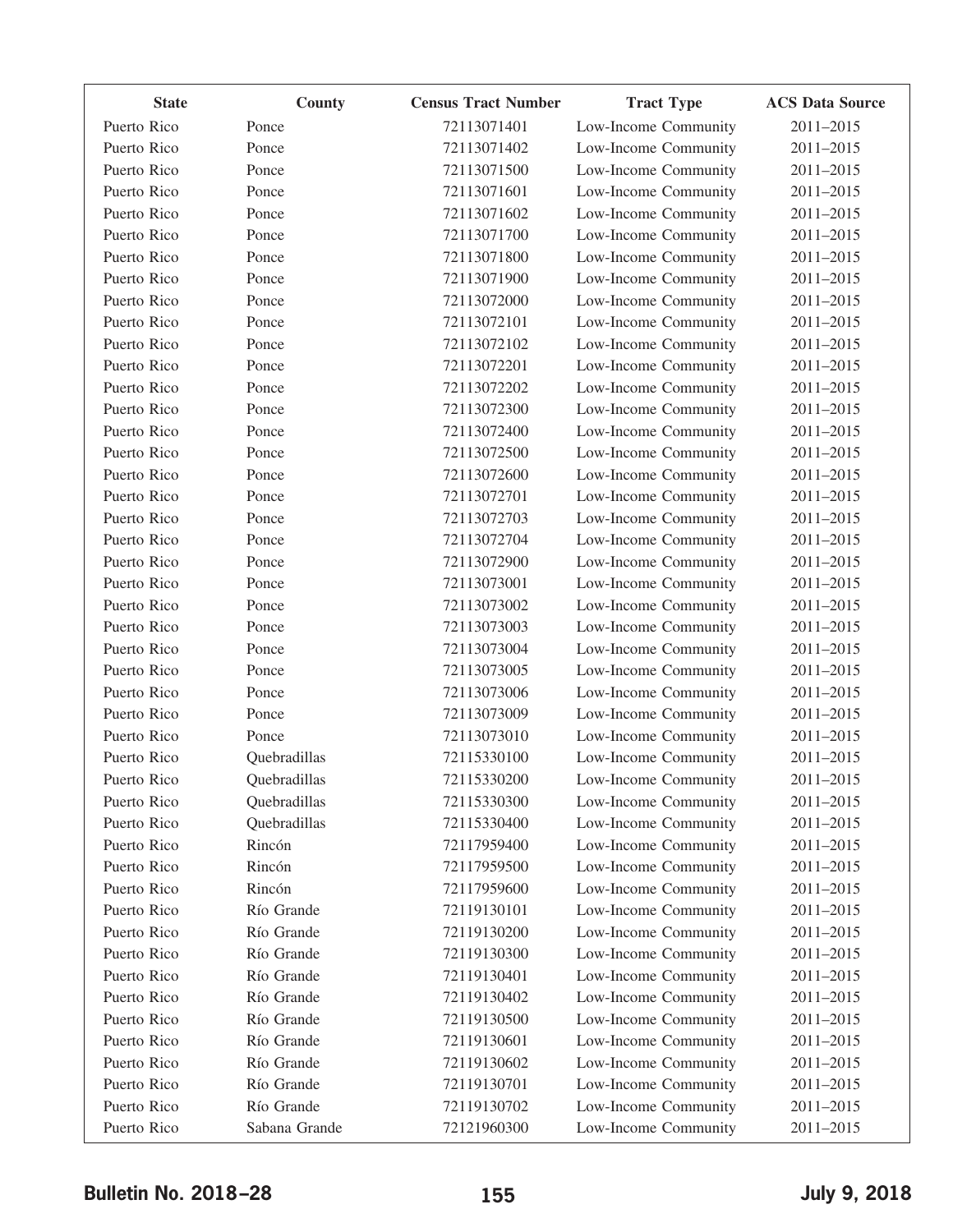| <b>State</b> | County        | <b>Census Tract Number</b> | <b>Tract Type</b>    | <b>ACS Data Source</b> |
|--------------|---------------|----------------------------|----------------------|------------------------|
| Puerto Rico  | Sabana Grande | 72121960400                | Low-Income Community | 2011-2015              |
| Puerto Rico  | Sabana Grande | 72121960500                | Low-Income Community | 2011-2015              |
| Puerto Rico  | Sabana Grande | 72121960600                | Low-Income Community | 2011-2015              |
| Puerto Rico  | Sabana Grande | 72121960700                | Low-Income Community | 2011-2015              |
| Puerto Rico  | Sabana Grande | 72121960800                | Low-Income Community | 2011-2015              |
| Puerto Rico  | Salinas       | 72123952600                | Low-Income Community | 2011-2015              |
| Puerto Rico  | Salinas       | 72123952700                | Low-Income Community | 2011-2015              |
| Puerto Rico  | Salinas       | 72123952800                | Low-Income Community | 2011-2015              |
| Puerto Rico  | Salinas       | 72123952900                | Low-Income Community | 2011-2015              |
| Puerto Rico  | Salinas       | 72123953000                | Low-Income Community | 2011-2015              |
| Puerto Rico  | Salinas       | 72123953100                | Low-Income Community | 2011-2015              |
| Puerto Rico  | Salinas       | 72123953200                | Low-Income Community | 2011-2015              |
| Puerto Rico  | San Germán    | 72125840100                | Low-Income Community | 2011-2015              |
| Puerto Rico  | San Germán    | 72125840200                | Low-Income Community | 2011-2015              |
| Puerto Rico  | San Germán    | 72125840300                | Low-Income Community | 2011-2015              |
| Puerto Rico  | San Germán    | 72125840400                | Low-Income Community | 2011-2015              |
| Puerto Rico  | San Germán    | 72125840500                | Low-Income Community | 2011-2015              |
| Puerto Rico  | San Germán    | 72125840600                | Low-Income Community | 2011-2015              |
| Puerto Rico  | San Germán    | 72125840700                | Low-Income Community | 2011-2015              |
| Puerto Rico  | San Juan      | 72127000400                | Low-Income Community | 2011-2015              |
| Puerto Rico  | San Juan      | 72127000506                | Low-Income Community | 2011-2015              |
| Puerto Rico  | San Juan      | 72127000600                | Low-Income Community | 2011-2015              |
| Puerto Rico  | San Juan      | 72127000700                | Low-Income Community | 2011-2015              |
| Puerto Rico  | San Juan      | 72127001000                | Non-LIC Contiguous   | 2011-2015              |
| Puerto Rico  | San Juan      | 72127001100                | Low-Income Community | 2011-2015              |
| Puerto Rico  | San Juan      | 72127001200                | Non-LIC Contiguous   | 2011-2015              |
| Puerto Rico  | San Juan      | 72127001301                | Low-Income Community | 2011-2015              |
| Puerto Rico  | San Juan      | 72127001302                | Low-Income Community | 2011-2015              |
| Puerto Rico  | San Juan      | 72127001400                | Low-Income Community | 2011-2015              |
| Puerto Rico  | San Juan      | 72127001500                | Low-Income Community | 2011-2015              |
| Puerto Rico  | San Juan      | 72127001600                | Non-LIC Contiguous   | 2011-2015              |
| Puerto Rico  | San Juan      | 72127001800                | Low-Income Community | 2011-2015              |
| Puerto Rico  | San Juan      | 72127002002                | Low-Income Community | 2011-2015              |
| Puerto Rico  | San Juan      | 72127002100                | Low-Income Community | 2011-2015              |
| Puerto Rico  | San Juan      | 72127002200                | Low-Income Community | 2011-2015              |
| Puerto Rico  | San Juan      | 72127002300                | Low-Income Community | 2011-2015              |
| Puerto Rico  | San Juan      | 72127002400                | Low-Income Community | 2011-2015              |
| Puerto Rico  | San Juan      | 72127002500                | Low-Income Community | 2011-2015              |
| Puerto Rico  | San Juan      | 72127002600                | Low-Income Community | 2011-2015              |
| Puerto Rico  | San Juan      | 72127002800                | Low-Income Community | 2011-2015              |
| Puerto Rico  | San Juan      | 72127002900                | Low-Income Community | 2011-2015              |
| Puerto Rico  | San Juan      | 72127003000                | Low-Income Community | 2011-2015              |
| Puerto Rico  | San Juan      | 72127003100                | Low-Income Community | 2011-2015              |
| Puerto Rico  | San Juan      | 72127003200                | Low-Income Community | 2011-2015              |
| Puerto Rico  | San Juan      | 72127003300                | Low-Income Community | 2011-2015              |
| Puerto Rico  | San Juan      | 72127003400                | Low-Income Community | 2011-2015              |
| Puerto Rico  | San Juan      | 72127003501                | Low-Income Community | 2011-2015              |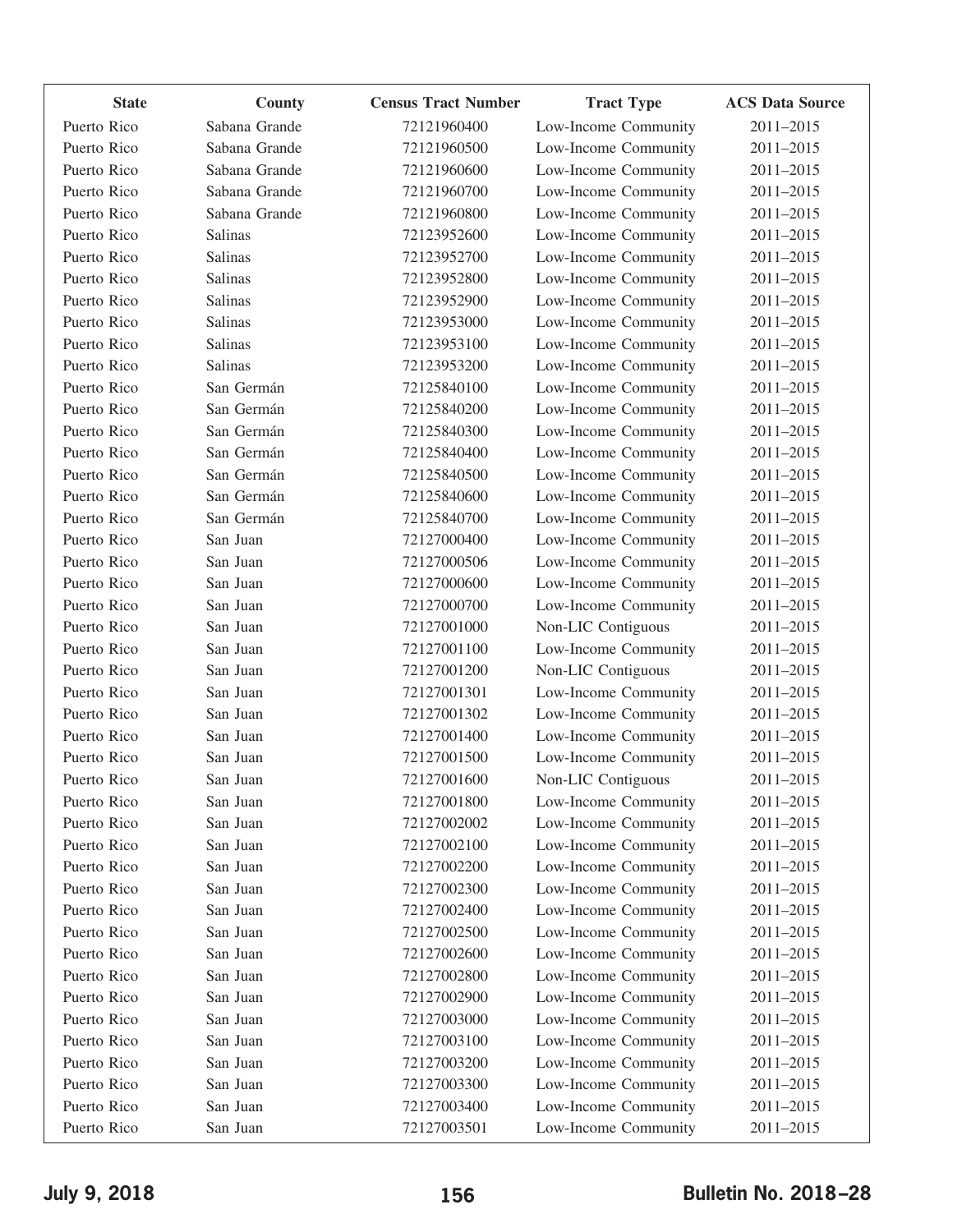| <b>State</b> | County   | <b>Census Tract Number</b> | <b>Tract Type</b>    | <b>ACS Data Source</b> |
|--------------|----------|----------------------------|----------------------|------------------------|
| Puerto Rico  | San Juan | 72127003502                | Low-Income Community | 2011-2015              |
| Puerto Rico  | San Juan | 72127003600                | Low-Income Community | 2011-2015              |
| Puerto Rico  | San Juan | 72127003700                | Low-Income Community | 2011-2015              |
| Puerto Rico  | San Juan | 72127003800                | Low-Income Community | 2011-2015              |
| Puerto Rico  | San Juan | 72127003902                | Low-Income Community | 2011-2015              |
| Puerto Rico  | San Juan | 72127004200                | Low-Income Community | 2011-2015              |
| Puerto Rico  | San Juan | 72127004306                | Low-Income Community | 2011-2015              |
| Puerto Rico  | San Juan | 72127004400                | Low-Income Community | 2011-2015              |
| Puerto Rico  | San Juan | 72127004500                | Low-Income Community | 2011-2015              |
| Puerto Rico  | San Juan | 72127004600                | Low-Income Community | 2011-2015              |
| Puerto Rico  | San Juan | 72127004700                | Low-Income Community | 2011-2015              |
| Puerto Rico  | San Juan | 72127004800                | Low-Income Community | 2011-2015              |
| Puerto Rico  | San Juan | 72127004900                | Low-Income Community | 2011-2015              |
| Puerto Rico  | San Juan | 72127005000                | Low-Income Community | 2011-2015              |
| Puerto Rico  | San Juan | 72127005101                | Low-Income Community | 2011-2015              |
| Puerto Rico  | San Juan | 72127005102                | Low-Income Community | 2011-2015              |
| Puerto Rico  | San Juan | 72127005103                | Low-Income Community | 2011-2015              |
| Puerto Rico  | San Juan | 72127005201                | Low-Income Community | 2011-2015              |
| Puerto Rico  | San Juan | 72127005202                | Low-Income Community | 2011-2015              |
| Puerto Rico  | San Juan | 72127005204                | Low-Income Community | 2011-2015              |
| Puerto Rico  | San Juan | 72127005214                | Low-Income Community | 2011-2015              |
| Puerto Rico  | San Juan | 72127005215                | Low-Income Community | 2011-2015              |
| Puerto Rico  | San Juan | 72127005300                | Low-Income Community | 2011-2015              |
| Puerto Rico  | San Juan | 72127005401                | Low-Income Community | 2011-2015              |
| Puerto Rico  | San Juan | 72127005402                | Low-Income Community | 2011-2015              |
| Puerto Rico  | San Juan | 72127005403                | Low-Income Community | 2011-2015              |
| Puerto Rico  | San Juan | 72127005500                | Low-Income Community | 2011-2015              |
| Puerto Rico  | San Juan | 72127005601                | Low-Income Community | 2011-2015              |
| Puerto Rico  | San Juan | 72127005602                | Low-Income Community | 2011-2015              |
| Puerto Rico  | San Juan | 72127005800                | Low-Income Community | 2011-2015              |
| Puerto Rico  | San Juan | 72127005900                | Low-Income Community | 2011-2015              |
| Puerto Rico  | San Juan | 72127006000                | Low-Income Community | 2011-2015              |
| Puerto Rico  | San Juan | 72127006101                | Low-Income Community | 2011-2015              |
| Puerto Rico  | San Juan | 72127006102                | Low-Income Community | 2011-2015              |
| Puerto Rico  | San Juan | 72127006200                | Low-Income Community | 2011-2015              |
| Puerto Rico  | San Juan | 72127006300                | Low-Income Community | 2011-2015              |
| Puerto Rico  | San Juan | 72127006500                | Low-Income Community | 2011-2015              |
| Puerto Rico  | San Juan | 72127006600                | Low-Income Community | 2011-2015              |
| Puerto Rico  | San Juan | 72127006700                | Low-Income Community | 2011-2015              |
| Puerto Rico  | San Juan | 72127006800                | Low-Income Community | 2011-2015              |
| Puerto Rico  | San Juan | 72127006900                | Low-Income Community | 2011-2015              |
| Puerto Rico  | San Juan | 72127007004                | Low-Income Community | 2011-2015              |
| Puerto Rico  | San Juan | 72127007100                | Low-Income Community | 2011-2015              |
| Puerto Rico  | San Juan | 72127007300                | Low-Income Community | 2011-2015              |
| Puerto Rico  | San Juan | 72127007400                | Low-Income Community | 2011-2015              |
| Puerto Rico  | San Juan | 72127007500                | Low-Income Community | 2011-2015              |
| Puerto Rico  | San Juan | 72127007600                | Low-Income Community | 2011-2015              |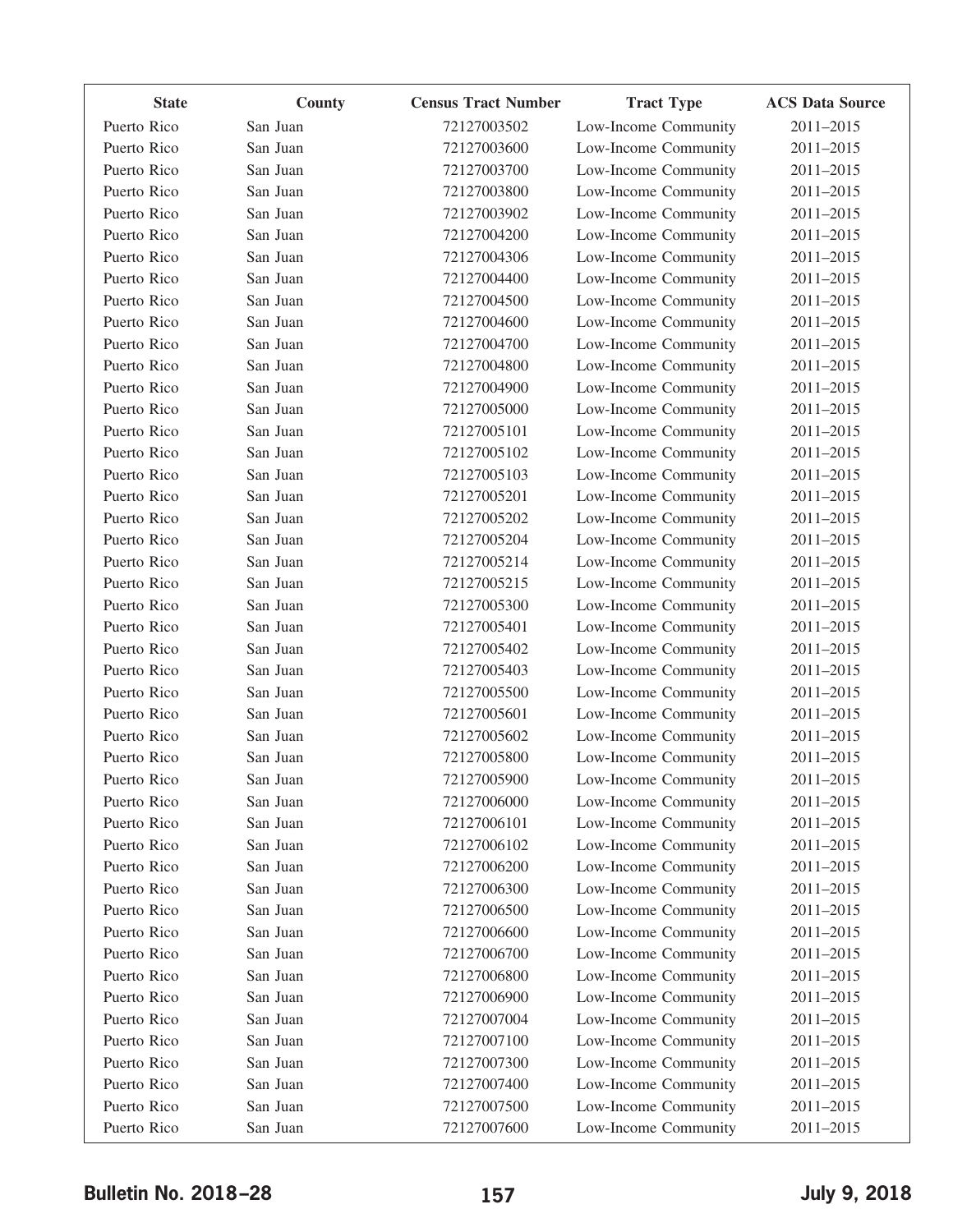| <b>State</b> | County      | <b>Census Tract Number</b> | <b>Tract Type</b>    | <b>ACS Data Source</b> |
|--------------|-------------|----------------------------|----------------------|------------------------|
| Puerto Rico  | San Juan    | 72127007700                | Low-Income Community | 2011-2015              |
| Puerto Rico  | San Juan    | 72127007800                | Low-Income Community | 2011-2015              |
| Puerto Rico  | San Juan    | 72127007900                | Low-Income Community | 2011-2015              |
| Puerto Rico  | San Juan    | 72127008001                | Low-Income Community | 2011-2015              |
| Puerto Rico  | San Juan    | 72127008002                | Low-Income Community | 2011-2015              |
| Puerto Rico  | San Juan    | 72127008100                | Non-LIC Contiguous   | 2011-2015              |
| Puerto Rico  | San Juan    | 72127008201                | Low-Income Community | 2011-2015              |
| Puerto Rico  | San Juan    | 72127008202                | Low-Income Community | 2011-2015              |
| Puerto Rico  | San Juan    | 72127008300                | Low-Income Community | 2011-2015              |
| Puerto Rico  | San Juan    | 72127008400                | Low-Income Community | 2011-2015              |
| Puerto Rico  | San Juan    | 72127008500                | Low-Income Community | 2011-2015              |
| Puerto Rico  | San Juan    | 72127008601                | Non-LIC Contiguous   | 2011-2015              |
| Puerto Rico  | San Juan    | 72127008602                | Low-Income Community | 2011-2015              |
| Puerto Rico  | San Juan    | 72127008603                | Low-Income Community | 2011-2015              |
| Puerto Rico  | San Juan    | 72127008700                | Low-Income Community | 2011-2015              |
| Puerto Rico  | San Juan    | 72127008900                | Low-Income Community | 2011-2015              |
| Puerto Rico  | San Juan    | 72127009000                | Low-Income Community | 2011-2015              |
| Puerto Rico  | San Juan    | 72127009111                | Low-Income Community | 2011-2015              |
| Puerto Rico  | San Juan    | 72127009112                | Low-Income Community | 2011-2015              |
| Puerto Rico  | San Juan    | 72127009121                | Low-Income Community | 2011-2015              |
| Puerto Rico  | San Juan    | 72127009122                | Low-Income Community | 2011-2015              |
| Puerto Rico  | San Juan    | 72127009123                | Non-LIC Contiguous   | 2011-2015              |
| Puerto Rico  | San Juan    | 72127009300                | Low-Income Community | 2011-2015              |
| Puerto Rico  | San Juan    | 72127009400                | Low-Income Community | 2011-2015              |
| Puerto Rico  | San Juan    | 72127009601                | Non-LIC Contiguous   | 2011-2015              |
| Puerto Rico  | San Juan    | 72127009602                | Low-Income Community | 2011-2015              |
| Puerto Rico  | San Juan    | 72127009603                | Low-Income Community | 2011-2015              |
| Puerto Rico  | San Juan    | 72127009624                | Low-Income Community | 2011-2015              |
| Puerto Rico  | San Juan    | 72127009800                | Low-Income Community | 2011-2015              |
| Puerto Rico  | San Juan    | 72127009901                | Non-LIC Contiguous   | 2011-2015              |
| Puerto Rico  | San Juan    | 72127009902                | Low-Income Community | 2011-2015              |
| Puerto Rico  | San Juan    | 72127009903                | Non-LIC Contiguous   | 2011-2015              |
| Puerto Rico  | San Juan    | 72127010001                | Low-Income Community | 2011-2015              |
| Puerto Rico  | San Juan    | 72127010012                | Low-Income Community | 2011-2015              |
| Puerto Rico  | San Juan    | 72127010022                | Non-LIC Contiguous   | 2011-2015              |
| Puerto Rico  | San Juan    | 72127010032                | Low-Income Community | 2011-2015              |
| Puerto Rico  | San Juan    | 72127010042                | Low-Income Community | 2011-2015              |
| Puerto Rico  | San Juan    | 72127010100                | Low-Income Community | 2011-2015              |
| Puerto Rico  | San Juan    | 72127010200                | Low-Income Community | 2011-2015              |
| Puerto Rico  | San Juan    | 72127010500                | Low-Income Community | 2011-2015              |
| Puerto Rico  | San Juan    | 72127980000                | Low-Income Community | 2011-2015              |
| Puerto Rico  | San Juan    | 72127980103                | Low-Income Community | 2011-2015              |
| Puerto Rico  | San Juan    | 72127980200                | Low-Income Community | 2011-2015              |
| Puerto Rico  | San Lorenzo | 72129220100                | Low-Income Community | 2011-2015              |
| Puerto Rico  | San Lorenzo | 72129220200                | Low-Income Community | 2011-2015              |
| Puerto Rico  | San Lorenzo | 72129220300                | Low-Income Community | 2011-2015              |
| Puerto Rico  | San Lorenzo | 72129220401                | Low-Income Community | 2011-2015              |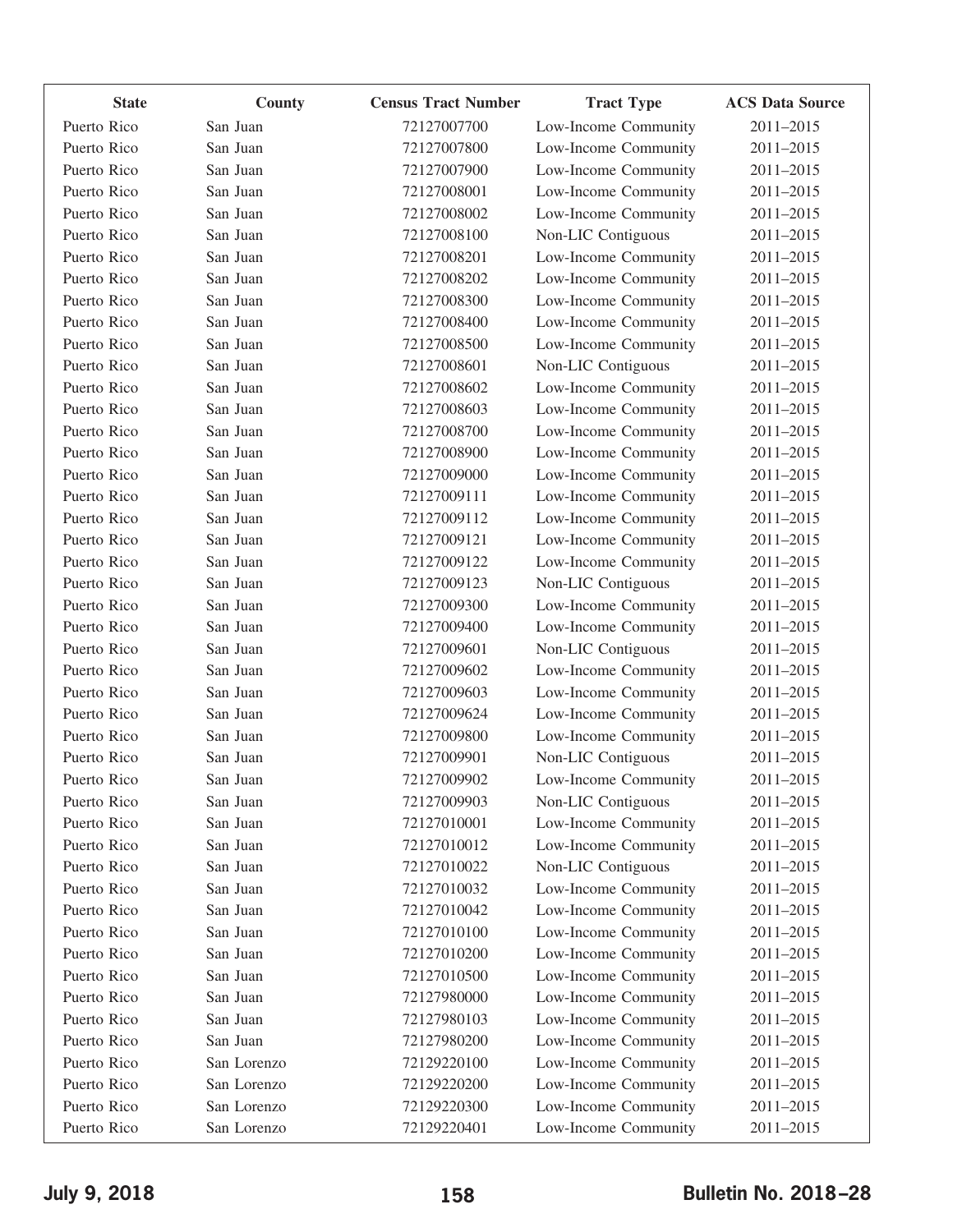| <b>State</b> | County        | <b>Census Tract Number</b> | <b>Tract Type</b>    | <b>ACS Data Source</b> |
|--------------|---------------|----------------------------|----------------------|------------------------|
| Puerto Rico  | San Lorenzo   | 72129220402                | Low-Income Community | 2011-2015              |
| Puerto Rico  | San Lorenzo   | 72129220501                | Low-Income Community | 2011-2015              |
| Puerto Rico  | San Lorenzo   | 72129220502                | Low-Income Community | 2011-2015              |
| Puerto Rico  | San Lorenzo   | 72129220600                | Low-Income Community | 2011-2015              |
| Puerto Rico  | San Lorenzo   | 72129220700                | Low-Income Community | 2011-2015              |
| Puerto Rico  | San Sebastián | 72131009200                | Low-Income Community | 2011-2015              |
| Puerto Rico  | San Sebastián | 72131958500                | Low-Income Community | 2011-2015              |
| Puerto Rico  | San Sebastián | 72131958700                | Low-Income Community | 2011-2015              |
| Puerto Rico  | San Sebastián | 72131958800                | Low-Income Community | 2011-2015              |
| Puerto Rico  | San Sebastián | 72131958900                | Low-Income Community | 2011-2015              |
| Puerto Rico  | San Sebastián | 72131959000                | Low-Income Community | 2011-2015              |
| Puerto Rico  | San Sebastián | 72131959200                | Low-Income Community | 2011-2015              |
| Puerto Rico  | San Sebastián | 72131959300                | Low-Income Community | 2011-2015              |
| Puerto Rico  | San Sebastián | 72131959500                | Low-Income Community | 2011-2015              |
| Puerto Rico  | Santa Isabel  | 72133953300                | Low-Income Community | 2011-2015              |
| Puerto Rico  | Santa Isabel  | 72133953500                | Low-Income Community | 2011-2015              |
| Puerto Rico  | Santa Isabel  | 72133953600                | Low-Income Community | 2011-2015              |
| Puerto Rico  | Santa Isabel  | 72133953700                | Low-Income Community | 2011-2015              |
| Puerto Rico  | Santa Isabel  | 72133953800                | Low-Income Community | 2011-2015              |
| Puerto Rico  | Toa Alta      | 72135510102                | Low-Income Community | 2011-2015              |
| Puerto Rico  | Toa Alta      | 72135510200                | Low-Income Community | 2011-2015              |
| Puerto Rico  | Toa Alta      | 72135510300                | Low-Income Community | 2011-2015              |
| Puerto Rico  | Toa Alta      | 72135510400                | Low-Income Community | 2011-2015              |
| Puerto Rico  | Toa Alta      | 72135510502                | Low-Income Community | 2011-2015              |
| Puerto Rico  | Toa Alta      | 72135510503                | Low-Income Community | 2011-2015              |
| Puerto Rico  | Toa Alta      | 72135510504                | Low-Income Community | 2011-2015              |
| Puerto Rico  | Toa Alta      | 72135510601                | Low-Income Community | 2011-2015              |
| Puerto Rico  | Toa Alta      | 72135510602                | Low-Income Community | 2011-2015              |
| Puerto Rico  | Toa Alta      | 72135510701                | Low-Income Community | 2011-2015              |
| Puerto Rico  | Toa Alta      | 72135510702                | Low-Income Community | 2011-2015              |
| Puerto Rico  | Toa Baja      | 72137120200                | Low-Income Community | 2011-2015              |
| Puerto Rico  | Toa Baja      | 72137120300                | Low-Income Community | 2011-2015              |
| Puerto Rico  | Toa Baja      | 72137120400                | Non-LIC Contiguous   | 2011-2015              |
| Puerto Rico  | Toa Baja      | 72137120500                | Low-Income Community | 2011-2015              |
| Puerto Rico  | Toa Baja      | 72137120600                | Low-Income Community | 2011-2015              |
| Puerto Rico  | Toa Baja      | 72137120700                | Low-Income Community | 2011-2015              |
| Puerto Rico  | Toa Baja      | 72137120800                | Low-Income Community | 2011-2015              |
| Puerto Rico  | Toa Baja      | 72137120900                | Low-Income Community | 2011-2015              |
| Puerto Rico  | Toa Baja      | 72137121001                | Low-Income Community | 2011-2015              |
| Puerto Rico  | Toa Baja      | 72137121002                | Low-Income Community | 2011-2015              |
| Puerto Rico  | Toa Baja      | 72137121100                | Low-Income Community | 2011-2015              |
| Puerto Rico  | Toa Baja      | 72137121200                | Low-Income Community | 2011-2015              |
| Puerto Rico  | Toa Baja      | 72137121300                | Low-Income Community | 2011-2015              |
| Puerto Rico  | Toa Baja      | 72137121400                | Non-LIC Contiguous   | 2011-2015              |
| Puerto Rico  | Toa Baja      | 72137121701                | Low-Income Community | 2011-2015              |
| Puerto Rico  | Toa Baja      | 72137121702                | Low-Income Community | 2011-2015              |
| Puerto Rico  | Toa Baja      | 72137121801                | Low-Income Community | 2011-2015              |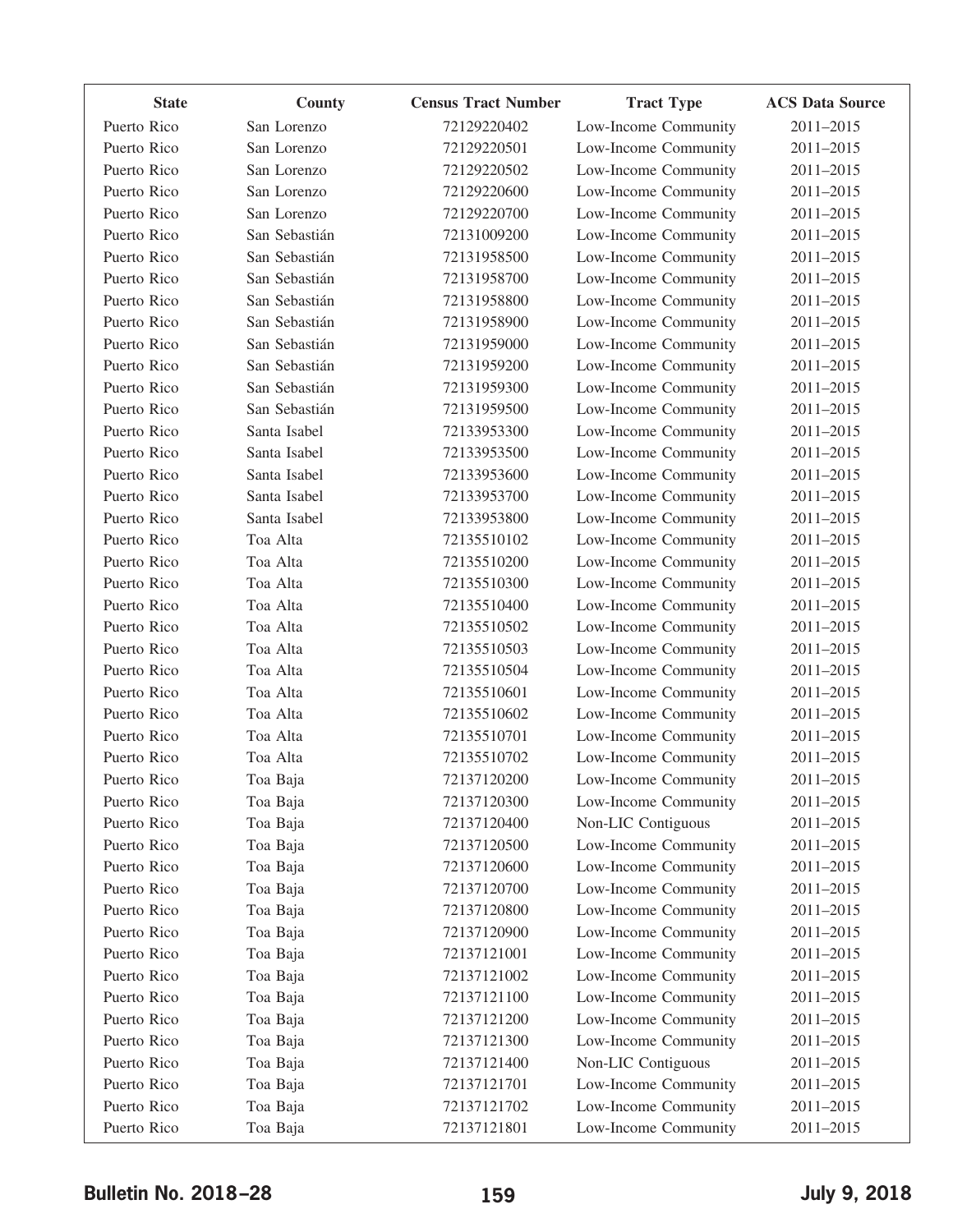| <b>State</b> | County        | <b>Census Tract Number</b> | <b>Tract Type</b>    | <b>ACS Data Source</b> |
|--------------|---------------|----------------------------|----------------------|------------------------|
| Puerto Rico  | Toa Baja      | 72137121802                | Low-Income Community | 2011-2015              |
| Puerto Rico  | Toa Baja      | 72137121900                | Low-Income Community | 2011-2015              |
| Puerto Rico  | Toa Baja      | 72137122001                | Low-Income Community | 2011-2015              |
| Puerto Rico  | Toa Baja      | 72137122100                | Low-Income Community | 2011-2015              |
| Puerto Rico  | Toa Baja      | 72137122201                | Low-Income Community | 2011-2015              |
| Puerto Rico  | Toa Baja      | 72137122202                | Low-Income Community | 2011-2015              |
| Puerto Rico  | Toa Baja      | 72137122400                | Low-Income Community | 2011-2015              |
| Puerto Rico  | Trujillo Alto | 72139060102                | Low-Income Community | 2011-2015              |
| Puerto Rico  | Trujillo Alto | 72139060103                | Low-Income Community | 2011-2015              |
| Puerto Rico  | Trujillo Alto | 72139060104                | Non-LIC Contiguous   | 2011-2015              |
| Puerto Rico  | Trujillo Alto | 72139060211                | Low-Income Community | 2011-2015              |
| Puerto Rico  | Trujillo Alto | 72139060212                | Low-Income Community | 2011-2015              |
| Puerto Rico  | Trujillo Alto | 72139060222                | Low-Income Community | 2011-2015              |
| Puerto Rico  | Trujillo Alto | 72139060223                | Low-Income Community | 2011-2015              |
| Puerto Rico  | Trujillo Alto | 72139060301                | Non-LIC Contiguous   | 2011-2015              |
| Puerto Rico  | Trujillo Alto | 72139060302                | Low-Income Community | 2011-2015              |
| Puerto Rico  | Trujillo Alto | 72139060401                | Low-Income Community | 2011-2015              |
| Puerto Rico  | Trujillo Alto | 72139060403                | Low-Income Community | 2011-2015              |
| Puerto Rico  | Trujillo Alto | 72139060501                | Low-Income Community | 2011-2015              |
| Puerto Rico  | Trujillo Alto | 72139060502                | Low-Income Community | 2011-2015              |
| Puerto Rico  | Utuado        | 72141956900                | Low-Income Community | 2011-2015              |
| Puerto Rico  | Utuado        | 72141957000                | Low-Income Community | 2011-2015              |
| Puerto Rico  | Utuado        | 72141957100                | Low-Income Community | 2011-2015              |
| Puerto Rico  | Utuado        | 72141957200                | Low-Income Community | 2011-2015              |
| Puerto Rico  | Utuado        | 72141957300                | Low-Income Community | 2011-2015              |
| Puerto Rico  | Utuado        | 72141957400                | Low-Income Community | 2011-2015              |
| Puerto Rico  | Utuado        | 72141957500                | Low-Income Community | 2011-2015              |
| Puerto Rico  | Utuado        | 72141957600                | Low-Income Community | 2011-2015              |
| Puerto Rico  | Vega Alta     | 72143550100                | Low-Income Community | 2011-2015              |
| Puerto Rico  | Vega Alta     | 72143550200                | Low-Income Community | 2011-2015              |
| Puerto Rico  | Vega Alta     | 72143550300                | Low-Income Community | 2011-2015              |
| Puerto Rico  | Vega Alta     | 72143550400                | Low-Income Community | 2011-2015              |
| Puerto Rico  | Vega Alta     | 72143550500                | Low-Income Community | 2011-2015              |
| Puerto Rico  | Vega Alta     | 72143550601                | Low-Income Community | 2011-2015              |
| Puerto Rico  | Vega Alta     | 72143550602                | Low-Income Community | 2011-2015              |
| Puerto Rico  | Vega Baja     | 72145560100                | Low-Income Community | 2011-2015              |
| Puerto Rico  | Vega Baja     | 72145560201                | Low-Income Community | 2011-2015              |
| Puerto Rico  | Vega Baja     | 72145560204                | Low-Income Community | 2011-2015              |
| Puerto Rico  | Vega Baja     | 72145560300                | Low-Income Community | 2011-2015              |
| Puerto Rico  | Vega Baja     | 72145560401                | Low-Income Community | 2011-2015              |
| Puerto Rico  | Vega Baja     | 72145560402                | Low-Income Community | 2011-2015              |
| Puerto Rico  | Vega Baja     | 72145560500                | Low-Income Community | 2011-2015              |
| Puerto Rico  | Vega Baja     | 72145560600                | Low-Income Community | 2011-2015              |
| Puerto Rico  | Vega Baja     | 72145560701                | Low-Income Community | 2011-2015              |
| Puerto Rico  | Vega Baja     | 72145560702                | Low-Income Community | 2011-2015              |
| Puerto Rico  | Vega Baja     | 72145560801                | Low-Income Community | 2011-2015              |
| Puerto Rico  | Vega Baja     | 72145560802                | Low-Income Community | 2011-2015              |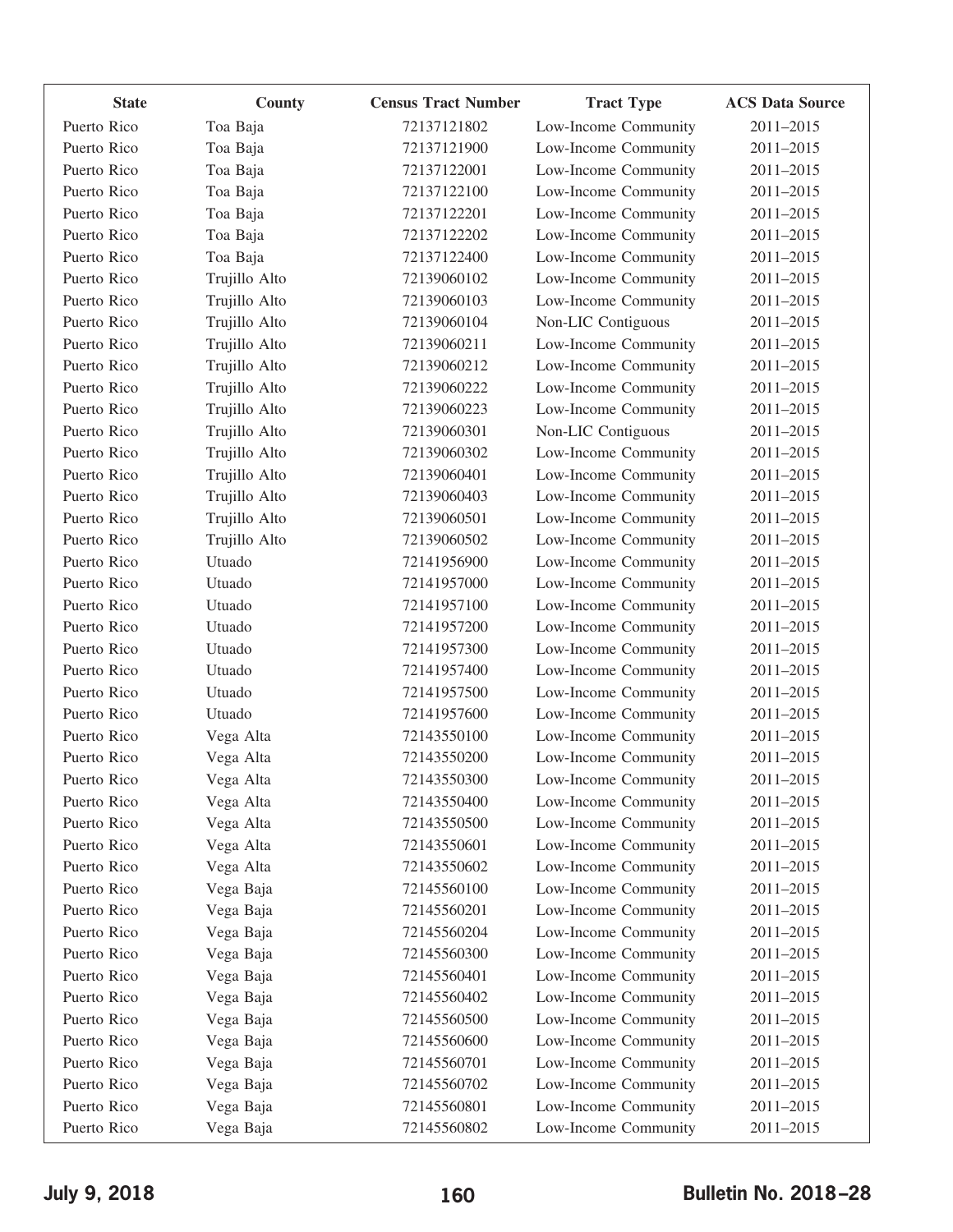| <b>State</b> | County         | <b>Census Tract Number</b> | <b>Tract Type</b>    | <b>ACS Data Source</b> |
|--------------|----------------|----------------------------|----------------------|------------------------|
| Puerto Rico  | Vega Baja      | 72145560900                | Low-Income Community | 2011-2015              |
| Puerto Rico  | Vieques        | 72147950500                | Low-Income Community | 2011-2015              |
| Puerto Rico  | Vieques        | 72147950600                | Low-Income Community | 2011-2015              |
| Puerto Rico  | Villalba       | 72149720100                | Low-Income Community | 2011-2015              |
| Puerto Rico  | Villalba       | 72149720300                | Low-Income Community | 2011-2015              |
| Puerto Rico  | Villalba       | 72149720400                | Low-Income Community | 2011-2015              |
| Puerto Rico  | Villalba       | 72149720502                | Low-Income Community | 2011-2015              |
| Puerto Rico  | Villalba       | 72149720503                | Low-Income Community | 2011-2015              |
| Puerto Rico  | Villalba       | 72149720504                | Low-Income Community | 2011-2015              |
| Puerto Rico  | Yabucoa        | 72151950600                | Low-Income Community | 2011-2015              |
| Puerto Rico  | Yabucoa        | 72151950700                | Low-Income Community | 2011-2015              |
| Puerto Rico  | Yabucoa        | 72151950800                | Low-Income Community | 2011-2015              |
| Puerto Rico  | Yabucoa        | 72151950900                | Low-Income Community | 2011-2015              |
| Puerto Rico  | Yabucoa        | 72151951000                | Low-Income Community | 2011-2015              |
| Puerto Rico  | Yabucoa        | 72151951100                | Low-Income Community | 2011-2015              |
| Puerto Rico  | Yabucoa        | 72151951200                | Low-Income Community | 2011-2015              |
| Puerto Rico  | Yabucoa        | 72151951300                | Low-Income Community | 2011-2015              |
| Puerto Rico  | Yauco          | 72153750101                | Low-Income Community | 2011-2015              |
| Puerto Rico  | Yauco          | 72153750102                | Low-Income Community | 2011-2015              |
| Puerto Rico  | Yauco          | 72153750201                | Low-Income Community | 2011-2015              |
| Puerto Rico  | Yauco          | 72153750202                | Low-Income Community | 2011-2015              |
| Puerto Rico  | Yauco          | 72153750300                | Low-Income Community | 2011-2015              |
| Puerto Rico  | Yauco          | 72153750400                | Low-Income Community | 2011-2015              |
| Puerto Rico  | Yauco          | 72153750501                | Low-Income Community | 2011-2015              |
| Puerto Rico  | Yauco          | 72153750502                | Low-Income Community | 2011-2015              |
| Puerto Rico  | Yauco          | 72153750503                | Low-Income Community | 2011-2015              |
| Puerto Rico  | Yauco          | 72153750601                | Low-Income Community | 2011-2015              |
| Puerto Rico  | Yauco          | 72153750602                | Low-Income Community | 2011-2015              |
| Rhode Island | <b>Bristol</b> | 44001030500                | Low-Income Community | 2011-2015              |
| Rhode Island | <b>Bristol</b> | 44001030700                | Low-Income Community | 2011-2015              |
| Rhode Island | Kent           | 44003020200                | Low-Income Community | 2011-2015              |
| Rhode Island | Newport        | 44005040500                | Low-Income Community | 2011-2015              |
| Rhode Island | Providence     | 44007000101                | Low-Income Community | 2011-2015              |
| Rhode Island | Providence     | 44007000200                | Low-Income Community | 2011-2015              |
| Rhode Island | Providence     | 44007000600                | Low-Income Community | 2011-2015              |
| Rhode Island | Providence     | 44007000800                | Low-Income Community | 2011-2015              |
| Rhode Island | Providence     | 44007001900                | Low-Income Community | 2011-2015              |
| Rhode Island | Providence     | 44007002500                | Low-Income Community | 2011-2015              |
| Rhode Island | Providence     | 44007010400                | Low-Income Community | 2011-2015              |
| Rhode Island | Providence     | 44007011100                | Low-Income Community | 2011-2015              |
| Rhode Island | Providence     | 44007011200                | Low-Income Community | 2011-2015              |
| Rhode Island | Providence     | 44007011800                | Low-Income Community | 2012-2016              |
| Rhode Island | Providence     | 44007014700                | Low-Income Community | 2011-2015              |
| Rhode Island | Providence     | 44007015100                | Low-Income Community | 2011-2015              |
| Rhode Island | Providence     | 44007015200                | Low-Income Community | 2011-2015              |
| Rhode Island | Providence     | 44007016100                | Low-Income Community | 2011-2015              |
| Rhode Island | Providence     | 44007016700                | Low-Income Community | 2011-2015              |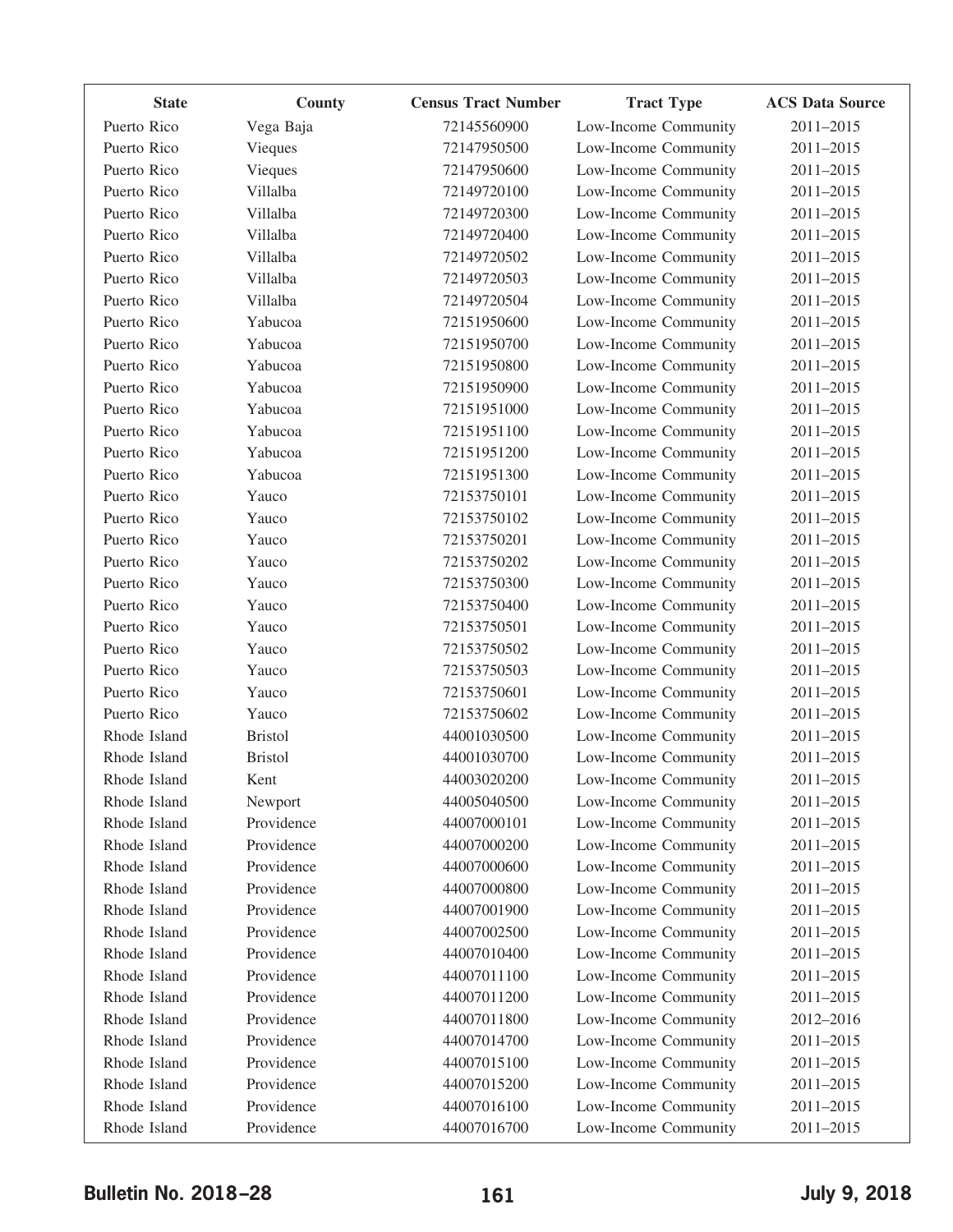| <b>State</b>   | County          | <b>Census Tract Number</b> | <b>Tract Type</b>    | <b>ACS Data Source</b> |
|----------------|-----------------|----------------------------|----------------------|------------------------|
| Rhode Island   | Providence      | 44007017900                | Low-Income Community | 2011-2015              |
| Rhode Island   | Providence      | 44007018000                | Low-Income Community | 2011-2015              |
| Rhode Island   | Providence      | 44007018500                | Low-Income Community | 2011-2015              |
| Rhode Island   | Washington      | 44009050801                | Low-Income Community | 2011-2015              |
| Rhode Island   | Washington      | 44009051400                | Low-Income Community | 2011-2015              |
| Rhode Island   | Washington      | 44009051504                | Low-Income Community | 2011-2015              |
| South Carolina | Abbeville       | 45001950400                | Low-Income Community | 2011-2015              |
| South Carolina | Aiken           | 45003020802                | Non-LIC Contiguous   | 2011-2015              |
| South Carolina | Aiken           | 45003020902                | Low-Income Community | 2011-2015              |
| South Carolina | Aiken           | 45003021400                | Low-Income Community | 2011-2015              |
| South Carolina | Allendale       | 45005970200                | Low-Income Community | 2011-2015              |
| South Carolina | Anderson        | 45007000800                | Low-Income Community | 2011-2015              |
| South Carolina | Anderson        | 45007011901                | Low-Income Community | 2011-2015              |
| South Carolina | Anderson        | 45007012002                | Low-Income Community | 2011-2015              |
| South Carolina | Anderson        | 45007012300                | Low-Income Community | 2011-2015              |
| South Carolina | Bamberg         | 45009960100                | Low-Income Community | 2011-2015              |
| South Carolina | Bamberg         | 45009960200                | Low-Income Community | 2011-2015              |
| South Carolina | Barnwell        | 45011970500                | Low-Income Community | 2011-2015              |
| South Carolina | <b>Beaufort</b> | 45013000200                | Low-Income Community | 2011-2015              |
| South Carolina | <b>Beaufort</b> | 45013000600                | Low-Income Community | 2011-2015              |
| South Carolina | Beaufort        | 45013010800                | Low-Income Community | 2011-2015              |
| South Carolina | Berkeley        | 45015020102                | Low-Income Community | 2011-2015              |
| South Carolina | Berkeley        | 45015020201                | Low-Income Community | 2011-2015              |
| South Carolina | Berkeley        | 45015020302                | Low-Income Community | 2011-2015              |
| South Carolina | Berkeley        | 45015020506                | Non-LIC Contiguous   | 2011-2015              |
| South Carolina | Calhoun         | 45017950200                | Low-Income Community | 2011-2015              |
| South Carolina | Charleston      | 45019000700                | Low-Income Community | 2011-2015              |
| South Carolina | Charleston      | 45019002400                | Low-Income Community | 2011-2015              |
| South Carolina | Charleston      | 45019004000                | Low-Income Community | 2011-2015              |
| South Carolina | Charleston      | 45019004300                | Low-Income Community | 2011-2015              |
| South Carolina | Charleston      | 45019004400                | Low-Income Community | 2011-2015              |
| South Carolina | Charleston      | 45019005300                | Low-Income Community | 2011-2015              |
| South Carolina | Charleston      | 45019005400                | Low-Income Community | 2011-2015              |
| South Carolina | Charleston      | 45019005500                | Low-Income Community | 2011-2015              |
| South Carolina | Cherokee        | 45021970201                | Low-Income Community | 2011-2015              |
| South Carolina | Cherokee        | 45021970401                | Low-Income Community | 2011-2015              |
| South Carolina | Chester         | 45023020200                | Low-Income Community | 2011-2015              |
| South Carolina | Chester         | 45023020300                | Low-Income Community | 2011-2015              |
| South Carolina | Chesterfield    | 45025950101                | Low-Income Community | 2011-2015              |
| South Carolina | Chesterfield    | 45025950502                | Low-Income Community | 2011-2015              |
| South Carolina | Clarendon       | 45027960300                | Low-Income Community | 2011-2015              |
| South Carolina | Clarendon       | 45027960500                | Low-Income Community | 2011-2015              |
| South Carolina | Colleton        | 45029970401                | Low-Income Community | 2011-2015              |
| South Carolina | Colleton        | 45029970402                | Non-LIC Contiguous   | 2011-2015              |
| South Carolina | Darlington      | 45031010600                | Low-Income Community | 2011-2015              |
| South Carolina | Darlington      | 45031011500                | Low-Income Community | 2011-2015              |
| South Carolina | Dillon          | 45033970300                | Low-Income Community | 2011-2015              |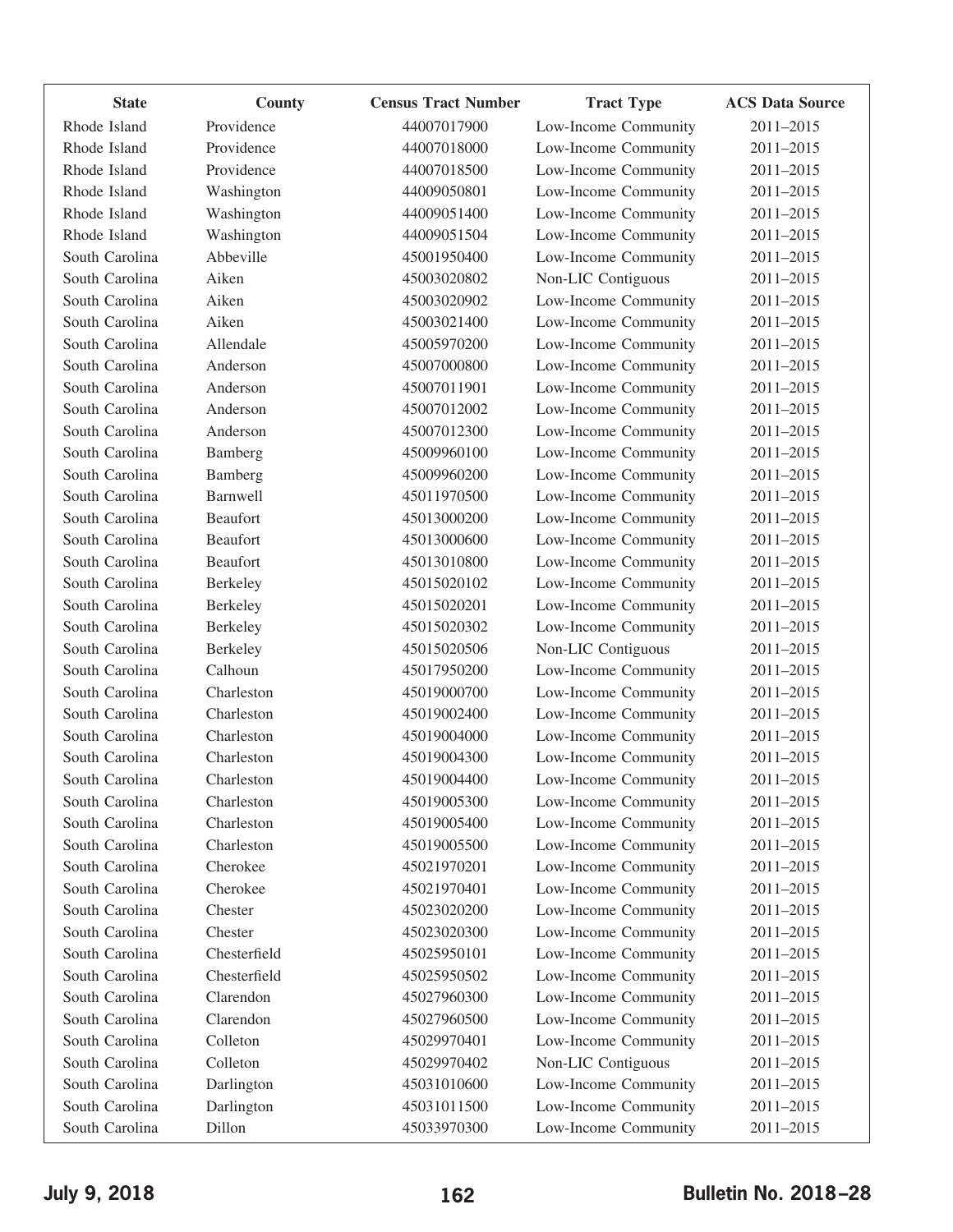| <b>State</b>   | County     | <b>Census Tract Number</b> | <b>Tract Type</b>    | <b>ACS Data Source</b> |
|----------------|------------|----------------------------|----------------------|------------------------|
| South Carolina | Dillon     | 45033970400                | Low-Income Community | 2011-2015              |
| South Carolina | Dillon     | 45033970600                | Low-Income Community | 2011-2015              |
| South Carolina | Dorchester | 45035010200                | Low-Income Community | 2011-2015              |
| South Carolina | Dorchester | 45035010400                | Low-Income Community | 2011-2015              |
| South Carolina | Dorchester | 45035010700                | Low-Income Community | 2011-2015              |
| South Carolina | Edgefield  | 45037970400                | Low-Income Community | 2011-2015              |
| South Carolina | Fairfield  | 45039960100                | Low-Income Community | 2011-2015              |
| South Carolina | Fairfield  | 45039960300                | Low-Income Community | 2011-2015              |
| South Carolina | Fairfield  | 45039960400                | Low-Income Community | 2011-2015              |
| South Carolina | Fairfield  | 45039960500                | Low-Income Community | 2011-2015              |
| South Carolina | Florence   | 45041000700                | Low-Income Community | 2011-2015              |
| South Carolina | Florence   | 45041001000                | Low-Income Community | 2011-2015              |
| South Carolina | Florence   | 45041002000                | Low-Income Community | 2011-2015              |
| South Carolina | Florence   | 45041002201                | Low-Income Community | 2011-2015              |
| South Carolina | Florence   | 45041002500                | Low-Income Community | 2011-2015              |
| South Carolina | Georgetown | 45043920201                | Low-Income Community | 2011-2015              |
| South Carolina | Georgetown | 45043920302                | Non-LIC Contiguous   | 2011-2015              |
| South Carolina | Georgetown | 45043920700                | Low-Income Community | 2011-2015              |
| South Carolina | Greenville | 45045000500                | Low-Income Community | 2011-2015              |
| South Carolina | Greenville | 45045000700                | Low-Income Community | 2011-2015              |
| South Carolina | Greenville | 45045000800                | Low-Income Community | 2011-2015              |
| South Carolina | Greenville | 45045002005                | Low-Income Community | 2011-2015              |
| South Carolina | Greenville | 45045002303                | Low-Income Community | 2011-2015              |
| South Carolina | Greenville | 45045002505                | Low-Income Community | 2011-2015              |
| South Carolina | Greenville | 45045003401                | Low-Income Community | 2011-2015              |
| South Carolina | Greenville | 45045003904                | Low-Income Community | 2011-2015              |
| South Carolina | Greenville | 45045004300                | Low-Income Community | 2011-2015              |
| South Carolina | Greenwood  | 45047970600                | Low-Income Community | 2011-2015              |
| South Carolina | Greenwood  | 45047970702                | Low-Income Community | 2011-2015              |
| South Carolina | Hampton    | 45049920300                | Low-Income Community | 2011-2015              |
| South Carolina | Horry      | 45051020200                | Low-Income Community | 2011-2015              |
| South Carolina | Horry      | 45051050600                | Low-Income Community | 2011-2015              |
| South Carolina | Horry      | 45051050700                | Low-Income Community | 2011-2015              |
| South Carolina | Horry      | 45051070200                | Low-Income Community | 2011-2015              |
| South Carolina | Horry      | 45051070300                | Low-Income Community | 2011-2015              |
| South Carolina | Horry      | 45051080102                | Low-Income Community | 2011-2015              |
| South Carolina | Jasper     | 45053950300                | Low-Income Community | 2011-2015              |
| South Carolina | Kershaw    | 45055970601                | Low-Income Community | 2011-2015              |
| South Carolina | Kershaw    | 45055970800                | Low-Income Community | 2011-2015              |
| South Carolina | Lancaster  | 45057010700                | Low-Income Community | 2011-2015              |
| South Carolina | Lancaster  | 45057010800                | Low-Income Community | 2011-2015              |
| South Carolina | Laurens    | 45059920301                | Non-LIC Contiguous   | 2011-2015              |
| South Carolina | Laurens    | 45059920400                | Low-Income Community | 2011-2015              |
| South Carolina | Laurens    | 45059920700                | Low-Income Community | 2011-2015              |
| South Carolina | Lee        | 45061920200                | Low-Income Community | 2011-2015              |
| South Carolina | Lee        | 45061920302                | Low-Income Community | 2011-2015              |
| South Carolina | Lexington  | 45063020201                | Low-Income Community | 2011-2015              |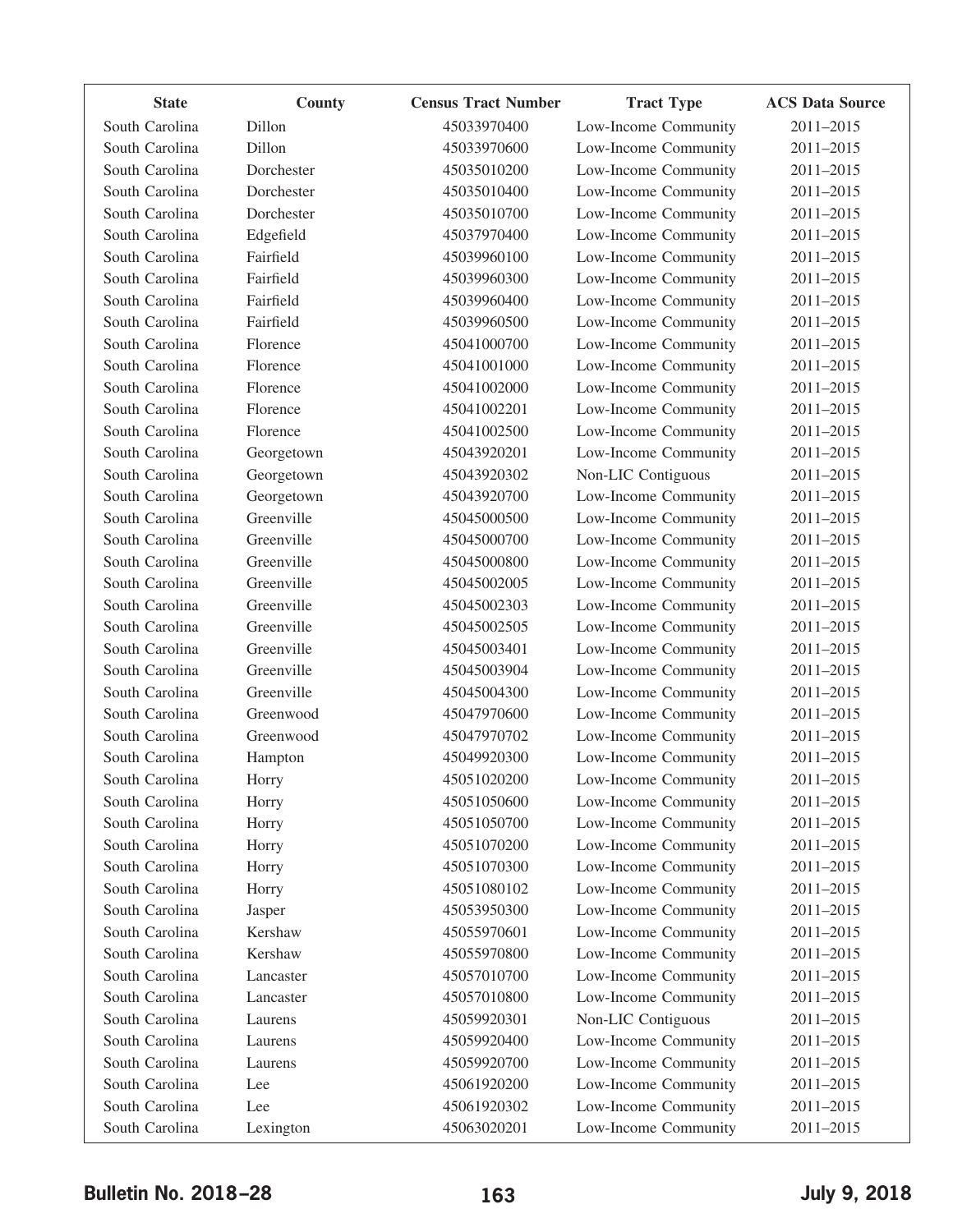| <b>State</b>   | County       | <b>Census Tract Number</b> | <b>Tract Type</b>    | <b>ACS Data Source</b> |
|----------------|--------------|----------------------------|----------------------|------------------------|
| South Carolina | Lexington    | 45063020300                | Low-Income Community | 2011-2015              |
| South Carolina | Lexington    | 45063020505                | Low-Income Community | 2011-2015              |
| South Carolina | Lexington    | 45063020509                | Low-Income Community | 2011-2015              |
| South Carolina | Lexington    | 45063020706                | Low-Income Community | 2011-2015              |
| South Carolina | Lexington    | 45063021402                | Low-Income Community | 2011-2015              |
| South Carolina | McCormick    | 45065920200                | Low-Income Community | 2011-2015              |
| South Carolina | Marion       | 45067950300                | Low-Income Community | 2011-2015              |
| South Carolina | Marion       | 45067950600                | Low-Income Community | 2011-2015              |
| South Carolina | Marlboro     | 45069960100                | Low-Income Community | 2011-2015              |
| South Carolina | Marlboro     | 45069960302                | Low-Income Community | 2011-2015              |
| South Carolina | Newberry     | 45071950502                | Low-Income Community | 2011-2015              |
| South Carolina | Oconee       | 45073030602                | Low-Income Community | 2011-2015              |
| South Carolina | Oconee       | 45073030701                | Low-Income Community | 2011-2015              |
| South Carolina | Orangeburg   | 45075010200                | Low-Income Community | 2011-2015              |
| South Carolina | Orangeburg   | 45075010600                | Low-Income Community | 2011-2015              |
| South Carolina | Orangeburg   | 45075011300                | Low-Income Community | 2011-2015              |
| South Carolina | Orangeburg   | 45075011400                | Low-Income Community | 2011-2015              |
| South Carolina | Pickens      | 45077010700                | Non-LIC Contiguous   | 2011-2015              |
| South Carolina | Pickens      | 45077010801                | Low-Income Community | 2011-2015              |
| South Carolina | Pickens      | 45077011001                | Low-Income Community | 2011-2015              |
| South Carolina | Richland     | 45079000100                | Low-Income Community | 2011-2015              |
| South Carolina | Richland     | 45079000200                | Low-Income Community | 2011-2015              |
| South Carolina | Richland     | 45079000500                | Low-Income Community | 2011-2015              |
| South Carolina | Richland     | 45079000700                | Low-Income Community | 2011-2015              |
| South Carolina | Richland     | 45079010600                | Low-Income Community | 2011-2015              |
| South Carolina | Richland     | 45079010703                | Low-Income Community | 2011-2015              |
| South Carolina | Richland     | 45079010803                | Low-Income Community | 2011-2015              |
| South Carolina | Richland     | 45079010900                | Low-Income Community | 2011-2015              |
| South Carolina | Richland     | 45079011800                | Low-Income Community | 2011-2015              |
| South Carolina | Saluda       | 45081960400                | Low-Income Community | 2011-2015              |
| South Carolina | Spartanburg  | 45083020301                | Low-Income Community | 2011-2015              |
| South Carolina | Spartanburg  | 45083020400                | Low-Income Community | 2011-2015              |
| South Carolina | Spartanburg  | 45083020500                | Low-Income Community | 2011-2015              |
| South Carolina | Spartanburg  | 45083020702                | Low-Income Community | 2011-2015              |
| South Carolina | Spartanburg  | 45083020800                | Low-Income Community | 2011-2015              |
| South Carolina | Spartanburg  | 45083023202                | Non-LIC Contiguous   | 2011-2015              |
| South Carolina | Sumter       | 45085000600                | Low-Income Community | 2011-2015              |
| South Carolina | Sumter       | 45085001100                | Low-Income Community | 2011-2015              |
| South Carolina | Sumter       | 45085001300                | Low-Income Community | 2011-2015              |
| South Carolina | Union        | 45087030100                | Low-Income Community | 2011-2015              |
| South Carolina | Williamsburg | 45089970501                | Low-Income Community | 2011-2015              |
| South Carolina | Williamsburg | 45089970502                | Low-Income Community | 2011-2015              |
| South Carolina | Williamsburg | 45089970600                | Low-Income Community | 2011-2015              |
| South Carolina | York         | 45091060200                | Low-Income Community | 2011-2015              |
| South Carolina | York         | 45091060300                | Low-Income Community | 2011-2015              |
| South Carolina | York         | 45091060401                | Low-Income Community | 2011-2015              |
| South Carolina | York         | 45091060501                | Low-Income Community | 2011-2015              |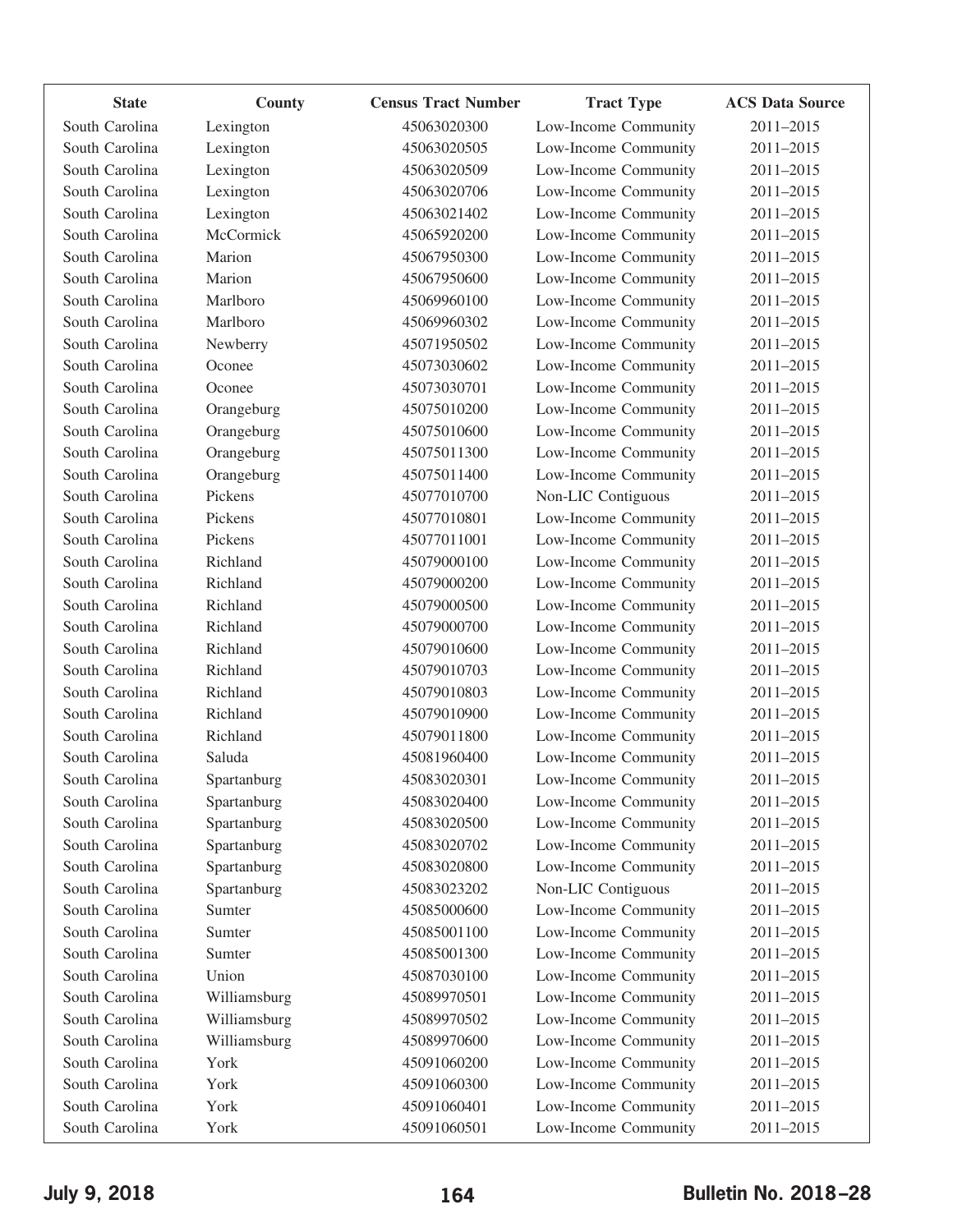| <b>State</b> | County                           | <b>Census Tract Number</b> | <b>Tract Type</b>    | <b>ACS Data Source</b> |
|--------------|----------------------------------|----------------------------|----------------------|------------------------|
| South Dakota | Beadle                           | 46005956900                | Low-Income Community | 2011-2015              |
| South Dakota | Beadle                           | 46005957000                | Low-Income Community | 2011-2015              |
| South Dakota | <b>Brookings</b>                 | 46011958900                | Low-Income Community | 2011-2015              |
| South Dakota | <b>Brown</b>                     | 46013951500                | Low-Income Community | 2011-2015              |
| South Dakota | <b>Brule</b>                     | 46015973100                | Low-Income Community | 2011-2015              |
| South Dakota | Charles Mix                      | 46023940300                | Low-Income Community | 2011-2015              |
| South Dakota | Clay                             | 46027965700                | Low-Income Community | 2011-2015              |
| South Dakota | Codington                        | 46029954400                | Low-Income Community | 2011-2015              |
| South Dakota | Dewey                            | 46041941500                | Low-Income Community | 2011-2015              |
| South Dakota | Lake                             | 46079960200                | Low-Income Community | 2011-2015              |
| South Dakota | Lyman                            | 46085940100                | Low-Income Community | 2011-2015              |
| South Dakota | Minnehaha                        | 46099000500                | Low-Income Community | 2011-2015              |
| South Dakota | Minnehaha                        | 46099000700                | Low-Income Community | 2011-2015              |
| South Dakota | Minnehaha                        | 46099001001                | Low-Income Community | 2011-2015              |
| South Dakota | Minnehaha                        | 46099010405                | Non-LIC Contiguous   | 2011-2015              |
| South Dakota | Pennington                       | 46103010200                | Low-Income Community | 2011-2015              |
| South Dakota | Pennington                       | 46103010400                | Low-Income Community | 2011-2015              |
| South Dakota | Pennington                       | 46103010500                | Low-Income Community | 2011-2015              |
| South Dakota | Pennington                       | 46103011500                | Low-Income Community | 2011-2015              |
| South Dakota | Roberts                          | 46109940400                | Low-Income Community | 2011-2015              |
| South Dakota | Oglala Lakota County/<br>Shannon | 46113940500                | Low-Income Community | 2011-2015              |
| South Dakota | Todd                             | 46121940200                | Low-Income Community | 2011-2015              |
| South Dakota | Tripp                            | 46123971700                | Low-Income Community | 2011-2015              |
| South Dakota | Yankton                          | 46135966301                | Non-LIC Contiguous   | 2011-2015              |
| South Dakota | Yankton                          | 46135966302                | Low-Income Community | 2011-2015              |
| Tennessee    | Anderson                         | 47001020500                | Low-Income Community | 2011-2015              |
| Tennessee    | Anderson                         | 47001021000                | Low-Income Community | 2011-2015              |
| Tennessee    | <b>Bedford</b>                   | 47003950500                | Low-Income Community | 2011-2015              |
| Tennessee    | Benton                           | 47005963200                | Low-Income Community | 2011-2015              |
| Tennessee    | <b>Bledsoe</b>                   | 47007953100                | Low-Income Community | 2011-2015              |
| Tennessee    | Blount                           | 47009010100                | Low-Income Community | 2011-2015              |
| Tennessee    | <b>Blount</b>                    | 47009010200                | Low-Income Community | 2011-2015              |
| Tennessee    | Blount                           | 47009010301                | Low-Income Community | 2012-2016              |
| Tennessee    | Blount                           | 47009010302                | Low-Income Community | 2011-2015              |
| Tennessee    | <b>Bradley</b>                   | 47011010700                | Low-Income Community | 2011-2015              |
| Tennessee    | Cannon                           | 47015960200                | Low-Income Community | 2011-2015              |
| Tennessee    | Carroll                          | 47017962100                | Low-Income Community | 2011-2015              |
| Tennessee    | Carter                           | 47019071200                | Low-Income Community | 2011-2015              |
| Tennessee    | Cheatham                         | 47021070104                | Low-Income Community | 2012-2016              |
| Tennessee    | Claiborne                        | 47025970300                | Low-Income Community | 2011-2015              |
| Tennessee    | Clay                             | 47027955000                | Low-Income Community | 2011-2015              |
| Tennessee    | Cocke                            | 47029920200                | Low-Income Community | 2011-2015              |
| Tennessee    | Cocke                            | 47029920700                | Low-Income Community | 2011-2015              |
| Tennessee    | Crockett                         | 47033961100                | Low-Income Community | 2011-2015              |
| Tennessee    | Cumberland                       | 47035970400                | Low-Income Community | 2011-2015              |
| Tennessee    | Cumberland                       | 47035970800                | Low-Income Community | 2011-2015              |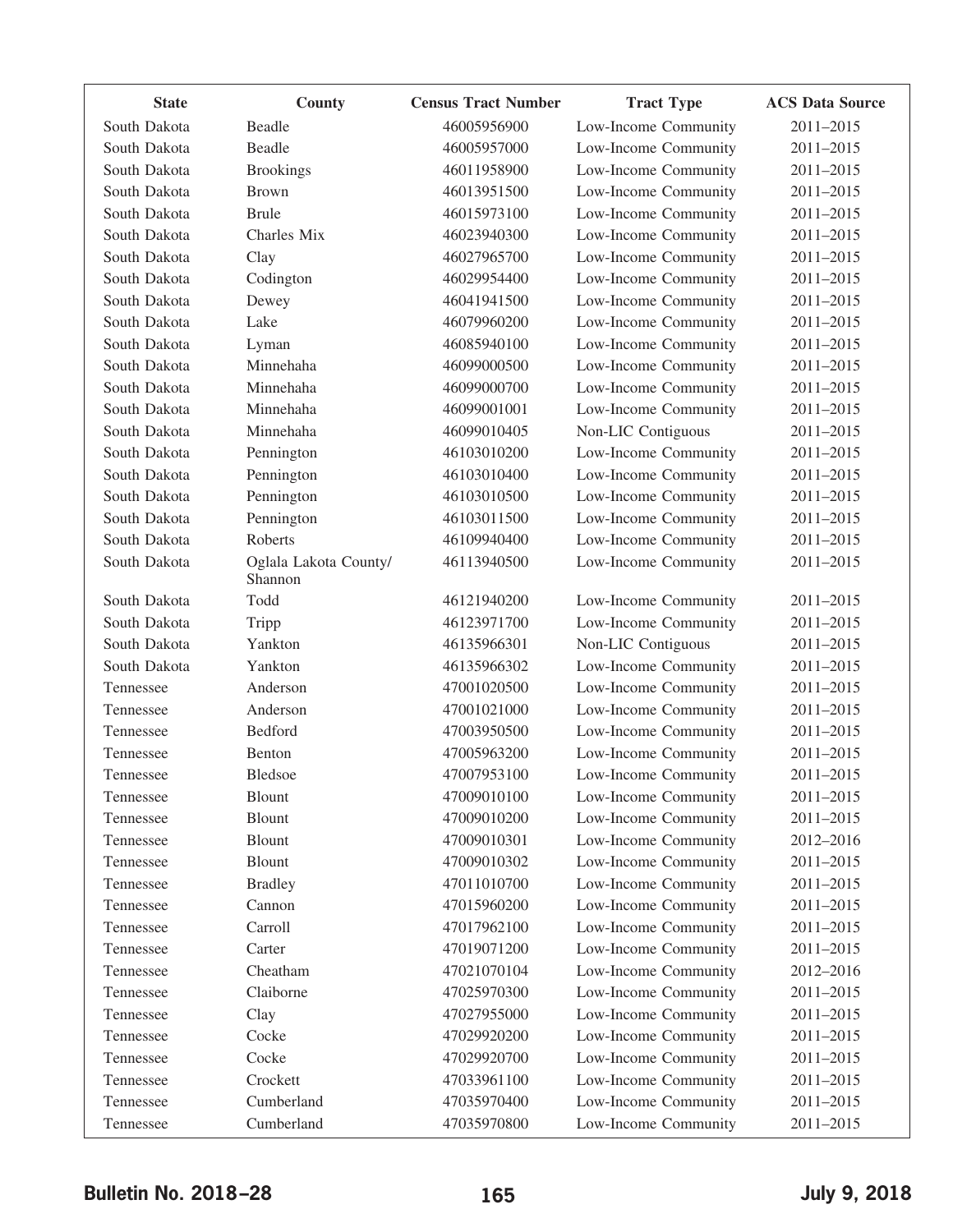| <b>State</b> | County    | <b>Census Tract Number</b> | <b>Tract Type</b>    | <b>ACS Data Source</b> |
|--------------|-----------|----------------------------|----------------------|------------------------|
| Tennessee    | Davidson  | 47037010401                | Low-Income Community | 2011-2015              |
| Tennessee    | Davidson  | 47037012600                | Low-Income Community | 2011-2015              |
| Tennessee    | Davidson  | 47037013601                | Low-Income Community | 2011-2015              |
| Tennessee    | Davidson  | 47037013602                | Low-Income Community | 2011-2015              |
| Tennessee    | Davidson  | 47037013700                | Low-Income Community | 2011-2015              |
| Tennessee    | Davidson  | 47037013800                | Low-Income Community | 2011-2015              |
| Tennessee    | Davidson  | 47037013900                | Low-Income Community | 2011-2015              |
| Tennessee    | Davidson  | 47037014200                | Low-Income Community | 2011-2015              |
| Tennessee    | Davidson  | 47037014800                | Low-Income Community | 2011-2015              |
| Tennessee    | Davidson  | 47037015628                | Low-Income Community | 2011-2015              |
| Tennessee    | Davidson  | 47037015900                | Low-Income Community | 2011-2015              |
| Tennessee    | Davidson  | 47037016000                | Low-Income Community | 2011-2015              |
| Tennessee    | Davidson  | 47037016100                | Low-Income Community | 2011-2015              |
| Tennessee    | Davidson  | 47037016200                | Low-Income Community | 2011-2015              |
| Tennessee    | Davidson  | 47037016300                | Low-Income Community | 2011-2015              |
| Tennessee    | Davidson  | 47037017300                | Low-Income Community | 2011-2015              |
| Tennessee    | Davidson  | 47037019200                | Low-Income Community | 2011-2015              |
| Tennessee    | Davidson  | 47037019300                | Low-Income Community | 2011-2015              |
| Tennessee    | DeKalb    | 47041920200                | Low-Income Community | $2011 - 2015$          |
| Tennessee    | Dickson   | 47043060602                | Low-Income Community | 2011-2015              |
| Tennessee    | Dyer      | 47045964300                | Low-Income Community | 2011-2015              |
| Tennessee    | Fayette   | 47047060300                | Low-Income Community | 2011-2015              |
| Tennessee    | Fentress  | 47049965300                | Low-Income Community | 2011-2015              |
| Tennessee    | Gibson    | 47053966900                | Low-Income Community | 2011-2015              |
| Tennessee    | Gibson    | 47053967000                | Low-Income Community | 2011-2015              |
| Tennessee    | Greene    | 47059090100                | Low-Income Community | 2011-2015              |
| Tennessee    | Greene    | 47059091200                | Low-Income Community | 2011-2015              |
| Tennessee    | Grundy    | 47061955300                | Low-Income Community | 2011-2015              |
| Tennessee    | Hamblen   | 47063100300                | Low-Income Community | 2011-2015              |
| Tennessee    | Hamblen   | 47063100800                | Low-Income Community | 2011-2015              |
| Tennessee    | Hamilton  | 47065000400                | Low-Income Community | 2011-2015              |
| Tennessee    | Hamilton  | 47065001600                | Low-Income Community | 2011-2015              |
| Tennessee    | Hamilton  | 47065001900                | Low-Income Community | 2011-2015              |
| Tennessee    | Hamilton  | 47065002000                | Low-Income Community | 2011-2015              |
| Tennessee    | Hamilton  | 47065003100                | Low-Income Community | 2011-2015              |
| Tennessee    | Hamilton  | 47065012300                | Low-Income Community | 2011-2015              |
| Tennessee    | Hamilton  | 47065012400                | Low-Income Community | 2011-2015              |
| Tennessee    | Hancock   | 47067960600                | Low-Income Community | 2011-2015              |
| Tennessee    | Hardeman  | 47069950300                | Low-Income Community | 2011-2015              |
| Tennessee    | Hawkins   | 47073050400                | Low-Income Community | 2012-2016              |
| Tennessee    | Hawkins   | 47073050601                | Low-Income Community | 2011-2015              |
| Tennessee    | Haywood   | 47075930500                | Non-LIC Contiguous   | 2011-2015              |
| Tennessee    | Henderson | 47077975400                | Low-Income Community | 2011-2015              |
| Tennessee    | Henry     | 47079969000                | Low-Income Community | 2012-2016              |
| Tennessee    | Hickman   | 47081950302                | Low-Income Community | 2011-2015              |
| Tennessee    | Houston   | 47083120200                | Low-Income Community | 2011-2015              |
| Tennessee    | Jackson   | 47087960400                | Low-Income Community | 2011-2015              |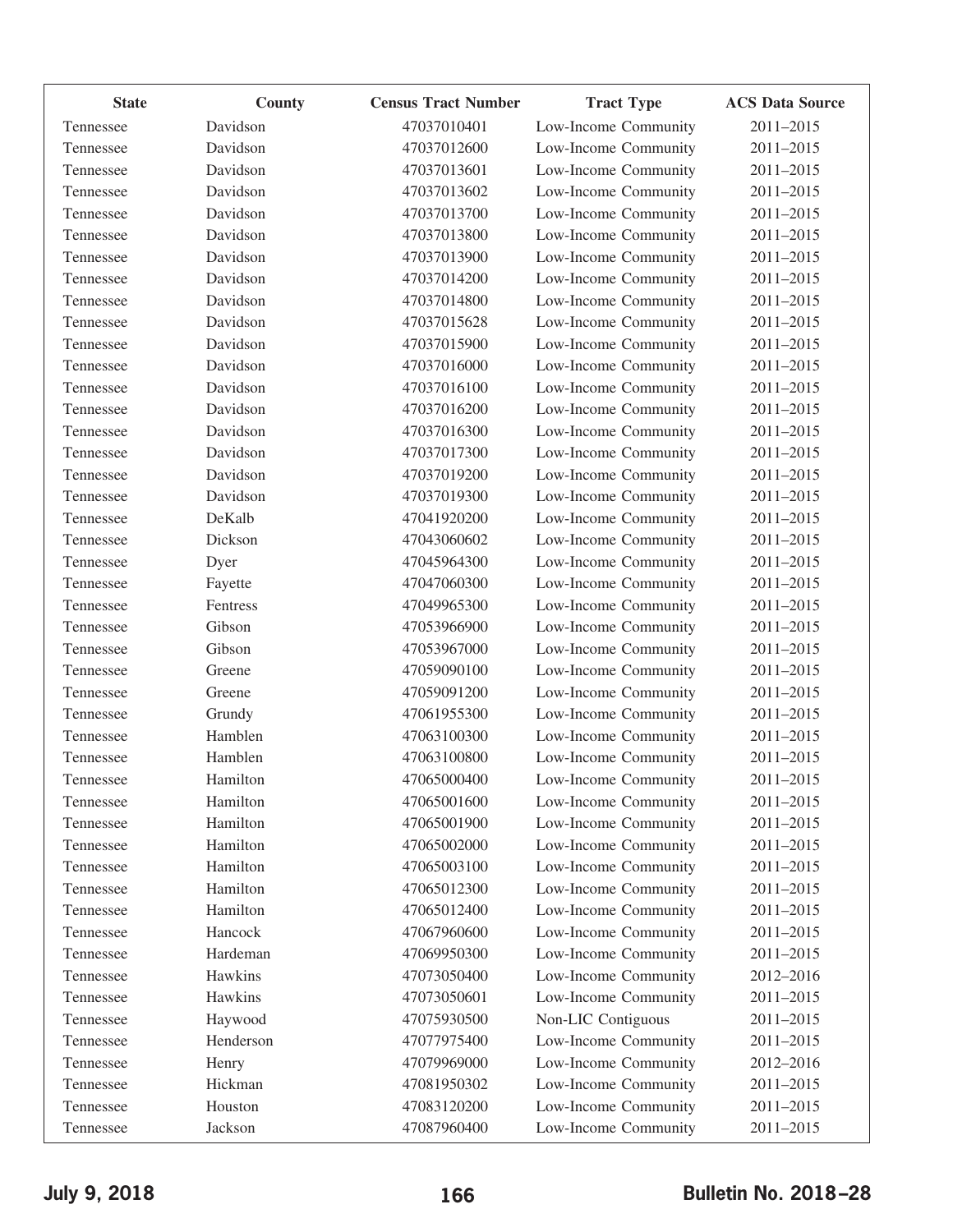| <b>State</b> | County     | <b>Census Tract Number</b> | <b>Tract Type</b>    | <b>ACS Data Source</b> |
|--------------|------------|----------------------------|----------------------|------------------------|
| Tennessee    | Johnson    | 47091956300                | Low-Income Community | 2011-2015              |
| Tennessee    | Knox       | 47093000100                | Low-Income Community | 2011-2015              |
| Tennessee    | Knox       | 47093000800                | Low-Income Community | 2011-2015              |
| Tennessee    | Knox       | 47093001900                | Low-Income Community | 2011-2015              |
| Tennessee    | Knox       | 47093002400                | Low-Income Community | 2011-2015              |
| Tennessee    | Knox       | 47093003500                | Low-Income Community | 2011-2015              |
| Tennessee    | Knox       | 47093006502                | Low-Income Community | 2011-2015              |
| Tennessee    | Knox       | 47093006700                | Low-Income Community | 2011-2015              |
| Tennessee    | Knox       | 47093006800                | Low-Income Community | 2011-2015              |
| Tennessee    | Lake       | 47095960100                | Low-Income Community | 2011-2015              |
| Tennessee    | Lauderdale | 47097050504                | Low-Income Community | 2011-2015              |
| Tennessee    | Lauderdale | 47097050505                | Low-Income Community | 2011-2015              |
| Tennessee    | Lawrence   | 47099960300                | Low-Income Community | 2011-2015              |
| Tennessee    | Lawrence   | 47099960501                | Low-Income Community | 2011-2015              |
| Tennessee    | Lincoln    | 47103975300                | Low-Income Community | 2011-2015              |
| Tennessee    | Lincoln    | 47103975400                | Low-Income Community | 2012-2016              |
| Tennessee    | Loudon     | 47105060202                | Low-Income Community | 2011-2015              |
| Tennessee    | Loudon     | 47105060600                | Low-Income Community | 2011-2015              |
| Tennessee    | McMinn     | 47107970101                | Non-LIC Contiguous   | 2011-2015              |
| Tennessee    | McMinn     | 47107970600                | Low-Income Community | 2011-2015              |
| Tennessee    | Macon      | 47111970300                | Low-Income Community | 2011-2015              |
| Tennessee    | Madison    | 47113000200                | Low-Income Community | 2011-2015              |
| Tennessee    | Madison    | 47113000500                | Low-Income Community | 2011-2015              |
| Tennessee    | Madison    | 47113000600                | Low-Income Community | 2011-2015              |
| Tennessee    | Madison    | 47113000700                | Low-Income Community | 2011-2015              |
| Tennessee    | Madison    | 47113000800                | Low-Income Community | 2011-2015              |
| Tennessee    | Madison    | 47113000900                | Low-Income Community | 2011-2015              |
| Tennessee    | Marion     | 47115050301                | Low-Income Community | 2011-2015              |
| Tennessee    | Marshall   | 47117955300                | Low-Income Community | 2011-2015              |
| Tennessee    | Meigs      | 47121960200                | Low-Income Community | 2011-2015              |
| Tennessee    | Monroe     | 47123925000                | Non-LIC Contiguous   | 2011-2015              |
| Tennessee    | Monroe     | 47123925501                | Low-Income Community | 2011-2015              |
| Tennessee    | Montgomery | 47125100100                | Low-Income Community | 2011-2015              |
| Tennessee    | Montgomery | 47125100200                | Low-Income Community | 2011-2015              |
| Tennessee    | Montgomery | 47125100800                | Low-Income Community | 2011-2015              |
| Tennessee    | Montgomery | 47125100900                | Low-Income Community | 2011-2015              |
| Tennessee    | Obion      | 47131965400                | Low-Income Community | 2012-2016              |
| Tennessee    | Obion      | 47131965500                | Low-Income Community | 2011-2015              |
| Tennessee    | Overton    | 47133950302                | Low-Income Community | 2011-2015              |
| Tennessee    | Pickett    | 47137925100                | Low-Income Community | 2011-2015              |
| Tennessee    | Polk       | 47139950400                | Low-Income Community | 2011-2015              |
| Tennessee    | Putnam     | 47141000600                | Low-Income Community | 2011-2015              |
| Tennessee    | Putnam     | 47141000800                | Low-Income Community | 2011-2015              |
| Tennessee    | Putnam     | 47141001100                | Low-Income Community | 2011-2015              |
| Tennessee    | Rhea       | 47143975401                | Low-Income Community | 2011-2015              |
| Tennessee    | Roane      | 47145030600                | Low-Income Community | 2011-2015              |
| Tennessee    | Rutherford | 47149041800                | Low-Income Community | 2011-2015              |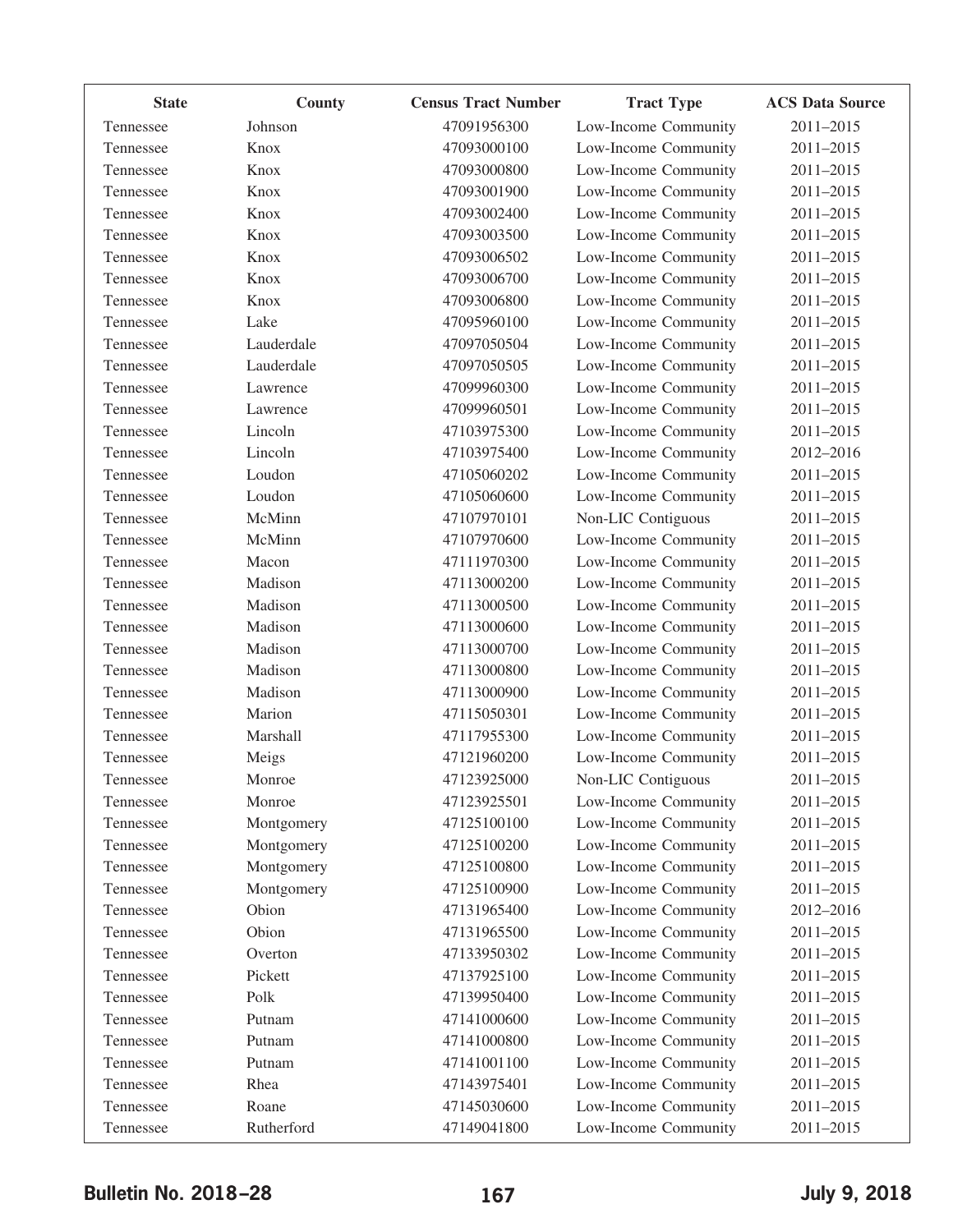| <b>State</b> | County     | <b>Census Tract Number</b> | <b>Tract Type</b>    | <b>ACS Data Source</b> |
|--------------|------------|----------------------------|----------------------|------------------------|
| Tennessee    | Rutherford | 47149041900                | Low-Income Community | 2011-2015              |
| Tennessee    | Rutherford | 47149042100                | Low-Income Community | 2011-2015              |
| Tennessee    | Scott      | 47151975200                | Low-Income Community | 2011-2015              |
| Tennessee    | Sequatchie | 47153060101                | Non-LIC Contiguous   | 2011-2015              |
| Tennessee    | Sevier     | 47155080101                | Low-Income Community | 2011-2015              |
| Tennessee    | Sevier     | 47155080400                | Low-Income Community | 2011-2015              |
| Tennessee    | Shelby     | 47157000200                | Low-Income Community | 2011-2015              |
| Tennessee    | Shelby     | 47157000300                | Low-Income Community | 2011-2015              |
| Tennessee    | Shelby     | 47157000400                | Low-Income Community | 2011-2015              |
| Tennessee    | Shelby     | 47157001900                | Low-Income Community | 2011-2015              |
| Tennessee    | Shelby     | 47157002000                | Low-Income Community | 2011-2015              |
| Tennessee    | Shelby     | 47157002100                | Low-Income Community | 2011-2015              |
| Tennessee    | Shelby     | 47157002400                | Low-Income Community | 2011-2015              |
| Tennessee    | Shelby     | 47157002500                | Low-Income Community | 2011-2015              |
| Tennessee    | Shelby     | 47157002700                | Low-Income Community | 2011-2015              |
| Tennessee    | Shelby     | 47157002800                | Low-Income Community | 2011-2015              |
| Tennessee    | Shelby     | 47157003000                | Low-Income Community | 2011-2015              |
| Tennessee    | Shelby     | 47157003600                | Low-Income Community | 2011-2015              |
| Tennessee    | Shelby     | 47157003700                | Low-Income Community | 2011-2015              |
| Tennessee    | Shelby     | 47157003800                | Low-Income Community | 2011-2015              |
| Tennessee    | Shelby     | 47157003900                | Low-Income Community | 2011-2015              |
| Tennessee    | Shelby     | 47157004500                | Low-Income Community | 2011-2015              |
| Tennessee    | Shelby     | 47157004600                | Low-Income Community | 2011-2015              |
| Tennessee    | Shelby     | 47157005000                | Low-Income Community | 2011-2015              |
| Tennessee    | Shelby     | 47157005900                | Low-Income Community | 2011-2015              |
| Tennessee    | Shelby     | 47157006600                | Low-Income Community | 2011-2015              |
| Tennessee    | Shelby     | 47157006700                | Low-Income Community | 2011-2015              |
| Tennessee    | Shelby     | 47157007000                | Low-Income Community | 2011-2015              |
| Tennessee    | Shelby     | 47157007300                | Low-Income Community | 2011-2015              |
| Tennessee    | Shelby     | 47157007400                | Low-Income Community | 2011-2015              |
| Tennessee    | Shelby     | 47157011200                | Low-Income Community | 2011-2015              |
| Tennessee    | Shelby     | 47157011300                | Low-Income Community | 2011-2015              |
| Tennessee    | Shelby     | 47157011400                | Low-Income Community | 2011-2015              |
| Tennessee    | Shelby     | 47157011600                | Low-Income Community | 2011-2015              |
| Tennessee    | Shelby     | 47157020210                | Non-LIC Contiguous   | 2011-2015              |
| Tennessee    | Shelby     | 47157020300                | Low-Income Community | 2011-2015              |
| Tennessee    | Shelby     | 47157022111                | Low-Income Community | 2011-2015              |
| Tennessee    | Shelby     | 47157022500                | Low-Income Community | 2011-2015              |
| Tennessee    | Smith      | 47159975300                | Low-Income Community | 2011-2015              |
| Tennessee    | Smith      | 47159975400                | Non-LIC Contiguous   | 2011-2015              |
| Tennessee    | Stewart    | 47161110600                | Low-Income Community | 2011-2015              |
| Tennessee    | Sullivan   | 47163040200                | Low-Income Community | 2011-2015              |
| Tennessee    | Sullivan   | 47163042701                | Low-Income Community | 2011-2015              |
| Tennessee    | Sullivan   | 47163043000                | Low-Income Community | 2011-2015              |
| Tennessee    | Sullivan   | 47163043302                | Low-Income Community | 2011-2015              |
| Tennessee    | Sumner     | 47165020300                | Low-Income Community | 2011-2015              |
| Tennessee    | Sumner     | 47165020700                | Low-Income Community | 2011-2015              |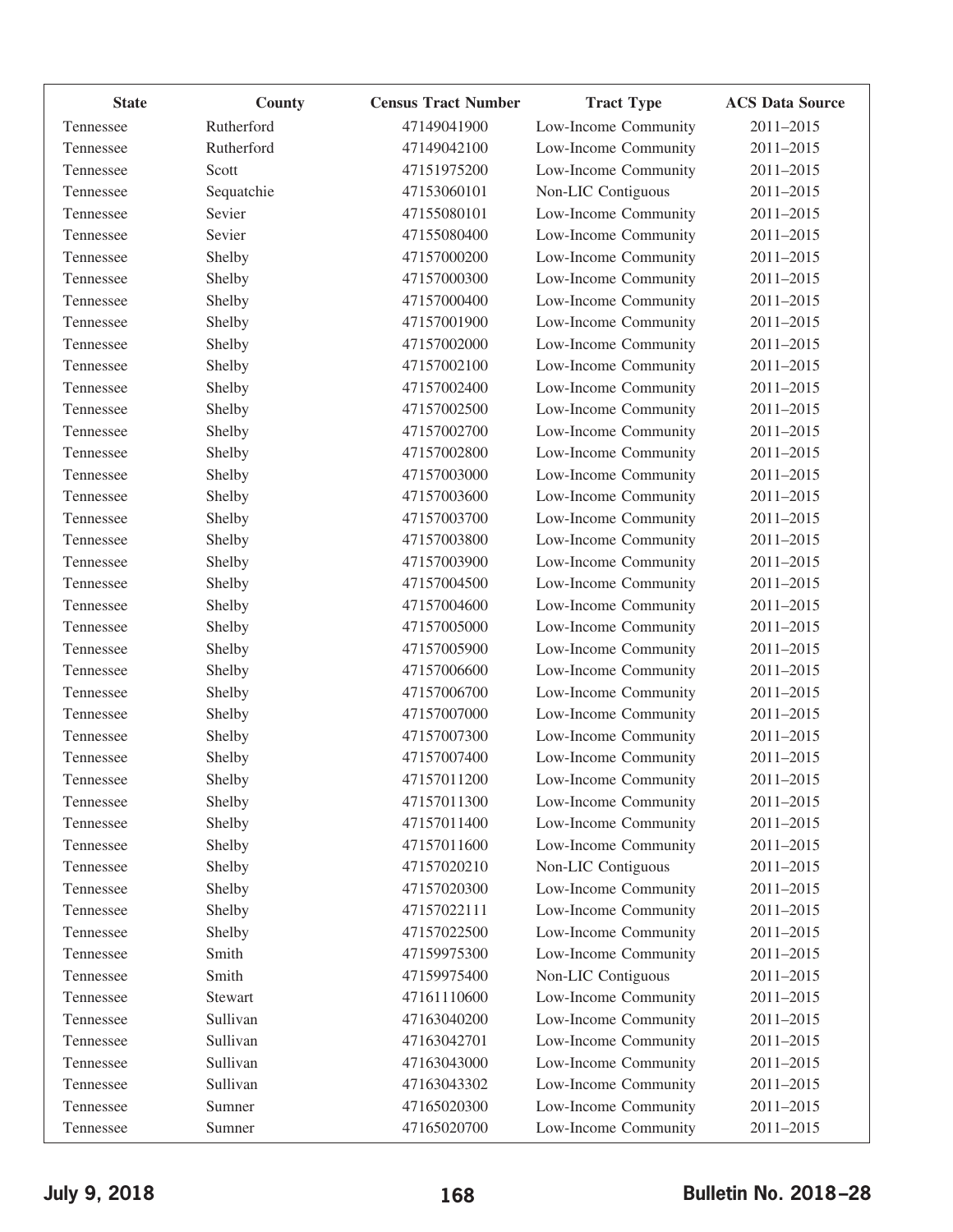| <b>State</b> | County         | <b>Census Tract Number</b> | <b>Tract Type</b>    | <b>ACS Data Source</b> |
|--------------|----------------|----------------------------|----------------------|------------------------|
| Tennessee    | Tipton         | 47167040700                | Low-Income Community | 2011-2015              |
| Tennessee    | Tipton         | 47167041000                | Low-Income Community | 2011-2015              |
| Tennessee    | Unicoi         | 47171080100                | Low-Income Community | 2011-2015              |
| Tennessee    | Unicoi         | 47171080200                | Low-Income Community | 2011-2015              |
| Tennessee    | Union          | 47173040201                | Low-Income Community | 2011-2015              |
| Tennessee    | Van Buren      | 47175925200                | Low-Income Community | 2011-2015              |
| Tennessee    | Warren         | 47177930800                | Low-Income Community | 2011-2015              |
| Tennessee    | Washington     | 47179060100                | Low-Income Community | 2011-2015              |
| Tennessee    | Washington     | 47179060800                | Low-Income Community | 2011-2015              |
| Tennessee    | Washington     | 47179060900                | Low-Income Community | 2011-2015              |
| Tennessee    | Washington     | 47179062000                | Low-Income Community | 2011-2015              |
| Tennessee    | Wayne          | 47181950200                | Low-Income Community | 2011-2015              |
| Tennessee    | Weakley        | 47183968101                | Low-Income Community | 2011-2015              |
| Tennessee    | White          | 47185935300                | Low-Income Community | 2012-2016              |
| Texas        | Anderson       | 48001950401                | Low-Income Community | 2011-2015              |
| Texas        | Anderson       | 48001950901                | Low-Income Community | 2011-2015              |
| Texas        | Angelina       | 48005000200                | Low-Income Community | 2011-2015              |
| Texas        | Angelina       | 48005000500                | Low-Income Community | 2011-2015              |
| Texas        | Angelina       | 48005000600                | Low-Income Community | 2011-2015              |
| Texas        | Angelina       | 48005000700                | Low-Income Community | 2011-2015              |
| Texas        | Angelina       | 48005001001                | Low-Income Community | 2011-2015              |
| Texas        | Angelina       | 48005001300                | Low-Income Community | 2011-2015              |
| Texas        | Aransas        | 48007950100                | Low-Income Community | 2011-2015              |
| Texas        | Aransas        | 48007950400                | Low-Income Community | 2011-2015              |
| Texas        | Aransas        | 48007950500                | Low-Income Community | 2011-2015              |
| Texas        | Atascosa       | 48013960300                | Low-Income Community | 2011-2015              |
| Texas        | Atascosa       | 48013960401                | Low-Income Community | 2011-2015              |
| Texas        | <b>Bastrop</b> | 48021950200                | Low-Income Community | 2011-2015              |
| Texas        | <b>Bastrop</b> | 48021950600                | Low-Income Community | 2011-2015              |
| Texas        | <b>Bastrop</b> | 48021950801                | Low-Income Community | 2011-2015              |
| Texas        | Bee            | 48025950600                | Low-Income Community | 2011-2015              |
| Texas        | Bell           | 48027020800                | Low-Income Community | 2011-2015              |
| Texas        | Bell           | 48027020900                | Low-Income Community | 2011-2015              |
| Texas        | Bell           | 48027021601                | Low-Income Community | 2011-2015              |
| Texas        | Bell           | 48027021602                | Low-Income Community | 2011-2015              |
| Texas        | Bell           | 48027022000                | Low-Income Community | 2011-2015              |
| Texas        | Bell           | 48027023204                | Low-Income Community | 2011-2015              |
| Texas        | Bexar          | 48029110100                | Low-Income Community | 2011-2015              |
| Texas        | Bexar          | 48029110500                | Low-Income Community | 2011-2015              |
| Texas        | Bexar          | 48029110600                | Low-Income Community | 2011-2015              |
| Texas        | Bexar          | 48029121203                | Low-Income Community | 2011-2015              |
| Texas        | Bexar          | 48029121204                | Low-Income Community | 2011-2015              |
| Texas        | Bexar          | 48029121205                | Low-Income Community | 2011-2015              |
| Texas        | Bexar          | 48029130600                | Low-Income Community | 2011-2015              |
| Texas        | Bexar          | 48029130700                | Low-Income Community | 2011-2015              |
| Texas        | Bexar          | 48029130800                | Low-Income Community | 2011-2015              |
| Texas        | Bexar          | 48029141800                | Low-Income Community | 2011-2015              |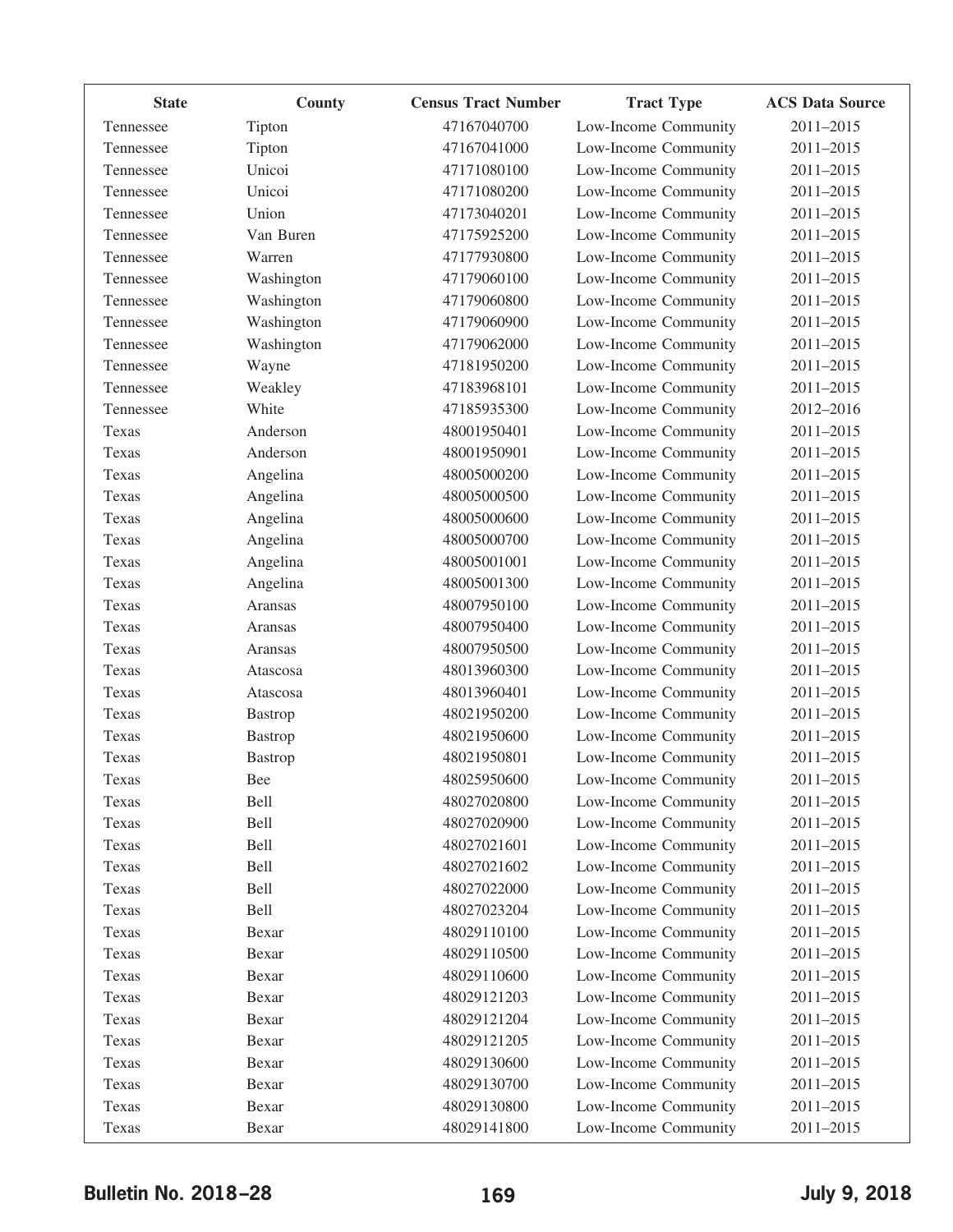| <b>State</b> | <b>County</b>   | <b>Census Tract Number</b> | <b>Tract Type</b>    | <b>ACS Data Source</b> |
|--------------|-----------------|----------------------------|----------------------|------------------------|
| Texas        | Bexar           | 48029150600                | Low-Income Community | 2011-2015              |
| Texas        | Bexar           | 48029150800                | Low-Income Community | 2011-2015              |
| Texas        | Bexar           | 48029152000                | Low-Income Community | 2011-2015              |
| Texas        | Bexar           | 48029152100                | Low-Income Community | 2011-2015              |
| Texas        | Bexar           | 48029160901                | Low-Income Community | 2011-2015              |
| Texas        | Bexar           | 48029160902                | Low-Income Community | 2011-2015              |
| Texas        | Bexar           | 48029161100                | Low-Income Community | 2011-2015              |
| Texas        | Bexar           | 48029161200                | Low-Income Community | 2011-2015              |
| Texas        | Bexar           | 48029162001                | Low-Income Community | 2011-2015              |
| Texas        | Bexar           | 48029170102                | Low-Income Community | 2011-2015              |
| Texas        | Bexar           | 48029171802                | Low-Income Community | 2011-2015              |
| Texas        | Bexar           | 48029192200                | Low-Income Community | 2011-2015              |
| Texas        | Bexar           | 48029980002                | Low-Income Community | 2011-2015              |
| Texas        | Bexar           | 48029980100                | Low-Income Community | 2011-2015              |
| Texas        | <b>Bosque</b>   | 48035950200                | Low-Income Community | 2011-2015              |
| Texas        | Bowie           | 48037010400                | Low-Income Community | 2011-2015              |
| Texas        | <b>Bowie</b>    | 48037010500                | Low-Income Community | 2011-2015              |
| Texas        | Bowie           | 48037010800                | Low-Income Community | 2011-2015              |
| Texas        | Bowie           | 48037011300                | Low-Income Community | 2011-2015              |
| Texas        | Bowie           | 48037011401                | Low-Income Community | 2011-2015              |
| Texas        | Bowie           | 48037011402                | Low-Income Community | 2011-2015              |
| Texas        | Bowie           | 48037011502                | Low-Income Community | 2011-2015              |
| Texas        | <b>Brazoria</b> | 48039661200                | Low-Income Community | 2011-2015              |
| Texas        | Brazoria        | 48039661400                | Low-Income Community | 2011-2015              |
| Texas        | <b>Brazoria</b> | 48039662800                | Low-Income Community | 2011-2015              |
| Texas        | <b>Brazoria</b> | 48039664100                | Low-Income Community | 2011-2015              |
| Texas        | <b>Brazoria</b> | 48039664200                | Low-Income Community | 2011-2015              |
| Texas        | <b>Brazoria</b> | 48039664300                | Low-Income Community | 2011-2015              |
| Texas        | <b>Brazos</b>   | 48041000201                | Low-Income Community | 2011-2015              |
| Texas        | <b>Brazos</b>   | 48041000202                | Low-Income Community | 2011-2015              |
| Texas        | <b>Brazos</b>   | 48041000400                | Low-Income Community | 2011-2015              |
| Texas        | <b>Brazos</b>   | 48041000500                | Low-Income Community | 2011-2015              |
| Texas        | <b>Brazos</b>   | 48041000603                | Low-Income Community | 2011-2015              |
| Texas        | <b>Brazos</b>   | 48041001301                | Low-Income Community | 2011-2015              |
| Texas        | <b>Brazos</b>   | 48041001303                | Low-Income Community | 2011-2015              |
| Texas        | <b>Brazos</b>   | 48041001702                | Low-Income Community | 2011-2015              |
| Texas        | <b>Brazos</b>   | 48041002012                | Low-Income Community | 2011-2015              |
| Texas        | <b>Brazos</b>   | 48041002014                | Low-Income Community | 2011-2015              |
| Texas        | <b>Brewster</b> | 48043950400                | Low-Income Community | 2011-2015              |
| Texas        | <b>Brooks</b>   | 48047950200                | Low-Income Community | 2011-2015              |
| Texas        | <b>Brown</b>    | 48049950700                | Low-Income Community | 2011-2015              |
| Texas        | Burleson        | 48051970500                | Low-Income Community | 2011-2015              |
| Texas        | <b>Burnet</b>   | 48053960300                | Low-Income Community | 2011-2015              |
| Texas        | Caldwell        | 48055960200                | Low-Income Community | 2011-2015              |
| Texas        | Caldwell        | 48055960400                | Low-Income Community | 2011-2015              |
| Texas        | Caldwell        | 48055960500                | Low-Income Community | 2011-2015              |
| Texas        | Calhoun         | 48057000500                | Low-Income Community | 2011-2015              |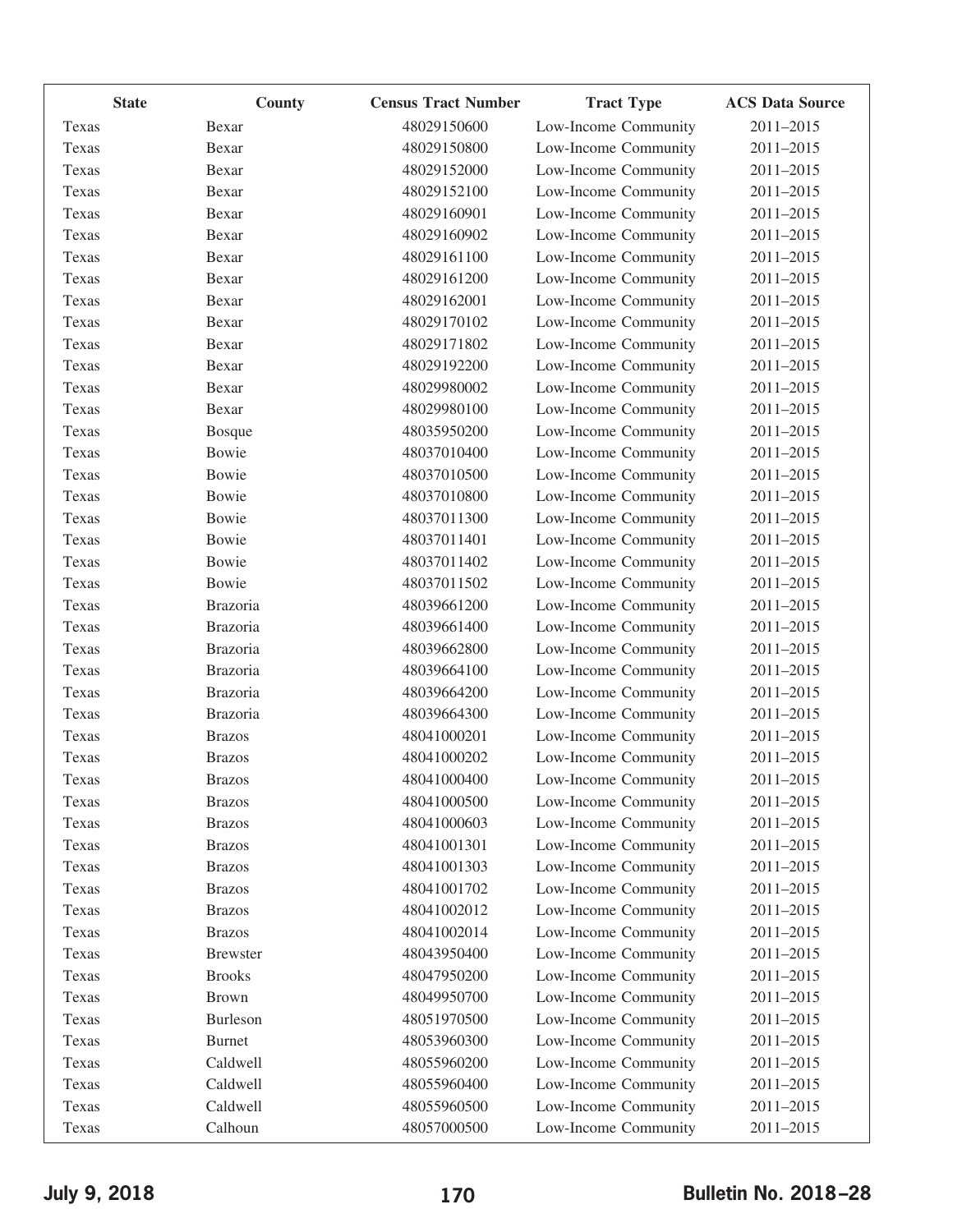| <b>State</b> | County   | <b>Census Tract Number</b> | <b>Tract Type</b>    | <b>ACS Data Source</b> |
|--------------|----------|----------------------------|----------------------|------------------------|
| Texas        | Cameron  | 48061010100                | Low-Income Community | 2011-2015              |
| Texas        | Cameron  | 48061010201                | Low-Income Community | 2011-2015              |
| Texas        | Cameron  | 48061010203                | Low-Income Community | 2011-2015              |
| Texas        | Cameron  | 48061010301                | Low-Income Community | 2011-2015              |
| Texas        | Cameron  | 48061010402                | Low-Income Community | 2011-2015              |
| Texas        | Cameron  | 48061010800                | Low-Income Community | 2011-2015              |
| Texas        | Cameron  | 48061011700                | Low-Income Community | 2011-2015              |
| Texas        | Cameron  | 48061012102                | Low-Income Community | 2011-2015              |
| Texas        | Cameron  | 48061012301                | Low-Income Community | 2011-2015              |
| Texas        | Cameron  | 48061012304                | Low-Income Community | 2011-2015              |
| Texas        | Cameron  | 48061012305                | Low-Income Community | 2011-2015              |
| Texas        | Cameron  | 48061012700                | Low-Income Community | 2011-2015              |
| Texas        | Cameron  | 48061013307                | Low-Income Community | 2011-2015              |
| Texas        | Cameron  | 48061013802                | Low-Income Community | 2011-2015              |
| Texas        | Cameron  | 48061014001                | Low-Income Community | 2011-2015              |
| Texas        | Cameron  | 48061014200                | Low-Income Community | 2011-2015              |
| Texas        | Camp     | 48063950101                | Low-Income Community | 2011-2015              |
| Texas        | Camp     | 48063950102                | Low-Income Community | 2011-2015              |
| Texas        | Cass     | 48067950200                | Low-Income Community | 2011-2015              |
| Texas        | Cass     | 48067950400                | Low-Income Community | 2011-2015              |
| Texas        | Cass     | 48067950600                | Low-Income Community | 2011-2015              |
| Texas        | Cass     | 48067950700                | Low-Income Community | 2011-2015              |
| Texas        | Castro   | 48069950200                | Low-Income Community | 2011-2015              |
| Texas        | Chambers | 48071710300                | Low-Income Community | 2011-2015              |
| Texas        | Chambers | 48071710401                | Low-Income Community | 2011-2015              |
| Texas        | Chambers | 48071710500                | Low-Income Community | 2011-2015              |
| Texas        | Cherokee | 48073950300                | Low-Income Community | 2011-2015              |
| Texas        | Cherokee | 48073950400                | Low-Income Community | 2011-2015              |
| Texas        | Cherokee | 48073951100                | Low-Income Community | 2011-2015              |
| Texas        | Coleman  | 48083950300                | Low-Income Community | 2011-2015              |
| Texas        | Collin   | 48085032013                | Low-Income Community | 2011-2015              |
| Texas        | Comal    | 48091310608                | Low-Income Community | 2011-2015              |
| Texas        | Cooke    | 48097000400                | Low-Income Community | 2011-2015              |
| Texas        | Cooke    | 48097001100                | Low-Income Community | 2011-2015              |
| Texas        | Coryell  | 48099010300                | Low-Income Community | 2011-2015              |
| Texas        | Coryell  | 48099010501                | Low-Income Community | 2011-2015              |
| Texas        | Coryell  | 48099010502                | Low-Income Community | 2011-2015              |
| Texas        | Coryell  | 48099010504                | Low-Income Community | 2011-2015              |
| Texas        | Coryell  | 48099010601                | Low-Income Community | 2011-2015              |
| Texas        | Cottle   | 48101950100                | Low-Income Community | 2011-2015              |
| Texas        | Crosby   | 48107950100                | Low-Income Community | 2011-2015              |
| Texas        | Crosby   | 48107950200                | Low-Income Community | 2011-2015              |
| Texas        | Dallas   | 48113002000                | Low-Income Community | 2011-2015              |
| Texas        | Dallas   | 48113004100                | Low-Income Community | 2011-2015              |
| Texas        | Dallas   | 48113005400                | Low-Income Community | 2011-2015              |
| Texas        | Dallas   | 48113005700                | Low-Income Community | 2011-2015              |
| Texas        | Dallas   | 48113008704                | Low-Income Community | 2011-2015              |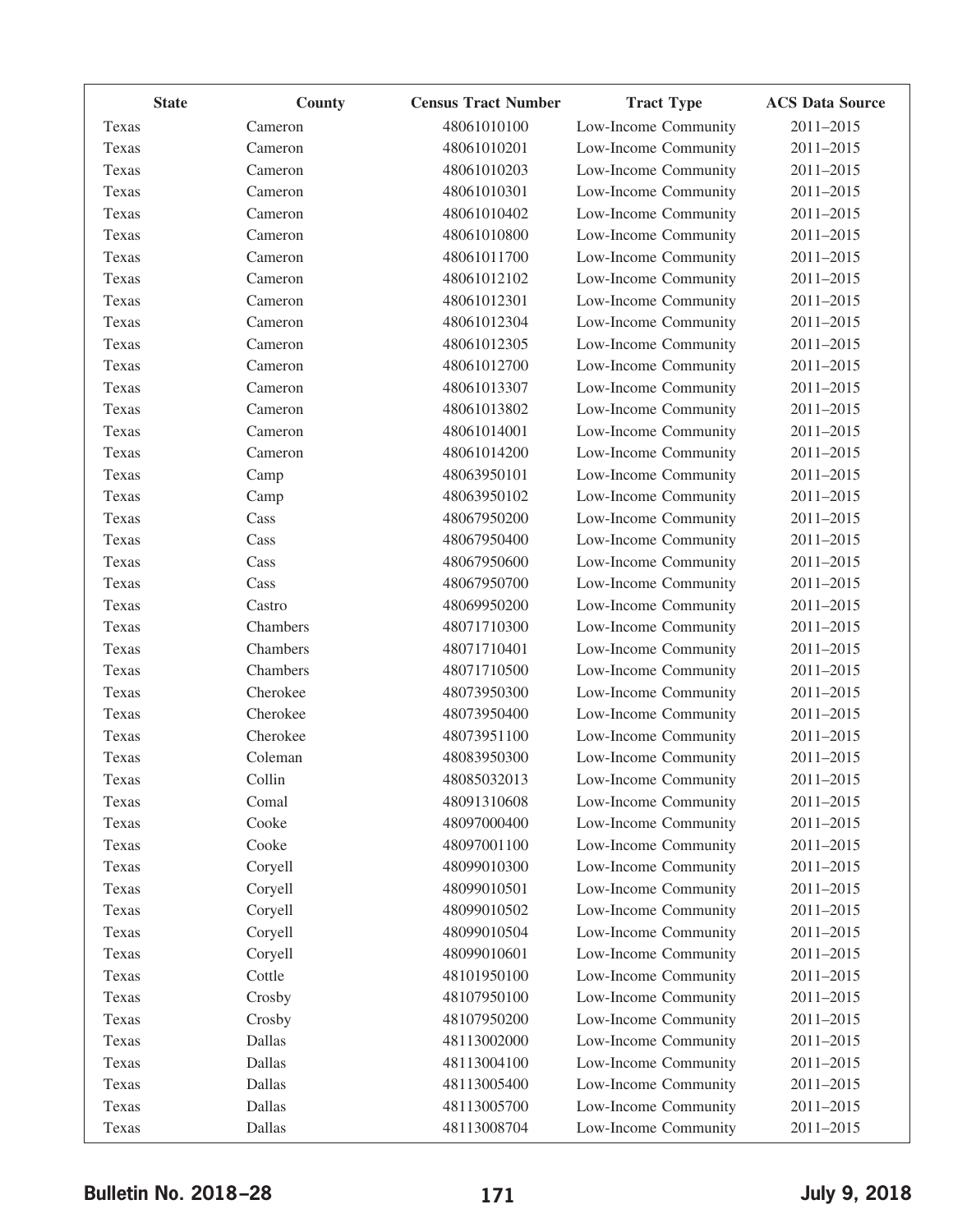|       | <b>State</b> | <b>County</b> | <b>Census Tract Number</b> | <b>Tract Type</b>    | <b>ACS Data Source</b> |
|-------|--------------|---------------|----------------------------|----------------------|------------------------|
| Texas |              | Dallas        | 48113009301                | Low-Income Community | 2011-2015              |
| Texas |              | Dallas        | 48113010101                | Low-Income Community | 2011-2015              |
| Texas |              | Dallas        | 48113012207                | Low-Income Community | 2011-2015              |
| Texas |              | Dallas        | 48113012302                | Low-Income Community | 2011-2015              |
| Texas |              | Dallas        | 48113012701                | Low-Income Community | 2011-2015              |
| Texas |              | Dallas        | 48113015304                | Low-Income Community | 2011-2015              |
| Texas |              | Dallas        | 48113015900                | Low-Income Community | 2011-2015              |
| Texas |              | Dallas        | 48113016621                | Low-Income Community | 2011-2015              |
| Texas |              | Dallas        | 48113018111                | Low-Income Community | 2011-2015              |
| Texas |              | Dallas        | 48113018505                | Low-Income Community | 2011-2015              |
| Texas |              | Dallas        | 48113020300                | Low-Income Community | 2011-2015              |
| Texas |              | Dallas        | 48113020400                | Low-Income Community | 2011-2015              |
| Texas |              | Dallas        | 48113020500                | Low-Income Community | 2011-2015              |
| Texas |              | Dawson        | 48115950402                | Low-Income Community | 2011-2015              |
| Texas |              | Delta         | 48119950200                | Low-Income Community | 2011-2015              |
| Texas |              | Denton        | 48121020602                | Low-Income Community | 2011-2015              |
| Texas |              | Denton        | 48121021618                | Low-Income Community | 2011-2015              |
| Texas |              | Denton        | 48121021739                | Low-Income Community | 2011-2015              |
| Texas |              | DeWitt        | 48123970200                | Low-Income Community | 2011-2015              |
| Texas |              | Dickens       | 48125950300                | Low-Income Community | 2011-2015              |
| Texas |              | Donley        | 48129950200                | Low-Income Community | 2011-2015              |
| Texas |              | Eastland      | 48133950100                | Low-Income Community | 2011-2015              |
| Texas |              | Eastland      | 48133950200                | Low-Income Community | 2011-2015              |
| Texas |              | Ector         | 48135002700                | Low-Income Community | 2011-2015              |
| Texas |              | Ellis         | 48139060400                | Low-Income Community | 2011-2015              |
| Texas |              | Ellis         | 48139061000                | Low-Income Community | 2011-2015              |
| Texas |              | Ellis         | 48139061200                | Low-Income Community | 2011-2015              |
| Texas |              | Ellis         | 48139061300                | Low-Income Community | 2011-2015              |
| Texas |              | Ellis         | 48139061600                | Low-Income Community | 2011-2015              |
| Texas |              | El Paso       | 48141001203                | Low-Income Community | 2011-2015              |
| Texas |              | El Paso       | 48141001900                | Low-Income Community | 2011-2015              |
| Texas |              | El Paso       | 48141003000                | Low-Income Community | 2011-2015              |
| Texas |              | El Paso       | 48141003200                | Low-Income Community | 2011-2015              |
| Texas |              | El Paso       | 48141003501                | Low-Income Community | 2011-2015              |
| Texas |              | El Paso       | 48141003804                | Low-Income Community | 2011-2015              |
| Texas |              | El Paso       | 48141010102                | Low-Income Community | 2011-2015              |
| Texas |              | El Paso       | 48141010220                | Low-Income Community | 2011-2015              |
| Texas |              | El Paso       | 48141010334                | Low-Income Community | 2011-2015              |
| Texas |              | El Paso       | 48141010335                | Low-Income Community | 2011-2015              |
| Texas |              | El Paso       | 48141010340                | Low-Income Community | 2011-2015              |
| Texas |              | El Paso       | 48141010344                | Low-Income Community | 2011-2015              |
| Texas |              | El Paso       | 48141010347                | Low-Income Community | 2011-2015              |
| Texas |              | El Paso       | 48141010501                | Low-Income Community | 2011-2015              |
| Texas |              | El Paso       | 48141010504                | Low-Income Community | 2011-2015              |
| Texas |              | El Paso       | 48141010506                | Low-Income Community | 2011-2015              |
| Texas |              | Erath         | 48143950201                | Low-Income Community | 2011-2015              |
| Texas |              | Erath         | 48143950202                | Low-Income Community | 2011-2015              |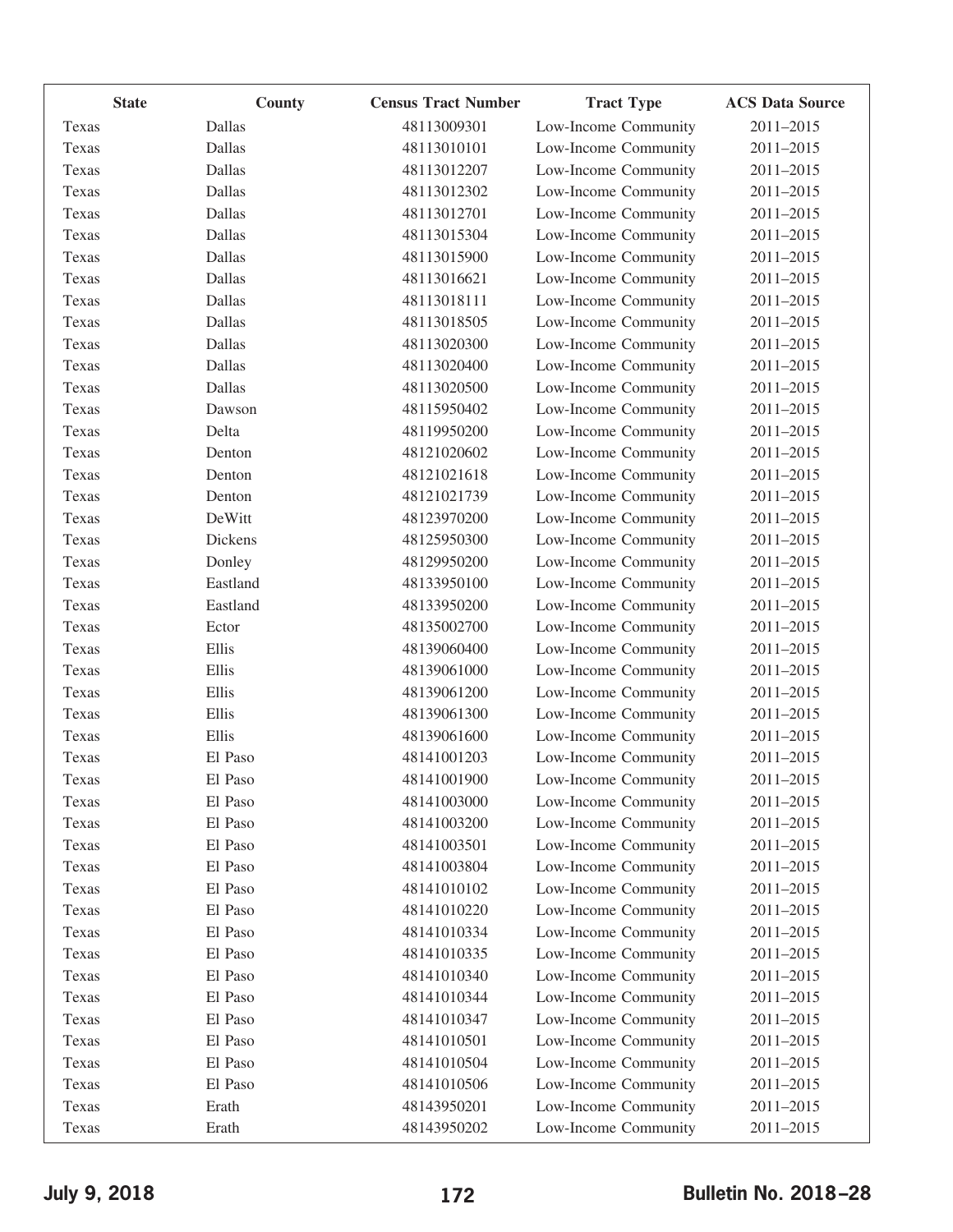|       | <b>State</b> | County    | <b>Census Tract Number</b> | <b>Tract Type</b>    | <b>ACS Data Source</b> |
|-------|--------------|-----------|----------------------------|----------------------|------------------------|
| Texas |              | Erath     | 48143950300                | Low-Income Community | 2011-2015              |
| Texas |              | Falls     | 48145000400                | Low-Income Community | 2011-2015              |
| Texas |              | Fannin    | 48147950402                | Low-Income Community | 2011-2015              |
| Texas |              | Fisher    | 48151950400                | Low-Income Community | 2011-2015              |
| Texas |              | Fort Bend | 48157670200                | Low-Income Community | 2011-2015              |
| Texas |              | Fort Bend | 48157670400                | Low-Income Community | 2011-2015              |
| Texas |              | Fort Bend | 48157673700                | Low-Income Community | 2011-2015              |
| Texas |              | Fort Bend | 48157674900                | Low-Income Community | 2011-2015              |
| Texas |              | Fort Bend | 48157675400                | Low-Income Community | 2011-2015              |
| Texas |              | Franklin  | 48159950300                | Low-Income Community | 2011-2015              |
| Texas |              | Galveston | 48167722200                | Low-Income Community | 2011-2015              |
| Texas |              | Galveston | 48167722800                | Low-Income Community | 2011-2015              |
| Texas |              | Galveston | 48167722900                | Low-Income Community | 2011-2015              |
| Texas |              | Galveston | 48167723000                | Low-Income Community | 2011-2015              |
| Texas |              | Galveston | 48167723700                | Low-Income Community | 2011-2015              |
| Texas |              | Galveston | 48167724101                | Low-Income Community | 2011-2015              |
| Texas |              | Galveston | 48167724800                | Low-Income Community | 2011-2015              |
| Texas |              | Galveston | 48167726200                | Low-Income Community | 2011-2015              |
| Texas |              | Gonzales  | 48177000300                | Low-Income Community | 2011-2015              |
| Texas |              | Gonzales  | 48177000500                | Low-Income Community | 2011-2015              |
| Texas |              | Gray      | 48179950600                | Low-Income Community | 2011-2015              |
| Texas |              | Grayson   | 48181000200                | Low-Income Community | 2011-2015              |
| Texas |              | Grayson   | 48181000502                | Low-Income Community | 2011-2015              |
| Texas |              | Grayson   | 48181000902                | Low-Income Community | 2011-2015              |
| Texas |              | Grayson   | 48181002000                | Low-Income Community | 2011-2015              |
| Texas |              | Gregg     | 48183000800                | Low-Income Community | 2011-2015              |
| Texas |              | Gregg     | 48183001100                | Low-Income Community | 2011-2015              |
| Texas |              | Gregg     | 48183001400                | Low-Income Community | 2011-2015              |
| Texas |              | Gregg     | 48183010200                | Low-Income Community | 2011-2015              |
| Texas |              | Gregg     | 48183010500                | Low-Income Community | 2011-2015              |
| Texas |              | Gregg     | 48183010700                | Low-Income Community | 2011-2015              |
| Texas |              | Grimes    | 48185180101                | Low-Income Community | 2011-2015              |
| Texas |              | Grimes    | 48185180102                | Low-Income Community | 2011-2015              |
| Texas |              | Grimes    | 48185180200                | Low-Income Community | 2011-2015              |
| Texas |              | Hale      | 48189950100                | Low-Income Community | 2011-2015              |
| Texas |              | Hall      | 48191950500                | Low-Income Community | 2011-2015              |
| Texas |              | Hardin    | 48199030100                | Low-Income Community | 2011-2015              |
| Texas |              | Hardin    | 48199030700                | Low-Income Community | 2011-2015              |
| Texas |              | Hardin    | 48199030800                | Low-Income Community | 2011-2015              |
| Texas |              | Harris    | 48201100000                | Low-Income Community | 2011-2015              |
| Texas |              | Harris    | 48201210400                | Low-Income Community | 2011-2015              |
| Texas |              | Harris    | 48201210500                | Low-Income Community | 2011-2015              |
| Texas |              | Harris    | 48201210600                | Low-Income Community | 2011-2015              |
| Texas |              | Harris    | 48201210700                | Low-Income Community | 2011-2015              |
| Texas |              | Harris    | 48201210800                | Low-Income Community | 2011-2015              |
| Texas |              | Harris    | 48201211000                | Low-Income Community | 2011-2015              |
| Texas |              | Harris    | 48201211300                | Low-Income Community | 2011-2015              |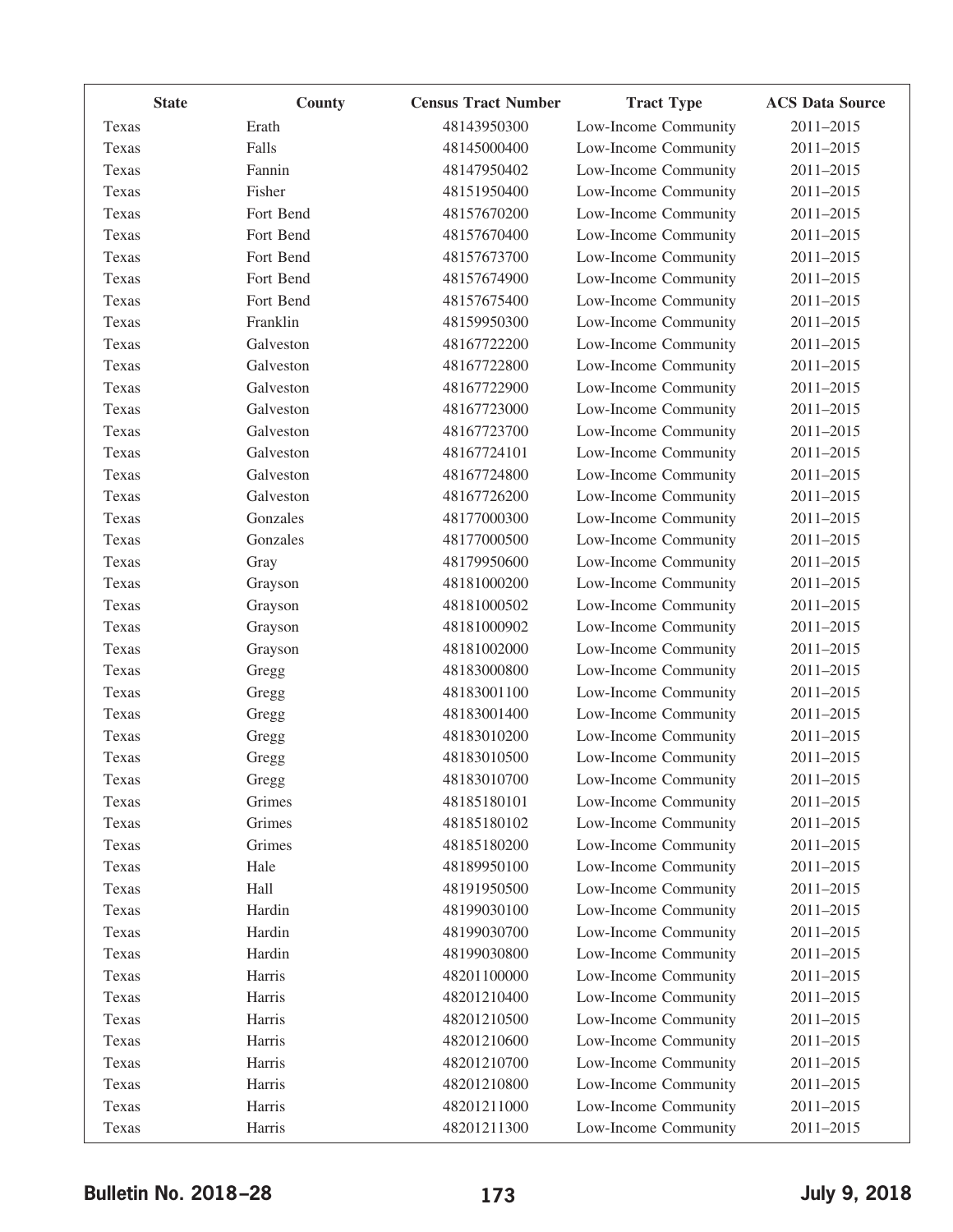|       | <b>State</b> | County | <b>Census Tract Number</b> | <b>Tract Type</b>    | <b>ACS Data Source</b> |
|-------|--------------|--------|----------------------------|----------------------|------------------------|
| Texas | Harris       |        | 48201211400                | Low-Income Community | 2011-2015              |
| Texas | Harris       |        | 48201211500                | Low-Income Community | 2011-2015              |
| Texas | Harris       |        | 48201211600                | Low-Income Community | 2011-2015              |
| Texas | Harris       |        | 48201212300                | Low-Income Community | 2011-2015              |
| Texas | Harris       |        | 48201220100                | Low-Income Community | 2011-2015              |
| Texas | Harris       |        | 48201220200                | Low-Income Community | 2011-2015              |
| Texas | Harris       |        | 48201220800                | Low-Income Community | 2011-2015              |
| Texas | Harris       |        | 48201222501                | Low-Income Community | $2011 - 2015$          |
| Texas | Harris       |        | 48201222503                | Low-Income Community | 2011-2015              |
| Texas | Harris       |        | 48201222600                | Low-Income Community | 2011-2015              |
| Texas | Harris       |        | 48201222700                | Low-Income Community | 2011-2015              |
| Texas | Harris       |        | 48201230200                | Low-Income Community | 2011-2015              |
| Texas | Harris       |        | 48201230600                | Low-Income Community | 2011-2015              |
| Texas | Harris       |        | 48201230700                | Low-Income Community | 2011-2015              |
| Texas | Harris       |        | 48201231000                | Low-Income Community | 2011-2015              |
| Texas | Harris       |        | 48201231100                | Low-Income Community | 2011-2015              |
| Texas | Harris       |        | 48201231200                | Low-Income Community | 2011-2015              |
| Texas | Harris       |        | 48201231400                | Low-Income Community | 2011-2015              |
| Texas | Harris       |        | 48201231500                | Low-Income Community | 2011-2015              |
| Texas | Harris       |        | 48201233500                | Low-Income Community | 2011-2015              |
| Texas | Harris       |        | 48201240100                | Low-Income Community | 2011-2015              |
| Texas | Harris       |        | 48201240501                | Low-Income Community | 2011-2015              |
| Texas | Harris       |        | 48201240502                | Low-Income Community | 2011-2015              |
| Texas | Harris       |        | 48201240600                | Low-Income Community | 2011-2015              |
| Texas | Harris       |        | 48201253800                | Low-Income Community | 2011-2015              |
| Texas | Harris       |        | 48201254300                | Low-Income Community | 2011-2015              |
| Texas | Harris       |        | 48201254600                | Low-Income Community | 2011-2015              |
| Texas | Harris       |        | 48201310100                | Low-Income Community | 2011-2015              |
| Texas | Harris       |        | 48201310300                | Low-Income Community | 2011-2015              |
| Texas | Harris       |        | 48201310400                | Low-Income Community | 2011-2015              |
| Texas | Harris       |        | 48201310500                | Low-Income Community | 2011-2015              |
| Texas | Harris       |        | 48201310600                | Low-Income Community | 2011-2015              |
| Texas | Harris       |        | 48201310800                | Low-Income Community | 2011-2015              |
| Texas | Harris       |        | 48201310900                | Low-Income Community | 2011-2015              |
| Texas | Harris       |        | 48201311000                | Low-Income Community | 2011-2015              |
| Texas | Harris       |        | 48201311600                | Low-Income Community | 2011-2015              |
| Texas | Harris       |        | 48201311700                | Low-Income Community | 2011-2015              |
| Texas | Harris       |        | 48201312000                | Low-Income Community | 2011-2015              |
| Texas | Harris       |        | 48201312200                | Low-Income Community | 2011-2015              |
| Texas | Harris       |        | 48201312300                | Low-Income Community | 2011-2015              |
| Texas | Harris       |        | 48201312400                | Low-Income Community | 2011-2015              |
| Texas | Harris       |        | 48201312500                | Low-Income Community | 2011-2015              |
| Texas | Harris       |        | 48201312700                | Low-Income Community | 2011-2015              |
| Texas | Harris       |        | 48201312800                | Low-Income Community | 2011-2015              |
| Texas | Harris       |        | 48201312900                | Low-Income Community | 2011-2015              |
| Texas | Harris       |        | 48201313000                | Low-Income Community | 2011-2015              |
| Texas | Harris       |        | 48201313200                | Low-Income Community | 2011-2015              |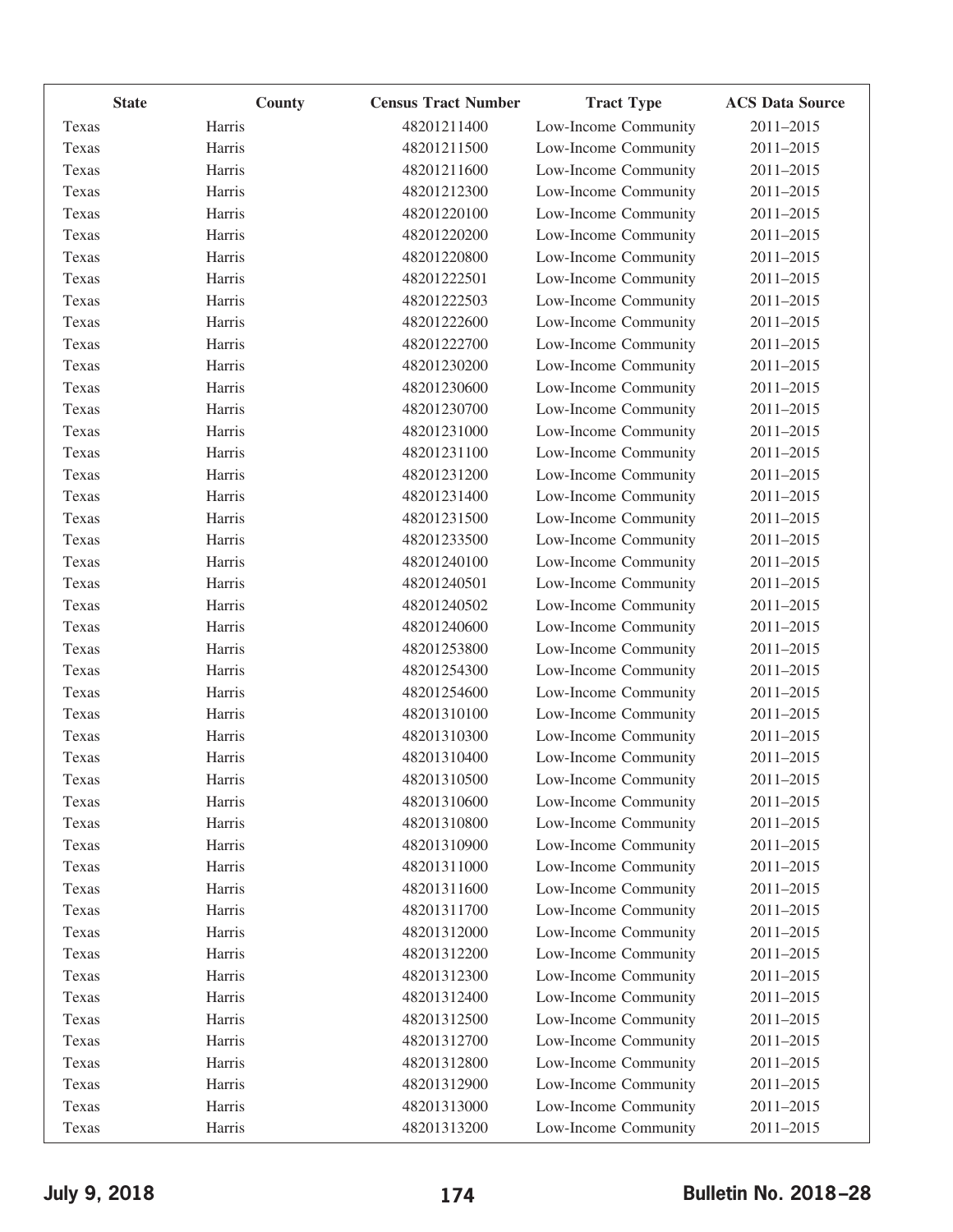|       | <b>State</b>  | <b>Census Tract Number</b><br>County | <b>Tract Type</b>    | <b>ACS Data Source</b> |
|-------|---------------|--------------------------------------|----------------------|------------------------|
| Texas | Harris        | 48201313300                          | Low-Income Community | 2011-2015              |
| Texas | Harris        | 48201313400                          | Low-Income Community | 2011-2015              |
| Texas | Harris        | 48201313500                          | Low-Income Community | 2011-2015              |
| Texas | Harris        | 48201313600                          | Low-Income Community | 2011-2015              |
| Texas | Harris        | 48201313700                          | Low-Income Community | 2011-2015              |
| Texas | Harris        | 48201313800                          | Low-Income Community | 2011-2015              |
| Texas | Harris        | 48201314001                          | Low-Income Community | 2011-2015              |
| Texas | Harris        | 48201314002                          | Low-Income Community | 2011-2015              |
| Texas | Harris        | 48201314300                          | Low-Income Community | 2011-2015              |
| Texas | Harris        | 48201314400                          | Low-Income Community | 2011-2015              |
| Texas | Harris        | 48201321900                          | Low-Income Community | $2011 - 2015$          |
| Texas | Harris        | 48201322100                          | Low-Income Community | 2011-2015              |
| Texas | Harris        | 48201322200                          | Low-Income Community | 2011-2015              |
| Texas | Harris        | 48201323702                          | Low-Income Community | 2011-2015              |
| Texas | Harris        | 48201324100                          | Low-Income Community | 2011-2015              |
| Texas | Harris        | 48201331100                          | Low-Income Community | 2011-2015              |
| Texas | Harris        | 48201331200                          | Low-Income Community | 2011-2015              |
| Texas | Harris        | 48201331300                          | Low-Income Community | 2011-2015              |
| Texas | Harris        | 48201331400                          | Low-Income Community | 2011-2015              |
| Texas | Harris        | 48201331700                          | Low-Income Community | 2011-2015              |
| Texas | Harris        | 48201331800                          | Low-Income Community | 2011-2015              |
| Texas | Harris        | 48201332000                          | Low-Income Community | 2011-2015              |
| Texas | Harris        | 48201342300                          | Low-Income Community | 2011-2015              |
| Texas | Harris        | 48201421101                          | Low-Income Community | 2011-2015              |
| Texas | Harris        | 48201421102                          | Low-Income Community | 2011-2015              |
| Texas | Harris        | 48201421201                          | Low-Income Community | 2011-2015              |
| Texas | Harris        | 48201421202                          | Low-Income Community | 2011-2015              |
| Texas | Harris        | 48201421300                          | Low-Income Community | 2011-2015              |
| Texas | Harris        | 48201421401                          | Low-Income Community | 2011-2015              |
| Texas | Harris        | 48201421402                          | Low-Income Community | 2011-2015              |
| Texas | <b>Harris</b> | 48201421403                          | Low-Income Community | 2011-2015              |
| Texas | Harris        | 48201421500                          | Low-Income Community | 2011-2015              |
| Texas | Harris        | 48201421600                          | Low-Income Community | 2011-2015              |
| Texas | Harris        | 48201422302                          | Low-Income Community | 2011-2015              |
| Texas | Harris        | 48201422701                          | Low-Income Community | 2011-2015              |
| Texas | Harris        | 48201433600                          | Low-Income Community | 2011-2015              |
| Texas | Harris        | 48201452500                          | Low-Income Community | 2011-2015              |
| Texas | Harris        | 48201453200                          | Low-Income Community | 2011-2015              |
| Texas | Harris        | 48201453300                          | Low-Income Community | 2011-2015              |
| Texas | Harris        | 48201453401                          | Low-Income Community | 2011-2015              |
| Texas | Harris        | 48201530800                          | Low-Income Community | 2011-2015              |
| Texas | Harris        | 48201531800                          | Low-Income Community | 2011-2015              |
| Texas | Harris        | 48201531900                          | Low-Income Community | 2011-2015              |
| Texas | Harris        | 48201532001                          | Low-Income Community | 2011-2015              |
| Texas | Harris        | 48201532700                          | Low-Income Community | 2011-2015              |
| Texas | Harris        | 48201532800                          | Low-Income Community | 2011-2015              |
| Texas | Harris        | 48201533000                          | Low-Income Community | 2011-2015              |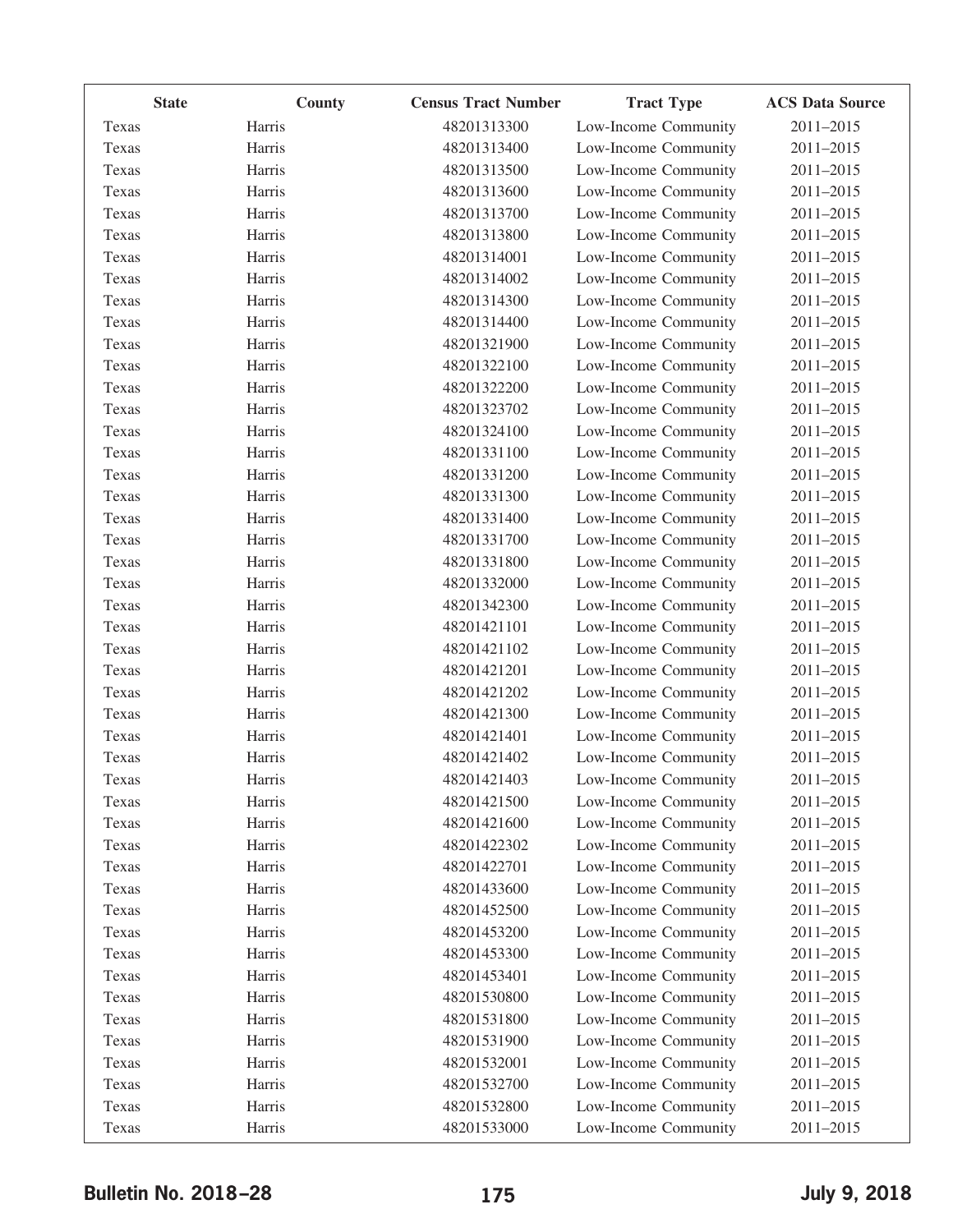|       | <b>State</b><br>County | <b>Census Tract Number</b> | <b>Tract Type</b>    | <b>ACS Data Source</b> |
|-------|------------------------|----------------------------|----------------------|------------------------|
| Texas | Harris                 | 48201533300                | Low-Income Community | 2011-2015              |
| Texas | Harris                 | 48201533400                | Low-Income Community | 2011-2015              |
| Texas | Harris                 | 48201533702                | Low-Income Community | 2011-2015              |
| Texas | Harrison               | 48203020102                | Low-Income Community | 2011-2015              |
| Texas | Harrison               | 48203020103                | Low-Income Community | 2011-2015              |
| Texas | Harrison               | 48203020302                | Low-Income Community | 2011-2015              |
| Texas | Harrison               | 48203020401                | Low-Income Community | 2011-2015              |
| Texas | Harrison               | 48203020402                | Low-Income Community | 2011-2015              |
| Texas | Haskell                | 48207950300                | Low-Income Community | 2011-2015              |
| Texas | Hays                   | 48209010200                | Low-Income Community | 2011-2015              |
| Texas | Hays                   | 48209010303                | Low-Income Community | 2011-2015              |
| Texas | Hays                   | 48209010701                | Low-Income Community | 2011-2015              |
| Texas | Hays                   | 48209010702                | Low-Income Community | 2011-2015              |
| Texas | Henderson              | 48213950602                | Low-Income Community | $2011 - 2015$          |
| Texas | Henderson              | 48213950700                | Low-Income Community | 2011-2015              |
| Texas | Henderson              | 48213950901                | Low-Income Community | 2011-2015              |
| Texas | Henderson              | 48213950902                | Low-Income Community | 2011-2015              |
| Texas | Henderson              | 48213951000                | Low-Income Community | 2011-2015              |
| Texas | Henderson              | 48213951200                | Low-Income Community | 2011-2015              |
| Texas | Hidalgo                | 48215020102                | Low-Income Community | 2011-2015              |
| Texas | Hidalgo                | 48215020201                | Low-Income Community | 2011-2015              |
| Texas | Hidalgo                | 48215020503                | Low-Income Community | 2011-2015              |
| Texas | Hidalgo                | 48215021302                | Low-Income Community | 2011-2015              |
| Texas | Hidalgo                | 48215021303                | Low-Income Community | 2011-2015              |
| Texas | Hidalgo                | 48215021304                | Low-Income Community | 2011-2015              |
| Texas | Hidalgo                | 48215021305                | Low-Income Community | 2011-2015              |
| Texas | Hidalgo                | 48215021401                | Low-Income Community | 2011-2015              |
| Texas | Hidalgo                | 48215021701                | Low-Income Community | 2011-2015              |
| Texas | Hidalgo                | 48215021702                | Low-Income Community | 2011-2015              |
| Texas | Hidalgo                | 48215022103                | Low-Income Community | 2011-2015              |
| Texas | Hidalgo                | 48215022106                | Low-Income Community | 2011-2015              |
| Texas | Hidalgo                | 48215022401                | Low-Income Community | 2011-2015              |
| Texas | Hidalgo                | 48215022402                | Low-Income Community | 2011-2015              |
| Texas | Hidalgo                | 48215023103                | Low-Income Community | 2011-2015              |
| Texas | Hidalgo                | 48215023104                | Low-Income Community | 2011-2015              |
| Texas | Hidalgo                | 48215023503                | Low-Income Community | 2011-2015              |
| Texas | Hidalgo                | 48215024108                | Low-Income Community | 2011-2015              |
| Texas | Hidalgo                | 48215024114                | Low-Income Community | 2011-2015              |
| Texas | Hidalgo                | 48215024201                | Low-Income Community | 2011-2015              |
| Texas | Hidalgo                | 48215024203                | Low-Income Community | 2011-2015              |
| Texas | Hidalgo                | 48215024204                | Low-Income Community | 2011-2015              |
| Texas | Hidalgo                | 48215024205                | Low-Income Community | 2011-2015              |
| Texas | Hill                   | 48217960100                | Low-Income Community | 2011-2015              |
| Texas | Hill                   | 48217960900                | Low-Income Community | 2011-2015              |
| Texas | Hockley                | 48219950100                | Low-Income Community | 2011-2015              |
| Texas | Hockley                | 48219950400                | Low-Income Community | 2011-2015              |
| Texas | Hopkins                | 48223950600                | Low-Income Community | 2011-2015              |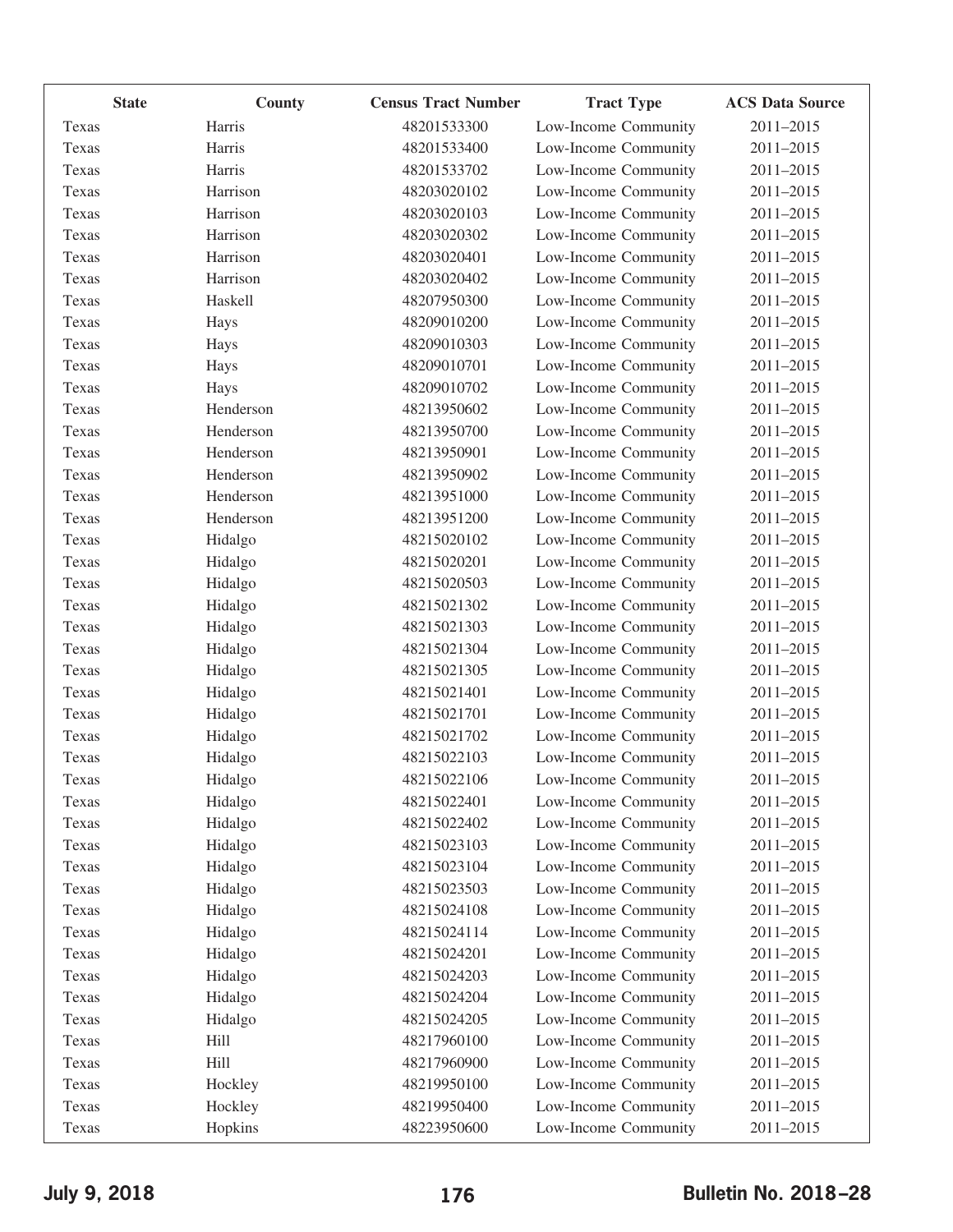|       | <b>State</b><br>County | <b>Census Tract Number</b> | <b>Tract Type</b>    | <b>ACS Data Source</b> |
|-------|------------------------|----------------------------|----------------------|------------------------|
| Texas | Hopkins                | 48223950700                | Low-Income Community | 2011-2015              |
| Texas | Hopkins                | 48223950800                | Low-Income Community | 2011-2015              |
| Texas | Howard                 | 48227950500                | Low-Income Community | 2011-2015              |
| Texas | Hunt                   | 48231960200                | Low-Income Community | 2011-2015              |
| Texas | Hunt                   | 48231960500                | Low-Income Community | 2011-2015              |
| Texas | Hunt                   | 48231960600                | Low-Income Community | 2011-2015              |
| Texas | Hunt                   | 48231960700                | Low-Income Community | 2011-2015              |
| Texas | Hunt                   | 48231960800                | Low-Income Community | 2011-2015              |
| Texas | Hunt                   | 48231961300                | Low-Income Community | 2011-2015              |
| Texas | Hunt                   | 48231961503                | Low-Income Community | 2011-2015              |
| Texas | Hunt                   | 48231961600                | Low-Income Community | 2011-2015              |
| Texas | Jasper                 | 48241950200                | Low-Income Community | 2011-2015              |
| Texas | Jasper                 | 48241950300                | Low-Income Community | 2011-2015              |
| Texas | Jefferson              | 48245002500                | Low-Income Community | 2011-2015              |
| Texas | Jefferson              | 48245005400                | Low-Income Community | 2011-2015              |
| Texas | Jefferson              | 48245005900                | Low-Income Community | 2011-2015              |
| Texas | Jefferson              | 48245006100                | Low-Income Community | 2011-2015              |
| Texas | Jefferson              | 48245006300                | Low-Income Community | 2011-2015              |
| Texas | Jefferson              | 48245010100                | Low-Income Community | 2011-2015              |
| Texas | Jefferson              | 48245011700                | Low-Income Community | 2011-2015              |
| Texas | Jefferson              | 48245011800                | Low-Income Community | 2011-2015              |
| Texas | Jim Hogg               | 48247950200                | Low-Income Community | 2011-2015              |
| Texas | Jim Hogg               | 48247950400                | Low-Income Community | 2011-2015              |
| Texas | Johnson                | 48251130212                | Low-Income Community | 2011-2015              |
| Texas | Johnson                | 48251130302                | Low-Income Community | 2011-2015              |
| Texas | Jones                  | 48253020400                | Low-Income Community | 2011-2015              |
| Texas | Karnes                 | 48255970200                | Low-Income Community | 2011-2015              |
| Texas | Karnes                 | 48255970300                | Low-Income Community | 2011-2015              |
| Texas | Kaufman                | 48257050300                | Low-Income Community | 2011-2015              |
| Texas | Kaufman                | 48257050400                | Low-Income Community | 2011-2015              |
| Texas | Kaufman                | 48257050500                | Low-Income Community | 2011-2015              |
| Texas | Kaufman                | 48257050704                | Low-Income Community | 2011-2015              |
| Texas | Kaufman                | 48257051201                | Low-Income Community | 2011-2015              |
| Texas | Kaufman                | 48257051300                | Low-Income Community | 2011-2015              |
| Texas | Kerr                   | 48265960500                | Low-Income Community | 2011-2015              |
| Texas | Kerr                   | 48265960800                | Low-Income Community | 2011-2015              |
| Texas | Kleberg                | 48273020200                | Low-Income Community | 2011-2015              |
| Texas | Kleberg                | 48273020300                | Low-Income Community | 2011-2015              |
| Texas | Lamar                  | 48277000300                | Low-Income Community | 2011-2015              |
| Texas | Lamar                  | 48277000500                | Low-Income Community | 2011-2015              |
| Texas | Lamar                  | 48277000600                | Low-Income Community | 2011-2015              |
| Texas | Lamar                  | 48277000700                | Low-Income Community | 2011-2015              |
| Texas | Lamar                  | 48277000800                | Low-Income Community | 2011-2015              |
| Texas | Lamb                   | 48279950500                | Low-Income Community | 2011-2015              |
| Texas | Lamb                   | 48279950600                | Low-Income Community | 2011-2015              |
| Texas | La Salle               | 48283950300                | Low-Income Community | 2011-2015              |
| Texas | Lavaca                 | 48285000600                | Low-Income Community | 2011-2015              |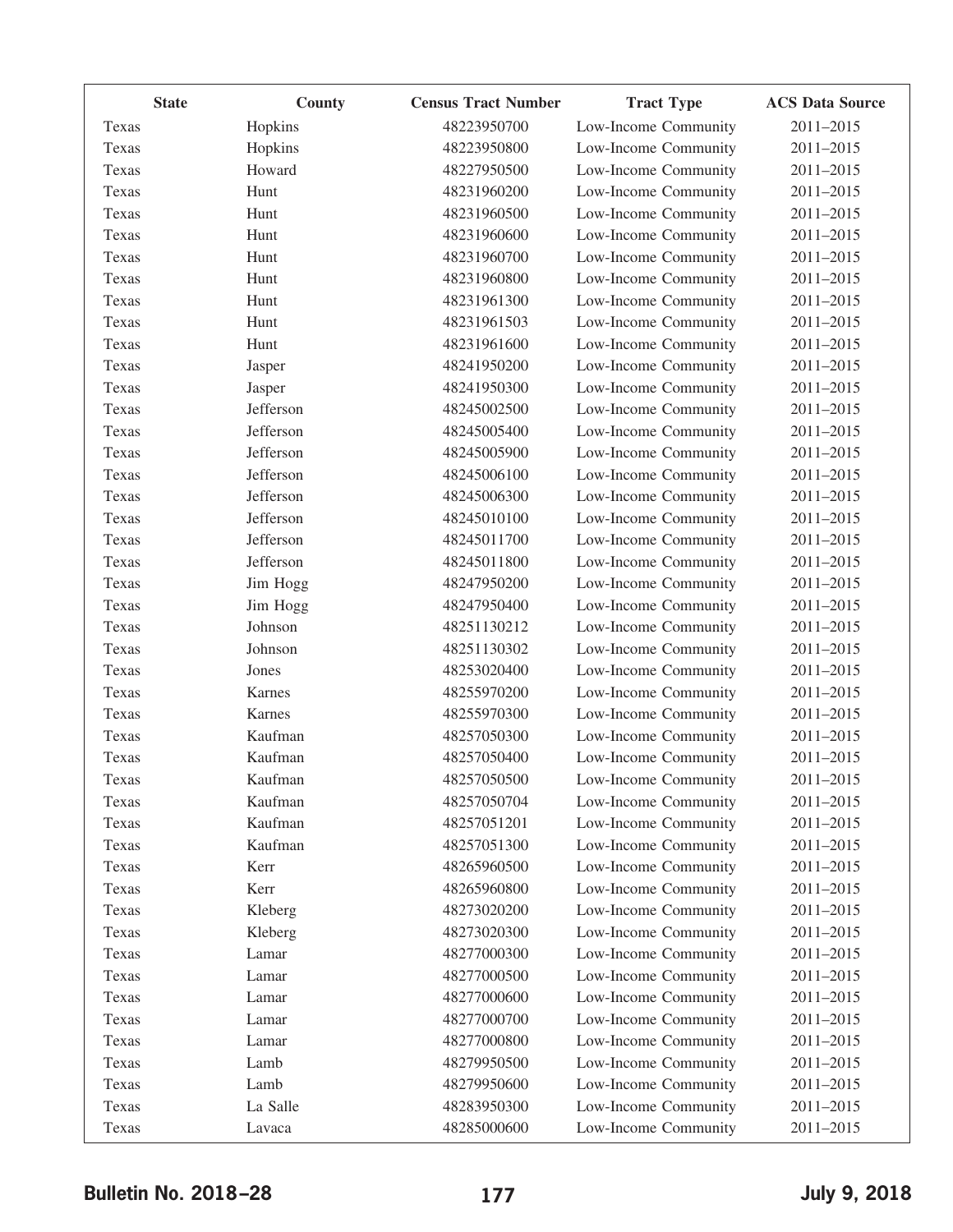| <b>State</b> | County     | <b>Census Tract Number</b> | <b>Tract Type</b>    | <b>ACS Data Source</b> |
|--------------|------------|----------------------------|----------------------|------------------------|
| Texas        | Lee        | 48287000400                | Low-Income Community | 2011-2015              |
| Texas        | Liberty    | 48291700100                | Low-Income Community | 2011-2015              |
| Texas        | Liberty    | 48291700200                | Low-Income Community | 2011-2015              |
| Texas        | Liberty    | 48291700300                | Low-Income Community | 2011-2015              |
| Texas        | Liberty    | 48291700400                | Low-Income Community | 2011-2015              |
| Texas        | Liberty    | 48291700600                | Low-Income Community | 2011-2015              |
| Texas        | Liberty    | 48291701200                | Low-Income Community | 2011-2015              |
| Texas        | Liberty    | 48291701300                | Low-Income Community | 2011-2015              |
| Texas        | Limestone  | 48293970400                | Low-Income Community | 2011-2015              |
| Texas        | Limestone  | 48293970600                | Low-Income Community | 2011-2015              |
| Texas        | Llano      | 48299970200                | Low-Income Community | 2011-2015              |
| Texas        | Llano      | 48299970500                | Low-Income Community | 2011-2015              |
| Texas        | Llano      | 48299970600                | Low-Income Community | 2011-2015              |
| Texas        | Loving     | 48301950100                | Low-Income Community | 2011-2015              |
| Texas        | Lubbock    | 48303000100                | Low-Income Community | 2011-2015              |
| Texas        | Lubbock    | 48303000201                | Low-Income Community | 2011-2015              |
| Texas        | Lubbock    | 48303000301                | Low-Income Community | 2011-2015              |
| Texas        | Lubbock    | 48303000302                | Low-Income Community | 2011-2015              |
| Texas        | Lubbock    | 48303000700                | Low-Income Community | 2011-2015              |
| Texas        | Lubbock    | 48303000900                | Low-Income Community | 2011-2015              |
| Texas        | Lubbock    | 48303001000                | Low-Income Community | 2011-2015              |
| Texas        | Lubbock    | 48303010200                | Low-Income Community | 2011-2015              |
| Texas        | McLennan   | 48309000100                | Low-Income Community | 2011-2015              |
| Texas        | McLennan   | 48309001200                | Low-Income Community | 2011-2015              |
| Texas        | McLennan   | 48309001500                | Low-Income Community | 2011-2015              |
| Texas        | McLennan   | 48309003602                | Low-Income Community | 2011-2015              |
| Texas        | McLennan   | 48309004201                | Low-Income Community | 2011-2015              |
| Texas        | Madison    | 48313000100                | Low-Income Community | 2011-2015              |
| Texas        | Marion     | 48315950300                | Low-Income Community | 2011-2015              |
| Texas        | Matagorda  | 48321730201                | Low-Income Community | 2011-2015              |
| Texas        | Matagorda  | 48321730501                | Low-Income Community | $2011 - 2015$          |
| Texas        | Matagorda  | 48321730600                | Low-Income Community | 2011-2015              |
| Texas        | Matagorda  | 48321730700                | Low-Income Community | 2011-2015              |
| Texas        | Maverick   | 48323950201                | Low-Income Community | 2011-2015              |
| Texas        | Maverick   | 48323950601                | Low-Income Community | 2011-2015              |
| Texas        | Medina     | 48325000402                | Low-Income Community | 2011-2015              |
| Texas        | Medina     | 48325000500                | Low-Income Community | 2011-2015              |
| Texas        | Milam      | 48331950402                | Low-Income Community | 2011-2015              |
| Texas        | Milam      | 48331950700                | Low-Income Community | $2011 - 2015$          |
| Texas        | Montgomery | 48339692200                | Low-Income Community | 2011-2015              |
| Texas        | Montgomery | 48339692500                | Low-Income Community | 2011-2015              |
| Texas        | Montgomery | 48339692601                | Low-Income Community | 2011-2015              |
| Texas        | Montgomery | 48339692602                | Low-Income Community | 2011-2015              |
| Texas        | Montgomery | 48339692700                | Low-Income Community | 2011-2015              |
| Texas        | Montgomery | 48339692802                | Low-Income Community | 2011-2015              |
| Texas        | Montgomery | 48339693000                | Low-Income Community | 2011-2015              |
| Texas        | Montgomery | 48339693400                | Low-Income Community | 2011-2015              |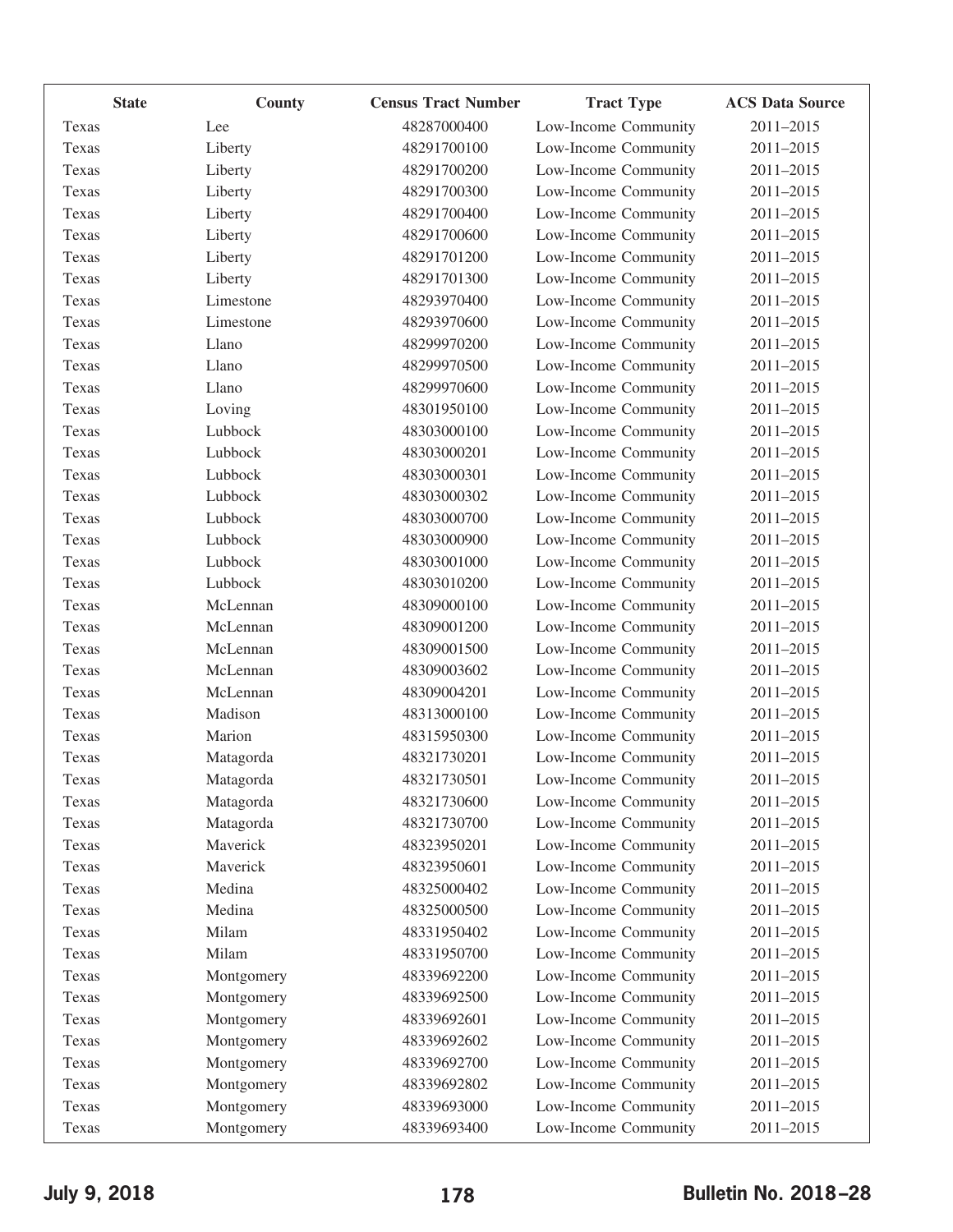| <b>State</b> | County        | <b>Census Tract Number</b> | <b>Tract Type</b>    | <b>ACS Data Source</b> |
|--------------|---------------|----------------------------|----------------------|------------------------|
| Texas        | Montgomery    | 48339693500                | Low-Income Community | 2011-2015              |
| Texas        | Montgomery    | 48339694000                | Low-Income Community | 2011-2015              |
| Texas        | Montgomery    | 48339694101                | Low-Income Community | 2011-2015              |
| Texas        | Morris        | 48343950100                | Low-Income Community | 2011-2015              |
| Texas        | Morris        | 48343950200                | Low-Income Community | 2011-2015              |
| Texas        | Morris        | 48343950300                | Low-Income Community | 2011-2015              |
| Texas        | Motley        | 48345950100                | Low-Income Community | 2011-2015              |
| Texas        | Nacogdoches   | 48347950301                | Low-Income Community | 2011-2015              |
| Texas        | Nacogdoches   | 48347950302                | Low-Income Community | 2011-2015              |
| Texas        | Nacogdoches   | 48347950700                | Low-Income Community | 2011-2015              |
| Texas        | Nacogdoches   | 48347950800                | Low-Income Community | 2011-2015              |
| Texas        | Nacogdoches   | 48347950900                | Low-Income Community | 2011-2015              |
| Texas        | Nacogdoches   | 48347951000                | Low-Income Community | 2011-2015              |
| Texas        | Navarro       | 48349970100                | Low-Income Community | 2011-2015              |
| Texas        | Navarro       | 48349970200                | Low-Income Community | 2011-2015              |
| Texas        | Navarro       | 48349970500                | Low-Income Community | 2011-2015              |
| Texas        | Navarro       | 48349970600                | Low-Income Community | 2011-2015              |
| Texas        | Navarro       | 48349970700                | Low-Income Community | 2011-2015              |
| Texas        | Navarro       | 48349970800                | Low-Income Community | 2011-2015              |
| Texas        | Navarro       | 48349970900                | Low-Income Community | 2011-2015              |
| Texas        | Newton        | 48351950200                | Low-Income Community | 2011-2015              |
| Texas        | Newton        | 48351950300                | Low-Income Community | 2011-2015              |
| Texas        | Nueces        | 48355001000                | Low-Income Community | 2011-2015              |
| Texas        | Nueces        | 48355001602                | Low-Income Community | 2011-2015              |
| Texas        | <b>Nueces</b> | 48355002001                | Low-Income Community | 2011-2015              |
| Texas        | Nueces        | 48355002200                | Low-Income Community | 2011-2015              |
| Texas        | <b>Nueces</b> | 48355002704                | Low-Income Community | 2011-2015              |
| Texas        | Nueces        | 48355002900                | Low-Income Community | 2011-2015              |
| Texas        | Nueces        | 48355005602                | Low-Income Community | 2011-2015              |
| Texas        | <b>Nueces</b> | 48355006300                | Low-Income Community | 2011-2015              |
| Texas        | Nueces        | 48355006400                | Low-Income Community | 2011-2015              |
| Texas        | Orange        | 48361020200                | Low-Income Community | 2011-2015              |
| Texas        | Orange        | 48361020300                | Low-Income Community | 2011-2015              |
| Texas        | Orange        | 48361020500                | Low-Income Community | 2011-2015              |
| Texas        | Orange        | 48361020700                | Low-Income Community | 2011-2015              |
| Texas        | Orange        | 48361020900                | Low-Income Community | 2011-2015              |
| Texas        | Palo Pinto    | 48363000500                | Low-Income Community | 2011-2015              |
| Texas        | Palo Pinto    | 48363000600                | Low-Income Community | 2011-2015              |
| Texas        | Palo Pinto    | 48363000800                | Low-Income Community | 2011-2015              |
| Texas        | Polk          | 48373210101                | Low-Income Community | 2011-2015              |
| Texas        | Polk          | 48373210102                | Low-Income Community | 2011-2015              |
| Texas        | Polk          | 48373210203                | Low-Income Community | 2011-2015              |
| Texas        | Polk          | 48373210204                | Low-Income Community | 2011-2015              |
| Texas        | Polk          | 48373210301                | Low-Income Community | 2011-2015              |
| Texas        | Polk          | 48373210400                | Low-Income Community | 2011-2015              |
| Texas        | Potter        | 48375015400                | Low-Income Community | 2011-2015              |
| Texas        | Presidio      | 48377950200                | Low-Income Community | 2011-2015              |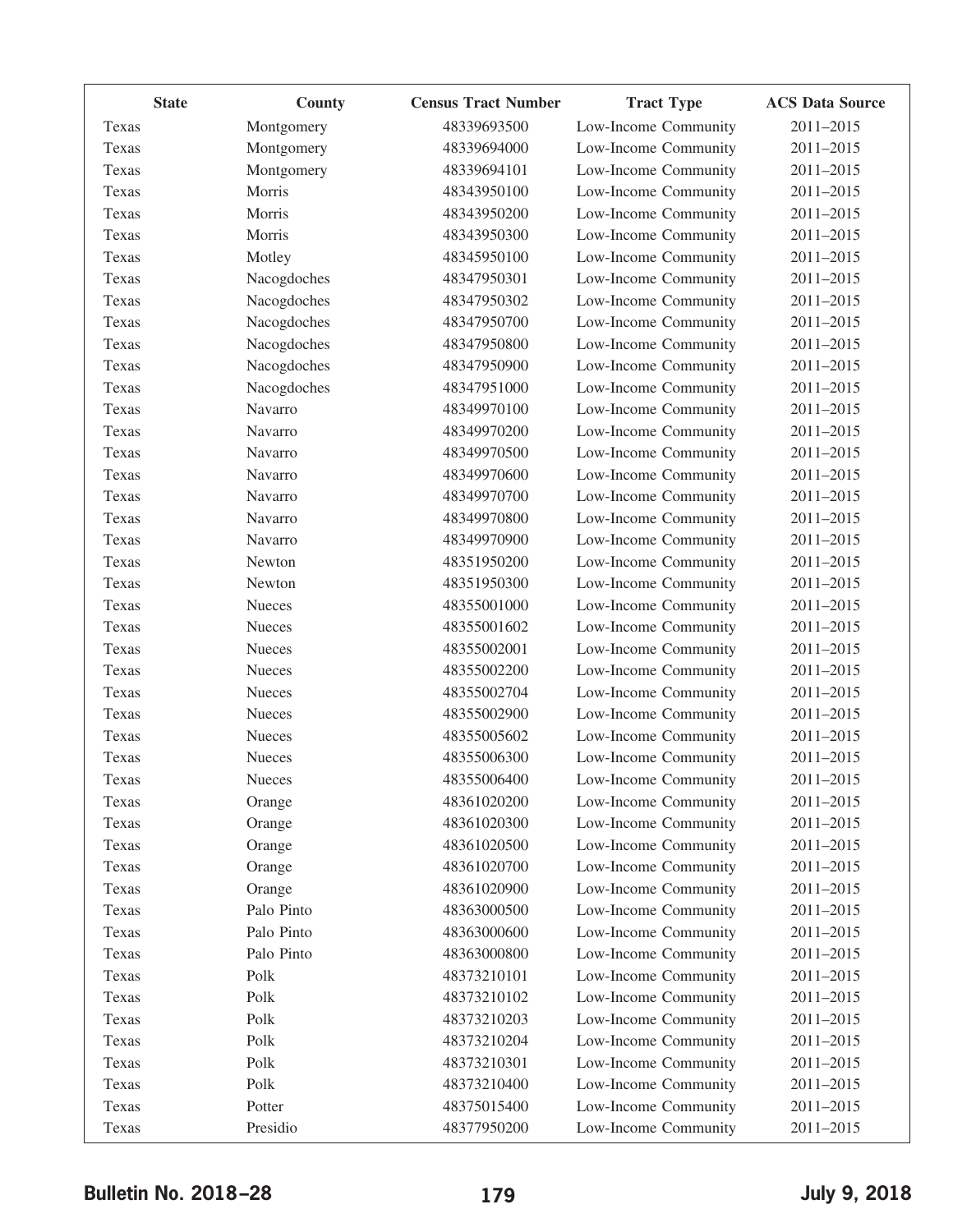| <b>State</b> | <b>County</b>  | <b>Census Tract Number</b> | <b>Tract Type</b>    | <b>ACS Data Source</b> |
|--------------|----------------|----------------------------|----------------------|------------------------|
| Texas        | Reeves         | 48389950100                | Low-Income Community | 2011-2015              |
| Texas        | Robertson      | 48395960200                | Low-Income Community | $2011 - 2015$          |
| Texas        | Rusk           | 48401950501                | Low-Income Community | 2011-2015              |
| Texas        | Rusk           | 48401950502                | Low-Income Community | 2011-2015              |
| Texas        | Rusk           | 48401951000                | Low-Income Community | 2011-2015              |
| Texas        | Sabine         | 48403950300                | Low-Income Community | 2011-2015              |
| Texas        | San Augustine  | 48405950100                | Low-Income Community | 2011-2015              |
| Texas        | San Augustine  | 48405950300                | Low-Income Community | 2011-2015              |
| Texas        | San Jacinto    | 48407200101                | Low-Income Community | 2011-2015              |
| Texas        | San Patricio   | 48409010800                | Low-Income Community | 2011-2015              |
| Texas        | San Saba       | 48411950100                | Low-Income Community | 2011-2015              |
| Texas        | Shelby         | 48419950100                | Low-Income Community | 2011-2015              |
| Texas        | Shelby         | 48419950200                | Low-Income Community | 2011-2015              |
| Texas        | Shelby         | 48419950300                | Low-Income Community | 2011-2015              |
| Texas        | Shelby         | 48419950400                | Low-Income Community | 2011-2015              |
| Texas        | Smith          | 48423000100                | Low-Income Community | 2011-2015              |
| Texas        | Smith          | 48423000201                | Low-Income Community | 2011-2015              |
| Texas        | Smith          | 48423000202                | Low-Income Community | 2011-2015              |
| Texas        | Smith          | 48423000400                | Low-Income Community | 2011-2015              |
| Texas        | Smith          | 48423000500                | Low-Income Community | 2011-2015              |
| Texas        | Smith          | 48423000900                | Low-Income Community | 2011-2015              |
| Texas        | Smith          | 48423001500                | Low-Income Community | 2011-2015              |
| Texas        | Smith          | 48423001601                | Low-Income Community | 2011-2015              |
| Texas        | Smith          | 48423001700                | Low-Income Community | 2011-2015              |
| Texas        | Smith          | 48423001801                | Low-Income Community | 2011-2015              |
| Texas        | Smith          | 48423001802                | Low-Income Community | 2011-2015              |
| Texas        | Smith          | 48423002101                | Low-Income Community | 2011-2015              |
| Texas        | Somervell      | 48425000200                | Low-Income Community | 2011-2015              |
| Texas        | Starr          | 48427950104                | Low-Income Community | 2011-2015              |
| Texas        | Starr          | 48427950105                | Low-Income Community | 2011-2015              |
| Texas        | <b>Starr</b>   | 48427950106                | Low-Income Community | 2011-2015              |
| Texas        | Starr          | 48427950107                | Low-Income Community | 2011-2015              |
| Texas        | <b>Starr</b>   | 48427950202                | Low-Income Community | 2011-2015              |
| Texas        | <b>Starr</b>   | 48427950204                | Low-Income Community | 2011-2015              |
| Texas        | Starr          | 48427950401                | Low-Income Community | 2011-2015              |
| Texas        | Starr          | 48427950402                | Low-Income Community | 2011-2015              |
| Texas        | Stephens       | 48429950300                | Low-Income Community | 2011-2015              |
| Texas        | Tarrant        | 48439100201                | Low-Income Community | 2011-2015              |
| Texas        | <b>Tarrant</b> | 48439100202                | Low-Income Community | 2011-2015              |
| Texas        | <b>Tarrant</b> | 48439100300                | Low-Income Community | 2011-2015              |
| Texas        | Tarrant        | 48439103800                | Low-Income Community | 2011-2015              |
| Texas        | Tarrant        | 48439106201                | Low-Income Community | 2011-2015              |
| Texas        | <b>Tarrant</b> | 48439122900                | Low-Income Community | 2011-2015              |
| Texas        | Tarrant        | 48439123500                | Low-Income Community | 2011-2015              |
| Texas        | Taylor         | 48441011700                | Low-Income Community | 2011-2015              |
| Texas        | Taylor         | 48441013000                | Low-Income Community | 2011-2015              |
| Texas        | Terry          | 48445950400                | Low-Income Community | 2011-2015              |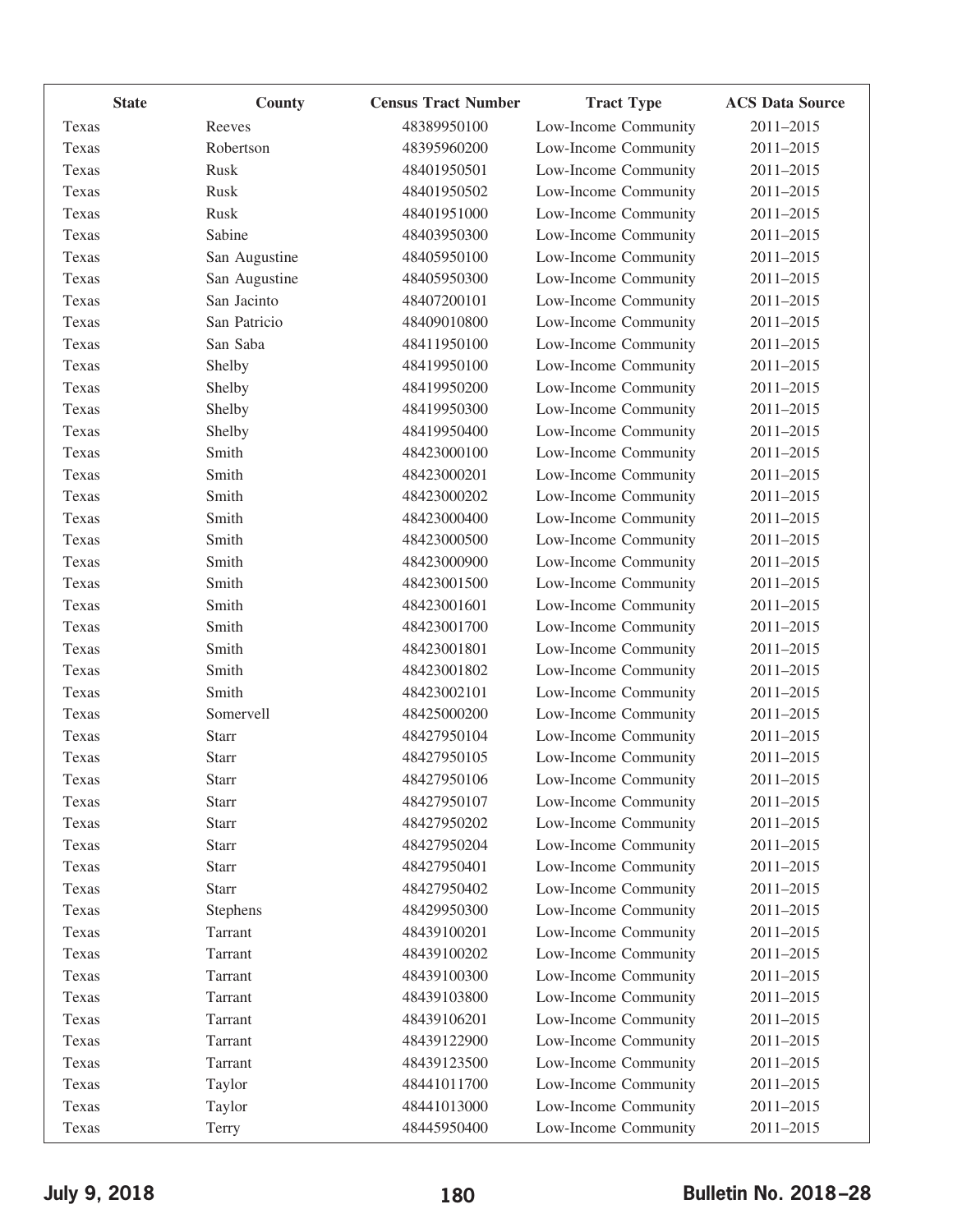| <b>State</b> | County       | <b>Census Tract Number</b> | <b>Tract Type</b>    | <b>ACS Data Source</b> |
|--------------|--------------|----------------------------|----------------------|------------------------|
| Texas        | <b>Titus</b> | 48449950300                | Low-Income Community | 2011-2015              |
| Texas        | Tom Green    | 48451001702                | Low-Income Community | 2011-2015              |
| Texas        | Travis       | 48453001712                | Low-Income Community | 2011-2015              |
| Texas        | Travis       | 48453001804                | Low-Income Community | 2011-2015              |
| Texas        | Travis       | 48453001832                | Low-Income Community | 2011-2015              |
| Texas        | Travis       | 48453001842                | Low-Income Community | 2011-2015              |
| Texas        | Travis       | 48453002106                | Low-Income Community | 2011-2015              |
| Texas        | Travis       | 48453002109                | Low-Income Community | 2011-2015              |
| Texas        | Travis       | 48453002111                | Low-Income Community | 2011-2015              |
| Texas        | Travis       | 48453002112                | Low-Income Community | 2011-2015              |
| Texas        | Travis       | 48453002209                | Low-Income Community | 2011-2015              |
| Texas        | Travis       | 48453002307                | Low-Income Community | 2011-2015              |
| Texas        | Travis       | 48453002312                | Low-Income Community | 2011-2015              |
| Texas        | Travis       | 48453002313                | Low-Income Community | 2011-2015              |
| Texas        | Travis       | 48453002319                | Low-Income Community | 2011-2015              |
| Texas        | Travis       | 48453002410                | Low-Income Community | 2011-2015              |
| Texas        | Travis       | 48453002411                | Low-Income Community | 2011-2015              |
| Texas        | Travis       | 48453002413                | Low-Income Community | 2011-2015              |
| Texas        | Travis       | 48453002427                | Low-Income Community | 2011-2015              |
| Texas        | Travis       | 48453002432                | Low-Income Community | 2011-2015              |
| Texas        | Travis       | 48453002433                | Low-Income Community | 2011-2015              |
| Texas        | Travis       | 48453002435                | Low-Income Community | 2011-2015              |
| Texas        | Travis       | 48453002436                | Low-Income Community | 2011-2015              |
| Texas        | Trinity      | 48455950200                | Low-Income Community | 2011-2015              |
| Texas        | Trinity      | 48455950400                | Low-Income Community | 2011-2015              |
| Texas        | Trinity      | 48455950500                | Low-Income Community | 2011-2015              |
| Texas        | Tyler        | 48457950200                | Low-Income Community | 2011-2015              |
| Texas        | Tyler        | 48457950300                | Low-Income Community | 2011-2015              |
| Texas        | Val Verde    | 48465950400                | Low-Income Community | 2011-2015              |
| Texas        | Van Zandt    | 48467950500                | Low-Income Community | 2011-2015              |
| Texas        | Victoria     | 48469000100                | Low-Income Community | 2011-2015              |
| Texas        | Victoria     | 48469000201                | Low-Income Community | 2011-2015              |
| Texas        | Victoria     | 48469000202                | Low-Income Community | 2011-2015              |
| Texas        | Victoria     | 48469000301                | Low-Income Community | 2011-2015              |
| Texas        | Victoria     | 48469000302                | Low-Income Community | 2011-2015              |
| Texas        | Victoria     | 48469000700                | Low-Income Community | 2011-2015              |
| Texas        | Victoria     | 48469001601                | Low-Income Community | 2011-2015              |
| Texas        | Walker       | 48471790102                | Low-Income Community | 2011-2015              |
| Texas        | Walker       | 48471790400                | Low-Income Community | 2011-2015              |
| Texas        | Walker       | 48471790500                | Low-Income Community | 2011-2015              |
| Texas        | Walker       | 48471790600                | Low-Income Community | 2011-2015              |
| Texas        | Waller       | 48473680200                | Low-Income Community | 2011-2015              |
| Texas        | Waller       | 48473680500                | Low-Income Community | 2011-2015              |
| Texas        | Washington   | 48477170100                | Low-Income Community | 2011-2015              |
| Texas        | Webb         | 48479000105                | Low-Income Community | 2011-2015              |
| Texas        | Webb         | 48479000106                | Low-Income Community | 2011-2015              |
| Texas        | Webb         | 48479001816                | Low-Income Community | 2011-2015              |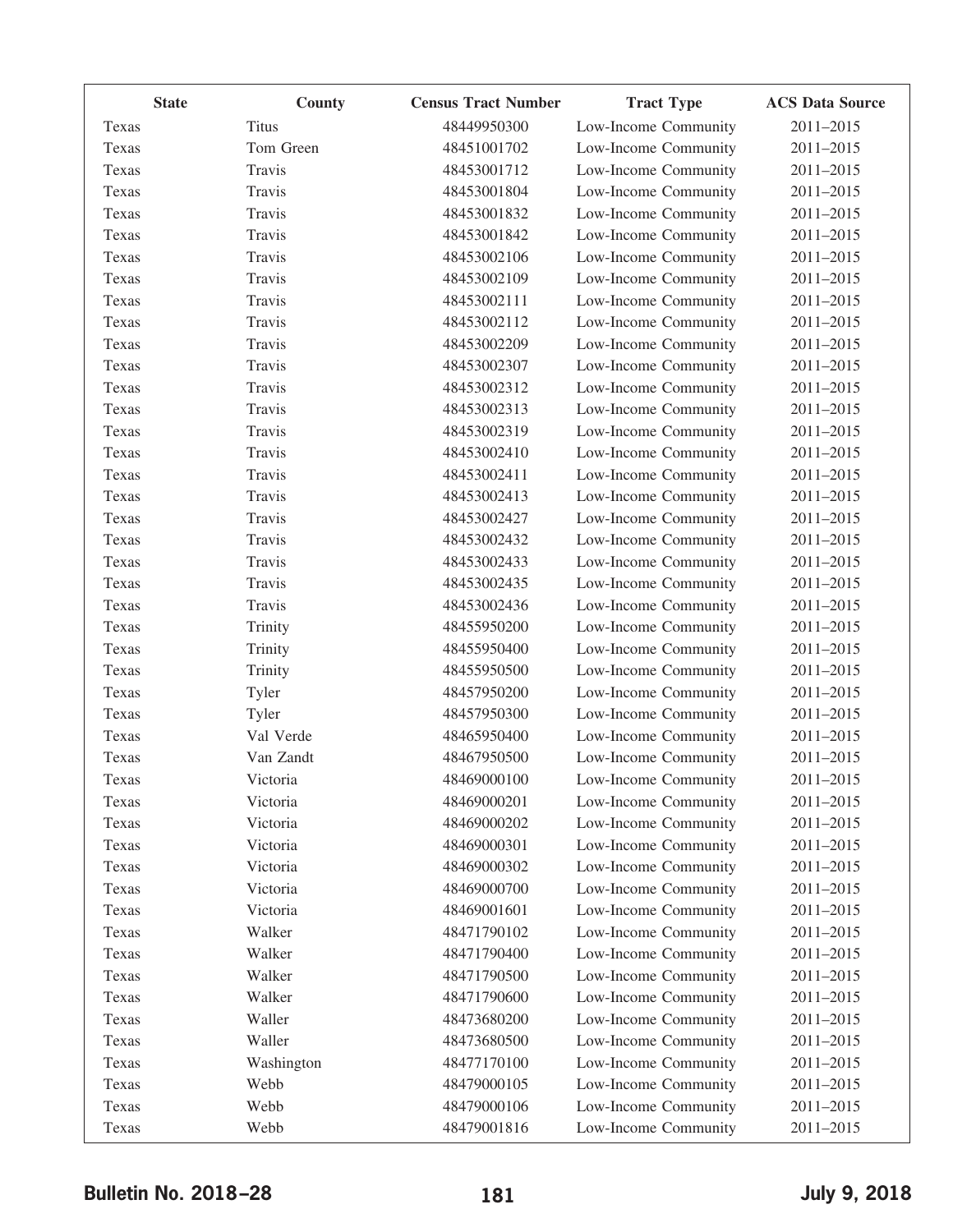| <b>State</b> | County     | <b>Census Tract Number</b> | <b>Tract Type</b>    | <b>ACS Data Source</b> |
|--------------|------------|----------------------------|----------------------|------------------------|
| Texas        | Webb       | 48479001818                | Low-Income Community | 2011-2015              |
| Texas        | Wharton    | 48481740200                | Low-Income Community | 2011-2015              |
| Texas        | Wharton    | 48481740300                | Low-Income Community | 2011-2015              |
| Texas        | Wharton    | 48481740500                | Low-Income Community | 2011-2015              |
| Texas        | Wharton    | 48481740700                | Low-Income Community | 2011-2015              |
| Texas        | Wharton    | 48481740800                | Low-Income Community | 2011-2015              |
| Texas        | Wharton    | 48481741000                | Low-Income Community | 2011-2015              |
| Texas        | Wichita    | 48485011200                | Low-Income Community | 2011-2015              |
| Texas        | Wichita    | 48485011300                | Low-Income Community | 2011-2015              |
| Texas        | Wichita    | 48485011500                | Low-Income Community | 2011-2015              |
| Texas        | Wilbarger  | 48487950500                | Low-Income Community | 2011-2015              |
| Texas        | Wilbarger  | 48487950700                | Low-Income Community | 2011-2015              |
| Texas        | Willacy    | 48489950300                | Low-Income Community | 2011-2015              |
| Texas        | Willacy    | 48489950400                | Low-Income Community | 2011-2015              |
| Texas        | Willacy    | 48489950500                | Low-Income Community | 2011-2015              |
| Texas        | Willacy    | 48489950600                | Low-Income Community | 2011-2015              |
| Texas        | Willacy    | 48489950700                | Low-Income Community | 2011-2015              |
| Texas        | Williamson | 48491020201                | Low-Income Community | 2011-2015              |
| Texas        | Williamson | 48491020808                | Low-Income Community | 2011-2015              |
| Texas        | Williamson | 48491021300                | Low-Income Community | 2011-2015              |
| Texas        | Williamson | 48491021602                | Low-Income Community | 2011-2015              |
| Texas        | Wilson     | 48493000201                | Low-Income Community | 2011-2015              |
| Texas        | Wise       | 48497150200                | Low-Income Community | 2011-2015              |
| Texas        | Wood       | 48499950200                | Low-Income Community | 2011-2015              |
| Texas        | Wood       | 48499950400                | Low-Income Community | 2011-2015              |
| Texas        | Wood       | 48499950601                | Low-Income Community | 2011-2015              |
| Texas        | Wood       | 48499950700                | Low-Income Community | 2011-2015              |
| Texas        | Zapata     | 48505950400                | Low-Income Community | 2011-2015              |
| Texas        | Zavala     | 48507950100                | Low-Income Community | 2011-2015              |
| Texas        | Zavala     | 48507950200                | Low-Income Community | 2011-2015              |
| Texas        | Zavala     | 48507950302                | Low-Income Community | 2011-2015              |
| Utah         | Beaver     | 49001100100                | Low-Income Community | 2011-2015              |
| Utah         | Box Elder  | 49003960300                | Low-Income Community | 2011-2015              |
| Utah         | Box Elder  | 49003960601                | Low-Income Community | 2011-2015              |
| Utah         | Cache      | 49005000900                | Low-Income Community | 2011-2015              |
| Utah         | Cache      | 49005001002                | Low-Income Community | 2011-2015              |
| Utah         | Carbon     | 49007000600                | Low-Income Community | 2011-2015              |
| Utah         | Davis      | 49011125701                | Low-Income Community | 2011-2015              |
| Utah         | Davis      | 49011125702                | Low-Income Community | 2011-2015              |
| Utah         | Davis      | 49011126001                | Low-Income Community | 2011-2015              |
| Utah         | Duchesne   | 49013940300                | Low-Income Community | 2011-2015              |
| Utah         | Garfield   | 49017000300                | Low-Income Community | 2011-2015              |
| Utah         | Grand      | 49019000300                | Low-Income Community | 2011-2015              |
| Utah         | Iron       | 49021110300                | Low-Income Community | 2011-2015              |
| Utah         | Iron       | 49021110600                | Low-Income Community | 2011-2015              |
| Utah         | Millard    | 49027974300                | Low-Income Community | 2011-2015              |
| Utah         | Salt Lake  | 49035100600                | Low-Income Community | 2011-2015              |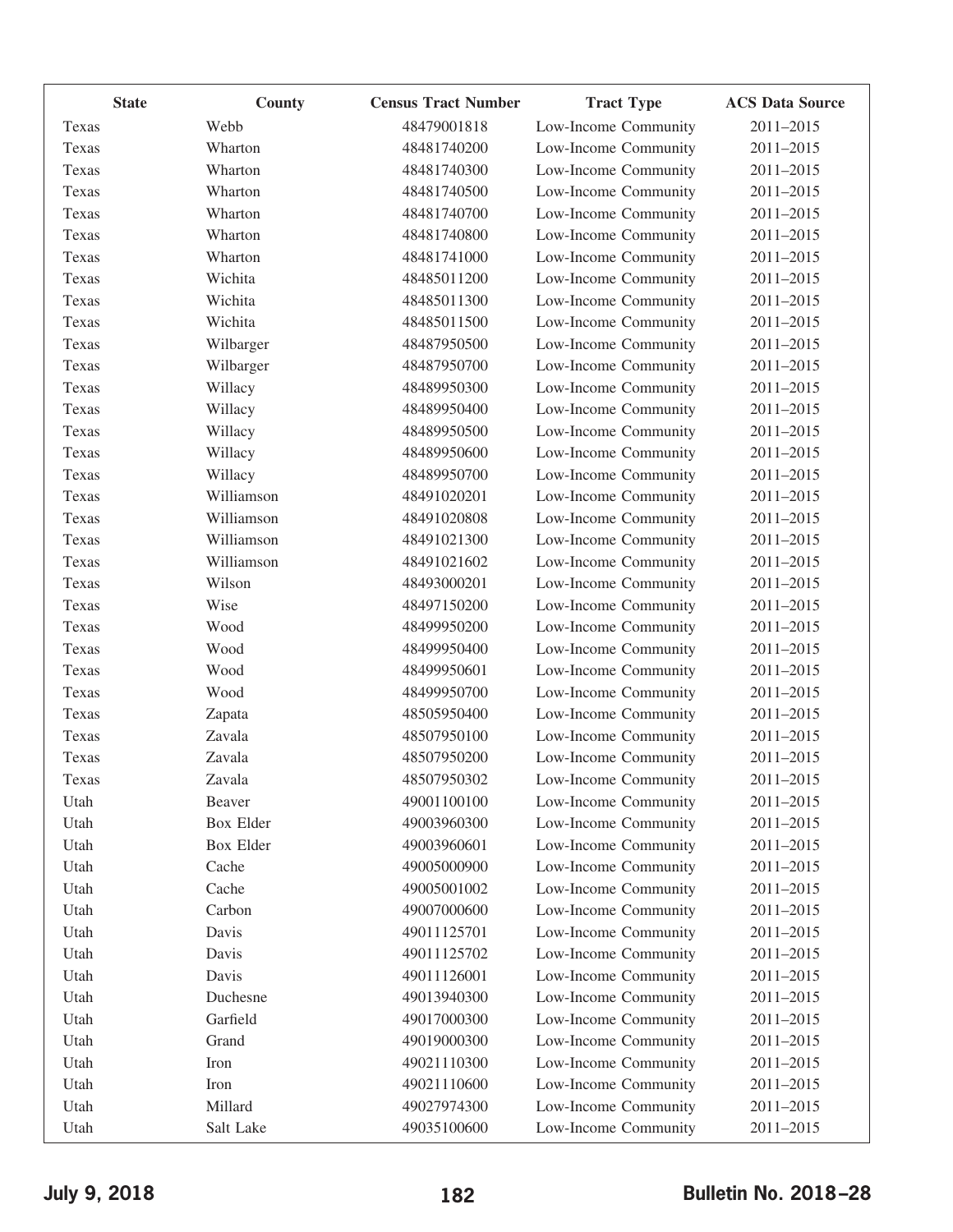| <b>State</b> | County     | <b>Census Tract Number</b> | <b>Tract Type</b>    | <b>ACS Data Source</b> |
|--------------|------------|----------------------------|----------------------|------------------------|
| Utah         | Salt Lake  | 49035102500                | Low-Income Community | 2011-2015              |
| Utah         | Salt Lake  | 49035102600                | Low-Income Community | 2011-2015              |
| Utah         | Salt Lake  | 49035102702                | Low-Income Community | 2011-2015              |
| Utah         | Salt Lake  | 49035111500                | Low-Income Community | 2011-2015              |
| Utah         | Salt Lake  | 49035111600                | Low-Income Community | 2011-2015              |
| Utah         | Salt Lake  | 49035111802                | Low-Income Community | 2011-2015              |
| Utah         | Salt Lake  | 49035112403                | Low-Income Community | 2011-2015              |
| Utah         | Salt Lake  | 49035112907                | Low-Income Community | 2011-2015              |
| Utah         | Salt Lake  | 49035113305                | Low-Income Community | 2011-2015              |
| Utah         | Salt Lake  | 49035113513                | Low-Income Community | 2011-2015              |
| Utah         | Salt Lake  | 49035113802                | Low-Income Community | 2011-2015              |
| Utah         | Salt Lake  | 49035113906                | Low-Income Community | 2011-2015              |
| Utah         | Salt Lake  | 49035114000                | Low-Income Community | 2011-2015              |
| Utah         | Salt Lake  | 49035114500                | Low-Income Community | 2011-2015              |
| Utah         | San Juan   | 49037942100                | Low-Income Community | 2011-2015              |
| Utah         | Sanpete    | 49039972400                | Low-Income Community | 2011-2015              |
| Utah         | Sevier     | 49041975300                | Low-Income Community | 2011-2015              |
| Utah         | Tooele     | 49045130900                | Low-Income Community | 2011-2015              |
| Utah         | Utah       | 49049000400                | Low-Income Community | 2011-2015              |
| Utah         | Utah       | 49049002400                | Low-Income Community | 2011-2015              |
| Utah         | Utah       | 49049002500                | Low-Income Community | 2011-2015              |
| Utah         | Utah       | 49049002801                | Low-Income Community | 2011-2015              |
| Utah         | Utah       | 49049002802                | Low-Income Community | 2011-2015              |
| Utah         | Washington | 49053270300                | Low-Income Community | 2011-2015              |
| Utah         | Washington | 49053271300                | Low-Income Community | 2011-2015              |
| Utah         | Weber      | 49057200400                | Low-Income Community | 2011-2015              |
| Utah         | Weber      | 49057200800                | Low-Income Community | 2011-2015              |
| Utah         | Weber      | 49057200900                | Low-Income Community | 2011-2015              |
| Utah         | Weber      | 49057201100                | Low-Income Community | 2011-2015              |
| Utah         | Weber      | 49057210800                | Low-Income Community | 2011-2015              |
| Vermont      | Addison    | 50001960300                | Low-Income Community | 2011-2015              |
| Vermont      | Bennington | 50003970900                | Low-Income Community | 2011-2015              |
| Vermont      | Bennington | 50003971200                | Low-Income Community | 2011-2015              |
| Vermont      | Caledonia  | 50005957200                | Low-Income Community | 2011-2015              |
| Vermont      | Caledonia  | 50005957400                | Low-Income Community | 2012-2016              |
| Vermont      | Caledonia  | 50005957500                | Low-Income Community | 2011-2015              |
| Vermont      | Chittenden | 50007000500                | Low-Income Community | 2011-2015              |
| Vermont      | Chittenden | 50007001000                | Low-Income Community | 2011-2015              |
| Vermont      | Chittenden | 50007002400                | Low-Income Community | 2011-2015              |
| Vermont      | Chittenden | 50007002500                | Low-Income Community | 2011-2015              |
| Vermont      | Chittenden | 50007003600                | Low-Income Community | 2011-2015              |
| Vermont      | Franklin   | 50011010700                | Low-Income Community | 2011-2015              |
| Vermont      | Lamoille   | 50015953200                | Low-Income Community | 2011-2015              |
| Vermont      | Orange     | 50017959400                | Non-LIC Contiguous   | 2011-2015              |
| Vermont      | Orleans    | 50019951400                | Low-Income Community | 2011-2015              |
| Vermont      | Orleans    | 50019951500                | Low-Income Community | 2011-2015              |
| Vermont      | Rutland    | 50021963100                | Low-Income Community | 2011-2015              |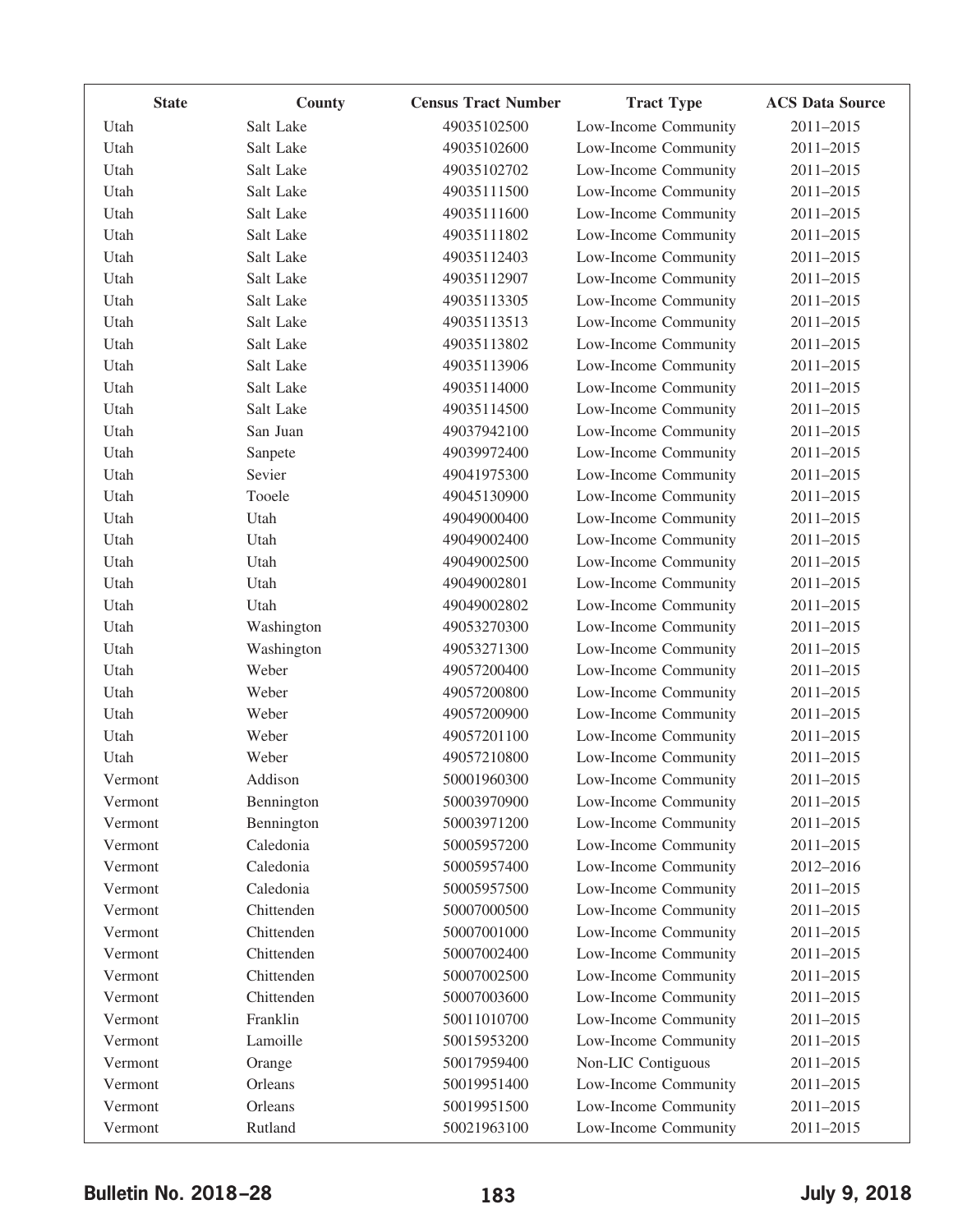| <b>State</b>   | County           | <b>Census Tract Number</b> | <b>Tract Type</b>    | <b>ACS Data Source</b> |
|----------------|------------------|----------------------------|----------------------|------------------------|
| Vermont        | Rutland          | 50021963200                | Low-Income Community | 2011-2015              |
| Vermont        | Rutland          | 50021963300                | Low-Income Community | 2011-2015              |
| Vermont        | Washington       | 50023955200                | Low-Income Community | 2011-2015              |
| Vermont        | Windham          | 50025967000                | Low-Income Community | 2011-2015              |
| Vermont        | Windham          | 50025968500                | Low-Income Community | 2011-2015              |
| Vermont        | Windsor          | 50027965100                | Low-Income Community | 2011-2015              |
| Vermont        | Windsor          | 50027966600                | Low-Income Community | 2011-2015              |
| Vermont        | Windsor          | 50027966700                | Non-LIC Contiguous   | 2011-2015              |
| Virgin Islands | St. Croix        | 78010970200                | Low-Income Community | 2011-2015              |
| Virgin Islands | St. Croix        | 78010970300                | Low-Income Community | 2011-2015              |
| Virgin Islands | St. Croix        | 78010970800                | Low-Income Community | 2011-2015              |
| Virgin Islands | St. Croix        | 78010970900                | Low-Income Community | 2011-2015              |
| Virgin Islands | St. Croix        | 78010971000                | Low-Income Community | 2011-2015              |
| Virgin Islands | St. Croix        | 78010971100                | Low-Income Community | 2011-2015              |
| Virgin Islands | St. Croix        | 78010971200                | Low-Income Community | 2011-2015              |
| Virgin Islands | St. Croix        | 78010971300                | Low-Income Community | 2011-2015              |
| Virgin Islands | St. Croix        | 78010971400                | Low-Income Community | 2011-2015              |
| Virgin Islands | St. Thomas       | 78030960800                | Non-LIC Contiguous   | 2011-2015              |
| Virgin Islands | St. Thomas       | 78030960900                | Low-Income Community | 2011-2015              |
| Virgin Islands | St. Thomas       | 78030961000                | Low-Income Community | 2011-2015              |
| Virgin Islands | St. Thomas       | 78030961100                | Low-Income Community | 2011-2015              |
| Virgin Islands | St. Thomas       | 78030961200                | Low-Income Community | 2011-2015              |
| Virginia       | Accomack         | 51001090100                | Low-Income Community | 2012-2016              |
| Virginia       | Accomack         | 51001090200                | Low-Income Community | 2011-2015              |
| Virginia       | Albemarle        | 51003010700                | Low-Income Community | 2011-2015              |
| Virginia       | Albemarle        | 51003011302                | Low-Income Community | 2011-2015              |
| Virginia       | Alleghany        | 51005080202                | Low-Income Community | 2011-2015              |
| Virginia       | Amherst          | 51009010502                | Low-Income Community | 2011-2015              |
| Virginia       | Appomattox       | 51011040100                | Low-Income Community | 2011-2015              |
| Virginia       | Arlington        | 51013102701                | Low-Income Community | 2011-2015              |
| Virginia       | Arlington        | 51013103100                | Low-Income Community | 2011-2015              |
| Virginia       | Augusta          | 51015071200                | Low-Income Community | 2011-2015              |
| Virginia       | Bedford          | 51019030605                | Low-Income Community | 2011-2015              |
| Virginia       | Bedford          | 51019050100                | Low-Income Community | 2011-2015              |
| Virginia       | <b>Brunswick</b> | 51025930203                | Low-Income Community | 2011-2015              |
| Virginia       | Buchanan         | 51027010300                | Low-Income Community | 2011-2015              |
| Virginia       | Campbell         | 51031020500                | Low-Income Community | 2011-2015              |
| Virginia       | Campbell         | 51031020900                | Low-Income Community | 2011-2015              |
| Virginia       | Caroline         | 51033030100                | Low-Income Community | 2012-2016              |
| Virginia       | Carroll          | 51035080200                | Low-Income Community | 2011-2015              |
| Virginia       | Charlotte        | 51037930100                | Low-Income Community | 2011-2015              |
| Virginia       | Chesterfield     | 51041100107                | Low-Income Community | 2011-2015              |
| Virginia       | Chesterfield     | 51041100210                | Low-Income Community | 2011-2015              |
| Virginia       | Chesterfield     | 51041100407                | Low-Income Community | 2011-2015              |
| Virginia       | Chesterfield     | 51041100600                | Low-Income Community | 2011-2015              |
| Virginia       | Culpeper         | 51047930400                | Low-Income Community | 2011-2015              |
| Virginia       | Cumberland       | 51049930200                | Low-Income Community | 2011-2015              |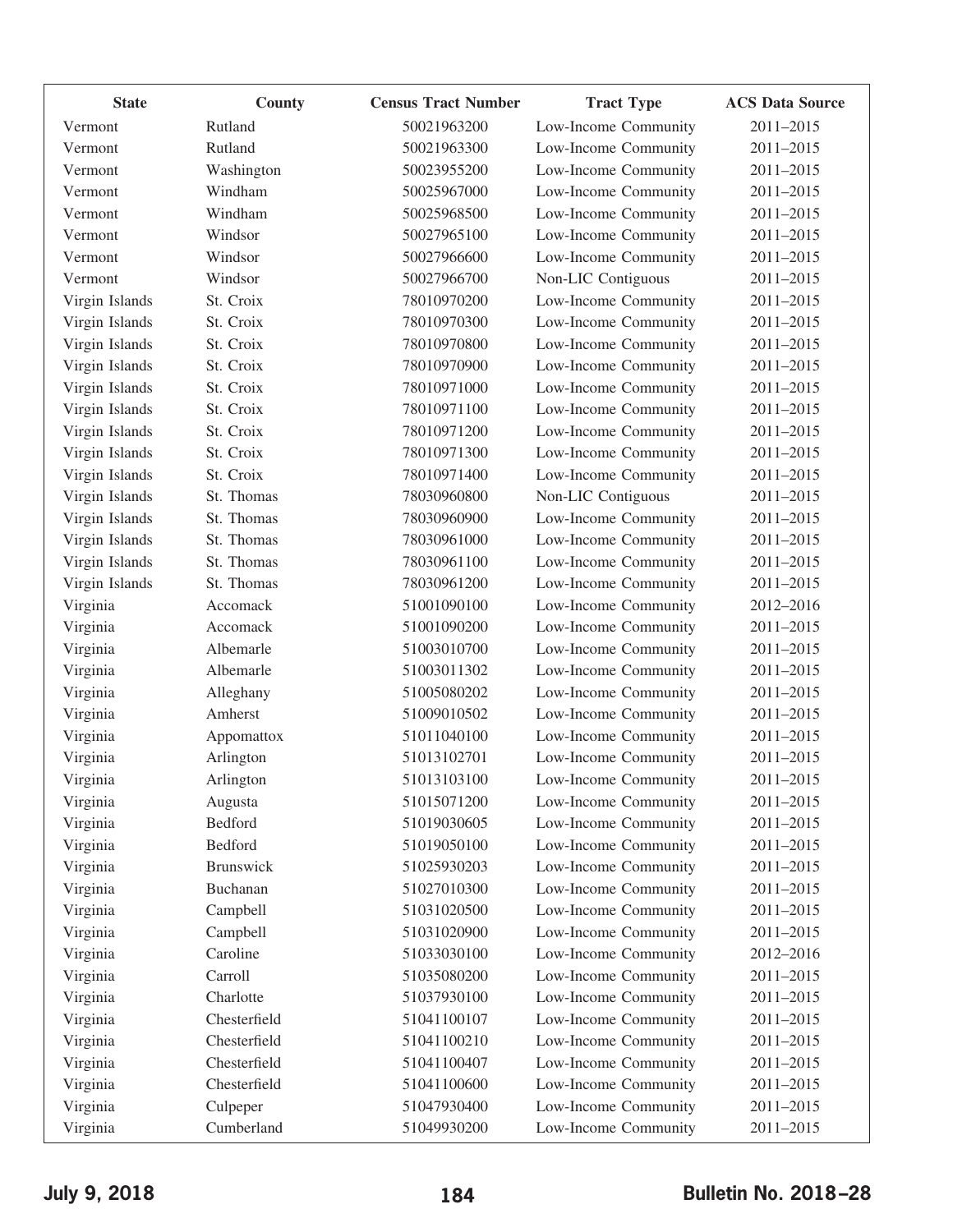| <b>State</b> | County         | <b>Census Tract Number</b> | <b>Tract Type</b>    | <b>ACS Data Source</b> |
|--------------|----------------|----------------------------|----------------------|------------------------|
| Virginia     | Dickenson      | 51051040300                | Low-Income Community | 2011-2015              |
| Virginia     | Dinwiddie      | 51053840500                | Low-Income Community | 2011-2015              |
| Virginia     | <b>Essex</b>   | 51057950700                | Low-Income Community | 2011-2015              |
| Virginia     | Fairfax        | 51059415401                | Low-Income Community | 2011-2015              |
| Virginia     | Fairfax        | 51059421500                | Low-Income Community | 2011-2015              |
| Virginia     | Fairfax        | 51059421600                | Low-Income Community | 2011-2015              |
| Virginia     | Fairfax        | 51059421800                | Low-Income Community | 2011-2015              |
| Virginia     | Fairfax        | 51059451400                | Low-Income Community | 2011-2015              |
| Virginia     | Fairfax        | 51059451502                | Low-Income Community | 2011-2015              |
| Virginia     | Fairfax        | 51059452801                | Low-Income Community | 2011-2015              |
| Virginia     | Fairfax        | 51059481000                | Low-Income Community | 2011-2015              |
| Virginia     | Fairfax        | 51059482100                | Low-Income Community | 2011-2015              |
| Virginia     | Fauquier       | 51061930706                | Low-Income Community | 2011-2015              |
| Virginia     | Franklin       | 51067020500                | Low-Income Community | 2011-2015              |
| Virginia     | Frederick      | 51069051102                | Low-Income Community | 2011-2015              |
| Virginia     | Giles          | 51071930100                | Low-Income Community | 2011-2015              |
| Virginia     | Gloucester     | 51073100301                | Low-Income Community | 2012-2016              |
| Virginia     | Grayson        | 51077060201                | Low-Income Community | 2011-2015              |
| Virginia     | Greensville    | 51081880101                | Low-Income Community | 2011-2015              |
| Virginia     | Halifax        | 51083930301                | Low-Income Community | 2011-2015              |
| Virginia     | Halifax        | 51083930600                | Low-Income Community | 2011-2015              |
| Virginia     | Halifax        | 51083930800                | Low-Income Community | 2011-2015              |
| Virginia     | Henrico        | 51087200105                | Low-Income Community | 2011-2015              |
| Virginia     | Henrico        | 51087200106                | Non-LIC Contiguous   | 2011-2015              |
| Virginia     | Henrico        | 51087200303                | Low-Income Community | 2011-2015              |
| Virginia     | Henrico        | 51087200501                | Low-Income Community | 2011-2015              |
| Virginia     | Henrico        | 51087200805                | Low-Income Community | 2011-2015              |
| Virginia     | Henrico        | 51087201501                | Low-Income Community | 2011-2015              |
| Virginia     | Henrico        | 51087201502                | Non-LIC Contiguous   | 2011-2015              |
| Virginia     | Henry          | 51089010100                | Low-Income Community | 2011-2015              |
| Virginia     | Henry          | 51089010300                | Low-Income Community | 2011-2015              |
| Virginia     | Henry          | 51089010602                | Low-Income Community | 2011-2015              |
| Virginia     | Henry          | 51089010700                | Low-Income Community | 2011-2015              |
| Virginia     | Henry          | 51089010800                | Low-Income Community | 2011-2015              |
| Virginia     | James City     | 51095080102                | Low-Income Community | 2011-2015              |
| Virginia     | King and Queen | 51097950500                | Low-Income Community | 2011-2015              |
| Virginia     | Lancaster      | 51103030200                | Low-Income Community | 2012-2016              |
| Virginia     | Lee            | 51105950500                | Low-Income Community | 2011-2015              |
| Virginia     | Loudoun        | 51107611501                | Low-Income Community | 2011-2015              |
| Virginia     | Loudoun        | 51107611700                | Low-Income Community | 2011-2015              |
| Virginia     | Mecklenburg    | 51117930101                | Low-Income Community | 2011-2015              |
| Virginia     | Mecklenburg    | 51117930200                | Low-Income Community | 2011-2015              |
| Virginia     | Montgomery     | 51121020700                | Low-Income Community | 2011-2015              |
| Virginia     | Montgomery     | 51121020900                | Low-Income Community | 2011-2015              |
| Virginia     | Northampton    | 51131930300                | Low-Income Community | 2011-2015              |
| Virginia     | Orange         | 51137110200                | Low-Income Community | 2011-2015              |
| Virginia     | Page           | 51139030100                | Low-Income Community | 2011-2015              |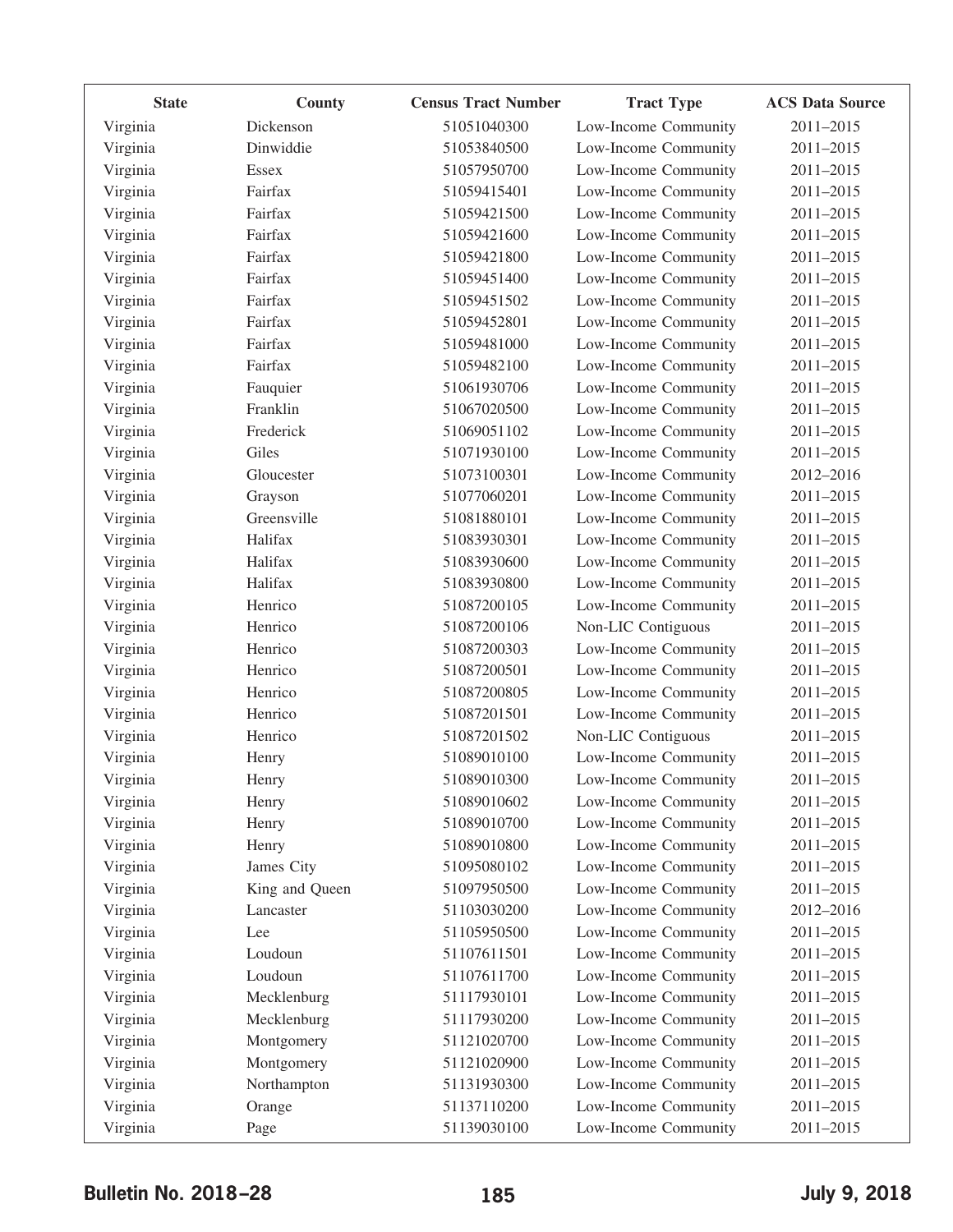| <b>State</b> | County          | <b>Census Tract Number</b> | <b>Tract Type</b>    | <b>ACS Data Source</b> |
|--------------|-----------------|----------------------------|----------------------|------------------------|
| Virginia     | Pittsylvania    | 51143010200                | Low-Income Community | 2011-2015              |
| Virginia     | Pittsylvania    | 51143011100                | Low-Income Community | 2011-2015              |
| Virginia     | Pittsylvania    | 51143011400                | Low-Income Community | 2011-2015              |
| Virginia     | Prince Edward   | 51147930201                | Low-Income Community | 2011-2015              |
| Virginia     | Prince George   | 51149850200                | Low-Income Community | 2011-2015              |
| Virginia     | Prince William  | 51153900201                | Low-Income Community | 2011-2015              |
| Virginia     | Prince William  | 51153900203                | Low-Income Community | 2011-2015              |
| Virginia     | Prince William  | 51153900300                | Low-Income Community | 2011-2015              |
| Virginia     | Prince William  | 51153900600                | Low-Income Community | 2011-2015              |
| Virginia     | Prince William  | 51153901008                | Low-Income Community | 2012-2016              |
| Virginia     | Prince William  | 51153901900                | Low-Income Community | 2011-2015              |
| Virginia     | Pulaski         | 51155210300                | Low-Income Community | 2011-2015              |
| Virginia     | Richmond        | 51159040100                | Low-Income Community | 2011-2015              |
| Virginia     | Roanoke         | 51161030201                | Non-LIC Contiguous   | 2011-2015              |
| Virginia     | Rockingham      | 51165010500                | Low-Income Community | 2011-2015              |
| Virginia     | Rockingham      | 51165011700                | Low-Income Community | 2011-2015              |
| Virginia     | Russell         | 51167030401                | Low-Income Community | 2011-2015              |
| Virginia     | Scott           | 51169030600                | Low-Income Community | 2011-2015              |
| Virginia     | Shenandoah      | 51171040700                | Low-Income Community | 2011-2015              |
| Virginia     | Smyth           | 51173030301                | Low-Income Community | 2011-2015              |
| Virginia     | Smyth           | 51173030701                | Low-Income Community | 2011-2015              |
| Virginia     | Spotsylvania    | 51177020202                | Low-Income Community | 2011-2015              |
| Virginia     | Spotsylvania    | 51177020304                | Low-Income Community | 2011-2015              |
| Virginia     | Spotsylvania    | 51177020305                | Low-Income Community | 2011-2015              |
| Virginia     | <b>Sussex</b>   | 51183870300                | Low-Income Community | 2011-2015              |
| Virginia     | Tazewell        | 51185020200                | Low-Income Community | 2011-2015              |
| Virginia     | Tazewell        | 51185020600                | Low-Income Community | $2011 - 2015$          |
| Virginia     | Warren          | 51187020601                | Low-Income Community | 2011-2015              |
| Virginia     | Washington      | 51191010100                | Low-Income Community | 2011-2015              |
| Virginia     | Wise            | 51195930900                | Low-Income Community | 2011-2015              |
| Virginia     | Wise            | 51195931300                | Low-Income Community | 2011-2015              |
| Virginia     | Wise            | 51195931400                | Non-LIC Contiguous   | 2011-2015              |
| Virginia     | Wise            | 51195931700                | Low-Income Community | 2011-2015              |
| Virginia     | Wythe           | 51197050100                | Low-Income Community | 2011-2015              |
| Virginia     | Alexandria      | 51510200102                | Low-Income Community | 2011-2015              |
| Virginia     | Alexandria      | 51510200104                | Low-Income Community | 2011-2015              |
| Virginia     | Alexandria      | 51510200303                | Low-Income Community | 2011-2015              |
| Virginia     | Alexandria      | 51510201203                | Low-Income Community | 2011-2015              |
| Virginia     | <b>Bristol</b>  | 51520020100                | Low-Income Community | $2011 - 2015$          |
| Virginia     | <b>Bristol</b>  | 51520020400                | Low-Income Community | 2011-2015              |
| Virginia     | Buena Vista     | 51530930600                | Low-Income Community | 2011-2015              |
| Virginia     | Charlottesville | 51540000401                | Low-Income Community | 2011-2015              |
| Virginia     | Charlottesville | 51540000501                | Low-Income Community | 2011-2015              |
| Virginia     | Chesapeake      | 51550020300                | Low-Income Community | 2011-2015              |
| Virginia     | Chesapeake      | 51550020500                | Low-Income Community | 2011-2015              |
| Virginia     | Chesapeake      | 51550021403                | Low-Income Community | 2011-2015              |
| Virginia     | Covington       | 51580060200                | Low-Income Community | 2011-2015              |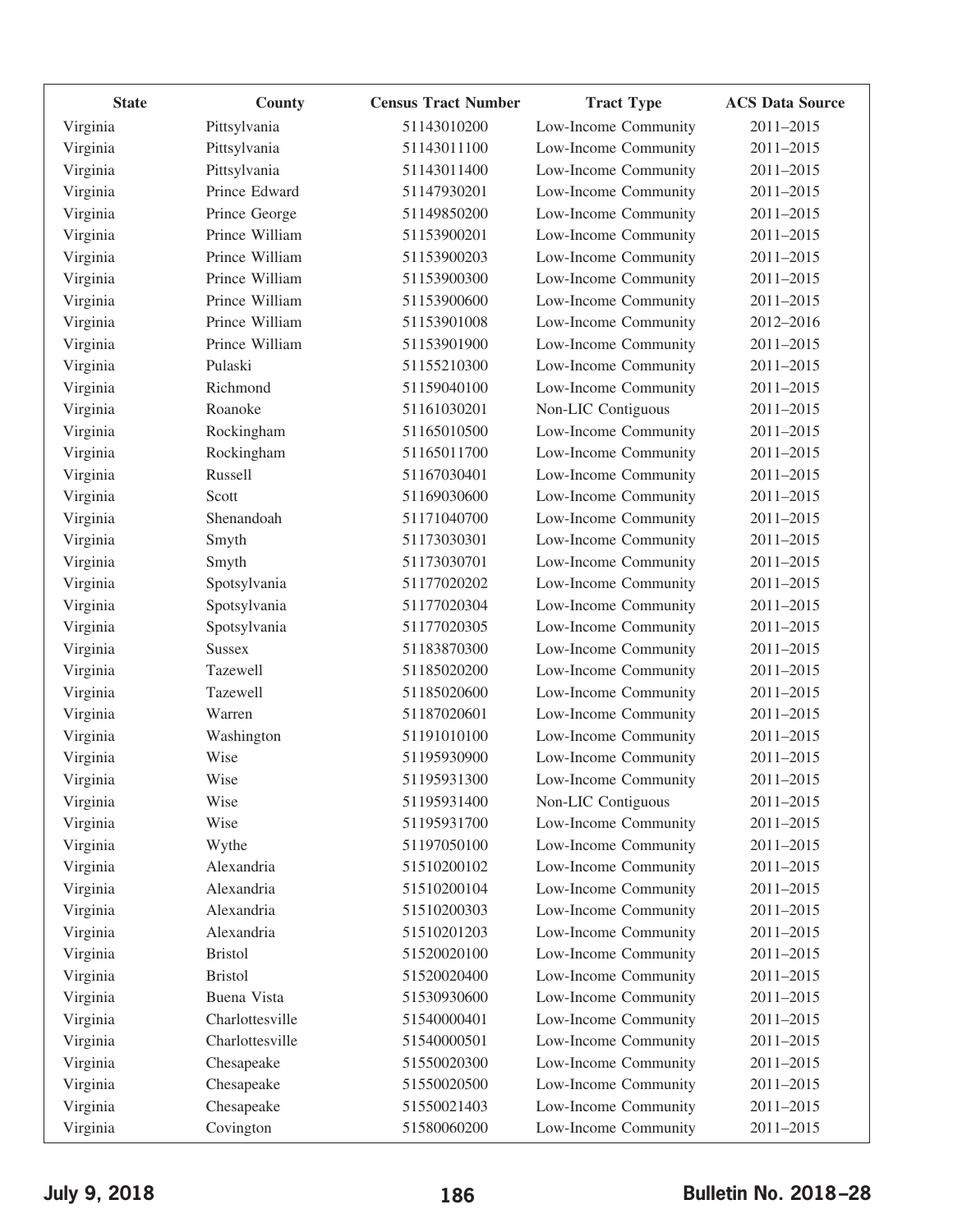| <b>State</b> | County              | <b>Census Tract Number</b> | <b>Tract Type</b>    | <b>ACS Data Source</b> |
|--------------|---------------------|----------------------------|----------------------|------------------------|
| Virginia     | Danville            | 51590000300                | Low-Income Community | 2011-2015              |
| Virginia     | Danville            | 51590000400                | Low-Income Community | 2011-2015              |
| Virginia     | Danville            | 51590000500                | Low-Income Community | 2011-2015              |
| Virginia     | Danville            | 51590000600                | Low-Income Community | 2011-2015              |
| Virginia     | Emporia             | 51595890100                | Low-Income Community | 2011-2015              |
| Virginia     | Franklin            | 51620090200                | Low-Income Community | 2011-2015              |
| Virginia     | Fredericksburg      | 51630000200                | Low-Income Community | 2011-2015              |
| Virginia     | Fredericksburg      | 51630000500                | Low-Income Community | 2011-2015              |
| Virginia     | Galax               | 51640070101                | Low-Income Community | 2011-2015              |
| Virginia     | Galax               | 51640070102                | Low-Income Community | 2011-2015              |
| Virginia     | Hampton             | 51650010313                | Low-Income Community | 2011-2015              |
| Virginia     | Hampton             | 51650010314                | Low-Income Community | 2011-2015              |
| Virginia     | Hampton             | 51650010502                | Low-Income Community | 2011-2015              |
| Virginia     | Hampton             | 51650010601                | Low-Income Community | 2011-2015              |
| Virginia     | Harrisonburg        | 51660000101                | Low-Income Community | 2011-2015              |
| Virginia     | Harrisonburg        | 51660000302                | Low-Income Community | 2011-2015              |
| Virginia     | Hopewell            | 51670820300                | Low-Income Community | 2011-2015              |
| Virginia     | Hopewell            | 51670820600                | Low-Income Community | 2011-2015              |
| Virginia     | Lexington           | 51678930500                | Low-Income Community | 2011-2015              |
| Virginia     | Lynchburg           | 51680000500                | Low-Income Community | 2011-2015              |
| Virginia     | Lynchburg           | 51680000600                | Low-Income Community | 2011-2015              |
| Virginia     | Lynchburg           | 51680001400                | Low-Income Community | 2011-2015              |
| Virginia     | Lynchburg           | 51680001600                | Low-Income Community | 2011-2015              |
| Virginia     | Manassas            | 51683910201                | Low-Income Community | 2011-2015              |
| Virginia     | Martinsville        | 51690000100                | Low-Income Community | 2011-2015              |
| Virginia     | Martinsville        | 51690000200                | Low-Income Community | 2011-2015              |
| Virginia     | Newport News        | 51700030100                | Low-Income Community | 2011-2015              |
| Virginia     | Newport News        | 51700030400                | Low-Income Community | 2011-2015              |
| Virginia     | Newport News        | 51700030800                | Low-Income Community | 2011-2015              |
| Virginia     | Newport News        | 51700032113                | Low-Income Community | 2011-2015              |
| Virginia     | <b>Newport News</b> | 51700032128                | Low-Income Community | 2011-2015              |
| Virginia     | Newport News        | 51700032225                | Low-Income Community | 2011-2015              |
| Virginia     | Newport News        | 51700032400                | Low-Income Community | 2011-2015              |
| Virginia     | Norfolk             | 51710001100                | Low-Income Community | 2011-2015              |
| Virginia     | Norfolk             | 51710002500                | Low-Income Community | 2011-2015              |
| Virginia     | Norfolk             | 51710002600                | Low-Income Community | 2011-2015              |
| Virginia     | Norfolk             | 51710002700                | Low-Income Community | 2011-2015              |
| Virginia     | Norfolk             | 51710002900                | Low-Income Community | 2011-2015              |
| Virginia     | Norfolk             | 51710003501                | Low-Income Community | 2011-2015              |
| Virginia     | Norfolk             | 51710004100                | Low-Income Community | 2011-2015              |
| Virginia     | Norfolk             | 51710004200                | Low-Income Community | 2011-2015              |
| Virginia     | Norfolk             | 51710004700                | Low-Income Community | 2011-2015              |
| Virginia     | Norfolk             | 51710004800                | Low-Income Community | 2011-2015              |
| Virginia     | Norfolk             | 51710005000                | Low-Income Community | 2011-2015              |
| Virginia     | Norfolk             | 51710005701                | Low-Income Community | 2011-2015              |
| Virginia     | Norfolk             | 51710006502                | Low-Income Community | 2011-2015              |
| Virginia     | Norfolk             | 51710006800                | Low-Income Community | 2011-2015              |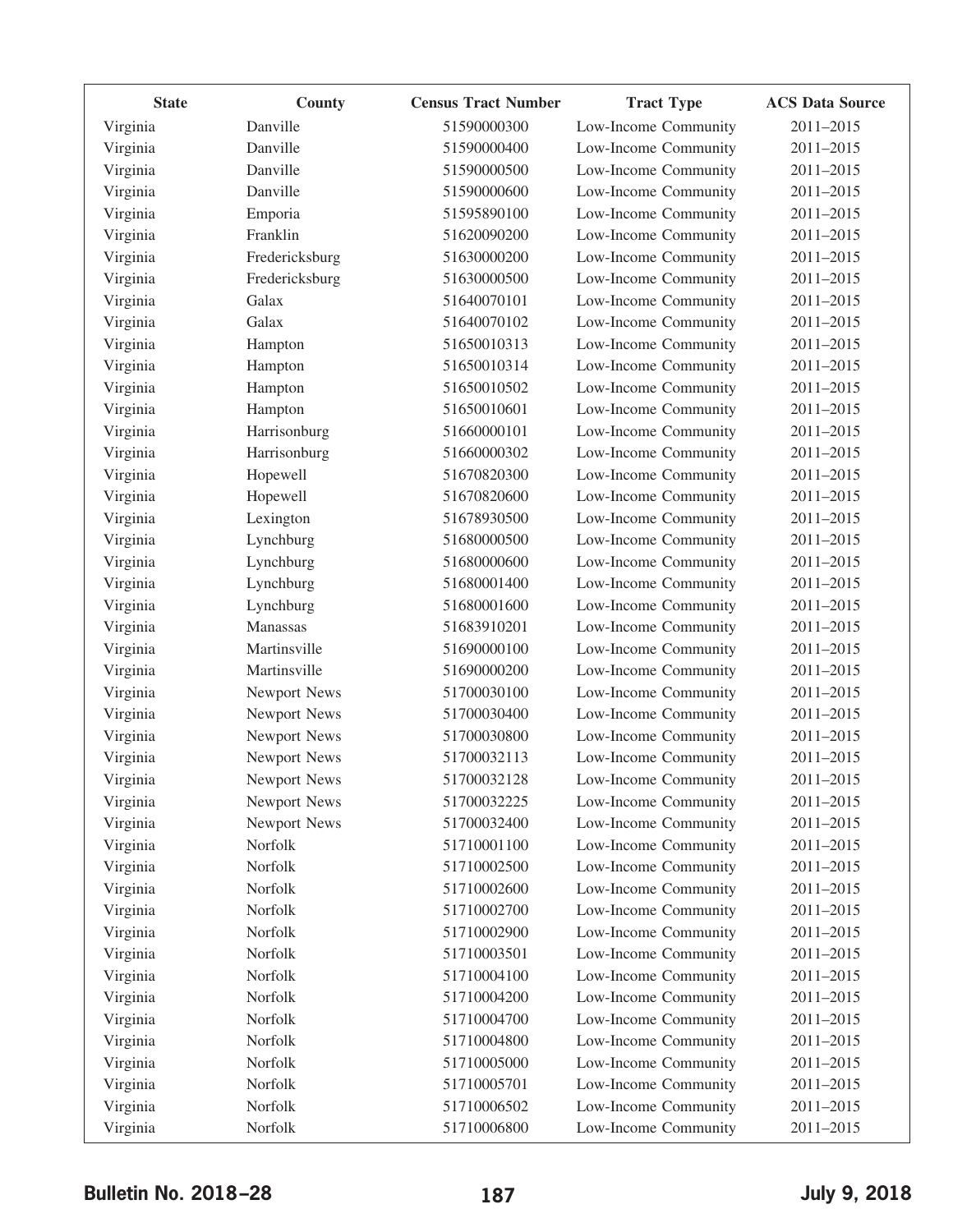| <b>State</b> | County         | <b>Census Tract Number</b> | <b>Tract Type</b>    | <b>ACS Data Source</b> |
|--------------|----------------|----------------------------|----------------------|------------------------|
| Virginia     | Norfolk        | 51710006901                | Low-Income Community | 2011-2015              |
| Virginia     | Norfolk        | 51710007001                | Low-Income Community | 2011-2015              |
| Virginia     | Norton         | 51720960100                | Low-Income Community | 2011-2015              |
| Virginia     | Petersburg     | 51730810100                | Low-Income Community | 2011-2015              |
| Virginia     | Petersburg     | 51730811200                | Low-Income Community | 2011-2015              |
| Virginia     | Petersburg     | 51730811300                | Low-Income Community | 2011-2015              |
| Virginia     | Portsmouth     | 51740210200                | Low-Income Community | 2011-2015              |
| Virginia     | Portsmouth     | 51740210500                | Low-Income Community | 2011-2015              |
| Virginia     | Portsmouth     | 51740211400                | Low-Income Community | 2011-2015              |
| Virginia     | Portsmouth     | 51740211700                | Low-Income Community | 2011-2015              |
| Virginia     | Portsmouth     | 51740211800                | Low-Income Community | 2011-2015              |
| Virginia     | Portsmouth     | 51740211900                | Low-Income Community | 2011-2015              |
| Virginia     | Portsmouth     | 51740212000                | Low-Income Community | 2011-2015              |
| Virginia     | Portsmouth     | 51740212100                | Low-Income Community | 2011-2015              |
| Virginia     | Radford        | 51750010102                | Low-Income Community | 2011-2015              |
| Virginia     | Radford        | 51750010200                | Low-Income Community | 2011-2015              |
| Virginia     | Richmond       | 51760020200                | Low-Income Community | 2011-2015              |
| Virginia     | Richmond       | 51760020300                | Low-Income Community | 2011-2015              |
| Virginia     | Richmond       | 51760020500                | Low-Income Community | 2011-2015              |
| Virginia     | Richmond       | 51760021100                | Low-Income Community | 2011-2015              |
| Virginia     | Richmond       | 51760030200                | Low-Income Community | 2011-2015              |
| Virginia     | Richmond       | 51760040200                | Low-Income Community | 2011-2015              |
| Virginia     | Richmond       | 51760060200                | Low-Income Community | 2011-2015              |
| Virginia     | Richmond       | 51760060700                | Low-Income Community | 2011-2015              |
| Virginia     | Richmond       | 51760060800                | Low-Income Community | 2011-2015              |
| Virginia     | Richmond       | 51760060900                | Low-Income Community | 2011-2015              |
| Virginia     | Richmond       | 51760061000                | Low-Income Community | 2011-2015              |
| Virginia     | Roanoke        | 51770000601                | Low-Income Community | 2011-2015              |
| Virginia     | Roanoke        | 51770000602                | Low-Income Community | 2011-2015              |
| Virginia     | Roanoke        | 51770001100                | Non-LIC Contiguous   | 2011-2015              |
| Virginia     | Roanoke        | 51770001200                | Low-Income Community | 2011-2015              |
| Virginia     | Salem          | 51775010100                | Low-Income Community | 2011-2015              |
| Virginia     | Staunton       | 51790000200                | Low-Income Community | 2011-2015              |
| Virginia     | Staunton       | 51790000300                | Low-Income Community | 2012-2016              |
| Virginia     | Suffolk        | 51800065400                | Low-Income Community | 2011-2015              |
| Virginia     | Virginia Beach | 51810040200                | Low-Income Community | 2011-2015              |
| Virginia     | Virginia Beach | 51810041002                | Low-Income Community | 2011-2015              |
| Virginia     | Virginia Beach | 51810044200                | Low-Income Community | 2011-2015              |
| Virginia     | Virginia Beach | 51810044805                | Low-Income Community | 2011-2015              |
| Virginia     | Virginia Beach | 51810044806                | Low-Income Community | 2011-2015              |
| Virginia     | Virginia Beach | 51810045407                | Low-Income Community | 2011-2015              |
| Virginia     | Virginia Beach | 51810045408                | Low-Income Community | 2011-2015              |
| Virginia     | Virginia Beach | 51810045604                | Low-Income Community | 2011-2015              |
| Virginia     | Waynesboro     | 51820003200                | Low-Income Community | 2011-2015              |
| Virginia     | Williamsburg   | 51830370200                | Low-Income Community | 2011-2015              |
| Virginia     | Winchester     | 51840000100                | Low-Income Community | 2011-2015              |
| Washington   | Adams          | 53001950200                | Low-Income Community | 2011-2015              |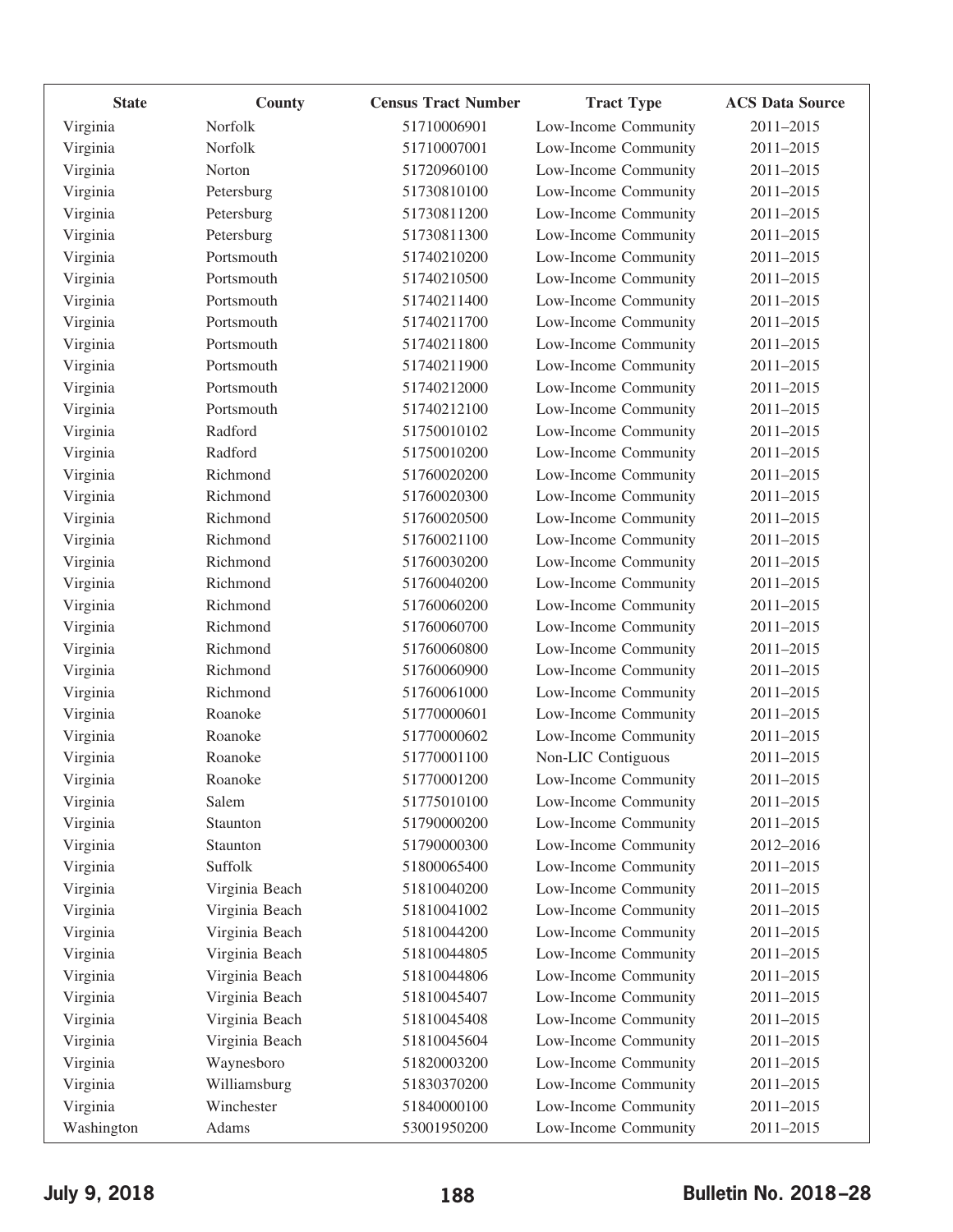| <b>State</b> | County       | <b>Census Tract Number</b> | <b>Tract Type</b>    | <b>ACS Data Source</b> |
|--------------|--------------|----------------------------|----------------------|------------------------|
| Washington   | Asotin       | 53003960300                | Low-Income Community | 2011-2015              |
| Washington   | Benton       | 53005010901                | Low-Income Community | 2011-2015              |
| Washington   | Benton       | 53005011300                | Low-Income Community | 2011-2015              |
| Washington   | Chelan       | 53007961000                | Low-Income Community | 2011-2015              |
| Washington   | Chelan       | 53007961100                | Low-Income Community | 2011-2015              |
| Washington   | Chelan       | 53007961200                | Non-LIC Contiguous   | 2011-2015              |
| Washington   | Clallam      | 53009000200                | Low-Income Community | 2011-2015              |
| Washington   | Clallam      | 53009000300                | Low-Income Community | 2011-2015              |
| Washington   | Clallam      | 53009000400                | Low-Income Community | 2011-2015              |
| Washington   | Clallam      | 53009000700                | Low-Income Community | 2011-2015              |
| Washington   | Clallam      | 53009000800                | Low-Income Community | 2011-2015              |
| Washington   | Clallam      | 53009000900                | Low-Income Community | 2011-2015              |
| Washington   | Clallam      | 53009001500                | Non-LIC Contiguous   | 2011-2015              |
| Washington   | Clallam      | 53009002100                | Low-Income Community | 2011-2015              |
| Washington   | Clallam      | 53009002300                | Non-LIC Contiguous   | 2011-2015              |
| Washington   | Clallam      | 53009940000                | Low-Income Community | 2011-2015              |
| Washington   | Clark        | 53011040507                | Low-Income Community | 2011-2015              |
| Washington   | Clark        | 53011040509                | Low-Income Community | 2011-2015              |
| Washington   | Clark        | 53011041009                | Low-Income Community | 2011-2015              |
| Washington   | Clark        | 53011041600                | Low-Income Community | 2011-2015              |
| Washington   | Clark        | 53011042400                | Low-Income Community | 2011-2015              |
| Washington   | Clark        | 53011042500                | Non-LIC Contiguous   | 2011-2015              |
| Washington   | Clark        | 53011042600                | Low-Income Community | 2011-2015              |
| Washington   | Columbia     | 53013960200                | Low-Income Community | 2011-2015              |
| Washington   | Cowlitz      | 53015000300                | Low-Income Community | 2011-2015              |
| Washington   | Cowlitz      | 53015001100                | Low-Income Community | 2011-2015              |
| Washington   | Douglas      | 53017950300                | Low-Income Community | 2011-2015              |
| Washington   | Ferry        | 53019940000                | Low-Income Community | 2011-2015              |
| Washington   | Ferry        | 53019970100                | Low-Income Community | 2011-2015              |
| Washington   | Ferry        | 53019970200                | Low-Income Community | 2011-2015              |
| Washington   | Franklin     | 53021020100                | Low-Income Community | 2011-2015              |
| Washington   | Garfield     | 53023970300                | Low-Income Community | 2011-2015              |
| Washington   | Grant        | 53025010800                | Low-Income Community | 2011-2015              |
| Washington   | Grays Harbor | 53027000200                | Low-Income Community | 2011-2015              |
| Washington   | Grays Harbor | 53027001000                | Low-Income Community | 2011-2015              |
| Washington   | Grays Harbor | 53027001500                | Low-Income Community | 2011-2015              |
| Washington   | Island       | 53029970700                | Low-Income Community | 2011-2015              |
| Washington   | Jefferson    | 53031950202                | Low-Income Community | 2011-2015              |
| Washington   | Jefferson    | 53031950400                | Low-Income Community | 2011-2015              |
| Washington   | Jefferson    | 53031950601                | Non-LIC Contiguous   | 2011-2015              |
| Washington   | Jefferson    | 53031950702                | Low-Income Community | 2011-2015              |
| Washington   | King         | 53033008600                | Low-Income Community | 2011-2015              |
| Washington   | King         | 53033008700                | Low-Income Community | 2011-2015              |
| Washington   | King         | 53033009000                | Low-Income Community | 2011-2015              |
| Washington   | King         | 53033009100                | Low-Income Community | 2011-2015              |
| Washington   | King         | 53033009200                | Low-Income Community | 2011-2015              |
| Washington   | King         | 53033009300                | Low-Income Community | 2011-2015              |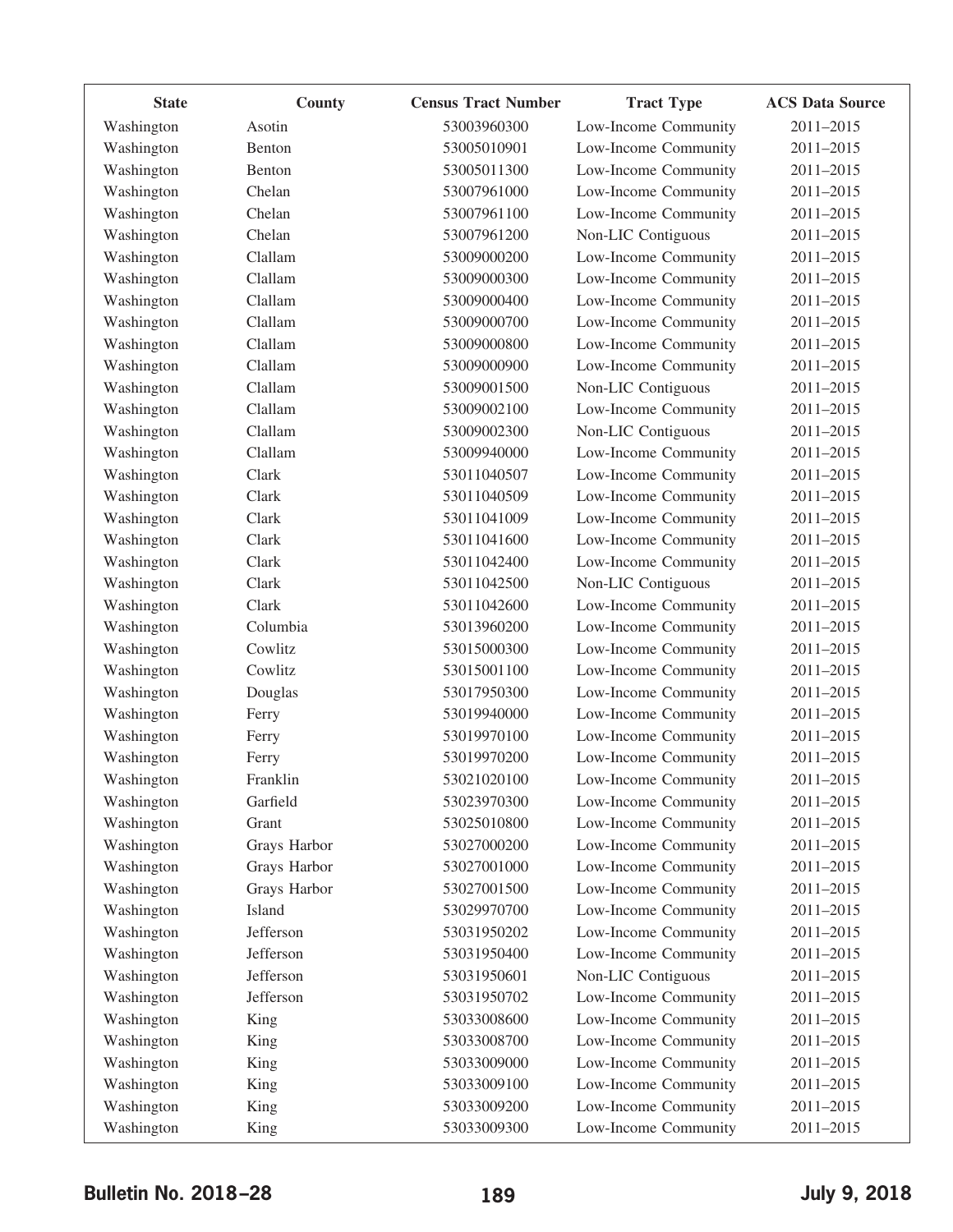| <b>State</b> | <b>County</b> | <b>Census Tract Number</b> | <b>Tract Type</b>    | <b>ACS Data Source</b> |
|--------------|---------------|----------------------------|----------------------|------------------------|
| Washington   | King          | 53033009400                | Low-Income Community | 2011-2015              |
| Washington   | King          | 53033011001                | Low-Income Community | 2011-2015              |
| Washington   | King          | 53033011101                | Low-Income Community | 2011-2015              |
| Washington   | King          | 53033011800                | Low-Income Community | 2011-2015              |
| Washington   | King          | 53033026100                | Low-Income Community | 2011-2015              |
| Washington   | King          | 53033026801                | Low-Income Community | 2011-2015              |
| Washington   | King          | 53033026802                | Low-Income Community | 2011-2015              |
| Washington   | King          | 53033027200                | Low-Income Community | 2011-2015              |
| Washington   | King          | 53033027300                | Low-Income Community | 2011-2015              |
| Washington   | King          | 53033027900                | Low-Income Community | 2011-2015              |
| Washington   | King          | 53033028000                | Low-Income Community | 2011-2015              |
| Washington   | King          | 53033028100                | Low-Income Community | 2011-2015              |
| Washington   | King          | 53033028200                | Low-Income Community | 2011-2015              |
| Washington   | King          | 53033028402                | Low-Income Community | 2011-2015              |
| Washington   | King          | 53033028403                | Low-Income Community | 2011-2015              |
| Washington   | King          | 53033028802                | Low-Income Community | 2011-2015              |
| Washington   | King          | 53033030006                | Low-Income Community | 2011-2015              |
| Washington   | Kitsap        | 53035080500                | Low-Income Community | 2011-2015              |
| Washington   | Kitsap        | 53035092200                | Low-Income Community | 2011-2015              |
| Washington   | Kitsap        | 53035092300                | Low-Income Community | 2011-2015              |
| Washington   | Kittitas      | 53037975500                | Low-Income Community | 2011-2015              |
| Washington   | Kittitas      | 53037975600                | Low-Income Community | 2011-2015              |
| Washington   | Klickitat     | 53039950100                | Low-Income Community | 2011-2015              |
| Washington   | Klickitat     | 53039950200                | Low-Income Community | 2011-2015              |
| Washington   | Lewis         | 53041971000                | Low-Income Community | 2011-2015              |
| Washington   | Lewis         | 53041971100                | Non-LIC Contiguous   | 2011-2015              |
| Washington   | Lincoln       | 53043960400                | Low-Income Community | 2011-2015              |
| Washington   | Mason         | 53045960600                | Low-Income Community | 2011-2015              |
| Washington   | Mason         | 53045961300                | Low-Income Community | 2011-2015              |
| Washington   | Okanogan      | 53047940100                | Low-Income Community | 2011-2015              |
| Washington   | Okanogan      | 53047940200                | Low-Income Community | 2011-2015              |
| Washington   | Okanogan      | 53047970400                | Low-Income Community | 2011-2015              |
| Washington   | Okanogan      | 53047970800                | Low-Income Community | 2011-2015              |
| Washington   | Pacific       | 53049950200                | Low-Income Community | 2011-2015              |
| Washington   | Pacific       | 53049950300                | Low-Income Community | 2011-2015              |
| Washington   | Pacific       | 53049950800                | Low-Income Community | 2011-2015              |
| Washington   | Pend Oreille  | 53051970200                | Low-Income Community | 2011-2015              |
| Washington   | Pend Oreille  | 53051970500                | Low-Income Community | 2011-2015              |
| Washington   | Pierce        | 53053061400                | Low-Income Community | 2011-2015              |
| Washington   | Pierce        | 53053061601                | Low-Income Community | 2011-2015              |
| Washington   | Pierce        | 53053061602                | Low-Income Community | 2011-2015              |
| Washington   | Pierce        | 53053062400                | Low-Income Community | 2011-2015              |
| Washington   | Pierce        | 53053062600                | Low-Income Community | 2011-2015              |
| Washington   | Pierce        | 53053071408                | Low-Income Community | 2011-2015              |
| Washington   | Pierce        | 53053071409                | Low-Income Community | 2011-2015              |
| Washington   | Pierce        | 53053071503                | Low-Income Community | 2011-2015              |
| Washington   | Pierce        | 53053071805                | Low-Income Community | 2011-2015              |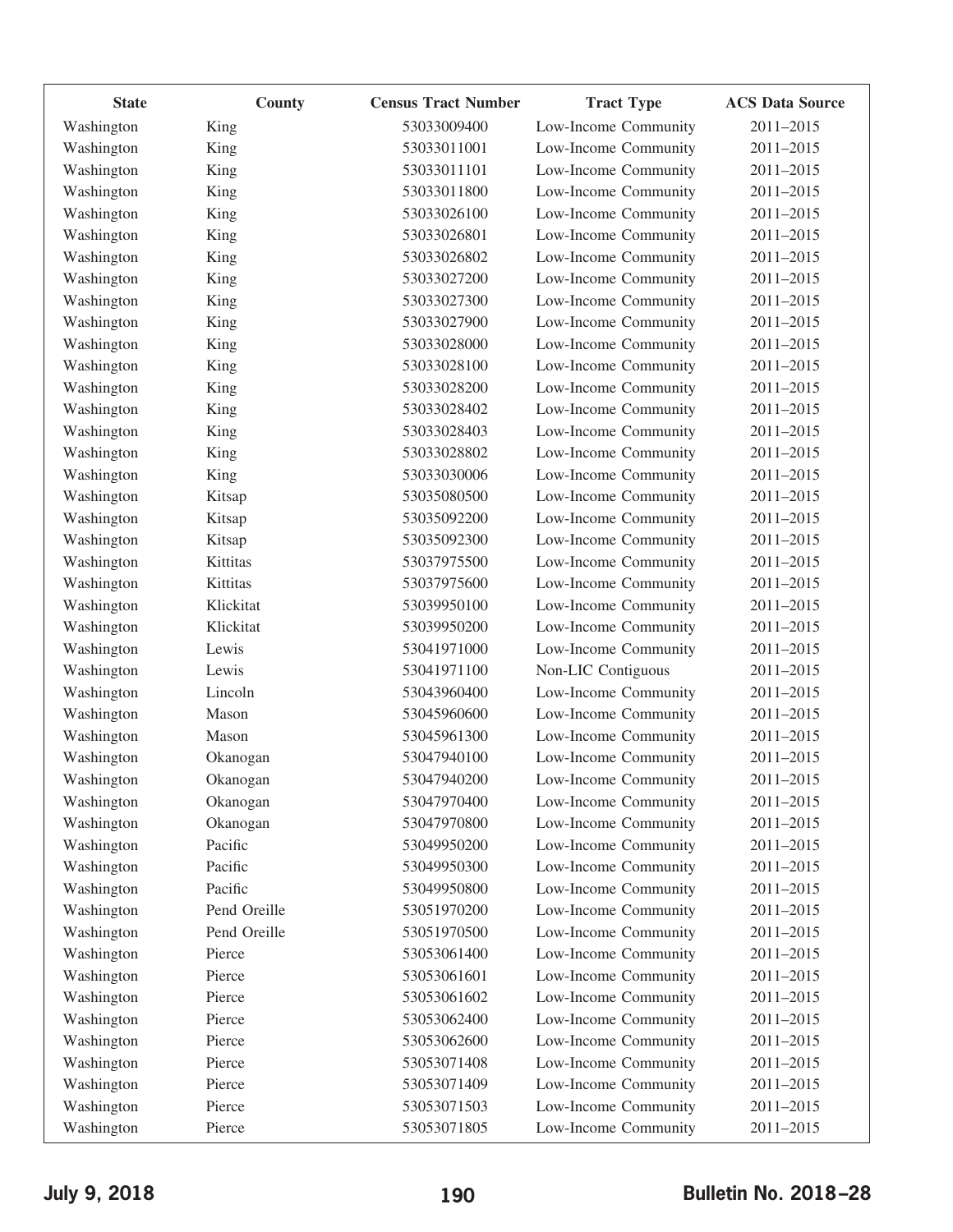| <b>State</b>  | County         | <b>Census Tract Number</b> | <b>Tract Type</b>    | <b>ACS Data Source</b> |
|---------------|----------------|----------------------------|----------------------|------------------------|
| Washington    | Pierce         | 53053071806                | Low-Income Community | 2011-2015              |
| Washington    | Pierce         | 53053072000                | Low-Income Community | 2011-2015              |
| Washington    | Pierce         | 53053940007                | Low-Income Community | 2011-2015              |
| Washington    | Skagit         | 53057940500                | Low-Income Community | 2011-2015              |
| Washington    | Skagit         | 53057951500                | Low-Income Community | 2011-2015              |
| Washington    | Skagit         | 53057952200                | Low-Income Community | 2011-2015              |
| Washington    | Skagit         | 53057952401                | Low-Income Community | 2011-2015              |
| Washington    | Skagit         | 53057952500                | Non-LIC Contiguous   | 2011-2015              |
| Washington    | Skamania       | 53059950300                | Low-Income Community | 2011-2015              |
| Washington    | Skamania       | 53059950400                | Low-Income Community | 2011-2015              |
| Washington    | Skamania       | 53059950500                | Low-Income Community | 2011-2015              |
| Washington    | Snohomish      | 53061040200                | Low-Income Community | 2011-2015              |
| Washington    | Snohomish      | 53061040700                | Low-Income Community | 2011-2015              |
| Washington    | Snohomish      | 53061041901                | Low-Income Community | 2011-2015              |
| Washington    | Snohomish      | 53061051400                | Low-Income Community | 2011-2015              |
| Washington    | Snohomish      | 53061052803                | Low-Income Community | 2011-2015              |
| Washington    | Snohomish      | 53061053509                | Low-Income Community | 2011-2015              |
| Washington    | Snohomish      | 53061053700                | Low-Income Community | 2011-2015              |
| Washington    | Spokane        | 53063000200                | Low-Income Community | 2011-2015              |
| Washington    | Spokane        | 53063001600                | Low-Income Community | 2011-2015              |
| Washington    | Spokane        | 53063002300                | Low-Income Community | 2011-2015              |
| Washington    | Spokane        | 53063002400                | Low-Income Community | 2011-2015              |
| Washington    | Spokane        | 53063003100                | Low-Income Community | 2011-2015              |
| Washington    | Spokane        | 53063003200                | Low-Income Community | 2011-2015              |
| Washington    | Spokane        | 53063003500                | Low-Income Community | 2011-2015              |
| Washington    | Spokane        | 53063004000                | Low-Income Community | 2011-2015              |
| Washington    | Spokane        | 53063010401                | Low-Income Community | 2011-2015              |
| Washington    | Spokane        | 53063014400                | Low-Income Community | 2011-2015              |
| Washington    | Spokane        | 53063014500                | Low-Income Community | 2011-2015              |
| Washington    | <b>Stevens</b> | 53065941000                | Low-Income Community | 2011-2015              |
| Washington    | <b>Stevens</b> | 53065950800                | Low-Income Community | 2011-2015              |
| Washington    | Thurston       | 53067010100                | Low-Income Community | 2011-2015              |
| Washington    | Thurston       | 53067011200                | Low-Income Community | 2011-2015              |
| Washington    | Thurston       | 53067012320                | Low-Income Community | 2011-2015              |
| Washington    | Thurston       | 53067012720                | Low-Income Community | 2011-2015              |
| Washington    | Walla Walla    | 53071920300                | Low-Income Community | 2011-2015              |
| Washington    | Walla Walla    | 53071920500                | Low-Income Community | 2011-2015              |
| Washington    | Whatcom        | 53073000600                | Low-Income Community | 2011-2015              |
| Washington    | Whatcom        | 53073001000                | Low-Income Community | 2011-2015              |
| Washington    | Whatcom        | 53073940000                | Low-Income Community | 2011-2015              |
| Washington    | Yakima         | 53077000100                | Low-Income Community | 2011-2015              |
| Washington    | Yakima         | 53077000200                | Low-Income Community | 2011-2015              |
| Washington    | Yakima         | 53077001300                | Low-Income Community | 2011-2015              |
| Washington    | Yakima         | 53077001501                | Low-Income Community | 2011-2015              |
| West Virginia | Berkeley       | 54003971500                | Low-Income Community | 2011-2015              |
| West Virginia | Berkeley       | 54003971600                | Low-Income Community | 2011-2015              |
| West Virginia | Berkeley       | 54003971700                | Low-Income Community | 2011-2015              |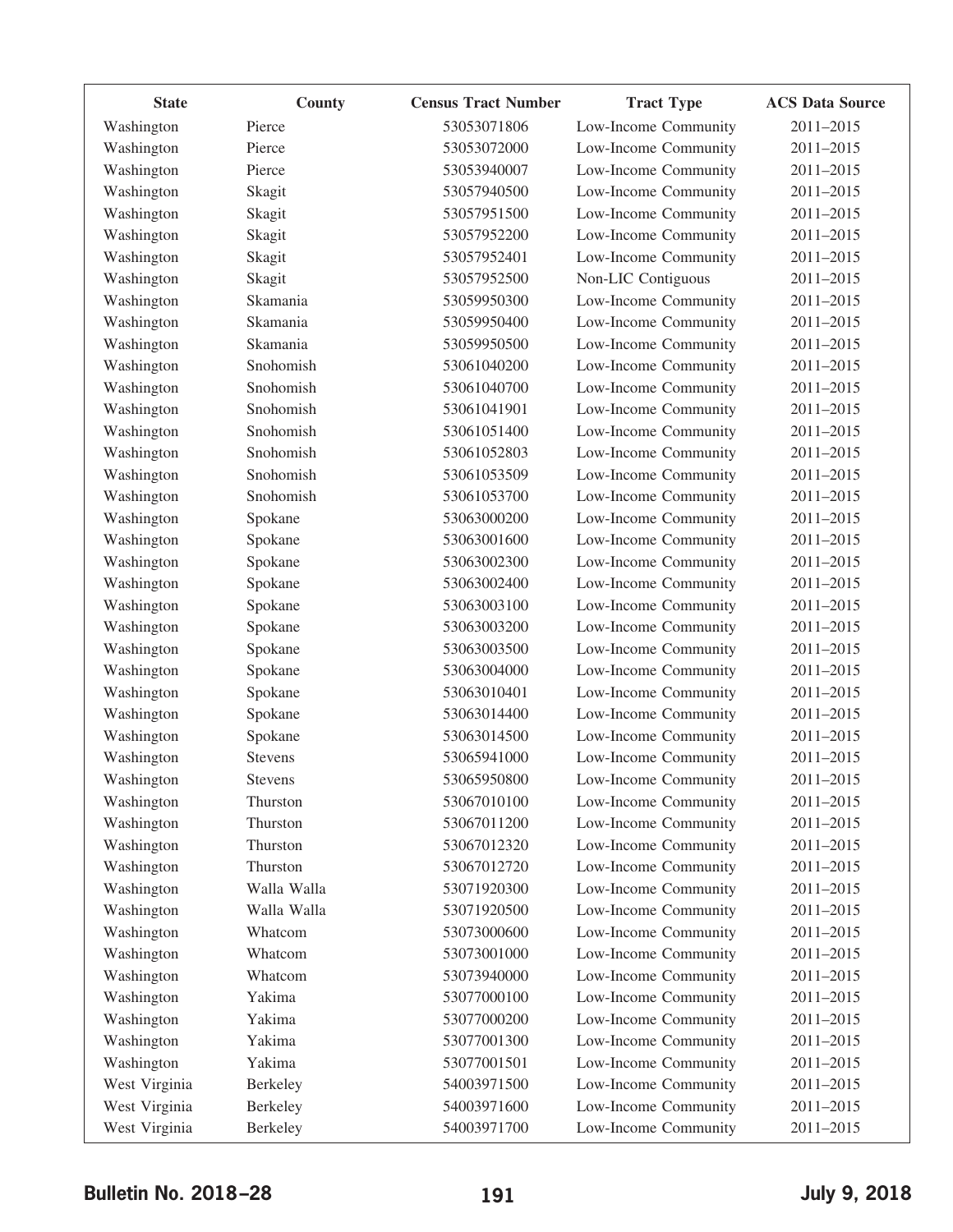| <b>State</b>  | County         | <b>Census Tract Number</b> | <b>Tract Type</b>    | <b>ACS Data Source</b> |
|---------------|----------------|----------------------------|----------------------|------------------------|
| West Virginia | Boone          | 54005958300                | Low-Income Community | 2011-2015              |
| West Virginia | Cabell         | 54011000600                | Low-Income Community | 2011-2015              |
| West Virginia | Cabell         | 54011010900                | Low-Income Community | 2011-2015              |
| West Virginia | Greenbrier     | 54025950100                | Low-Income Community | 2011-2015              |
| West Virginia | Greenbrier     | 54025950700                | Low-Income Community | 2011-2015              |
| West Virginia | Hampshire      | 54027968200                | Low-Income Community | 2011-2015              |
| West Virginia | Hancock        | 54029021300                | Low-Income Community | 2011-2015              |
| West Virginia | Harrison       | 54033030100                | Low-Income Community | 2011-2015              |
| West Virginia | Jackson        | 54035963300                | Low-Income Community | 2011-2015              |
| West Virginia | Jackson        | 54035963400                | Non-LIC Contiguous   | 2011-2015              |
| West Virginia | Jefferson      | 54037972300                | Low-Income Community | 2011-2015              |
| West Virginia | Jefferson      | 54037972401                | Low-Income Community | 2011-2015              |
| West Virginia | Jefferson      | 54037972402                | Low-Income Community | 2011-2015              |
| West Virginia | Jefferson      | 54037972505                | Low-Income Community | 2011-2015              |
| West Virginia | Jefferson      | 54037972506                | Low-Income Community | 2011-2015              |
| West Virginia | Jefferson      | 54037972800                | Low-Income Community | 2011-2015              |
| West Virginia | Kanawha        | 54039000800                | Low-Income Community | 2011-2015              |
| West Virginia | Kanawha        | 54039000900                | Low-Income Community | 2011-2015              |
| West Virginia | Kanawha        | 54039001200                | Low-Income Community | 2011-2015              |
| West Virginia | Kanawha        | 54039001700                | Low-Income Community | 2011-2015              |
| West Virginia | Kanawha        | 54039013000                | Low-Income Community | 2011-2015              |
| West Virginia | Kanawha        | 54039013100                | Low-Income Community | 2011-2015              |
| West Virginia | Marion         | 54049020100                | Low-Income Community | 2011-2015              |
| West Virginia | Marion         | 54049020700                | Low-Income Community | 2011-2015              |
| West Virginia | Marshall       | 54051020200                | Low-Income Community | 2011-2015              |
| West Virginia | Mason          | 54053955102                | Low-Income Community | 2011-2015              |
| West Virginia | Mercer         | 54055001300                | Low-Income Community | 2011-2015              |
| West Virginia | Mercer         | 54055002300                | Low-Income Community | 2011-2015              |
| West Virginia | Mercer         | 54055002400                | Low-Income Community | 2011-2015              |
| West Virginia | Mingo          | 54059957400                | Low-Income Community | 2011-2015              |
| West Virginia | Mingo          | 54059957700                | Low-Income Community | 2011-2015              |
| West Virginia | Monongalia     | 54061010102                | Low-Income Community | 2011-2015              |
| West Virginia | Monongalia     | 54061010201                | Low-Income Community | 2011-2015              |
| West Virginia | Monongalia     | 54061010600                | Low-Income Community | 2011-2015              |
| West Virginia | Monroe         | 54063950200                | Low-Income Community | 2011-2015              |
| West Virginia | Morgan         | 54065970800                | Low-Income Community | 2011-2015              |
| West Virginia | Nicholas       | 54067950100                | Non-LIC Contiguous   | 2011-2015              |
| West Virginia | Nicholas       | 54067950200                | Low-Income Community | 2011-2015              |
| West Virginia | Ohio           | 54069002700                | Low-Income Community | 2011-2015              |
| West Virginia | Raleigh        | 54081000200                | Low-Income Community | 2011-2015              |
| West Virginia | Raleigh        | 54081000400                | Low-Income Community | 2011-2015              |
| West Virginia | Randolph       | 54083966100                | Low-Income Community | 2011-2015              |
| West Virginia | <b>Summers</b> | 54089000700                | Low-Income Community | 2011-2015              |
| West Virginia | Taylor         | 54091964600                | Low-Income Community | 2011-2015              |
| West Virginia | Tyler          | 54095961800                | Low-Income Community | 2011-2015              |
| West Virginia | Upshur         | 54097966700                | Low-Income Community | 2011-2015              |
| West Virginia | Upshur         | 54097966800                | Low-Income Community | 2011-2015              |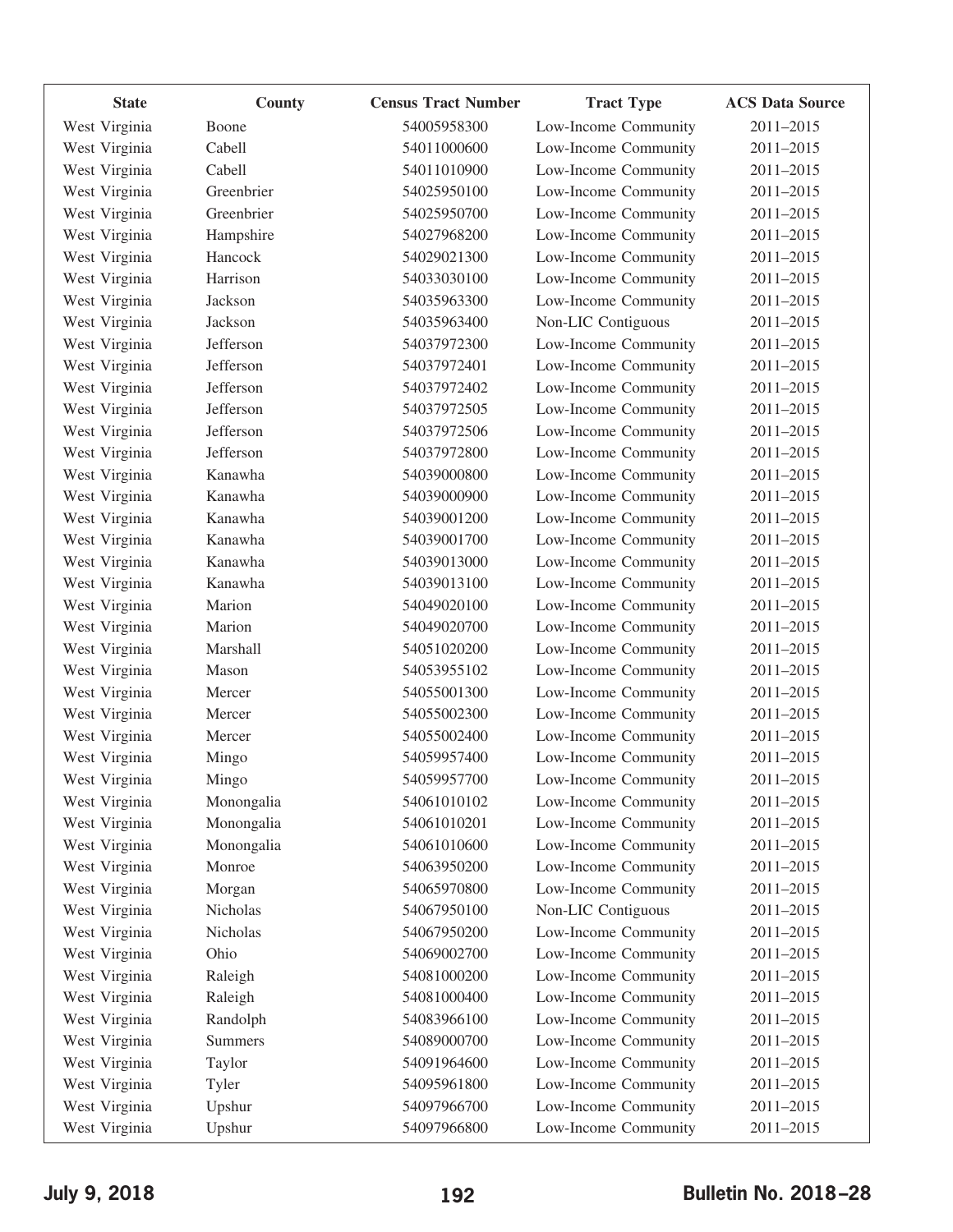| <b>State</b>  | County       | <b>Census Tract Number</b> | <b>Tract Type</b>    | <b>ACS Data Source</b> |
|---------------|--------------|----------------------------|----------------------|------------------------|
| West Virginia | Wayne        | 54099005200                | Low-Income Community | 2011-2015              |
| West Virginia | Wetzel       | 54103030400                | Low-Income Community | 2011-2015              |
| West Virginia | Wood         | 54107000701                | Low-Income Community | 2011-2015              |
| West Virginia | Wood         | 54107011000                | Non-LIC Contiguous   | 2011-2015              |
| West Virginia | Wyoming      | 54109003100                | Low-Income Community | 2011-2015              |
| Wisconsin     | Ashland      | 55003950300                | Low-Income Community | 2011-2015              |
| Wisconsin     | Barron       | 55005000500                | Low-Income Community | 2011-2015              |
| Wisconsin     | Barron       | 55005000600                | Low-Income Community | 2011-2015              |
| Wisconsin     | <b>Brown</b> | 55009000100                | Low-Income Community | 2011-2015              |
| Wisconsin     | <b>Brown</b> | 55009000800                | Low-Income Community | 2011-2015              |
| Wisconsin     | <b>Brown</b> | 55009001702                | Low-Income Community | 2011-2015              |
| Wisconsin     | <b>Brown</b> | 55009021303                | Low-Income Community | 2011-2015              |
| Wisconsin     | Chippewa     | 55017010500                | Low-Income Community | 2011-2015              |
| Wisconsin     | Columbia     | 55021970400                | Low-Income Community | 2011-2015              |
| Wisconsin     | Crawford     | 55023960500                | Low-Income Community | 2011-2015              |
| Wisconsin     | Dane         | 55025000407                | Low-Income Community | 2011-2015              |
| Wisconsin     | Dane         | 55025000408                | Low-Income Community | 2011-2015              |
| Wisconsin     | Dane         | 55025000600                | Low-Income Community | 2011-2015              |
| Wisconsin     | Dane         | 55025001401                | Low-Income Community | 2011-2015              |
| Wisconsin     | Dane         | 55025001402                | Low-Income Community | 2011-2015              |
| Wisconsin     | Dane         | 55025001502                | Low-Income Community | 2011-2015              |
| Wisconsin     | Dane         | 55025001804                | Low-Income Community | 2011-2015              |
| Wisconsin     | Dane         | 55025002100                | Low-Income Community | 2011-2015              |
| Wisconsin     | Dane         | 55025002402                | Low-Income Community | 2011-2015              |
| Wisconsin     | Dane         | 55025002500                | Low-Income Community | 2011-2015              |
| Wisconsin     | Dane         | 55025011505                | Low-Income Community | 2011-2015              |
| Wisconsin     | Dodge        | 55027960900                | Low-Income Community | 2011-2015              |
| Wisconsin     | Douglas      | 55031020300                | Low-Income Community | 2011-2015              |
| Wisconsin     | Douglas      | 55031021100                | Low-Income Community | 2011-2015              |
| Wisconsin     | Dunn         | 55033970800                | Low-Income Community | 2011-2015              |
| Wisconsin     | Eau Claire   | 55035000600                | Low-Income Community | 2011-2015              |
| Wisconsin     | Eau Claire   | 55035001101                | Low-Income Community | 2011-2015              |
| Wisconsin     | Eau Claire   | 55035001200                | Low-Income Community | 2011-2015              |
| Wisconsin     | Fond du Lac  | 55039040500                | Low-Income Community | 2011-2015              |
| Wisconsin     | Grant        | 55043960900                | Low-Income Community | 2011-2015              |
| Wisconsin     | Green        | 55045960500                | Low-Income Community | 2011-2015              |
| Wisconsin     | Green Lake   | 55047100100                | Low-Income Community | 2011-2015              |
| Wisconsin     | Jefferson    | 55055100200                | Low-Income Community | 2011-2015              |
| Wisconsin     | Jefferson    | 55055101100                | Low-Income Community | 2011-2015              |
| Wisconsin     | Kenosha      | 55059000700                | Low-Income Community | 2011-2015              |
| Wisconsin     | Kenosha      | 55059001000                | Low-Income Community | 2011-2015              |
| Wisconsin     | Kenosha      | 55059001200                | Low-Income Community | 2011-2015              |
| Wisconsin     | La Crosse    | 55063000200                | Low-Income Community | 2011-2015              |
| Wisconsin     | La Crosse    | 55063000400                | Low-Income Community | 2011-2015              |
| Wisconsin     | Langlade     | 55067960600                | Low-Income Community | 2011-2015              |
| Wisconsin     | Lincoln      | 55069960800                | Low-Income Community | 2011-2015              |
| Wisconsin     | Manitowoc    | 55071000800                | Low-Income Community | $2011 - 2015$          |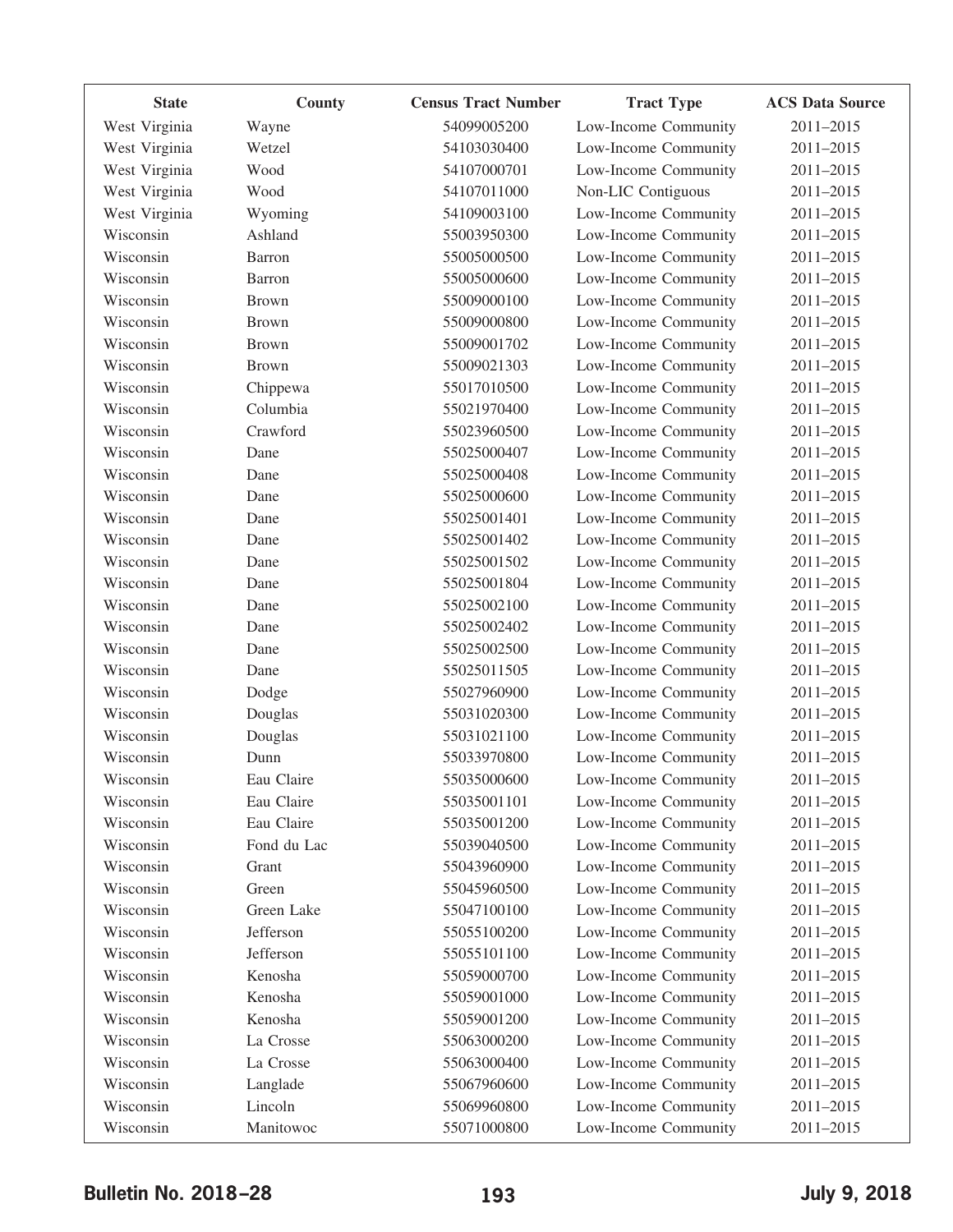| <b>State</b> | County    | <b>Census Tract Number</b> | <b>Tract Type</b>    | <b>ACS Data Source</b> |
|--------------|-----------|----------------------------|----------------------|------------------------|
| Wisconsin    | Manitowoc | 55071005400                | Low-Income Community | 2011-2015              |
| Wisconsin    | Marathon  | 55073000100                | Low-Income Community | 2011-2015              |
| Wisconsin    | Marathon  | 55073000500                | Low-Income Community | 2011-2015              |
| Wisconsin    | Marinette | 55075960800                | Low-Income Community | 2011-2015              |
| Wisconsin    | Marinette | 55075961400                | Low-Income Community | 2011-2015              |
| Wisconsin    | Milwaukee | 55079000101                | Low-Income Community | 2011-2015              |
| Wisconsin    | Milwaukee | 55079000102                | Low-Income Community | 2011-2015              |
| Wisconsin    | Milwaukee | 55079000201                | Low-Income Community | 2011-2015              |
| Wisconsin    | Milwaukee | 55079001200                | Low-Income Community | 2011-2015              |
| Wisconsin    | Milwaukee | 55079001300                | Low-Income Community | 2011-2015              |
| Wisconsin    | Milwaukee | 55079002100                | Low-Income Community | 2011-2015              |
| Wisconsin    | Milwaukee | 55079002400                | Low-Income Community | 2011-2015              |
| Wisconsin    | Milwaukee | 55079002500                | Low-Income Community | 2011-2015              |
| Wisconsin    | Milwaukee | 55079004100                | Low-Income Community | 2011-2015              |
| Wisconsin    | Milwaukee | 55079004700                | Low-Income Community | 2011-2015              |
| Wisconsin    | Milwaukee | 55079006300                | Low-Income Community | 2011-2015              |
| Wisconsin    | Milwaukee | 55079006500                | Low-Income Community | 2011-2015              |
| Wisconsin    | Milwaukee | 55079006900                | Low-Income Community | 2011-2015              |
| Wisconsin    | Milwaukee | 55079008900                | Low-Income Community | 2011-2015              |
| Wisconsin    | Milwaukee | 55079009800                | Low-Income Community | 2011-2015              |
| Wisconsin    | Milwaukee | 55079009900                | Low-Income Community | 2011-2015              |
| Wisconsin    | Milwaukee | 55079011300                | Low-Income Community | 2011-2015              |
| Wisconsin    | Milwaukee | 55079013500                | Low-Income Community | 2011-2015              |
| Wisconsin    | Milwaukee | 55079013700                | Low-Income Community | 2011-2015              |
| Wisconsin    | Milwaukee | 55079014100                | Low-Income Community | 2011-2015              |
| Wisconsin    | Milwaukee | 55079014900                | Low-Income Community | 2011-2015              |
| Wisconsin    | Milwaukee | 55079015700                | Low-Income Community | 2011-2015              |
| Wisconsin    | Milwaukee | 55079015800                | Low-Income Community | 2011-2015              |
| Wisconsin    | Milwaukee | 55079015900                | Low-Income Community | 2011-2015              |
| Wisconsin    | Milwaukee | 55079016200                | Low-Income Community | 2011-2015              |
| Wisconsin    | Milwaukee | 55079016500                | Low-Income Community | 2011-2015              |
| Wisconsin    | Milwaukee | 55079016700                | Low-Income Community | 2011-2015              |
| Wisconsin    | Milwaukee | 55079016800                | Low-Income Community | 2011-2015              |
| Wisconsin    | Milwaukee | 55079021600                | Low-Income Community | 2011-2015              |
| Wisconsin    | Milwaukee | 55079100200                | Low-Income Community | 2011-2015              |
| Wisconsin    | Milwaukee | 55079110100                | Low-Income Community | 2011-2015              |
| Wisconsin    | Milwaukee | 55079170600                | Low-Income Community | 2011-2015              |
| Wisconsin    | Milwaukee | 55079185400                | Low-Income Community | 2011-2015              |
| Wisconsin    | Milwaukee | 55079185600                | Low-Income Community | 2011-2015              |
| Wisconsin    | Milwaukee | 55079186000                | Low-Income Community | 2011-2015              |
| Wisconsin    | Milwaukee | 55079186500                | Low-Income Community | 2011-2015              |
| Wisconsin    | Milwaukee | 55079186800                | Low-Income Community | 2011-2015              |
| Wisconsin    | Oneida    | 55085971500                | Low-Income Community | 2011-2015              |
| Wisconsin    | Outagamie | 55087010100                | Low-Income Community | 2011-2015              |
| Wisconsin    | Pierce    | 55093960400                | Low-Income Community | 2011-2015              |
| Wisconsin    | Portage   | 55097960400                | Low-Income Community | 2011-2015              |
| Wisconsin    | Portage   | 55097961000                | Low-Income Community | 2011-2015              |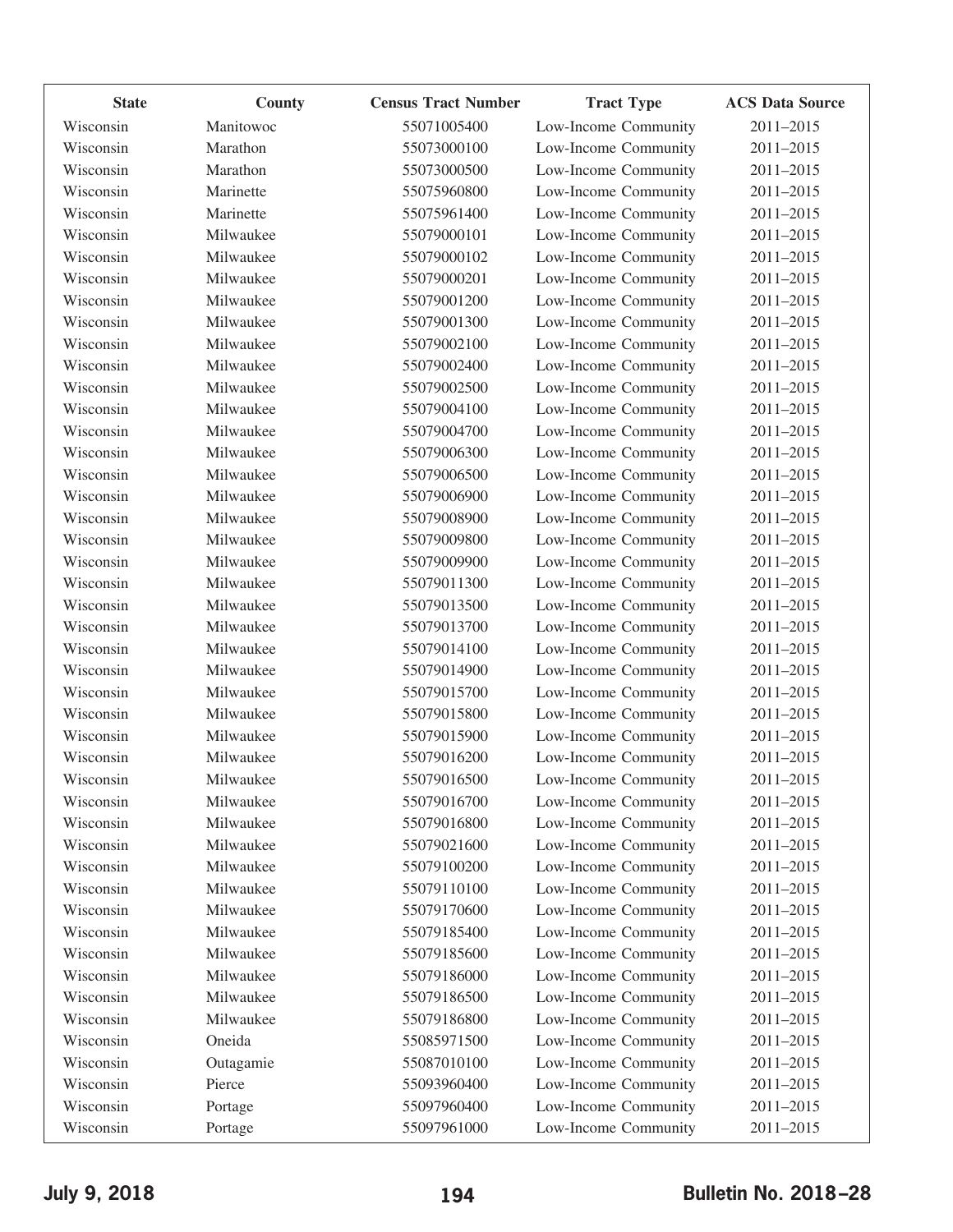| <b>State</b> | County       | <b>Census Tract Number</b> | <b>Tract Type</b>    | <b>ACS Data Source</b> |
|--------------|--------------|----------------------------|----------------------|------------------------|
| Wisconsin    | Price        | 55099970200                | Low-Income Community | 2011-2015              |
| Wisconsin    | Racine       | 55101000100                | Low-Income Community | 2011-2015              |
| Wisconsin    | Racine       | 55101000400                | Low-Income Community | 2011-2015              |
| Wisconsin    | Racine       | 55101000500                | Low-Income Community | 2011-2015              |
| Wisconsin    | Richland     | 55103970400                | Low-Income Community | 2011-2015              |
| Wisconsin    | Rock         | 55105000100                | Low-Income Community | 2011-2015              |
| Wisconsin    | Rock         | 55105001000                | Low-Income Community | 2011-2015              |
| Wisconsin    | Rock         | 55105001400                | Low-Income Community | 2011-2015              |
| Wisconsin    | Rock         | 55105001500                | Low-Income Community | 2011-2015              |
| Wisconsin    | Rock         | 55105001700                | Low-Income Community | 2011-2015              |
| Wisconsin    | Rusk         | 55107960500                | Low-Income Community | 2011-2015              |
| Wisconsin    | Sauk         | 55111000300                | Low-Income Community | 2011-2015              |
| Wisconsin    | Sawyer       | 55113100300                | Low-Income Community | 2011-2015              |
| Wisconsin    | Sawyer       | 55113940000                | Low-Income Community | 2011-2015              |
| Wisconsin    | Shawano      | 55115100500                | Low-Income Community | 2011-2015              |
| Wisconsin    | Sheboygan    | 55117000800                | Low-Income Community | 2011-2015              |
| Wisconsin    | Sheboygan    | 55117011400                | Low-Income Community | 2011-2015              |
| Wisconsin    | Vernon       | 55123960100                | Low-Income Community | 2011-2015              |
| Wisconsin    | Vilas        | 55125940000                | Low-Income Community | 2011-2015              |
| Wisconsin    | <b>Vilas</b> | 55125950500                | Low-Income Community | 2011-2015              |
| Wisconsin    | Walworth     | 55127000400                | Low-Income Community | 2011-2015              |
| Wisconsin    | Walworth     | 55127000501                | Low-Income Community | 2011-2015              |
| Wisconsin    | Washburn     | 55129950500                | Low-Income Community | 2011-2015              |
| Wisconsin    | Waukesha     | 55133202600                | Low-Income Community | 2011-2015              |
| Wisconsin    | Winnebago    | 55139000500                | Low-Income Community | 2011-2015              |
| Wisconsin    | Winnebago    | 55139001500                | Low-Income Community | 2011-2015              |
| Wisconsin    | Winnebago    | 55139002900                | Low-Income Community | 2011-2015              |
| Wisconsin    | Winnebago    | 55139003300                | Low-Income Community | 2011-2015              |
| Wisconsin    | Wood         | 55141010400                | Low-Income Community | 2011-2015              |
| Wisconsin    | Wood         | 55141011200                | Low-Income Community | 2011-2015              |
| Wisconsin    | Wood         | 55141011700                | Low-Income Community | 2011-2015              |
| Wyoming      | Albany       | 56001962800                | Low-Income Community | 2011-2015              |
| Wyoming      | Albany       | 56001963100                | Low-Income Community | 2011-2015              |
| Wyoming      | Albany       | 56001963400                | Low-Income Community | 2011-2015              |
| Wyoming      | Albany       | 56001963500                | Low-Income Community | 2011-2015              |
| Wyoming      | Albany       | 56001963700                | Low-Income Community | 2011-2015              |
| Wyoming      | Carbon       | 56007967700                | Low-Income Community | 2011-2015              |
| Wyoming      | Converse     | 56009956600                | Non-LIC Contiguous   | 2011-2015              |
| Wyoming      | Fremont      | 56013000100                | Low-Income Community | 2011-2015              |
| Wyoming      | Fremont      | 56013940100                | Low-Income Community | 2011-2015              |
| Wyoming      | Fremont      | 56013940300                | Low-Income Community | 2011-2015              |
| Wyoming      | Goshen       | 56015957800                | Low-Income Community | 2011-2015              |
| Wyoming      | Goshen       | 56015958000                | Low-Income Community | 2011-2015              |
| Wyoming      | Hot Springs  | 56017967800                | Low-Income Community | 2011-2015              |
| Wyoming      | Laramie      | 56021000402                | Low-Income Community | 2011-2015              |
| Wyoming      | Laramie      | 56021001502                | Low-Income Community | 2011-2015              |
| Wyoming      | Natrona      | 56025000200                | Low-Income Community | 2011-2015              |